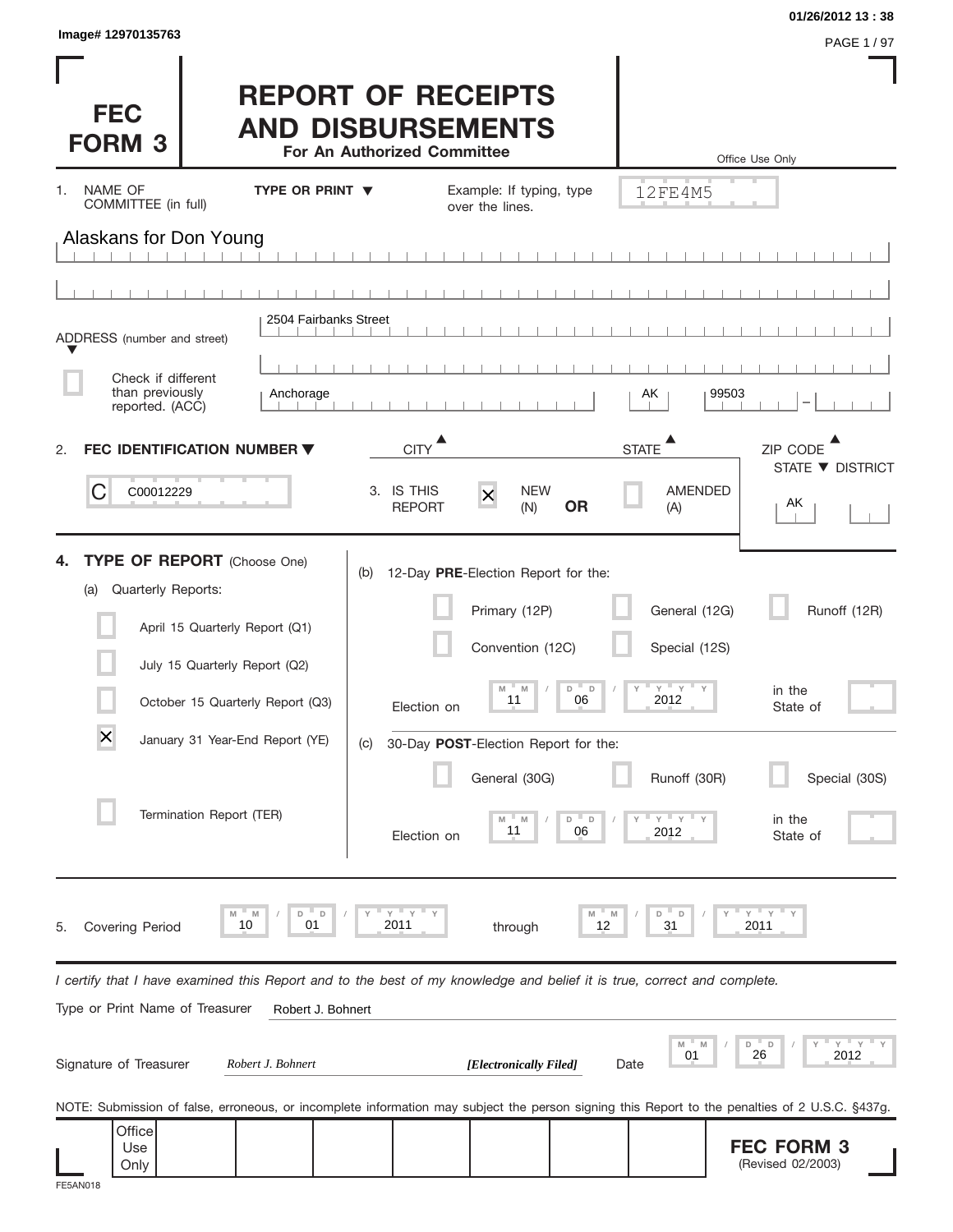|    |     | Image# 12970135764                                                                                  |                                                           |                                                     |
|----|-----|-----------------------------------------------------------------------------------------------------|-----------------------------------------------------------|-----------------------------------------------------|
|    |     | FEC Form 3 (Revised 02/2003)                                                                        | <b>SUMMARY PAGE</b><br>of Receipts and Disbursements      | PAGE 2 / 97                                         |
|    |     | Write or Type Committee Name<br>Alaskans for Don Young                                              |                                                           |                                                     |
|    |     | Report Covering the Period:<br>From:                                                                | $Y =$<br>Y<br>M<br>D<br>D<br>Υ<br>10<br>01<br>2011<br>To: | $Y = Y - Y$<br>D<br>D<br>M<br>M<br>31<br>2011<br>12 |
| 6. |     | Net Contributions (other than loans)                                                                | <b>COLUMN A</b><br><b>This Period</b>                     | <b>COLUMN B</b><br><b>Election Cycle-to-Date</b>    |
|    | (a) | <b>Total Contributions</b><br>(other than loans) (from Line 11(e))                                  | 195030.30                                                 | 484713.92                                           |
|    | (b) | <b>Total Contribution Refunds</b>                                                                   | 3350.00                                                   | 3350.00                                             |
|    | (C) | Net Contributions (other than loans)<br>(subtract Line 6(b) from Line 6(a))                         | 191680.30                                                 | 481363.92                                           |
| 7. |     | Net Operating Expenditures                                                                          |                                                           |                                                     |
|    | (a) | <b>Total Operating Expenditures</b>                                                                 | 46731.81                                                  | 209134.64                                           |
|    | (b) | Total Offsets to Operating<br>Expenditures (from Line 14)                                           | 312.00                                                    | 1139.00                                             |
|    | (C) | Net Operating Expenditures<br>(subtract Line 7(b) from Line 7(a))                                   | 46419.81                                                  | 207995.64                                           |
| 8. |     | Cash on Hand at Close of<br>Reporting Period (from Line 27)                                         | 472702.14                                                 |                                                     |
| 9. |     | Debts and Obligations Owed TO<br>the Committee (Itemize all on<br>Schedule C and/or Schedule D)     | 0.00                                                      |                                                     |
|    |     | 10. Debts and Obligations Owed BY<br>the Committee (Itemize all on<br>Schedule C and/or Schedule D) | 0.00                                                      |                                                     |

## **For further information contact:**

Federal Election Commission 999 E Street, NW Washington, DC 20463

> Toll Free 800-424-9530 Local 202-694-1100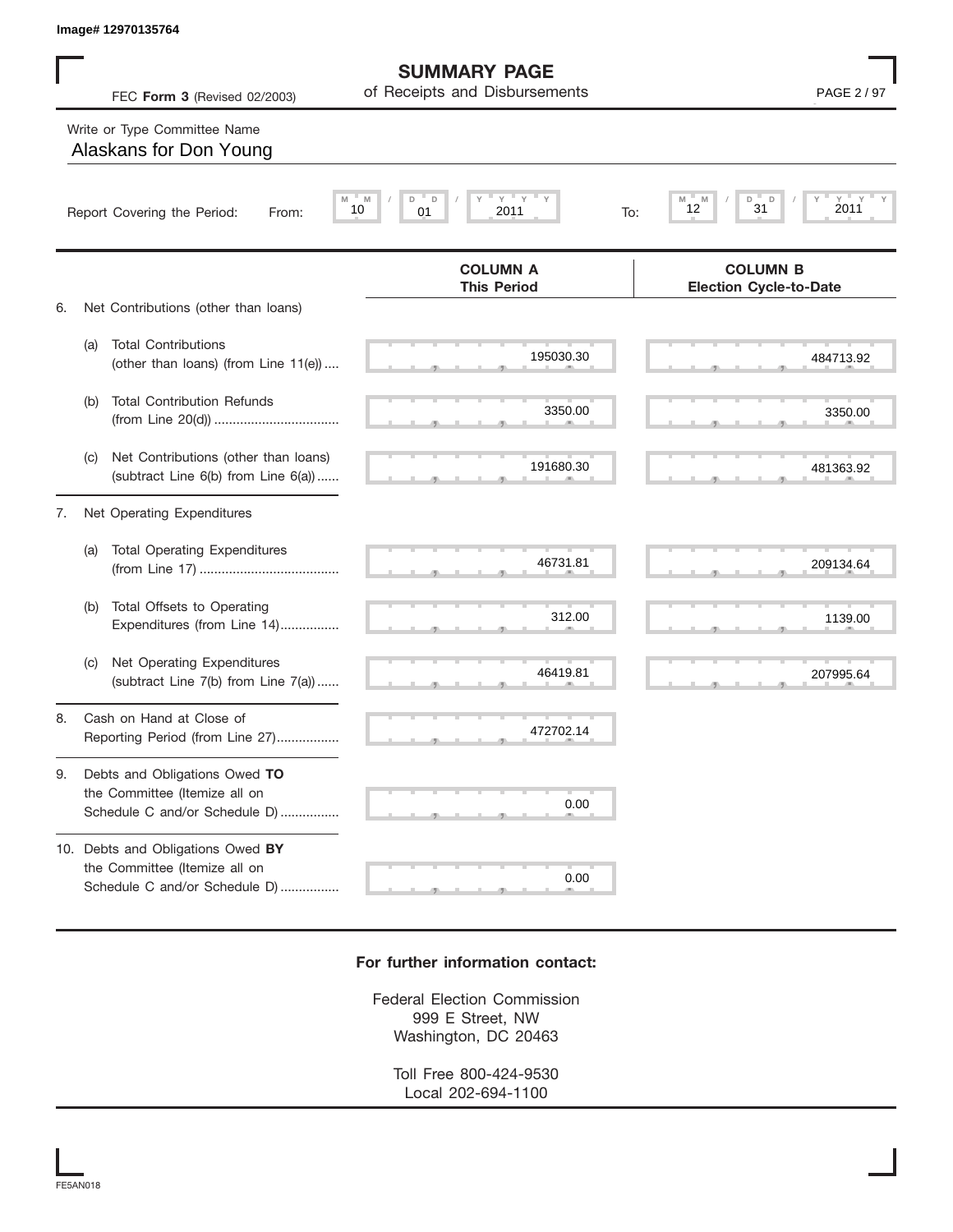| Image# 12970135765                                                                                 |                                                       |                                                    |
|----------------------------------------------------------------------------------------------------|-------------------------------------------------------|----------------------------------------------------|
|                                                                                                    | <b>DETAILED SUMMARY PAGE</b>                          |                                                    |
| FEC Form 3 (Revised 12/2003)                                                                       | of Receipts                                           | PAGE 3/97                                          |
| Write or Type Committee Name                                                                       |                                                       |                                                    |
| Alaskans for Don Young                                                                             |                                                       |                                                    |
| M<br>Report Covering the Period:<br>From:                                                          | $Y$ $Y$<br>$- M$<br>D<br>D<br>10<br>01<br>2011<br>To: | $Y$ $Y$ $Y$ $Y$<br>M<br>D<br>D<br>31<br>12<br>2011 |
|                                                                                                    |                                                       |                                                    |
| <b>I. RECEIPTS</b>                                                                                 | <b>COLUMN A</b><br><b>Total This Period</b>           | <b>COLUMN B</b><br><b>Election Cycle-to-Date</b>   |
| 11. CONTRIBUTIONS (other than loans) FROM:                                                         |                                                       |                                                    |
| Individuals/Persons Other Than<br>(a)<br><b>Political Committees</b>                               |                                                       |                                                    |
| Itemized (use Schedule A)<br>(i)                                                                   | 137288.64                                             | 307258.26                                          |
| (ii)                                                                                               | 11579.00                                              | 26050.00                                           |
| (iii) TOTAL of contributions<br>from individuals                                                   | 148867.64                                             | 333308.26                                          |
| Political Party Committees<br>(b)                                                                  | 0.00                                                  | 0.00                                               |
| <b>Other Political Committees</b><br>(c)                                                           | 46162.66                                              | 151405.66                                          |
|                                                                                                    | 0.00                                                  |                                                    |
| (d)<br>TOTAL CONTRIBUTIONS<br>(e)                                                                  |                                                       | 0.00                                               |
| (other than loans)<br>(add Lines 11(a)(iii), (b), (c), and (d))                                    | 195030.30                                             | 484713.92                                          |
| 12. TRANSFERS FROM OTHER                                                                           |                                                       |                                                    |
| AUTHORIZED COMMITTEES                                                                              | 0.00                                                  | 0.00                                               |
| 13. LOANS:                                                                                         |                                                       |                                                    |
| Made or Guaranteed by the<br>(a)                                                                   | 0.00                                                  | 0.00                                               |
|                                                                                                    | 0.00                                                  | 0.00                                               |
| (b)<br>TOTAL LOANS<br>(c)                                                                          |                                                       |                                                    |
| (add Lines 13(a) and (b))                                                                          | 0.00                                                  | 0.00                                               |
| 14. OFFSETS TO OPERATING                                                                           |                                                       |                                                    |
| <b>EXPENDITURES</b><br>(Refunds, Rebates, etc.)                                                    | 312.00                                                | 1139.00                                            |
| 15. OTHER RECEIPTS                                                                                 |                                                       |                                                    |
|                                                                                                    | 162.27                                                | 273.00                                             |
| 16. TOTAL RECEIPTS (add Lines<br>11(e), 12, 13(c), 14, and 15)<br>(Carry Total to Line 24, page 4) | 195504.57                                             | 486125.92                                          |
|                                                                                                    | m.                                                    |                                                    |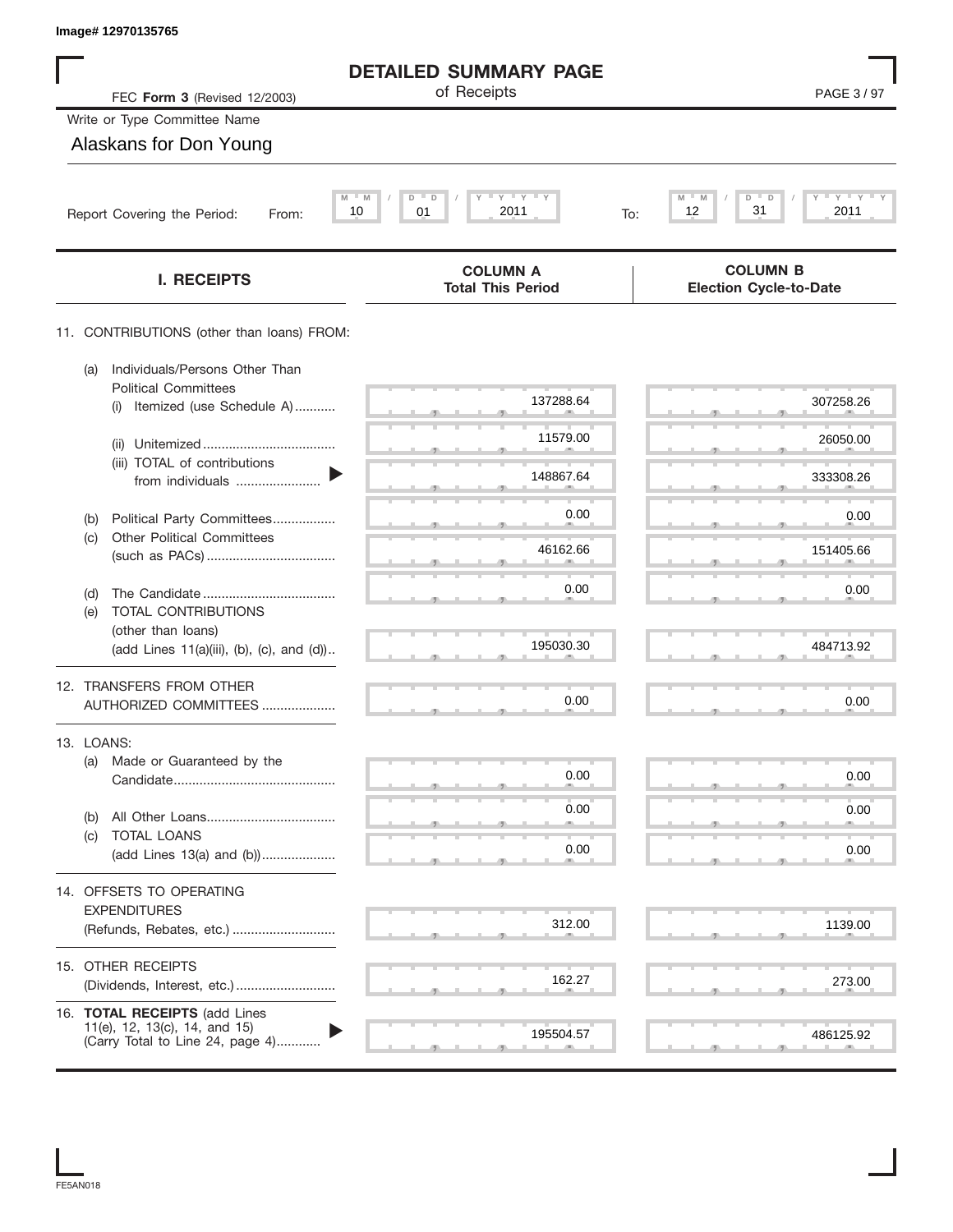S S S , , . S S S , , . S S S , , . S S S , , . S S S , , . S S S , , .  $\overline{S}$  s  $\overline{S}$  ,  $\overline{S}$  ,  $\overline{S}$  ,  $\overline{S}$  ,  $\overline{S}$  ,  $\overline{S}$  ,  $\overline{S}$  ,  $\overline{S}$  ,  $\overline{S}$  ,  $\overline{S}$  ,  $\overline{S}$  ,  $\overline{S}$  ,  $\overline{S}$  ,  $\overline{S}$  ,  $\overline{S}$  ,  $\overline{S}$  ,  $\overline{S}$  ,  $\overline{S}$  ,  $\overline{S}$  , S S S , , . S S S , , . S S S , , . S S S , , . S S S , , . S S S , , . S S S , , . S S S , , . S S S , , . S S S , , . S S S , , . S S S , , . . 212404.<br>- المسلم المسلم المسلم المسلم المسلم المسلم المسلم المسلم المسلم المسلم المسلم المسلم المسلم المسلم المسلم الم **COLUMN B Election Cycle-to-Date COLUMN A Total This Period** 17. OPERATING EXPENDITURES.................... 18. TRANSFERS TO OTHER AUTHORIZED COMMITTEES ..................... 19. LOAN REPAYMENTS: (a) Of Loans Made or Guaranteed by the Candidate ................................. (b) Of All Other Loans .............................. (c) TOTAL LOAN REPAYMENTS (add Lines 19(a) and (b)) ..................... 20. REFUNDS OF CONTRIBUTIONS TO: (a) Individuals/Persons Other Than Political Committees ................. (b) Political Party Committees.................. (c) Other Political Committees (such as PACs) .................................... (d) TOTAL CONTRIBUTION REFUNDS (add Lines 20(a), (b), and (c)).............. 21. OTHER DISBURSEMENTS ......................... 22. **TOTAL DISBURSEMENTS**   $(\text{add Lines 17}, 18, 19(c), 20(d), \text{and } 21)$ **II. DISBURSEMENTS DETAILED SUMMARY PAGE** FEC **Form 3** (Revised 02/2003) **COMPOSE 19 CONSTRESHED PAGE 4** / 97 , , . , , . Example 12701133765<br>
THE CHEM REPORTER TREE COMMENT ORDER COMMENT ORDER AND COLUMN TRACE<br>
THE CHEM REVISE OF DUMINIS COMMENT ORDER COMMENT ORDER COMMENT ORDER COMMENT ORDER COMMENT ORDER COMMENT ORDER COMMENT ORDER COMMEN

## **III. CASH SUMMARY**

|                                               | 327279.38 |
|-----------------------------------------------|-----------|
|                                               | 195504.57 |
|                                               | 522783.95 |
|                                               | 50081.81  |
| 27. CASH ON HAND AT CLOSE OF REPORTING PERIOD | 472702.14 |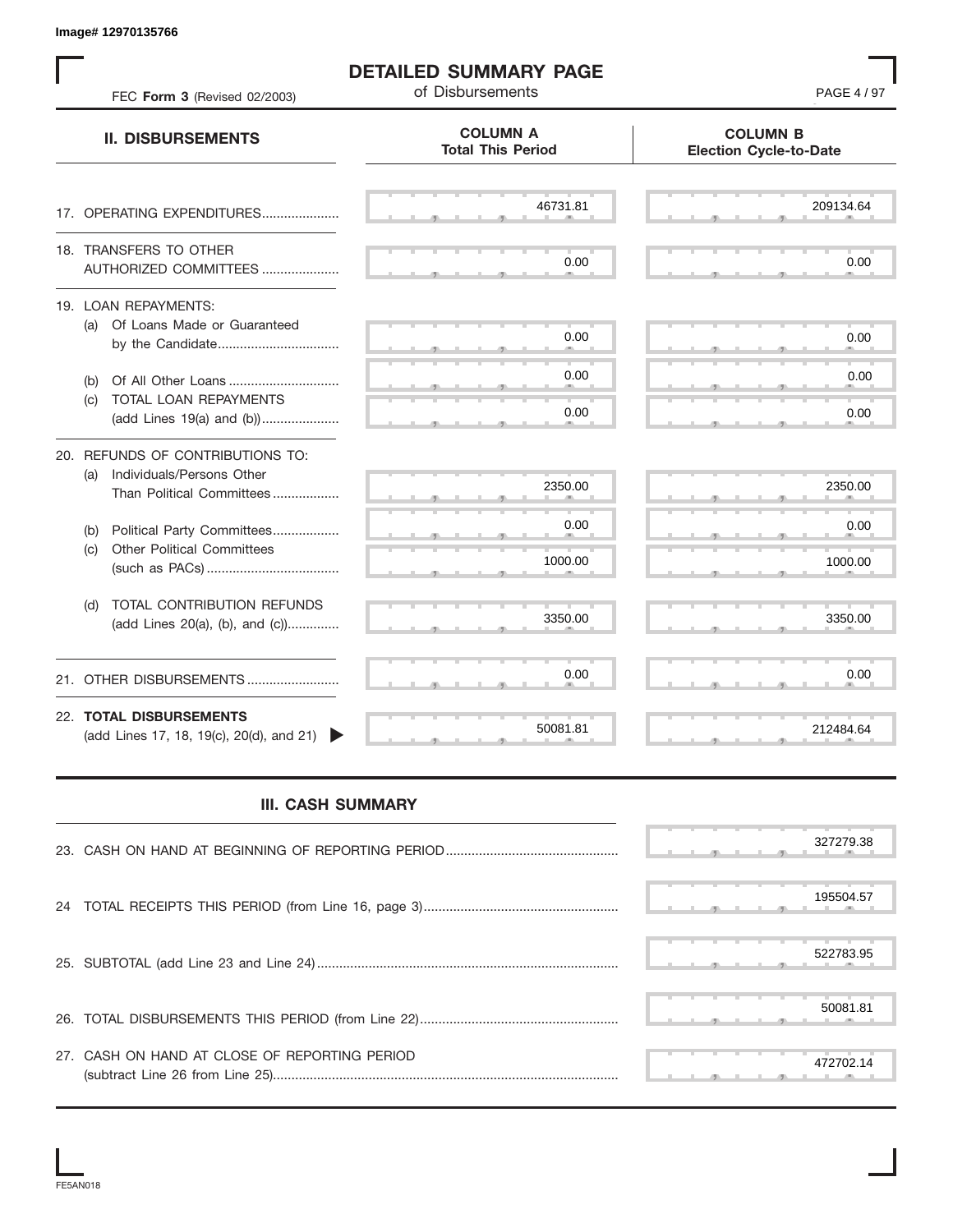|    | Image# 12970135767                                               |                                           |                                                   |                                                                                                                                                                                                                                                                                         |
|----|------------------------------------------------------------------|-------------------------------------------|---------------------------------------------------|-----------------------------------------------------------------------------------------------------------------------------------------------------------------------------------------------------------------------------------------------------------------------------------------|
|    | <b>SCHEDULE A (FEC Form 3)</b>                                   |                                           | Use separate schedule(s)                          | PAGE<br>5<br>OF<br>97<br>FOR LINE NUMBER:<br>(check only one)                                                                                                                                                                                                                           |
|    | <b>ITEMIZED RECEIPTS</b>                                         |                                           | for each category of the<br>Detailed Summary Page | ×<br>11a<br>11 <sub>b</sub><br>11c<br>11d                                                                                                                                                                                                                                               |
|    |                                                                  |                                           |                                                   | 12<br>13a<br>14<br>13 <sub>b</sub><br>15                                                                                                                                                                                                                                                |
|    |                                                                  |                                           |                                                   | Any information copied from such Reports and Statements may not be sold or used by any person for the purpose of soliciting contributions<br>or for commercial purposes, other than using the name and address of any political committee to solicit contributions from such committee. |
|    | NAME OF COMMITTEE (In Full)<br>Alaskans for Don Young            |                                           |                                                   |                                                                                                                                                                                                                                                                                         |
|    | Full Name (Last, First, Middle Initial)<br>Sonya Allison         |                                           |                                                   | Date of Receipt                                                                                                                                                                                                                                                                         |
| А. | Mailing Address 4493 Loy Lake Rd.                                |                                           |                                                   | $M$ $M$<br>Y I Y I Y I Y<br>$D$ $D$<br>11<br>16<br>2011                                                                                                                                                                                                                                 |
|    | City                                                             | State                                     | Zip Code                                          | <b>Transaction ID: 20111.C30277</b>                                                                                                                                                                                                                                                     |
|    | Denison                                                          | ТX                                        | 75020                                             |                                                                                                                                                                                                                                                                                         |
|    | FEC ID number of contributing<br>federal political committee.    | C                                         |                                                   | Amount of Each Receipt this Period<br>1000.00                                                                                                                                                                                                                                           |
|    | Name of Employer<br>N/A                                          | Occupation<br>Homemaker                   |                                                   | Receipt                                                                                                                                                                                                                                                                                 |
|    | Receipt For: 2012                                                |                                           | Election Cycle-to-Date                            |                                                                                                                                                                                                                                                                                         |
|    | Primary<br>General                                               |                                           |                                                   |                                                                                                                                                                                                                                                                                         |
|    | Other (specify)                                                  |                                           | 1000.00                                           |                                                                                                                                                                                                                                                                                         |
|    | Full Name (Last, First, Middle Initial)<br>Inge Andreassen       |                                           |                                                   | Date of Receipt                                                                                                                                                                                                                                                                         |
| В. | Mailing Address 5307 1st Avenue NW                               | $T$ $Y$ $Y$ $Y$ $Y$<br>$M$ $M$<br>$D$ $D$ |                                                   |                                                                                                                                                                                                                                                                                         |
|    |                                                                  | 10<br>20<br>2011                          |                                                   |                                                                                                                                                                                                                                                                                         |
|    | City                                                             | State<br><b>WA</b>                        | Zip Code                                          | <b>Transaction ID: 20111.C30104</b>                                                                                                                                                                                                                                                     |
|    | Seattle                                                          |                                           | 98107-2047                                        |                                                                                                                                                                                                                                                                                         |
|    | FEC ID number of contributing<br>federal political committee.    | C                                         |                                                   | Amount of Each Receipt this Period                                                                                                                                                                                                                                                      |
|    |                                                                  |                                           |                                                   |                                                                                                                                                                                                                                                                                         |
|    |                                                                  |                                           |                                                   | 500.00                                                                                                                                                                                                                                                                                  |
|    | Name of Employer                                                 | Occupation                                |                                                   |                                                                                                                                                                                                                                                                                         |
|    | American Seafoods LLC                                            | President                                 |                                                   | Receipt                                                                                                                                                                                                                                                                                 |
|    | Receipt For: 2012                                                |                                           | Election Cycle-to-Date                            |                                                                                                                                                                                                                                                                                         |
|    | General<br>Primary                                               |                                           |                                                   |                                                                                                                                                                                                                                                                                         |
|    | Other (specify)                                                  |                                           | 500.00                                            |                                                                                                                                                                                                                                                                                         |
|    | Full Name (Last, First, Middle Initial)<br><b>Bill Anoatubby</b> |                                           |                                                   | Date of Receipt                                                                                                                                                                                                                                                                         |
| C. | Mailing Address 14524 County Road 3585                           |                                           |                                                   | $T + Y = Y + Y$<br>$M - M$<br>$D$ $D$<br>11                                                                                                                                                                                                                                             |
|    | City                                                             | State                                     | Zip Code                                          | 2011<br>15                                                                                                                                                                                                                                                                              |
|    | Ada                                                              | OK                                        | 74820-3070                                        | <b>Transaction ID: 20111.C30228</b>                                                                                                                                                                                                                                                     |
|    | FEC ID number of contributing<br>federal political committee.    | C                                         |                                                   | Amount of Each Receipt this Period                                                                                                                                                                                                                                                      |
|    | Name of Employer                                                 | Occupation                                |                                                   | 500.00                                                                                                                                                                                                                                                                                  |
|    | <b>Chickasaw Nation</b>                                          | Governor                                  |                                                   | Receipt                                                                                                                                                                                                                                                                                 |
|    | Receipt For: 2012                                                |                                           | Election Cycle-to-Date                            |                                                                                                                                                                                                                                                                                         |
|    | Primary<br>General                                               |                                           |                                                   |                                                                                                                                                                                                                                                                                         |
|    | Other (specify)                                                  |                                           | 500.00                                            |                                                                                                                                                                                                                                                                                         |
|    |                                                                  |                                           |                                                   | 2000.00                                                                                                                                                                                                                                                                                 |
|    |                                                                  |                                           |                                                   |                                                                                                                                                                                                                                                                                         |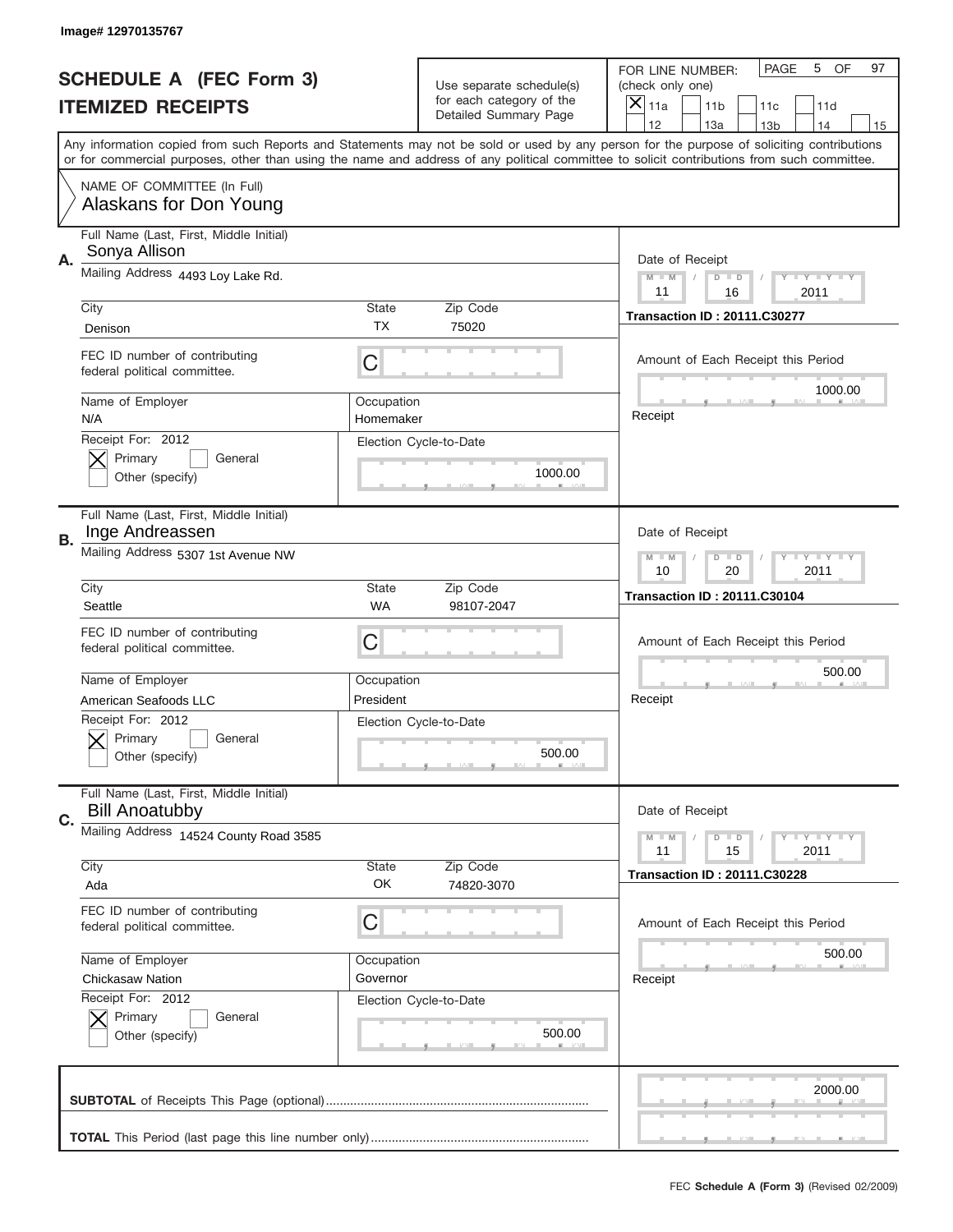|    | Image# 12970135768                                                   |                                                           |                                                   |                                                                                                                                                                                                                                                                                                                                     |
|----|----------------------------------------------------------------------|-----------------------------------------------------------|---------------------------------------------------|-------------------------------------------------------------------------------------------------------------------------------------------------------------------------------------------------------------------------------------------------------------------------------------------------------------------------------------|
|    | <b>SCHEDULE A (FEC Form 3)</b>                                       |                                                           | Use separate schedule(s)                          | PAGE<br>6<br>OF<br>97<br>FOR LINE NUMBER:<br>(check only one)                                                                                                                                                                                                                                                                       |
|    | <b>ITEMIZED RECEIPTS</b>                                             |                                                           | for each category of the<br>Detailed Summary Page | X<br>11a<br>11 <sub>b</sub><br>11c<br>11d                                                                                                                                                                                                                                                                                           |
|    |                                                                      |                                                           |                                                   | 12<br>13a<br>14<br>13 <sub>b</sub><br>15<br>Any information copied from such Reports and Statements may not be sold or used by any person for the purpose of soliciting contributions<br>or for commercial purposes, other than using the name and address of any political committee to solicit contributions from such committee. |
|    | NAME OF COMMITTEE (In Full)<br>Alaskans for Don Young                |                                                           |                                                   |                                                                                                                                                                                                                                                                                                                                     |
| Α. | Full Name (Last, First, Middle Initial)<br>David Arzt                |                                                           |                                                   | Date of Receipt                                                                                                                                                                                                                                                                                                                     |
|    | Mailing Address 2110 Belmont Dr.                                     |                                                           |                                                   | $M - M$<br>Y I Y I Y I Y<br>$D$ $D$<br>12<br>21<br>2011                                                                                                                                                                                                                                                                             |
|    | City<br>Anchorage                                                    | <b>State</b><br>AK                                        | Zip Code<br>99517-1374                            | <b>Transaction ID: 20111.C30357</b>                                                                                                                                                                                                                                                                                                 |
|    | FEC ID number of contributing<br>federal political committee.        | C                                                         |                                                   | Amount of Each Receipt this Period<br>500.00                                                                                                                                                                                                                                                                                        |
|    | Name of Employer<br>Alaska Marine Pilots LLC                         | Occupation<br><b>Marine Pilot</b>                         |                                                   | Receipt                                                                                                                                                                                                                                                                                                                             |
|    | Receipt For: 2012<br>Primary<br>General<br>Other (specify)           |                                                           | Election Cycle-to-Date<br>500.00                  |                                                                                                                                                                                                                                                                                                                                     |
| В. | Full Name (Last, First, Middle Initial)<br>Mille Lacs Band of Ojibwe |                                                           |                                                   | Date of Receipt                                                                                                                                                                                                                                                                                                                     |
|    | Mailing Address 43408 Oodena Dr.                                     | <b>LY LY LY</b><br>$M - M$<br>$D$ $D$<br>12<br>01<br>2011 |                                                   |                                                                                                                                                                                                                                                                                                                                     |
|    | City<br>Onamia                                                       | <b>State</b><br>ΜN                                        | Zip Code<br>56359                                 | <b>Transaction ID: 20111.C30332</b>                                                                                                                                                                                                                                                                                                 |
|    | FEC ID number of contributing<br>federal political committee.        | C                                                         |                                                   | Amount of Each Receipt this Period                                                                                                                                                                                                                                                                                                  |
|    |                                                                      |                                                           |                                                   | 2500.00                                                                                                                                                                                                                                                                                                                             |
|    | Name of Employer<br>N/A                                              | Occupation<br>Indian Tribe                                |                                                   | Receipt                                                                                                                                                                                                                                                                                                                             |
|    | Receipt For: 2012<br>General<br>Primary<br>Other (specify)           |                                                           | Election Cycle-to-Date<br>3500.00                 |                                                                                                                                                                                                                                                                                                                                     |
| C. | Full Name (Last, First, Middle Initial)<br>Mille Lacs Band of Ojibwe |                                                           |                                                   | Date of Receipt                                                                                                                                                                                                                                                                                                                     |
|    | Mailing Address 43408 Oodena Dr.                                     |                                                           |                                                   | $T - Y = Y - T Y$<br>$M - M$<br>$D$ $D$<br>12<br>2011<br>01                                                                                                                                                                                                                                                                         |
|    | City<br>Onamia                                                       | State<br>MN                                               | Zip Code<br>56359                                 | <b>Transaction ID: 20111.C30331</b>                                                                                                                                                                                                                                                                                                 |
|    | FEC ID number of contributing<br>federal political committee.        | C                                                         |                                                   | Amount of Each Receipt this Period                                                                                                                                                                                                                                                                                                  |
|    | Name of Employer<br>N/A                                              | Occupation<br>Indian Tribe                                |                                                   | 1500.00<br>Receipt                                                                                                                                                                                                                                                                                                                  |
|    | Receipt For: 2012<br>Primary<br>General<br>Other (specify)           |                                                           | Election Cycle-to-Date<br>5000.00                 |                                                                                                                                                                                                                                                                                                                                     |
|    |                                                                      |                                                           |                                                   | 4500.00                                                                                                                                                                                                                                                                                                                             |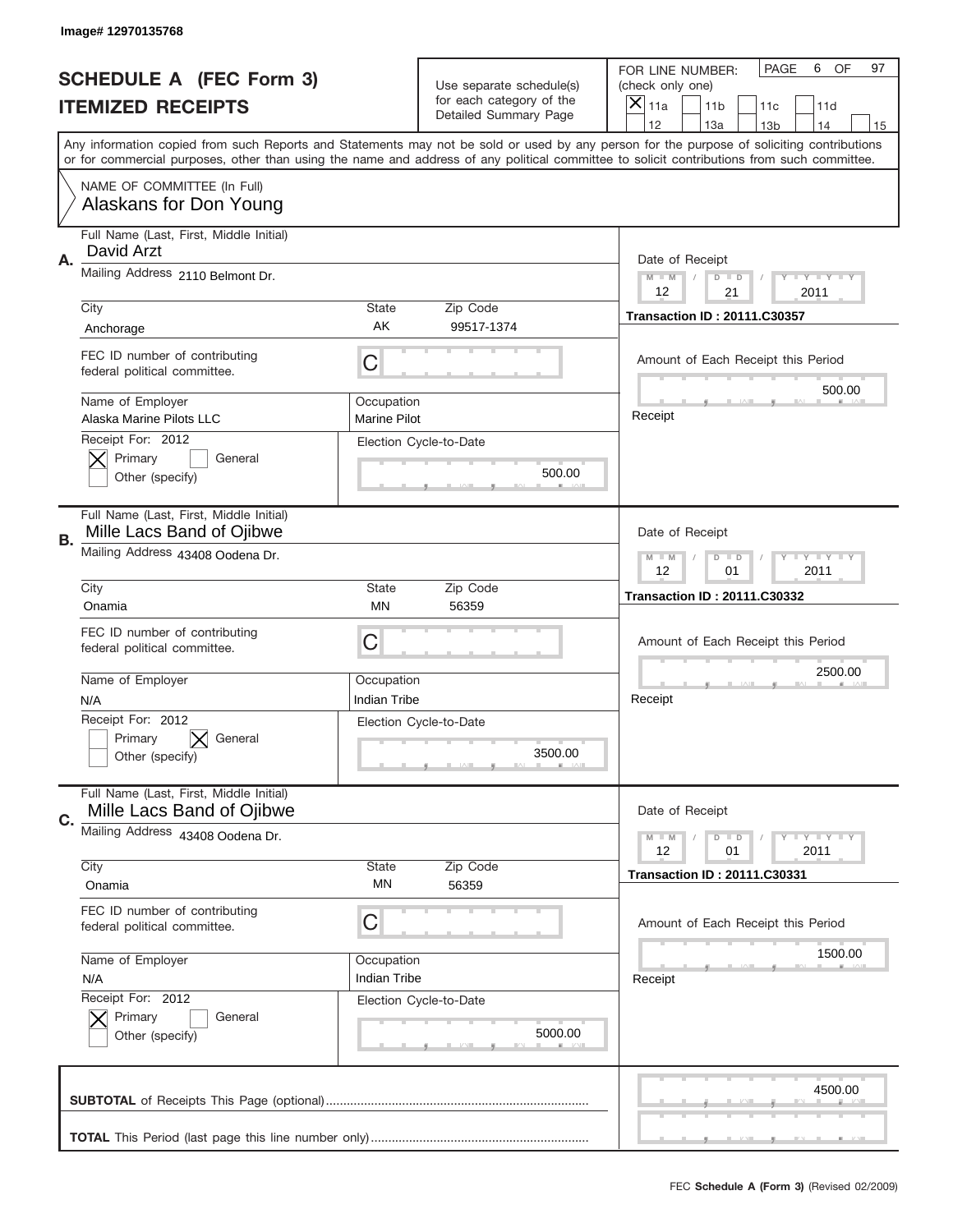|    | Image# 12970135769                                            |                                                      |                                                   |                                                                                                                                                                                                                                                                                         |
|----|---------------------------------------------------------------|------------------------------------------------------|---------------------------------------------------|-----------------------------------------------------------------------------------------------------------------------------------------------------------------------------------------------------------------------------------------------------------------------------------------|
|    | <b>SCHEDULE A (FEC Form 3)</b>                                |                                                      | Use separate schedule(s)                          | PAGE<br>7 OF<br>97<br>FOR LINE NUMBER:<br>(check only one)                                                                                                                                                                                                                              |
|    | <b>ITEMIZED RECEIPTS</b>                                      |                                                      | for each category of the<br>Detailed Summary Page | ×<br>11a<br>11 <sub>b</sub><br>11c<br>11d                                                                                                                                                                                                                                               |
|    |                                                               |                                                      |                                                   | 12<br>13a<br>14<br>13 <sub>b</sub><br>15                                                                                                                                                                                                                                                |
|    |                                                               |                                                      |                                                   | Any information copied from such Reports and Statements may not be sold or used by any person for the purpose of soliciting contributions<br>or for commercial purposes, other than using the name and address of any political committee to solicit contributions from such committee. |
|    | NAME OF COMMITTEE (In Full)<br>Alaskans for Don Young         |                                                      |                                                   |                                                                                                                                                                                                                                                                                         |
| Α. | Full Name (Last, First, Middle Initial)<br><b>Mark Barnes</b> |                                                      |                                                   | Date of Receipt                                                                                                                                                                                                                                                                         |
|    | Mailing Address 1350 Eye St., NW, Ste. 1255                   |                                                      |                                                   | $M$ $M$<br>Y I Y I Y I Y<br>$D$ $D$<br>12<br>07<br>2011                                                                                                                                                                                                                                 |
|    | City                                                          | State                                                | Zip Code                                          | <b>Transaction ID: 20111.C30343</b>                                                                                                                                                                                                                                                     |
|    | Washington                                                    | DC                                                   | 20005                                             |                                                                                                                                                                                                                                                                                         |
|    | FEC ID number of contributing<br>federal political committee. | C                                                    |                                                   | Amount of Each Receipt this Period<br>250.00                                                                                                                                                                                                                                            |
|    | Name of Employer<br>Mark Barnes & Associates                  | Occupation<br>Attorney                               |                                                   | Receipt                                                                                                                                                                                                                                                                                 |
|    | Receipt For: 2012<br>Primary<br>General<br>Other (specify)    |                                                      | Election Cycle-to-Date<br>250.00                  |                                                                                                                                                                                                                                                                                         |
|    | Full Name (Last, First, Middle Initial)<br>John Binkley       |                                                      |                                                   | Date of Receipt                                                                                                                                                                                                                                                                         |
| В. | Mailing Address 5325 Chena Small Tracts Rd                    | Y TY TY TY<br>$M - M$<br>$D$ $D$<br>10<br>11<br>2011 |                                                   |                                                                                                                                                                                                                                                                                         |
|    | City                                                          | State                                                | Zip Code                                          | <b>Transaction ID: 20111.C30066</b>                                                                                                                                                                                                                                                     |
|    | Fairbanks                                                     | AK                                                   | 99709-3332                                        |                                                                                                                                                                                                                                                                                         |
|    | FEC ID number of contributing<br>federal political committee. | C                                                    |                                                   | Amount of Each Receipt this Period                                                                                                                                                                                                                                                      |
|    |                                                               |                                                      |                                                   |                                                                                                                                                                                                                                                                                         |
|    | Name of Employer                                              | Occupation                                           |                                                   | 500.00                                                                                                                                                                                                                                                                                  |
|    | Alaska Cruise Association                                     | President                                            |                                                   | Receipt                                                                                                                                                                                                                                                                                 |
|    | Receipt For: 2012<br>General<br>Primary<br>Other (specify)    |                                                      | Election Cycle-to-Date<br>500.00                  |                                                                                                                                                                                                                                                                                         |
|    | Full Name (Last, First, Middle Initial)<br>John Binkley       |                                                      |                                                   | Date of Receipt                                                                                                                                                                                                                                                                         |
| C. | Mailing Address 5325 Chena Small Tracts Rd                    |                                                      |                                                   | Y FY FY FY<br>$M - M$<br>$D$ $D$<br>2011<br>10<br>20                                                                                                                                                                                                                                    |
|    | City<br>Fairbanks                                             | State<br>AK                                          | Zip Code<br>99709-3332                            | <b>Transaction ID: 20111.C30103</b>                                                                                                                                                                                                                                                     |
|    | FEC ID number of contributing<br>federal political committee. | C                                                    |                                                   | Amount of Each Receipt this Period                                                                                                                                                                                                                                                      |
|    | Name of Employer                                              | Occupation                                           |                                                   | 500.00                                                                                                                                                                                                                                                                                  |
|    | Alaska Cruise Association                                     | President                                            |                                                   | Receipt                                                                                                                                                                                                                                                                                 |
|    | Receipt For: 2012<br>Primary<br>General                       |                                                      | Election Cycle-to-Date                            |                                                                                                                                                                                                                                                                                         |
|    | Other (specify)                                               |                                                      | 1000.00                                           |                                                                                                                                                                                                                                                                                         |
|    |                                                               |                                                      |                                                   | 1250.00                                                                                                                                                                                                                                                                                 |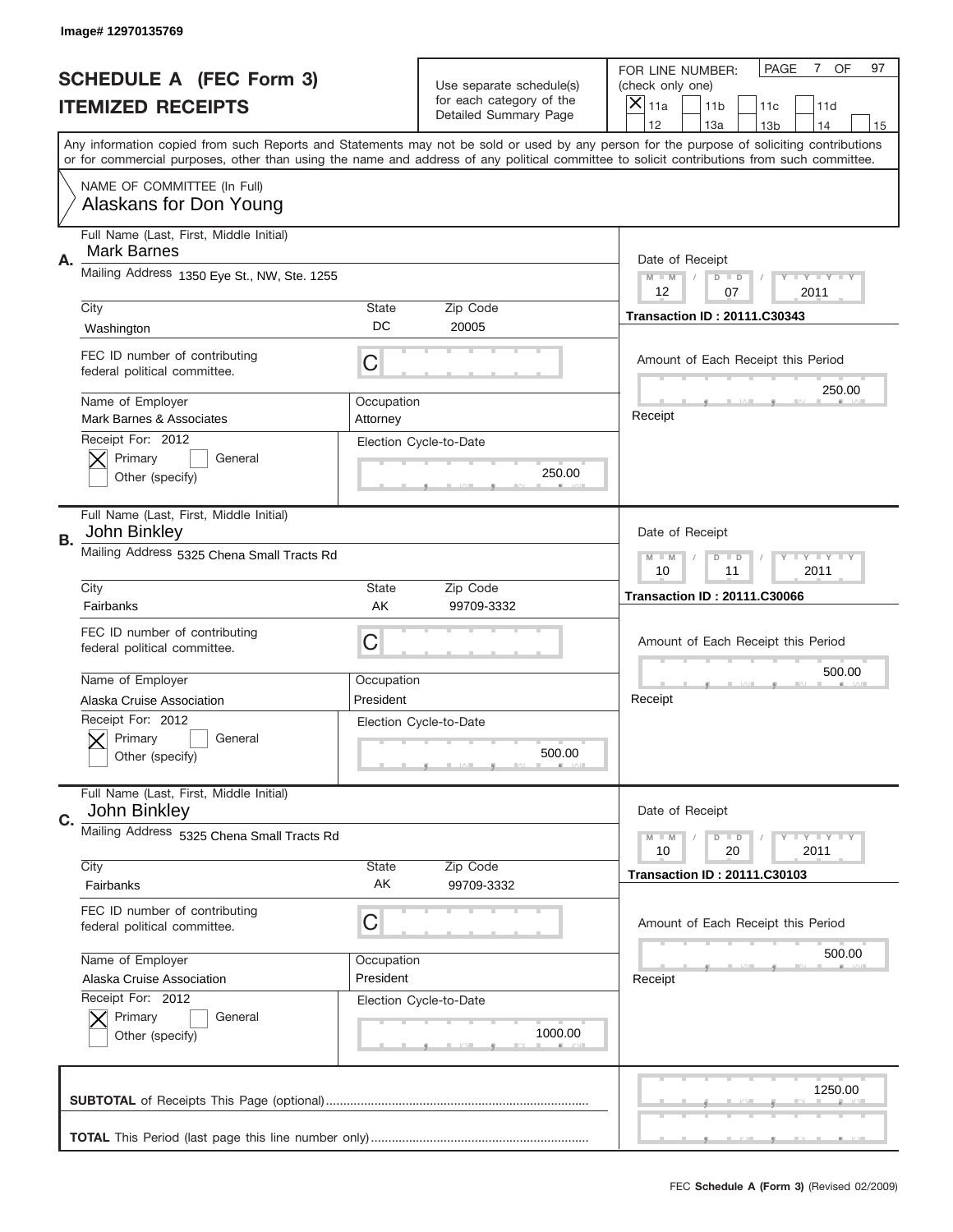|    | Image# 12970135770                                            |                                                         |                                                   |                                                                                                                                                                                                                                                                                                                                     |
|----|---------------------------------------------------------------|---------------------------------------------------------|---------------------------------------------------|-------------------------------------------------------------------------------------------------------------------------------------------------------------------------------------------------------------------------------------------------------------------------------------------------------------------------------------|
|    | <b>SCHEDULE A (FEC Form 3)</b>                                |                                                         | Use separate schedule(s)                          | PAGE<br>OF<br>8<br>97<br>FOR LINE NUMBER:<br>(check only one)                                                                                                                                                                                                                                                                       |
|    | <b>ITEMIZED RECEIPTS</b>                                      |                                                         | for each category of the<br>Detailed Summary Page | $\times$<br>11a<br>11 <sub>b</sub><br>11c<br>11d                                                                                                                                                                                                                                                                                    |
|    |                                                               |                                                         |                                                   | 12<br>13a<br>14<br>13 <sub>b</sub><br>15<br>Any information copied from such Reports and Statements may not be sold or used by any person for the purpose of soliciting contributions<br>or for commercial purposes, other than using the name and address of any political committee to solicit contributions from such committee. |
|    | NAME OF COMMITTEE (In Full)<br>Alaskans for Don Young         |                                                         |                                                   |                                                                                                                                                                                                                                                                                                                                     |
| Α. | Full Name (Last, First, Middle Initial)<br><b>Bernt Bodal</b> |                                                         |                                                   | Date of Receipt                                                                                                                                                                                                                                                                                                                     |
|    | Mailing Address 2025 1st Ave. #900                            |                                                         |                                                   | $M$ M<br>$D$ $D$<br>Y FY FY FY<br>10<br>20<br>2011                                                                                                                                                                                                                                                                                  |
|    | City<br>Seattle                                               | <b>State</b><br>WA                                      | Zip Code<br>98121                                 | <b>Transaction ID: 20111.C30096</b>                                                                                                                                                                                                                                                                                                 |
|    | FEC ID number of contributing<br>federal political committee. | C                                                       |                                                   | Amount of Each Receipt this Period<br>1000.00                                                                                                                                                                                                                                                                                       |
|    | Name of Employer<br>American Seafoods Co.                     | Occupation<br>Chairman & CEO                            |                                                   | Receipt                                                                                                                                                                                                                                                                                                                             |
|    | Receipt For: 2012<br>Primary<br>General<br>Other (specify)    |                                                         | Election Cycle-to-Date<br>1000.00                 |                                                                                                                                                                                                                                                                                                                                     |
| В. | Full Name (Last, First, Middle Initial)<br>Levon Boyagian     |                                                         |                                                   | Date of Receipt                                                                                                                                                                                                                                                                                                                     |
|    | Mailing Address 3711 N Pershing Drive                         | $D$ $D$<br>Y I Y I Y I Y<br>$M$ $M$<br>10<br>17<br>2011 |                                                   |                                                                                                                                                                                                                                                                                                                                     |
|    | City<br>Arlington                                             | <b>State</b><br>VA                                      | Zip Code<br>22203-3518                            | <b>Transaction ID: 20111.C30084</b>                                                                                                                                                                                                                                                                                                 |
|    | FEC ID number of contributing<br>federal political committee. | C                                                       |                                                   | Amount of Each Receipt this Period                                                                                                                                                                                                                                                                                                  |
|    | Name of Employer                                              | Occupation                                              |                                                   | 500.00                                                                                                                                                                                                                                                                                                                              |
|    | Boyagian Consulting                                           |                                                         | <b>Government Relations</b>                       | Receipt                                                                                                                                                                                                                                                                                                                             |
|    | Receipt For: 2012<br>General<br>Primary<br>Other (specify)    |                                                         | Election Cycle-to-Date<br>2000.00                 |                                                                                                                                                                                                                                                                                                                                     |
| C. | Full Name (Last, First, Middle Initial)<br>Levon Boyagian     |                                                         |                                                   | Date of Receipt                                                                                                                                                                                                                                                                                                                     |
|    | Mailing Address 3711 N Pershing Drive                         |                                                         |                                                   | $D$ $D$<br><b>LEY LEY LEY</b><br>$M - M$<br>12<br>12<br>2011                                                                                                                                                                                                                                                                        |
|    | City                                                          | <b>State</b>                                            | Zip Code                                          | <b>Transaction ID: 20111.C30352</b>                                                                                                                                                                                                                                                                                                 |
|    | Arlington                                                     | VA                                                      | 22203-3518                                        |                                                                                                                                                                                                                                                                                                                                     |
|    | FEC ID number of contributing<br>federal political committee. | C                                                       |                                                   | Amount of Each Receipt this Period                                                                                                                                                                                                                                                                                                  |
|    | Name of Employer                                              | Occupation                                              |                                                   | 500.00                                                                                                                                                                                                                                                                                                                              |
|    | <b>Boyagian Consulting</b>                                    |                                                         | <b>Government Relations</b>                       | Receipt                                                                                                                                                                                                                                                                                                                             |
|    | Receipt For: 2012<br>Primary<br>General<br>Other (specify)    |                                                         | Election Cycle-to-Date<br>2500.00                 |                                                                                                                                                                                                                                                                                                                                     |
|    |                                                               |                                                         |                                                   | 2000.00                                                                                                                                                                                                                                                                                                                             |
|    |                                                               |                                                         |                                                   |                                                                                                                                                                                                                                                                                                                                     |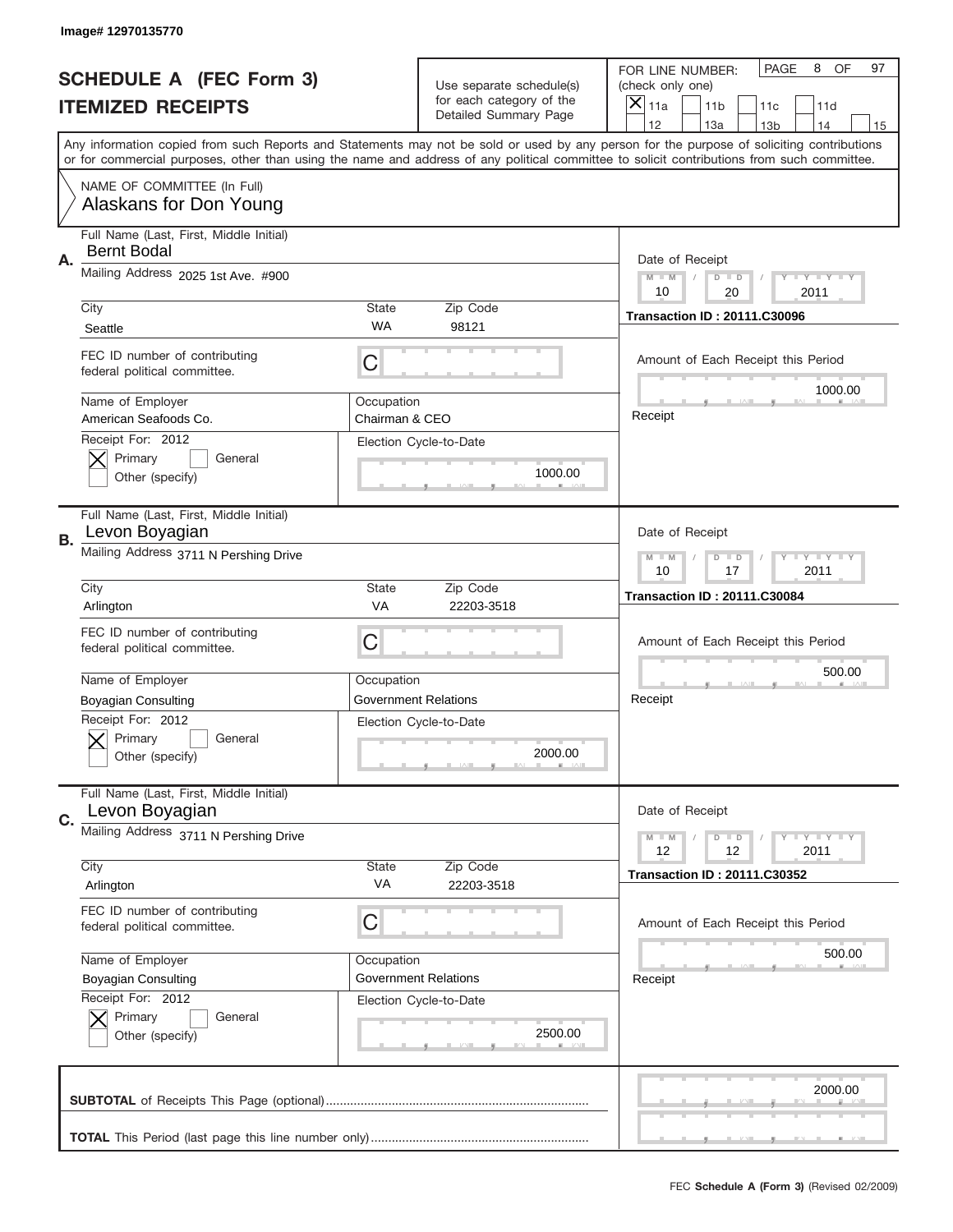|           | Image# 12970135771                                                             |                                                         |                                                      |                                                                                                                                                                                                                                                                                         |
|-----------|--------------------------------------------------------------------------------|---------------------------------------------------------|------------------------------------------------------|-----------------------------------------------------------------------------------------------------------------------------------------------------------------------------------------------------------------------------------------------------------------------------------------|
|           | <b>SCHEDULE A (FEC Form 3)</b>                                                 |                                                         | Use separate schedule(s)<br>for each category of the | OF<br>PAGE<br>9<br>97<br>FOR LINE NUMBER:<br>(check only one)<br>×                                                                                                                                                                                                                      |
|           | <b>ITEMIZED RECEIPTS</b>                                                       |                                                         | Detailed Summary Page                                | 11a<br>11 <sub>b</sub><br>11c<br>11d<br>12<br>13a<br>14<br>13 <sub>b</sub><br>15                                                                                                                                                                                                        |
|           |                                                                                |                                                         |                                                      | Any information copied from such Reports and Statements may not be sold or used by any person for the purpose of soliciting contributions<br>or for commercial purposes, other than using the name and address of any political committee to solicit contributions from such committee. |
|           | NAME OF COMMITTEE (In Full)<br>Alaskans for Don Young                          |                                                         |                                                      |                                                                                                                                                                                                                                                                                         |
| Α.        | Full Name (Last, First, Middle Initial)<br>Vernon Boyles                       |                                                         |                                                      | Date of Receipt                                                                                                                                                                                                                                                                         |
|           | Mailing Address PO Box 84076                                                   |                                                         |                                                      | $M - M$<br><b>LEY LEY LEY</b><br>$D$ $D$<br>10<br>25<br>2011                                                                                                                                                                                                                            |
|           | City<br>Fairbanks                                                              | State<br>AK                                             | Zip Code<br>99708-4076                               | <b>Transaction ID: 20111.C30158</b>                                                                                                                                                                                                                                                     |
|           | FEC ID number of contributing<br>federal political committee.                  | C                                                       |                                                      | Amount of Each Receipt this Period<br>128.64                                                                                                                                                                                                                                            |
|           | Name of Employer<br><b>TCI Mechanical</b>                                      | Occupation<br>Owner                                     |                                                      | In-Kind                                                                                                                                                                                                                                                                                 |
|           | Receipt For: 2012<br>Primary<br>General<br>Other (specify)                     |                                                         | Election Cycle-to-Date<br>378.64                     | Air Freight - Fundraiser Food                                                                                                                                                                                                                                                           |
| <b>B.</b> | Full Name (Last, First, Middle Initial)<br><b>Brewster and Associates, LLC</b> |                                                         |                                                      | Date of Receipt                                                                                                                                                                                                                                                                         |
|           | Mailing Address 4912 NW 36th St.                                               | $D$ $D$<br><b>LYLYLY</b><br>$M - M$<br>11<br>15<br>2011 |                                                      |                                                                                                                                                                                                                                                                                         |
|           | City<br>Oklahoma City                                                          | State<br><b>OK</b>                                      | Zip Code<br>73122                                    | <b>Transaction ID: 20111.C30234</b>                                                                                                                                                                                                                                                     |
|           | FEC ID number of contributing<br>federal political committee.                  | C                                                       |                                                      | Amount of Each Receipt this Period                                                                                                                                                                                                                                                      |
|           | Name of Employer                                                               | Occupation                                              |                                                      | 250.00                                                                                                                                                                                                                                                                                  |
|           | N/A                                                                            | N/A                                                     |                                                      | Receipt                                                                                                                                                                                                                                                                                 |
|           | Receipt For: 2012<br>General<br>Primary<br>Other (specify)                     |                                                         | Election Cycle-to-Date<br>250.00                     |                                                                                                                                                                                                                                                                                         |
| C.        | Full Name (Last, First, Middle Initial)<br><b>Karel Brewster</b>               |                                                         |                                                      | Date of Receipt                                                                                                                                                                                                                                                                         |
|           | Mailing Address 4912 NW 36th St.                                               |                                                         |                                                      | <b>LY LY LY</b><br>$M - M$<br>$D$ $D$<br>11<br>2011<br>15                                                                                                                                                                                                                               |
|           | City<br>Oklahoma City                                                          | State<br>OK                                             | Zip Code<br>73122                                    | <b>Transaction ID: 20111.C30247</b>                                                                                                                                                                                                                                                     |
|           | FEC ID number of contributing<br>federal political committee.                  | C                                                       |                                                      | Amount of Each Receipt this Period                                                                                                                                                                                                                                                      |
|           | Name of Employer                                                               | Occupation                                              |                                                      | 250.00                                                                                                                                                                                                                                                                                  |
|           | <b>Brewster &amp; Associates</b>                                               |                                                         | <b>Government Relations</b>                          | Memo                                                                                                                                                                                                                                                                                    |
|           | Receipt For: 2012<br>Primary<br>General                                        |                                                         | Election Cycle-to-Date<br>250.00                     | [MEMO ITEM]<br>Partnership->Brewster and Associates, LLC<br><b>PARTNERSHIP</b>                                                                                                                                                                                                          |
|           | Other (specify)                                                                |                                                         |                                                      |                                                                                                                                                                                                                                                                                         |
|           |                                                                                |                                                         |                                                      | 378.64                                                                                                                                                                                                                                                                                  |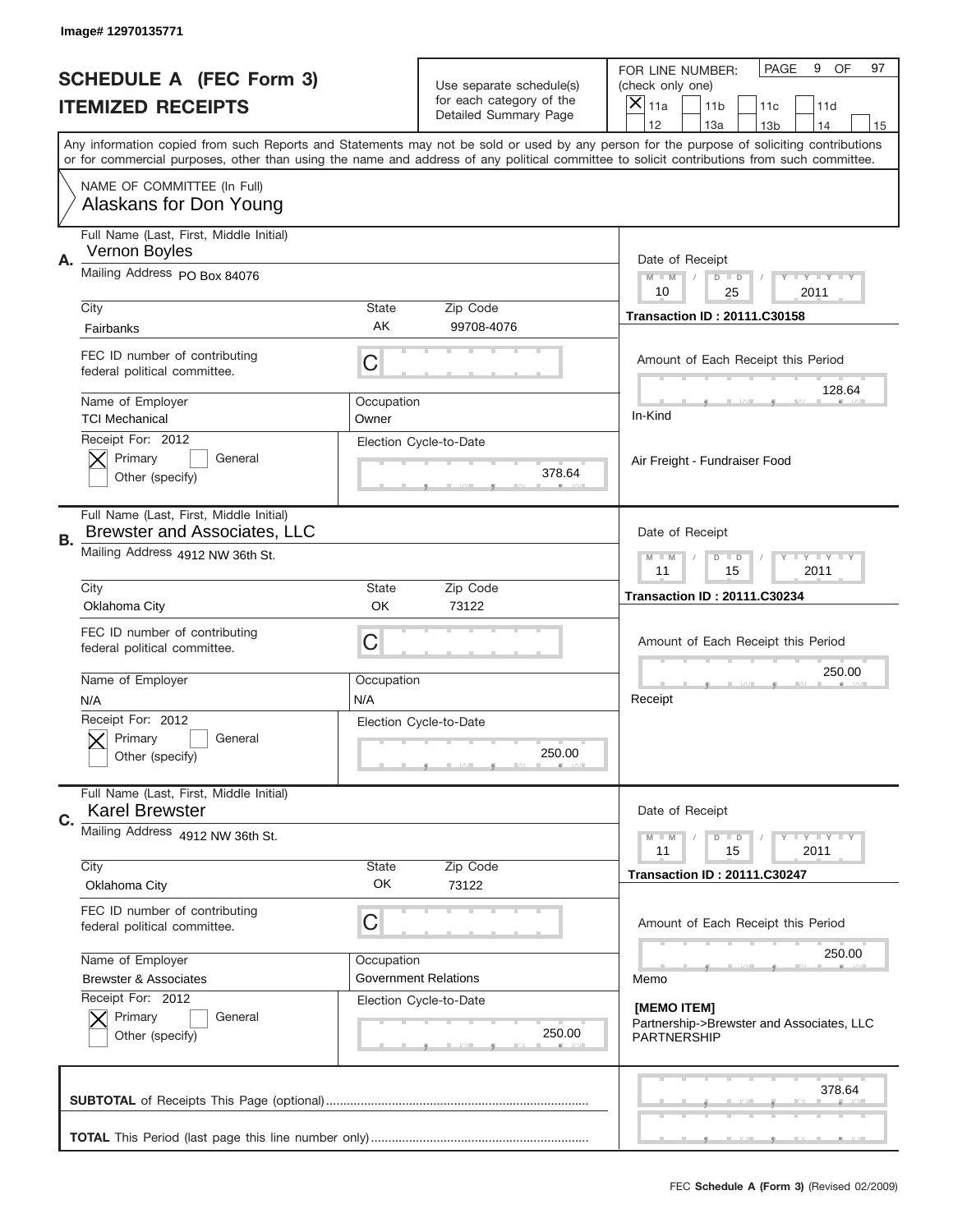|    | Image# 12970135772                                              |                                                         |                                                   |                                                                                                                                                                                                                                                                                                                                     |
|----|-----------------------------------------------------------------|---------------------------------------------------------|---------------------------------------------------|-------------------------------------------------------------------------------------------------------------------------------------------------------------------------------------------------------------------------------------------------------------------------------------------------------------------------------------|
|    | <b>SCHEDULE A (FEC Form 3)</b>                                  |                                                         | Use separate schedule(s)                          | PAGE<br>10 OF<br>97<br>FOR LINE NUMBER:<br>(check only one)                                                                                                                                                                                                                                                                         |
|    | <b>ITEMIZED RECEIPTS</b>                                        |                                                         | for each category of the<br>Detailed Summary Page | ×<br>11a<br>11 <sub>b</sub><br>11c<br>11d                                                                                                                                                                                                                                                                                           |
|    |                                                                 |                                                         |                                                   | 12<br>13a<br>14<br>13 <sub>b</sub><br>15<br>Any information copied from such Reports and Statements may not be sold or used by any person for the purpose of soliciting contributions<br>or for commercial purposes, other than using the name and address of any political committee to solicit contributions from such committee. |
|    | NAME OF COMMITTEE (In Full)<br>Alaskans for Don Young           |                                                         |                                                   |                                                                                                                                                                                                                                                                                                                                     |
| Α. | Full Name (Last, First, Middle Initial)<br><b>Albert Brooks</b> |                                                         |                                                   | Date of Receipt                                                                                                                                                                                                                                                                                                                     |
|    | Mailing Address 113 Winsome Haven Dr.                           |                                                         |                                                   | $M - M$<br><b>LEY LEY LEY</b><br>$D$ $D$<br>12<br>07<br>2011                                                                                                                                                                                                                                                                        |
|    | City<br>Seaford                                                 | State<br>VA                                             | Zip Code<br>23696-2323                            | <b>Transaction ID: 20111.C30339</b>                                                                                                                                                                                                                                                                                                 |
|    | FEC ID number of contributing<br>federal political committee.   | C                                                       |                                                   | Amount of Each Receipt this Period<br>250.00                                                                                                                                                                                                                                                                                        |
|    | Name of Employer<br>Self Employed                               | Occupation<br>Financier                                 |                                                   | Receipt                                                                                                                                                                                                                                                                                                                             |
|    | Receipt For: 2012<br>Primary<br>General<br>Other (specify)      |                                                         | Election Cycle-to-Date<br>250.00                  |                                                                                                                                                                                                                                                                                                                                     |
| В. | Full Name (Last, First, Middle Initial)<br>Margaret Brown       |                                                         |                                                   | Date of Receipt                                                                                                                                                                                                                                                                                                                     |
|    | Mailing Address 222 E 7th Ave., #403                            | $M - M$<br><b>LYLYLY</b><br>$D$ $D$<br>10<br>24<br>2011 |                                                   |                                                                                                                                                                                                                                                                                                                                     |
|    | City<br>Anchorage                                               | State<br>AK                                             | Zip Code<br>99501                                 | <b>Transaction ID: 20111.C30147</b>                                                                                                                                                                                                                                                                                                 |
|    | FEC ID number of contributing<br>federal political committee.   | C                                                       |                                                   | Amount of Each Receipt this Period                                                                                                                                                                                                                                                                                                  |
|    | Name of Employer<br>Cook Inlet Region, Inc.                     | Occupation<br>President                                 |                                                   | 100.00<br>Receipt                                                                                                                                                                                                                                                                                                                   |
|    | Receipt For: 2012<br>General<br>Primary<br>Other (specify)      |                                                         | Election Cycle-to-Date<br>350.00                  |                                                                                                                                                                                                                                                                                                                                     |
| C. | Full Name (Last, First, Middle Initial)<br>Pete Brown           |                                                         |                                                   | Date of Receipt                                                                                                                                                                                                                                                                                                                     |
|    | Mailing Address 430 N.W. 5th                                    |                                                         |                                                   | <b>LYLYLY</b><br>$M - M$<br>$D$ $D$<br>11<br>2011<br>15                                                                                                                                                                                                                                                                             |
|    | City<br>Oklahoma City                                           | State<br>OK                                             | Zip Code<br>73102                                 | <b>Transaction ID: 20111.C30229</b>                                                                                                                                                                                                                                                                                                 |
|    | FEC ID number of contributing<br>federal political committee.   | С                                                       |                                                   | Amount of Each Receipt this Period                                                                                                                                                                                                                                                                                                  |
|    | Name of Employer                                                | Occupation                                              |                                                   | 500.00                                                                                                                                                                                                                                                                                                                              |
|    | Self Employed<br>Receipt For: 2012                              | Oil Operator                                            | Election Cycle-to-Date                            | Receipt                                                                                                                                                                                                                                                                                                                             |
|    | Primary<br>General<br>Other (specify)                           |                                                         | 500.00                                            |                                                                                                                                                                                                                                                                                                                                     |
|    |                                                                 |                                                         |                                                   | 850.00                                                                                                                                                                                                                                                                                                                              |
|    |                                                                 |                                                         |                                                   |                                                                                                                                                                                                                                                                                                                                     |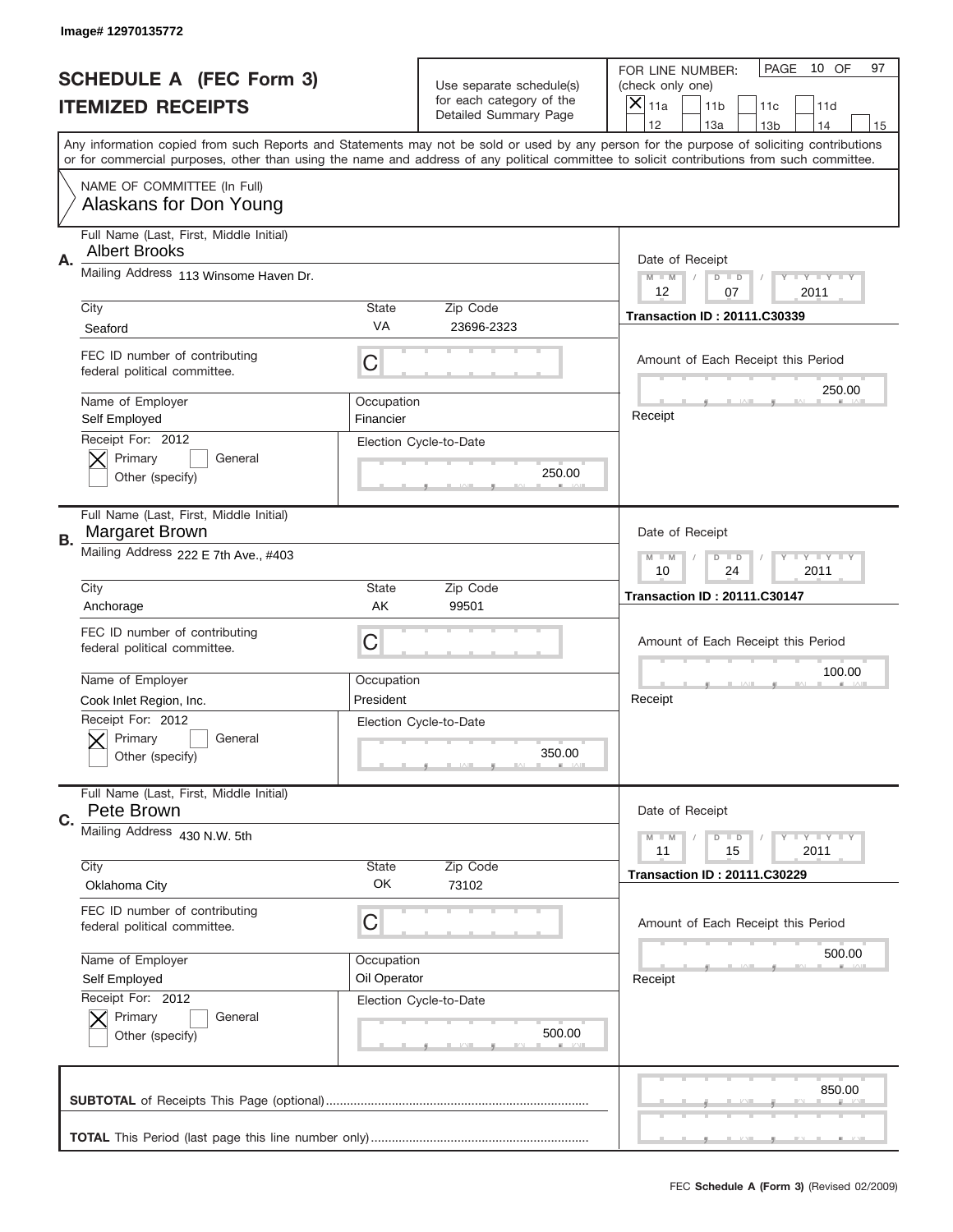|    | Image# 12970135773                                                 |                        |                                                   |                                                                                                                                                                                                                                                                                         |
|----|--------------------------------------------------------------------|------------------------|---------------------------------------------------|-----------------------------------------------------------------------------------------------------------------------------------------------------------------------------------------------------------------------------------------------------------------------------------------|
|    | <b>SCHEDULE A (FEC Form 3)</b>                                     |                        | Use separate schedule(s)                          | PAGE<br>11 OF<br>97<br>FOR LINE NUMBER:<br>(check only one)                                                                                                                                                                                                                             |
|    | <b>ITEMIZED RECEIPTS</b>                                           |                        | for each category of the<br>Detailed Summary Page | ×<br>11a<br>11 <sub>b</sub><br>11c<br>11d                                                                                                                                                                                                                                               |
|    |                                                                    |                        |                                                   | 12<br>13a<br>14<br>13 <sub>b</sub><br>15                                                                                                                                                                                                                                                |
|    |                                                                    |                        |                                                   | Any information copied from such Reports and Statements may not be sold or used by any person for the purpose of soliciting contributions<br>or for commercial purposes, other than using the name and address of any political committee to solicit contributions from such committee. |
|    | NAME OF COMMITTEE (In Full)<br>Alaskans for Don Young              |                        |                                                   |                                                                                                                                                                                                                                                                                         |
| А. | Full Name (Last, First, Middle Initial)<br><b>Charles Bundrant</b> |                        |                                                   | Date of Receipt                                                                                                                                                                                                                                                                         |
|    | Mailing Address 5303 Shilshole Ave., N.W.                          |                        |                                                   | $M$ $M$<br>Y I Y I Y I Y<br>$D$ $D$<br>10<br>20<br>2011                                                                                                                                                                                                                                 |
|    | City                                                               | State                  | Zip Code                                          | <b>Transaction ID: 20111.C30110</b>                                                                                                                                                                                                                                                     |
|    | Seattle                                                            | <b>WA</b>              | 98107                                             |                                                                                                                                                                                                                                                                                         |
|    | FEC ID number of contributing<br>federal political committee.      | C                      |                                                   | Amount of Each Receipt this Period<br>1000.00                                                                                                                                                                                                                                           |
|    | Name of Employer<br>Trident Seafoods Corp.                         | Occupation<br>Chairman |                                                   | Receipt                                                                                                                                                                                                                                                                                 |
|    | Receipt For: 2012<br>Primary<br>General<br>Other (specify)         |                        | Election Cycle-to-Date<br>1000.00                 |                                                                                                                                                                                                                                                                                         |
| В. | Full Name (Last, First, Middle Initial)<br>John Bundy              |                        |                                                   | Date of Receipt                                                                                                                                                                                                                                                                         |
|    | Mailing Address 5443 45th Avenue W                                 |                        |                                                   | $T$ $Y$ $Y$ $Y$ $Y$<br>$M - M$<br>$D$ $D$<br>10<br>21<br>2011                                                                                                                                                                                                                           |
|    | City                                                               | State                  | Zip Code                                          | <b>Transaction ID: 20111.C30131</b>                                                                                                                                                                                                                                                     |
|    | Seattle                                                            | <b>WA</b>              | 98199-1043                                        |                                                                                                                                                                                                                                                                                         |
|    | FEC ID number of contributing<br>federal political committee.      | C                      |                                                   | Amount of Each Receipt this Period                                                                                                                                                                                                                                                      |
|    | Name of Employer                                                   | Occupation             |                                                   | 1000.00                                                                                                                                                                                                                                                                                 |
|    | <b>Glacier Fish Company</b>                                        | Principal              |                                                   | Receipt                                                                                                                                                                                                                                                                                 |
|    | Receipt For: 2012<br>General<br>Primary<br>Other (specify)         |                        | Election Cycle-to-Date<br>1000.00                 |                                                                                                                                                                                                                                                                                         |
| C. | Full Name (Last, First, Middle Initial)<br><b>Wallace Burnett</b>  |                        |                                                   | Date of Receipt                                                                                                                                                                                                                                                                         |
|    | Mailing Address 400 N Capitol St., NW, Ste. 363                    |                        |                                                   | Y FY FY FY<br>$M - M$<br>$D$ $D$<br>2011<br>10<br>17                                                                                                                                                                                                                                    |
|    | City<br>Washington                                                 | State<br>DC            | Zip Code<br>20001                                 | <b>Transaction ID: 20111.C30079</b>                                                                                                                                                                                                                                                     |
|    | FEC ID number of contributing<br>federal political committee.      | C                      |                                                   | Amount of Each Receipt this Period                                                                                                                                                                                                                                                      |
|    | Name of Employer                                                   | Occupation             |                                                   | 500.00                                                                                                                                                                                                                                                                                  |
|    | Denny Miller Associates                                            | COO                    |                                                   | Receipt                                                                                                                                                                                                                                                                                 |
|    | Receipt For: 2012<br>Primary<br>General<br>Other (specify)         |                        | Election Cycle-to-Date<br>1500.00                 |                                                                                                                                                                                                                                                                                         |
|    |                                                                    |                        |                                                   | 2500.00                                                                                                                                                                                                                                                                                 |
|    |                                                                    |                        |                                                   |                                                                                                                                                                                                                                                                                         |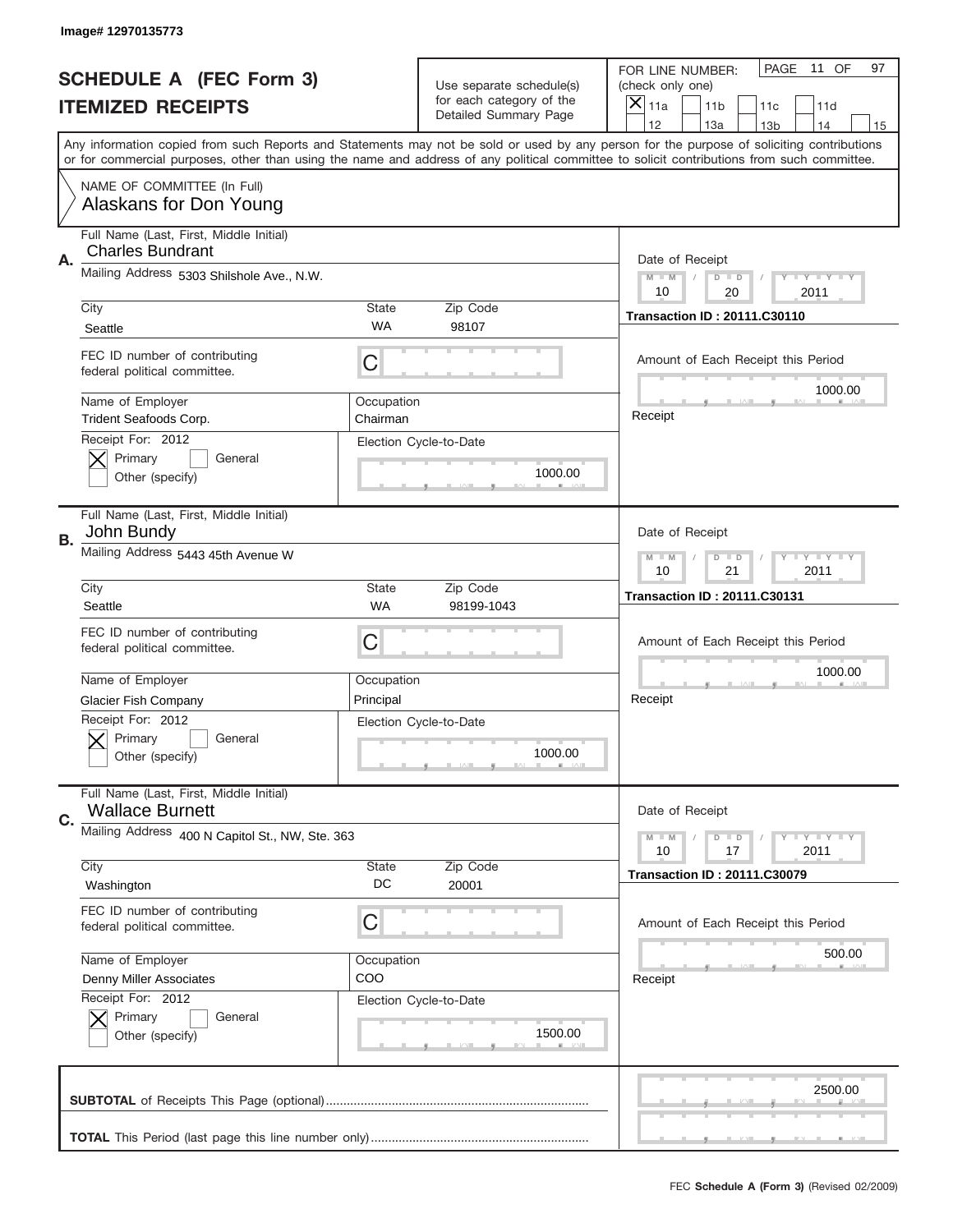|    | Image# 12970135774                                              |                                                           |                                                   |                                                                                                                                                                                                                                                                                         |
|----|-----------------------------------------------------------------|-----------------------------------------------------------|---------------------------------------------------|-----------------------------------------------------------------------------------------------------------------------------------------------------------------------------------------------------------------------------------------------------------------------------------------|
|    | <b>SCHEDULE A (FEC Form 3)</b>                                  |                                                           | Use separate schedule(s)                          | PAGE<br>12 OF<br>97<br>FOR LINE NUMBER:<br>(check only one)                                                                                                                                                                                                                             |
|    | <b>ITEMIZED RECEIPTS</b>                                        |                                                           | for each category of the<br>Detailed Summary Page | ×<br>11a<br>11 <sub>b</sub><br>11c<br>11d                                                                                                                                                                                                                                               |
|    |                                                                 |                                                           |                                                   | 12<br>13a<br>14<br>13 <sub>b</sub><br>15                                                                                                                                                                                                                                                |
|    |                                                                 |                                                           |                                                   | Any information copied from such Reports and Statements may not be sold or used by any person for the purpose of soliciting contributions<br>or for commercial purposes, other than using the name and address of any political committee to solicit contributions from such committee. |
|    | NAME OF COMMITTEE (In Full)<br>Alaskans for Don Young           |                                                           |                                                   |                                                                                                                                                                                                                                                                                         |
| Α. | Full Name (Last, First, Middle Initial)<br>Darden Burns         |                                                           |                                                   | Date of Receipt                                                                                                                                                                                                                                                                         |
|    | Mailing Address 10575 NE Darden Lane                            |                                                           |                                                   | $M - M$<br>$D$ $D$<br>Y FY FY FY<br>10<br>20<br>2011                                                                                                                                                                                                                                    |
|    | City                                                            | <b>State</b>                                              | Zip Code                                          | <b>Transaction ID: 20111.C30113</b>                                                                                                                                                                                                                                                     |
|    | Bainbridge Island                                               | WA                                                        | 98110                                             |                                                                                                                                                                                                                                                                                         |
|    | FEC ID number of contributing<br>federal political committee.   | C                                                         |                                                   | Amount of Each Receipt this Period<br>500.00                                                                                                                                                                                                                                            |
|    | Name of Employer<br><b>Blue North Fisheries</b>                 | Occupation<br>Seafood Executive                           |                                                   | Receipt                                                                                                                                                                                                                                                                                 |
|    | Receipt For: 2012<br>Primary<br>General<br>Other (specify)      |                                                           | Election Cycle-to-Date<br>500.00                  |                                                                                                                                                                                                                                                                                         |
| В. | Full Name (Last, First, Middle Initial)<br><b>Patrick Burns</b> |                                                           |                                                   | Date of Receipt                                                                                                                                                                                                                                                                         |
|    | Mailing Address 2930 Westlake Ave. N, #300                      | <b>LY LY LY</b><br>$M - M$<br>$D$ $D$<br>10<br>20<br>2011 |                                                   |                                                                                                                                                                                                                                                                                         |
|    | City                                                            | <b>State</b>                                              | Zip Code                                          | <b>Transaction ID: 20111.C30119</b>                                                                                                                                                                                                                                                     |
|    | Seattle                                                         | WA                                                        | 98109                                             |                                                                                                                                                                                                                                                                                         |
|    | FEC ID number of contributing<br>federal political committee.   | C                                                         |                                                   | Amount of Each Receipt this Period                                                                                                                                                                                                                                                      |
|    | Name of Employer                                                | Occupation                                                |                                                   | 500.00                                                                                                                                                                                                                                                                                  |
|    | <b>Blue North Fisheries</b>                                     | Seafood Executive                                         |                                                   | Receipt                                                                                                                                                                                                                                                                                 |
|    | Receipt For: 2012<br>General<br>Primary<br>Other (specify)      |                                                           | Election Cycle-to-Date<br>500.00                  |                                                                                                                                                                                                                                                                                         |
| C. | Full Name (Last, First, Middle Initial)<br>Kenneth L. Carter    |                                                           |                                                   | Date of Receipt                                                                                                                                                                                                                                                                         |
|    | Mailing Address 2024 Grey Eagle Way                             |                                                           |                                                   | <b>LY LY LY</b><br>$M - M$<br>$D$ $D$<br>11<br>2011<br>16                                                                                                                                                                                                                               |
|    | City<br>Las Vegas                                               | <b>State</b><br>NV                                        | Zip Code<br>89117                                 | <b>Transaction ID: 20111.C30269</b>                                                                                                                                                                                                                                                     |
|    | FEC ID number of contributing<br>federal political committee.   | С                                                         |                                                   | Amount of Each Receipt this Period                                                                                                                                                                                                                                                      |
|    | Name of Employer                                                | Occupation                                                |                                                   | 1500.00                                                                                                                                                                                                                                                                                 |
|    | <b>Information Requested</b>                                    |                                                           | Information Requested                             | Receipt                                                                                                                                                                                                                                                                                 |
|    |                                                                 |                                                           | Election Cycle-to-Date                            |                                                                                                                                                                                                                                                                                         |
|    | Receipt For: 2012<br>Primary<br>General<br>Other (specify)      |                                                           | 1500.00                                           |                                                                                                                                                                                                                                                                                         |
|    |                                                                 |                                                           |                                                   | 2500.00                                                                                                                                                                                                                                                                                 |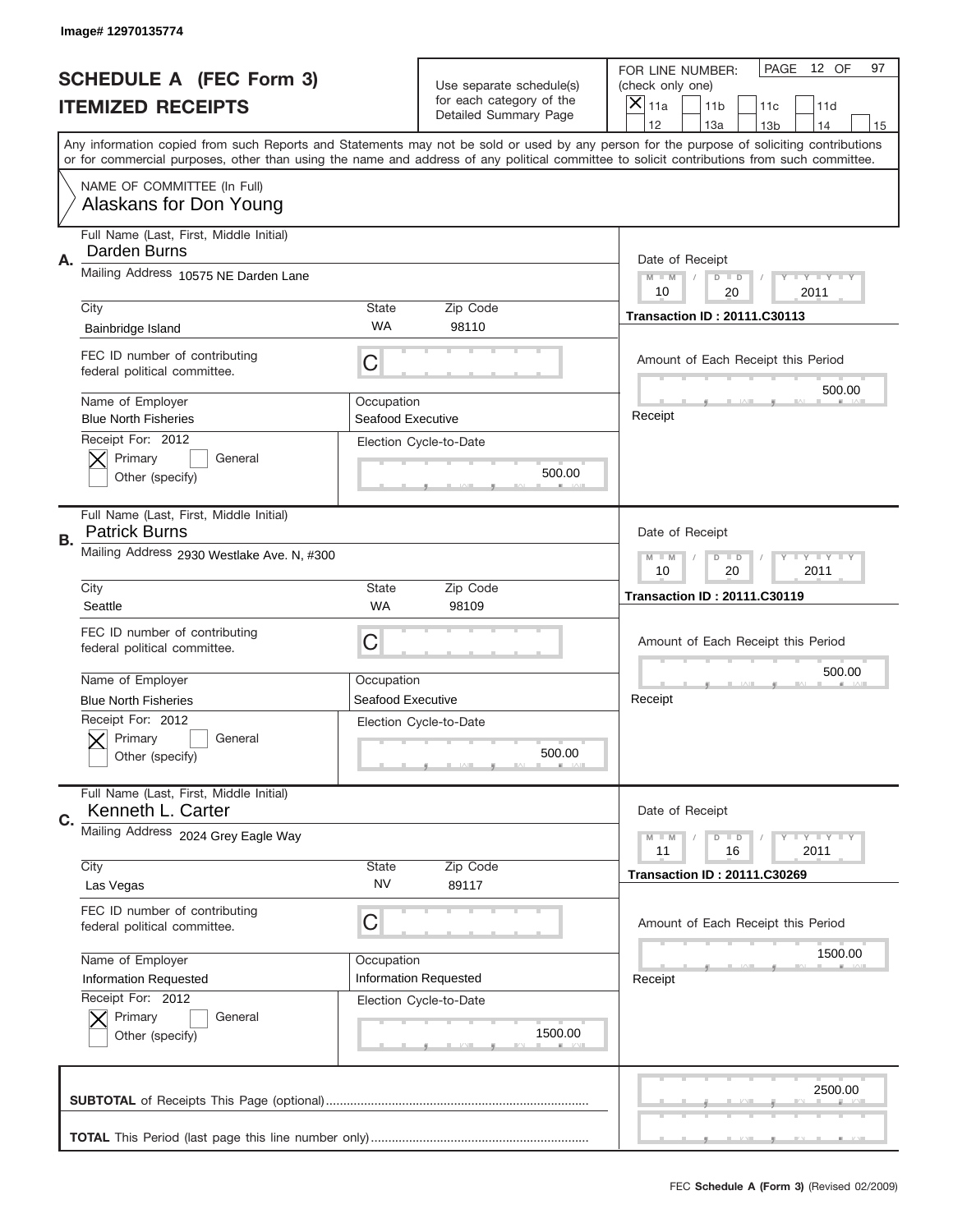|           | Image# 12970135775                                               |                                                         |                                                          |                                                                                                                                                                                                                                                                                         |
|-----------|------------------------------------------------------------------|---------------------------------------------------------|----------------------------------------------------------|-----------------------------------------------------------------------------------------------------------------------------------------------------------------------------------------------------------------------------------------------------------------------------------------|
|           | <b>SCHEDULE A (FEC Form 3)</b>                                   |                                                         | Use separate schedule(s)                                 | PAGE<br>13 OF<br>97<br>FOR LINE NUMBER:<br>(check only one)                                                                                                                                                                                                                             |
|           | <b>ITEMIZED RECEIPTS</b>                                         |                                                         | for each category of the<br><b>Detailed Summary Page</b> | $\overline{X} _{11a}$<br>11 <sub>b</sub><br>11c<br>11d                                                                                                                                                                                                                                  |
|           |                                                                  |                                                         |                                                          | 12<br>13a<br>14<br>13 <sub>b</sub><br>15                                                                                                                                                                                                                                                |
|           |                                                                  |                                                         |                                                          | Any information copied from such Reports and Statements may not be sold or used by any person for the purpose of soliciting contributions<br>or for commercial purposes, other than using the name and address of any political committee to solicit contributions from such committee. |
|           | NAME OF COMMITTEE (In Full)<br>Alaskans for Don Young            |                                                         |                                                          |                                                                                                                                                                                                                                                                                         |
|           | Full Name (Last, First, Middle Initial)<br><b>Clint Chadwick</b> |                                                         |                                                          | Date of Receipt                                                                                                                                                                                                                                                                         |
| Α.        | Mailing Address 3094 Collins Moss Road                           |                                                         |                                                          | $M - M$<br>Y FY FY FY<br>$D$ $D$<br>11<br>14<br>2011                                                                                                                                                                                                                                    |
|           | City                                                             | State                                                   | Zip Code                                                 | <b>Transaction ID: 20111.C30180</b>                                                                                                                                                                                                                                                     |
|           | Mill Creek                                                       | OK                                                      | 74856                                                    |                                                                                                                                                                                                                                                                                         |
|           | FEC ID number of contributing<br>federal political committee.    | C                                                       |                                                          | Amount of Each Receipt this Period<br>500.00                                                                                                                                                                                                                                            |
|           | Name of Employer<br>Chickasaw Nation                             | Occupation<br>COO                                       |                                                          | Receipt                                                                                                                                                                                                                                                                                 |
|           | Receipt For: 2012<br>Primary<br>General<br>Other (specify)       |                                                         | Election Cycle-to-Date<br>500.00                         |                                                                                                                                                                                                                                                                                         |
| <b>B.</b> | Full Name (Last, First, Middle Initial)<br>Colin Chapman         |                                                         |                                                          | Date of Receipt                                                                                                                                                                                                                                                                         |
|           | Mailing Address P O Box 2478                                     | $D$ $D$<br>Y I Y I Y I Y<br>$M - M$<br>10<br>17<br>2011 |                                                          |                                                                                                                                                                                                                                                                                         |
|           | City                                                             | State                                                   | Zip Code                                                 | <b>Transaction ID: 20111.C30081</b>                                                                                                                                                                                                                                                     |
|           | Ardmore                                                          | OK                                                      | 73402-2478                                               |                                                                                                                                                                                                                                                                                         |
|           | FEC ID number of contributing<br>federal political committee.    | C                                                       |                                                          | Amount of Each Receipt this Period                                                                                                                                                                                                                                                      |
|           | Name of Employer                                                 | Occupation                                              |                                                          | 250.00                                                                                                                                                                                                                                                                                  |
|           | Chapman Capitol Consulting                                       | President                                               |                                                          | Receipt                                                                                                                                                                                                                                                                                 |
|           | Receipt For: 2012<br>General<br>Primary<br>Other (specify)       |                                                         | Election Cycle-to-Date<br>250.00                         |                                                                                                                                                                                                                                                                                         |
| C.        | Full Name (Last, First, Middle Initial)<br>Colin Chapman         |                                                         |                                                          | Date of Receipt                                                                                                                                                                                                                                                                         |
|           | Mailing Address P O Box 2478                                     |                                                         |                                                          | <b>LYLYLY</b><br>$M - M$<br>$D$ $D$<br>11<br>2011<br>17                                                                                                                                                                                                                                 |
|           | City<br>Ardmore                                                  | <b>State</b><br>OK                                      | Zip Code<br>73402-2478                                   | <b>Transaction ID: 20111.C30322</b>                                                                                                                                                                                                                                                     |
|           | FEC ID number of contributing<br>federal political committee.    | C                                                       |                                                          | Amount of Each Receipt this Period                                                                                                                                                                                                                                                      |
|           | Name of Employer                                                 | Occupation                                              |                                                          | 1500.00                                                                                                                                                                                                                                                                                 |
|           | <b>Chapman Capitol Consulting</b>                                | President                                               |                                                          | Receipt                                                                                                                                                                                                                                                                                 |
|           | Receipt For: 2012<br>Primary<br>General<br>Other (specify)       |                                                         | Election Cycle-to-Date<br>1750.00                        |                                                                                                                                                                                                                                                                                         |
|           |                                                                  |                                                         |                                                          | 2250.00                                                                                                                                                                                                                                                                                 |
|           |                                                                  |                                                         |                                                          |                                                                                                                                                                                                                                                                                         |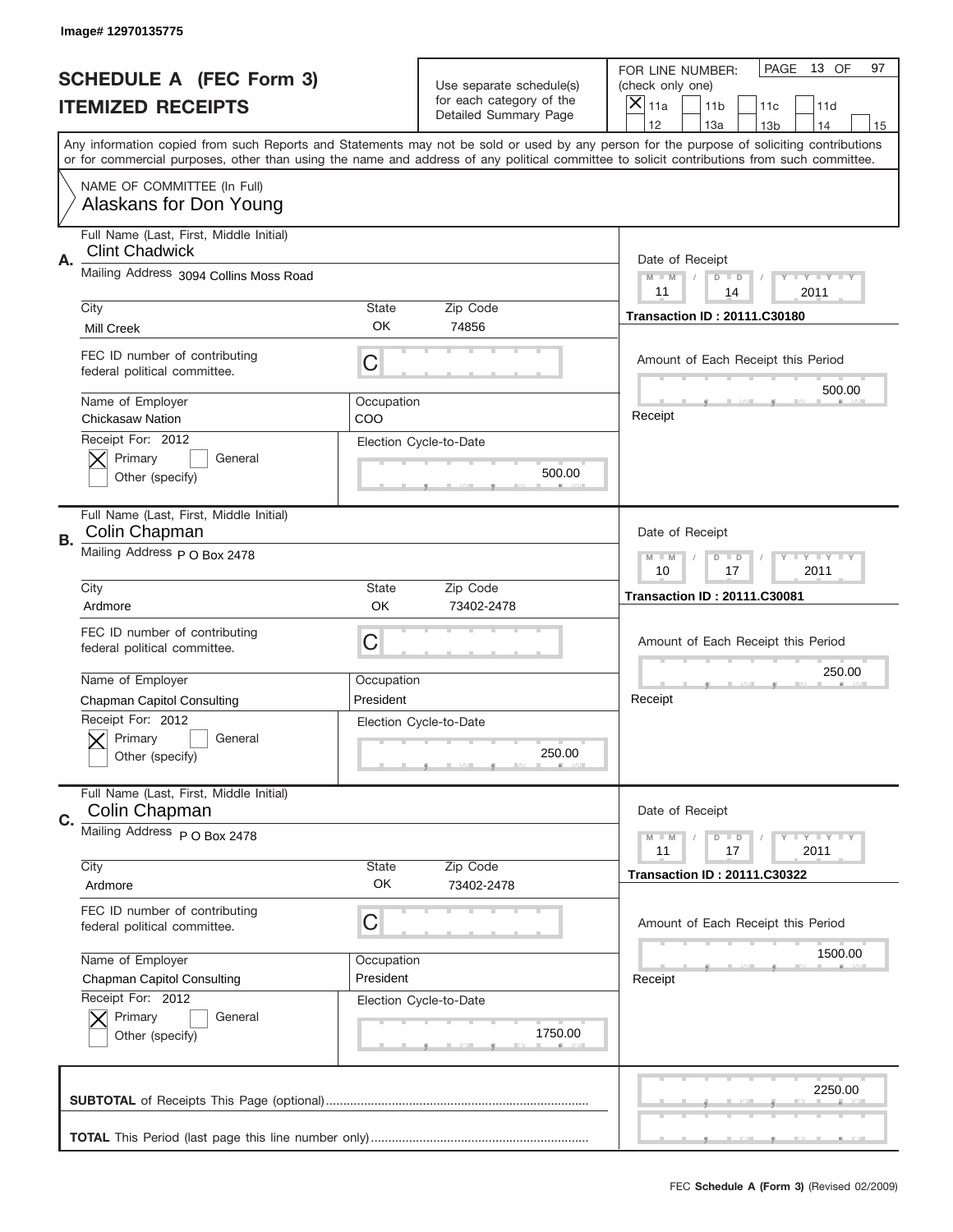|           | Image#12970135776                                               |                                                         |                                                          |                                                                                                                                                                                                                                                                                         |
|-----------|-----------------------------------------------------------------|---------------------------------------------------------|----------------------------------------------------------|-----------------------------------------------------------------------------------------------------------------------------------------------------------------------------------------------------------------------------------------------------------------------------------------|
|           | <b>SCHEDULE A (FEC Form 3)</b>                                  |                                                         | Use separate schedule(s)                                 | PAGE<br>14 OF<br>97<br>FOR LINE NUMBER:<br>(check only one)                                                                                                                                                                                                                             |
|           | <b>ITEMIZED RECEIPTS</b>                                        |                                                         | for each category of the<br><b>Detailed Summary Page</b> | $\overline{X} _{11a}$<br>11 <sub>b</sub><br>11c<br>11d                                                                                                                                                                                                                                  |
|           |                                                                 |                                                         |                                                          | 12<br>13a<br>14<br>13 <sub>b</sub><br>15                                                                                                                                                                                                                                                |
|           |                                                                 |                                                         |                                                          | Any information copied from such Reports and Statements may not be sold or used by any person for the purpose of soliciting contributions<br>or for commercial purposes, other than using the name and address of any political committee to solicit contributions from such committee. |
|           | NAME OF COMMITTEE (In Full)<br>Alaskans for Don Young           |                                                         |                                                          |                                                                                                                                                                                                                                                                                         |
|           | Full Name (Last, First, Middle Initial)<br>Scott Chapman        |                                                         |                                                          |                                                                                                                                                                                                                                                                                         |
| Α.        | Mailing Address PO Box 1425                                     |                                                         |                                                          | Date of Receipt<br>$M - M$<br>$D$ $D$<br>Y FY FY FY<br>11<br>17<br>2011                                                                                                                                                                                                                 |
|           | City                                                            | State                                                   | Zip Code                                                 |                                                                                                                                                                                                                                                                                         |
|           | Ardmore                                                         | OK                                                      | 73402                                                    | <b>Transaction ID: 20111.C30323</b>                                                                                                                                                                                                                                                     |
|           | FEC ID number of contributing<br>federal political committee.   | C                                                       |                                                          | Amount of Each Receipt this Period<br>250.00                                                                                                                                                                                                                                            |
|           | Name of Employer<br>Chapman Energy                              | Occupation<br>President                                 |                                                          | Receipt                                                                                                                                                                                                                                                                                 |
|           | Receipt For: 2012<br>Primary<br>General<br>Other (specify)      |                                                         | Election Cycle-to-Date<br>250.00                         |                                                                                                                                                                                                                                                                                         |
| <b>B.</b> | Full Name (Last, First, Middle Initial)<br>William Chapman      |                                                         |                                                          | Date of Receipt                                                                                                                                                                                                                                                                         |
|           | Mailing Address PO Box 1425                                     | $D$ $D$<br>Y I Y I Y I Y<br>$M - M$<br>11<br>08<br>2011 |                                                          |                                                                                                                                                                                                                                                                                         |
|           | City                                                            | State                                                   | Zip Code                                                 | <b>Transaction ID: 20111.C30166</b>                                                                                                                                                                                                                                                     |
|           | Ardmore                                                         | <b>OK</b>                                               | 73402-1425                                               |                                                                                                                                                                                                                                                                                         |
|           | FEC ID number of contributing<br>federal political committee.   | C                                                       |                                                          | Amount of Each Receipt this Period                                                                                                                                                                                                                                                      |
|           | Name of Employer                                                | Occupation                                              |                                                          | 500.00                                                                                                                                                                                                                                                                                  |
|           | Self Employed                                                   | Farmer                                                  |                                                          | Receipt                                                                                                                                                                                                                                                                                 |
|           | Receipt For: 2012<br>General<br>Primary<br>Other (specify)      |                                                         | Election Cycle-to-Date<br>500.00                         |                                                                                                                                                                                                                                                                                         |
| C.        | Full Name (Last, First, Middle Initial)<br>The Chickasaw Nation |                                                         |                                                          | Date of Receipt                                                                                                                                                                                                                                                                         |
|           | Mailing Address 2020 Lonnie Abbott Blvd.                        |                                                         |                                                          | $D$ $D$<br><b>LYLYLY</b><br>$M - M$<br>11<br>15<br>2011                                                                                                                                                                                                                                 |
|           | City<br>Ada                                                     | <b>State</b><br>OK                                      | Zip Code<br>74820                                        | <b>Transaction ID: 20111.C30222</b>                                                                                                                                                                                                                                                     |
|           | FEC ID number of contributing<br>federal political committee.   | C                                                       |                                                          | Amount of Each Receipt this Period                                                                                                                                                                                                                                                      |
|           | Name of Employer                                                | Occupation                                              |                                                          | 2500.00                                                                                                                                                                                                                                                                                 |
|           | N/A                                                             | Indian Tribe                                            |                                                          | Receipt                                                                                                                                                                                                                                                                                 |
|           | Receipt For: 2012<br>Primary<br>General<br>Other (specify)      |                                                         | Election Cycle-to-Date<br>5000.00                        |                                                                                                                                                                                                                                                                                         |
|           |                                                                 |                                                         |                                                          | 3250.00                                                                                                                                                                                                                                                                                 |
|           |                                                                 |                                                         |                                                          |                                                                                                                                                                                                                                                                                         |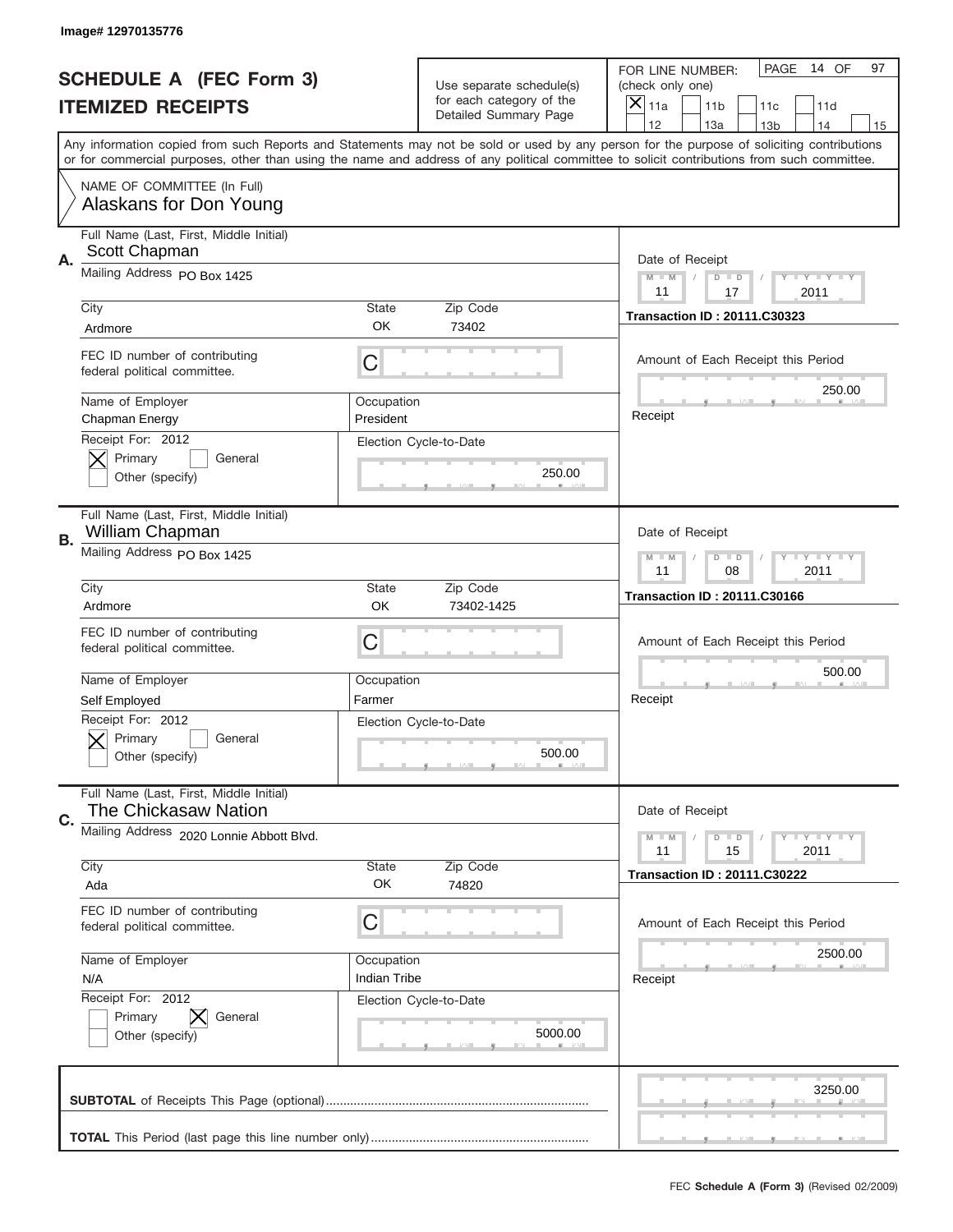|    | Image# 12970135777                                                               |                                                         |                                                   |                                                                                                                                                                                       |
|----|----------------------------------------------------------------------------------|---------------------------------------------------------|---------------------------------------------------|---------------------------------------------------------------------------------------------------------------------------------------------------------------------------------------|
|    | <b>SCHEDULE A (FEC Form 3)</b>                                                   |                                                         | Use separate schedule(s)                          | PAGE<br>15 OF<br>97<br>FOR LINE NUMBER:<br>(check only one)                                                                                                                           |
|    | <b>ITEMIZED RECEIPTS</b>                                                         |                                                         | for each category of the<br>Detailed Summary Page | ×<br>11a<br>11 <sub>b</sub><br>11c<br>11d                                                                                                                                             |
|    |                                                                                  |                                                         |                                                   | 12<br>13a<br>14<br>13 <sub>b</sub><br>15<br>Any information copied from such Reports and Statements may not be sold or used by any person for the purpose of soliciting contributions |
|    |                                                                                  |                                                         |                                                   | or for commercial purposes, other than using the name and address of any political committee to solicit contributions from such committee.                                            |
|    | NAME OF COMMITTEE (In Full)<br>Alaskans for Don Young                            |                                                         |                                                   |                                                                                                                                                                                       |
| Α. | Full Name (Last, First, Middle Initial)<br>Saginaw Chippewa Indian Trib          |                                                         |                                                   | Date of Receipt                                                                                                                                                                       |
|    | Mailing Address 7070 E Broadway                                                  |                                                         |                                                   | $M - M$<br><b>LEY LEY LEY</b><br>$D$ $D$<br>12<br>31<br>2011                                                                                                                          |
|    | City<br><b>Mount Pleasant</b>                                                    | State<br>MI                                             | Zip Code<br>48858                                 | <b>Transaction ID: 20111.C30368</b>                                                                                                                                                   |
|    | FEC ID number of contributing<br>federal political committee.                    | C                                                       |                                                   | Amount of Each Receipt this Period                                                                                                                                                    |
|    | Name of Employer<br>N/A                                                          | Occupation<br><b>Indian Tribe</b>                       |                                                   | 2500.00<br>Receipt                                                                                                                                                                    |
|    | Receipt For: 2012<br>Primary<br>General<br>Other (specify)                       |                                                         | Election Cycle-to-Date<br>2500.00                 |                                                                                                                                                                                       |
| В. | Full Name (Last, First, Middle Initial)<br>Turtle Mountain Band Chippewa Indians |                                                         |                                                   | Date of Receipt                                                                                                                                                                       |
|    | Mailing Address PO Box 900                                                       | <b>LYLYLY</b><br>$M - M$<br>$D$ $D$<br>11<br>15<br>2011 |                                                   |                                                                                                                                                                                       |
|    | City<br><b>Belcourt</b>                                                          | <b>State</b><br><b>ND</b>                               | Zip Code<br>58316                                 | <b>Transaction ID: 20111.C30173</b>                                                                                                                                                   |
|    | FEC ID number of contributing<br>federal political committee.                    | C                                                       |                                                   | Amount of Each Receipt this Period                                                                                                                                                    |
|    | Name of Employer<br>N/A                                                          | Occupation<br><b>Indian Tribe</b>                       |                                                   | 500.00<br>Receipt                                                                                                                                                                     |
|    | Receipt For: 2012                                                                |                                                         | Election Cycle-to-Date                            |                                                                                                                                                                                       |
|    | Primary<br>General<br>Other (specify)                                            |                                                         | 500.00                                            |                                                                                                                                                                                       |
|    |                                                                                  |                                                         |                                                   |                                                                                                                                                                                       |
| C. | Full Name (Last, First, Middle Initial)<br>Mississippi Band Choctaw Indians      |                                                         |                                                   | Date of Receipt                                                                                                                                                                       |
|    | Mailing Address PO Box 6090                                                      |                                                         |                                                   | <b>LYLYLY</b><br>$M - M$<br>$D$ $D$<br>10<br>2011<br>17                                                                                                                               |
|    | City<br>Choctaw                                                                  | <b>State</b><br>MS                                      | Zip Code<br>39350                                 | <b>Transaction ID: 20111.C30078</b>                                                                                                                                                   |
|    | FEC ID number of contributing<br>federal political committee.                    | С                                                       |                                                   | Amount of Each Receipt this Period                                                                                                                                                    |
|    | Name of Employer                                                                 | Occupation                                              |                                                   | 1000.00                                                                                                                                                                               |
|    | N/A                                                                              | Indian Tribe                                            |                                                   | Receipt                                                                                                                                                                               |
|    | Receipt For: 2012<br>Primary<br>General<br>Other (specify)                       |                                                         | Election Cycle-to-Date<br>1000.00                 |                                                                                                                                                                                       |
|    |                                                                                  |                                                         |                                                   | 4000.00                                                                                                                                                                               |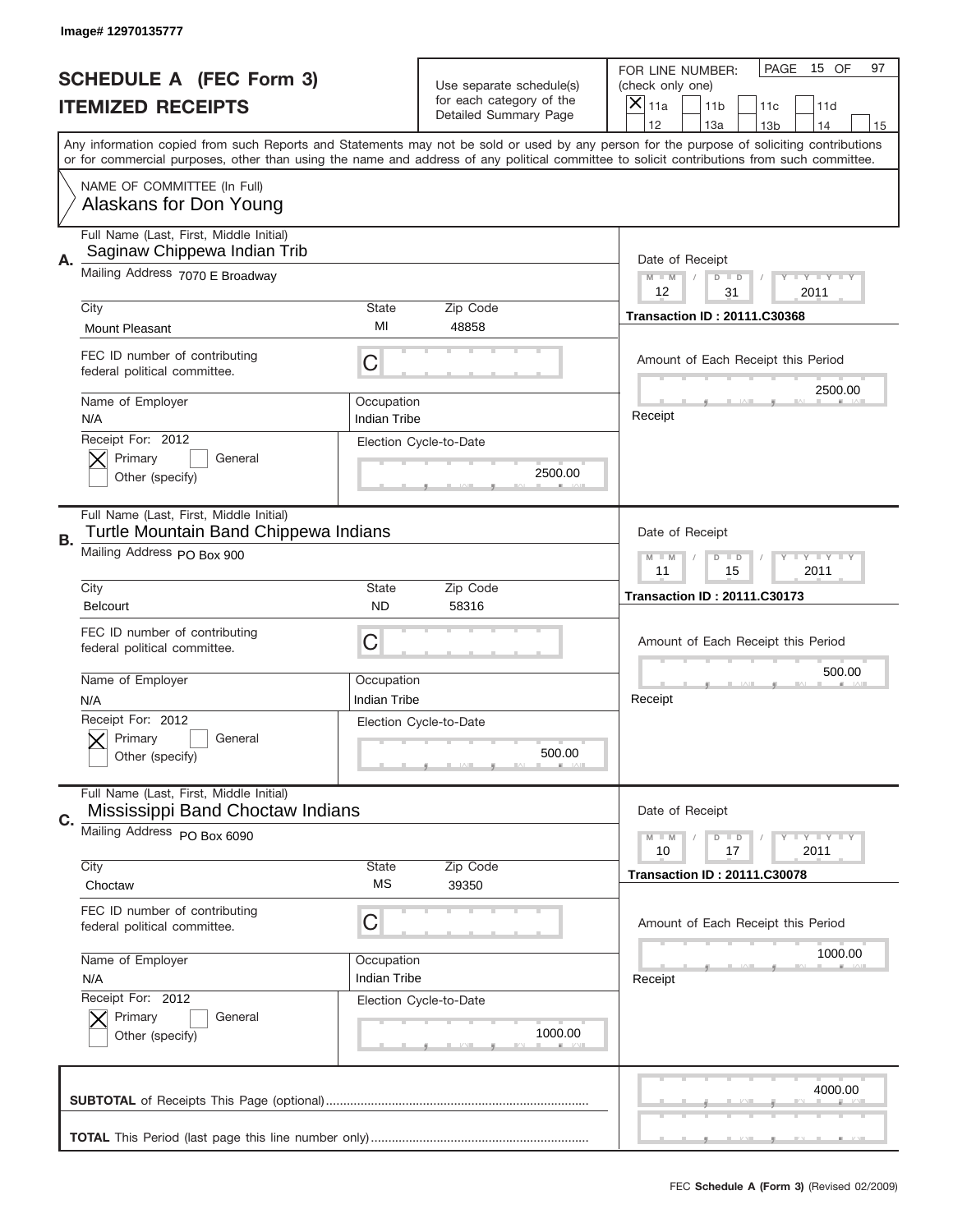|    | Image# 12970135778                                                               |                                                            |                                                   |                                                                                                                                                                                                                                                                                                                                     |
|----|----------------------------------------------------------------------------------|------------------------------------------------------------|---------------------------------------------------|-------------------------------------------------------------------------------------------------------------------------------------------------------------------------------------------------------------------------------------------------------------------------------------------------------------------------------------|
|    | <b>SCHEDULE A (FEC Form 3)</b>                                                   |                                                            | Use separate schedule(s)                          | PAGE<br>16 OF<br>97<br>FOR LINE NUMBER:<br>(check only one)                                                                                                                                                                                                                                                                         |
|    | <b>ITEMIZED RECEIPTS</b>                                                         |                                                            | for each category of the<br>Detailed Summary Page | $\times$<br>11a<br>11 <sub>b</sub><br>11c<br>11d                                                                                                                                                                                                                                                                                    |
|    |                                                                                  |                                                            |                                                   | 12<br>13a<br>14<br>13 <sub>b</sub><br>15<br>Any information copied from such Reports and Statements may not be sold or used by any person for the purpose of soliciting contributions<br>or for commercial purposes, other than using the name and address of any political committee to solicit contributions from such committee. |
|    | NAME OF COMMITTEE (In Full)<br>Alaskans for Don Young                            |                                                            |                                                   |                                                                                                                                                                                                                                                                                                                                     |
| Α. | Full Name (Last, First, Middle Initial)<br>Picayune Rancheria Chukchansi Indians |                                                            |                                                   | Date of Receipt                                                                                                                                                                                                                                                                                                                     |
|    | Mailing Address 46575 Road 417 Bldg #C                                           |                                                            |                                                   | $M - M$<br>Y FY FY FY<br>$D$ $D$<br>11<br>08<br>2011                                                                                                                                                                                                                                                                                |
|    | City<br>Coarsegold                                                               | <b>State</b><br>CA                                         | Zip Code<br>93614                                 | <b>Transaction ID: 20111.C30169</b>                                                                                                                                                                                                                                                                                                 |
|    | FEC ID number of contributing<br>federal political committee.                    | C                                                          |                                                   | Amount of Each Receipt this Period                                                                                                                                                                                                                                                                                                  |
|    | Name of Employer<br>N/A                                                          | Occupation<br><b>Indian Tribe</b>                          |                                                   | 2500.00<br>Receipt                                                                                                                                                                                                                                                                                                                  |
|    | Receipt For: 2012<br>Primary<br>General<br>Other (specify)                       |                                                            | Election Cycle-to-Date<br>5000.00                 |                                                                                                                                                                                                                                                                                                                                     |
| В. | Full Name (Last, First, Middle Initial)<br><b>Elizabeth Connell</b>              |                                                            |                                                   | Date of Receipt                                                                                                                                                                                                                                                                                                                     |
|    | Mailing Address 5700 Lofthill Court                                              | <b>THEY THEY</b><br>$M - M$<br>$D$ $D$<br>12<br>28<br>2011 |                                                   |                                                                                                                                                                                                                                                                                                                                     |
|    | City<br>Alexandria                                                               | <b>State</b><br>VA                                         | Zip Code<br>22303-1058                            | <b>Transaction ID: 20111.C30363</b>                                                                                                                                                                                                                                                                                                 |
|    | FEC ID number of contributing<br>federal political committee.                    | C                                                          |                                                   | Amount of Each Receipt this Period                                                                                                                                                                                                                                                                                                  |
|    | Name of Employer<br>N/A                                                          | Occupation<br>Retired                                      |                                                   | 1500.00<br>Receipt                                                                                                                                                                                                                                                                                                                  |
|    | Receipt For: 2012<br>General<br>Primary<br>Other (specify)                       |                                                            | Election Cycle-to-Date<br>2000.00                 |                                                                                                                                                                                                                                                                                                                                     |
| C. | Full Name (Last, First, Middle Initial)<br><b>Corey Cooper</b>                   |                                                            |                                                   | Date of Receipt                                                                                                                                                                                                                                                                                                                     |
|    | Mailing Address 5528 Armstrong RD.                                               |                                                            |                                                   | $D$ $D$<br><b>LYLYLY</b><br>$M - M$<br>16<br>2011<br>11                                                                                                                                                                                                                                                                             |
|    | City<br>Durant                                                                   | <b>State</b><br>OK                                         | Zip Code<br>74701                                 | <b>Transaction ID: 20111.C30271</b>                                                                                                                                                                                                                                                                                                 |
|    | FEC ID number of contributing<br>federal political committee.                    | C                                                          |                                                   | Amount of Each Receipt this Period                                                                                                                                                                                                                                                                                                  |
|    | Name of Employer<br>Indian Nation Wholesale Co                                   | Occupation<br>CEO                                          |                                                   | 1000.00<br>Receipt                                                                                                                                                                                                                                                                                                                  |
|    | Receipt For: 2012<br>Primary<br>General<br>Other (specify)                       |                                                            | Election Cycle-to-Date<br>1000.00                 |                                                                                                                                                                                                                                                                                                                                     |
|    |                                                                                  |                                                            |                                                   | 5000.00                                                                                                                                                                                                                                                                                                                             |
|    |                                                                                  |                                                            |                                                   |                                                                                                                                                                                                                                                                                                                                     |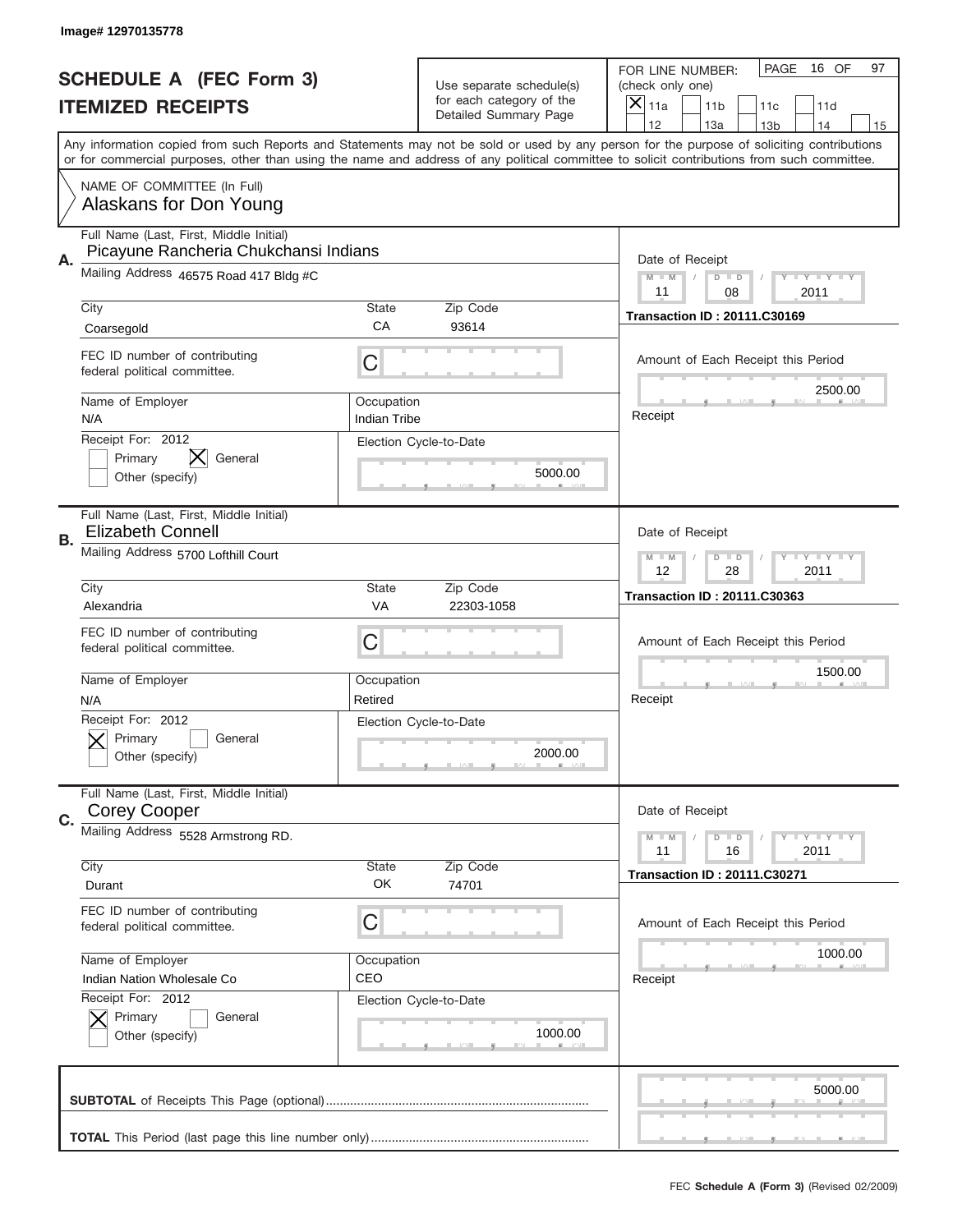|    | Image# 12970135779                                                |                                                         |                                                          |                                                                                                                                                                                       |
|----|-------------------------------------------------------------------|---------------------------------------------------------|----------------------------------------------------------|---------------------------------------------------------------------------------------------------------------------------------------------------------------------------------------|
|    | <b>SCHEDULE A (FEC Form 3)</b>                                    |                                                         | Use separate schedule(s)                                 | PAGE<br>17 OF<br>97<br>FOR LINE NUMBER:<br>(check only one)                                                                                                                           |
|    | <b>ITEMIZED RECEIPTS</b>                                          |                                                         | for each category of the<br><b>Detailed Summary Page</b> | $\overline{X} _{11a}$<br>11 <sub>b</sub><br>11c<br>11d                                                                                                                                |
|    |                                                                   |                                                         |                                                          | 12<br>13a<br>14<br>13 <sub>b</sub><br>15<br>Any information copied from such Reports and Statements may not be sold or used by any person for the purpose of soliciting contributions |
|    |                                                                   |                                                         |                                                          | or for commercial purposes, other than using the name and address of any political committee to solicit contributions from such committee.                                            |
|    | NAME OF COMMITTEE (In Full)<br>Alaskans for Don Young             |                                                         |                                                          |                                                                                                                                                                                       |
| Α. | Full Name (Last, First, Middle Initial)<br><b>Lawrence Cotter</b> |                                                         |                                                          | Date of Receipt                                                                                                                                                                       |
|    | Mailing Address 5980 Thane Road                                   |                                                         |                                                          | $M$ $M$<br>Y FY FY FY<br>$D$ $D$<br>10<br>21<br>2011                                                                                                                                  |
|    | City                                                              | State                                                   | Zip Code                                                 | <b>Transaction ID: 20111.C30128</b>                                                                                                                                                   |
|    | Juneau                                                            | AK                                                      | 99801-7732                                               |                                                                                                                                                                                       |
|    | FEC ID number of contributing<br>federal political committee.     | C                                                       |                                                          | Amount of Each Receipt this Period                                                                                                                                                    |
|    | Name of Employer<br><b>APICDA</b>                                 | Occupation<br>CEO                                       |                                                          | 1000.00<br>Receipt                                                                                                                                                                    |
|    | Receipt For: 2012<br>Primary<br>General                           |                                                         | Election Cycle-to-Date                                   |                                                                                                                                                                                       |
|    | Other (specify)                                                   |                                                         | 1000.00                                                  |                                                                                                                                                                                       |
| В. | Full Name (Last, First, Middle Initial)<br>Craig Cross            |                                                         |                                                          | Date of Receipt                                                                                                                                                                       |
|    | Mailing Address 1322 NW Woodbine Way                              | $D$ $D$<br>Y I Y I Y I Y<br>$M - M$<br>10<br>20<br>2011 |                                                          |                                                                                                                                                                                       |
|    | City<br>Seattle                                                   | <b>State</b><br>WA                                      | Zip Code<br>98177                                        | <b>Transaction ID: 20111.C30109</b>                                                                                                                                                   |
|    | FEC ID number of contributing<br>federal political committee.     | C                                                       |                                                          | Amount of Each Receipt this Period                                                                                                                                                    |
|    | Name of Employer                                                  | Occupation                                              |                                                          | 500.00                                                                                                                                                                                |
|    | Aleutian Spray Fisheries Inc.                                     | Manager                                                 |                                                          | Receipt                                                                                                                                                                               |
|    | Receipt For: 2012<br>General<br>Primary<br>Other (specify)        |                                                         | Election Cycle-to-Date<br>500.00                         |                                                                                                                                                                                       |
| C. | Full Name (Last, First, Middle Initial)<br><b>Tammy Cross</b>     |                                                         |                                                          | Date of Receipt                                                                                                                                                                       |
|    | Mailing Address 2408 N Washington Ave.                            |                                                         |                                                          | $D$ $D$<br><b>LYLYLY</b><br>$M - M$<br>11<br>16<br>2011                                                                                                                               |
|    | City                                                              | <b>State</b>                                            | Zip Code                                                 | <b>Transaction ID: 20111.C30272</b>                                                                                                                                                   |
|    | Durant                                                            | OK                                                      | 74701                                                    |                                                                                                                                                                                       |
|    | FEC ID number of contributing<br>federal political committee.     | C                                                       |                                                          | Amount of Each Receipt this Period                                                                                                                                                    |
|    | Name of Employer                                                  | Occupation                                              |                                                          | 1000.00                                                                                                                                                                               |
|    | <b>Information Requested</b>                                      |                                                         | Information Requested                                    | Receipt                                                                                                                                                                               |
|    | Receipt For: 2012<br>Primary<br>General                           |                                                         | Election Cycle-to-Date                                   |                                                                                                                                                                                       |
|    | Other (specify)                                                   |                                                         | 1000.00                                                  |                                                                                                                                                                                       |
|    |                                                                   |                                                         |                                                          | 2500.00                                                                                                                                                                               |
|    |                                                                   |                                                         |                                                          |                                                                                                                                                                                       |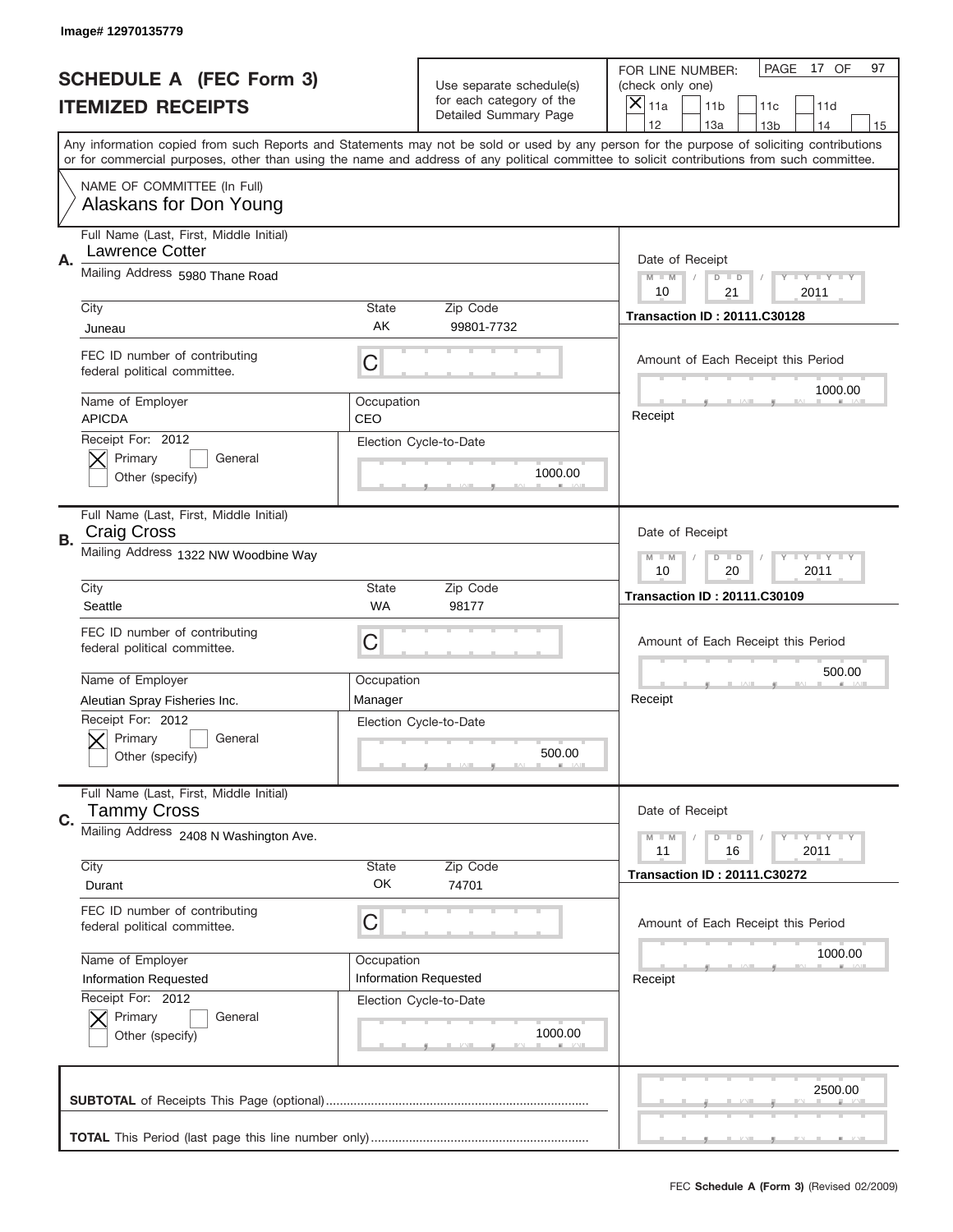|    | Image# 12970135780                                                |                        |                                                   |                                                                                                                                                                                                                                                                                         |
|----|-------------------------------------------------------------------|------------------------|---------------------------------------------------|-----------------------------------------------------------------------------------------------------------------------------------------------------------------------------------------------------------------------------------------------------------------------------------------|
|    | <b>SCHEDULE A (FEC Form 3)</b>                                    |                        | Use separate schedule(s)                          | PAGE<br>18 OF<br>97<br>FOR LINE NUMBER:<br>(check only one)                                                                                                                                                                                                                             |
|    | <b>ITEMIZED RECEIPTS</b>                                          |                        | for each category of the<br>Detailed Summary Page | X<br>11a<br>11 <sub>b</sub><br>11c<br>11d                                                                                                                                                                                                                                               |
|    |                                                                   |                        |                                                   | 12<br>13a<br>14<br>13 <sub>b</sub><br>15                                                                                                                                                                                                                                                |
|    |                                                                   |                        |                                                   | Any information copied from such Reports and Statements may not be sold or used by any person for the purpose of soliciting contributions<br>or for commercial purposes, other than using the name and address of any political committee to solicit contributions from such committee. |
|    | NAME OF COMMITTEE (In Full)<br>Alaskans for Don Young             |                        |                                                   |                                                                                                                                                                                                                                                                                         |
|    | Full Name (Last, First, Middle Initial)<br>M. Neil Cummings       |                        |                                                   |                                                                                                                                                                                                                                                                                         |
| Α. | Mailing Address 11150 W. Olympic Blvd., #1050                     |                        |                                                   | Date of Receipt<br>$M - M$<br>$T$ $Y$ $Y$ $Y$ $Y$ $Y$<br>$D$ $D$                                                                                                                                                                                                                        |
|    | City                                                              | <b>State</b>           | Zip Code                                          | 12<br>28<br>2011                                                                                                                                                                                                                                                                        |
|    | Los Angeles                                                       | CA                     | 90064                                             | <b>Transaction ID: 20111.C30365</b>                                                                                                                                                                                                                                                     |
|    | FEC ID number of contributing<br>federal political committee.     | C                      |                                                   | Amount of Each Receipt this Period<br>1000.00                                                                                                                                                                                                                                           |
|    | Name of Employer<br>M. Neil Cummings & Assoc.                     | Occupation<br>Attorney |                                                   | Receipt                                                                                                                                                                                                                                                                                 |
|    | Receipt For: 2012<br>Primary<br>General<br>Other (specify)        |                        | Election Cycle-to-Date<br>1000.00                 |                                                                                                                                                                                                                                                                                         |
| В. | Full Name (Last, First, Middle Initial)<br>Jon Devore             |                        |                                                   | Date of Receipt                                                                                                                                                                                                                                                                         |
|    | Mailing Address 2691 Cassia Dr.                                   |                        |                                                   | $T$ $Y$ $T$ $Y$ $T$ $Y$<br>$M - M$<br>$D$ $D$<br>10<br>17<br>2011                                                                                                                                                                                                                       |
|    | City                                                              | <b>State</b>           | Zip Code                                          | <b>Transaction ID: 20111.C30082</b>                                                                                                                                                                                                                                                     |
|    | Edgewater                                                         | <b>MD</b>              | 21037-1100                                        |                                                                                                                                                                                                                                                                                         |
|    | FEC ID number of contributing<br>federal political committee.     | C                      |                                                   | Amount of Each Receipt this Period                                                                                                                                                                                                                                                      |
|    | Name of Employer                                                  | Occupation             |                                                   | 250.00                                                                                                                                                                                                                                                                                  |
|    | Birch, Horton, Bittner, Et Al                                     | Attorney               |                                                   | Receipt                                                                                                                                                                                                                                                                                 |
|    | Receipt For: 2012<br>General<br>Primary<br>Other (specify)        |                        | Election Cycle-to-Date<br>500.00                  |                                                                                                                                                                                                                                                                                         |
| C. | Full Name (Last, First, Middle Initial)<br><b>Anthony Dillard</b> |                        |                                                   | Date of Receipt                                                                                                                                                                                                                                                                         |
|    | Mailing Address 1182 S Nix Road                                   |                        |                                                   | <b>TEY TEY TEY</b><br>$M - M$<br>$D$ $D$<br>2011<br>11<br>16                                                                                                                                                                                                                            |
|    | City                                                              | <b>State</b><br>OK     | Zip Code                                          | <b>Transaction ID: 20111.C30275</b>                                                                                                                                                                                                                                                     |
|    | Caney                                                             |                        | 74533-2200                                        |                                                                                                                                                                                                                                                                                         |
|    | FEC ID number of contributing<br>federal political committee.     | C                      |                                                   | Amount of Each Receipt this Period                                                                                                                                                                                                                                                      |
|    | Name of Employer                                                  | Occupation             |                                                   | 500.00                                                                                                                                                                                                                                                                                  |
|    | <b>Choctaw Nation</b>                                             | Council Member         |                                                   | Receipt                                                                                                                                                                                                                                                                                 |
|    | Receipt For: 2012<br>Primary<br>General<br>Other (specify)        |                        | Election Cycle-to-Date<br>500.00                  |                                                                                                                                                                                                                                                                                         |
|    |                                                                   |                        |                                                   | 1750.00                                                                                                                                                                                                                                                                                 |
|    |                                                                   |                        |                                                   |                                                                                                                                                                                                                                                                                         |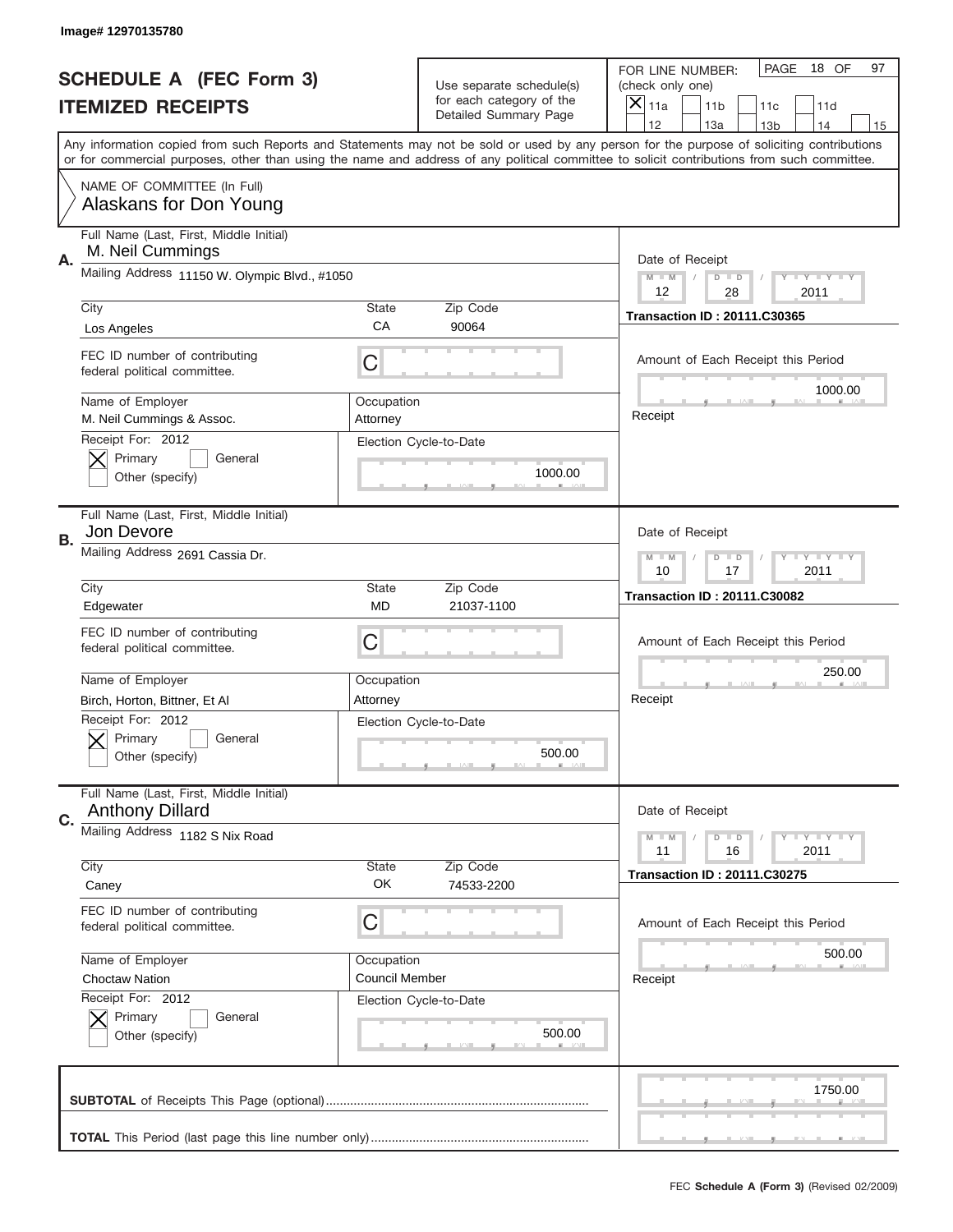|    | Image# 12970135781                                            |                                                            |                                                   |                                                                                                                                                                                                                                                                                         |
|----|---------------------------------------------------------------|------------------------------------------------------------|---------------------------------------------------|-----------------------------------------------------------------------------------------------------------------------------------------------------------------------------------------------------------------------------------------------------------------------------------------|
|    | <b>SCHEDULE A (FEC Form 3)</b>                                |                                                            | Use separate schedule(s)                          | PAGE<br>19 OF<br>97<br>FOR LINE NUMBER:<br>(check only one)                                                                                                                                                                                                                             |
|    | <b>ITEMIZED RECEIPTS</b>                                      |                                                            | for each category of the<br>Detailed Summary Page | $\overline{X} _{11a}$<br>11 <sub>b</sub><br>11c<br>11d                                                                                                                                                                                                                                  |
|    |                                                               |                                                            |                                                   | 12<br>13a<br>14<br>13 <sub>b</sub><br>15                                                                                                                                                                                                                                                |
|    |                                                               |                                                            |                                                   | Any information copied from such Reports and Statements may not be sold or used by any person for the purpose of soliciting contributions<br>or for commercial purposes, other than using the name and address of any political committee to solicit contributions from such committee. |
|    | NAME OF COMMITTEE (In Full)<br>Alaskans for Don Young         |                                                            |                                                   |                                                                                                                                                                                                                                                                                         |
|    | Full Name (Last, First, Middle Initial)<br>Barbara Donatelli  |                                                            |                                                   |                                                                                                                                                                                                                                                                                         |
| Α. | Mailing Address 13710 Jarvi Dr.                               |                                                            |                                                   | Date of Receipt<br><b>LYLYLY</b>                                                                                                                                                                                                                                                        |
|    |                                                               |                                                            |                                                   | $M - M$<br>$D$ $D$<br>10<br>25<br>2011                                                                                                                                                                                                                                                  |
|    | City                                                          | <b>State</b>                                               | Zip Code                                          | <b>Transaction ID: 20111.C30154</b>                                                                                                                                                                                                                                                     |
|    | Anchorage                                                     | AK                                                         | 99515                                             |                                                                                                                                                                                                                                                                                         |
|    | FEC ID number of contributing<br>federal political committee. | C                                                          |                                                   | Amount of Each Receipt this Period<br>250.00                                                                                                                                                                                                                                            |
|    | Name of Employer<br>Cook Inlet Region, Inc.                   | Occupation<br>Sr. Vice President                           |                                                   | Receipt                                                                                                                                                                                                                                                                                 |
|    | Receipt For: 2012                                             |                                                            | Election Cycle-to-Date                            |                                                                                                                                                                                                                                                                                         |
|    | Primary<br>General<br>Other (specify)                         |                                                            | 250.00                                            |                                                                                                                                                                                                                                                                                         |
|    |                                                               |                                                            |                                                   |                                                                                                                                                                                                                                                                                         |
| В. | Full Name (Last, First, Middle Initial)<br>Sandra Doyle       |                                                            |                                                   | Date of Receipt                                                                                                                                                                                                                                                                         |
|    | Mailing Address 107 7th Ave., Unit 3                          | $D$ $D$<br><b>THEY THEY</b><br>$M - M$<br>10<br>11<br>2011 |                                                   |                                                                                                                                                                                                                                                                                         |
|    | City                                                          | <b>State</b>                                               | Zip Code                                          | <b>Transaction ID: 20111.C30069</b>                                                                                                                                                                                                                                                     |
|    | Fairbanks                                                     | AK                                                         | 99701                                             |                                                                                                                                                                                                                                                                                         |
|    | FEC ID number of contributing<br>federal political committee. | C                                                          |                                                   | Amount of Each Receipt this Period                                                                                                                                                                                                                                                      |
|    | Name of Employer                                              | Occupation                                                 |                                                   | 250.00                                                                                                                                                                                                                                                                                  |
|    | <b>Caring Bridges</b>                                         | Nurse                                                      |                                                   | Receipt                                                                                                                                                                                                                                                                                 |
|    | Receipt For: 2012                                             |                                                            | Election Cycle-to-Date                            |                                                                                                                                                                                                                                                                                         |
|    | General<br>Primary                                            |                                                            |                                                   |                                                                                                                                                                                                                                                                                         |
|    | Other (specify)                                               |                                                            | 350.00                                            |                                                                                                                                                                                                                                                                                         |
| C. | Full Name (Last, First, Middle Initial)<br><b>Rick Dutton</b> |                                                            |                                                   | Date of Receipt                                                                                                                                                                                                                                                                         |
|    | Mailing Address 819 Virginia St., Unit 3104                   |                                                            |                                                   | <b>LYLYLY</b><br>$M - M$<br>$D$ $D$<br>20<br>2011<br>10                                                                                                                                                                                                                                 |
|    | City                                                          | <b>State</b>                                               | Zip Code                                          | <b>Transaction ID: 20111.C30123</b>                                                                                                                                                                                                                                                     |
|    | Seattle                                                       | WA                                                         | 98101                                             |                                                                                                                                                                                                                                                                                         |
|    | FEC ID number of contributing<br>federal political committee. | С                                                          |                                                   | Amount of Each Receipt this Period                                                                                                                                                                                                                                                      |
|    | Name of Employer                                              | Occupation                                                 |                                                   | 500.00                                                                                                                                                                                                                                                                                  |
|    | <b>Westward Seafoods</b>                                      | President                                                  |                                                   | Receipt                                                                                                                                                                                                                                                                                 |
|    | Receipt For: 2012                                             |                                                            | Election Cycle-to-Date                            |                                                                                                                                                                                                                                                                                         |
|    |                                                               |                                                            |                                                   |                                                                                                                                                                                                                                                                                         |
|    | Primary<br>General<br>Other (specify)                         |                                                            | 500.00                                            |                                                                                                                                                                                                                                                                                         |
|    |                                                               |                                                            |                                                   | 1000.00                                                                                                                                                                                                                                                                                 |
|    |                                                               |                                                            |                                                   |                                                                                                                                                                                                                                                                                         |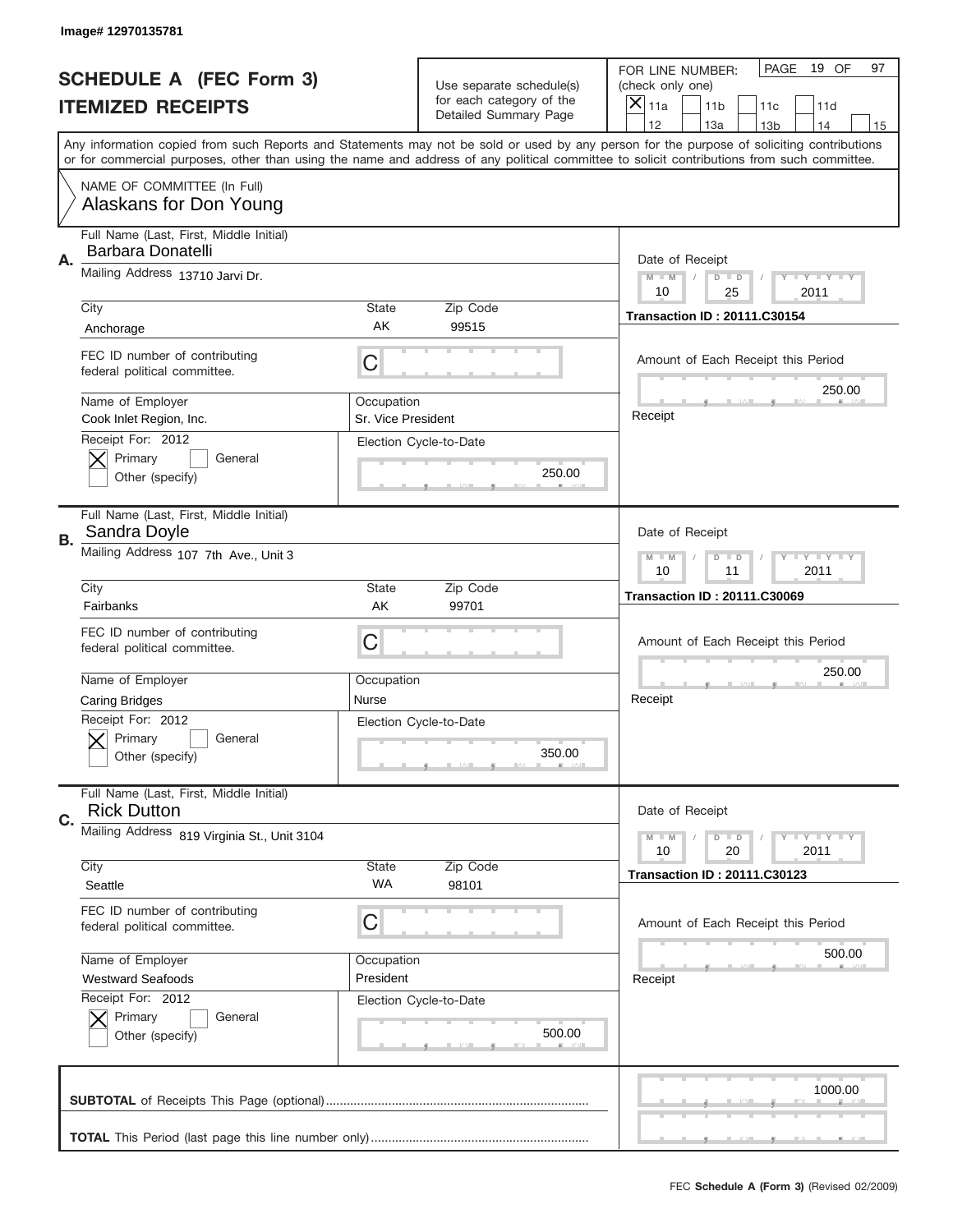|    | Image# 12970135782                                                 |                          |                                                   |                                                                                                                                                                                                                                                                                         |
|----|--------------------------------------------------------------------|--------------------------|---------------------------------------------------|-----------------------------------------------------------------------------------------------------------------------------------------------------------------------------------------------------------------------------------------------------------------------------------------|
|    | <b>SCHEDULE A (FEC Form 3)</b>                                     |                          | Use separate schedule(s)                          | PAGE<br>20 OF<br>97<br>FOR LINE NUMBER:<br>(check only one)                                                                                                                                                                                                                             |
|    | <b>ITEMIZED RECEIPTS</b>                                           |                          | for each category of the<br>Detailed Summary Page | ×<br>11a<br>11 <sub>b</sub><br>11c<br>11d                                                                                                                                                                                                                                               |
|    |                                                                    |                          |                                                   | 12<br>13a<br>14<br>13 <sub>b</sub><br>15                                                                                                                                                                                                                                                |
|    |                                                                    |                          |                                                   | Any information copied from such Reports and Statements may not be sold or used by any person for the purpose of soliciting contributions<br>or for commercial purposes, other than using the name and address of any political committee to solicit contributions from such committee. |
|    | NAME OF COMMITTEE (In Full)<br>Alaskans for Don Young              |                          |                                                   |                                                                                                                                                                                                                                                                                         |
|    | Full Name (Last, First, Middle Initial)<br><b>Eddie Easterling</b> |                          |                                                   |                                                                                                                                                                                                                                                                                         |
| А. | Mailing Address HC 64 Box 241                                      |                          |                                                   | Date of Receipt<br>$M$ $M$<br>Y TY TY TY<br>$D$ $D$<br>11<br>15<br>2011                                                                                                                                                                                                                 |
|    | City                                                               | State                    | Zip Code                                          | <b>Transaction ID: 20111.C30217</b>                                                                                                                                                                                                                                                     |
|    | Pontotoc                                                           | OK                       | 74820                                             |                                                                                                                                                                                                                                                                                         |
|    | FEC ID number of contributing<br>federal political committee.      | C                        |                                                   | Amount of Each Receipt this Period<br>500.00                                                                                                                                                                                                                                            |
|    | Name of Employer                                                   | Occupation               |                                                   | Receipt                                                                                                                                                                                                                                                                                 |
|    | <b>Chickasaw Nation</b>                                            | <b>Special Assistant</b> |                                                   |                                                                                                                                                                                                                                                                                         |
|    | Receipt For: 2012<br>Primary<br>General                            |                          | Election Cycle-to-Date                            |                                                                                                                                                                                                                                                                                         |
|    | Other (specify)                                                    |                          | 500.00                                            |                                                                                                                                                                                                                                                                                         |
|    |                                                                    |                          |                                                   |                                                                                                                                                                                                                                                                                         |
| В. | Full Name (Last, First, Middle Initial)<br><b>Holly Easterling</b> |                          |                                                   | Date of Receipt                                                                                                                                                                                                                                                                         |
|    | Mailing Address 1722 Augusta Dr.                                   |                          |                                                   | Y TY TY TY<br>$M - M$<br>$D$ $D$                                                                                                                                                                                                                                                        |
|    |                                                                    |                          |                                                   | 11<br>14<br>2011                                                                                                                                                                                                                                                                        |
|    | City<br>Ada                                                        | State<br>OK              | Zip Code<br>74820                                 | <b>Transaction ID: 20111.C30181</b>                                                                                                                                                                                                                                                     |
|    |                                                                    |                          |                                                   |                                                                                                                                                                                                                                                                                         |
|    | FEC ID number of contributing<br>federal political committee.      | C                        |                                                   | Amount of Each Receipt this Period                                                                                                                                                                                                                                                      |
|    |                                                                    |                          |                                                   | 500.00                                                                                                                                                                                                                                                                                  |
|    | Name of Employer                                                   | Occupation               |                                                   |                                                                                                                                                                                                                                                                                         |
|    |                                                                    |                          |                                                   |                                                                                                                                                                                                                                                                                         |
|    | <b>Chickasaw Nation</b>                                            | Manager                  |                                                   | Receipt                                                                                                                                                                                                                                                                                 |
|    | Receipt For: 2012                                                  |                          | Election Cycle-to-Date                            |                                                                                                                                                                                                                                                                                         |
|    | General<br>Primary                                                 |                          | 500.00                                            |                                                                                                                                                                                                                                                                                         |
|    | Other (specify)                                                    |                          |                                                   |                                                                                                                                                                                                                                                                                         |
|    | Full Name (Last, First, Middle Initial)<br>Randall H. Eledge       |                          |                                                   | Date of Receipt                                                                                                                                                                                                                                                                         |
| C. | Mailing Address 16364 Far View Place                               |                          |                                                   | $T - Y = Y - T Y$<br>$M - M$<br>$D$ $D$<br>2011<br>10<br>24                                                                                                                                                                                                                             |
|    | City                                                               | State                    | Zip Code                                          | <b>Transaction ID: 20111.C30142</b>                                                                                                                                                                                                                                                     |
|    | Anchorage                                                          | AK                       | 99516                                             |                                                                                                                                                                                                                                                                                         |
|    | FEC ID number of contributing<br>federal political committee.      | C                        |                                                   | Amount of Each Receipt this Period                                                                                                                                                                                                                                                      |
|    | Name of Employer                                                   | Occupation               |                                                   | 500.00                                                                                                                                                                                                                                                                                  |
|    | Marsh Creek Energy                                                 | Vice President           |                                                   | Receipt                                                                                                                                                                                                                                                                                 |
|    | Receipt For: 2012                                                  |                          | Election Cycle-to-Date                            |                                                                                                                                                                                                                                                                                         |
|    | Primary<br>General                                                 |                          |                                                   |                                                                                                                                                                                                                                                                                         |
|    | Other (specify)                                                    |                          | 500.00                                            |                                                                                                                                                                                                                                                                                         |
|    |                                                                    |                          |                                                   | 1500.00                                                                                                                                                                                                                                                                                 |
|    |                                                                    |                          |                                                   |                                                                                                                                                                                                                                                                                         |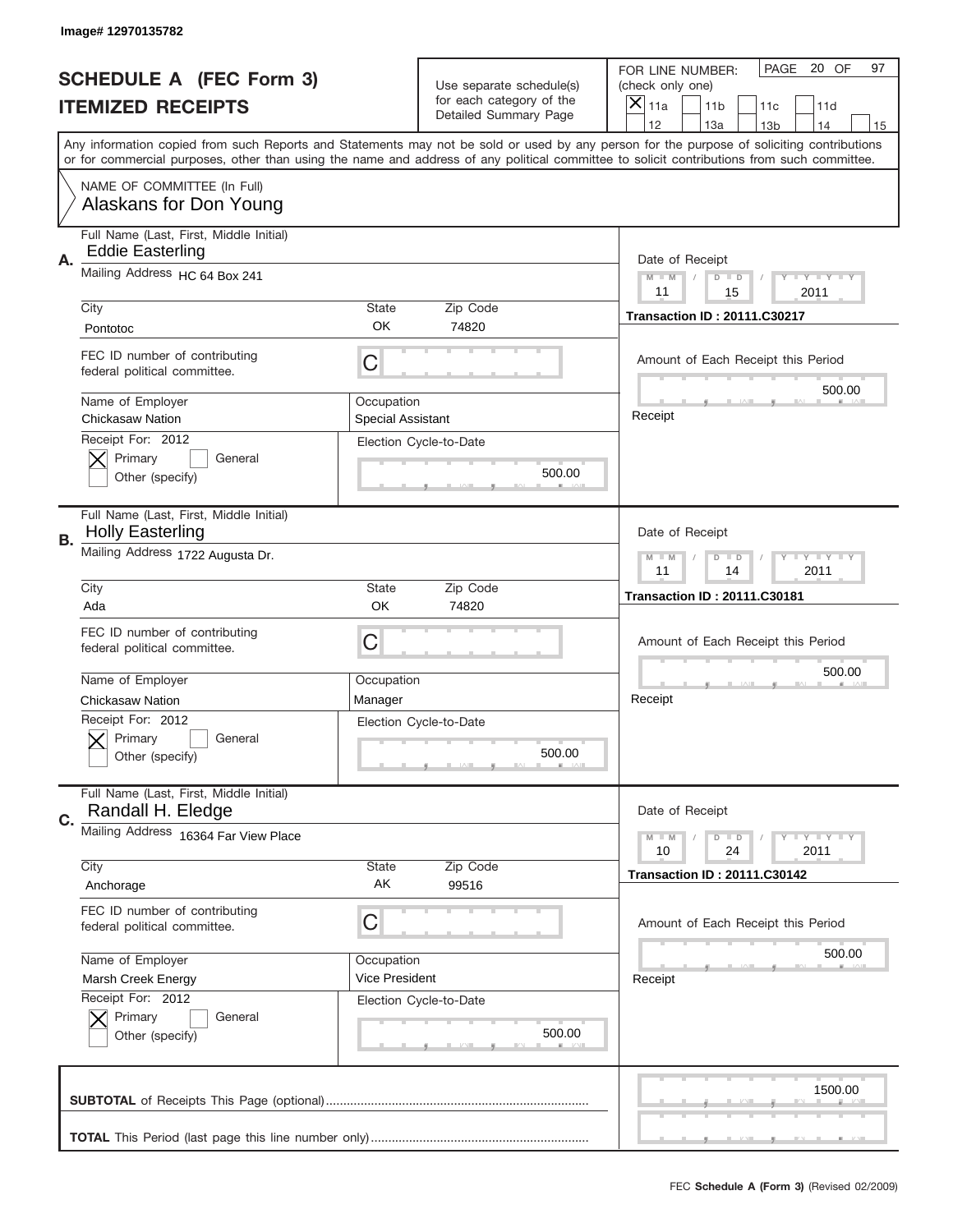|    | Image# 12970135783                                                 |                                  |                                                   |                                                                                                                                                                                                                                                                                         |
|----|--------------------------------------------------------------------|----------------------------------|---------------------------------------------------|-----------------------------------------------------------------------------------------------------------------------------------------------------------------------------------------------------------------------------------------------------------------------------------------|
|    | <b>SCHEDULE A (FEC Form 3)</b>                                     |                                  | Use separate schedule(s)                          | PAGE<br>21 OF<br>97<br>FOR LINE NUMBER:<br>(check only one)                                                                                                                                                                                                                             |
|    | <b>ITEMIZED RECEIPTS</b>                                           |                                  | for each category of the<br>Detailed Summary Page | $\times$<br>11a<br>11 <sub>b</sub><br>11c<br>11d                                                                                                                                                                                                                                        |
|    |                                                                    |                                  |                                                   | 12<br>13a<br>13 <sub>b</sub><br>14<br>15                                                                                                                                                                                                                                                |
|    |                                                                    |                                  |                                                   | Any information copied from such Reports and Statements may not be sold or used by any person for the purpose of soliciting contributions<br>or for commercial purposes, other than using the name and address of any political committee to solicit contributions from such committee. |
|    | NAME OF COMMITTEE (In Full)<br>Alaskans for Don Young              |                                  |                                                   |                                                                                                                                                                                                                                                                                         |
| Α. | Full Name (Last, First, Middle Initial)<br>Dick Ellsworth          |                                  |                                                   | Date of Receipt                                                                                                                                                                                                                                                                         |
|    | Mailing Address 2581 Goldstream Road                               |                                  |                                                   | $M$ $M$<br>Y TY TY TY<br>$D$ $D$<br>10<br>2011<br>11                                                                                                                                                                                                                                    |
|    | City                                                               | State                            | Zip Code                                          | <b>Transaction ID: 20111.C30063</b>                                                                                                                                                                                                                                                     |
|    | Fairbanks                                                          | AK                               | 99709                                             |                                                                                                                                                                                                                                                                                         |
|    | FEC ID number of contributing<br>federal political committee.      | C                                |                                                   | Amount of Each Receipt this Period<br>500.00                                                                                                                                                                                                                                            |
|    | Name of Employer                                                   | Occupation                       |                                                   |                                                                                                                                                                                                                                                                                         |
|    | <b>Ivory Jacks</b>                                                 | Owner                            |                                                   | Receipt                                                                                                                                                                                                                                                                                 |
|    | Receipt For: 2012<br>Primary<br>General                            |                                  | Election Cycle-to-Date                            |                                                                                                                                                                                                                                                                                         |
|    | Other (specify)                                                    |                                  | 500.00                                            |                                                                                                                                                                                                                                                                                         |
|    |                                                                    |                                  |                                                   |                                                                                                                                                                                                                                                                                         |
| В. | Full Name (Last, First, Middle Initial)<br><b>Markham Erickson</b> |                                  |                                                   | Date of Receipt                                                                                                                                                                                                                                                                         |
|    | Mailing Address 6004 Woodley RD                                    | Y TY TY TY<br>$D$ $D$<br>$M - M$ |                                                   |                                                                                                                                                                                                                                                                                         |
|    | City                                                               | State                            | Zip Code                                          | 11<br>17<br>2011                                                                                                                                                                                                                                                                        |
|    |                                                                    |                                  |                                                   |                                                                                                                                                                                                                                                                                         |
|    | Mc Lean                                                            | <b>VA</b>                        | 22101-3344                                        | <b>Transaction ID: 20111.C30289</b>                                                                                                                                                                                                                                                     |
|    | FEC ID number of contributing<br>federal political committee.      | C                                |                                                   | Amount of Each Receipt this Period                                                                                                                                                                                                                                                      |
|    |                                                                    |                                  |                                                   | 500.00                                                                                                                                                                                                                                                                                  |
|    | Name of Employer<br>Holch & Erickson LLP                           | Occupation<br>Partner            |                                                   | Receipt                                                                                                                                                                                                                                                                                 |
|    | Receipt For: 2012                                                  |                                  | Election Cycle-to-Date                            |                                                                                                                                                                                                                                                                                         |
|    | Primary<br>General                                                 |                                  |                                                   |                                                                                                                                                                                                                                                                                         |
|    | Other (specify)                                                    |                                  | 500.00                                            |                                                                                                                                                                                                                                                                                         |
|    | Full Name (Last, First, Middle Initial)<br><b>Clifford Everts</b>  |                                  |                                                   | Date of Receipt                                                                                                                                                                                                                                                                         |
| C. | Mailing Address P.O. Box 600056                                    |                                  |                                                   | $T$ $Y$ $Y$ $Y$ $Y$<br>$M - M$<br>$D$ $D$                                                                                                                                                                                                                                               |
|    |                                                                    |                                  |                                                   | 2011<br>10<br>11                                                                                                                                                                                                                                                                        |
|    | City                                                               | State                            | Zip Code                                          | <b>Transaction ID: 20111.C30072</b>                                                                                                                                                                                                                                                     |
|    | Fairbanks                                                          | AK                               | 99706                                             |                                                                                                                                                                                                                                                                                         |
|    | FEC ID number of contributing<br>federal political committee.      | C                                |                                                   | Amount of Each Receipt this Period                                                                                                                                                                                                                                                      |
|    | Name of Employer                                                   | Occupation                       |                                                   | 1000.00                                                                                                                                                                                                                                                                                 |
|    | Everts Air Fuel, Inc.                                              | President                        |                                                   | Receipt                                                                                                                                                                                                                                                                                 |
|    | Receipt For: 2012                                                  |                                  | Election Cycle-to-Date                            |                                                                                                                                                                                                                                                                                         |
|    | Primary<br>General                                                 |                                  |                                                   |                                                                                                                                                                                                                                                                                         |
|    | Other (specify)                                                    |                                  | 2000.00                                           |                                                                                                                                                                                                                                                                                         |
|    |                                                                    |                                  |                                                   | 2000.00                                                                                                                                                                                                                                                                                 |
|    |                                                                    |                                  |                                                   |                                                                                                                                                                                                                                                                                         |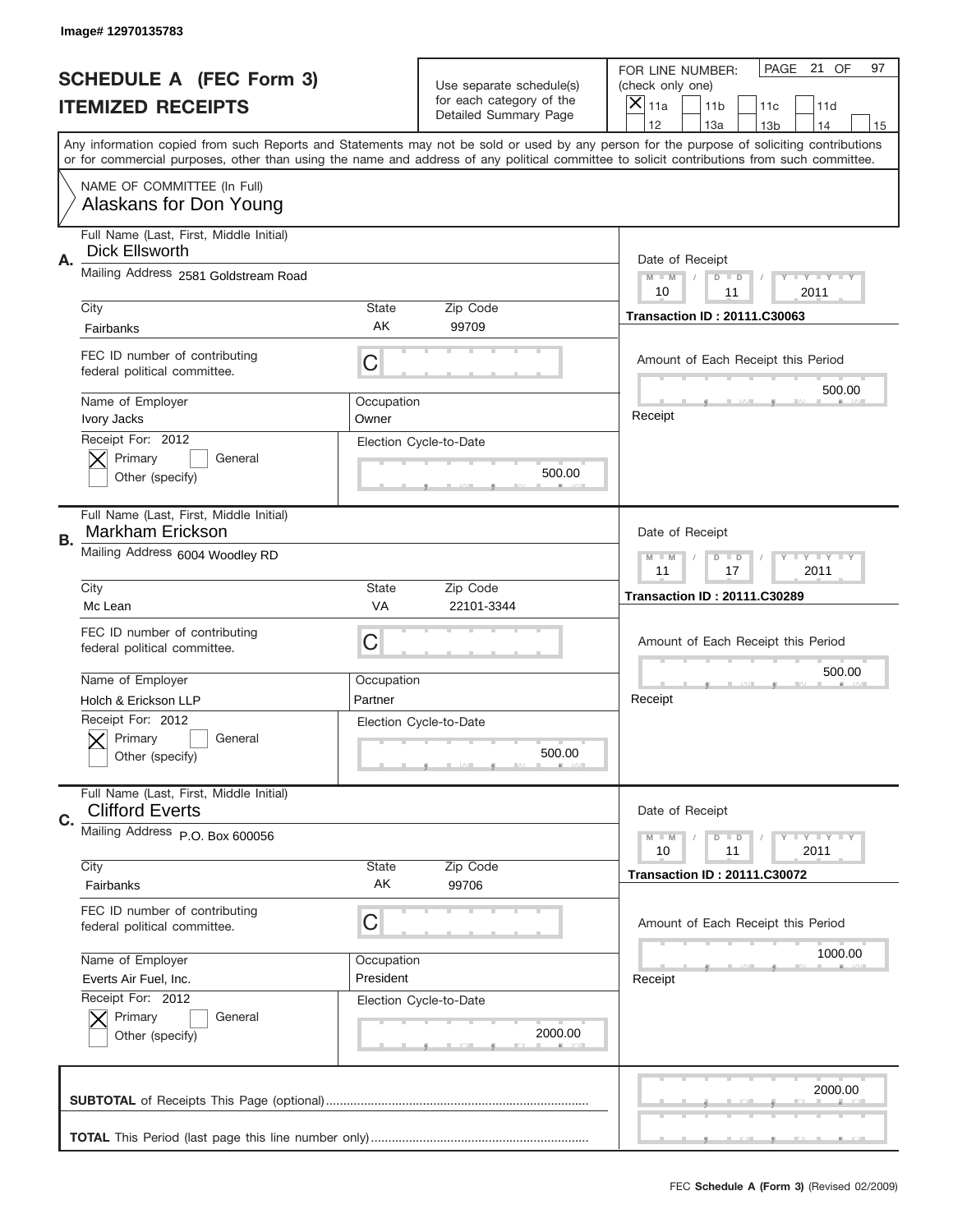|                                                                                                                                                                       | Image# 12970135784                                                 |                         |                                                   |                                                                                                                                            |
|-----------------------------------------------------------------------------------------------------------------------------------------------------------------------|--------------------------------------------------------------------|-------------------------|---------------------------------------------------|--------------------------------------------------------------------------------------------------------------------------------------------|
|                                                                                                                                                                       | <b>SCHEDULE A (FEC Form 3)</b>                                     |                         | Use separate schedule(s)                          | PAGE<br>22 OF<br>97<br>FOR LINE NUMBER:<br>(check only one)                                                                                |
| <b>ITEMIZED RECEIPTS</b><br>Any information copied from such Reports and Statements may not be sold or used by any person for the purpose of soliciting contributions |                                                                    |                         | for each category of the<br>Detailed Summary Page | ×<br>11a<br>11 <sub>b</sub><br>11c<br>11d                                                                                                  |
|                                                                                                                                                                       |                                                                    |                         |                                                   | 12<br>13a<br>14<br>13 <sub>b</sub><br>15                                                                                                   |
|                                                                                                                                                                       |                                                                    |                         |                                                   | or for commercial purposes, other than using the name and address of any political committee to solicit contributions from such committee. |
|                                                                                                                                                                       | NAME OF COMMITTEE (In Full)<br>Alaskans for Don Young              |                         |                                                   |                                                                                                                                            |
| А.                                                                                                                                                                    | Full Name (Last, First, Middle Initial)<br><b>Brian Fagerstrom</b> |                         |                                                   | Date of Receipt                                                                                                                            |
|                                                                                                                                                                       | Mailing Address 1295 S Columbine St.                               |                         |                                                   | $M - M$<br>$T$ $Y$ $Y$ $Y$ $Y$ $Y$<br>$D$ $D$<br>11<br>16<br>2011                                                                          |
|                                                                                                                                                                       | City                                                               | <b>State</b>            | Zip Code                                          | <b>Transaction ID: 20111.C30267</b>                                                                                                        |
|                                                                                                                                                                       | Denver                                                             | CO                      | 80210-1916                                        |                                                                                                                                            |
|                                                                                                                                                                       | FEC ID number of contributing<br>federal political committee.      | C                       |                                                   | Amount of Each Receipt this Period<br>1500.00                                                                                              |
|                                                                                                                                                                       | Name of Employer<br><b>WorthGroup Architects</b>                   | Occupation<br>President |                                                   | Receipt                                                                                                                                    |
|                                                                                                                                                                       | Receipt For: 2012                                                  |                         | Election Cycle-to-Date                            |                                                                                                                                            |
|                                                                                                                                                                       | Primary<br>General                                                 |                         | 1500.00                                           |                                                                                                                                            |
|                                                                                                                                                                       | Other (specify)                                                    |                         |                                                   |                                                                                                                                            |
| В.                                                                                                                                                                    | Full Name (Last, First, Middle Initial)<br>Ilona Jean Farr         |                         |                                                   | Date of Receipt                                                                                                                            |
|                                                                                                                                                                       | Mailing Address 3945 Geneva PL                                     |                         |                                                   | <b>LY LY LY</b><br>$M - M$<br>$D$ $D$                                                                                                      |
|                                                                                                                                                                       |                                                                    |                         |                                                   | 10<br>24<br>2011                                                                                                                           |
|                                                                                                                                                                       | City<br>Anchorage                                                  | <b>State</b><br>AK      | Zip Code<br>99508-5055                            | <b>Transaction ID: 20111.C30138</b>                                                                                                        |
|                                                                                                                                                                       |                                                                    |                         |                                                   |                                                                                                                                            |
|                                                                                                                                                                       |                                                                    |                         |                                                   |                                                                                                                                            |
|                                                                                                                                                                       | FEC ID number of contributing<br>federal political committee.      | C                       |                                                   | Amount of Each Receipt this Period                                                                                                         |
|                                                                                                                                                                       |                                                                    |                         |                                                   |                                                                                                                                            |
|                                                                                                                                                                       | Name of Employer                                                   | Occupation              |                                                   | 200.00                                                                                                                                     |
|                                                                                                                                                                       | <b>AFMC</b>                                                        | Physician               |                                                   | Receipt                                                                                                                                    |
|                                                                                                                                                                       | Receipt For: 2012<br>General                                       |                         | Election Cycle-to-Date                            |                                                                                                                                            |
|                                                                                                                                                                       | Primary<br>Other (specify)                                         |                         | 400.00                                            |                                                                                                                                            |
|                                                                                                                                                                       | Full Name (Last, First, Middle Initial)<br>John Fehrenbach         |                         |                                                   | Date of Receipt                                                                                                                            |
| C.                                                                                                                                                                    | Mailing Address 2809 Valley Dr.                                    |                         |                                                   | Y FY FY FY<br>$M - M$<br>$D$ $D$<br>17<br>2011<br>10                                                                                       |
|                                                                                                                                                                       | City                                                               | State                   | Zip Code                                          | <b>Transaction ID: 20111.C30088</b>                                                                                                        |
|                                                                                                                                                                       | Alexandria                                                         | VA                      | 22302                                             |                                                                                                                                            |
|                                                                                                                                                                       | FEC ID number of contributing<br>federal political committee.      | C                       |                                                   | Amount of Each Receipt this Period                                                                                                         |
|                                                                                                                                                                       | Name of Employer                                                   | Occupation              |                                                   | 1000.00                                                                                                                                    |
|                                                                                                                                                                       | Winston & Strawn                                                   | Attorney                |                                                   | Receipt                                                                                                                                    |
|                                                                                                                                                                       | Receipt For: 2012                                                  |                         | Election Cycle-to-Date                            |                                                                                                                                            |
|                                                                                                                                                                       | Primary<br>General                                                 |                         |                                                   |                                                                                                                                            |
|                                                                                                                                                                       | Other (specify)                                                    |                         | 1000.00                                           |                                                                                                                                            |
|                                                                                                                                                                       |                                                                    |                         |                                                   | 2700.00                                                                                                                                    |
|                                                                                                                                                                       |                                                                    |                         |                                                   |                                                                                                                                            |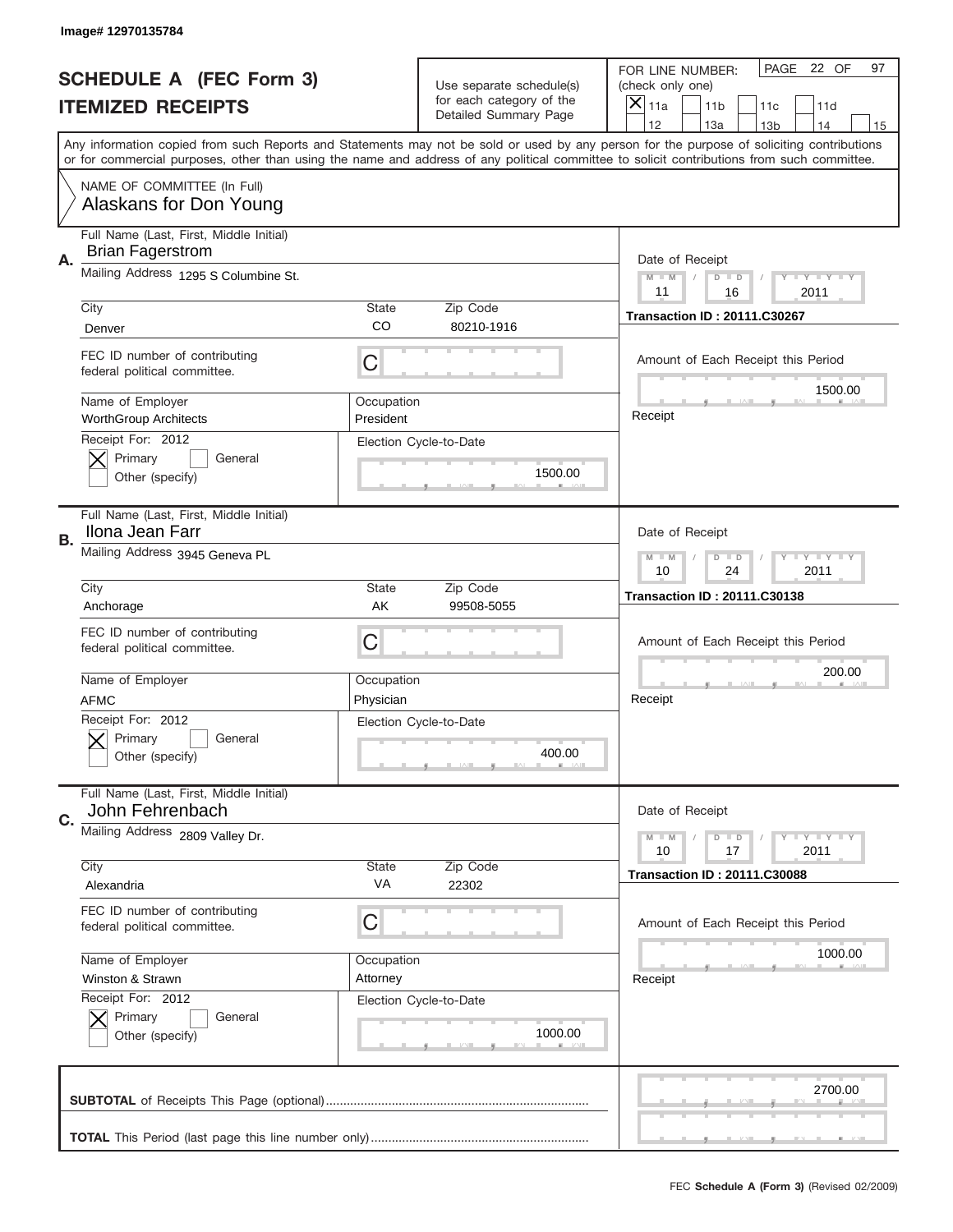|    | Image# 12970135785                                              |                         |                                                   |                                                                                                                                                                                       |
|----|-----------------------------------------------------------------|-------------------------|---------------------------------------------------|---------------------------------------------------------------------------------------------------------------------------------------------------------------------------------------|
|    | <b>SCHEDULE A (FEC Form 3)</b>                                  |                         | Use separate schedule(s)                          | PAGE<br>23 OF<br>97<br>FOR LINE NUMBER:<br>(check only one)                                                                                                                           |
|    | <b>ITEMIZED RECEIPTS</b>                                        |                         | for each category of the<br>Detailed Summary Page | X<br>11a<br>11 <sub>b</sub><br>11c<br>11d                                                                                                                                             |
|    |                                                                 |                         |                                                   | 12<br>13a<br>14<br>13 <sub>b</sub><br>15<br>Any information copied from such Reports and Statements may not be sold or used by any person for the purpose of soliciting contributions |
|    |                                                                 |                         |                                                   | or for commercial purposes, other than using the name and address of any political committee to solicit contributions from such committee.                                            |
|    | NAME OF COMMITTEE (In Full)<br>Alaskans for Don Young           |                         |                                                   |                                                                                                                                                                                       |
| Α. | Full Name (Last, First, Middle Initial)<br>Richard W. Fischer   |                         |                                                   | Date of Receipt                                                                                                                                                                       |
|    | Mailing Address 937 Harvard Ave. E                              |                         |                                                   | $M - M$<br>Y I Y I Y I Y<br>$D$ $D$<br>20<br>10<br>2011                                                                                                                               |
|    | City                                                            | <b>State</b>            | Zip Code                                          | <b>Transaction ID: 20111.C30107</b>                                                                                                                                                   |
|    | Seattle                                                         | <b>WA</b>               | 98102                                             |                                                                                                                                                                                       |
|    | FEC ID number of contributing<br>federal political committee.   | C                       |                                                   | Amount of Each Receipt this Period<br>1000.00                                                                                                                                         |
|    | Name of Employer<br><b>Fischer Properties</b>                   | Occupation<br>President |                                                   | Receipt                                                                                                                                                                               |
|    | Receipt For: 2012<br>Primary<br>General<br>Other (specify)      |                         | Election Cycle-to-Date<br>1000.00                 |                                                                                                                                                                                       |
|    | Full Name (Last, First, Middle Initial)<br><b>Eldon Flinn</b>   |                         |                                                   | Date of Receipt                                                                                                                                                                       |
| В. | Mailing Address PO Box 156                                      |                         |                                                   | $T$ $Y$ $T$ $Y$ $T$ $Y$<br>$M - M$<br>$D$ $D$<br>11<br>15<br>2011                                                                                                                     |
|    | City                                                            | <b>State</b>            | Zip Code                                          | <b>Transaction ID: 20111.C30221</b>                                                                                                                                                   |
|    | Fittstown                                                       | <b>OK</b>               | 74842                                             |                                                                                                                                                                                       |
|    | FEC ID number of contributing<br>federal political committee.   | C                       |                                                   | Amount of Each Receipt this Period                                                                                                                                                    |
|    | Name of Employer                                                | Occupation              |                                                   | 2500.00                                                                                                                                                                               |
|    |                                                                 |                         |                                                   |                                                                                                                                                                                       |
|    | Self Employed                                                   | Rancher                 |                                                   | Receipt                                                                                                                                                                               |
|    | Receipt For: 2012<br>General<br>Primary<br>Other (specify)      |                         | Election Cycle-to-Date<br>2500.00                 |                                                                                                                                                                                       |
|    | Full Name (Last, First, Middle Initial)<br><b>Chris Flowers</b> |                         |                                                   | Date of Receipt                                                                                                                                                                       |
| C. | Mailing Address 9410 County Road 3570                           |                         |                                                   | <b>TEY TEY TEY</b><br>$M - M$<br>$D$ $D$<br>2011<br>11<br>15                                                                                                                          |
|    | City                                                            | <b>State</b>            | Zip Code                                          | <b>Transaction ID: 20111.C30220</b>                                                                                                                                                   |
|    | Ada                                                             | OK                      | 74820                                             |                                                                                                                                                                                       |
|    | FEC ID number of contributing<br>federal political committee.   | C                       |                                                   | Amount of Each Receipt this Period                                                                                                                                                    |
|    | Name of Employer                                                | Occupation              |                                                   | 2500.00                                                                                                                                                                               |
|    | Flowers Oil Company                                             | Owner                   |                                                   | Receipt                                                                                                                                                                               |
|    | Receipt For: 2012<br>Primary<br>General<br>Other (specify)      |                         | Election Cycle-to-Date<br>2500.00                 |                                                                                                                                                                                       |
|    |                                                                 |                         |                                                   | 6000.00                                                                                                                                                                               |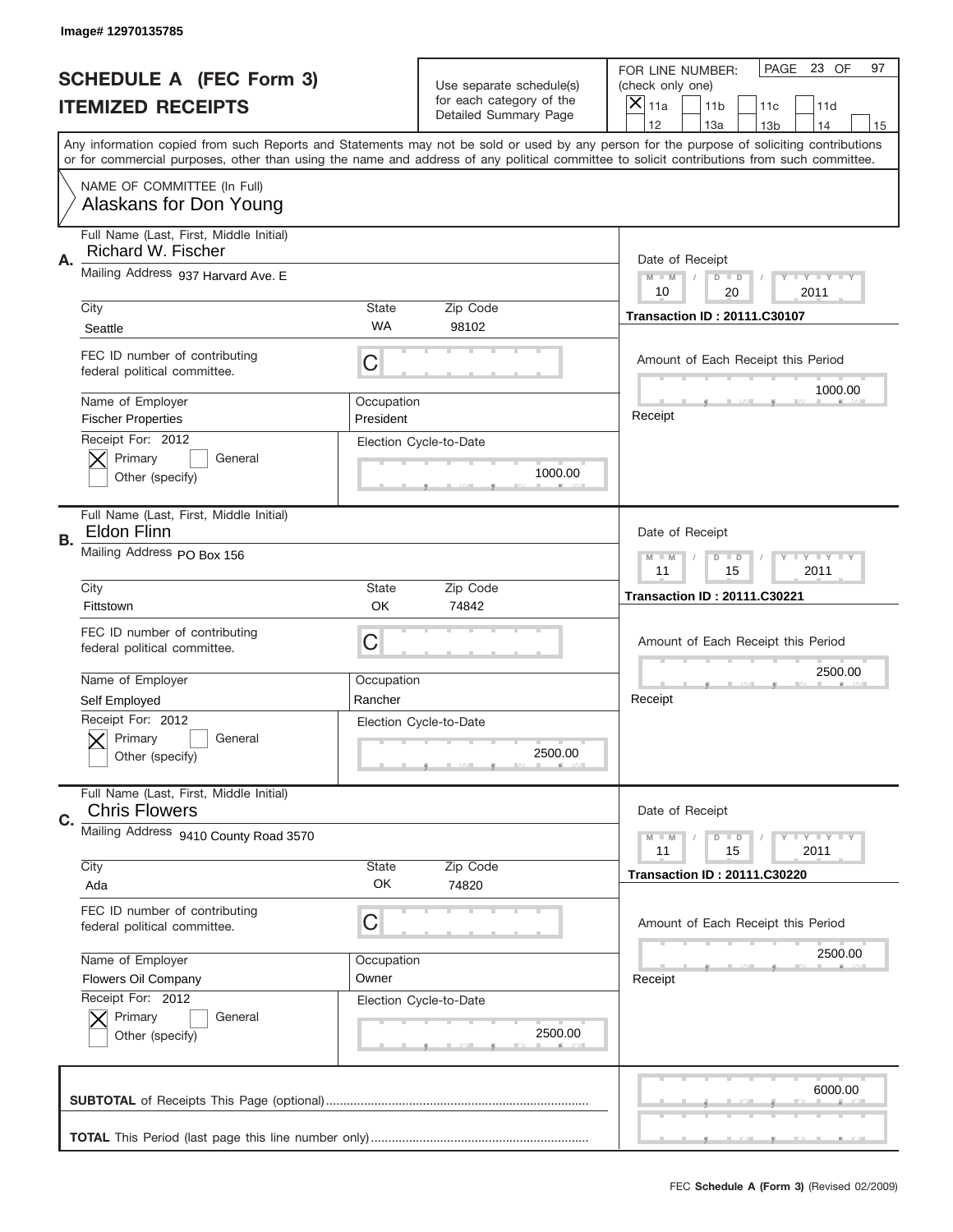|    | Image# 12970135786                                                          |                                      |                                  |                                                                                                                                                                                                                                                                                         |
|----|-----------------------------------------------------------------------------|--------------------------------------|----------------------------------|-----------------------------------------------------------------------------------------------------------------------------------------------------------------------------------------------------------------------------------------------------------------------------------------|
|    | <b>SCHEDULE A (FEC Form 3)</b>                                              |                                      | Use separate schedule(s)         | PAGE 24 OF<br>97<br>FOR LINE NUMBER:<br>(check only one)                                                                                                                                                                                                                                |
|    | <b>ITEMIZED RECEIPTS</b>                                                    |                                      | for each category of the         | ×<br>11a<br>11 <sub>b</sub><br>11c<br>11d                                                                                                                                                                                                                                               |
|    |                                                                             |                                      | Detailed Summary Page            | 12<br>13a<br>14<br>13 <sub>b</sub><br>15                                                                                                                                                                                                                                                |
|    |                                                                             |                                      |                                  | Any information copied from such Reports and Statements may not be sold or used by any person for the purpose of soliciting contributions<br>or for commercial purposes, other than using the name and address of any political committee to solicit contributions from such committee. |
|    | NAME OF COMMITTEE (In Full)<br>Alaskans for Don Young                       |                                      |                                  |                                                                                                                                                                                                                                                                                         |
| А. | Full Name (Last, First, Middle Initial)<br><b>Tammy French</b>              |                                      |                                  | Date of Receipt                                                                                                                                                                                                                                                                         |
|    | Mailing Address 210 5 - 76th Ave., SE                                       |                                      |                                  | <b>LY LY LY</b><br>$M - M$<br>$D$ $D$<br>10<br>20<br>2011                                                                                                                                                                                                                               |
|    | City<br>Mercer Island                                                       | <b>State</b><br>WA                   | Zip Code<br>98040                | <b>Transaction ID: 20111.C30102</b>                                                                                                                                                                                                                                                     |
|    | FEC ID number of contributing<br>federal political committee.               | C                                    |                                  | Amount of Each Receipt this Period<br>500.00                                                                                                                                                                                                                                            |
|    | Name of Employer<br>American Seafoods Co.                                   | Occupation<br><b>Human Resources</b> |                                  | Receipt                                                                                                                                                                                                                                                                                 |
|    | Receipt For: 2012<br>Primary<br>General<br>Other (specify)                  |                                      | Election Cycle-to-Date<br>500.00 |                                                                                                                                                                                                                                                                                         |
| В. | Full Name (Last, First, Middle Initial)<br>Douglas Fuller                   |                                      |                                  | Date of Receipt                                                                                                                                                                                                                                                                         |
|    | Mailing Address 13 West Oak Street                                          |                                      |                                  | $T - Y = -Y - I - Y$<br>$M$ $M$<br>$D$ $D$<br>10<br>26<br>2011                                                                                                                                                                                                                          |
|    | City                                                                        | <b>State</b>                         | Zip Code                         | <b>Transaction ID: 20111.C30160</b>                                                                                                                                                                                                                                                     |
|    | Alexandria<br>FEC ID number of contributing<br>federal political committee. | <b>VA</b><br>C                       | 22301                            | Amount of Each Receipt this Period                                                                                                                                                                                                                                                      |
|    | Name of Employer                                                            | Occupation                           |                                  | 350.00                                                                                                                                                                                                                                                                                  |
|    | Birch, Horton, Bittner, Et Al<br>Receipt For: 2012                          | Attorney                             |                                  | Receipt                                                                                                                                                                                                                                                                                 |
|    | General<br>Primary<br>Other (specify)                                       |                                      | Election Cycle-to-Date<br>350.00 |                                                                                                                                                                                                                                                                                         |
| C. | Full Name (Last, First, Middle Initial)<br>Chris Georgacas                  |                                      |                                  | Date of Receipt                                                                                                                                                                                                                                                                         |
|    | Mailing Address 255 East Kellog Blvd. #102                                  |                                      | Zip Code                         | <b>LYLYLY</b><br>$M$ M<br>$D$ $D$<br>2011<br>12<br>07                                                                                                                                                                                                                                   |
|    | City<br>Saint Paul                                                          | State<br>ΜN                          | 55101                            | <b>Transaction ID: 20111.C30336</b>                                                                                                                                                                                                                                                     |
|    |                                                                             |                                      |                                  |                                                                                                                                                                                                                                                                                         |
|    | FEC ID number of contributing<br>federal political committee.               | C                                    |                                  | Amount of Each Receipt this Period                                                                                                                                                                                                                                                      |
|    | Name of Employer                                                            | Occupation                           |                                  | 500.00                                                                                                                                                                                                                                                                                  |
|    | <b>Goff Public</b>                                                          | <b>Public Affairs</b>                |                                  | In-Kind                                                                                                                                                                                                                                                                                 |
|    | Receipt For: 2012<br>Primary<br>General<br>Other (specify)                  |                                      | Election Cycle-to-Date<br>500.00 | <b>Fundraiser Costs</b>                                                                                                                                                                                                                                                                 |
|    |                                                                             |                                      |                                  | 1350.00                                                                                                                                                                                                                                                                                 |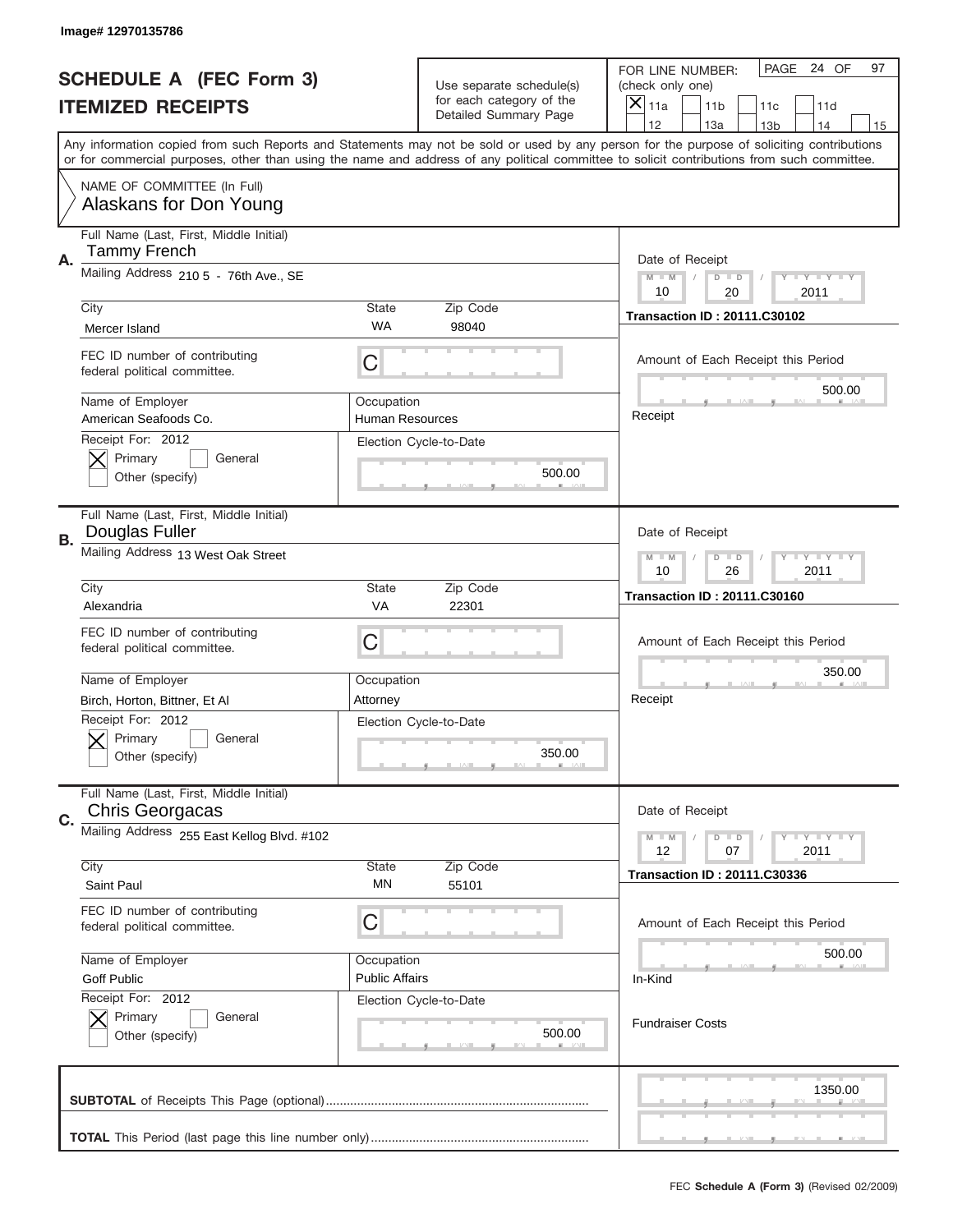|                          | Image# 12970135787                                                                 |                            |                                                   |                                                                                                                                                                                                                                                                                                                                     |
|--------------------------|------------------------------------------------------------------------------------|----------------------------|---------------------------------------------------|-------------------------------------------------------------------------------------------------------------------------------------------------------------------------------------------------------------------------------------------------------------------------------------------------------------------------------------|
|                          | <b>SCHEDULE A (FEC Form 3)</b>                                                     |                            | Use separate schedule(s)                          | PAGE<br>25 OF<br>97<br>FOR LINE NUMBER:<br>(check only one)                                                                                                                                                                                                                                                                         |
| <b>ITEMIZED RECEIPTS</b> |                                                                                    |                            | for each category of the<br>Detailed Summary Page | ×<br>11a<br>11 <sub>b</sub><br>11c<br>11d                                                                                                                                                                                                                                                                                           |
|                          |                                                                                    |                            |                                                   | 12<br>13a<br>14<br>13 <sub>b</sub><br>15<br>Any information copied from such Reports and Statements may not be sold or used by any person for the purpose of soliciting contributions<br>or for commercial purposes, other than using the name and address of any political committee to solicit contributions from such committee. |
|                          | NAME OF COMMITTEE (In Full)<br>Alaskans for Don Young                              |                            |                                                   |                                                                                                                                                                                                                                                                                                                                     |
| Α.                       | Full Name (Last, First, Middle Initial)<br>James Gilmore                           |                            |                                                   | Date of Receipt                                                                                                                                                                                                                                                                                                                     |
|                          | Mailing Address 4914 Brookensy DR                                                  |                            |                                                   | <b>THEY THEY</b><br>$M - M$<br>$D$ $D$<br>20<br>10<br>2011                                                                                                                                                                                                                                                                          |
|                          | City<br><b>Bethesda</b>                                                            | <b>State</b><br>MD         | Zip Code<br>20816                                 | <b>Transaction ID: 20111.C30114</b>                                                                                                                                                                                                                                                                                                 |
|                          | FEC ID number of contributing<br>federal political committee.                      | C                          |                                                   | Amount of Each Receipt this Period<br>500.00                                                                                                                                                                                                                                                                                        |
|                          | Name of Employer<br>At-Sea Processors Assn.                                        | Occupation                 | <b>Director Public Affairs</b>                    | Receipt                                                                                                                                                                                                                                                                                                                             |
|                          | Receipt For: 2012<br>Primary<br>General<br>Other (specify)                         |                            | Election Cycle-to-Date<br>1000.00                 |                                                                                                                                                                                                                                                                                                                                     |
| В.                       | Full Name (Last, First, Middle Initial)<br><b>Confederated Tribes Grande Ronde</b> |                            |                                                   | Date of Receipt                                                                                                                                                                                                                                                                                                                     |
|                          | Mailing Address 9615 Grand Ronde Road                                              |                            |                                                   | <b>LY LY LY</b><br>$M - M$<br>$D$ $D$<br>11<br>17<br>2011                                                                                                                                                                                                                                                                           |
|                          | City<br><b>Grand Ronde</b>                                                         | <b>State</b><br><b>OR</b>  | Zip Code<br>97347                                 | <b>Transaction ID: 20111.C30293</b>                                                                                                                                                                                                                                                                                                 |
|                          | FEC ID number of contributing<br>federal political committee.                      | C                          |                                                   | Amount of Each Receipt this Period                                                                                                                                                                                                                                                                                                  |
|                          |                                                                                    |                            |                                                   | 1500.00                                                                                                                                                                                                                                                                                                                             |
|                          | Name of Employer<br>N/A                                                            | Occupation<br>Indian Tribe |                                                   | Receipt                                                                                                                                                                                                                                                                                                                             |
|                          | Receipt For: 2012<br>General<br>Primary<br>Other (specify)                         |                            | Election Cycle-to-Date<br>1500.00                 |                                                                                                                                                                                                                                                                                                                                     |
|                          | Full Name (Last, First, Middle Initial)<br><b>Confederated Tribes Grande Ronde</b> |                            |                                                   | Date of Receipt                                                                                                                                                                                                                                                                                                                     |
| C.                       | Mailing Address 9615 Grand Ronde Road                                              |                            |                                                   | Y FY FY FY<br>$M - M$<br>$D$ $D$<br>2011<br>11<br>17                                                                                                                                                                                                                                                                                |
|                          | City<br><b>Grand Ronde</b>                                                         | <b>State</b><br><b>OR</b>  | Zip Code<br>97347                                 | <b>Transaction ID: 20111.C30292</b>                                                                                                                                                                                                                                                                                                 |
|                          | FEC ID number of contributing<br>federal political committee.                      | C                          |                                                   | Amount of Each Receipt this Period                                                                                                                                                                                                                                                                                                  |
|                          | Name of Employer<br>N/A                                                            | Occupation<br>Indian Tribe |                                                   | 2500.00<br>Receipt                                                                                                                                                                                                                                                                                                                  |
|                          | Receipt For: 2012<br>Primary<br>General<br>Other (specify)                         |                            | Election Cycle-to-Date<br>4000.00                 |                                                                                                                                                                                                                                                                                                                                     |
|                          |                                                                                    |                            |                                                   | 4500.00                                                                                                                                                                                                                                                                                                                             |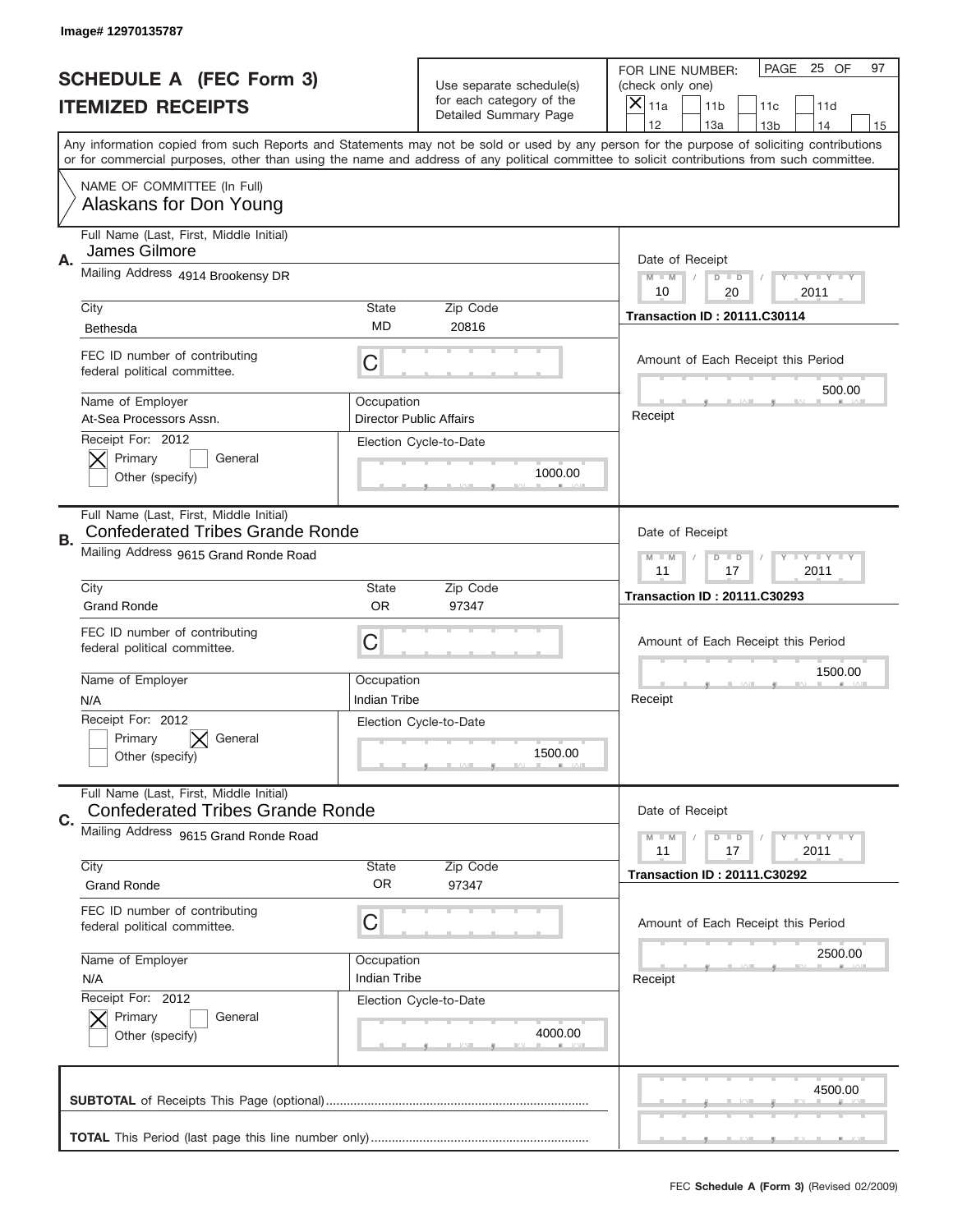| PAGE 26 OF<br>97<br>FOR LINE NUMBER:<br><b>SCHEDULE A (FEC Form 3)</b><br>Use separate schedule(s)<br>(check only one)<br>for each category of the<br>×<br>11a<br>11 <sub>b</sub><br>11c<br>11d<br>Detailed Summary Page<br>12<br>13a<br>14<br>13 <sub>b</sub><br>15<br>Any information copied from such Reports and Statements may not be sold or used by any person for the purpose of soliciting contributions<br>or for commercial purposes, other than using the name and address of any political committee to solicit contributions from such committee.<br>NAME OF COMMITTEE (In Full)<br>Alaskans for Don Young<br>Full Name (Last, First, Middle Initial)<br><b>Northwest Mining LLC</b><br>Α.<br>Date of Receipt<br>Mailing Address PO Box 61455<br>$M$ $M$<br>$Y - Y - Y - Y - Y$<br>$D$ $D$<br>$\sqrt{2}$<br>2011<br>10<br>11<br>City<br>State<br>Zip Code<br><b>Transaction ID: 20111.C30068</b><br>AK<br>99706<br>Fairbanks<br>FEC ID number of contributing<br>C<br>Amount of Each Receipt this Period<br>federal political committee.<br>1500.00<br>Name of Employer<br>Occupation<br>Receipt<br>N/A<br>N/A<br>Receipt For: 2012<br>Election Cycle-to-Date<br>Primary<br>General<br>1500.00<br>Other (specify)<br>Full Name (Last, First, Middle Initial)<br>Tim Green<br>Date of Receipt<br>В.<br>Mailing Address PO Box 61455<br>$M - M$<br>$Y - Y - Y - Y - Y$<br>$D$ $D$<br>11<br>2011<br>10<br>City<br>State<br>Zip Code<br><b>Transaction ID: 20111.C30074</b><br>AK<br>Fairbanks<br>99706<br>FEC ID number of contributing<br>C<br>Amount of Each Receipt this Period<br>federal political committee.<br>1500.00<br>Name of Employer<br>Occupation<br><b>LLC Member</b><br>Memo<br>Northwest Mining LLC<br>Receipt For: 2012<br>Election Cycle-to-Date<br>[MEMO ITEM]<br>General<br>Primary<br>Partnership->Northwest Mining LLC PARTNERSHIP<br>1500.00<br>Other (specify)<br>Full Name (Last, First, Middle Initial)<br><b>Javil Grieves</b><br>Date of Receipt<br>C.<br>Mailing Address 5639 Jefferson St., NE<br><b>LY LY LY</b><br>$M - M$<br>$D$ $D$<br>11<br>2011<br>16<br>City<br>Zip Code<br>State<br><b>Transaction ID: 20111.C30268</b><br>ΝM<br>Albuquerque<br>87109-3412<br>FEC ID number of contributing<br>C<br>Amount of Each Receipt this Period<br>federal political committee.<br>1500.00<br>Name of Employer<br>Occupation<br><b>Information Requested</b><br><b>Information Requested</b><br>Receipt<br>Receipt For: 2012<br>Election Cycle-to-Date<br>Primary<br>General<br>1500.00<br>Other (specify)<br>3000.00 |                          | Image# 12970135788 |  |  |  |  |  |  |  |
|----------------------------------------------------------------------------------------------------------------------------------------------------------------------------------------------------------------------------------------------------------------------------------------------------------------------------------------------------------------------------------------------------------------------------------------------------------------------------------------------------------------------------------------------------------------------------------------------------------------------------------------------------------------------------------------------------------------------------------------------------------------------------------------------------------------------------------------------------------------------------------------------------------------------------------------------------------------------------------------------------------------------------------------------------------------------------------------------------------------------------------------------------------------------------------------------------------------------------------------------------------------------------------------------------------------------------------------------------------------------------------------------------------------------------------------------------------------------------------------------------------------------------------------------------------------------------------------------------------------------------------------------------------------------------------------------------------------------------------------------------------------------------------------------------------------------------------------------------------------------------------------------------------------------------------------------------------------------------------------------------------------------------------------------------------------------------------------------------------------------------------------------------------------------------------------------------------------------------------------------------------------------------------------------------------------------------------------------------------------------------------------------------------------------------------------------------------------------------------------------------------------------------------------------------------------|--------------------------|--------------------|--|--|--|--|--|--|--|
|                                                                                                                                                                                                                                                                                                                                                                                                                                                                                                                                                                                                                                                                                                                                                                                                                                                                                                                                                                                                                                                                                                                                                                                                                                                                                                                                                                                                                                                                                                                                                                                                                                                                                                                                                                                                                                                                                                                                                                                                                                                                                                                                                                                                                                                                                                                                                                                                                                                                                                                                                                |                          |                    |  |  |  |  |  |  |  |
|                                                                                                                                                                                                                                                                                                                                                                                                                                                                                                                                                                                                                                                                                                                                                                                                                                                                                                                                                                                                                                                                                                                                                                                                                                                                                                                                                                                                                                                                                                                                                                                                                                                                                                                                                                                                                                                                                                                                                                                                                                                                                                                                                                                                                                                                                                                                                                                                                                                                                                                                                                |                          |                    |  |  |  |  |  |  |  |
|                                                                                                                                                                                                                                                                                                                                                                                                                                                                                                                                                                                                                                                                                                                                                                                                                                                                                                                                                                                                                                                                                                                                                                                                                                                                                                                                                                                                                                                                                                                                                                                                                                                                                                                                                                                                                                                                                                                                                                                                                                                                                                                                                                                                                                                                                                                                                                                                                                                                                                                                                                | <b>ITEMIZED RECEIPTS</b> |                    |  |  |  |  |  |  |  |
|                                                                                                                                                                                                                                                                                                                                                                                                                                                                                                                                                                                                                                                                                                                                                                                                                                                                                                                                                                                                                                                                                                                                                                                                                                                                                                                                                                                                                                                                                                                                                                                                                                                                                                                                                                                                                                                                                                                                                                                                                                                                                                                                                                                                                                                                                                                                                                                                                                                                                                                                                                |                          |                    |  |  |  |  |  |  |  |
|                                                                                                                                                                                                                                                                                                                                                                                                                                                                                                                                                                                                                                                                                                                                                                                                                                                                                                                                                                                                                                                                                                                                                                                                                                                                                                                                                                                                                                                                                                                                                                                                                                                                                                                                                                                                                                                                                                                                                                                                                                                                                                                                                                                                                                                                                                                                                                                                                                                                                                                                                                |                          |                    |  |  |  |  |  |  |  |
|                                                                                                                                                                                                                                                                                                                                                                                                                                                                                                                                                                                                                                                                                                                                                                                                                                                                                                                                                                                                                                                                                                                                                                                                                                                                                                                                                                                                                                                                                                                                                                                                                                                                                                                                                                                                                                                                                                                                                                                                                                                                                                                                                                                                                                                                                                                                                                                                                                                                                                                                                                |                          |                    |  |  |  |  |  |  |  |
|                                                                                                                                                                                                                                                                                                                                                                                                                                                                                                                                                                                                                                                                                                                                                                                                                                                                                                                                                                                                                                                                                                                                                                                                                                                                                                                                                                                                                                                                                                                                                                                                                                                                                                                                                                                                                                                                                                                                                                                                                                                                                                                                                                                                                                                                                                                                                                                                                                                                                                                                                                |                          |                    |  |  |  |  |  |  |  |
|                                                                                                                                                                                                                                                                                                                                                                                                                                                                                                                                                                                                                                                                                                                                                                                                                                                                                                                                                                                                                                                                                                                                                                                                                                                                                                                                                                                                                                                                                                                                                                                                                                                                                                                                                                                                                                                                                                                                                                                                                                                                                                                                                                                                                                                                                                                                                                                                                                                                                                                                                                |                          |                    |  |  |  |  |  |  |  |
|                                                                                                                                                                                                                                                                                                                                                                                                                                                                                                                                                                                                                                                                                                                                                                                                                                                                                                                                                                                                                                                                                                                                                                                                                                                                                                                                                                                                                                                                                                                                                                                                                                                                                                                                                                                                                                                                                                                                                                                                                                                                                                                                                                                                                                                                                                                                                                                                                                                                                                                                                                |                          |                    |  |  |  |  |  |  |  |
|                                                                                                                                                                                                                                                                                                                                                                                                                                                                                                                                                                                                                                                                                                                                                                                                                                                                                                                                                                                                                                                                                                                                                                                                                                                                                                                                                                                                                                                                                                                                                                                                                                                                                                                                                                                                                                                                                                                                                                                                                                                                                                                                                                                                                                                                                                                                                                                                                                                                                                                                                                |                          |                    |  |  |  |  |  |  |  |
|                                                                                                                                                                                                                                                                                                                                                                                                                                                                                                                                                                                                                                                                                                                                                                                                                                                                                                                                                                                                                                                                                                                                                                                                                                                                                                                                                                                                                                                                                                                                                                                                                                                                                                                                                                                                                                                                                                                                                                                                                                                                                                                                                                                                                                                                                                                                                                                                                                                                                                                                                                |                          |                    |  |  |  |  |  |  |  |
|                                                                                                                                                                                                                                                                                                                                                                                                                                                                                                                                                                                                                                                                                                                                                                                                                                                                                                                                                                                                                                                                                                                                                                                                                                                                                                                                                                                                                                                                                                                                                                                                                                                                                                                                                                                                                                                                                                                                                                                                                                                                                                                                                                                                                                                                                                                                                                                                                                                                                                                                                                |                          |                    |  |  |  |  |  |  |  |
|                                                                                                                                                                                                                                                                                                                                                                                                                                                                                                                                                                                                                                                                                                                                                                                                                                                                                                                                                                                                                                                                                                                                                                                                                                                                                                                                                                                                                                                                                                                                                                                                                                                                                                                                                                                                                                                                                                                                                                                                                                                                                                                                                                                                                                                                                                                                                                                                                                                                                                                                                                |                          |                    |  |  |  |  |  |  |  |
|                                                                                                                                                                                                                                                                                                                                                                                                                                                                                                                                                                                                                                                                                                                                                                                                                                                                                                                                                                                                                                                                                                                                                                                                                                                                                                                                                                                                                                                                                                                                                                                                                                                                                                                                                                                                                                                                                                                                                                                                                                                                                                                                                                                                                                                                                                                                                                                                                                                                                                                                                                |                          |                    |  |  |  |  |  |  |  |
|                                                                                                                                                                                                                                                                                                                                                                                                                                                                                                                                                                                                                                                                                                                                                                                                                                                                                                                                                                                                                                                                                                                                                                                                                                                                                                                                                                                                                                                                                                                                                                                                                                                                                                                                                                                                                                                                                                                                                                                                                                                                                                                                                                                                                                                                                                                                                                                                                                                                                                                                                                |                          |                    |  |  |  |  |  |  |  |
|                                                                                                                                                                                                                                                                                                                                                                                                                                                                                                                                                                                                                                                                                                                                                                                                                                                                                                                                                                                                                                                                                                                                                                                                                                                                                                                                                                                                                                                                                                                                                                                                                                                                                                                                                                                                                                                                                                                                                                                                                                                                                                                                                                                                                                                                                                                                                                                                                                                                                                                                                                |                          |                    |  |  |  |  |  |  |  |
|                                                                                                                                                                                                                                                                                                                                                                                                                                                                                                                                                                                                                                                                                                                                                                                                                                                                                                                                                                                                                                                                                                                                                                                                                                                                                                                                                                                                                                                                                                                                                                                                                                                                                                                                                                                                                                                                                                                                                                                                                                                                                                                                                                                                                                                                                                                                                                                                                                                                                                                                                                |                          |                    |  |  |  |  |  |  |  |
|                                                                                                                                                                                                                                                                                                                                                                                                                                                                                                                                                                                                                                                                                                                                                                                                                                                                                                                                                                                                                                                                                                                                                                                                                                                                                                                                                                                                                                                                                                                                                                                                                                                                                                                                                                                                                                                                                                                                                                                                                                                                                                                                                                                                                                                                                                                                                                                                                                                                                                                                                                |                          |                    |  |  |  |  |  |  |  |
|                                                                                                                                                                                                                                                                                                                                                                                                                                                                                                                                                                                                                                                                                                                                                                                                                                                                                                                                                                                                                                                                                                                                                                                                                                                                                                                                                                                                                                                                                                                                                                                                                                                                                                                                                                                                                                                                                                                                                                                                                                                                                                                                                                                                                                                                                                                                                                                                                                                                                                                                                                |                          |                    |  |  |  |  |  |  |  |
|                                                                                                                                                                                                                                                                                                                                                                                                                                                                                                                                                                                                                                                                                                                                                                                                                                                                                                                                                                                                                                                                                                                                                                                                                                                                                                                                                                                                                                                                                                                                                                                                                                                                                                                                                                                                                                                                                                                                                                                                                                                                                                                                                                                                                                                                                                                                                                                                                                                                                                                                                                |                          |                    |  |  |  |  |  |  |  |
|                                                                                                                                                                                                                                                                                                                                                                                                                                                                                                                                                                                                                                                                                                                                                                                                                                                                                                                                                                                                                                                                                                                                                                                                                                                                                                                                                                                                                                                                                                                                                                                                                                                                                                                                                                                                                                                                                                                                                                                                                                                                                                                                                                                                                                                                                                                                                                                                                                                                                                                                                                |                          |                    |  |  |  |  |  |  |  |
|                                                                                                                                                                                                                                                                                                                                                                                                                                                                                                                                                                                                                                                                                                                                                                                                                                                                                                                                                                                                                                                                                                                                                                                                                                                                                                                                                                                                                                                                                                                                                                                                                                                                                                                                                                                                                                                                                                                                                                                                                                                                                                                                                                                                                                                                                                                                                                                                                                                                                                                                                                |                          |                    |  |  |  |  |  |  |  |
|                                                                                                                                                                                                                                                                                                                                                                                                                                                                                                                                                                                                                                                                                                                                                                                                                                                                                                                                                                                                                                                                                                                                                                                                                                                                                                                                                                                                                                                                                                                                                                                                                                                                                                                                                                                                                                                                                                                                                                                                                                                                                                                                                                                                                                                                                                                                                                                                                                                                                                                                                                |                          |                    |  |  |  |  |  |  |  |
|                                                                                                                                                                                                                                                                                                                                                                                                                                                                                                                                                                                                                                                                                                                                                                                                                                                                                                                                                                                                                                                                                                                                                                                                                                                                                                                                                                                                                                                                                                                                                                                                                                                                                                                                                                                                                                                                                                                                                                                                                                                                                                                                                                                                                                                                                                                                                                                                                                                                                                                                                                |                          |                    |  |  |  |  |  |  |  |
|                                                                                                                                                                                                                                                                                                                                                                                                                                                                                                                                                                                                                                                                                                                                                                                                                                                                                                                                                                                                                                                                                                                                                                                                                                                                                                                                                                                                                                                                                                                                                                                                                                                                                                                                                                                                                                                                                                                                                                                                                                                                                                                                                                                                                                                                                                                                                                                                                                                                                                                                                                |                          |                    |  |  |  |  |  |  |  |
|                                                                                                                                                                                                                                                                                                                                                                                                                                                                                                                                                                                                                                                                                                                                                                                                                                                                                                                                                                                                                                                                                                                                                                                                                                                                                                                                                                                                                                                                                                                                                                                                                                                                                                                                                                                                                                                                                                                                                                                                                                                                                                                                                                                                                                                                                                                                                                                                                                                                                                                                                                |                          |                    |  |  |  |  |  |  |  |
|                                                                                                                                                                                                                                                                                                                                                                                                                                                                                                                                                                                                                                                                                                                                                                                                                                                                                                                                                                                                                                                                                                                                                                                                                                                                                                                                                                                                                                                                                                                                                                                                                                                                                                                                                                                                                                                                                                                                                                                                                                                                                                                                                                                                                                                                                                                                                                                                                                                                                                                                                                |                          |                    |  |  |  |  |  |  |  |
|                                                                                                                                                                                                                                                                                                                                                                                                                                                                                                                                                                                                                                                                                                                                                                                                                                                                                                                                                                                                                                                                                                                                                                                                                                                                                                                                                                                                                                                                                                                                                                                                                                                                                                                                                                                                                                                                                                                                                                                                                                                                                                                                                                                                                                                                                                                                                                                                                                                                                                                                                                |                          |                    |  |  |  |  |  |  |  |
|                                                                                                                                                                                                                                                                                                                                                                                                                                                                                                                                                                                                                                                                                                                                                                                                                                                                                                                                                                                                                                                                                                                                                                                                                                                                                                                                                                                                                                                                                                                                                                                                                                                                                                                                                                                                                                                                                                                                                                                                                                                                                                                                                                                                                                                                                                                                                                                                                                                                                                                                                                |                          |                    |  |  |  |  |  |  |  |
|                                                                                                                                                                                                                                                                                                                                                                                                                                                                                                                                                                                                                                                                                                                                                                                                                                                                                                                                                                                                                                                                                                                                                                                                                                                                                                                                                                                                                                                                                                                                                                                                                                                                                                                                                                                                                                                                                                                                                                                                                                                                                                                                                                                                                                                                                                                                                                                                                                                                                                                                                                |                          |                    |  |  |  |  |  |  |  |
|                                                                                                                                                                                                                                                                                                                                                                                                                                                                                                                                                                                                                                                                                                                                                                                                                                                                                                                                                                                                                                                                                                                                                                                                                                                                                                                                                                                                                                                                                                                                                                                                                                                                                                                                                                                                                                                                                                                                                                                                                                                                                                                                                                                                                                                                                                                                                                                                                                                                                                                                                                |                          |                    |  |  |  |  |  |  |  |
|                                                                                                                                                                                                                                                                                                                                                                                                                                                                                                                                                                                                                                                                                                                                                                                                                                                                                                                                                                                                                                                                                                                                                                                                                                                                                                                                                                                                                                                                                                                                                                                                                                                                                                                                                                                                                                                                                                                                                                                                                                                                                                                                                                                                                                                                                                                                                                                                                                                                                                                                                                |                          |                    |  |  |  |  |  |  |  |
|                                                                                                                                                                                                                                                                                                                                                                                                                                                                                                                                                                                                                                                                                                                                                                                                                                                                                                                                                                                                                                                                                                                                                                                                                                                                                                                                                                                                                                                                                                                                                                                                                                                                                                                                                                                                                                                                                                                                                                                                                                                                                                                                                                                                                                                                                                                                                                                                                                                                                                                                                                |                          |                    |  |  |  |  |  |  |  |
|                                                                                                                                                                                                                                                                                                                                                                                                                                                                                                                                                                                                                                                                                                                                                                                                                                                                                                                                                                                                                                                                                                                                                                                                                                                                                                                                                                                                                                                                                                                                                                                                                                                                                                                                                                                                                                                                                                                                                                                                                                                                                                                                                                                                                                                                                                                                                                                                                                                                                                                                                                |                          |                    |  |  |  |  |  |  |  |
|                                                                                                                                                                                                                                                                                                                                                                                                                                                                                                                                                                                                                                                                                                                                                                                                                                                                                                                                                                                                                                                                                                                                                                                                                                                                                                                                                                                                                                                                                                                                                                                                                                                                                                                                                                                                                                                                                                                                                                                                                                                                                                                                                                                                                                                                                                                                                                                                                                                                                                                                                                |                          |                    |  |  |  |  |  |  |  |
|                                                                                                                                                                                                                                                                                                                                                                                                                                                                                                                                                                                                                                                                                                                                                                                                                                                                                                                                                                                                                                                                                                                                                                                                                                                                                                                                                                                                                                                                                                                                                                                                                                                                                                                                                                                                                                                                                                                                                                                                                                                                                                                                                                                                                                                                                                                                                                                                                                                                                                                                                                |                          |                    |  |  |  |  |  |  |  |
|                                                                                                                                                                                                                                                                                                                                                                                                                                                                                                                                                                                                                                                                                                                                                                                                                                                                                                                                                                                                                                                                                                                                                                                                                                                                                                                                                                                                                                                                                                                                                                                                                                                                                                                                                                                                                                                                                                                                                                                                                                                                                                                                                                                                                                                                                                                                                                                                                                                                                                                                                                |                          |                    |  |  |  |  |  |  |  |
|                                                                                                                                                                                                                                                                                                                                                                                                                                                                                                                                                                                                                                                                                                                                                                                                                                                                                                                                                                                                                                                                                                                                                                                                                                                                                                                                                                                                                                                                                                                                                                                                                                                                                                                                                                                                                                                                                                                                                                                                                                                                                                                                                                                                                                                                                                                                                                                                                                                                                                                                                                |                          |                    |  |  |  |  |  |  |  |
|                                                                                                                                                                                                                                                                                                                                                                                                                                                                                                                                                                                                                                                                                                                                                                                                                                                                                                                                                                                                                                                                                                                                                                                                                                                                                                                                                                                                                                                                                                                                                                                                                                                                                                                                                                                                                                                                                                                                                                                                                                                                                                                                                                                                                                                                                                                                                                                                                                                                                                                                                                |                          |                    |  |  |  |  |  |  |  |
|                                                                                                                                                                                                                                                                                                                                                                                                                                                                                                                                                                                                                                                                                                                                                                                                                                                                                                                                                                                                                                                                                                                                                                                                                                                                                                                                                                                                                                                                                                                                                                                                                                                                                                                                                                                                                                                                                                                                                                                                                                                                                                                                                                                                                                                                                                                                                                                                                                                                                                                                                                |                          |                    |  |  |  |  |  |  |  |
|                                                                                                                                                                                                                                                                                                                                                                                                                                                                                                                                                                                                                                                                                                                                                                                                                                                                                                                                                                                                                                                                                                                                                                                                                                                                                                                                                                                                                                                                                                                                                                                                                                                                                                                                                                                                                                                                                                                                                                                                                                                                                                                                                                                                                                                                                                                                                                                                                                                                                                                                                                |                          |                    |  |  |  |  |  |  |  |
|                                                                                                                                                                                                                                                                                                                                                                                                                                                                                                                                                                                                                                                                                                                                                                                                                                                                                                                                                                                                                                                                                                                                                                                                                                                                                                                                                                                                                                                                                                                                                                                                                                                                                                                                                                                                                                                                                                                                                                                                                                                                                                                                                                                                                                                                                                                                                                                                                                                                                                                                                                |                          |                    |  |  |  |  |  |  |  |
|                                                                                                                                                                                                                                                                                                                                                                                                                                                                                                                                                                                                                                                                                                                                                                                                                                                                                                                                                                                                                                                                                                                                                                                                                                                                                                                                                                                                                                                                                                                                                                                                                                                                                                                                                                                                                                                                                                                                                                                                                                                                                                                                                                                                                                                                                                                                                                                                                                                                                                                                                                |                          |                    |  |  |  |  |  |  |  |
|                                                                                                                                                                                                                                                                                                                                                                                                                                                                                                                                                                                                                                                                                                                                                                                                                                                                                                                                                                                                                                                                                                                                                                                                                                                                                                                                                                                                                                                                                                                                                                                                                                                                                                                                                                                                                                                                                                                                                                                                                                                                                                                                                                                                                                                                                                                                                                                                                                                                                                                                                                |                          |                    |  |  |  |  |  |  |  |
|                                                                                                                                                                                                                                                                                                                                                                                                                                                                                                                                                                                                                                                                                                                                                                                                                                                                                                                                                                                                                                                                                                                                                                                                                                                                                                                                                                                                                                                                                                                                                                                                                                                                                                                                                                                                                                                                                                                                                                                                                                                                                                                                                                                                                                                                                                                                                                                                                                                                                                                                                                |                          |                    |  |  |  |  |  |  |  |
|                                                                                                                                                                                                                                                                                                                                                                                                                                                                                                                                                                                                                                                                                                                                                                                                                                                                                                                                                                                                                                                                                                                                                                                                                                                                                                                                                                                                                                                                                                                                                                                                                                                                                                                                                                                                                                                                                                                                                                                                                                                                                                                                                                                                                                                                                                                                                                                                                                                                                                                                                                |                          |                    |  |  |  |  |  |  |  |
|                                                                                                                                                                                                                                                                                                                                                                                                                                                                                                                                                                                                                                                                                                                                                                                                                                                                                                                                                                                                                                                                                                                                                                                                                                                                                                                                                                                                                                                                                                                                                                                                                                                                                                                                                                                                                                                                                                                                                                                                                                                                                                                                                                                                                                                                                                                                                                                                                                                                                                                                                                |                          |                    |  |  |  |  |  |  |  |
|                                                                                                                                                                                                                                                                                                                                                                                                                                                                                                                                                                                                                                                                                                                                                                                                                                                                                                                                                                                                                                                                                                                                                                                                                                                                                                                                                                                                                                                                                                                                                                                                                                                                                                                                                                                                                                                                                                                                                                                                                                                                                                                                                                                                                                                                                                                                                                                                                                                                                                                                                                |                          |                    |  |  |  |  |  |  |  |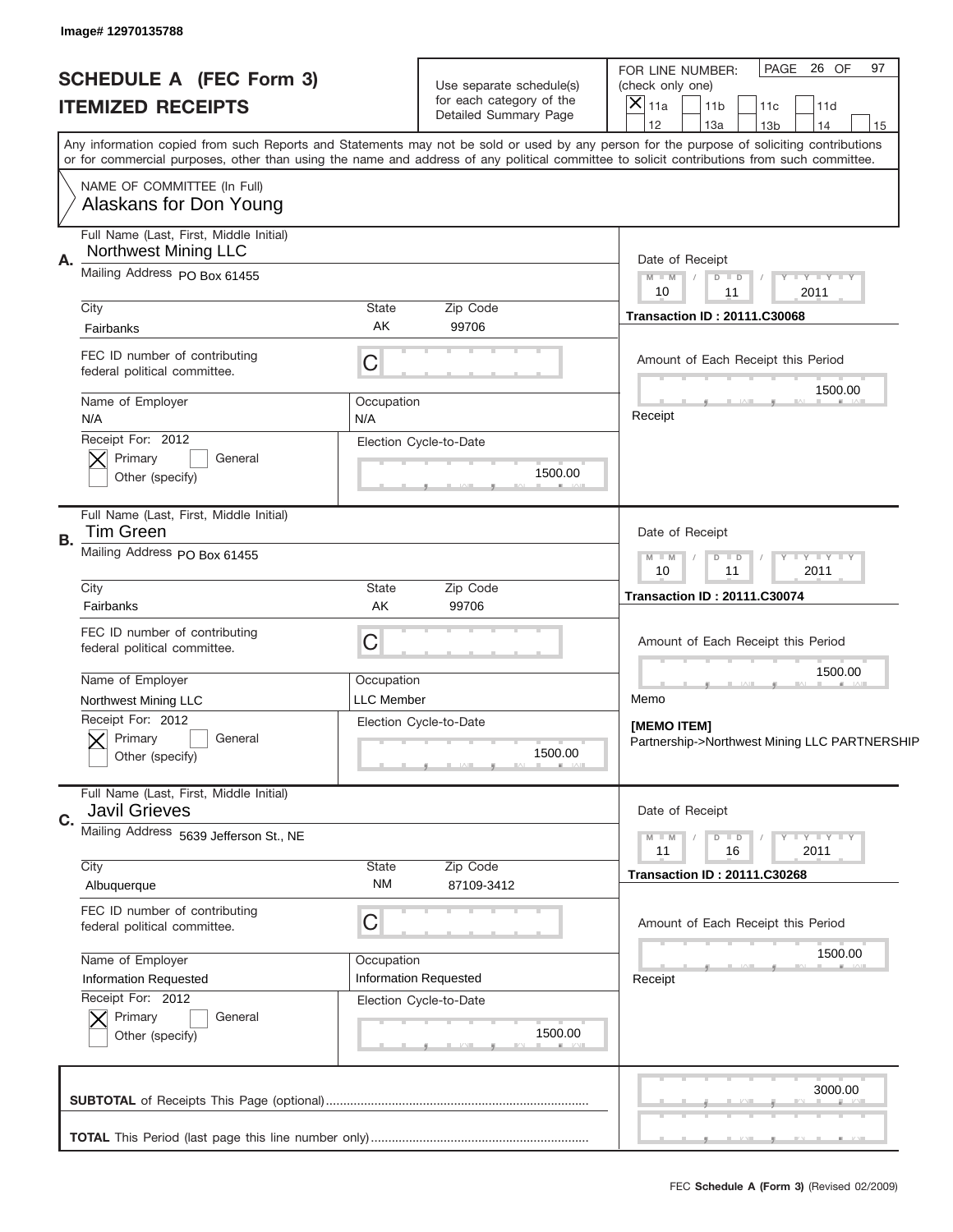|                          | Image# 12970135789                                              |                         |                                                   |                                                                                                                                                                                                                                                                                                                                     |
|--------------------------|-----------------------------------------------------------------|-------------------------|---------------------------------------------------|-------------------------------------------------------------------------------------------------------------------------------------------------------------------------------------------------------------------------------------------------------------------------------------------------------------------------------------|
|                          | <b>SCHEDULE A (FEC Form 3)</b>                                  |                         | Use separate schedule(s)                          | PAGE<br>27 OF<br>97<br>FOR LINE NUMBER:<br>(check only one)                                                                                                                                                                                                                                                                         |
| <b>ITEMIZED RECEIPTS</b> |                                                                 |                         | for each category of the<br>Detailed Summary Page | ×<br>11a<br>11 <sub>b</sub><br>11c<br>11d                                                                                                                                                                                                                                                                                           |
|                          |                                                                 |                         |                                                   | 12<br>13a<br>14<br>13 <sub>b</sub><br>15<br>Any information copied from such Reports and Statements may not be sold or used by any person for the purpose of soliciting contributions<br>or for commercial purposes, other than using the name and address of any political committee to solicit contributions from such committee. |
|                          | NAME OF COMMITTEE (In Full)<br>Alaskans for Don Young           |                         |                                                   |                                                                                                                                                                                                                                                                                                                                     |
| Α.                       | Full Name (Last, First, Middle Initial)<br><b>April Hackney</b> |                         |                                                   | Date of Receipt                                                                                                                                                                                                                                                                                                                     |
|                          | Mailing Address 2931 Captain Cook Estates Circle                |                         |                                                   | $M$ $M$<br>Y I Y I Y I Y<br>$D$ $D$<br>10<br>24<br>2011                                                                                                                                                                                                                                                                             |
|                          | City<br>Anchorage                                               | State<br>AK             | Zip Code<br>99517                                 | <b>Transaction ID: 20111.C30149</b>                                                                                                                                                                                                                                                                                                 |
|                          | FEC ID number of contributing<br>federal political committee.   | C                       |                                                   | Amount of Each Receipt this Period                                                                                                                                                                                                                                                                                                  |
|                          | Name of Employer<br>Hackney & Hackney                           | Occupation<br>President |                                                   | 250.00<br>Receipt                                                                                                                                                                                                                                                                                                                   |
|                          | Receipt For: 2012<br>Primary<br>General<br>Other (specify)      |                         | Election Cycle-to-Date<br>500.00                  |                                                                                                                                                                                                                                                                                                                                     |
| В.                       | Full Name (Last, First, Middle Initial)<br>Arthur Hackney       |                         |                                                   | Date of Receipt                                                                                                                                                                                                                                                                                                                     |
|                          | Mailing Address 2931 Captain Cook Estates Circle                |                         |                                                   | $T$ $Y$ $Y$ $Y$ $Y$<br>$M - M$<br>$D$ $D$<br>10<br>24<br>2011                                                                                                                                                                                                                                                                       |
|                          | City<br>Anchorage                                               | State<br>AK             | Zip Code<br>99517                                 | <b>Transaction ID: 20111.C30148</b>                                                                                                                                                                                                                                                                                                 |
|                          | FEC ID number of contributing<br>federal political committee.   | C                       |                                                   | Amount of Each Receipt this Period                                                                                                                                                                                                                                                                                                  |
|                          | Name of Employer<br>Hackney & Hackney                           | Occupation<br>CEO       |                                                   | 250.00<br>Receipt                                                                                                                                                                                                                                                                                                                   |
|                          | Receipt For: 2012<br>General<br>Primary                         |                         | Election Cycle-to-Date                            |                                                                                                                                                                                                                                                                                                                                     |
|                          | Other (specify)                                                 |                         | 500.00                                            |                                                                                                                                                                                                                                                                                                                                     |
| C.                       | Full Name (Last, First, Middle Initial)<br><b>Scott Hansen</b>  |                         |                                                   | Date of Receipt                                                                                                                                                                                                                                                                                                                     |
|                          | Mailing Address 1921 Springwater St.                            |                         |                                                   | $T$ $Y$ $Y$ $Y$ $Y$<br>$M - M$<br>$D$ $D$<br>21<br>2011<br>10                                                                                                                                                                                                                                                                       |
|                          | City<br>Wenatchee                                               | State<br>WA             | Zip Code<br>98801                                 | <b>Transaction ID: 20111.C30130</b>                                                                                                                                                                                                                                                                                                 |
|                          | FEC ID number of contributing<br>federal political committee.   | C                       |                                                   | Amount of Each Receipt this Period                                                                                                                                                                                                                                                                                                  |
|                          | Name of Employer                                                | Occupation              |                                                   | 500.00                                                                                                                                                                                                                                                                                                                              |
|                          | FV Beauty Bay<br>Receipt For: 2012<br>Primary<br>General        | Owner                   | Election Cycle-to-Date                            | Receipt                                                                                                                                                                                                                                                                                                                             |
|                          | Other (specify)                                                 |                         | 500.00                                            |                                                                                                                                                                                                                                                                                                                                     |
|                          |                                                                 |                         |                                                   | 1000.00                                                                                                                                                                                                                                                                                                                             |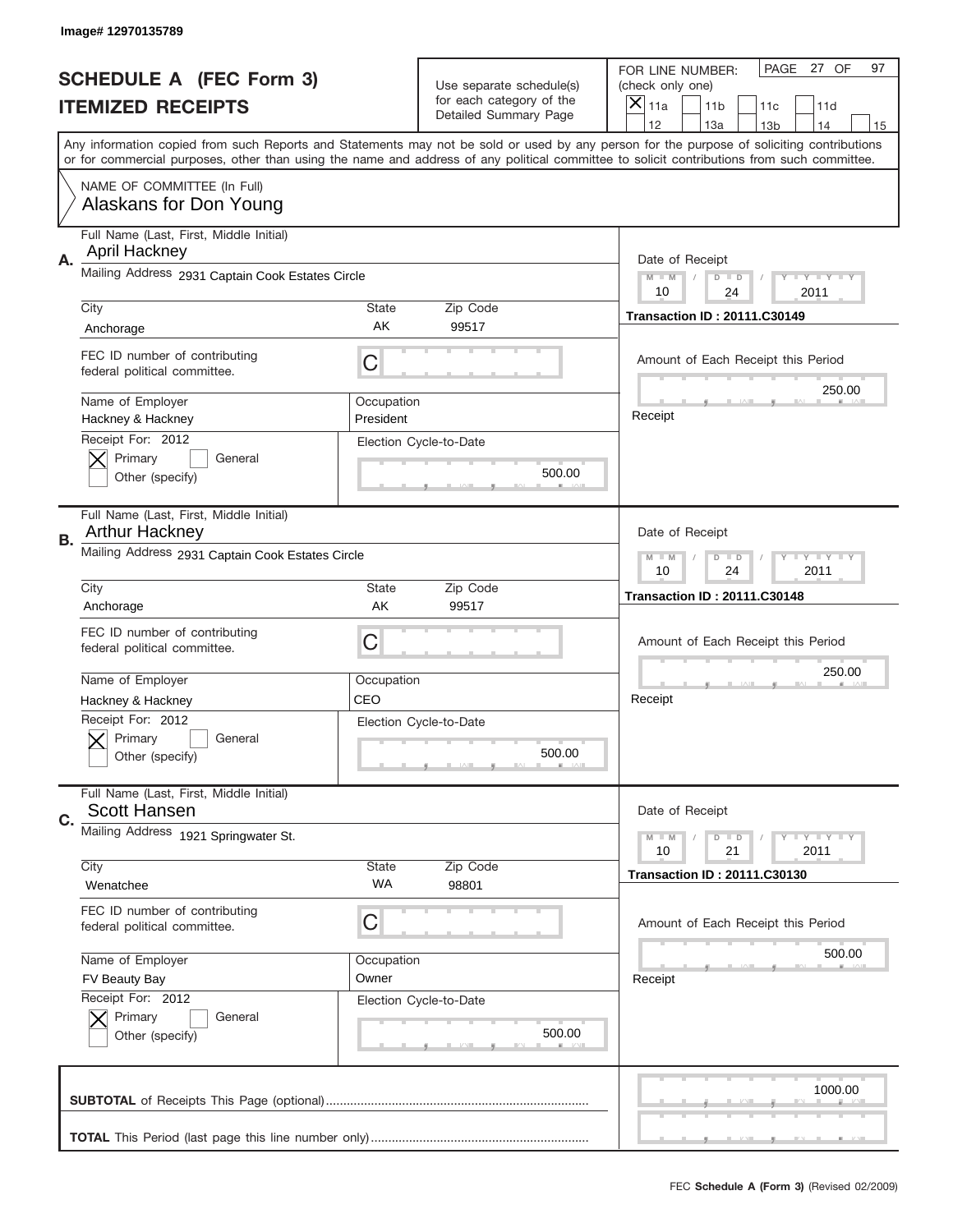|    | Image# 12970135790                                            |                                   |                                                   |                                                                                                                                                                                                                                                                                         |
|----|---------------------------------------------------------------|-----------------------------------|---------------------------------------------------|-----------------------------------------------------------------------------------------------------------------------------------------------------------------------------------------------------------------------------------------------------------------------------------------|
|    | <b>SCHEDULE A (FEC Form 3)</b>                                |                                   | Use separate schedule(s)                          | PAGE<br>28 OF<br>97<br>FOR LINE NUMBER:<br>(check only one)                                                                                                                                                                                                                             |
|    | <b>ITEMIZED RECEIPTS</b>                                      |                                   | for each category of the<br>Detailed Summary Page | ×<br>11a<br>11 <sub>b</sub><br>11c<br>11d                                                                                                                                                                                                                                               |
|    |                                                               |                                   |                                                   | 12<br>13a<br>14<br>13 <sub>b</sub><br>15                                                                                                                                                                                                                                                |
|    |                                                               |                                   |                                                   | Any information copied from such Reports and Statements may not be sold or used by any person for the purpose of soliciting contributions<br>or for commercial purposes, other than using the name and address of any political committee to solicit contributions from such committee. |
|    | NAME OF COMMITTEE (In Full)<br>Alaskans for Don Young         |                                   |                                                   |                                                                                                                                                                                                                                                                                         |
|    | Full Name (Last, First, Middle Initial)<br>Casey Hargrave     |                                   |                                                   |                                                                                                                                                                                                                                                                                         |
| А. | Mailing Address 3217 Independent St.                          |                                   |                                                   | Date of Receipt<br>$M$ $M$<br>Y I Y I Y I Y<br>$D$ $D$<br>11<br>16<br>2011                                                                                                                                                                                                              |
|    | City                                                          | State                             | Zip Code                                          | <b>Transaction ID: 20111.C30273</b>                                                                                                                                                                                                                                                     |
|    | Fort Smith                                                    | AR                                | 72903-5951                                        |                                                                                                                                                                                                                                                                                         |
|    | FEC ID number of contributing<br>federal political committee. | C                                 |                                                   | Amount of Each Receipt this Period<br>2000.00                                                                                                                                                                                                                                           |
|    | Name of Employer<br>Self                                      | Occupation<br>Landscape Architect |                                                   | Receipt                                                                                                                                                                                                                                                                                 |
|    | Receipt For: 2012                                             |                                   | Election Cycle-to-Date                            |                                                                                                                                                                                                                                                                                         |
|    | Primary<br>General<br>Other (specify)                         |                                   | 2000.00                                           |                                                                                                                                                                                                                                                                                         |
| В. | Full Name (Last, First, Middle Initial)<br>Stephen M. Hart    |                                   |                                                   | Date of Receipt                                                                                                                                                                                                                                                                         |
|    | Mailing Address 40226 n 65th ST                               |                                   |                                                   | Y TY TY TY<br>$M - M$<br>$D$ $D$<br>11<br>17<br>2011                                                                                                                                                                                                                                    |
|    | City                                                          | State                             | Zip Code                                          | <b>Transaction ID: 20111.C30291</b>                                                                                                                                                                                                                                                     |
|    | Cave Creek                                                    | AZ                                | 85331-8246                                        |                                                                                                                                                                                                                                                                                         |
|    | FEC ID number of contributing<br>federal political committee. | C                                 |                                                   | Amount of Each Receipt this Period                                                                                                                                                                                                                                                      |
|    | Name of Employer                                              | Occupation                        |                                                   | 500.00                                                                                                                                                                                                                                                                                  |
|    | Lewis & Roca LLP                                              | Attorney                          |                                                   | Receipt                                                                                                                                                                                                                                                                                 |
|    | Receipt For: 2012<br>General<br>Primary<br>Other (specify)    |                                   | Election Cycle-to-Date<br>500.00                  |                                                                                                                                                                                                                                                                                         |
| C. | Full Name (Last, First, Middle Initial)<br>David Hatton       |                                   |                                                   | Date of Receipt                                                                                                                                                                                                                                                                         |
|    | Mailing Address 1101 Cradduck Road Suite A                    |                                   |                                                   | $T$ $Y$ $Y$ $Y$ $Y$<br>$M - M$<br>$D$ $D$<br>2011<br>11<br>15                                                                                                                                                                                                                           |
|    | City<br>Ada                                                   | State<br>OK                       | Zip Code<br>74820                                 | <b>Transaction ID: 20111.C30219</b>                                                                                                                                                                                                                                                     |
|    |                                                               |                                   |                                                   |                                                                                                                                                                                                                                                                                         |
|    | FEC ID number of contributing<br>federal political committee. | C                                 |                                                   | Amount of Each Receipt this Period                                                                                                                                                                                                                                                      |
|    | Name of Employer                                              | Occupation                        |                                                   | 2500.00                                                                                                                                                                                                                                                                                 |
|    | <b>Hatton Enterprises</b><br>Receipt For: 2012                | Consultant                        |                                                   | Receipt                                                                                                                                                                                                                                                                                 |
|    | Primary<br>General                                            |                                   | Election Cycle-to-Date                            |                                                                                                                                                                                                                                                                                         |
|    | Other (specify)                                               |                                   | 2500.00                                           |                                                                                                                                                                                                                                                                                         |
|    |                                                               |                                   |                                                   | 5000.00                                                                                                                                                                                                                                                                                 |
|    |                                                               |                                   |                                                   |                                                                                                                                                                                                                                                                                         |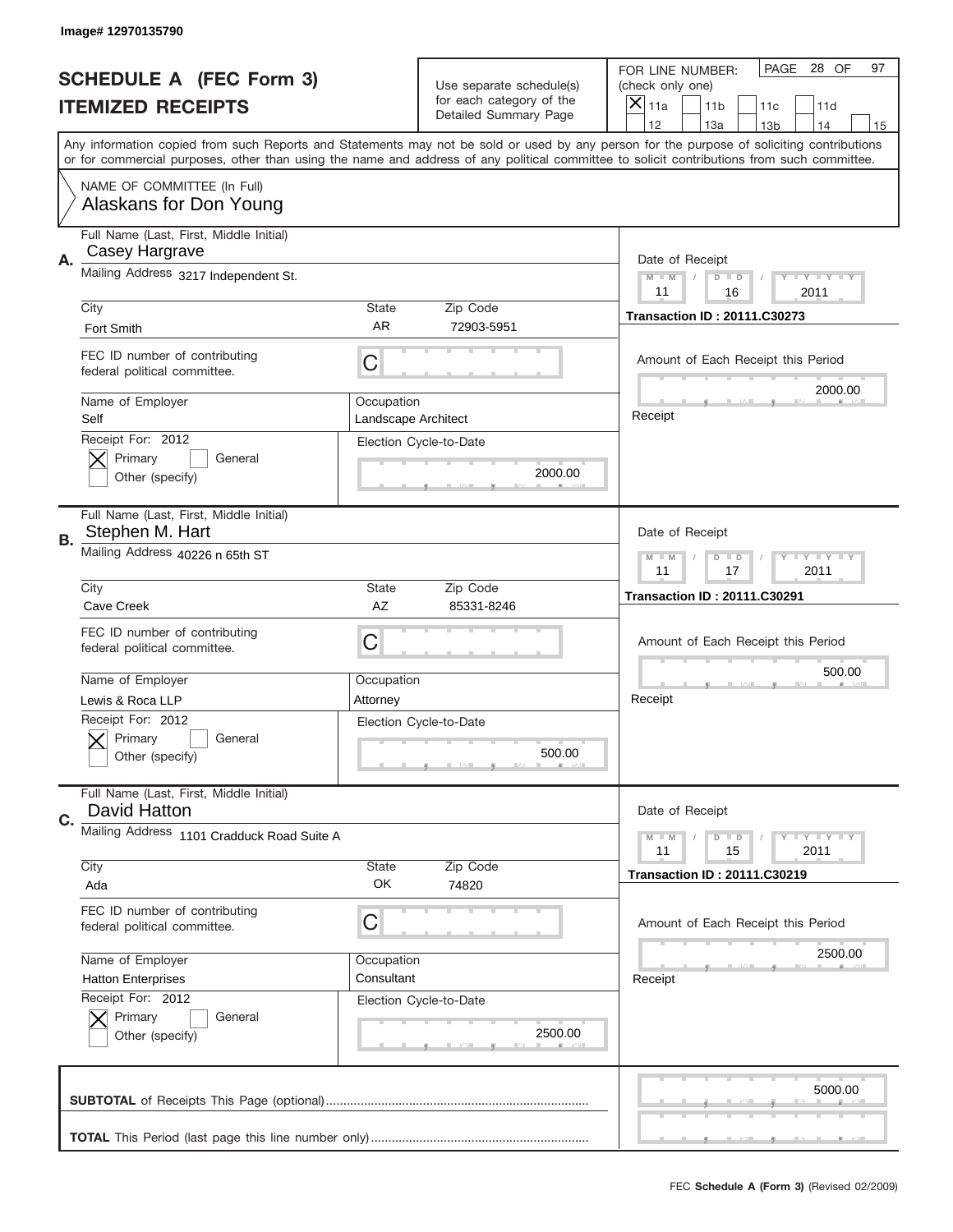|    | Image# 12970135791                                            |                                                      |                                                   |                                                                                                                                                                                                                                                                                         |
|----|---------------------------------------------------------------|------------------------------------------------------|---------------------------------------------------|-----------------------------------------------------------------------------------------------------------------------------------------------------------------------------------------------------------------------------------------------------------------------------------------|
|    | <b>SCHEDULE A (FEC Form 3)</b>                                |                                                      | Use separate schedule(s)                          | PAGE<br>29 OF<br>97<br>FOR LINE NUMBER:<br>(check only one)                                                                                                                                                                                                                             |
|    | <b>ITEMIZED RECEIPTS</b>                                      |                                                      | for each category of the<br>Detailed Summary Page | $\times$<br>11a<br>11 <sub>b</sub><br>11c<br>11d                                                                                                                                                                                                                                        |
|    |                                                               |                                                      |                                                   | 12<br>13a<br>13 <sub>b</sub><br>14<br>15                                                                                                                                                                                                                                                |
|    |                                                               |                                                      |                                                   | Any information copied from such Reports and Statements may not be sold or used by any person for the purpose of soliciting contributions<br>or for commercial purposes, other than using the name and address of any political committee to solicit contributions from such committee. |
|    | NAME OF COMMITTEE (In Full)<br>Alaskans for Don Young         |                                                      |                                                   |                                                                                                                                                                                                                                                                                         |
| Α. | Full Name (Last, First, Middle Initial)<br>Niels Holch        |                                                      |                                                   | Date of Receipt                                                                                                                                                                                                                                                                         |
|    | Mailing Address 3308 Hidden River View Road                   |                                                      |                                                   | $M$ $M$<br>Y TY TY TY<br>$D$ $D$<br>11<br>17<br>2011                                                                                                                                                                                                                                    |
|    | City                                                          | State                                                | Zip Code                                          | <b>Transaction ID: 20111.C30288</b>                                                                                                                                                                                                                                                     |
|    | Annapolis                                                     | MD                                                   | 21403                                             |                                                                                                                                                                                                                                                                                         |
|    | FEC ID number of contributing<br>federal political committee. | C                                                    |                                                   | Amount of Each Receipt this Period<br>500.00                                                                                                                                                                                                                                            |
|    | Name of Employer<br>Holch & Erickson LLP                      | Occupation<br>Partner                                |                                                   | Receipt                                                                                                                                                                                                                                                                                 |
|    | Receipt For: 2012<br>Primary<br>General                       |                                                      | Election Cycle-to-Date                            |                                                                                                                                                                                                                                                                                         |
|    | Other (specify)                                               |                                                      | 500.00                                            |                                                                                                                                                                                                                                                                                         |
|    | Full Name (Last, First, Middle Initial)<br>Kathleen Hosford   |                                                      |                                                   | Date of Receipt                                                                                                                                                                                                                                                                         |
| В. | Mailing Address 7 Mile DYEA Road PO Box 286                   | Y TY TY TY<br>$M - M$<br>$D$ $D$<br>10<br>11<br>2011 |                                                   |                                                                                                                                                                                                                                                                                         |
|    | City                                                          | State                                                | Zip Code                                          | <b>Transaction ID: 20111.C30065</b>                                                                                                                                                                                                                                                     |
|    | Skagway                                                       | AK                                                   | 99840                                             |                                                                                                                                                                                                                                                                                         |
|    | FEC ID number of contributing<br>federal political committee. | C                                                    |                                                   | Amount of Each Receipt this Period                                                                                                                                                                                                                                                      |
|    | Name of Employer                                              | Occupation                                           |                                                   | 100.00                                                                                                                                                                                                                                                                                  |
|    | <b>Chilkoot Trail Outpost</b>                                 | Owner                                                |                                                   | Receipt                                                                                                                                                                                                                                                                                 |
|    | Receipt For: 2012<br>General<br>Primary<br>Other (specify)    |                                                      | Election Cycle-to-Date<br>300.00                  |                                                                                                                                                                                                                                                                                         |
|    | Full Name (Last, First, Middle Initial)<br>L. John lani       |                                                      |                                                   | Date of Receipt                                                                                                                                                                                                                                                                         |
| C. | Mailing Address 8454 SE 47th                                  |                                                      |                                                   | Y LY LY LY<br>$M - M$<br>$D$ $D$<br>2011<br>10<br>20                                                                                                                                                                                                                                    |
|    | City                                                          | State                                                | Zip Code                                          | <b>Transaction ID: 20111.C30116</b>                                                                                                                                                                                                                                                     |
|    | Mercer Island                                                 | WA                                                   | 98040                                             |                                                                                                                                                                                                                                                                                         |
|    | FEC ID number of contributing<br>federal political committee. | C                                                    |                                                   | Amount of Each Receipt this Period                                                                                                                                                                                                                                                      |
|    | Name of Employer                                              | Occupation                                           |                                                   | 500.00                                                                                                                                                                                                                                                                                  |
|    | Van Ness Feldman, P.C.                                        | Attorney                                             |                                                   | Receipt                                                                                                                                                                                                                                                                                 |
|    | Receipt For: 2012                                             |                                                      | Election Cycle-to-Date                            |                                                                                                                                                                                                                                                                                         |
|    | Primary<br>General<br>Other (specify)                         |                                                      | 750.00                                            |                                                                                                                                                                                                                                                                                         |
|    |                                                               |                                                      |                                                   | 1100.00                                                                                                                                                                                                                                                                                 |
|    |                                                               |                                                      |                                                   |                                                                                                                                                                                                                                                                                         |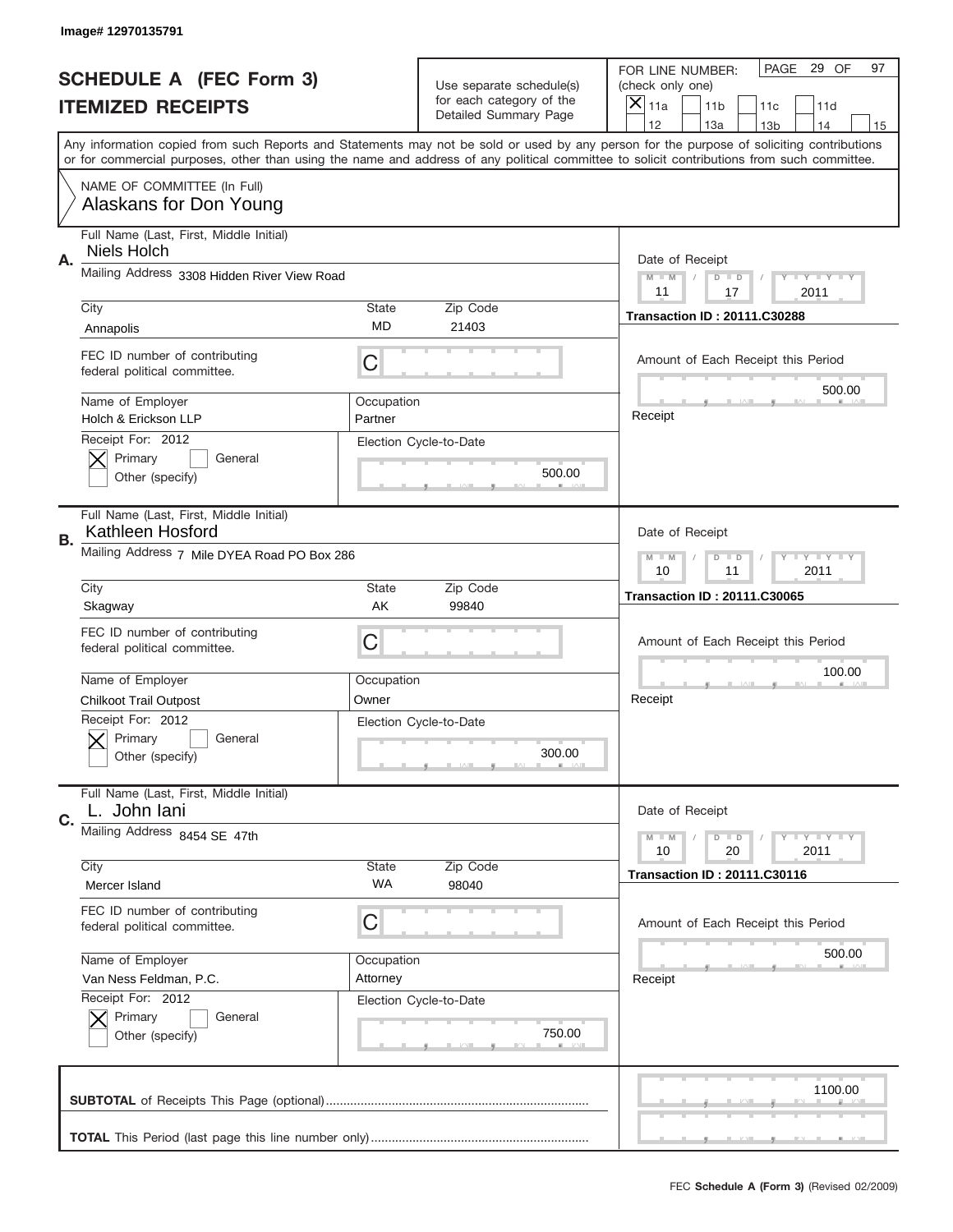|    | Image# 12970135792                                                        |                                   |                                                      |                                                                                                                                                                                                                                                                                                                                     |  |
|----|---------------------------------------------------------------------------|-----------------------------------|------------------------------------------------------|-------------------------------------------------------------------------------------------------------------------------------------------------------------------------------------------------------------------------------------------------------------------------------------------------------------------------------------|--|
|    | <b>SCHEDULE A (FEC Form 3)</b>                                            |                                   | Use separate schedule(s)<br>for each category of the | PAGE<br>30 OF<br>97<br>FOR LINE NUMBER:<br>(check only one)                                                                                                                                                                                                                                                                         |  |
|    | <b>ITEMIZED RECEIPTS</b>                                                  |                                   | Detailed Summary Page                                | ×<br>11a<br>11 <sub>b</sub><br>11c<br>11d                                                                                                                                                                                                                                                                                           |  |
|    |                                                                           |                                   |                                                      | 12<br>13a<br>14<br>13 <sub>b</sub><br>15<br>Any information copied from such Reports and Statements may not be sold or used by any person for the purpose of soliciting contributions<br>or for commercial purposes, other than using the name and address of any political committee to solicit contributions from such committee. |  |
|    | NAME OF COMMITTEE (In Full)<br>Alaskans for Don Young                     |                                   |                                                      |                                                                                                                                                                                                                                                                                                                                     |  |
| Α. | Full Name (Last, First, Middle Initial)<br>Lower Sioux Indian Community   |                                   |                                                      | Date of Receipt                                                                                                                                                                                                                                                                                                                     |  |
|    | Mailing Address PO Box 308                                                |                                   |                                                      | $M - M$<br><b>LEY LEY LEY</b><br>$D$ $D$<br>12<br>12<br>2011                                                                                                                                                                                                                                                                        |  |
|    | City<br>Morton                                                            | State<br>ΜN                       | Zip Code<br>56270                                    | <b>Transaction ID: 20111.C30347</b>                                                                                                                                                                                                                                                                                                 |  |
|    | FEC ID number of contributing<br>federal political committee.             | C                                 |                                                      | Amount of Each Receipt this Period<br>1000.00                                                                                                                                                                                                                                                                                       |  |
|    | Name of Employer<br>N/A                                                   | Occupation<br><b>Indian Tribe</b> |                                                      | Receipt                                                                                                                                                                                                                                                                                                                             |  |
|    | Receipt For: 2012<br>Primary<br>General<br>Other (specify)                |                                   | Election Cycle-to-Date<br>1000.00                    |                                                                                                                                                                                                                                                                                                                                     |  |
| В. | Full Name (Last, First, Middle Initial)<br>United Auburn Indian Community |                                   |                                                      | Date of Receipt                                                                                                                                                                                                                                                                                                                     |  |
|    | Mailing Address 10720 Indian Hills Rd.                                    |                                   |                                                      | <b>LYLYLY</b><br>$M - M$<br>$D$ $D$<br>11<br>14<br>2011                                                                                                                                                                                                                                                                             |  |
|    | City<br>Auburn                                                            | State<br>CA                       | Zip Code<br>95603                                    | <b>Transaction ID: 20111.C30206</b>                                                                                                                                                                                                                                                                                                 |  |
|    | FEC ID number of contributing<br>federal political committee.             | C                                 |                                                      | Amount of Each Receipt this Period                                                                                                                                                                                                                                                                                                  |  |
|    | Name of Employer<br>N/A                                                   | Occupation<br>Indian Tribe        |                                                      | 2500.00<br>In-Kind                                                                                                                                                                                                                                                                                                                  |  |
|    | Receipt For: 2012<br>General<br>Primary<br>Other (specify)                |                                   | Election Cycle-to-Date<br>2500.00                    | Fundraiser Costs & Lodging                                                                                                                                                                                                                                                                                                          |  |
| C. | Full Name (Last, First, Middle Initial)<br>United Auburn Indian Community |                                   |                                                      | Date of Receipt                                                                                                                                                                                                                                                                                                                     |  |
|    | Mailing Address 10720 Indian Hills Rd.                                    |                                   |                                                      | <b>LYLYLY</b><br>$M - M$<br>$D$ $D$<br>2011<br>11<br>14                                                                                                                                                                                                                                                                             |  |
|    | City<br>Auburn                                                            | State<br>CA                       | Zip Code<br>95603                                    | <b>Transaction ID: 20111.C30342</b>                                                                                                                                                                                                                                                                                                 |  |
|    | FEC ID number of contributing<br>federal political committee.             | C                                 |                                                      | Amount of Each Receipt this Period                                                                                                                                                                                                                                                                                                  |  |
|    | Name of Employer<br>N/A                                                   | Occupation<br>Indian Tribe        |                                                      | 1309.53<br>In-Kind                                                                                                                                                                                                                                                                                                                  |  |
|    | Receipt For: 2012<br>Primary<br>General<br>Other (specify)                |                                   | Election Cycle-to-Date<br>3809.53                    | Fundraiser Costs & Lodging                                                                                                                                                                                                                                                                                                          |  |
|    |                                                                           |                                   |                                                      | 4809.53                                                                                                                                                                                                                                                                                                                             |  |
|    |                                                                           |                                   |                                                      |                                                                                                                                                                                                                                                                                                                                     |  |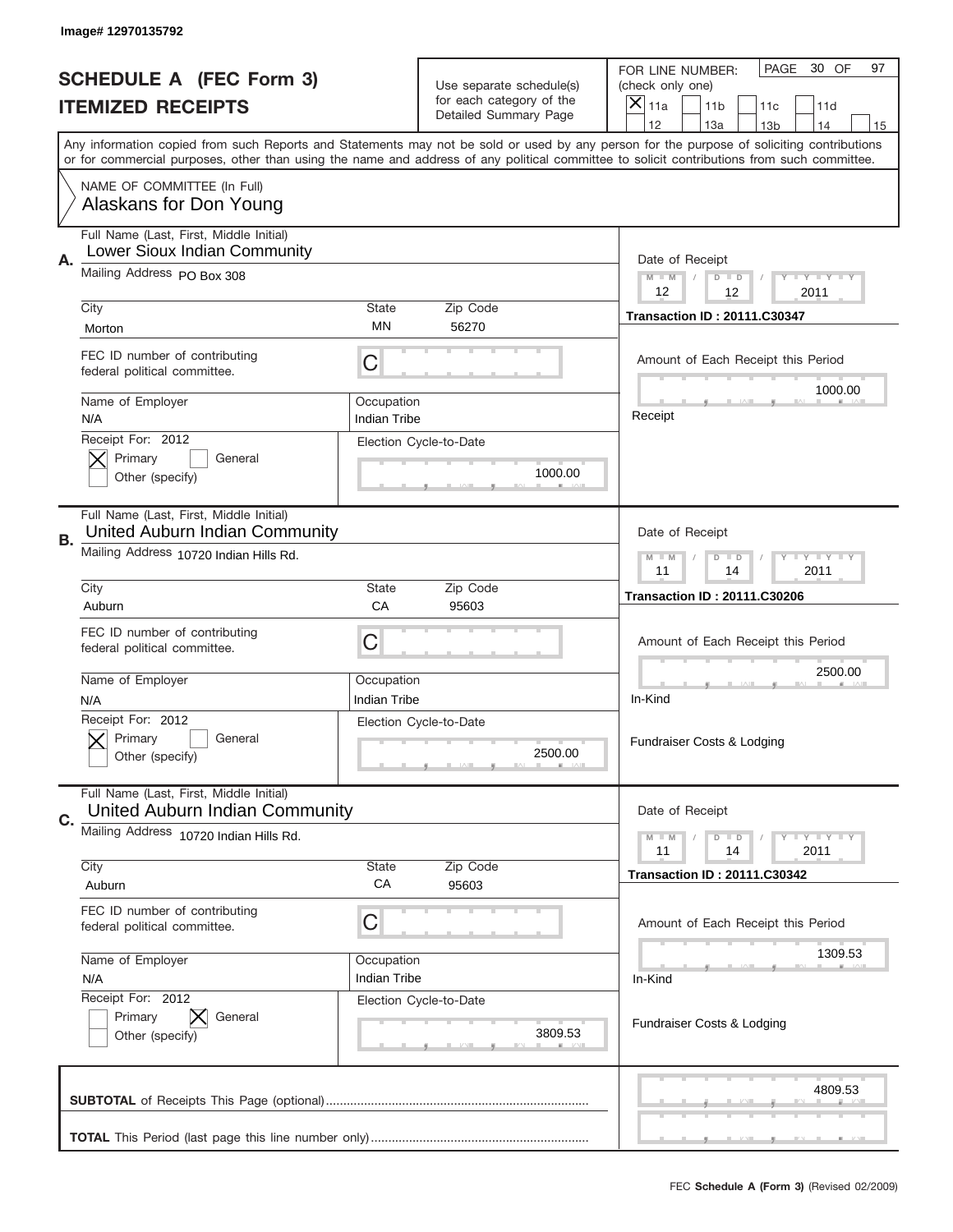|    | Image#12970135793                                                         |                                                         |                                                   |                                                                                                                                                                                       |
|----|---------------------------------------------------------------------------|---------------------------------------------------------|---------------------------------------------------|---------------------------------------------------------------------------------------------------------------------------------------------------------------------------------------|
|    | <b>SCHEDULE A (FEC Form 3)</b>                                            |                                                         | Use separate schedule(s)                          | PAGE<br>31 OF<br>97<br>FOR LINE NUMBER:<br>(check only one)                                                                                                                           |
|    | <b>ITEMIZED RECEIPTS</b>                                                  |                                                         | for each category of the<br>Detailed Summary Page | $\overline{X} _{11a}$<br>11 <sub>b</sub><br>11c<br>11d                                                                                                                                |
|    |                                                                           |                                                         |                                                   | 12<br>13a<br>14<br>13 <sub>b</sub><br>15<br>Any information copied from such Reports and Statements may not be sold or used by any person for the purpose of soliciting contributions |
|    |                                                                           |                                                         |                                                   | or for commercial purposes, other than using the name and address of any political committee to solicit contributions from such committee.                                            |
|    | NAME OF COMMITTEE (In Full)<br>Alaskans for Don Young                     |                                                         |                                                   |                                                                                                                                                                                       |
| Α. | Full Name (Last, First, Middle Initial)<br>United Auburn Indian Community |                                                         |                                                   | Date of Receipt                                                                                                                                                                       |
|    | Mailing Address 10720 Indian Hills Rd.                                    |                                                         |                                                   | <b>LEY LEY LEY</b><br>$M - M$<br>$D$ $D$<br>12<br>07<br>2011                                                                                                                          |
|    | City                                                                      | <b>State</b>                                            | Zip Code                                          | <b>Transaction ID: 20111.C30341</b>                                                                                                                                                   |
|    | Auburn                                                                    | CA                                                      | 95603                                             |                                                                                                                                                                                       |
|    | FEC ID number of contributing<br>federal political committee.             | C                                                       |                                                   | Amount of Each Receipt this Period<br>1190.47                                                                                                                                         |
|    | Name of Employer<br>N/A                                                   | Occupation<br><b>Indian Tribe</b>                       |                                                   | Receipt                                                                                                                                                                               |
|    | Receipt For: 2012<br>Primary<br>General<br>Other (specify)                |                                                         | Election Cycle-to-Date<br>5000.00                 |                                                                                                                                                                                       |
| В. | Full Name (Last, First, Middle Initial)<br><b>Poarch Creek Indians</b>    |                                                         |                                                   | Date of Receipt                                                                                                                                                                       |
|    | Mailing Address 5811 Jack Springs Road                                    | $D$ $D$<br><b>LYLYLY</b><br>$M - M$<br>10<br>17<br>2011 |                                                   |                                                                                                                                                                                       |
|    | City                                                                      | <b>State</b>                                            | Zip Code                                          | <b>Transaction ID: 20111.C30080</b>                                                                                                                                                   |
|    | Atmore                                                                    | AL                                                      | 36502                                             |                                                                                                                                                                                       |
|    | FEC ID number of contributing<br>federal political committee.             | C                                                       |                                                   | Amount of Each Receipt this Period                                                                                                                                                    |
|    |                                                                           |                                                         |                                                   | 2500.00                                                                                                                                                                               |
|    | Name of Employer                                                          | Occupation                                              |                                                   |                                                                                                                                                                                       |
|    | N/A                                                                       | Indian Tribe                                            |                                                   | Receipt                                                                                                                                                                               |
|    | Receipt For: 2012<br>General<br>Primary<br>Other (specify)                |                                                         | Election Cycle-to-Date<br>2500.00                 |                                                                                                                                                                                       |
| C. | Full Name (Last, First, Middle Initial)<br>Hal Ingalls                    |                                                         |                                                   | Date of Receipt                                                                                                                                                                       |
|    | Mailing Address 6870 Lauden Cir                                           |                                                         |                                                   | <b>LY LY LY</b><br>$M - M$<br>$D$ $D$<br>24<br>2011<br>10                                                                                                                             |
|    | City<br>Anchorage                                                         | State<br>AK                                             | Zip Code<br>99502                                 | <b>Transaction ID: 20111.C30140</b>                                                                                                                                                   |
|    | FEC ID number of contributing<br>federal political committee.             | С                                                       |                                                   | Amount of Each Receipt this Period                                                                                                                                                    |
|    | Name of Employer                                                          | Occupation                                              |                                                   | 250.00                                                                                                                                                                                |
|    | Denali Drilling                                                           | <b>Drilling Services</b>                                |                                                   | Receipt                                                                                                                                                                               |
|    | Receipt For: 2012<br>Primary<br>General<br>Other (specify)                |                                                         | Election Cycle-to-Date<br>250.00                  |                                                                                                                                                                                       |
|    |                                                                           |                                                         |                                                   | 3940.47                                                                                                                                                                               |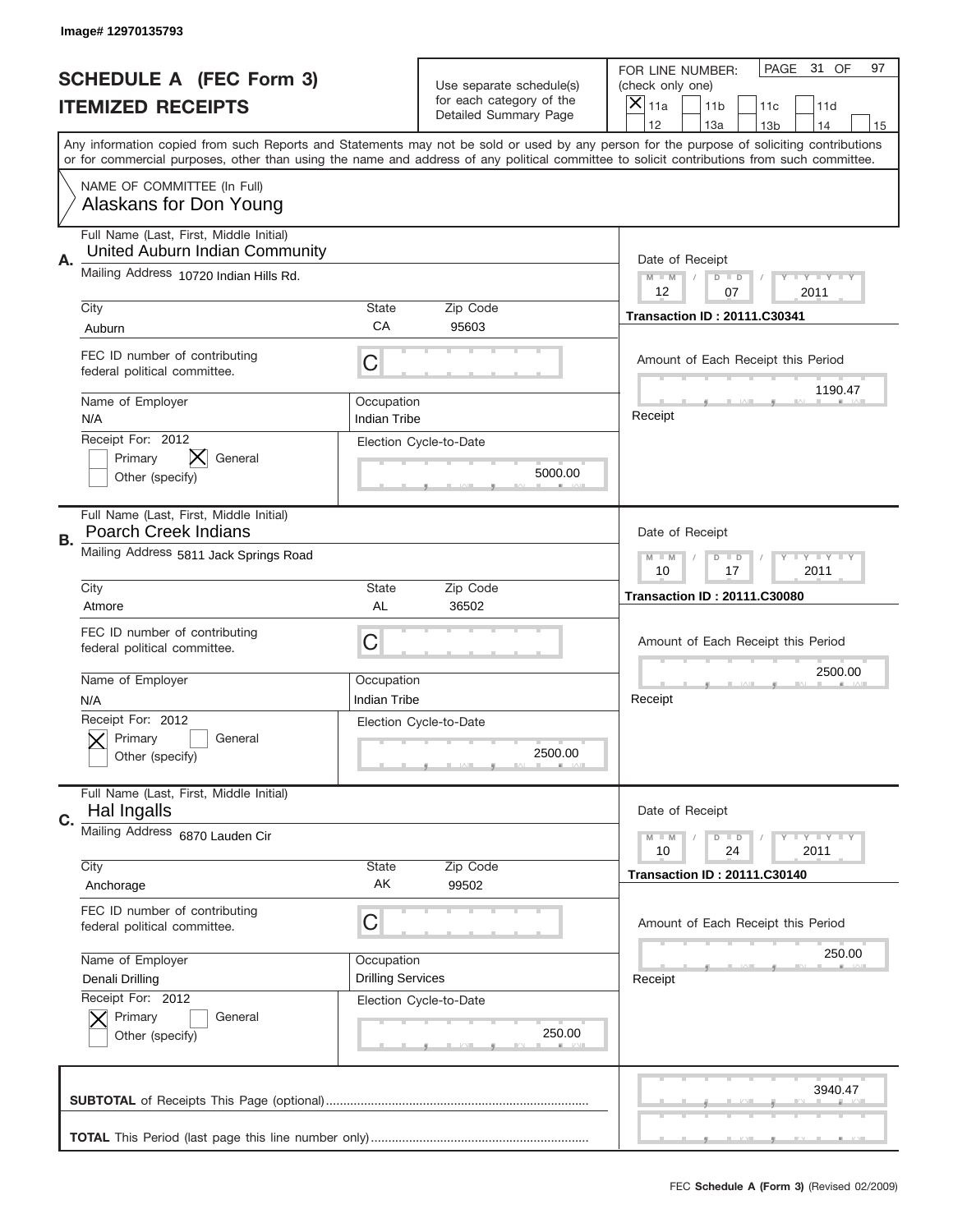|                          | Image# 12970135794                                               |                    |                                                   |                                                                                                                                                                                       |
|--------------------------|------------------------------------------------------------------|--------------------|---------------------------------------------------|---------------------------------------------------------------------------------------------------------------------------------------------------------------------------------------|
|                          | <b>SCHEDULE A (FEC Form 3)</b>                                   |                    | Use separate schedule(s)                          | PAGE<br>32 OF<br>97<br>FOR LINE NUMBER:<br>(check only one)                                                                                                                           |
| <b>ITEMIZED RECEIPTS</b> |                                                                  |                    | for each category of the<br>Detailed Summary Page | ×<br>11a<br>11 <sub>b</sub><br>11c<br>11d                                                                                                                                             |
|                          |                                                                  |                    |                                                   | 12<br>13a<br>14<br>13 <sub>b</sub><br>15<br>Any information copied from such Reports and Statements may not be sold or used by any person for the purpose of soliciting contributions |
|                          |                                                                  |                    |                                                   | or for commercial purposes, other than using the name and address of any political committee to solicit contributions from such committee.                                            |
|                          | NAME OF COMMITTEE (In Full)<br>Alaskans for Don Young            |                    |                                                   |                                                                                                                                                                                       |
| Α.                       | Full Name (Last, First, Middle Initial)<br><b>Robert Jacks</b>   |                    |                                                   | Date of Receipt                                                                                                                                                                       |
|                          | Mailing Address 22551 County Road 1560                           |                    |                                                   | $M$ $M$<br>Y TY TY TY<br>$D$ $D$<br>11<br>15<br>2011                                                                                                                                  |
|                          | City                                                             | State              | Zip Code                                          | <b>Transaction ID: 20111.C30211</b>                                                                                                                                                   |
|                          | Stonewall                                                        | OK                 | 74871                                             |                                                                                                                                                                                       |
|                          | FEC ID number of contributing<br>federal political committee.    | C                  |                                                   | Amount of Each Receipt this Period<br>300.00                                                                                                                                          |
|                          | Name of Employer<br><b>Chickasaw Nation</b>                      | Occupation<br>CIO  |                                                   | Receipt                                                                                                                                                                               |
|                          | Receipt For: 2012<br>Primary<br>General                          |                    | Election Cycle-to-Date<br>300.00                  |                                                                                                                                                                                       |
|                          | Other (specify)                                                  |                    |                                                   |                                                                                                                                                                                       |
| В.                       | Full Name (Last, First, Middle Initial)<br>James Jacobson        |                    |                                                   | Date of Receipt                                                                                                                                                                       |
|                          | Mailing Address 4305 East 42nd St.                               |                    |                                                   | Y TY TY TY<br>$M - M$<br>$D$ $D$<br>12<br>07<br>2011                                                                                                                                  |
|                          | City<br><b>Sioux Falls</b>                                       | State<br><b>SD</b> | Zip Code<br>57103                                 | <b>Transaction ID: 20111.C30340</b>                                                                                                                                                   |
|                          |                                                                  |                    |                                                   |                                                                                                                                                                                       |
|                          | FEC ID number of contributing<br>federal political committee.    | C                  |                                                   | Amount of Each Receipt this Period                                                                                                                                                    |
|                          | Name of Employer                                                 | Occupation         |                                                   | 250.00                                                                                                                                                                                |
|                          | Self Employed                                                    | Financier          |                                                   | Receipt                                                                                                                                                                               |
|                          | Receipt For: 2012<br>General<br>Primary<br>Other (specify)       |                    | Election Cycle-to-Date<br>250.00                  |                                                                                                                                                                                       |
|                          |                                                                  |                    |                                                   |                                                                                                                                                                                       |
| C.                       | Full Name (Last, First, Middle Initial)<br>Frank S. Johnson, Jr. |                    |                                                   | Date of Receipt                                                                                                                                                                       |
|                          | Mailing Address 9997 Ponderosa Dr.                               |                    |                                                   | <b>TEY TEY TEY</b><br>$M - M$<br>$D$ $D$<br>2011<br>11<br>15                                                                                                                          |
|                          | City<br>Sulphur                                                  | State<br>OK        | Zip Code<br>73086                                 | <b>Transaction ID: 20111.C30218</b>                                                                                                                                                   |
|                          | FEC ID number of contributing<br>federal political committee.    | C                  |                                                   | Amount of Each Receipt this Period                                                                                                                                                    |
|                          | Name of Employer                                                 | Occupation         |                                                   | 500.00                                                                                                                                                                                |
|                          | <b>Chickasaw Nation</b>                                          | Govt. Affairs      |                                                   | Receipt                                                                                                                                                                               |
|                          | Receipt For: 2012                                                |                    | Election Cycle-to-Date                            |                                                                                                                                                                                       |
|                          | Primary<br>General<br>Other (specify)                            |                    | 500.00                                            |                                                                                                                                                                                       |
|                          |                                                                  |                    |                                                   | 1050.00                                                                                                                                                                               |
|                          |                                                                  |                    |                                                   |                                                                                                                                                                                       |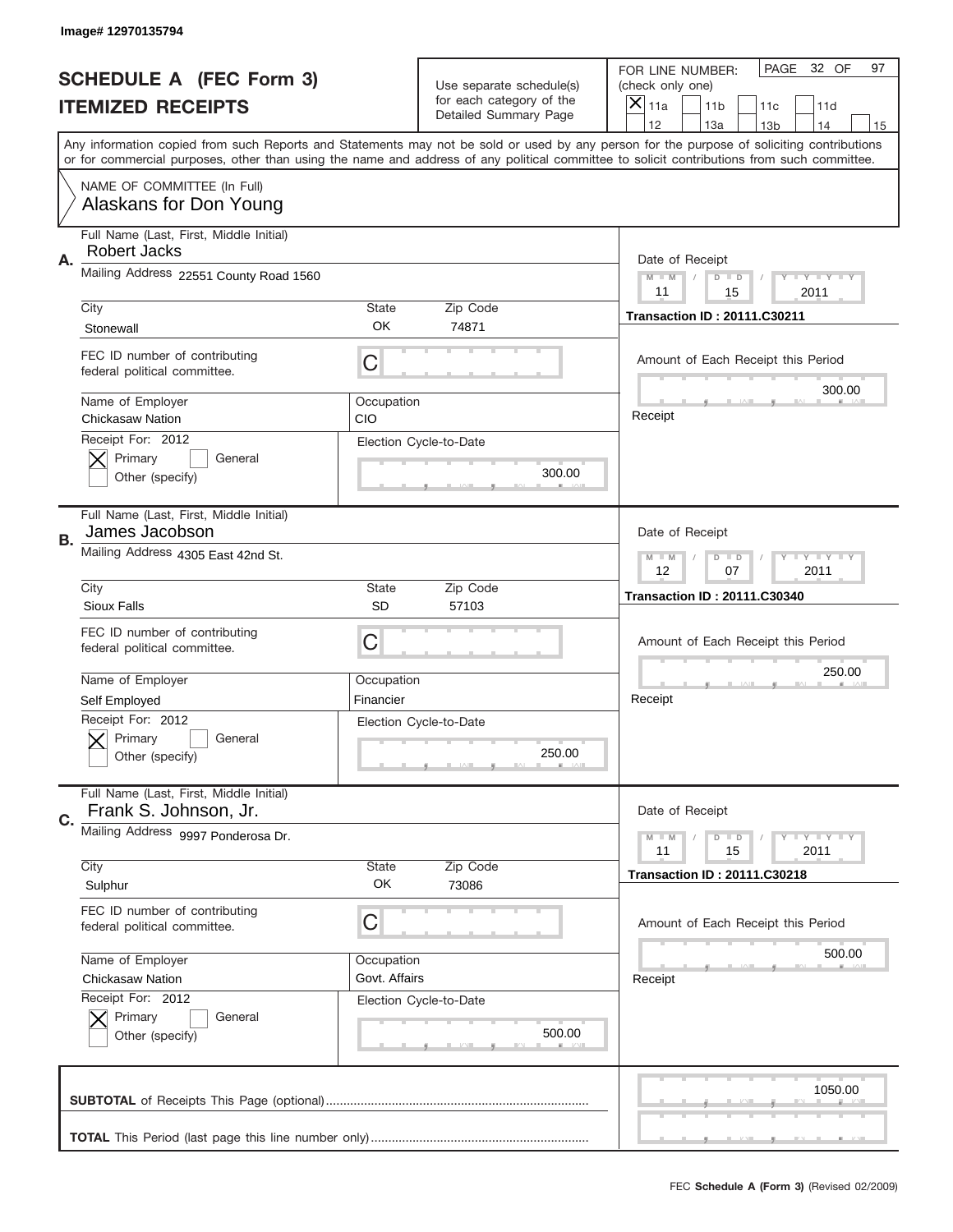|                          | Image# 12970135795                                            |                       |                                                   |                                                                                                                                                                                                                                                                                         |
|--------------------------|---------------------------------------------------------------|-----------------------|---------------------------------------------------|-----------------------------------------------------------------------------------------------------------------------------------------------------------------------------------------------------------------------------------------------------------------------------------------|
|                          | <b>SCHEDULE A (FEC Form 3)</b>                                |                       | Use separate schedule(s)                          | PAGE<br>33 OF<br>97<br>FOR LINE NUMBER:<br>(check only one)                                                                                                                                                                                                                             |
| <b>ITEMIZED RECEIPTS</b> |                                                               |                       | for each category of the<br>Detailed Summary Page | ×<br>11a<br>11 <sub>b</sub><br>11c<br>11d                                                                                                                                                                                                                                               |
|                          |                                                               |                       |                                                   | 12<br>13a<br>13 <sub>b</sub><br>14<br>15                                                                                                                                                                                                                                                |
|                          |                                                               |                       |                                                   | Any information copied from such Reports and Statements may not be sold or used by any person for the purpose of soliciting contributions<br>or for commercial purposes, other than using the name and address of any political committee to solicit contributions from such committee. |
|                          | NAME OF COMMITTEE (In Full)<br>Alaskans for Don Young         |                       |                                                   |                                                                                                                                                                                                                                                                                         |
| Α.                       | Full Name (Last, First, Middle Initial)<br><b>Bernie Karl</b> |                       |                                                   | Date of Receipt                                                                                                                                                                                                                                                                         |
|                          | Mailing Address PO Box 58080                                  |                       |                                                   | $M$ $M$<br>Y I Y I Y I Y<br>$D$ $D$<br>10<br>2011<br>11                                                                                                                                                                                                                                 |
|                          | City                                                          | State                 | Zip Code                                          | <b>Transaction ID: 20111.C30071</b>                                                                                                                                                                                                                                                     |
|                          | Fairbanks                                                     | AK                    | 99711-0080                                        |                                                                                                                                                                                                                                                                                         |
|                          | FEC ID number of contributing<br>federal political committee. | C                     |                                                   | Amount of Each Receipt this Period<br>500.00                                                                                                                                                                                                                                            |
|                          | Name of Employer<br>K&K Recycling Inc.                        | Occupation<br>Manager |                                                   | Receipt                                                                                                                                                                                                                                                                                 |
|                          | Receipt For: 2012                                             |                       | Election Cycle-to-Date                            |                                                                                                                                                                                                                                                                                         |
|                          | Primary<br>General<br>Other (specify)                         |                       | 1000.00                                           |                                                                                                                                                                                                                                                                                         |
|                          | Full Name (Last, First, Middle Initial)<br>Dariush Khalighi   |                       |                                                   | Date of Receipt                                                                                                                                                                                                                                                                         |
| В.                       | Mailing Address 2750 - 122 nd PL, NE                          |                       |                                                   | $T$ $Y$ $Y$ $Y$ $Y$<br>$M - M$<br>$D$ $D$                                                                                                                                                                                                                                               |
|                          | City                                                          | State                 | Zip Code                                          | 10<br>20<br>2011                                                                                                                                                                                                                                                                        |
|                          | <b>Bellevue</b>                                               | <b>WA</b>             | 98005-1518                                        | <b>Transaction ID: 20111.C30106</b>                                                                                                                                                                                                                                                     |
|                          | FEC ID number of contributing<br>federal political committee. | C                     |                                                   | Amount of Each Receipt this Period                                                                                                                                                                                                                                                      |
|                          | Name of Employer                                              | Occupation            |                                                   | 500.00                                                                                                                                                                                                                                                                                  |
|                          | American Seafoods Group                                       | Vice President        |                                                   | Receipt                                                                                                                                                                                                                                                                                 |
|                          | Receipt For: 2012<br>General<br>Primary<br>Other (specify)    |                       | Election Cycle-to-Date<br>500.00                  |                                                                                                                                                                                                                                                                                         |
| C.                       | Full Name (Last, First, Middle Initial)<br>Kym Koch-Thompson  |                       |                                                   | Date of Receipt                                                                                                                                                                                                                                                                         |
|                          | Mailing Address 330 NW 10th, Ste. 200                         |                       |                                                   | <b>LYLYLY</b><br>$M$ $M$<br>$\overline{D}$<br>$\blacksquare$<br>2011<br>11<br>14                                                                                                                                                                                                        |
|                          | City<br>Oklahoma City                                         | State<br>OK           | Zip Code<br>73103                                 | <b>Transaction ID: 20111.C30182</b>                                                                                                                                                                                                                                                     |
|                          |                                                               |                       |                                                   |                                                                                                                                                                                                                                                                                         |
|                          | FEC ID number of contributing<br>federal political committee. | C                     |                                                   | Amount of Each Receipt this Period                                                                                                                                                                                                                                                      |
|                          | Name of Employer                                              | Occupation            |                                                   | 250.00                                                                                                                                                                                                                                                                                  |
|                          | Koch Communications                                           | Principal             |                                                   | Receipt                                                                                                                                                                                                                                                                                 |
|                          | Receipt For: 2012<br>Primary<br>General                       |                       | Election Cycle-to-Date                            |                                                                                                                                                                                                                                                                                         |
|                          | Other (specify)                                               |                       | 250.00                                            |                                                                                                                                                                                                                                                                                         |
|                          |                                                               |                       |                                                   | 1250.00                                                                                                                                                                                                                                                                                 |
|                          |                                                               |                       |                                                   |                                                                                                                                                                                                                                                                                         |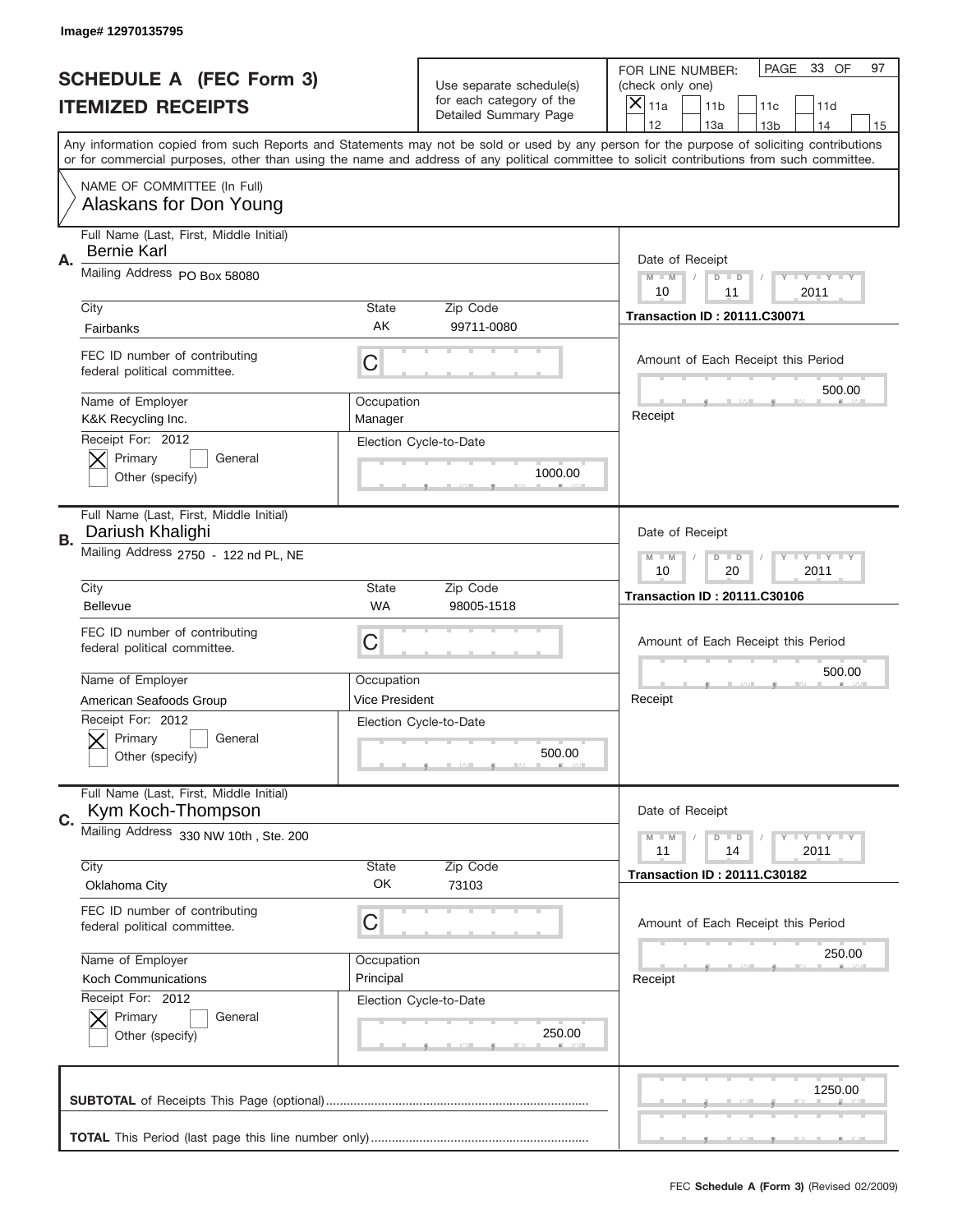|    | Image# 12970135796                                                |                        |                                                   |                                                                                                                                                                                       |
|----|-------------------------------------------------------------------|------------------------|---------------------------------------------------|---------------------------------------------------------------------------------------------------------------------------------------------------------------------------------------|
|    | <b>SCHEDULE A (FEC Form 3)</b>                                    |                        | Use separate schedule(s)                          | PAGE<br>34 OF<br>97<br>FOR LINE NUMBER:<br>(check only one)                                                                                                                           |
|    | <b>ITEMIZED RECEIPTS</b>                                          |                        | for each category of the<br>Detailed Summary Page | X<br>11a<br>11 <sub>b</sub><br>11c<br>11d                                                                                                                                             |
|    |                                                                   |                        |                                                   | 12<br>13a<br>14<br>13 <sub>b</sub><br>15<br>Any information copied from such Reports and Statements may not be sold or used by any person for the purpose of soliciting contributions |
|    |                                                                   |                        |                                                   | or for commercial purposes, other than using the name and address of any political committee to solicit contributions from such committee.                                            |
|    | NAME OF COMMITTEE (In Full)<br>Alaskans for Don Young             |                        |                                                   |                                                                                                                                                                                       |
| Α. | Full Name (Last, First, Middle Initial)<br><b>Bill Lance</b>      |                        |                                                   | Date of Receipt                                                                                                                                                                       |
|    | Mailing Address PO Box 215                                        |                        |                                                   | $M - M$<br>Y I Y I Y I Y<br>$D$ $D$<br>11<br>15<br>2011                                                                                                                               |
|    | City<br>Sulphur                                                   | <b>State</b><br>OK     | Zip Code<br>73086-0215                            | <b>Transaction ID: 20111.C30214</b>                                                                                                                                                   |
|    | FEC ID number of contributing<br>federal political committee.     | C                      |                                                   | Amount of Each Receipt this Period<br>500.00                                                                                                                                          |
|    | Name of Employer<br><b>Chickasaw Nation</b>                       | Occupation<br>CEO      |                                                   | Receipt                                                                                                                                                                               |
|    | Receipt For: 2012<br>Primary<br>General<br>Other (specify)        |                        | Election Cycle-to-Date<br>500.00                  |                                                                                                                                                                                       |
| В. | Full Name (Last, First, Middle Initial)<br><b>Steven Leathard</b> |                        |                                                   | Date of Receipt                                                                                                                                                                       |
|    | Mailing Address 3840 Delwood PL                                   |                        |                                                   | <b>LY LY LY</b><br>$M - M$<br>$D$ $D$<br>10<br>24<br>2011                                                                                                                             |
|    | City                                                              | <b>State</b>           | Zip Code                                          | <b>Transaction ID: 20111.C30150</b>                                                                                                                                                   |
|    | Anchorage                                                         | AK                     | 99504                                             |                                                                                                                                                                                       |
|    | FEC ID number of contributing<br>federal political committee.     | C                      |                                                   | Amount of Each Receipt this Period                                                                                                                                                    |
|    | Name of Employer                                                  | Occupation             |                                                   | 1000.00                                                                                                                                                                               |
|    | <b>NANA Construction</b>                                          | <b>Project Manager</b> |                                                   | Receipt                                                                                                                                                                               |
|    | Receipt For: 2012<br>General<br>Primary<br>Other (specify)        |                        | Election Cycle-to-Date<br>1000.00                 |                                                                                                                                                                                       |
| C. | Full Name (Last, First, Middle Initial)<br><b>Justin LeBlanc</b>  |                        |                                                   | Date of Receipt                                                                                                                                                                       |
|    | Mailing Address P O Box 1055                                      |                        |                                                   | <b>TEY TEY TEY</b><br>$M - M$<br>$D$ $D$<br>21<br>2011<br>10                                                                                                                          |
|    | City<br>Ocracoke                                                  | State<br><b>NC</b>     | Zip Code<br>27960                                 | <b>Transaction ID: 20111.C30129</b>                                                                                                                                                   |
|    | FEC ID number of contributing<br>federal political committee.     | C                      |                                                   | Amount of Each Receipt this Period                                                                                                                                                    |
|    | Name of Employer                                                  | Occupation             |                                                   | 500.00                                                                                                                                                                                |
|    | LeBlanc Government Relations                                      | Govt. Affairs          |                                                   | Receipt                                                                                                                                                                               |
|    | Receipt For: 2012<br>Primary<br>General<br>Other (specify)        |                        | Election Cycle-to-Date<br>500.00                  |                                                                                                                                                                                       |
|    |                                                                   |                        |                                                   | 2000.00                                                                                                                                                                               |
|    |                                                                   |                        |                                                   |                                                                                                                                                                                       |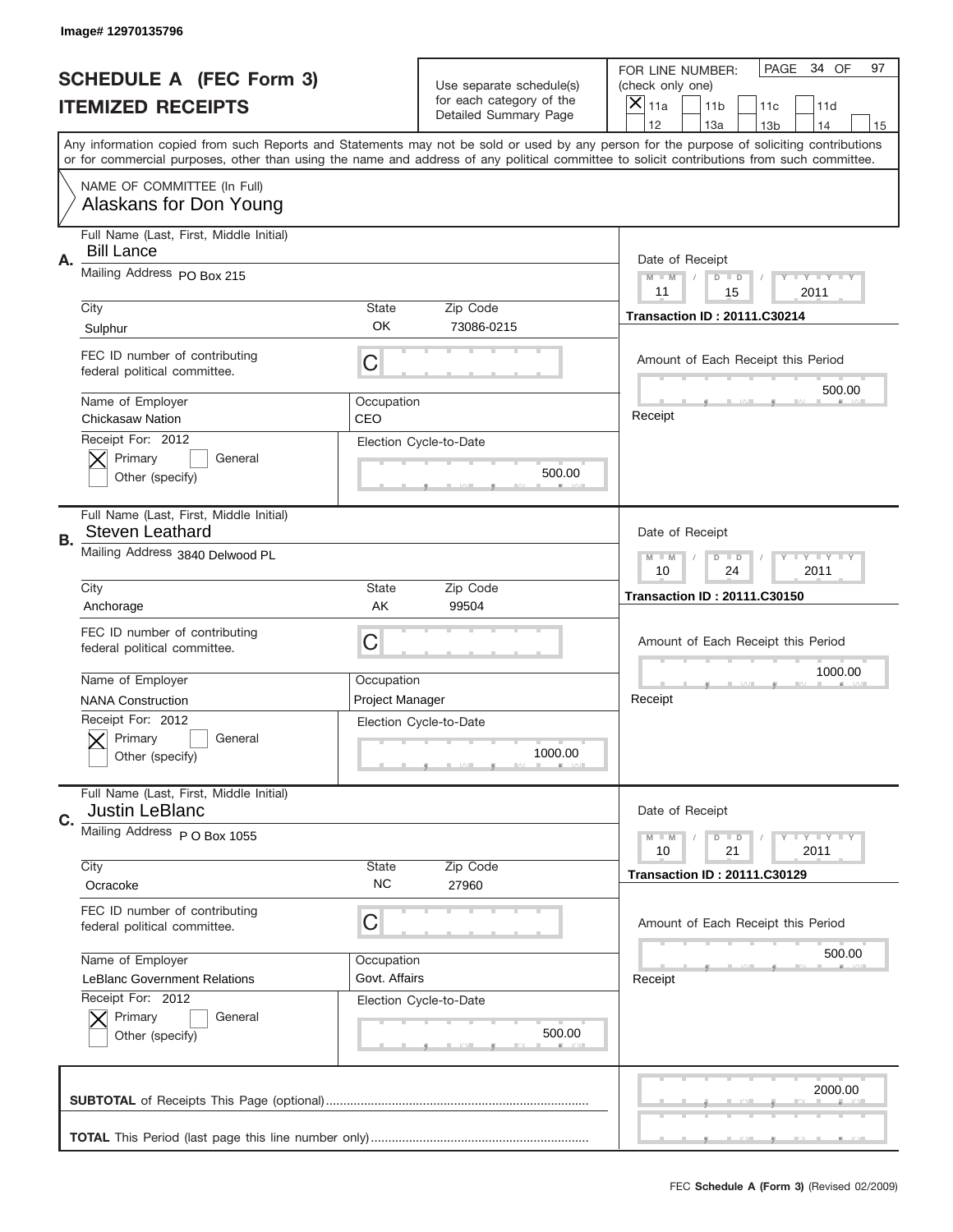|                          | Image# 12970135797                                                       |                                    |                                                   |                                                                                                                                                                                       |
|--------------------------|--------------------------------------------------------------------------|------------------------------------|---------------------------------------------------|---------------------------------------------------------------------------------------------------------------------------------------------------------------------------------------|
|                          | <b>SCHEDULE A (FEC Form 3)</b>                                           |                                    | Use separate schedule(s)                          | PAGE<br>35 OF<br>97<br>FOR LINE NUMBER:<br>(check only one)                                                                                                                           |
| <b>ITEMIZED RECEIPTS</b> |                                                                          |                                    | for each category of the<br>Detailed Summary Page | ×<br>11a<br>11 <sub>b</sub><br>11c<br>11d                                                                                                                                             |
|                          |                                                                          |                                    |                                                   | 12<br>13a<br>14<br>13 <sub>b</sub><br>15<br>Any information copied from such Reports and Statements may not be sold or used by any person for the purpose of soliciting contributions |
|                          |                                                                          |                                    |                                                   | or for commercial purposes, other than using the name and address of any political committee to solicit contributions from such committee.                                            |
|                          | NAME OF COMMITTEE (In Full)<br>Alaskans for Don Young                    |                                    |                                                   |                                                                                                                                                                                       |
| Α.                       | Full Name (Last, First, Middle Initial)<br>James Lexo Jr.                |                                    |                                                   | Date of Receipt                                                                                                                                                                       |
|                          | Mailing Address 4429 Neptune Dr                                          |                                    |                                                   | $M - M$<br>Y I Y I Y I Y<br>$D$ $D$<br>12<br>12<br>2011                                                                                                                               |
|                          | City                                                                     | <b>State</b>                       | Zip Code                                          | <b>Transaction ID: 20111.C30354</b>                                                                                                                                                   |
|                          | Alexandria                                                               | VA                                 | 22309-3127                                        |                                                                                                                                                                                       |
|                          | FEC ID number of contributing<br>federal political committee.            | C                                  |                                                   | Amount of Each Receipt this Period<br>250.00                                                                                                                                          |
|                          | Name of Employer<br><b>VSE Corporation</b>                               | Occupation<br>Exec. Vice President |                                                   | Receipt                                                                                                                                                                               |
|                          | Receipt For: 2012<br>Primary<br>General<br>Other (specify)               |                                    | Election Cycle-to-Date<br>1250.00                 |                                                                                                                                                                                       |
| В.                       | Full Name (Last, First, Middle Initial)<br><b>Christopher Lischewski</b> |                                    |                                                   | Date of Receipt                                                                                                                                                                       |
|                          | Mailing Address 4512 Rancho Del Mar TRL                                  |                                    |                                                   | $T$ $Y$ $T$ $Y$ $T$ $Y$<br>$M - M$<br>$D$ $D$<br>12<br>12<br>2011                                                                                                                     |
|                          | City                                                                     | <b>State</b>                       | Zip Code                                          | <b>Transaction ID: 20111.C30348</b>                                                                                                                                                   |
|                          | San Diego                                                                | CA                                 | 92130                                             |                                                                                                                                                                                       |
|                          | FEC ID number of contributing<br>federal political committee.            | C                                  |                                                   | Amount of Each Receipt this Period                                                                                                                                                    |
|                          | Name of Employer                                                         | Occupation                         |                                                   | 500.00                                                                                                                                                                                |
|                          | <b>Bumble Bee Seafoods</b>                                               | President & CEO                    |                                                   | Receipt                                                                                                                                                                               |
|                          | Receipt For: 2012<br>General<br>Primary<br>Other (specify)               |                                    | Election Cycle-to-Date<br>500.00                  |                                                                                                                                                                                       |
| C.                       | Full Name (Last, First, Middle Initial)<br>David Little                  |                                    |                                                   | Date of Receipt                                                                                                                                                                       |
|                          | Mailing Address 641 W Ewing                                              |                                    |                                                   | <b>TEY TEY TEY</b><br>$M - M$<br>$D$ $D$<br>21<br>2011<br>10                                                                                                                          |
|                          |                                                                          | State                              | Zip Code                                          |                                                                                                                                                                                       |
|                          | City<br>Seattle                                                          | WA                                 | 98119                                             | <b>Transaction ID: 20111.C30126</b>                                                                                                                                                   |
|                          | FEC ID number of contributing<br>federal political committee.            | C                                  |                                                   | Amount of Each Receipt this Period                                                                                                                                                    |
|                          | Name of Employer                                                         | Occupation                         |                                                   | 500.00                                                                                                                                                                                |
|                          | <b>Clipper Seafoods</b>                                                  | President                          |                                                   | Receipt                                                                                                                                                                               |
|                          | Receipt For: 2012<br>Primary<br>General<br>Other (specify)               |                                    | Election Cycle-to-Date<br>500.00                  |                                                                                                                                                                                       |
|                          |                                                                          |                                    |                                                   | 1250.00                                                                                                                                                                               |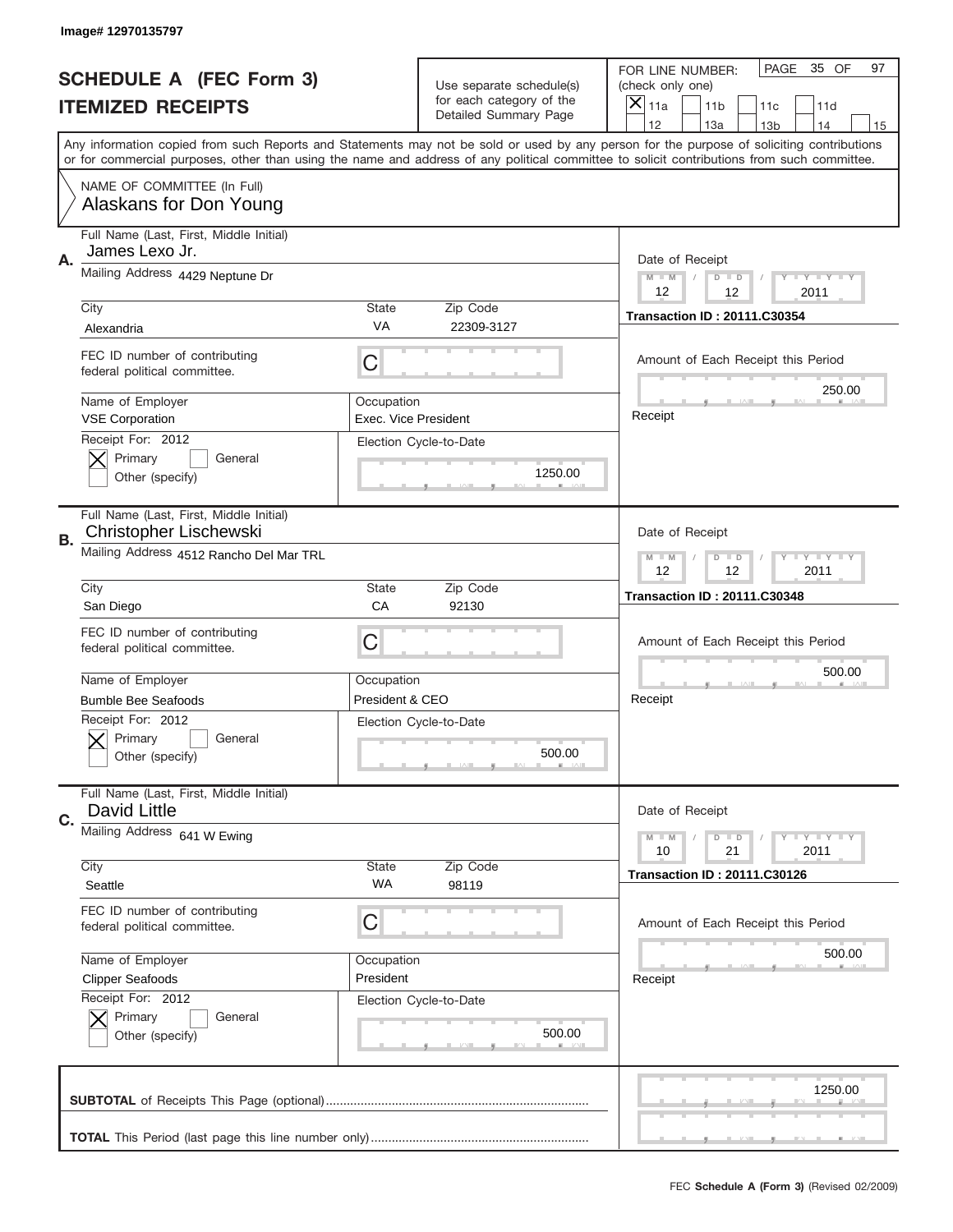|                          | Image# 12970135798                                                        |                             |                                                   |                                                                                                                                                                                                                                                                                         |
|--------------------------|---------------------------------------------------------------------------|-----------------------------|---------------------------------------------------|-----------------------------------------------------------------------------------------------------------------------------------------------------------------------------------------------------------------------------------------------------------------------------------------|
|                          | <b>SCHEDULE A (FEC Form 3)</b>                                            |                             | Use separate schedule(s)                          | PAGE<br>36 OF<br>97<br>FOR LINE NUMBER:<br>(check only one)                                                                                                                                                                                                                             |
| <b>ITEMIZED RECEIPTS</b> |                                                                           |                             | for each category of the<br>Detailed Summary Page | ×<br>11a<br>11 <sub>b</sub><br>11c<br>11d                                                                                                                                                                                                                                               |
|                          |                                                                           |                             |                                                   | 12<br>13a<br>14<br>13 <sub>b</sub><br>15                                                                                                                                                                                                                                                |
|                          |                                                                           |                             |                                                   | Any information copied from such Reports and Statements may not be sold or used by any person for the purpose of soliciting contributions<br>or for commercial purposes, other than using the name and address of any political committee to solicit contributions from such committee. |
|                          | NAME OF COMMITTEE (In Full)<br>Alaskans for Don Young                     |                             |                                                   |                                                                                                                                                                                                                                                                                         |
| Α.                       | Full Name (Last, First, Middle Initial)<br><b>Todd Loomis</b>             |                             |                                                   | Date of Receipt                                                                                                                                                                                                                                                                         |
|                          | Mailing Address 13591 Spendlove Dr.                                       |                             |                                                   | $M - M$<br><b>THEY THEY</b><br>$D$ $D$<br>21<br>10<br>2011                                                                                                                                                                                                                              |
|                          | City                                                                      | <b>State</b>                | Zip Code                                          | <b>Transaction ID: 20111.C30127</b>                                                                                                                                                                                                                                                     |
|                          | Anchorage                                                                 | AK                          | 99516                                             |                                                                                                                                                                                                                                                                                         |
|                          | FEC ID number of contributing<br>federal political committee.             | C                           |                                                   | Amount of Each Receipt this Period<br>500.00                                                                                                                                                                                                                                            |
|                          | Name of Employer<br>Cascade Fishing                                       | Occupation<br>Govt. Affairs |                                                   | Receipt                                                                                                                                                                                                                                                                                 |
|                          | Receipt For: 2012<br>Primary<br>General<br>Other (specify)                |                             | Election Cycle-to-Date<br>500.00                  |                                                                                                                                                                                                                                                                                         |
| В.                       | Full Name (Last, First, Middle Initial)<br>Soboba Band of Luiseno Indians |                             |                                                   | Date of Receipt                                                                                                                                                                                                                                                                         |
|                          | Mailing Address PO Box 487                                                |                             |                                                   | <b>LY LY LY</b><br>$M - M$<br>$D$ $D$<br>11<br>08<br>2011                                                                                                                                                                                                                               |
|                          | City                                                                      | <b>State</b>                | Zip Code                                          | <b>Transaction ID: 20111.C30168</b>                                                                                                                                                                                                                                                     |
|                          | San Jacinto                                                               | CA                          | 92581                                             |                                                                                                                                                                                                                                                                                         |
|                          | FEC ID number of contributing<br>federal political committee.             | C                           |                                                   | Amount of Each Receipt this Period                                                                                                                                                                                                                                                      |
|                          | Name of Employer                                                          | Occupation                  |                                                   | 1000.00                                                                                                                                                                                                                                                                                 |
|                          | N/A                                                                       | Indian Tribe                |                                                   | Receipt                                                                                                                                                                                                                                                                                 |
|                          | Receipt For: 2012<br>General<br>Primary<br>Other (specify)                |                             | Election Cycle-to-Date<br>2000.00                 |                                                                                                                                                                                                                                                                                         |
| C.                       | Full Name (Last, First, Middle Initial)<br><b>Andrew Lundquist</b>        |                             |                                                   | Date of Receipt                                                                                                                                                                                                                                                                         |
|                          | Mailing Address 400 N. Capitol St. NW, #475                               |                             |                                                   | $T + Y = Y + Y$<br>$M - M$<br>$D$ $D$<br>2011<br>10<br>11                                                                                                                                                                                                                               |
|                          | City<br>Washington                                                        | State<br>DC                 | Zip Code<br>20001                                 | <b>Transaction ID: 20111.C30073</b>                                                                                                                                                                                                                                                     |
|                          | FEC ID number of contributing<br>federal political committee.             | C                           |                                                   | Amount of Each Receipt this Period                                                                                                                                                                                                                                                      |
|                          | Name of Employer                                                          | Occupation                  |                                                   | 500.00                                                                                                                                                                                                                                                                                  |
|                          | <b>BlueWater Strategies, LLC</b>                                          | Lawyer                      |                                                   | Receipt                                                                                                                                                                                                                                                                                 |
|                          | Receipt For: 2012<br>Primary<br>General<br>Other (specify)                |                             | Election Cycle-to-Date<br>500.00                  |                                                                                                                                                                                                                                                                                         |
|                          |                                                                           |                             |                                                   | 2000.00                                                                                                                                                                                                                                                                                 |
|                          |                                                                           |                             |                                                   |                                                                                                                                                                                                                                                                                         |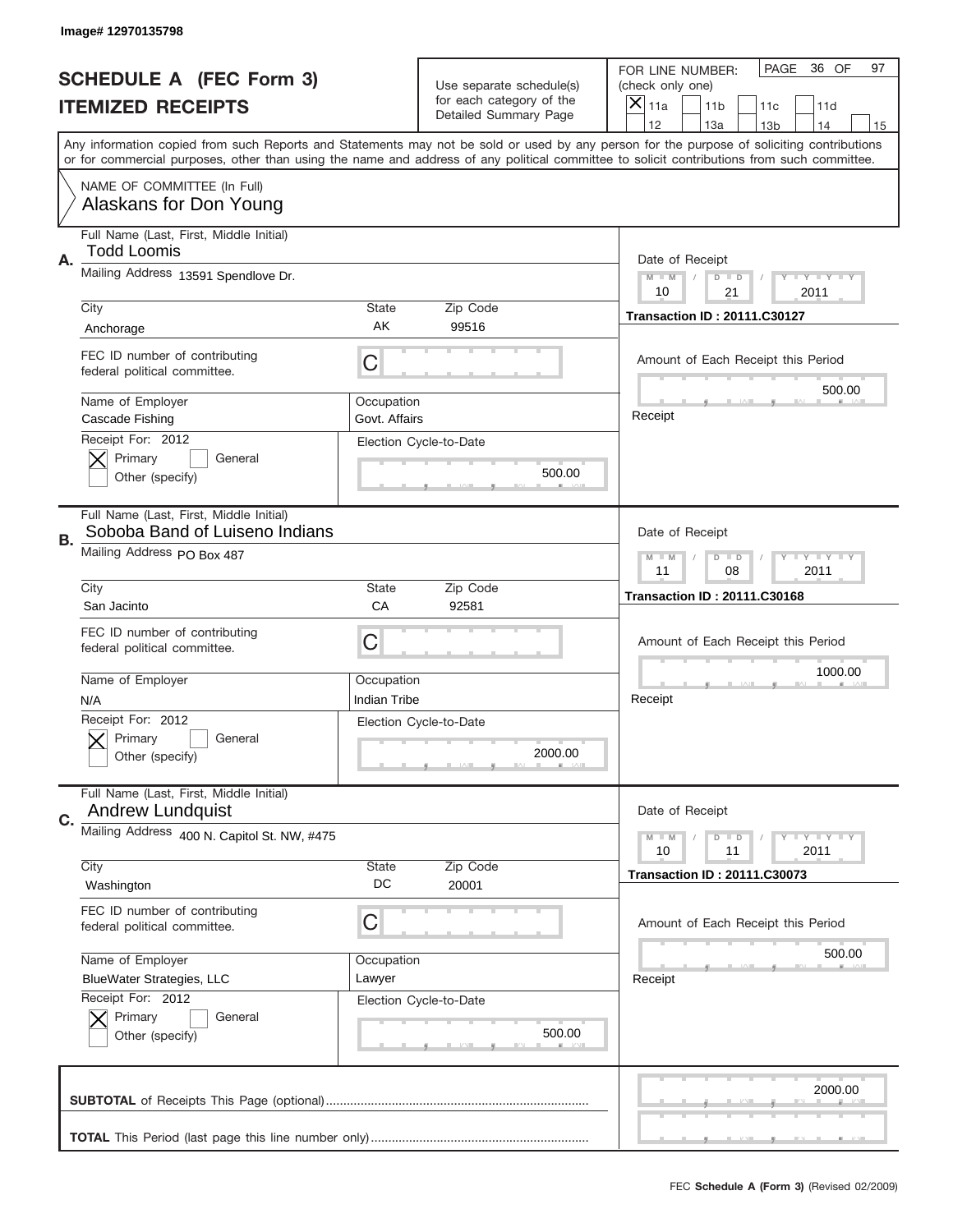|    | Image# 12970135799                                            |                                                                   |                                                   |                                                                                                                                                                                                                                                                                                                                     |
|----|---------------------------------------------------------------|-------------------------------------------------------------------|---------------------------------------------------|-------------------------------------------------------------------------------------------------------------------------------------------------------------------------------------------------------------------------------------------------------------------------------------------------------------------------------------|
|    | <b>SCHEDULE A (FEC Form 3)</b>                                |                                                                   | Use separate schedule(s)                          | PAGE<br>37 OF<br>97<br>FOR LINE NUMBER:<br>(check only one)                                                                                                                                                                                                                                                                         |
|    | <b>ITEMIZED RECEIPTS</b>                                      |                                                                   | for each category of the<br>Detailed Summary Page | ×<br>11a<br>11 <sub>b</sub><br>11c<br>11d                                                                                                                                                                                                                                                                                           |
|    |                                                               |                                                                   |                                                   | 12<br>13a<br>14<br>13 <sub>b</sub><br>15<br>Any information copied from such Reports and Statements may not be sold or used by any person for the purpose of soliciting contributions<br>or for commercial purposes, other than using the name and address of any political committee to solicit contributions from such committee. |
|    | NAME OF COMMITTEE (In Full)<br>Alaskans for Don Young         |                                                                   |                                                   |                                                                                                                                                                                                                                                                                                                                     |
| Α. | Full Name (Last, First, Middle Initial)<br>Stephanie Madsen   |                                                                   |                                                   | Date of Receipt                                                                                                                                                                                                                                                                                                                     |
|    | Mailing Address 10652 Porter Lane                             |                                                                   |                                                   | $M - M$<br>Y I Y I Y I Y<br>$D$ $D$<br>10<br>20<br>2011                                                                                                                                                                                                                                                                             |
|    | City<br>Juneau                                                | State<br>AK                                                       | Zip Code<br>99801                                 | <b>Transaction ID: 20111.C30121</b>                                                                                                                                                                                                                                                                                                 |
|    | FEC ID number of contributing<br>federal political committee. | C                                                                 |                                                   | Amount of Each Receipt this Period<br>500.00                                                                                                                                                                                                                                                                                        |
|    | Name of Employer<br>At-Sea Processors Assn.                   | Occupation<br><b>Executive Director</b>                           |                                                   | Receipt                                                                                                                                                                                                                                                                                                                             |
|    | Receipt For: 2012<br>Primary<br>General<br>Other (specify)    |                                                                   | Election Cycle-to-Date<br>500.00                  |                                                                                                                                                                                                                                                                                                                                     |
| В. | Full Name (Last, First, Middle Initial)<br>John A. Marley     |                                                                   |                                                   | Date of Receipt                                                                                                                                                                                                                                                                                                                     |
|    | Mailing Address 305 Bordeaux Court                            | $T$ $Y$ $T$ $Y$ $T$ $Y$<br>$M - M$<br>$D$ $D$<br>11<br>16<br>2011 |                                                   |                                                                                                                                                                                                                                                                                                                                     |
|    | City<br>Madisonville                                          | State<br>LA                                                       | Zip Code<br>70447                                 | <b>Transaction ID: 20111.C30276</b>                                                                                                                                                                                                                                                                                                 |
|    | FEC ID number of contributing<br>federal political committee. | C                                                                 |                                                   | Amount of Each Receipt this Period                                                                                                                                                                                                                                                                                                  |
|    | Name of Employer                                              | Occupation                                                        |                                                   | 1000.00                                                                                                                                                                                                                                                                                                                             |
|    | John Marley Enterprises, Inc.                                 | Principal                                                         |                                                   | Receipt                                                                                                                                                                                                                                                                                                                             |
|    | Receipt For: 2012<br>General<br>Primary<br>Other (specify)    |                                                                   | Election Cycle-to-Date<br>1000.00                 |                                                                                                                                                                                                                                                                                                                                     |
| C. | Full Name (Last, First, Middle Initial)<br>Joe Mathis         |                                                                   |                                                   | Date of Receipt                                                                                                                                                                                                                                                                                                                     |
|    | Mailing Address 816 Oceanview Drive<br>City                   | State                                                             | Zip Code                                          | <b>TEY LY LY</b><br>$M - M$<br>$D$ $D$<br>25<br>2011<br>10                                                                                                                                                                                                                                                                          |
|    | Anchorage                                                     | AK                                                                | 99515                                             | <b>Transaction ID: 20111.C30156</b>                                                                                                                                                                                                                                                                                                 |
|    | FEC ID number of contributing<br>federal political committee. | C                                                                 |                                                   | Amount of Each Receipt this Period                                                                                                                                                                                                                                                                                                  |
|    | Name of Employer                                              | Occupation                                                        |                                                   | 100.00                                                                                                                                                                                                                                                                                                                              |
|    | NANA Development Corp.                                        | Vice President                                                    |                                                   | Receipt                                                                                                                                                                                                                                                                                                                             |
|    | Receipt For: 2012<br>Primary<br>General<br>Other (specify)    |                                                                   | Election Cycle-to-Date<br>350.00                  |                                                                                                                                                                                                                                                                                                                                     |
|    |                                                               |                                                                   |                                                   | 1600.00                                                                                                                                                                                                                                                                                                                             |
|    |                                                               |                                                                   |                                                   |                                                                                                                                                                                                                                                                                                                                     |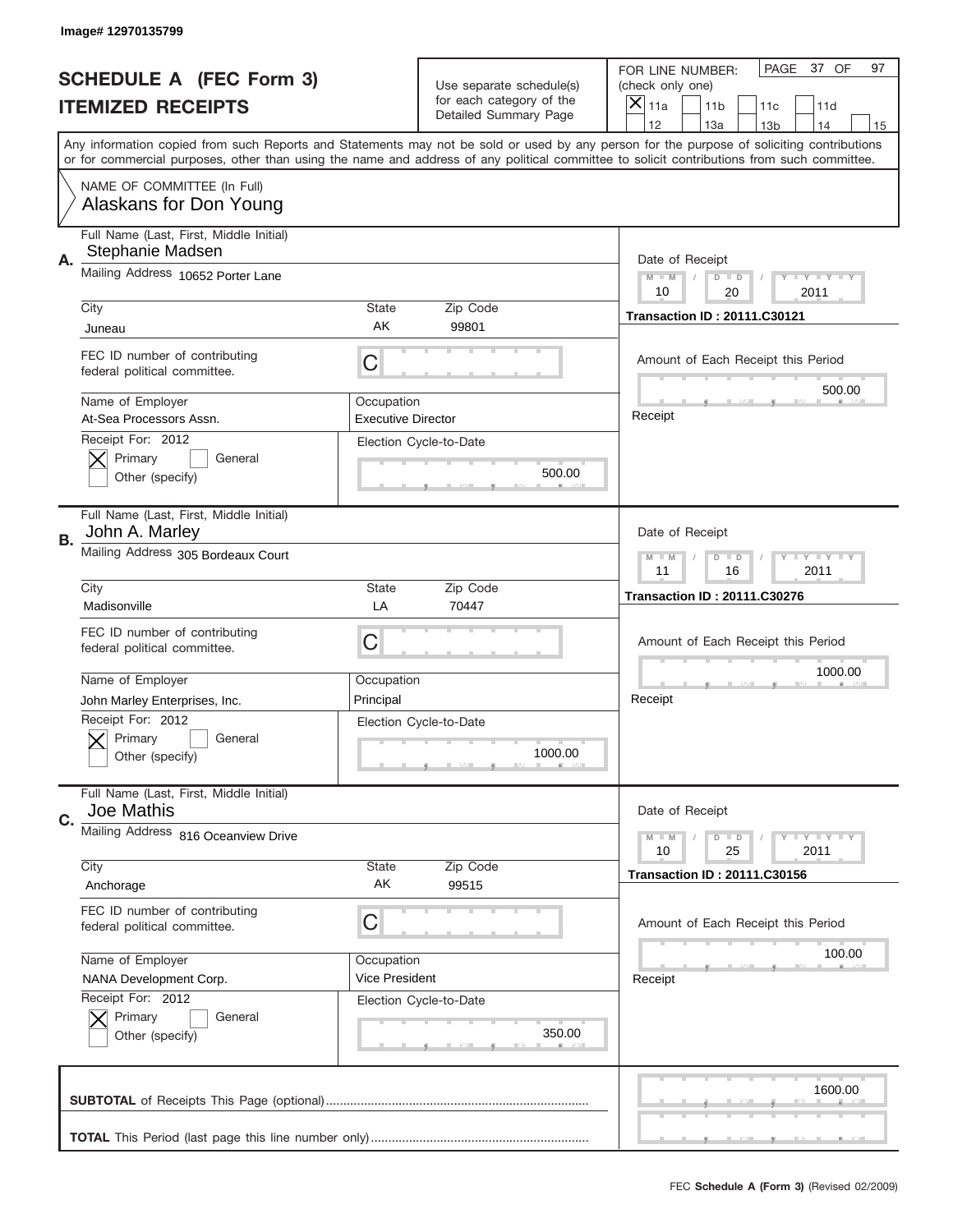|    | Image# 12970135800                                               |                                                           |                                                   |                                                                                                                                                                                                                                                                                                                                     |
|----|------------------------------------------------------------------|-----------------------------------------------------------|---------------------------------------------------|-------------------------------------------------------------------------------------------------------------------------------------------------------------------------------------------------------------------------------------------------------------------------------------------------------------------------------------|
|    | <b>SCHEDULE A (FEC Form 3)</b>                                   |                                                           | Use separate schedule(s)                          | PAGE<br>38 OF<br>97<br>FOR LINE NUMBER:<br>(check only one)                                                                                                                                                                                                                                                                         |
|    | <b>ITEMIZED RECEIPTS</b>                                         |                                                           | for each category of the<br>Detailed Summary Page | ×<br>11a<br>11 <sub>b</sub><br>11c<br>11d                                                                                                                                                                                                                                                                                           |
|    |                                                                  |                                                           |                                                   | 12<br>13a<br>14<br>13 <sub>b</sub><br>15<br>Any information copied from such Reports and Statements may not be sold or used by any person for the purpose of soliciting contributions<br>or for commercial purposes, other than using the name and address of any political committee to solicit contributions from such committee. |
|    | NAME OF COMMITTEE (In Full)<br>Alaskans for Don Young            |                                                           |                                                   |                                                                                                                                                                                                                                                                                                                                     |
|    | Full Name (Last, First, Middle Initial)<br><b>Thomas McGrath</b> |                                                           |                                                   |                                                                                                                                                                                                                                                                                                                                     |
| Α. | Mailing Address 100 W 15th Ave # B                               |                                                           |                                                   | Date of Receipt<br>$M - M$<br>$T - Y = -Y$<br>$D$ $D$<br>10<br>25<br>2011                                                                                                                                                                                                                                                           |
|    | City<br>Anchorage                                                | <b>State</b><br>AK                                        | Zip Code<br>99501-5106                            | <b>Transaction ID: 20111.C30155</b>                                                                                                                                                                                                                                                                                                 |
|    | FEC ID number of contributing<br>federal political committee.    | C                                                         |                                                   | Amount of Each Receipt this Period                                                                                                                                                                                                                                                                                                  |
|    | Name of Employer<br>Frigid North Company<br>Receipt For: 2012    | Occupation<br>Owner                                       |                                                   | 1000.00<br>Receipt                                                                                                                                                                                                                                                                                                                  |
|    | Primary<br>General<br>Other (specify)                            |                                                           | Election Cycle-to-Date<br>1000.00                 |                                                                                                                                                                                                                                                                                                                                     |
| В. | Full Name (Last, First, Middle Initial)<br>David McGuire         |                                                           |                                                   | Date of Receipt                                                                                                                                                                                                                                                                                                                     |
|    | Mailing Address 4100 Lake Oits Parkway #204                      | <b>LY LY LY</b><br>$M - M$<br>$D$ $D$<br>10<br>24<br>2011 |                                                   |                                                                                                                                                                                                                                                                                                                                     |
|    | City<br>Anchorage                                                | <b>State</b><br>AK                                        | Zip Code<br>99508-5230                            | <b>Transaction ID: 20111.C30151</b>                                                                                                                                                                                                                                                                                                 |
|    | FEC ID number of contributing<br>federal political committee.    | C                                                         |                                                   | Amount of Each Receipt this Period                                                                                                                                                                                                                                                                                                  |
|    | Name of Employer<br>Self Employed                                | Occupation<br>Doctor                                      |                                                   | 500.00<br>Receipt                                                                                                                                                                                                                                                                                                                   |
|    | Receipt For: 2012<br>General<br>Primary<br>Other (specify)       |                                                           | Election Cycle-to-Date<br>500.00                  |                                                                                                                                                                                                                                                                                                                                     |
| C. | Full Name (Last, First, Middle Initial)<br>Mary Lee McGuire      |                                                           |                                                   | Date of Receipt                                                                                                                                                                                                                                                                                                                     |
|    | Mailing Address 2232 N Illinois St.                              |                                                           |                                                   | Y FY FY FY<br>$M - M$<br>$D$ $D$<br>17<br>2011<br>10                                                                                                                                                                                                                                                                                |
|    | City<br>Arlington                                                | State<br>VA                                               | Zip Code<br>22205                                 | <b>Transaction ID: 20111.C30087</b>                                                                                                                                                                                                                                                                                                 |
|    | FEC ID number of contributing<br>federal political committee.    | C                                                         |                                                   | Amount of Each Receipt this Period                                                                                                                                                                                                                                                                                                  |
|    | Name of Employer<br>McGuire Co.                                  | Occupation<br>Consultant                                  |                                                   | 500.00<br>Receipt                                                                                                                                                                                                                                                                                                                   |
|    | Receipt For: 2012<br>Primary<br>General<br>Other (specify)       |                                                           | Election Cycle-to-Date<br>1750.00                 |                                                                                                                                                                                                                                                                                                                                     |
|    |                                                                  |                                                           |                                                   | 2000.00                                                                                                                                                                                                                                                                                                                             |
|    |                                                                  |                                                           |                                                   |                                                                                                                                                                                                                                                                                                                                     |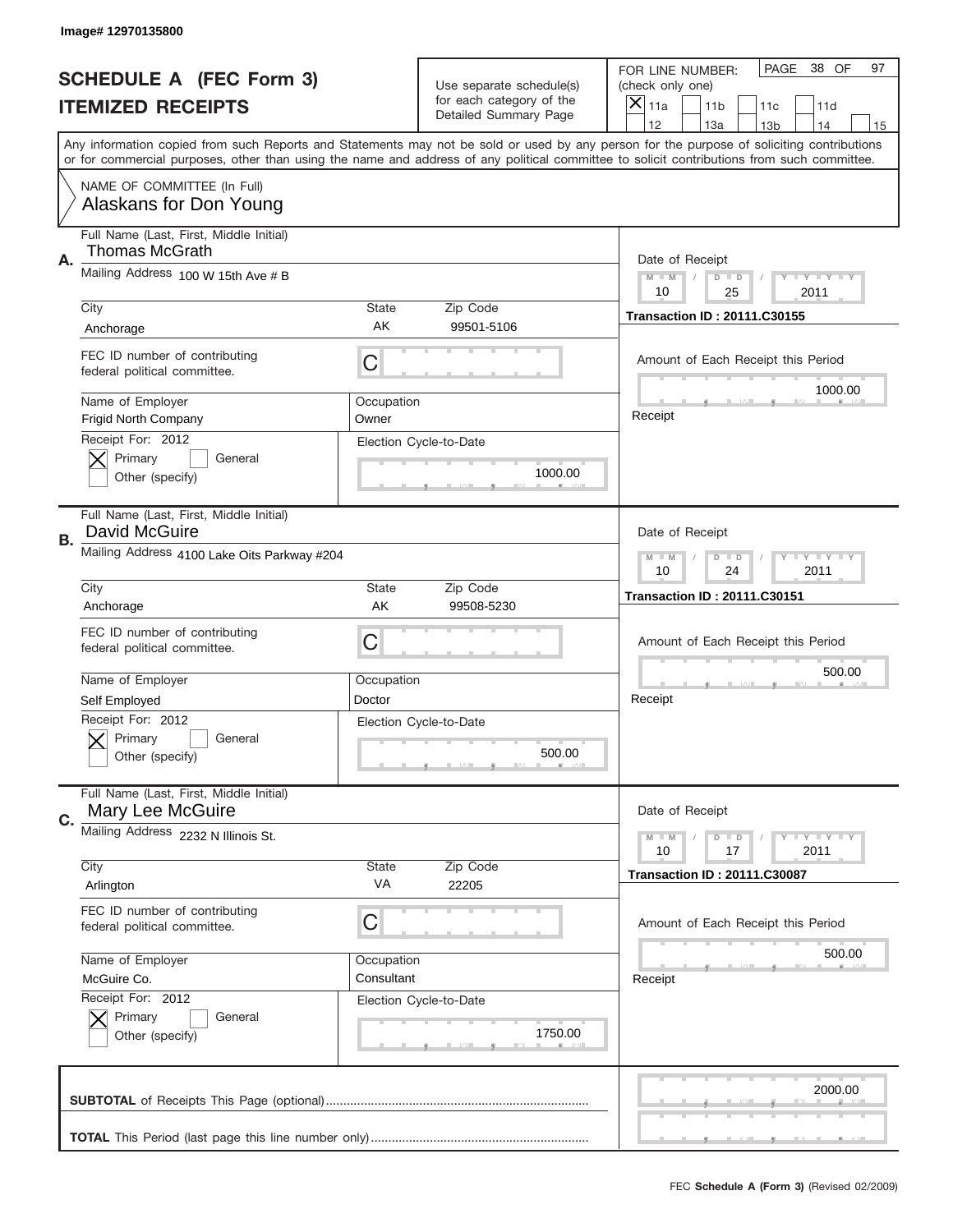|    | Image#12970135801                                                                     |                                                      |                                                      |                                                                                                                                                                                                                                                                                                                  |
|----|---------------------------------------------------------------------------------------|------------------------------------------------------|------------------------------------------------------|------------------------------------------------------------------------------------------------------------------------------------------------------------------------------------------------------------------------------------------------------------------------------------------------------------------|
|    | <b>SCHEDULE A (FEC Form 3)</b>                                                        |                                                      | Use separate schedule(s)<br>for each category of the | PAGE<br>39 OF<br>97<br>FOR LINE NUMBER:<br>(check only one)                                                                                                                                                                                                                                                      |
|    | <b>ITEMIZED RECEIPTS</b>                                                              |                                                      | Detailed Summary Page                                | $\times$<br>11a<br>11 <sub>b</sub><br>11c<br>11d<br>12<br>13a<br>14                                                                                                                                                                                                                                              |
|    |                                                                                       |                                                      |                                                      | 13 <sub>b</sub><br>15<br>Any information copied from such Reports and Statements may not be sold or used by any person for the purpose of soliciting contributions<br>or for commercial purposes, other than using the name and address of any political committee to solicit contributions from such committee. |
|    | NAME OF COMMITTEE (In Full)<br>Alaskans for Don Young                                 |                                                      |                                                      |                                                                                                                                                                                                                                                                                                                  |
| Α. | Full Name (Last, First, Middle Initial)<br>Mary Lee McGuire                           |                                                      |                                                      | Date of Receipt                                                                                                                                                                                                                                                                                                  |
|    | Mailing Address 2232 N Illinois St.                                                   |                                                      |                                                      | $M$ $M$<br>Y FY FY FY<br>$D$ $D$<br>12<br>12<br>2011                                                                                                                                                                                                                                                             |
|    | City<br>Arlington                                                                     | State<br>VA                                          | Zip Code<br>22205                                    | <b>Transaction ID: 20111.C30353</b>                                                                                                                                                                                                                                                                              |
|    | FEC ID number of contributing<br>federal political committee.                         | C                                                    |                                                      | Amount of Each Receipt this Period<br>500.00                                                                                                                                                                                                                                                                     |
|    | Name of Employer<br>McGuire Co.                                                       | Occupation<br>Consultant                             |                                                      | Receipt                                                                                                                                                                                                                                                                                                          |
|    | Receipt For: 2012<br>Primary<br>General<br>Other (specify)                            |                                                      | Election Cycle-to-Date<br>2250.00                    |                                                                                                                                                                                                                                                                                                                  |
| В. | Full Name (Last, First, Middle Initial)<br>Robert H. Miller                           |                                                      |                                                      | Date of Receipt                                                                                                                                                                                                                                                                                                  |
|    | Mailing Address 220 S. Clay St.                                                       | Y TY TY TY<br>$M - M$<br>$D$ $D$<br>11<br>16<br>2011 |                                                      |                                                                                                                                                                                                                                                                                                                  |
|    | City<br>Hinsdale                                                                      | State<br>IL                                          | Zip Code<br>60521-4034                               | <b>Transaction ID: 20111.C30270</b>                                                                                                                                                                                                                                                                              |
|    | FEC ID number of contributing<br>federal political committee.                         | C                                                    |                                                      | Amount of Each Receipt this Period                                                                                                                                                                                                                                                                               |
|    | Name of Employer                                                                      | Occupation                                           |                                                      | 1000.00                                                                                                                                                                                                                                                                                                          |
|    | Gcg Okc Co-Investor LLC<br>Receipt For: 2012<br>General<br>Primary<br>Other (specify) | Principal                                            | Election Cycle-to-Date<br>1000.00                    | Receipt                                                                                                                                                                                                                                                                                                          |
|    | Full Name (Last, First, Middle Initial)                                               |                                                      |                                                      |                                                                                                                                                                                                                                                                                                                  |
| C. | Under \$50.00 Misc. Cash<br>Mailing Address 2504 Fairbanks St.                        |                                                      |                                                      | Date of Receipt                                                                                                                                                                                                                                                                                                  |
|    | City                                                                                  | State                                                | Zip Code                                             | Y LY LY LY<br>$M - M$<br>$D$ $D$<br>2011<br>11<br>15                                                                                                                                                                                                                                                             |
|    | Anchorage                                                                             | AK                                                   | 99503                                                | <b>Transaction ID: 20111.C30210</b>                                                                                                                                                                                                                                                                              |
|    | FEC ID number of contributing<br>federal political committee.                         | C                                                    |                                                      | Amount of Each Receipt this Period                                                                                                                                                                                                                                                                               |
|    | Name of Employer<br>N/A                                                               | Occupation<br>N/A                                    |                                                      | 60.00<br>Receipt                                                                                                                                                                                                                                                                                                 |
|    | Receipt For: 2012<br>Primary<br>General<br>Other (specify)                            |                                                      | Election Cycle-to-Date<br>250.00                     |                                                                                                                                                                                                                                                                                                                  |
|    |                                                                                       |                                                      |                                                      | 1560.00                                                                                                                                                                                                                                                                                                          |
|    |                                                                                       |                                                      |                                                      |                                                                                                                                                                                                                                                                                                                  |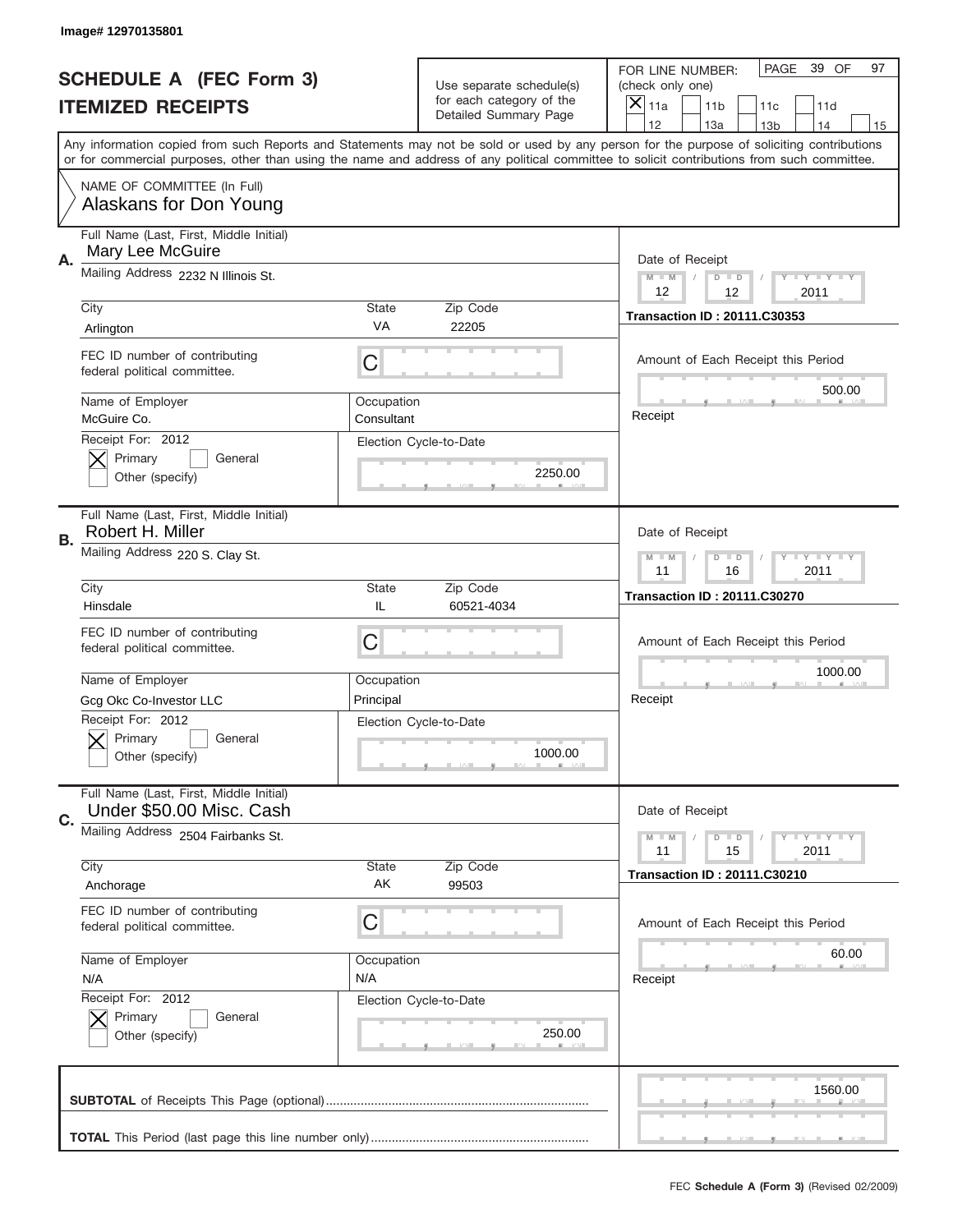|    | Image# 12970135802                                                             |                                                           |                                                   |                                                                                                                                                                                       |
|----|--------------------------------------------------------------------------------|-----------------------------------------------------------|---------------------------------------------------|---------------------------------------------------------------------------------------------------------------------------------------------------------------------------------------|
|    | <b>SCHEDULE A (FEC Form 3)</b>                                                 |                                                           | Use separate schedule(s)                          | PAGE<br>40 OF<br>97<br>FOR LINE NUMBER:<br>(check only one)                                                                                                                           |
|    | <b>ITEMIZED RECEIPTS</b>                                                       |                                                           | for each category of the<br>Detailed Summary Page | ×<br>11a<br>11 <sub>b</sub><br>11c<br>11d                                                                                                                                             |
|    |                                                                                |                                                           |                                                   | 12<br>13a<br>14<br>13 <sub>b</sub><br>15<br>Any information copied from such Reports and Statements may not be sold or used by any person for the purpose of soliciting contributions |
|    |                                                                                |                                                           |                                                   | or for commercial purposes, other than using the name and address of any political committee to solicit contributions from such committee.                                            |
|    | NAME OF COMMITTEE (In Full)<br>Alaskans for Don Young                          |                                                           |                                                   |                                                                                                                                                                                       |
| Α. | Full Name (Last, First, Middle Initial)<br>San Manuel Band of Misssion Indians |                                                           |                                                   | Date of Receipt                                                                                                                                                                       |
|    | Mailing Address 26569 Community Center Dr.                                     |                                                           |                                                   | $M - M$<br>$T - Y = -Y$<br>$D$ $D$<br>12<br>31<br>2011                                                                                                                                |
|    | City                                                                           | State                                                     | Zip Code                                          | <b>Transaction ID: 20111.C30371</b>                                                                                                                                                   |
|    | Highland                                                                       | CA                                                        | 92346                                             |                                                                                                                                                                                       |
|    | FEC ID number of contributing<br>federal political committee.                  | C                                                         |                                                   | Amount of Each Receipt this Period<br>2500.00                                                                                                                                         |
|    | Name of Employer<br>N/A                                                        | Occupation<br><b>Indian Tribe</b>                         |                                                   | Receipt                                                                                                                                                                               |
|    | Receipt For: 2012<br>Primary<br>General                                        |                                                           | Election Cycle-to-Date                            |                                                                                                                                                                                       |
|    | Other (specify)                                                                |                                                           | 2500.00                                           |                                                                                                                                                                                       |
| В. | Full Name (Last, First, Middle Initial)<br>San Manuel Band of Misssion Indians |                                                           |                                                   | Date of Receipt                                                                                                                                                                       |
|    | Mailing Address 26569 Community Center Dr.                                     | <b>LY LY LY</b><br>$M - M$<br>$D$ $D$<br>12<br>31<br>2011 |                                                   |                                                                                                                                                                                       |
|    | City                                                                           | State                                                     | Zip Code                                          | <b>Transaction ID: 20111.C30372</b>                                                                                                                                                   |
|    | Highland                                                                       | CA                                                        | 92346                                             |                                                                                                                                                                                       |
|    | FEC ID number of contributing<br>federal political committee.                  | C                                                         |                                                   | Amount of Each Receipt this Period                                                                                                                                                    |
|    | Name of Employer                                                               | Occupation                                                |                                                   | 2500.00                                                                                                                                                                               |
|    | N/A                                                                            | Indian Tribe                                              |                                                   | Receipt                                                                                                                                                                               |
|    | Receipt For: 2012<br>Primary<br>General<br>Other (specify)                     |                                                           | Election Cycle-to-Date<br>5000.00                 |                                                                                                                                                                                       |
|    | Full Name (Last, First, Middle Initial)<br><b>Belinda Morris</b>               |                                                           |                                                   | Date of Receipt                                                                                                                                                                       |
| C. | Mailing Address PO Box 1865                                                    |                                                           |                                                   | Y I Y I Y I Y<br>$M - M$<br>$D$ $D$<br>2011<br>11<br>17                                                                                                                               |
|    | City                                                                           | State                                                     | Zip Code                                          | <b>Transaction ID: 20111.C30321</b>                                                                                                                                                   |
|    | Lone Grove                                                                     | OK                                                        | 73443                                             |                                                                                                                                                                                       |
|    | FEC ID number of contributing<br>federal political committee.                  | C                                                         |                                                   | Amount of Each Receipt this Period                                                                                                                                                    |
|    | Name of Employer                                                               | Occupation                                                |                                                   | 250.00                                                                                                                                                                                |
|    | Ruth Young Travel Service                                                      | <b>Travel Agent</b>                                       |                                                   | Receipt                                                                                                                                                                               |
|    | Receipt For: 2012                                                              |                                                           | Election Cycle-to-Date                            |                                                                                                                                                                                       |
|    | Primary<br>General<br>Other (specify)                                          |                                                           | 250.00                                            |                                                                                                                                                                                       |
|    |                                                                                |                                                           |                                                   | 5250.00                                                                                                                                                                               |
|    |                                                                                |                                                           |                                                   |                                                                                                                                                                                       |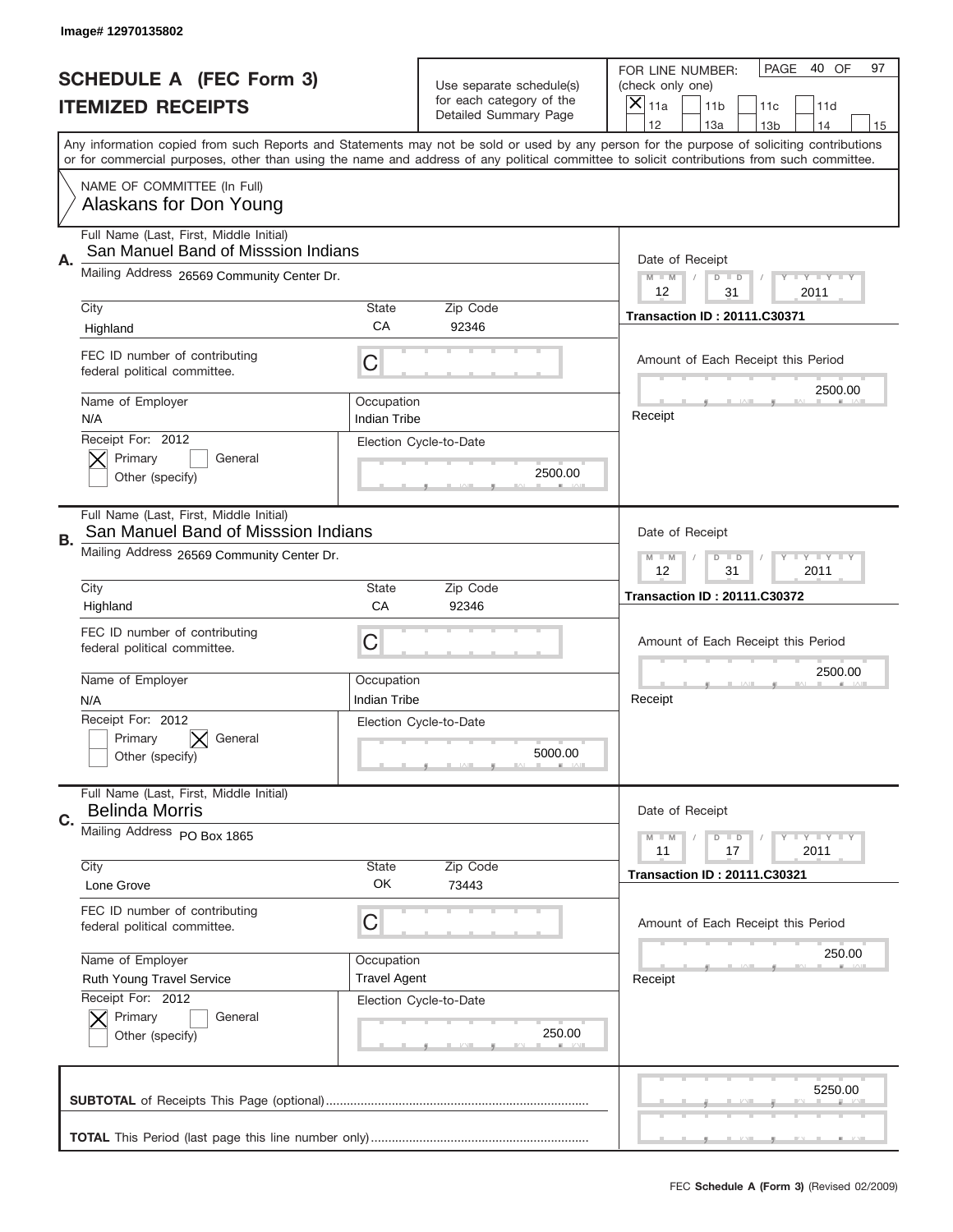|    | Image# 12970135803                                                           |                                                           |                                                   |                                                                                                                                                                                                                                                                                                                                     |
|----|------------------------------------------------------------------------------|-----------------------------------------------------------|---------------------------------------------------|-------------------------------------------------------------------------------------------------------------------------------------------------------------------------------------------------------------------------------------------------------------------------------------------------------------------------------------|
|    | <b>SCHEDULE A (FEC Form 3)</b>                                               |                                                           | Use separate schedule(s)                          | PAGE<br>41 OF<br>97<br>FOR LINE NUMBER:<br>(check only one)                                                                                                                                                                                                                                                                         |
|    | <b>ITEMIZED RECEIPTS</b>                                                     |                                                           | for each category of the<br>Detailed Summary Page | ×<br>11a<br>11 <sub>b</sub><br>11c<br>11d                                                                                                                                                                                                                                                                                           |
|    |                                                                              |                                                           |                                                   | 12<br>13a<br>14<br>13 <sub>b</sub><br>15<br>Any information copied from such Reports and Statements may not be sold or used by any person for the purpose of soliciting contributions<br>or for commercial purposes, other than using the name and address of any political committee to solicit contributions from such committee. |
|    | NAME OF COMMITTEE (In Full)<br>Alaskans for Don Young                        |                                                           |                                                   |                                                                                                                                                                                                                                                                                                                                     |
| Α. | Full Name (Last, First, Middle Initial)<br>Joseph OLeary                     |                                                           |                                                   | Date of Receipt                                                                                                                                                                                                                                                                                                                     |
|    | Mailing Address 6200 Oregon Ave, NW, APT 430                                 |                                                           |                                                   | $M - M$<br>$T - Y = -Y$<br>$D$ $D$<br>10<br>17<br>2011                                                                                                                                                                                                                                                                              |
|    | City<br>Washington                                                           | <b>State</b><br>DC                                        | Zip Code<br>20015                                 | <b>Transaction ID: 20111.C30085</b>                                                                                                                                                                                                                                                                                                 |
|    | FEC ID number of contributing<br>federal political committee.                | C                                                         |                                                   | Amount of Each Receipt this Period<br>500.00                                                                                                                                                                                                                                                                                        |
|    | Name of Employer<br>Self Employed                                            | Occupation<br>Attorney                                    |                                                   | Receipt                                                                                                                                                                                                                                                                                                                             |
|    | Receipt For: 2012<br>Primary<br>General<br>Other (specify)                   |                                                           | Election Cycle-to-Date<br>2000.00                 |                                                                                                                                                                                                                                                                                                                                     |
| В. | Full Name (Last, First, Middle Initial)<br><b>Choctaw Nation Of Oklahoma</b> |                                                           |                                                   | Date of Receipt                                                                                                                                                                                                                                                                                                                     |
|    | Mailing Address PO box 1210                                                  | <b>LY LY LY</b><br>$M - M$<br>$D$ $D$<br>11<br>16<br>2011 |                                                   |                                                                                                                                                                                                                                                                                                                                     |
|    | City<br>Durant                                                               | <b>State</b><br><b>OK</b>                                 | Zip Code<br>74702-1210                            | <b>Transaction ID: 20111.C30282</b>                                                                                                                                                                                                                                                                                                 |
|    | FEC ID number of contributing<br>federal political committee.                | C                                                         |                                                   | Amount of Each Receipt this Period                                                                                                                                                                                                                                                                                                  |
|    | Name of Employer<br>N/A                                                      | Occupation<br>Indian Tribe                                |                                                   | 2500.00<br>Receipt                                                                                                                                                                                                                                                                                                                  |
|    | Receipt For: 2012<br>General<br>Primary<br>Other (specify)                   |                                                           | Election Cycle-to-Date<br>5000.00                 |                                                                                                                                                                                                                                                                                                                                     |
| C. | Full Name (Last, First, Middle Initial)<br>Rocking O Construction LLC        |                                                           |                                                   | Date of Receipt                                                                                                                                                                                                                                                                                                                     |
|    | Mailing Address 1287 S. Chisolm Rd.<br>City                                  | State                                                     | Zip Code                                          | Y LY LY LY<br>$M - M$<br>$D$ $D$<br>2011<br>11<br>14                                                                                                                                                                                                                                                                                |
|    | Caddo                                                                        | OK                                                        | 74729                                             | <b>Transaction ID: 20111.C30179</b>                                                                                                                                                                                                                                                                                                 |
|    | FEC ID number of contributing<br>federal political committee.                | C                                                         |                                                   | Amount of Each Receipt this Period<br>1000.00                                                                                                                                                                                                                                                                                       |
|    | Name of Employer<br>N/A                                                      | Occupation<br>N/A                                         |                                                   | Receipt                                                                                                                                                                                                                                                                                                                             |
|    | Receipt For: 2012<br>Primary<br>General<br>Other (specify)                   |                                                           | Election Cycle-to-Date<br>1000.00                 |                                                                                                                                                                                                                                                                                                                                     |
|    |                                                                              |                                                           |                                                   | 4000.00                                                                                                                                                                                                                                                                                                                             |
|    |                                                                              |                                                           |                                                   |                                                                                                                                                                                                                                                                                                                                     |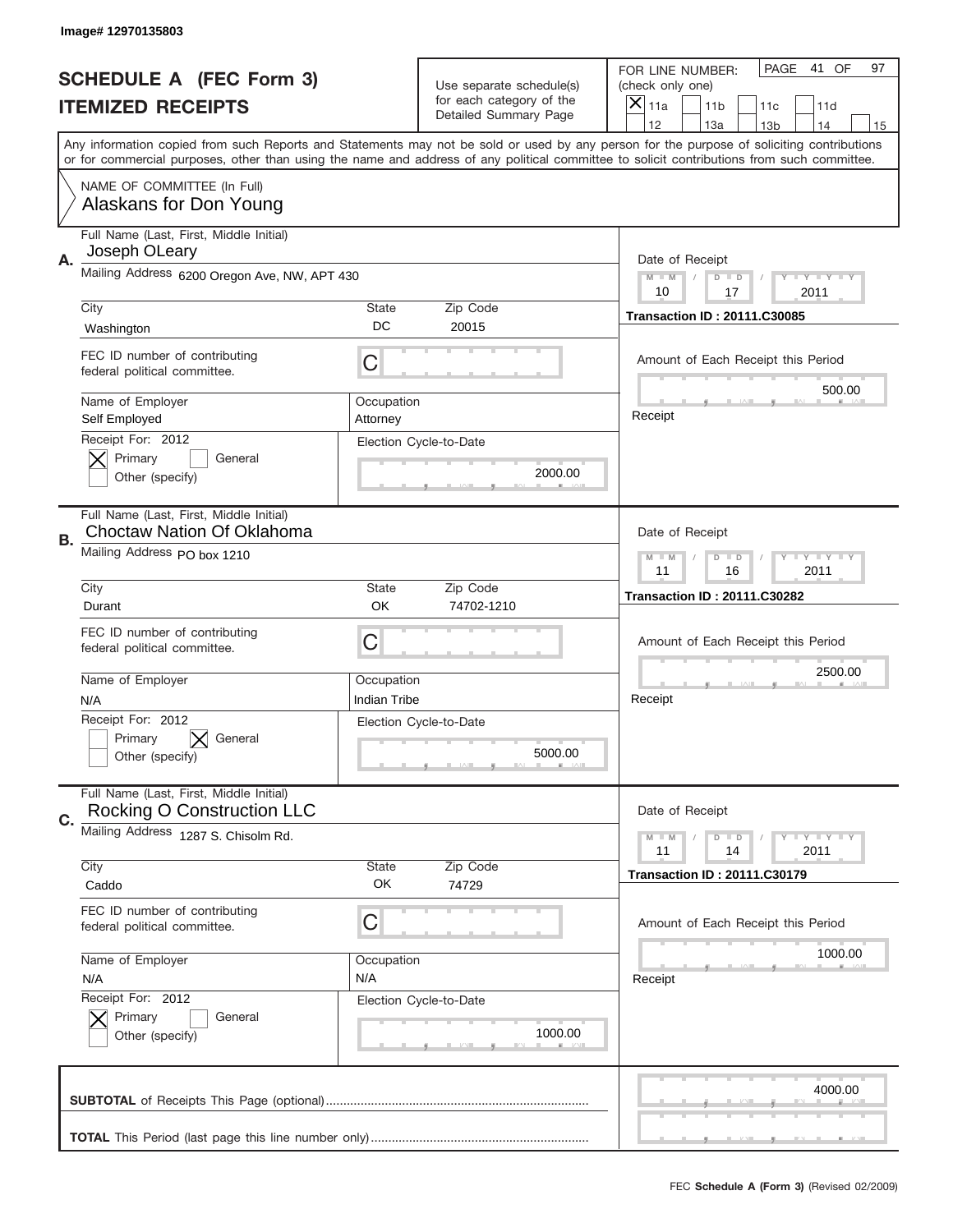|    | Image# 12970135804                                                  |                                 |                                                   |                                                                                                                                                                                                                                                                                                                                     |
|----|---------------------------------------------------------------------|---------------------------------|---------------------------------------------------|-------------------------------------------------------------------------------------------------------------------------------------------------------------------------------------------------------------------------------------------------------------------------------------------------------------------------------------|
|    | <b>SCHEDULE A (FEC Form 3)</b>                                      |                                 | Use separate schedule(s)                          | PAGE 42 OF<br>97<br>FOR LINE NUMBER:<br>(check only one)                                                                                                                                                                                                                                                                            |
|    | <b>ITEMIZED RECEIPTS</b>                                            |                                 | for each category of the<br>Detailed Summary Page | $\times$<br>11a<br>11 <sub>b</sub><br>11c<br>11d                                                                                                                                                                                                                                                                                    |
|    |                                                                     |                                 |                                                   | 12<br>13a<br>14<br>13 <sub>b</sub><br>15<br>Any information copied from such Reports and Statements may not be sold or used by any person for the purpose of soliciting contributions<br>or for commercial purposes, other than using the name and address of any political committee to solicit contributions from such committee. |
|    | NAME OF COMMITTEE (In Full)<br>Alaskans for Don Young               |                                 |                                                   |                                                                                                                                                                                                                                                                                                                                     |
| А. | Full Name (Last, First, Middle Initial)<br>Pat Ortega               |                                 |                                                   | Date of Receipt                                                                                                                                                                                                                                                                                                                     |
|    | Mailing Address 1287 S. Chisolm Rd.                                 |                                 |                                                   | $M$ M<br><b>LEY LEY LEY</b><br>$D$ $D$<br>11<br>2011<br>14                                                                                                                                                                                                                                                                          |
|    | City<br>Caddo                                                       | State<br>OK                     | Zip Code<br>74729                                 | <b>Transaction ID: 20111.C30207</b>                                                                                                                                                                                                                                                                                                 |
|    | FEC ID number of contributing<br>federal political committee.       | C                               |                                                   | Amount of Each Receipt this Period<br>1000.00                                                                                                                                                                                                                                                                                       |
|    | Name of Employer<br>Rocking O Construction LLC                      | Occupation<br><b>LLC Member</b> |                                                   | Memo                                                                                                                                                                                                                                                                                                                                |
|    | Receipt For: 2012<br>Primary<br>General<br>Other (specify)          |                                 | Election Cycle-to-Date<br>1000.00                 | [MEMO ITEM]<br>Partnership->Rocking O Construction LLC<br>PARTNERSHIP                                                                                                                                                                                                                                                               |
| В. | Full Name (Last, First, Middle Initial)<br><b>Connie Parks-Karl</b> |                                 |                                                   | Date of Receipt                                                                                                                                                                                                                                                                                                                     |
|    | Mailing Address PO Box 58080                                        |                                 |                                                   | $D$ $D$<br>$T - Y = Y - T Y$<br>$M - M$<br>10<br>11<br>2011                                                                                                                                                                                                                                                                         |
|    | City<br>Fairbanks                                                   | State<br>AK                     | Zip Code<br>99711-0080                            | <b>Transaction ID: 20111.C30070</b>                                                                                                                                                                                                                                                                                                 |
|    | FEC ID number of contributing                                       | C                               |                                                   | Amount of Each Receipt this Period                                                                                                                                                                                                                                                                                                  |
|    | federal political committee.                                        |                                 |                                                   |                                                                                                                                                                                                                                                                                                                                     |
|    | Name of Employer                                                    | Occupation                      |                                                   | 500.00                                                                                                                                                                                                                                                                                                                              |
|    | K&K Recycling Inc.                                                  | Self Employed                   |                                                   | Receipt                                                                                                                                                                                                                                                                                                                             |
|    | Receipt For: 2012<br>Primary<br>General<br>Other (specify)          |                                 | Election Cycle-to-Date<br>1000.00                 |                                                                                                                                                                                                                                                                                                                                     |
| C. | Full Name (Last, First, Middle Initial)<br>James E. Pederson        |                                 |                                                   | Date of Receipt                                                                                                                                                                                                                                                                                                                     |
|    | Mailing Address 2800 N Central Ave, Ste. 1500                       |                                 |                                                   | <b>LEY LEY LEY</b><br>$M - M$<br>$D$ $D$<br>2011<br>11<br>17                                                                                                                                                                                                                                                                        |
|    | City<br>Phoenix                                                     | State<br>AZ                     | Zip Code<br>85004                                 | <b>Transaction ID: 20111.C30290</b>                                                                                                                                                                                                                                                                                                 |
|    | FEC ID number of contributing<br>federal political committee.       | C                               |                                                   | Amount of Each Receipt this Period                                                                                                                                                                                                                                                                                                  |
|    | Name of Employer                                                    | Occupation                      |                                                   | 2500.00                                                                                                                                                                                                                                                                                                                             |
|    | Pederson Group Inc.                                                 |                                 | Realestate Development                            | Receipt                                                                                                                                                                                                                                                                                                                             |
|    | Receipt For: 2012<br>Primary<br>General<br>Other (specify)          |                                 | Election Cycle-to-Date<br>2500.00                 |                                                                                                                                                                                                                                                                                                                                     |
|    |                                                                     |                                 |                                                   | 3000.00                                                                                                                                                                                                                                                                                                                             |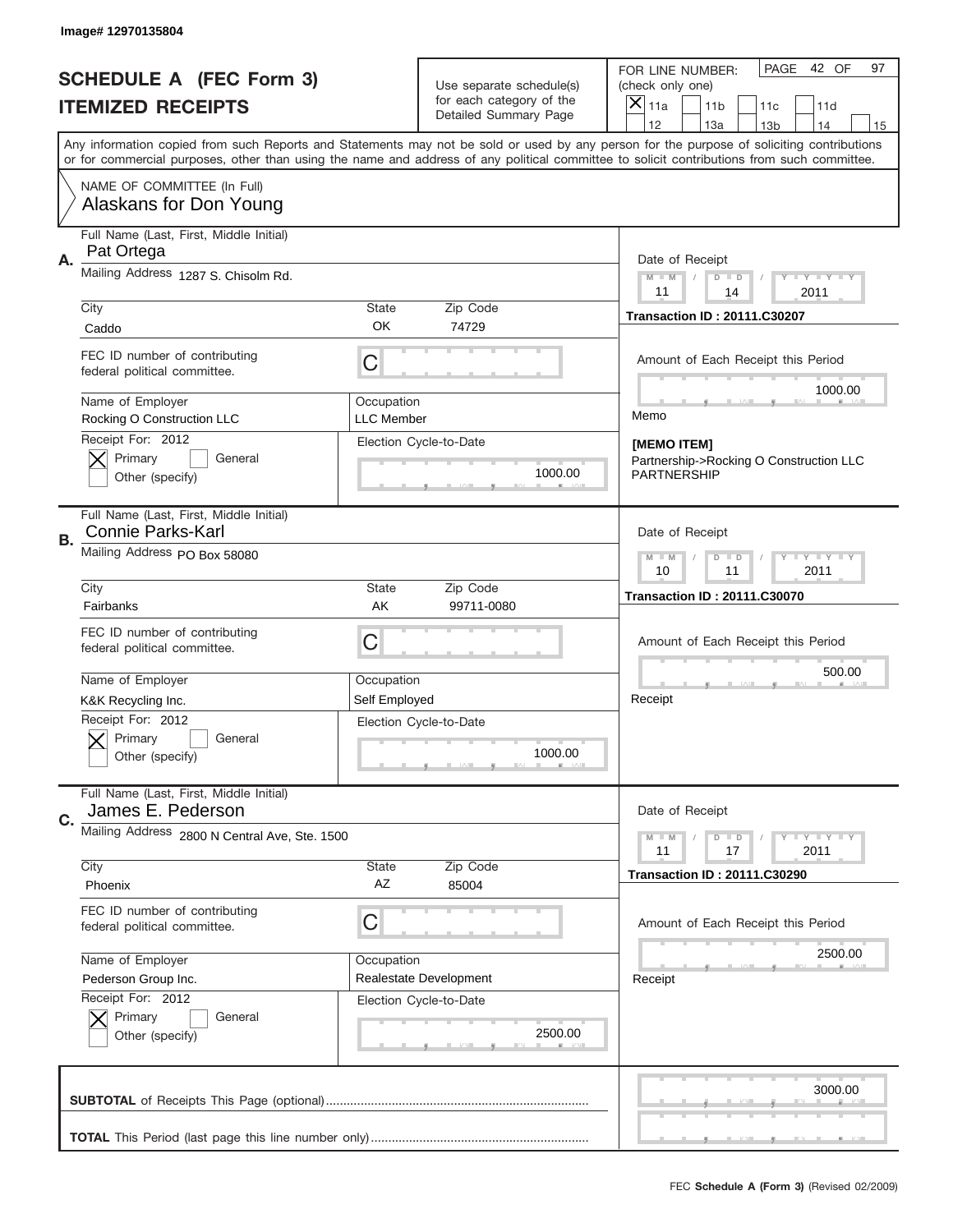|    | Image# 12970135805                                              |                         |                                                   |                                                                                                                                                                                                                                                                                         |
|----|-----------------------------------------------------------------|-------------------------|---------------------------------------------------|-----------------------------------------------------------------------------------------------------------------------------------------------------------------------------------------------------------------------------------------------------------------------------------------|
|    | <b>SCHEDULE A (FEC Form 3)</b>                                  |                         | Use separate schedule(s)                          | PAGE<br>43 OF<br>97<br>FOR LINE NUMBER:<br>(check only one)                                                                                                                                                                                                                             |
|    | <b>ITEMIZED RECEIPTS</b>                                        |                         | for each category of the<br>Detailed Summary Page | ×<br>11a<br>11 <sub>b</sub><br>11c<br>11d                                                                                                                                                                                                                                               |
|    |                                                                 |                         |                                                   | 12<br>13a<br>14<br>13 <sub>b</sub><br>15                                                                                                                                                                                                                                                |
|    |                                                                 |                         |                                                   | Any information copied from such Reports and Statements may not be sold or used by any person for the purpose of soliciting contributions<br>or for commercial purposes, other than using the name and address of any political committee to solicit contributions from such committee. |
|    | NAME OF COMMITTEE (In Full)<br>Alaskans for Don Young           |                         |                                                   |                                                                                                                                                                                                                                                                                         |
|    | Full Name (Last, First, Middle Initial)<br><b>Sherron Perry</b> |                         |                                                   | Date of Receipt                                                                                                                                                                                                                                                                         |
| А. | Mailing Address PO Box 1408                                     |                         |                                                   | $M$ $M$<br>Y TY TY TY<br>$D$ $D$<br>12<br>28<br>2011                                                                                                                                                                                                                                    |
|    | City                                                            | State                   | Zip Code                                          | <b>Transaction ID: 20111.C30364</b>                                                                                                                                                                                                                                                     |
|    | Girdwood                                                        | AK                      | 99587-1408                                        |                                                                                                                                                                                                                                                                                         |
|    | FEC ID number of contributing<br>federal political committee.   | C                       |                                                   | Amount of Each Receipt this Period<br>2400.00                                                                                                                                                                                                                                           |
|    | Name of Employer<br>Fairweather Inc.                            | Occupation<br>President |                                                   | Receipt                                                                                                                                                                                                                                                                                 |
|    | Receipt For: 2012<br>Primary<br>General<br>Other (specify)      |                         | Election Cycle-to-Date<br>2400.00                 |                                                                                                                                                                                                                                                                                         |
|    | Full Name (Last, First, Middle Initial)<br>Dennis Phelan        |                         |                                                   | Date of Receipt                                                                                                                                                                                                                                                                         |
| В. | Mailing Address 5849 Aspen Wood Ct.                             |                         |                                                   | Y TY TY TY<br>$M - M$<br>$D$ $D$                                                                                                                                                                                                                                                        |
|    |                                                                 | 10<br>20<br>2011        |                                                   |                                                                                                                                                                                                                                                                                         |
|    | City                                                            | State                   | Zip Code                                          | <b>Transaction ID: 20111.C30122</b>                                                                                                                                                                                                                                                     |
|    | McLean                                                          | VA                      | 22101                                             |                                                                                                                                                                                                                                                                                         |
|    | FEC ID number of contributing<br>federal political committee.   | C                       |                                                   | Amount of Each Receipt this Period                                                                                                                                                                                                                                                      |
|    | Name of Employer                                                | Occupation              |                                                   | 500.00                                                                                                                                                                                                                                                                                  |
|    | Pacific Seafood Processor Assn                                  | Vice President          |                                                   | Receipt                                                                                                                                                                                                                                                                                 |
|    | Receipt For: 2012<br>Primary<br>General<br>Other (specify)      |                         | Election Cycle-to-Date<br>1000.00                 |                                                                                                                                                                                                                                                                                         |
|    | Full Name (Last, First, Middle Initial)                         |                         |                                                   |                                                                                                                                                                                                                                                                                         |
| C. | Joseph Plesha III                                               |                         |                                                   | Date of Receipt                                                                                                                                                                                                                                                                         |
|    | Mailing Address 5010 NE 180th St.                               |                         |                                                   | $T$ $Y$ $Y$ $Y$ $Y$<br>$M - M$<br>$D$ $D$<br>2011<br>10<br>20                                                                                                                                                                                                                           |
|    |                                                                 |                         |                                                   |                                                                                                                                                                                                                                                                                         |
|    | City<br>Seattle                                                 | State<br>WA             | Zip Code<br>98155                                 | <b>Transaction ID: 20111.C30120</b>                                                                                                                                                                                                                                                     |
|    | FEC ID number of contributing<br>federal political committee.   | C                       |                                                   | Amount of Each Receipt this Period                                                                                                                                                                                                                                                      |
|    | Name of Employer                                                | Occupation              |                                                   | 1000.00                                                                                                                                                                                                                                                                                 |
|    | <b>Trident Seafoods</b>                                         | <b>General Counsel</b>  |                                                   | Receipt                                                                                                                                                                                                                                                                                 |
|    | Receipt For: 2012                                               |                         | Election Cycle-to-Date                            |                                                                                                                                                                                                                                                                                         |
|    | Primary<br>General<br>Other (specify)                           |                         | 1500.00                                           |                                                                                                                                                                                                                                                                                         |
|    |                                                                 |                         |                                                   | 3900.00                                                                                                                                                                                                                                                                                 |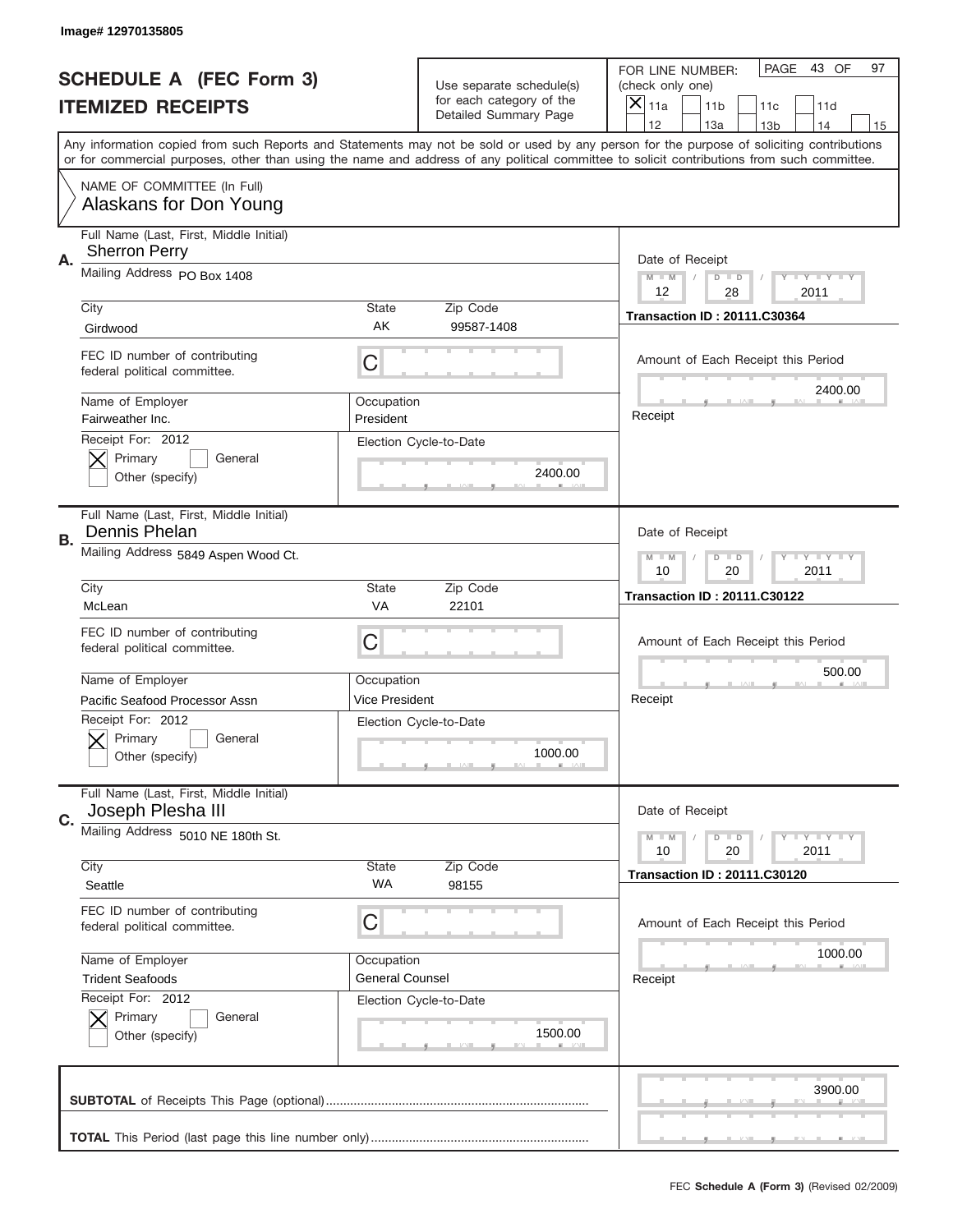|    | Image# 12970135806                                                            |                                                         |                                                   |                                                                                                                                                                                                                                                                                                                                     |
|----|-------------------------------------------------------------------------------|---------------------------------------------------------|---------------------------------------------------|-------------------------------------------------------------------------------------------------------------------------------------------------------------------------------------------------------------------------------------------------------------------------------------------------------------------------------------|
|    | <b>SCHEDULE A (FEC Form 3)</b>                                                |                                                         | Use separate schedule(s)                          | PAGE<br>44 OF<br>97<br>FOR LINE NUMBER:<br>(check only one)                                                                                                                                                                                                                                                                         |
|    | <b>ITEMIZED RECEIPTS</b>                                                      |                                                         | for each category of the<br>Detailed Summary Page | $\times$<br>11a<br>11 <sub>b</sub><br>11c<br>11d                                                                                                                                                                                                                                                                                    |
|    |                                                                               |                                                         |                                                   | 12<br>13a<br>14<br>13 <sub>b</sub><br>15<br>Any information copied from such Reports and Statements may not be sold or used by any person for the purpose of soliciting contributions<br>or for commercial purposes, other than using the name and address of any political committee to solicit contributions from such committee. |
|    | NAME OF COMMITTEE (In Full)<br>Alaskans for Don Young                         |                                                         |                                                   |                                                                                                                                                                                                                                                                                                                                     |
| А. | Full Name (Last, First, Middle Initial)<br>Pokagon Band of Potawatomi Indians |                                                         |                                                   | Date of Receipt                                                                                                                                                                                                                                                                                                                     |
|    | Mailing Address 58620 Sink Road                                               |                                                         |                                                   | $M$ M<br><b>LEY LEY LEY</b><br>$D$ $D$<br>12<br>21<br>2011                                                                                                                                                                                                                                                                          |
|    | City<br>Dowagiac                                                              | State<br>MI                                             | Zip Code<br>49047-9329                            | <b>Transaction ID: 20111.C30360</b>                                                                                                                                                                                                                                                                                                 |
|    | FEC ID number of contributing<br>federal political committee.                 | C                                                       |                                                   | Amount of Each Receipt this Period                                                                                                                                                                                                                                                                                                  |
|    | Name of Employer<br>N/A                                                       | Occupation<br><b>Indian Tribe</b>                       |                                                   | 2500.00<br>Receipt                                                                                                                                                                                                                                                                                                                  |
|    | Receipt For: 2012<br>Primary<br>General<br>Other (specify)                    |                                                         | Election Cycle-to-Date<br>2500.00                 |                                                                                                                                                                                                                                                                                                                                     |
| В. | Full Name (Last, First, Middle Initial)<br>Mooretown Rancheria                |                                                         |                                                   | Date of Receipt                                                                                                                                                                                                                                                                                                                     |
|    | Mailing Address 1 Alverda Drive                                               | $D$ $D$<br><b>LYLYLY</b><br>$M - M$<br>11<br>17<br>2011 |                                                   |                                                                                                                                                                                                                                                                                                                                     |
|    | City<br>Oroville                                                              | State<br>CA                                             | Zip Code<br>95966                                 | <b>Transaction ID: 20111.C30286</b>                                                                                                                                                                                                                                                                                                 |
|    | FEC ID number of contributing<br>federal political committee.                 | C                                                       |                                                   | Amount of Each Receipt this Period                                                                                                                                                                                                                                                                                                  |
|    | Name of Employer<br>N/A                                                       | Occupation<br><b>Indian Tribe</b>                       |                                                   | 2500.00<br>Receipt                                                                                                                                                                                                                                                                                                                  |
|    | Receipt For: 2012<br>General<br>Primary<br>Other (specify)                    |                                                         | Election Cycle-to-Date<br>2500.00                 |                                                                                                                                                                                                                                                                                                                                     |
| C. | Full Name (Last, First, Middle Initial)<br>Mooretown Rancheria                |                                                         |                                                   | Date of Receipt                                                                                                                                                                                                                                                                                                                     |
|    | Mailing Address 1 Alverda Drive                                               |                                                         |                                                   | $D$ $D$<br><b>LY LY LY</b><br>$M - M$<br>2011<br>11<br>17                                                                                                                                                                                                                                                                           |
|    | City<br>Oroville                                                              | State<br>CA                                             | Zip Code<br>95966                                 | <b>Transaction ID: 20111.C30287</b>                                                                                                                                                                                                                                                                                                 |
|    | FEC ID number of contributing<br>federal political committee.                 | C                                                       |                                                   | Amount of Each Receipt this Period                                                                                                                                                                                                                                                                                                  |
|    | Name of Employer                                                              | Occupation<br>Indian Tribe                              |                                                   | 250.00<br>Receipt                                                                                                                                                                                                                                                                                                                   |
|    | N/A                                                                           |                                                         |                                                   |                                                                                                                                                                                                                                                                                                                                     |
|    | Receipt For: 2012<br>Primary<br>General<br>Other (specify)                    |                                                         | Election Cycle-to-Date<br>2750.00                 |                                                                                                                                                                                                                                                                                                                                     |
|    |                                                                               |                                                         |                                                   | 5250.00                                                                                                                                                                                                                                                                                                                             |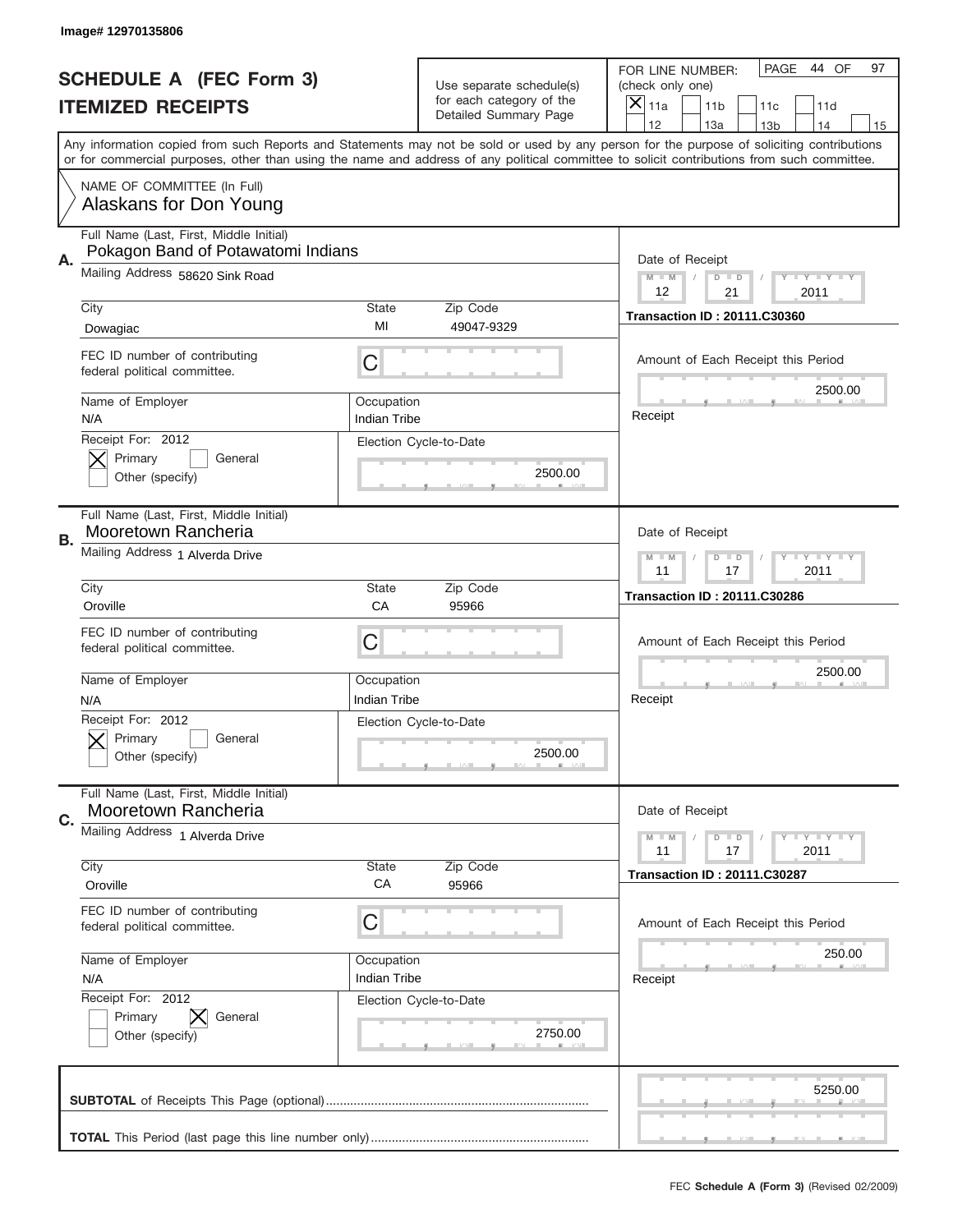|    | Image# 12970135807                                               |                         |                                                   |                                                                                                                                                                                                                                                                                         |
|----|------------------------------------------------------------------|-------------------------|---------------------------------------------------|-----------------------------------------------------------------------------------------------------------------------------------------------------------------------------------------------------------------------------------------------------------------------------------------|
|    | <b>SCHEDULE A (FEC Form 3)</b>                                   |                         | Use separate schedule(s)                          | PAGE<br>45 OF<br>97<br>FOR LINE NUMBER:<br>(check only one)                                                                                                                                                                                                                             |
|    | <b>ITEMIZED RECEIPTS</b>                                         |                         | for each category of the<br>Detailed Summary Page | ×<br>11a<br>11 <sub>b</sub><br>11c<br>11d                                                                                                                                                                                                                                               |
|    |                                                                  |                         |                                                   | 12<br>13a<br>14<br>13 <sub>b</sub><br>15                                                                                                                                                                                                                                                |
|    |                                                                  |                         |                                                   | Any information copied from such Reports and Statements may not be sold or used by any person for the purpose of soliciting contributions<br>or for commercial purposes, other than using the name and address of any political committee to solicit contributions from such committee. |
|    | NAME OF COMMITTEE (In Full)<br>Alaskans for Don Young            |                         |                                                   |                                                                                                                                                                                                                                                                                         |
| А. | Full Name (Last, First, Middle Initial)<br>Mary Raschko          |                         |                                                   | Date of Receipt                                                                                                                                                                                                                                                                         |
|    | Mailing Address 2440 W Commodor Way 200                          |                         |                                                   | $M$ $M$<br>Y I Y I Y I Y<br>$D$ $D$<br>20<br>10<br>2011                                                                                                                                                                                                                                 |
|    | City                                                             | State                   | Zip Code                                          | <b>Transaction ID: 20111.C30117</b>                                                                                                                                                                                                                                                     |
|    | Seattle                                                          | WA                      | 98199-1228                                        |                                                                                                                                                                                                                                                                                         |
|    | FEC ID number of contributing<br>federal political committee.    | C                       |                                                   | Amount of Each Receipt this Period<br>1000.00                                                                                                                                                                                                                                           |
|    | Name of Employer<br>N/A                                          | Occupation<br>Homemaker |                                                   | Receipt                                                                                                                                                                                                                                                                                 |
|    | Receipt For: 2012                                                |                         | Election Cycle-to-Date                            |                                                                                                                                                                                                                                                                                         |
|    | Primary<br>General<br>Other (specify)                            |                         | 1000.00                                           |                                                                                                                                                                                                                                                                                         |
| В. | Full Name (Last, First, Middle Initial)<br>Juan Rico, Jr.        |                         |                                                   | Date of Receipt                                                                                                                                                                                                                                                                         |
|    | Mailing Address 3900 South Ladd Ave.                             |                         |                                                   | $T$ $Y$ $Y$ $Y$ $Y$<br>$M - M$<br>$D$ $D$<br>11<br>15<br>2011                                                                                                                                                                                                                           |
|    | City                                                             | State                   | Zip Code                                          | <b>Transaction ID: 20111.C30216</b>                                                                                                                                                                                                                                                     |
|    | Goldsby                                                          | OK                      | 73093                                             |                                                                                                                                                                                                                                                                                         |
|    | FEC ID number of contributing<br>federal political committee.    | C                       |                                                   | Amount of Each Receipt this Period                                                                                                                                                                                                                                                      |
|    | Name of Employer                                                 | Occupation              |                                                   | 1000.00                                                                                                                                                                                                                                                                                 |
|    | <b>Chickasaw Nation</b>                                          | <b>Game Management</b>  |                                                   | Receipt                                                                                                                                                                                                                                                                                 |
|    | Receipt For: 2012<br>General<br>Primary<br>Other (specify)       |                         | Election Cycle-to-Date<br>1000.00                 |                                                                                                                                                                                                                                                                                         |
| C. | Full Name (Last, First, Middle Initial)<br><b>Donald Rogness</b> |                         |                                                   | Date of Receipt                                                                                                                                                                                                                                                                         |
|    | Mailing Address 400 Wall Street, APT 204                         |                         |                                                   | $T$ $Y$ $Y$ $Y$ $Y$<br>$M - M$<br>$D$ $D$<br>2011<br>10<br>20                                                                                                                                                                                                                           |
|    | City                                                             | State                   | Zip Code                                          | <b>Transaction ID: 20111.C30100</b>                                                                                                                                                                                                                                                     |
|    | Seattle                                                          | WA                      | 98121                                             |                                                                                                                                                                                                                                                                                         |
|    | FEC ID number of contributing<br>federal political committee.    | C                       |                                                   | Amount of Each Receipt this Period                                                                                                                                                                                                                                                      |
|    | Name of Employer                                                 | Occupation              |                                                   | 500.00                                                                                                                                                                                                                                                                                  |
|    | American Seafoods Co.                                            | Seafood Executive       |                                                   | Receipt                                                                                                                                                                                                                                                                                 |
|    | Receipt For: 2012                                                |                         | Election Cycle-to-Date                            |                                                                                                                                                                                                                                                                                         |
|    | Primary<br>General<br>Other (specify)                            |                         | 500.00                                            |                                                                                                                                                                                                                                                                                         |
|    |                                                                  |                         |                                                   | 2500.00                                                                                                                                                                                                                                                                                 |
|    |                                                                  |                         |                                                   |                                                                                                                                                                                                                                                                                         |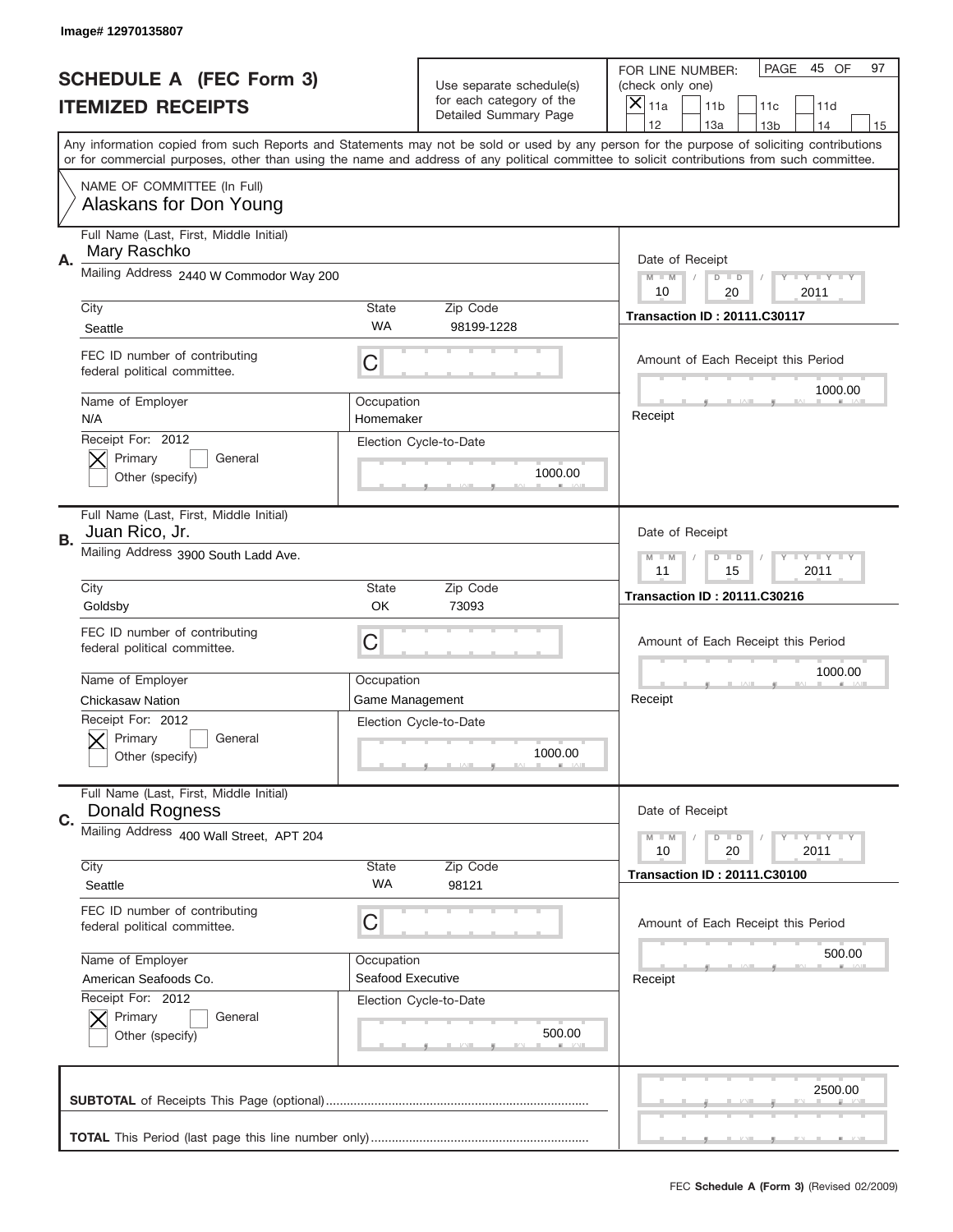|    | Image# 12970135808                                               |                                                               |                                                   |                                                                                                                                                                                                                                                                                         |
|----|------------------------------------------------------------------|---------------------------------------------------------------|---------------------------------------------------|-----------------------------------------------------------------------------------------------------------------------------------------------------------------------------------------------------------------------------------------------------------------------------------------|
|    | <b>SCHEDULE A (FEC Form 3)</b>                                   |                                                               | Use separate schedule(s)                          | PAGE<br>46 OF<br>97<br>FOR LINE NUMBER:<br>(check only one)                                                                                                                                                                                                                             |
|    | <b>ITEMIZED RECEIPTS</b>                                         |                                                               | for each category of the<br>Detailed Summary Page | ×<br>11a<br>11 <sub>b</sub><br>11c<br>11d                                                                                                                                                                                                                                               |
|    |                                                                  |                                                               |                                                   | 12<br>13a<br>13 <sub>b</sub><br>14<br>15                                                                                                                                                                                                                                                |
|    |                                                                  |                                                               |                                                   | Any information copied from such Reports and Statements may not be sold or used by any person for the purpose of soliciting contributions<br>or for commercial purposes, other than using the name and address of any political committee to solicit contributions from such committee. |
|    | NAME OF COMMITTEE (In Full)<br>Alaskans for Don Young            |                                                               |                                                   |                                                                                                                                                                                                                                                                                         |
| Α. | Full Name (Last, First, Middle Initial)<br><b>Mitchell Rose</b>  |                                                               |                                                   | Date of Receipt                                                                                                                                                                                                                                                                         |
|    | Mailing Address 1431 Cola Drive                                  |                                                               |                                                   | $M$ $M$<br>Y I Y I Y I Y<br>$D$ $D$<br>10<br>26<br>2011                                                                                                                                                                                                                                 |
|    | City                                                             | State                                                         | Zip Code                                          | <b>Transaction ID: 20111.C30159</b>                                                                                                                                                                                                                                                     |
|    | Mc Lean                                                          | VA                                                            | 22101                                             |                                                                                                                                                                                                                                                                                         |
|    | FEC ID number of contributing<br>federal political committee.    | C                                                             |                                                   | Amount of Each Receipt this Period<br>500.00                                                                                                                                                                                                                                            |
|    | Name of Employer<br>Self Employed                                | Occupation<br>Lobbyist                                        |                                                   | Receipt                                                                                                                                                                                                                                                                                 |
|    | Receipt For: 2012<br>Primary<br>General<br>Other (specify)       |                                                               | Election Cycle-to-Date<br>1000.00                 |                                                                                                                                                                                                                                                                                         |
| В. | Full Name (Last, First, Middle Initial)<br><b>Chuck Schumann</b> |                                                               |                                                   | Date of Receipt                                                                                                                                                                                                                                                                         |
|    | Mailing Address 10354 Stephandale Way                            | $T$ $Y$ $Y$ $Y$ $Y$<br>$M$ $M$<br>$D$ $D$<br>10<br>24<br>2011 |                                                   |                                                                                                                                                                                                                                                                                         |
|    | City                                                             | State                                                         | Zip Code                                          | <b>Transaction ID: 20111.C30137</b>                                                                                                                                                                                                                                                     |
|    | Anchorage                                                        | AK                                                            | 99515-2432                                        |                                                                                                                                                                                                                                                                                         |
|    | FEC ID number of contributing<br>federal political committee.    | C                                                             |                                                   | Amount of Each Receipt this Period                                                                                                                                                                                                                                                      |
|    |                                                                  |                                                               |                                                   | 500.00                                                                                                                                                                                                                                                                                  |
|    | Name of Employer                                                 | Occupation                                                    |                                                   |                                                                                                                                                                                                                                                                                         |
|    | Microcom                                                         | Communications                                                |                                                   | Receipt                                                                                                                                                                                                                                                                                 |
|    | Receipt For: 2012<br>General<br>Primary<br>Other (specify)       |                                                               | Election Cycle-to-Date<br>500.00                  |                                                                                                                                                                                                                                                                                         |
|    | Full Name (Last, First, Middle Initial)<br><b>Terry Shaff</b>    |                                                               |                                                   | Date of Receipt                                                                                                                                                                                                                                                                         |
| C. | Mailing Address 12310 NE 109th Way                               |                                                               |                                                   | Y FY FY FY<br>$M - M$<br>$D$ $D$<br>2011<br>10<br>20                                                                                                                                                                                                                                    |
|    | City                                                             | State                                                         | Zip Code                                          | <b>Transaction ID: 20111.C30111</b>                                                                                                                                                                                                                                                     |
|    | Kirkland                                                         | WA                                                            | 98033                                             |                                                                                                                                                                                                                                                                                         |
|    | FEC ID number of contributing<br>federal political committee.    | C                                                             |                                                   | Amount of Each Receipt this Period                                                                                                                                                                                                                                                      |
|    | Name of Employer                                                 | Occupation                                                    |                                                   | 500.00                                                                                                                                                                                                                                                                                  |
|    | UniSea, Inc.                                                     | President/CEO                                                 |                                                   | Receipt                                                                                                                                                                                                                                                                                 |
|    | Receipt For: 2012<br>Primary<br>General<br>Other (specify)       |                                                               | Election Cycle-to-Date<br>500.00                  |                                                                                                                                                                                                                                                                                         |
|    |                                                                  |                                                               |                                                   | 1500.00                                                                                                                                                                                                                                                                                 |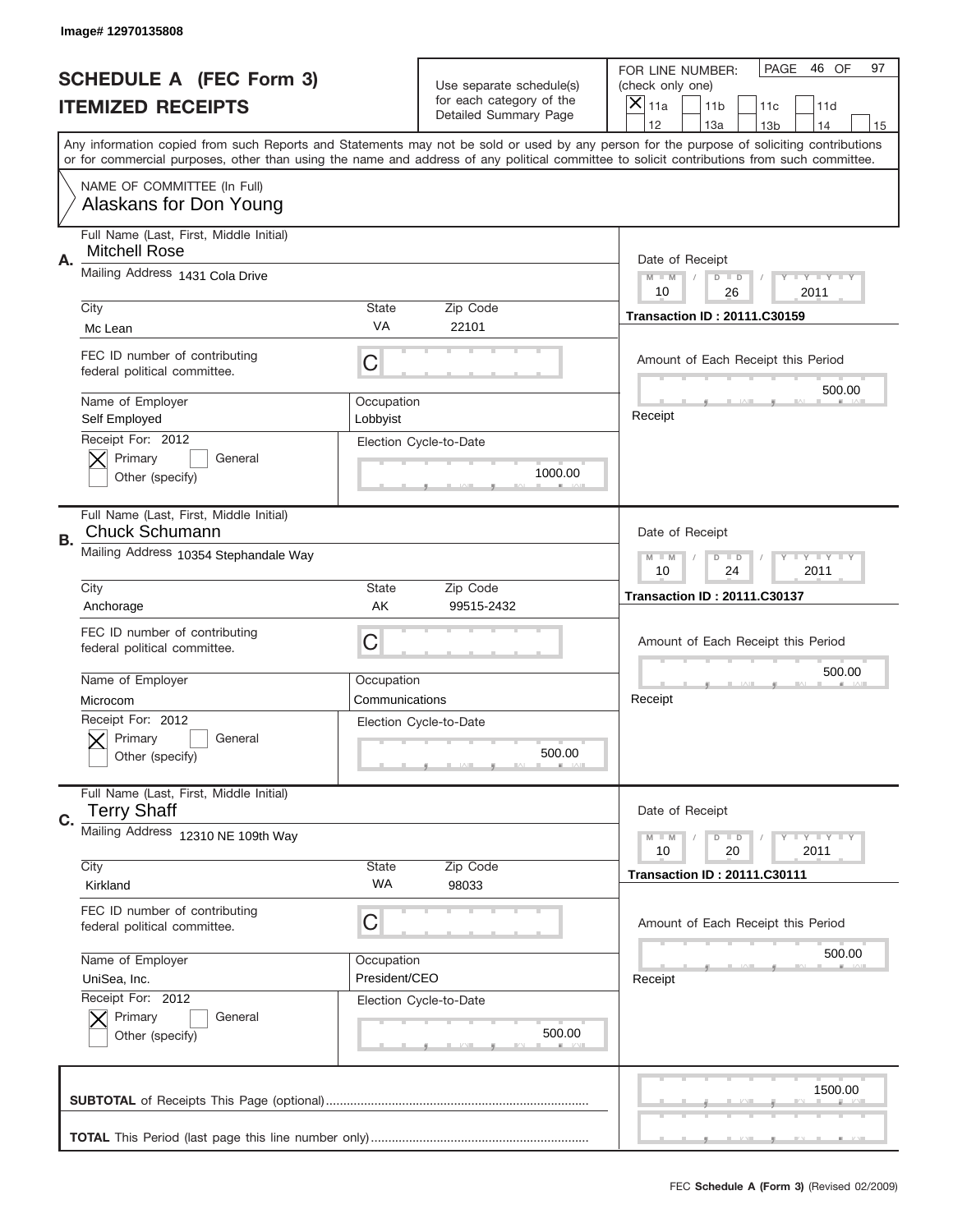|    | Image# 12970135809                                              |                                           |                                                   |                                                                                                                                                                                                                                                                                         |
|----|-----------------------------------------------------------------|-------------------------------------------|---------------------------------------------------|-----------------------------------------------------------------------------------------------------------------------------------------------------------------------------------------------------------------------------------------------------------------------------------------|
|    | <b>SCHEDULE A (FEC Form 3)</b>                                  |                                           | Use separate schedule(s)                          | PAGE<br>47 OF<br>97<br>FOR LINE NUMBER:<br>(check only one)                                                                                                                                                                                                                             |
|    | <b>ITEMIZED RECEIPTS</b>                                        |                                           | for each category of the<br>Detailed Summary Page | ×<br>11a<br>11 <sub>b</sub><br>11c<br>11d                                                                                                                                                                                                                                               |
|    |                                                                 |                                           |                                                   | 12<br>13a<br>14<br>13 <sub>b</sub><br>15                                                                                                                                                                                                                                                |
|    |                                                                 |                                           |                                                   | Any information copied from such Reports and Statements may not be sold or used by any person for the purpose of soliciting contributions<br>or for commercial purposes, other than using the name and address of any political committee to solicit contributions from such committee. |
|    | NAME OF COMMITTEE (In Full)<br>Alaskans for Don Young           |                                           |                                                   |                                                                                                                                                                                                                                                                                         |
| А. | Full Name (Last, First, Middle Initial)<br><b>Timothy Sharp</b> |                                           |                                                   | Date of Receipt                                                                                                                                                                                                                                                                         |
|    | Mailing Address 1284 Lois Lane                                  |                                           |                                                   | $M$ $M$<br>Y I Y I Y I Y<br>$D$ $D$<br>10<br>2011<br>11                                                                                                                                                                                                                                 |
|    | City                                                            | State                                     | Zip Code                                          | <b>Transaction ID: 20111.C30060</b>                                                                                                                                                                                                                                                     |
|    | Fairbanks                                                       | AK                                        | 99712                                             |                                                                                                                                                                                                                                                                                         |
|    | FEC ID number of contributing<br>federal political committee.   | C                                         |                                                   | Amount of Each Receipt this Period<br>250.00                                                                                                                                                                                                                                            |
|    | Name of Employer                                                | Occupation                                |                                                   |                                                                                                                                                                                                                                                                                         |
|    | Laborers Local 942                                              | <b>Business Agent</b>                     |                                                   | Receipt                                                                                                                                                                                                                                                                                 |
|    | Receipt For: 2012<br>Primary<br>General                         |                                           | Election Cycle-to-Date                            |                                                                                                                                                                                                                                                                                         |
|    | Other (specify)                                                 |                                           | 250.00                                            |                                                                                                                                                                                                                                                                                         |
|    |                                                                 |                                           |                                                   |                                                                                                                                                                                                                                                                                         |
| В. | Full Name (Last, First, Middle Initial)<br><b>Mark Smith</b>    |                                           |                                                   | Date of Receipt                                                                                                                                                                                                                                                                         |
|    | Mailing Address 11200 Jerome Street                             | $T$ $Y$ $Y$ $Y$ $Y$<br>$M$ $M$<br>$D$ $D$ |                                                   |                                                                                                                                                                                                                                                                                         |
|    | City                                                            | Zip Code                                  | 10<br>24<br>2011                                  |                                                                                                                                                                                                                                                                                         |
|    | Anchorage                                                       | State<br>AK                               | 99516-1478                                        | <b>Transaction ID: 20111.C30136</b>                                                                                                                                                                                                                                                     |
|    |                                                                 |                                           |                                                   |                                                                                                                                                                                                                                                                                         |
|    |                                                                 |                                           |                                                   |                                                                                                                                                                                                                                                                                         |
|    | FEC ID number of contributing<br>federal political committee.   | C                                         |                                                   | Amount of Each Receipt this Period                                                                                                                                                                                                                                                      |
|    |                                                                 |                                           |                                                   |                                                                                                                                                                                                                                                                                         |
|    | Name of Employer                                                | Occupation                                |                                                   | 250.00                                                                                                                                                                                                                                                                                  |
|    | Vitus Marine LLC                                                | CEO                                       |                                                   | Receipt                                                                                                                                                                                                                                                                                 |
|    | Receipt For: 2012                                               |                                           | Election Cycle-to-Date                            |                                                                                                                                                                                                                                                                                         |
|    | General<br>Primary<br>Other (specify)                           |                                           | 250.00                                            |                                                                                                                                                                                                                                                                                         |
|    |                                                                 |                                           |                                                   |                                                                                                                                                                                                                                                                                         |
| C. | Full Name (Last, First, Middle Initial)<br>Carlos Paz Soldan    |                                           |                                                   | Date of Receipt                                                                                                                                                                                                                                                                         |
|    | Mailing Address 800 Grand Champion Dr., Apt. 205                |                                           |                                                   | Y FY FY FY<br>$M - M$<br>$D$ $D$                                                                                                                                                                                                                                                        |
|    |                                                                 |                                           |                                                   | 2011<br>10<br>17                                                                                                                                                                                                                                                                        |
|    | City<br>Rockville                                               | State<br>MD                               | Zip Code<br>20850-5995                            | <b>Transaction ID: 20111.C30086</b>                                                                                                                                                                                                                                                     |
|    |                                                                 |                                           |                                                   |                                                                                                                                                                                                                                                                                         |
|    | FEC ID number of contributing<br>federal political committee.   | C                                         |                                                   | Amount of Each Receipt this Period                                                                                                                                                                                                                                                      |
|    |                                                                 |                                           |                                                   |                                                                                                                                                                                                                                                                                         |
|    | Name of Employer                                                | Occupation                                |                                                   | 500.00                                                                                                                                                                                                                                                                                  |
|    | <b>DTB Associates LLP</b>                                       | Partner                                   |                                                   | Receipt                                                                                                                                                                                                                                                                                 |
|    | Receipt For: 2012<br>Primary<br>General                         |                                           | Election Cycle-to-Date                            |                                                                                                                                                                                                                                                                                         |
|    | Other (specify)                                                 |                                           | 1000.00                                           |                                                                                                                                                                                                                                                                                         |
|    |                                                                 |                                           |                                                   |                                                                                                                                                                                                                                                                                         |
|    |                                                                 |                                           |                                                   | 1000.00                                                                                                                                                                                                                                                                                 |
|    |                                                                 |                                           |                                                   |                                                                                                                                                                                                                                                                                         |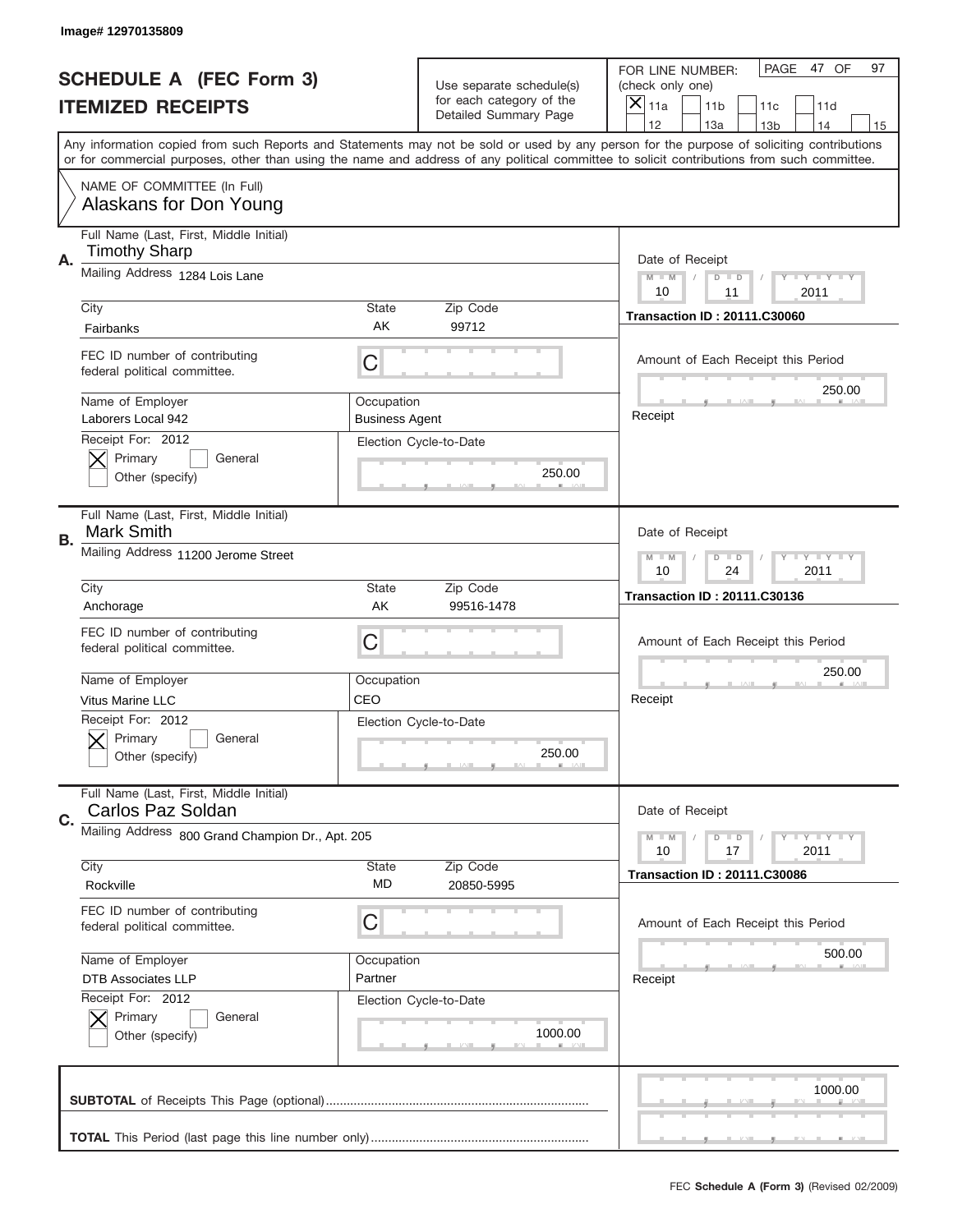|    | Image# 12970135810                                             |                                                                   |                                                   |                                                                                                                                                                                       |
|----|----------------------------------------------------------------|-------------------------------------------------------------------|---------------------------------------------------|---------------------------------------------------------------------------------------------------------------------------------------------------------------------------------------|
|    | <b>SCHEDULE A (FEC Form 3)</b>                                 |                                                                   | Use separate schedule(s)                          | PAGE<br>48 OF<br>97<br>FOR LINE NUMBER:<br>(check only one)                                                                                                                           |
|    | <b>ITEMIZED RECEIPTS</b>                                       |                                                                   | for each category of the<br>Detailed Summary Page | X<br>11a<br>11 <sub>b</sub><br>11c<br>11d                                                                                                                                             |
|    |                                                                |                                                                   |                                                   | 12<br>13a<br>14<br>13 <sub>b</sub><br>15<br>Any information copied from such Reports and Statements may not be sold or used by any person for the purpose of soliciting contributions |
|    |                                                                |                                                                   |                                                   | or for commercial purposes, other than using the name and address of any political committee to solicit contributions from such committee.                                            |
|    | NAME OF COMMITTEE (In Full)<br>Alaskans for Don Young          |                                                                   |                                                   |                                                                                                                                                                                       |
| Α. | Full Name (Last, First, Middle Initial)<br>Dan Stabbert        |                                                                   |                                                   | Date of Receipt                                                                                                                                                                       |
|    | Mailing Address 9400 Hilltop Rd                                |                                                                   |                                                   | $M - M$<br>Y I Y I Y I Y<br>$D$ $D$<br>12<br>01<br>2011                                                                                                                               |
|    | City                                                           | <b>State</b>                                                      | Zip Code                                          | <b>Transaction ID: 20111.C30334</b>                                                                                                                                                   |
|    | <b>Bellevue</b>                                                | <b>WA</b>                                                         | 98004-4008                                        |                                                                                                                                                                                       |
|    | FEC ID number of contributing<br>federal political committee.  | C                                                                 |                                                   | Amount of Each Receipt this Period<br>500.00                                                                                                                                          |
|    | Name of Employer<br>Ocean Services, LLC                        | Occupation<br>Owner                                               |                                                   | Receipt                                                                                                                                                                               |
|    | Receipt For: 2012                                              |                                                                   | Election Cycle-to-Date                            |                                                                                                                                                                                       |
|    | Primary<br>General                                             |                                                                   |                                                   |                                                                                                                                                                                       |
|    | Other (specify)                                                |                                                                   | 500.00                                            |                                                                                                                                                                                       |
| В. | Full Name (Last, First, Middle Initial)<br>Leslie Strong       |                                                                   |                                                   | Date of Receipt                                                                                                                                                                       |
|    | Mailing Address 8707 Golden Gardens Dr., NW                    | $T$ $Y$ $T$ $Y$ $T$ $Y$<br>$M - M$<br>$D$ $D$<br>10<br>20<br>2011 |                                                   |                                                                                                                                                                                       |
|    | City                                                           | <b>State</b>                                                      | Zip Code                                          | <b>Transaction ID: 20111.C30118</b>                                                                                                                                                   |
|    | Seattle                                                        | <b>WA</b>                                                         | 98117                                             |                                                                                                                                                                                       |
|    | FEC ID number of contributing<br>federal political committee.  | C                                                                 |                                                   | Amount of Each Receipt this Period                                                                                                                                                    |
|    | Name of Employer                                               | Occupation                                                        |                                                   | 1000.00                                                                                                                                                                               |
|    | N/A                                                            | Homemaker                                                         |                                                   | Receipt                                                                                                                                                                               |
|    | Receipt For: 2012                                              |                                                                   | Election Cycle-to-Date                            |                                                                                                                                                                                       |
|    | General<br>Primary                                             |                                                                   | 1000.00                                           |                                                                                                                                                                                       |
|    | Other (specify)                                                |                                                                   |                                                   |                                                                                                                                                                                       |
| C. | Full Name (Last, First, Middle Initial)<br><b>Peter Strong</b> |                                                                   |                                                   | Date of Receipt                                                                                                                                                                       |
|    | Mailing Address 8707 Golden Gardens Dr NW                      |                                                                   |                                                   | <b>TEY TEY TEY</b><br>$M - M$<br>$D$ $D$                                                                                                                                              |
|    |                                                                |                                                                   |                                                   | 20<br>2011<br>10                                                                                                                                                                      |
|    | City                                                           | State                                                             | Zip Code                                          | <b>Transaction ID: 20111.C30115</b>                                                                                                                                                   |
|    | Seattle                                                        | WA                                                                | 98117                                             |                                                                                                                                                                                       |
|    | FEC ID number of contributing<br>federal political committee.  | C                                                                 |                                                   | Amount of Each Receipt this Period                                                                                                                                                    |
|    | Name of Employer                                               | Occupation                                                        |                                                   | 1000.00                                                                                                                                                                               |
|    | <b>Coastal Transportation</b>                                  | President                                                         |                                                   | Receipt                                                                                                                                                                               |
|    | Receipt For: 2012                                              |                                                                   | Election Cycle-to-Date                            |                                                                                                                                                                                       |
|    | Primary<br>General                                             |                                                                   |                                                   |                                                                                                                                                                                       |
|    | Other (specify)                                                |                                                                   | 1000.00                                           |                                                                                                                                                                                       |
|    |                                                                |                                                                   |                                                   | 2500.00                                                                                                                                                                               |
|    |                                                                |                                                                   |                                                   |                                                                                                                                                                                       |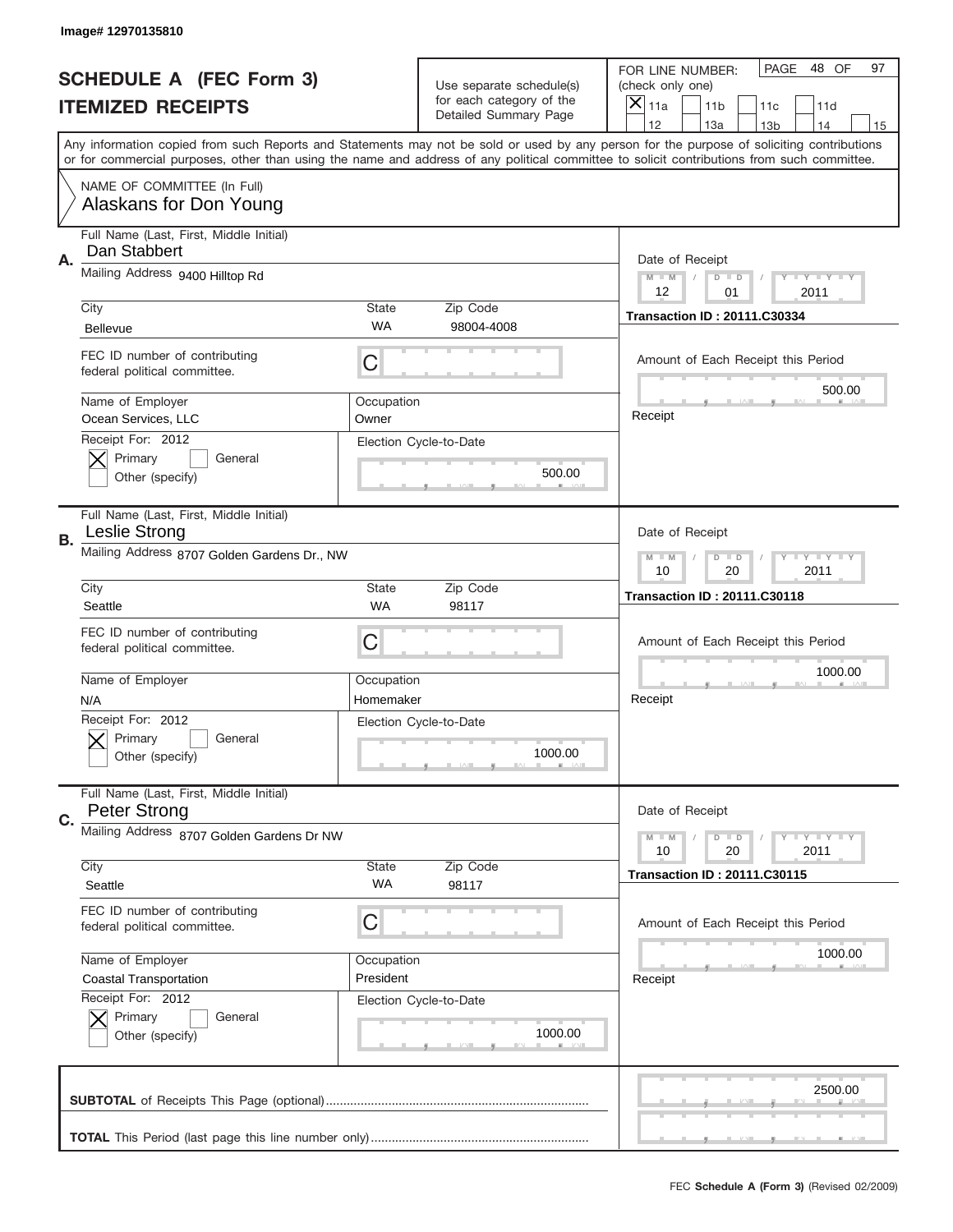|    | Image# 12970135811                                                 |                                                           |                                                   |                                                                                                                                                                                       |
|----|--------------------------------------------------------------------|-----------------------------------------------------------|---------------------------------------------------|---------------------------------------------------------------------------------------------------------------------------------------------------------------------------------------|
|    | <b>SCHEDULE A (FEC Form 3)</b>                                     |                                                           | Use separate schedule(s)                          | PAGE<br>49 OF<br>97<br>FOR LINE NUMBER:<br>(check only one)                                                                                                                           |
|    | <b>ITEMIZED RECEIPTS</b>                                           |                                                           | for each category of the<br>Detailed Summary Page | ×<br>11a<br>11 <sub>b</sub><br>11c<br>11d                                                                                                                                             |
|    |                                                                    |                                                           |                                                   | 12<br>13a<br>14<br>13 <sub>b</sub><br>15<br>Any information copied from such Reports and Statements may not be sold or used by any person for the purpose of soliciting contributions |
|    |                                                                    |                                                           |                                                   | or for commercial purposes, other than using the name and address of any political committee to solicit contributions from such committee.                                            |
|    | NAME OF COMMITTEE (In Full)<br>Alaskans for Don Young              |                                                           |                                                   |                                                                                                                                                                                       |
| Α. | Full Name (Last, First, Middle Initial)<br>Lisa Sutherland         |                                                           |                                                   | Date of Receipt                                                                                                                                                                       |
|    | Mailing Address 1824 Bowdoin Circle                                |                                                           |                                                   | $M - M$<br>Y I Y I Y I Y<br>$D$ $D$<br>10<br>17<br>2011                                                                                                                               |
|    | City                                                               | <b>State</b>                                              | Zip Code                                          | <b>Transaction ID: 20111.C30083</b>                                                                                                                                                   |
|    | Anchorage                                                          | AK                                                        | 99508                                             |                                                                                                                                                                                       |
|    | FEC ID number of contributing<br>federal political committee.      | C                                                         |                                                   | Amount of Each Receipt this Period<br>500.00                                                                                                                                          |
|    | Name of Employer<br><b>Creative Govt. Solutions</b>                | Occupation<br>Consultant                                  |                                                   | Receipt                                                                                                                                                                               |
|    | Receipt For: 2012<br>Primary<br>General                            |                                                           | Election Cycle-to-Date                            |                                                                                                                                                                                       |
|    | Other (specify)                                                    |                                                           | 1500.00                                           |                                                                                                                                                                                       |
| В. | Full Name (Last, First, Middle Initial)<br>Maynard Tapp            |                                                           |                                                   | Date of Receipt                                                                                                                                                                       |
|    | Mailing Address 200 W 34th Ave, #809                               | <b>LY LY LY</b><br>$M - M$<br>$D$ $D$<br>10<br>24<br>2011 |                                                   |                                                                                                                                                                                       |
|    | City                                                               | <b>State</b>                                              | Zip Code                                          | <b>Transaction ID: 20111.C30139</b>                                                                                                                                                   |
|    | Anchorage                                                          | AK                                                        | 99503                                             |                                                                                                                                                                                       |
|    | FEC ID number of contributing<br>federal political committee.      | C                                                         |                                                   | Amount of Each Receipt this Period                                                                                                                                                    |
|    | Name of Employer                                                   | Occupation                                                |                                                   | 1000.00                                                                                                                                                                               |
|    | <b>Hawk Consultants LLC</b>                                        | Manager                                                   |                                                   | Receipt                                                                                                                                                                               |
|    | Receipt For: 2012<br>General<br>Primary<br>Other (specify)         |                                                           | Election Cycle-to-Date<br>1000.00                 |                                                                                                                                                                                       |
| C. | Full Name (Last, First, Middle Initial)<br><b>Michael Terminel</b> |                                                           |                                                   | Date of Receipt                                                                                                                                                                       |
|    | Mailing Address 17630 Shasta Circle                                |                                                           |                                                   | $T + Y = Y + Y$<br>$M - M$<br>$D$ $D$<br>24<br>2011<br>10                                                                                                                             |
|    | City                                                               | State                                                     | Zip Code                                          | <b>Transaction ID: 20111.C30141</b>                                                                                                                                                   |
|    | Eagle River                                                        | AK                                                        | 99577                                             |                                                                                                                                                                                       |
|    | FEC ID number of contributing<br>federal political committee.      | C                                                         |                                                   | Amount of Each Receipt this Period                                                                                                                                                    |
|    | Name of Employer                                                   | Occupation                                                |                                                   | 250.00                                                                                                                                                                                |
|    | <b>Edison Chouest Offshore</b>                                     | Ships Captain                                             |                                                   | Receipt                                                                                                                                                                               |
|    | Receipt For: 2012                                                  |                                                           | Election Cycle-to-Date                            |                                                                                                                                                                                       |
|    | Primary<br>General<br>Other (specify)                              |                                                           | 750.00                                            |                                                                                                                                                                                       |
|    |                                                                    |                                                           |                                                   | 1750.00                                                                                                                                                                               |
|    |                                                                    |                                                           |                                                   |                                                                                                                                                                                       |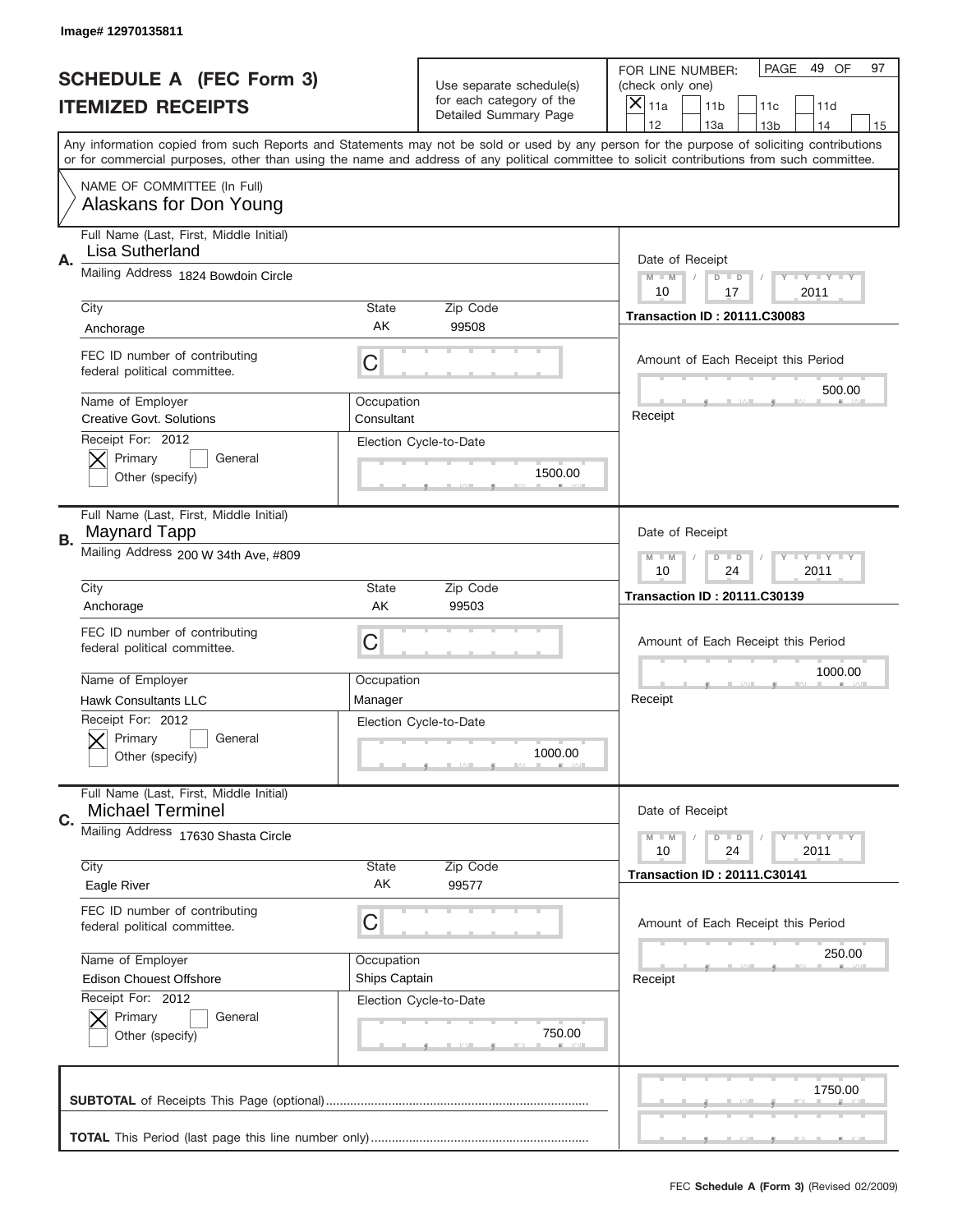|    | Image# 12970135812                                                                    |                                                                   |                                                   |                                                                                                                                                                                                                                                                                                                                     |
|----|---------------------------------------------------------------------------------------|-------------------------------------------------------------------|---------------------------------------------------|-------------------------------------------------------------------------------------------------------------------------------------------------------------------------------------------------------------------------------------------------------------------------------------------------------------------------------------|
|    | <b>SCHEDULE A (FEC Form 3)</b>                                                        |                                                                   | Use separate schedule(s)                          | PAGE<br>50 OF<br>97<br>FOR LINE NUMBER:<br>(check only one)                                                                                                                                                                                                                                                                         |
|    | <b>ITEMIZED RECEIPTS</b>                                                              |                                                                   | for each category of the<br>Detailed Summary Page | ×<br>11a<br>11 <sub>b</sub><br>11c<br>11d                                                                                                                                                                                                                                                                                           |
|    |                                                                                       |                                                                   |                                                   | 12<br>13a<br>14<br>13 <sub>b</sub><br>15<br>Any information copied from such Reports and Statements may not be sold or used by any person for the purpose of soliciting contributions<br>or for commercial purposes, other than using the name and address of any political committee to solicit contributions from such committee. |
|    | NAME OF COMMITTEE (In Full)<br>Alaskans for Don Young                                 |                                                                   |                                                   |                                                                                                                                                                                                                                                                                                                                     |
| Α. | Full Name (Last, First, Middle Initial)<br><b>Gregory Thom</b>                        |                                                                   |                                                   | Date of Receipt                                                                                                                                                                                                                                                                                                                     |
|    | Mailing Address 309 Riley Street                                                      |                                                                   |                                                   | $M - M$<br>$T - Y = -Y$<br>$D$ $D$<br>12<br>12<br>2011                                                                                                                                                                                                                                                                              |
|    | City<br><b>Falls Church</b>                                                           | <b>State</b><br>VA                                                | Zip Code<br>22046                                 | <b>Transaction ID: 20111.C30351</b>                                                                                                                                                                                                                                                                                                 |
|    | FEC ID number of contributing<br>federal political committee.                         | C                                                                 |                                                   | Amount of Each Receipt this Period                                                                                                                                                                                                                                                                                                  |
|    | Name of Employer<br><b>Ultra Electronics</b>                                          | Occupation<br>Director                                            |                                                   | 1500.00<br>Receipt                                                                                                                                                                                                                                                                                                                  |
|    | Receipt For: 2012<br>Primary<br>General<br>Other (specify)                            |                                                                   | Election Cycle-to-Date<br>2000.00                 |                                                                                                                                                                                                                                                                                                                                     |
| В. | Full Name (Last, First, Middle Initial)<br>Central Council Tlingit & Haida            |                                                                   |                                                   | Date of Receipt                                                                                                                                                                                                                                                                                                                     |
|    | Mailing Address 9097 Glacier Highway                                                  | $T$ $Y$ $T$ $Y$ $T$ $Y$<br>$M - M$<br>$D$ $D$<br>10<br>17<br>2011 |                                                   |                                                                                                                                                                                                                                                                                                                                     |
|    | City<br>Juneau                                                                        | <b>State</b><br>AK                                                | Zip Code<br>99801                                 | <b>Transaction ID: 20111.C30075</b>                                                                                                                                                                                                                                                                                                 |
|    | FEC ID number of contributing<br>federal political committee.                         | C                                                                 |                                                   | Amount of Each Receipt this Period                                                                                                                                                                                                                                                                                                  |
|    | Name of Employer<br>N/A                                                               | Occupation<br>Indian Organization                                 |                                                   | 1000.00<br>Receipt                                                                                                                                                                                                                                                                                                                  |
|    | Receipt For: 2012<br>Primary<br>General<br>Other (specify)                            |                                                                   | Election Cycle-to-Date<br>1000.00                 |                                                                                                                                                                                                                                                                                                                                     |
| C. | Full Name (Last, First, Middle Initial)<br><b>Bois Forte Reservati Tribal Council</b> |                                                                   |                                                   | Date of Receipt                                                                                                                                                                                                                                                                                                                     |
|    | Mailing Address PO Box 16                                                             |                                                                   |                                                   | <b>TEY TEY TEY</b><br>$M - M$<br>$D$ $D$<br>2011<br>11<br>15                                                                                                                                                                                                                                                                        |
|    | City<br><b>Nett Lake</b>                                                              | <b>State</b><br>MN                                                | Zip Code<br>55772                                 | <b>Transaction ID: 20111.C30176</b>                                                                                                                                                                                                                                                                                                 |
|    | FEC ID number of contributing<br>federal political committee.                         | C                                                                 |                                                   | Amount of Each Receipt this Period                                                                                                                                                                                                                                                                                                  |
|    | Name of Employer<br>N/A                                                               | Occupation<br>Indian Tribe                                        |                                                   | 2500.00<br>Receipt                                                                                                                                                                                                                                                                                                                  |
|    | Receipt For: 2012<br>Primary<br>General<br>Other (specify)                            |                                                                   | Election Cycle-to-Date<br>2500.00                 |                                                                                                                                                                                                                                                                                                                                     |
|    |                                                                                       |                                                                   |                                                   | 5000.00                                                                                                                                                                                                                                                                                                                             |
|    |                                                                                       |                                                                   |                                                   |                                                                                                                                                                                                                                                                                                                                     |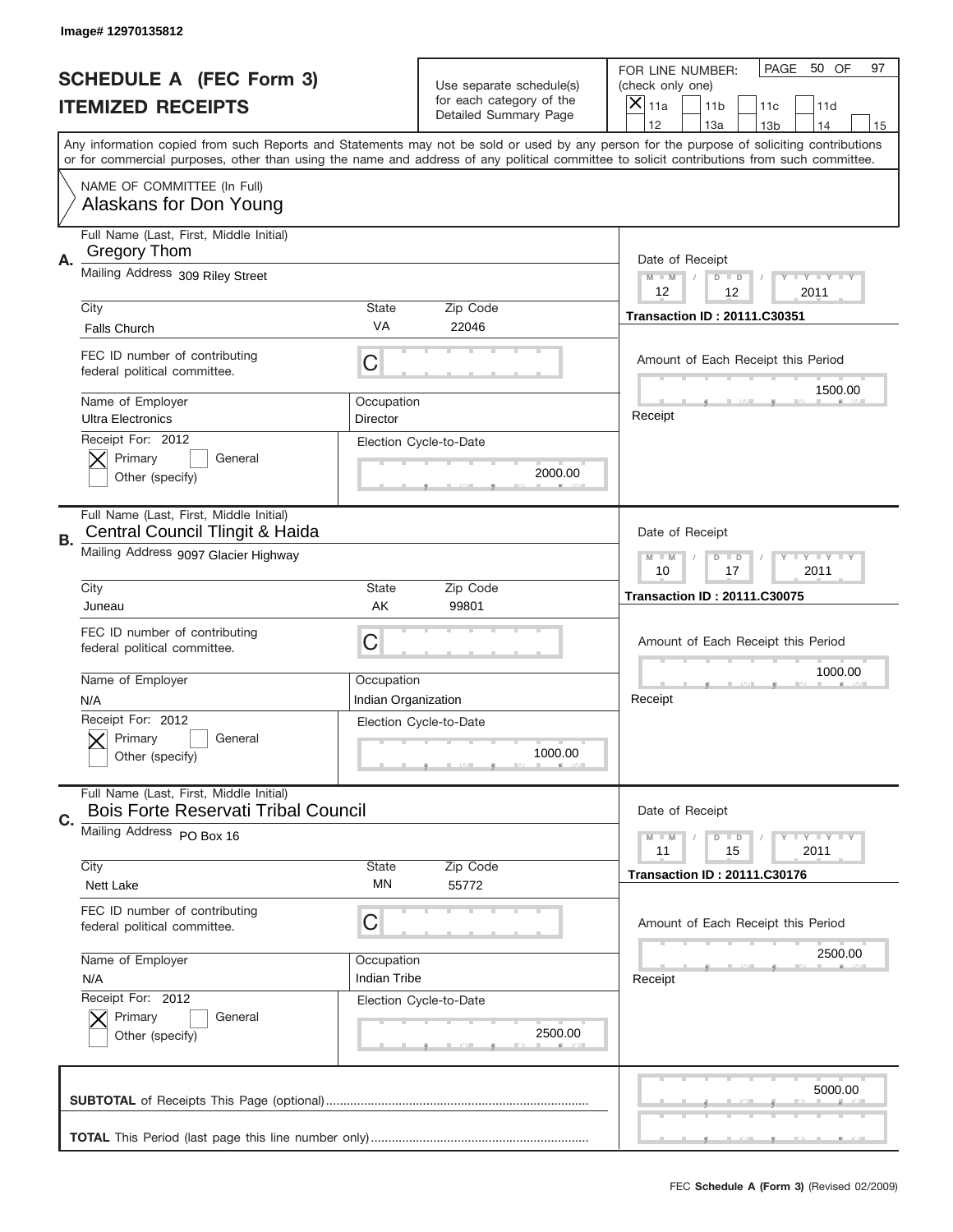|    | Image# 12970135813                                                              |                                                           |                                                      |                                                                                                                                                                                                                                                                                                                               |
|----|---------------------------------------------------------------------------------|-----------------------------------------------------------|------------------------------------------------------|-------------------------------------------------------------------------------------------------------------------------------------------------------------------------------------------------------------------------------------------------------------------------------------------------------------------------------|
|    | <b>SCHEDULE A (FEC Form 3)</b>                                                  |                                                           | Use separate schedule(s)<br>for each category of the | PAGE<br>51 OF<br>97<br>FOR LINE NUMBER:<br>(check only one)                                                                                                                                                                                                                                                                   |
|    | <b>ITEMIZED RECEIPTS</b>                                                        |                                                           | Detailed Summary Page                                | ×<br>11a<br>11 <sub>b</sub><br>11c<br>11d<br>12                                                                                                                                                                                                                                                                               |
|    |                                                                                 |                                                           |                                                      | 13a<br>14<br>13 <sub>b</sub><br>15<br>Any information copied from such Reports and Statements may not be sold or used by any person for the purpose of soliciting contributions<br>or for commercial purposes, other than using the name and address of any political committee to solicit contributions from such committee. |
|    | NAME OF COMMITTEE (In Full)<br>Alaskans for Don Young                           |                                                           |                                                      |                                                                                                                                                                                                                                                                                                                               |
| Α. | Full Name (Last, First, Middle Initial)<br><b>Grand Portage Tribal Council</b>  |                                                           |                                                      | Date of Receipt                                                                                                                                                                                                                                                                                                               |
|    | Mailing Address PO Box 428                                                      |                                                           |                                                      | $M - M$<br><b>THEY THEY</b><br>$D$ $D$<br>11<br>17<br>2011                                                                                                                                                                                                                                                                    |
|    | City<br><b>Grand Portage</b>                                                    | <b>State</b><br>ΜN                                        | Zip Code<br>55605                                    | <b>Transaction ID: 20111.C30295</b>                                                                                                                                                                                                                                                                                           |
|    | FEC ID number of contributing<br>federal political committee.                   | C                                                         |                                                      | Amount of Each Receipt this Period                                                                                                                                                                                                                                                                                            |
|    | Name of Employer<br>N/A                                                         | Occupation<br>Indian Tribe                                |                                                      | 2500.00<br>Receipt                                                                                                                                                                                                                                                                                                            |
|    | Receipt For: 2012<br>Primary<br>General<br>Other (specify)                      |                                                           | Election Cycle-to-Date<br>2500.00                    |                                                                                                                                                                                                                                                                                                                               |
| В. | Full Name (Last, First, Middle Initial)<br><b>Prairie Island Tribal Council</b> |                                                           |                                                      | Date of Receipt                                                                                                                                                                                                                                                                                                               |
|    | Mailing Address 5636 Sturgeon Lake Road                                         | <b>LY LY LY</b><br>$M - M$<br>$D$ $D$<br>11<br>15<br>2011 |                                                      |                                                                                                                                                                                                                                                                                                                               |
|    | City<br>Welch                                                                   | <b>State</b><br>ΜN                                        | Zip Code<br>55089                                    | <b>Transaction ID: 20111.C30174</b>                                                                                                                                                                                                                                                                                           |
|    | FEC ID number of contributing<br>federal political committee.                   | C                                                         |                                                      | Amount of Each Receipt this Period                                                                                                                                                                                                                                                                                            |
|    |                                                                                 |                                                           |                                                      | 1000.00                                                                                                                                                                                                                                                                                                                       |
|    | Name of Employer<br>N/A                                                         | Occupation<br>Indian Tribe                                |                                                      | Receipt                                                                                                                                                                                                                                                                                                                       |
|    | Receipt For: 2012<br>General<br>Primary<br>Other (specify)                      |                                                           | Election Cycle-to-Date<br>1000.00                    |                                                                                                                                                                                                                                                                                                                               |
| C. | Full Name (Last, First, Middle Initial)<br>Alabama-Coushatta Tribe              |                                                           |                                                      | Date of Receipt                                                                                                                                                                                                                                                                                                               |
|    | Mailing Address 571 State Park Road 56                                          |                                                           |                                                      | Y FY FY FY<br>$M - M$<br>$D$ $D$<br>17<br>2011<br>11                                                                                                                                                                                                                                                                          |
|    | City<br>Livingston                                                              | <b>State</b><br>ТX                                        | Zip Code<br>77351                                    | <b>Transaction ID: 20111.C30285</b>                                                                                                                                                                                                                                                                                           |
|    | FEC ID number of contributing<br>federal political committee.                   | C                                                         |                                                      | Amount of Each Receipt this Period                                                                                                                                                                                                                                                                                            |
|    | Name of Employer<br>N/A                                                         | Occupation<br>Indian Tribe                                |                                                      | 2500.00<br>Receipt                                                                                                                                                                                                                                                                                                            |
|    | Receipt For: 2012<br>Primary<br>General<br>Other (specify)                      |                                                           | Election Cycle-to-Date<br>2500.00                    |                                                                                                                                                                                                                                                                                                                               |
|    |                                                                                 |                                                           |                                                      | 6000.00                                                                                                                                                                                                                                                                                                                       |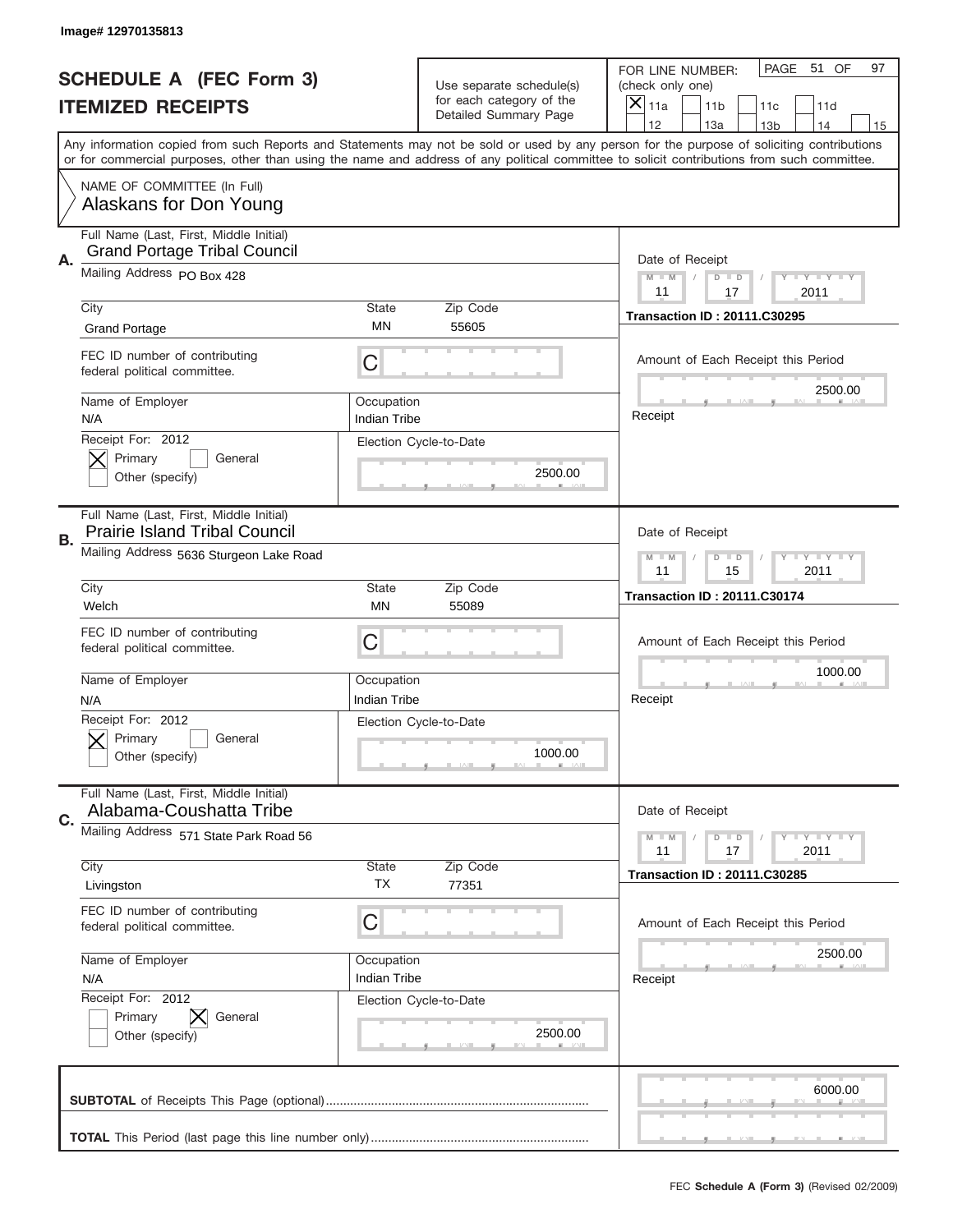|    | Image# 12970135814                                                   |                                                         |                                                      |                                                                                                                                                                                                                                                                                         |
|----|----------------------------------------------------------------------|---------------------------------------------------------|------------------------------------------------------|-----------------------------------------------------------------------------------------------------------------------------------------------------------------------------------------------------------------------------------------------------------------------------------------|
|    | <b>SCHEDULE A (FEC Form 3)</b>                                       |                                                         | Use separate schedule(s)<br>for each category of the | PAGE<br>52 OF<br>97<br>FOR LINE NUMBER:<br>(check only one)                                                                                                                                                                                                                             |
|    | <b>ITEMIZED RECEIPTS</b>                                             |                                                         | Detailed Summary Page                                | $\overline{X} _{11a}$<br>11 <sub>b</sub><br>11c<br>11d<br>12<br>13a<br>14<br>13 <sub>b</sub><br>15                                                                                                                                                                                      |
|    |                                                                      |                                                         |                                                      | Any information copied from such Reports and Statements may not be sold or used by any person for the purpose of soliciting contributions<br>or for commercial purposes, other than using the name and address of any political committee to solicit contributions from such committee. |
|    | NAME OF COMMITTEE (In Full)<br>Alaskans for Don Young                |                                                         |                                                      |                                                                                                                                                                                                                                                                                         |
| Α. | Full Name (Last, First, Middle Initial)<br>Alabama-Coushatta Tribe   |                                                         |                                                      | Date of Receipt                                                                                                                                                                                                                                                                         |
|    | Mailing Address 571 State Park Road 56                               |                                                         |                                                      | <b>LEY LEY LEY</b><br>$M - M$<br>$D$ $D$<br>11<br>17<br>2011                                                                                                                                                                                                                            |
|    | City<br>Livingston                                                   | State<br><b>TX</b>                                      | Zip Code<br>77351                                    | <b>Transaction ID: 20111.C30284</b>                                                                                                                                                                                                                                                     |
|    | FEC ID number of contributing<br>federal political committee.        | C                                                       |                                                      | Amount of Each Receipt this Period<br>2500.00                                                                                                                                                                                                                                           |
|    | Name of Employer<br>N/A                                              | Occupation<br><b>Indian Tribe</b>                       |                                                      | Receipt                                                                                                                                                                                                                                                                                 |
|    | Receipt For: 2012<br>Primary<br>General<br>Other (specify)           |                                                         | Election Cycle-to-Date<br>5000.00                    |                                                                                                                                                                                                                                                                                         |
| В. | Full Name (Last, First, Middle Initial)<br><b>The Tulalip Tribes</b> |                                                         |                                                      | Date of Receipt                                                                                                                                                                                                                                                                         |
|    | Mailing Address 8802 27th Ave., NE                                   | $D$ $D$<br><b>LYLYLY</b><br>$M - M$<br>10<br>17<br>2011 |                                                      |                                                                                                                                                                                                                                                                                         |
|    | City<br>Tulalip                                                      | <b>State</b><br><b>WA</b>                               | Zip Code<br>98271                                    | <b>Transaction ID: 20111.C30076</b>                                                                                                                                                                                                                                                     |
|    | FEC ID number of contributing<br>federal political committee.        | C                                                       |                                                      | Amount of Each Receipt this Period                                                                                                                                                                                                                                                      |
|    | Name of Employer<br>N/A                                              | Occupation<br><b>Indian Tribe</b>                       |                                                      | 2500.00<br>Receipt                                                                                                                                                                                                                                                                      |
|    | Receipt For: 2012<br>Primary<br>General<br>Other (specify)           |                                                         | Election Cycle-to-Date<br>5000.00                    |                                                                                                                                                                                                                                                                                         |
| C. | Full Name (Last, First, Middle Initial)<br>Tribe of LA Tunica-Biloxi |                                                         |                                                      | Date of Receipt                                                                                                                                                                                                                                                                         |
|    | Mailing Address PO Box 1589<br>City                                  | State                                                   | Zip Code                                             | $D$ $D$<br>$T + Y = Y + Y$<br>$M - M$<br>2011<br>10<br>17                                                                                                                                                                                                                               |
|    | Marksville                                                           | LA                                                      | 71351                                                | <b>Transaction ID: 20111.C30077</b>                                                                                                                                                                                                                                                     |
|    | FEC ID number of contributing<br>federal political committee.        | С                                                       |                                                      | Amount of Each Receipt this Period                                                                                                                                                                                                                                                      |
|    | Name of Employer<br>N/A                                              | Occupation<br><b>Indian Tribe</b>                       |                                                      | 2500.00<br>Receipt                                                                                                                                                                                                                                                                      |
|    | Receipt For: 2012<br>Primary<br>General<br>Other (specify)           |                                                         | Election Cycle-to-Date<br>4500.00                    |                                                                                                                                                                                                                                                                                         |
|    |                                                                      |                                                         |                                                      | 7500.00                                                                                                                                                                                                                                                                                 |
|    |                                                                      |                                                         |                                                      |                                                                                                                                                                                                                                                                                         |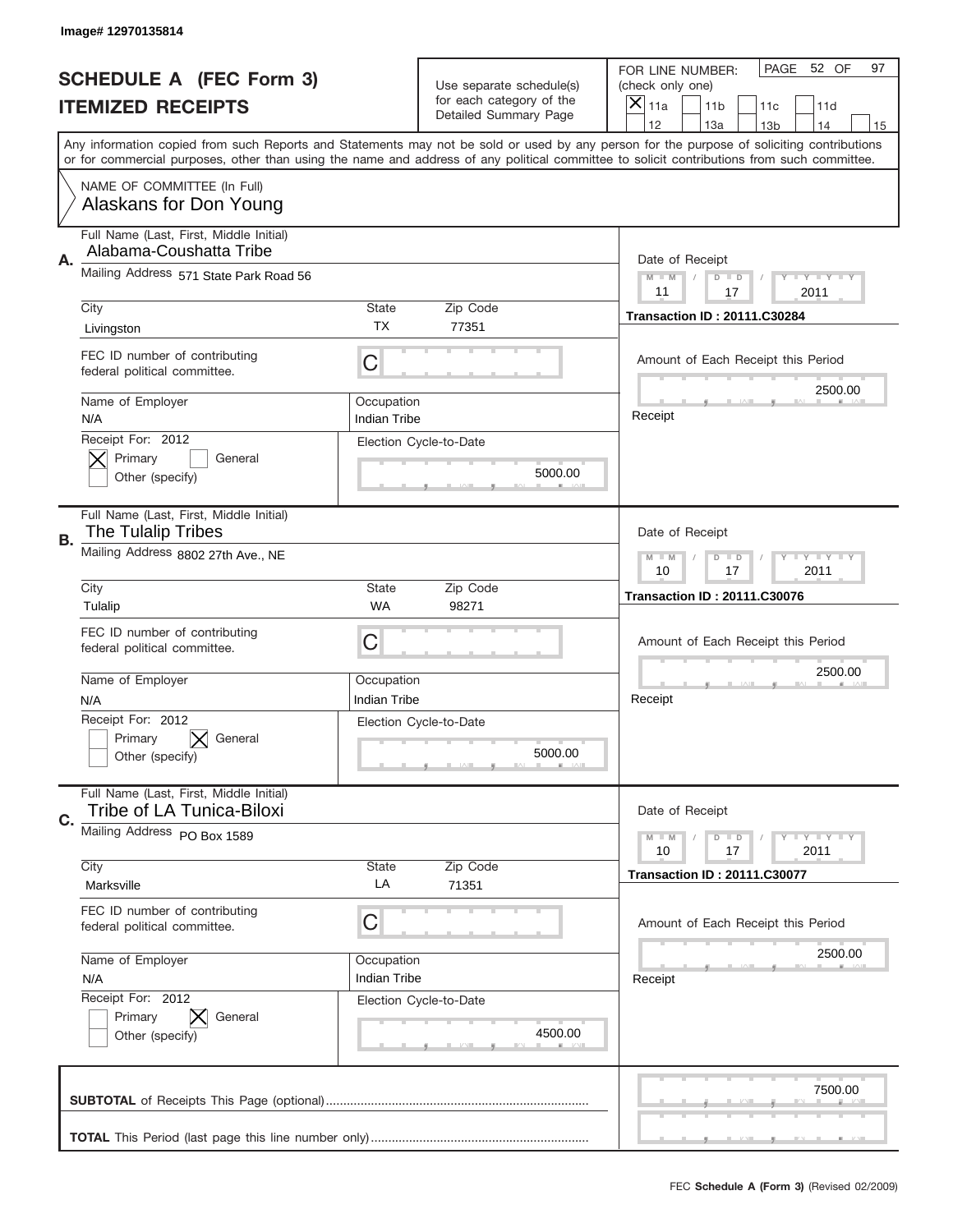|    | Image# 12970135815                                              |                         |                                                                   |                                                                                                                                                                                                                                                                                                                                     |
|----|-----------------------------------------------------------------|-------------------------|-------------------------------------------------------------------|-------------------------------------------------------------------------------------------------------------------------------------------------------------------------------------------------------------------------------------------------------------------------------------------------------------------------------------|
|    | <b>SCHEDULE A (FEC Form 3)</b>                                  |                         | Use separate schedule(s)                                          | PAGE<br>53 OF<br>97<br>FOR LINE NUMBER:<br>(check only one)                                                                                                                                                                                                                                                                         |
|    | <b>ITEMIZED RECEIPTS</b>                                        |                         | for each category of the<br>Detailed Summary Page                 | ×<br>11a<br>11 <sub>b</sub><br>11c<br>11d                                                                                                                                                                                                                                                                                           |
|    |                                                                 |                         |                                                                   | 12<br>13a<br>14<br>13 <sub>b</sub><br>15<br>Any information copied from such Reports and Statements may not be sold or used by any person for the purpose of soliciting contributions<br>or for commercial purposes, other than using the name and address of any political committee to solicit contributions from such committee. |
|    | NAME OF COMMITTEE (In Full)<br>Alaskans for Don Young           |                         |                                                                   |                                                                                                                                                                                                                                                                                                                                     |
| Α. | Full Name (Last, First, Middle Initial)<br>James Udelhoven      |                         |                                                                   | Date of Receipt                                                                                                                                                                                                                                                                                                                     |
|    | Mailing Address PO Box 126                                      |                         |                                                                   | $M - M$<br>Y FY FY FY<br>$D$ $D$<br>11<br>08<br>2011                                                                                                                                                                                                                                                                                |
|    | City<br>Kasilof                                                 | State<br>AK             | Zip Code<br>99610-0126                                            | <b>Transaction ID: 20111.C30165</b>                                                                                                                                                                                                                                                                                                 |
|    | FEC ID number of contributing<br>federal political committee.   | C                       |                                                                   | Amount of Each Receipt this Period                                                                                                                                                                                                                                                                                                  |
|    | Name of Employer<br>Udelhoven Oilfield Systems Ser              | Occupation<br>President |                                                                   | 500.00<br>Receipt                                                                                                                                                                                                                                                                                                                   |
|    | Receipt For: 2012<br>Primary<br>General<br>Other (specify)      |                         | Election Cycle-to-Date<br>500.00                                  |                                                                                                                                                                                                                                                                                                                                     |
| В. | Full Name (Last, First, Middle Initial)<br>Darlene Wallace      |                         |                                                                   | Date of Receipt                                                                                                                                                                                                                                                                                                                     |
|    | Mailing Address 16016 Brenton Hills Ave.                        |                         | $T$ $Y$ $T$ $Y$ $T$ $Y$<br>$M - M$<br>$D$ $D$<br>11<br>22<br>2011 |                                                                                                                                                                                                                                                                                                                                     |
|    | City<br>Edmond                                                  | State<br>OK             | Zip Code<br>73013                                                 | <b>Transaction ID: 20111.C30327</b>                                                                                                                                                                                                                                                                                                 |
|    | FEC ID number of contributing<br>federal political committee.   | C                       |                                                                   | Amount of Each Receipt this Period                                                                                                                                                                                                                                                                                                  |
|    | Name of Employer                                                | Occupation              |                                                                   | 500.00                                                                                                                                                                                                                                                                                                                              |
|    | Columbus Oil Co.                                                | Oil & Gas Production    |                                                                   | Receipt                                                                                                                                                                                                                                                                                                                             |
|    | Receipt For: 2012<br>General<br>Primary<br>Other (specify)      |                         | Election Cycle-to-Date<br>500.00                                  |                                                                                                                                                                                                                                                                                                                                     |
| C. | Full Name (Last, First, Middle Initial)<br><b>Sherri Waters</b> |                         |                                                                   | Date of Receipt                                                                                                                                                                                                                                                                                                                     |
|    | Mailing Address 18850 County Road 1558                          |                         |                                                                   | <b>TEY LY LY</b><br>$M - M$<br>$D$ $D$<br>2011<br>11<br>15                                                                                                                                                                                                                                                                          |
|    | City<br>Ada                                                     | State<br>OK             | Zip Code<br>74820-1422                                            | <b>Transaction ID: 20111.C30215</b>                                                                                                                                                                                                                                                                                                 |
|    | FEC ID number of contributing<br>federal political committee.   | C                       |                                                                   | Amount of Each Receipt this Period                                                                                                                                                                                                                                                                                                  |
|    | Name of Employer                                                | Occupation              |                                                                   | 500.00                                                                                                                                                                                                                                                                                                                              |
|    | Chickasaw Nation                                                | Chief of Staff          |                                                                   | Receipt                                                                                                                                                                                                                                                                                                                             |
|    | Receipt For: 2012<br>Primary<br>General<br>Other (specify)      |                         | Election Cycle-to-Date<br>500.00                                  |                                                                                                                                                                                                                                                                                                                                     |
|    |                                                                 |                         |                                                                   | 1500.00                                                                                                                                                                                                                                                                                                                             |
|    |                                                                 |                         |                                                                   |                                                                                                                                                                                                                                                                                                                                     |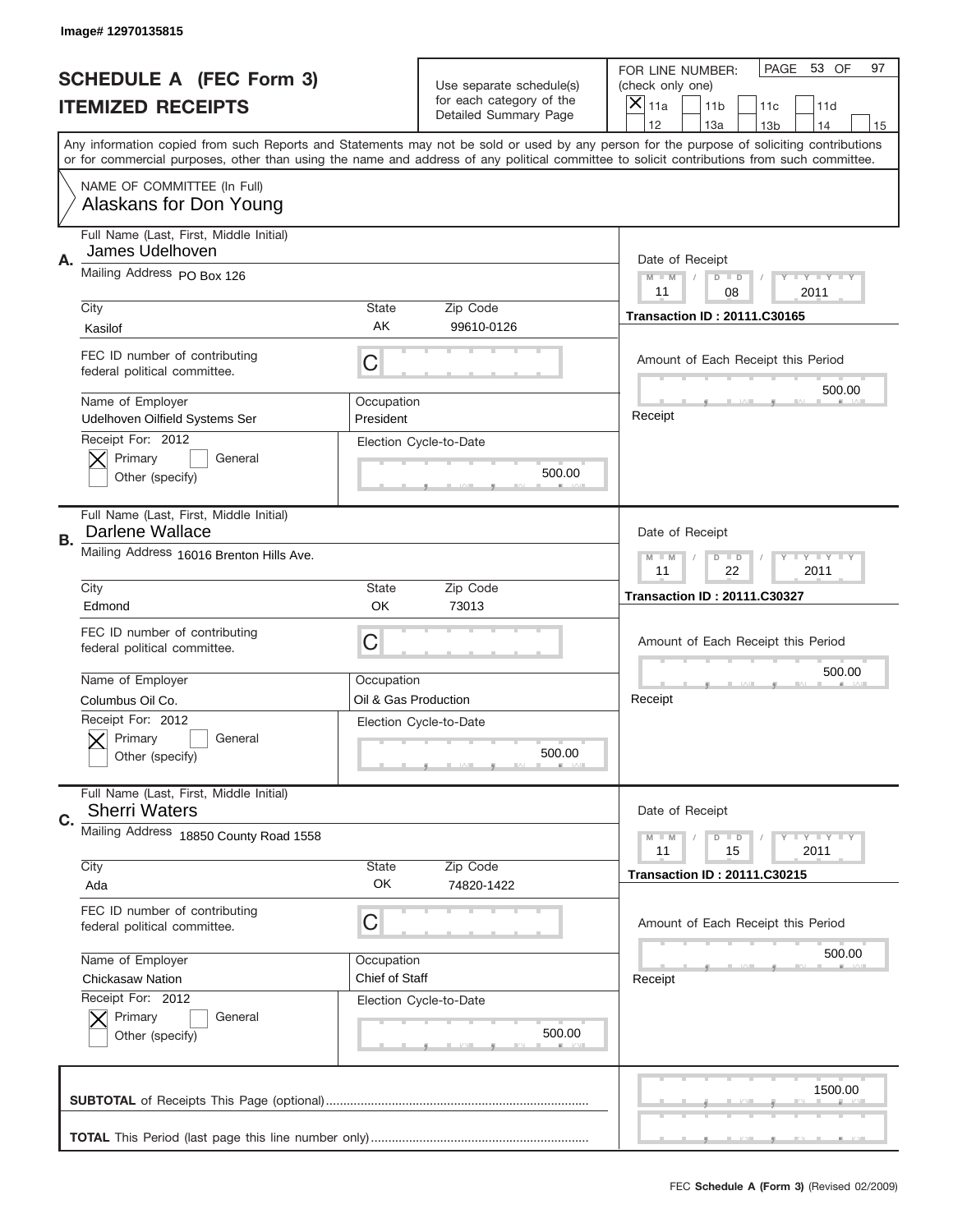|    | Image# 12970135816                                            |                                                      |                                                   |                                                                                                                                                                                                                                                                                         |
|----|---------------------------------------------------------------|------------------------------------------------------|---------------------------------------------------|-----------------------------------------------------------------------------------------------------------------------------------------------------------------------------------------------------------------------------------------------------------------------------------------|
|    | <b>SCHEDULE A (FEC Form 3)</b>                                |                                                      | Use separate schedule(s)                          | PAGE<br>54 OF<br>97<br>FOR LINE NUMBER:<br>(check only one)                                                                                                                                                                                                                             |
|    | <b>ITEMIZED RECEIPTS</b>                                      |                                                      | for each category of the<br>Detailed Summary Page | ×<br>11a<br>11 <sub>b</sub><br>11c<br>11d                                                                                                                                                                                                                                               |
|    |                                                               |                                                      |                                                   | 12<br>13a<br>13 <sub>b</sub><br>14<br>15                                                                                                                                                                                                                                                |
|    |                                                               |                                                      |                                                   | Any information copied from such Reports and Statements may not be sold or used by any person for the purpose of soliciting contributions<br>or for commercial purposes, other than using the name and address of any political committee to solicit contributions from such committee. |
|    | NAME OF COMMITTEE (In Full)<br>Alaskans for Don Young         |                                                      |                                                   |                                                                                                                                                                                                                                                                                         |
| А. | Full Name (Last, First, Middle Initial)<br>Robert Wurm        |                                                      |                                                   | Date of Receipt                                                                                                                                                                                                                                                                         |
|    | Mailing Address 331 E. Wiser Lake Rd.                         |                                                      |                                                   | $M$ $M$<br>Y I Y I Y I Y<br>$D$ $D$<br>10<br>20<br>2011                                                                                                                                                                                                                                 |
|    | City                                                          | State                                                | Zip Code                                          | <b>Transaction ID: 20111.C30094</b>                                                                                                                                                                                                                                                     |
|    | Lynden                                                        | <b>WA</b>                                            | 98264                                             |                                                                                                                                                                                                                                                                                         |
|    | FEC ID number of contributing<br>federal political committee. | C                                                    |                                                   | Amount of Each Receipt this Period<br>500.00                                                                                                                                                                                                                                            |
|    | Name of Employer<br>Alaskan Leader Fisheries                  | Occupation                                           |                                                   | Receipt                                                                                                                                                                                                                                                                                 |
|    | Receipt For: 2012                                             | Fishing                                              | Election Cycle-to-Date                            |                                                                                                                                                                                                                                                                                         |
|    | Primary<br>General                                            |                                                      |                                                   |                                                                                                                                                                                                                                                                                         |
|    | Other (specify)                                               |                                                      | 500.00                                            |                                                                                                                                                                                                                                                                                         |
|    |                                                               |                                                      |                                                   |                                                                                                                                                                                                                                                                                         |
| В. | Full Name (Last, First, Middle Initial)<br><b>Curtis Zane</b> |                                                      |                                                   | Date of Receipt                                                                                                                                                                                                                                                                         |
|    | Mailing Address 6302 Dunaway CT                               | Y TY TY TY<br>$M - M$<br>$D$ $D$<br>10<br>11<br>2011 |                                                   |                                                                                                                                                                                                                                                                                         |
|    | City                                                          | State                                                | Zip Code                                          |                                                                                                                                                                                                                                                                                         |
|    | Mc Lean                                                       | <b>VA</b>                                            | 22101-2204                                        | <b>Transaction ID: 20111.C30062</b>                                                                                                                                                                                                                                                     |
|    | FEC ID number of contributing<br>federal political committee. | C                                                    |                                                   | Amount of Each Receipt this Period                                                                                                                                                                                                                                                      |
|    |                                                               |                                                      |                                                   |                                                                                                                                                                                                                                                                                         |
|    | Name of Employer                                              | Occupation                                           |                                                   | 500.00                                                                                                                                                                                                                                                                                  |
|    | <b>Blank Rome LLP</b>                                         |                                                      | Government Relations                              | Receipt                                                                                                                                                                                                                                                                                 |
|    | Receipt For: 2012                                             |                                                      | Election Cycle-to-Date                            |                                                                                                                                                                                                                                                                                         |
|    | General<br>Primary                                            |                                                      |                                                   |                                                                                                                                                                                                                                                                                         |
|    | Other (specify)                                               |                                                      | 1500.00                                           |                                                                                                                                                                                                                                                                                         |
|    | Full Name (Last, First, Middle Initial)<br><b>Curtis Zane</b> |                                                      |                                                   | Date of Receipt                                                                                                                                                                                                                                                                         |
| C. |                                                               |                                                      |                                                   | <b>TEY LY LY</b><br>$M - M$<br>$D$ $D$                                                                                                                                                                                                                                                  |
|    | Mailing Address 6302 Dunaway CT                               |                                                      |                                                   | 2011<br>10<br>21                                                                                                                                                                                                                                                                        |
|    | City                                                          | State                                                | Zip Code                                          | <b>Transaction ID: 20111.C30125</b>                                                                                                                                                                                                                                                     |
|    | Mc Lean                                                       | VA                                                   | 22101-2204                                        |                                                                                                                                                                                                                                                                                         |
|    | FEC ID number of contributing<br>federal political committee. | C                                                    |                                                   | Amount of Each Receipt this Period                                                                                                                                                                                                                                                      |
|    | Name of Employer                                              | Occupation                                           |                                                   | 300.00                                                                                                                                                                                                                                                                                  |
|    | <b>Blank Rome LLP</b>                                         |                                                      | <b>Government Relations</b>                       | Receipt                                                                                                                                                                                                                                                                                 |
|    | Receipt For: 2012                                             |                                                      | Election Cycle-to-Date                            |                                                                                                                                                                                                                                                                                         |
|    | Primary<br>General                                            |                                                      |                                                   |                                                                                                                                                                                                                                                                                         |
|    | Other (specify)                                               |                                                      | 1800.00                                           |                                                                                                                                                                                                                                                                                         |
|    |                                                               |                                                      |                                                   | 1300.00                                                                                                                                                                                                                                                                                 |
|    |                                                               |                                                      |                                                   |                                                                                                                                                                                                                                                                                         |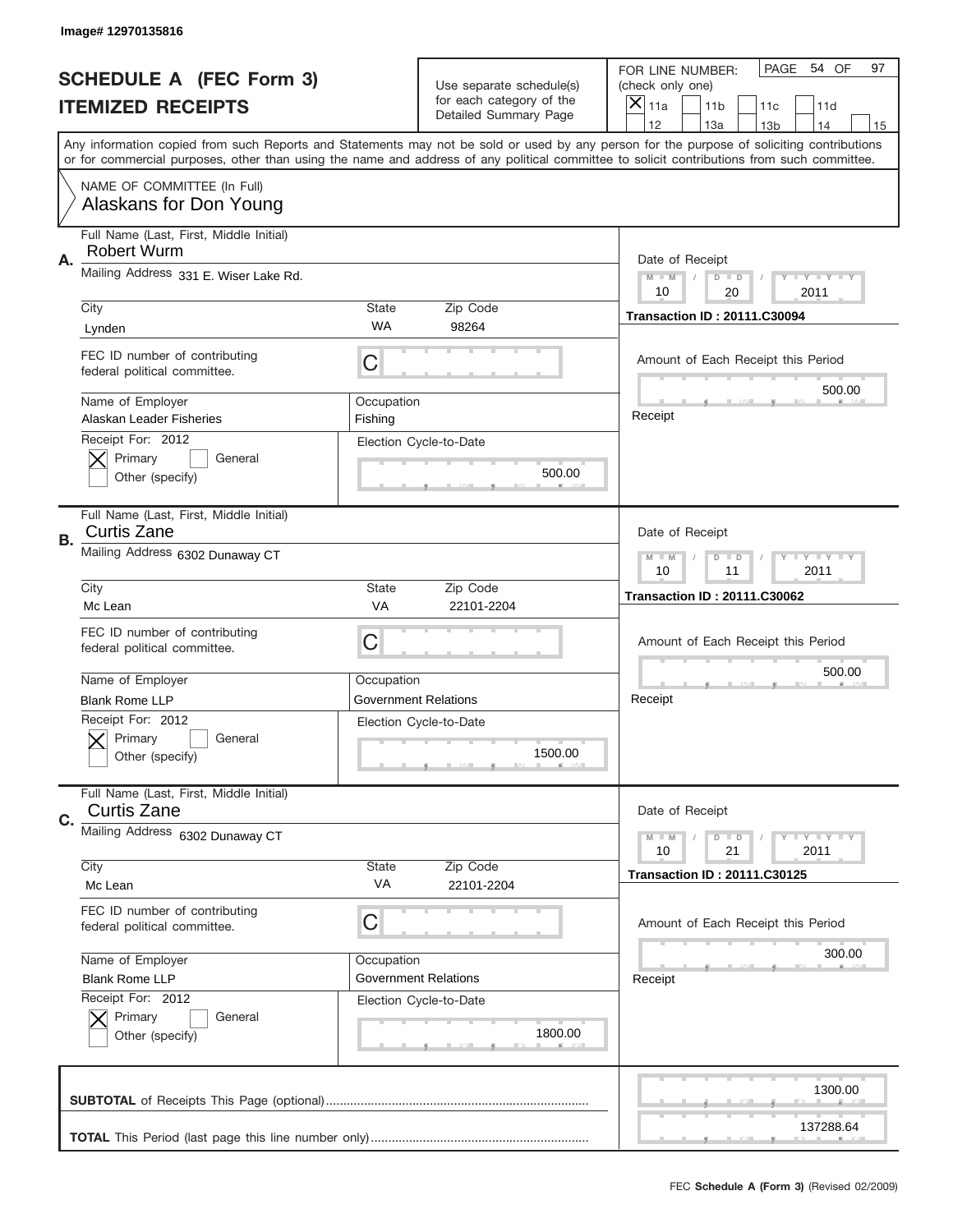|                                | Image# 12970135817                                                               |                                                              |                                   |                                                                                                                                                                                                                                                                                         |  |
|--------------------------------|----------------------------------------------------------------------------------|--------------------------------------------------------------|-----------------------------------|-----------------------------------------------------------------------------------------------------------------------------------------------------------------------------------------------------------------------------------------------------------------------------------------|--|
| <b>SCHEDULE A (FEC Form 3)</b> |                                                                                  | Use separate schedule(s)<br>for each category of the         |                                   | PAGE<br>55 OF<br>97<br>FOR LINE NUMBER:<br>(check only one)                                                                                                                                                                                                                             |  |
|                                | <b>ITEMIZED RECEIPTS</b>                                                         |                                                              | Detailed Summary Page             | $\mathsf{\bar{X}}\vert_{\mathsf{11c}}$<br>11a<br>11 <sub>b</sub><br>11d<br>12<br>13a<br>14<br>13 <sub>b</sub><br>15                                                                                                                                                                     |  |
|                                |                                                                                  |                                                              |                                   | Any information copied from such Reports and Statements may not be sold or used by any person for the purpose of soliciting contributions<br>or for commercial purposes, other than using the name and address of any political committee to solicit contributions from such committee. |  |
|                                | NAME OF COMMITTEE (In Full)<br>Alaskans for Don Young                            |                                                              |                                   |                                                                                                                                                                                                                                                                                         |  |
| Α.                             | Full Name (Last, First, Middle Initial)<br>1220 Associates PAC                   |                                                              |                                   | Date of Receipt                                                                                                                                                                                                                                                                         |  |
|                                | Mailing Address 2200 Sixth Ave. #1000                                            |                                                              |                                   | $M - M$<br><b>LEY LEY LEY</b><br>$D$ $D$<br>10<br>20<br>2011                                                                                                                                                                                                                            |  |
|                                | City<br>Seattle                                                                  | <b>State</b><br>WA                                           | Zip Code<br>98121                 | <b>Transaction ID: 20111.C30098</b>                                                                                                                                                                                                                                                     |  |
|                                | FEC ID number of contributing<br>federal political committee.                    | C                                                            | C00100305                         | Amount of Each Receipt this Period<br>500.00                                                                                                                                                                                                                                            |  |
|                                | Name of Employer                                                                 | Occupation                                                   |                                   | Receipt                                                                                                                                                                                                                                                                                 |  |
|                                | Receipt For: 2012<br>Primary<br>General<br>Other (specify)                       |                                                              | Election Cycle-to-Date<br>1250.00 |                                                                                                                                                                                                                                                                                         |  |
| В.                             | Full Name (Last, First, Middle Initial)<br><b>AGC Political Action Committee</b> |                                                              |                                   | Date of Receipt                                                                                                                                                                                                                                                                         |  |
|                                | Mailing Address 2300 Wilson Blvd. Ste 400                                        | <b>LEY LEY LEY</b><br>$M - M$<br>$D$ $D$<br>10<br>2011<br>24 |                                   |                                                                                                                                                                                                                                                                                         |  |
|                                | City<br>Arlington                                                                | <b>State</b><br>VA                                           | Zip Code<br>22201                 | <b>Transaction ID: 20111.C30145</b>                                                                                                                                                                                                                                                     |  |
|                                | FEC ID number of contributing<br>federal political committee.                    | C                                                            | C00082917                         | Amount of Each Receipt this Period                                                                                                                                                                                                                                                      |  |
|                                | Name of Employer<br>N/A                                                          | Occupation<br>N/A                                            |                                   | 2500.00<br>Receipt                                                                                                                                                                                                                                                                      |  |
|                                | Receipt For: 2012<br>General<br>Primary<br>Other (specify)                       |                                                              | Election Cycle-to-Date<br>2500.00 |                                                                                                                                                                                                                                                                                         |  |
| C.                             | Full Name (Last, First, Middle Initial)<br><b>AOPA PAC</b>                       |                                                              |                                   | Date of Receipt                                                                                                                                                                                                                                                                         |  |
|                                | Mailing Address 421 Aviation Way                                                 |                                                              |                                   | <b>LYLYLY</b><br>$M - M$<br>$D$ $D$<br>12<br>29<br>2011                                                                                                                                                                                                                                 |  |
|                                | City<br>Frederick                                                                | State<br>MD                                                  | Zip Code<br>21701                 | <b>Transaction ID: 20111.C30367</b>                                                                                                                                                                                                                                                     |  |
|                                | FEC ID number of contributing<br>federal political committee.                    | C                                                            | C00131185                         | Amount of Each Receipt this Period                                                                                                                                                                                                                                                      |  |
|                                | Name of Employer                                                                 | Occupation                                                   |                                   | 2000.00<br>Receipt                                                                                                                                                                                                                                                                      |  |
|                                | Receipt For: 2012<br>Primary<br>General<br>Other (specify)                       |                                                              | Election Cycle-to-Date<br>2000.00 |                                                                                                                                                                                                                                                                                         |  |
|                                |                                                                                  |                                                              |                                   | 5000.00                                                                                                                                                                                                                                                                                 |  |
|                                |                                                                                  |                                                              |                                   |                                                                                                                                                                                                                                                                                         |  |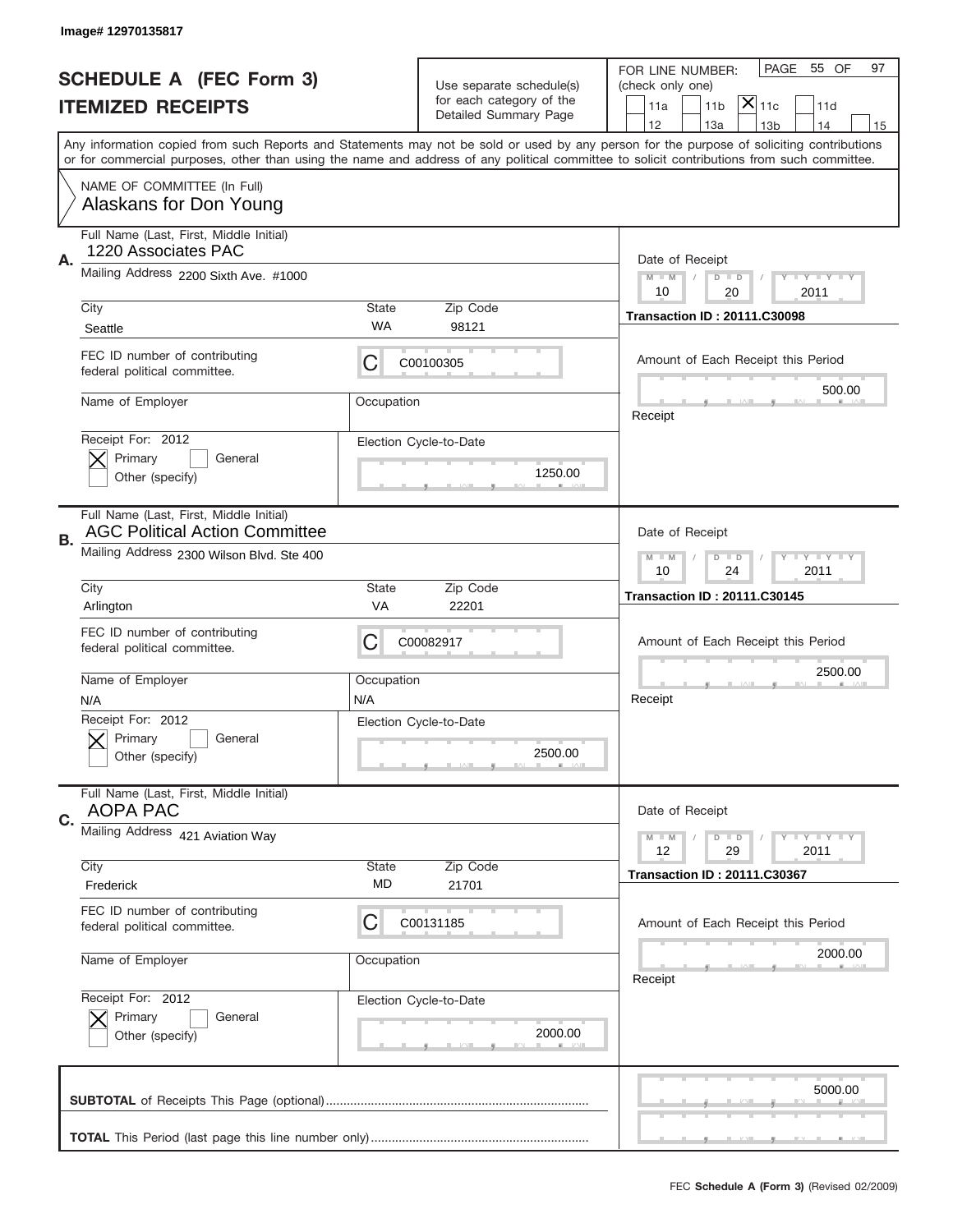|                                | Image# 12970135818                                                               |                                                               |                                                      |                                                                                                                                                                                                                                                                                         |
|--------------------------------|----------------------------------------------------------------------------------|---------------------------------------------------------------|------------------------------------------------------|-----------------------------------------------------------------------------------------------------------------------------------------------------------------------------------------------------------------------------------------------------------------------------------------|
|                                |                                                                                  |                                                               |                                                      | PAGE<br>56 OF<br>97<br>FOR LINE NUMBER:                                                                                                                                                                                                                                                 |
| <b>SCHEDULE A (FEC Form 3)</b> |                                                                                  |                                                               | Use separate schedule(s)<br>for each category of the | (check only one)                                                                                                                                                                                                                                                                        |
|                                | <b>ITEMIZED RECEIPTS</b>                                                         |                                                               | Detailed Summary Page                                | $\overline{\mathsf{x}} _{\text{11c}}$<br>11 <sub>b</sub><br>11a<br>11d<br>12<br>13a<br>13 <sub>b</sub><br>14<br>15                                                                                                                                                                      |
|                                |                                                                                  |                                                               |                                                      | Any information copied from such Reports and Statements may not be sold or used by any person for the purpose of soliciting contributions<br>or for commercial purposes, other than using the name and address of any political committee to solicit contributions from such committee. |
|                                | NAME OF COMMITTEE (In Full)<br>Alaskans for Don Young                            |                                                               |                                                      |                                                                                                                                                                                                                                                                                         |
| А.                             | Full Name (Last, First, Middle Initial)<br><b>ARTBA PAC</b>                      |                                                               |                                                      | Date of Receipt                                                                                                                                                                                                                                                                         |
|                                | Mailing Address 1210 28th Street, NW                                             |                                                               |                                                      | $T$ $Y$ $Y$ $Y$ $Y$<br>$M - M$<br>$D$ $D$<br>10<br>24<br>2011                                                                                                                                                                                                                           |
|                                | City<br>Washington                                                               | State<br>DC                                                   | Zip Code<br>20007                                    | <b>Transaction ID: 20111.C30134</b>                                                                                                                                                                                                                                                     |
|                                | FEC ID number of contributing<br>federal political committee.                    | C                                                             | C00118208                                            | Amount of Each Receipt this Period<br>1000.00                                                                                                                                                                                                                                           |
|                                | Name of Employer                                                                 | Occupation                                                    |                                                      | Receipt                                                                                                                                                                                                                                                                                 |
|                                | Receipt For: 2012<br>Primary<br>General<br>Other (specify)                       |                                                               | Election Cycle-to-Date<br>2000.00                    |                                                                                                                                                                                                                                                                                         |
| В.                             | Full Name (Last, First, Middle Initial)<br><b>ASG-MRG PAC</b>                    |                                                               |                                                      | Date of Receipt                                                                                                                                                                                                                                                                         |
|                                | Mailing Address 32001 32nd Ave., S, Ste. 200                                     | $T$ $Y$ $Y$ $Y$ $Y$<br>$M - M$<br>$D$ $D$<br>10<br>20<br>2011 |                                                      |                                                                                                                                                                                                                                                                                         |
|                                | City<br><b>Federal Way</b>                                                       | <b>State</b><br>WA                                            | Zip Code<br>98001-9601                               | <b>Transaction ID: 20111.C30112</b>                                                                                                                                                                                                                                                     |
|                                | FEC ID number of contributing<br>federal political committee.                    | C                                                             | C00411694                                            | Amount of Each Receipt this Period                                                                                                                                                                                                                                                      |
|                                | Name of Employer                                                                 | Occupation                                                    |                                                      | 1000.00<br>Receipt                                                                                                                                                                                                                                                                      |
|                                | Receipt For: 2012<br>Primary<br>General<br>Other (specify)                       |                                                               | Election Cycle-to-Date<br>1000.00                    |                                                                                                                                                                                                                                                                                         |
| C.                             | Full Name (Last, First, Middle Initial)<br>Brotherhood of Locamotive Engineers & |                                                               |                                                      | Date of Receipt                                                                                                                                                                                                                                                                         |
|                                | Mailing Address Trainmen PAC Fund                                                |                                                               |                                                      | <b>LYLYLY</b><br>$M - M$<br>$D$ $D$                                                                                                                                                                                                                                                     |
|                                | 1370 Ontario St.<br>City                                                         | <b>State</b>                                                  | Zip Code                                             | 12<br>2011<br>28                                                                                                                                                                                                                                                                        |
|                                | Cleveland                                                                        | OH                                                            | 44113-1702                                           | <b>Transaction ID: 20111.C30362</b>                                                                                                                                                                                                                                                     |
|                                | FEC ID number of contributing<br>federal political committee.                    | C                                                             | C00099234                                            | Amount of Each Receipt this Period                                                                                                                                                                                                                                                      |
|                                | Name of Employer                                                                 | Occupation                                                    |                                                      | 1000.00<br>Receipt                                                                                                                                                                                                                                                                      |
|                                | Receipt For: 2012<br>Primary<br>General<br>Other (specify)                       |                                                               | Election Cycle-to-Date<br>1000.00                    |                                                                                                                                                                                                                                                                                         |
|                                |                                                                                  |                                                               |                                                      | 3000.00                                                                                                                                                                                                                                                                                 |
|                                |                                                                                  |                                                               |                                                      |                                                                                                                                                                                                                                                                                         |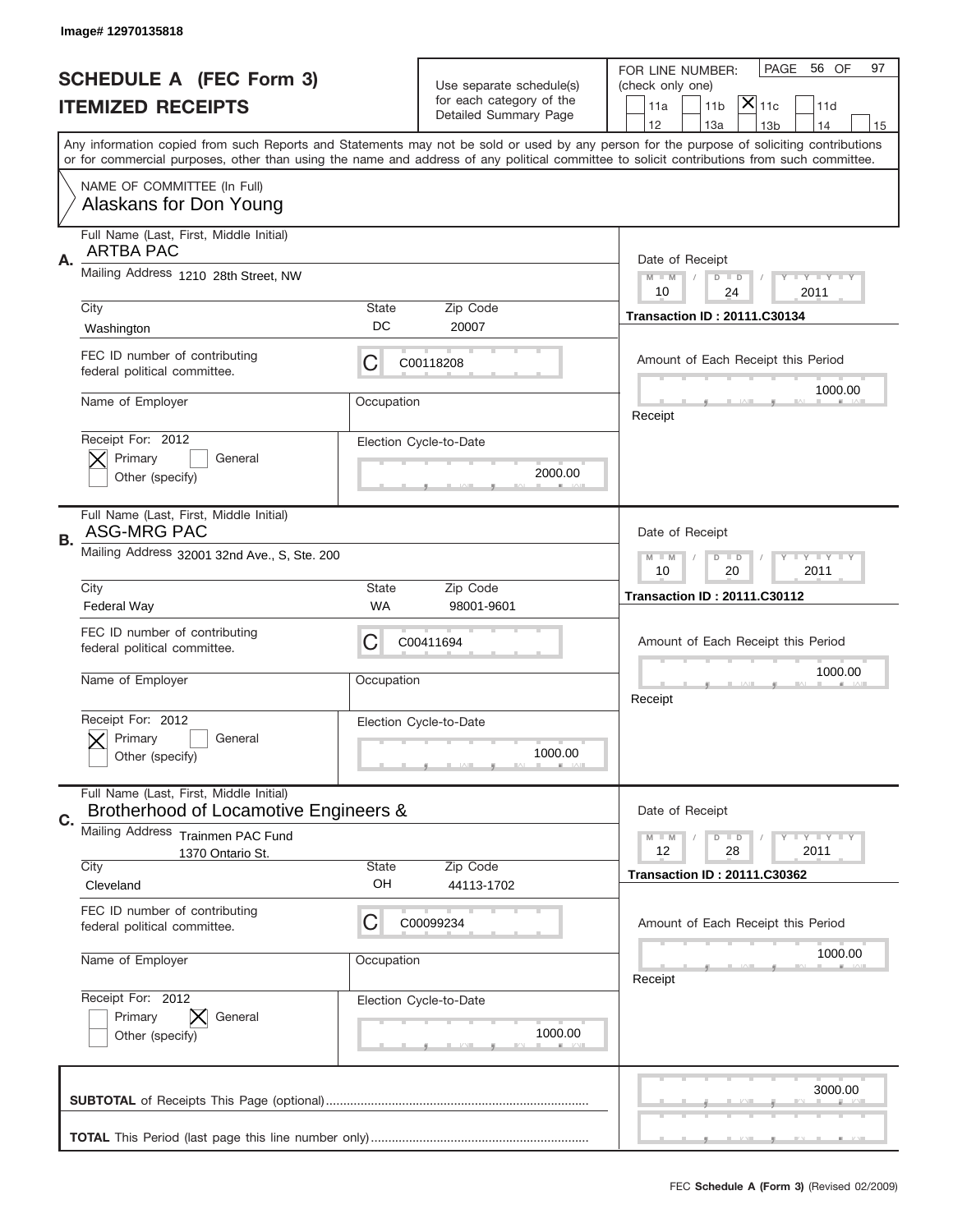|                          | Image#12970135819                                                                     |                                                             |                                                      |                                                                                                                                                                                                                                                                                         |
|--------------------------|---------------------------------------------------------------------------------------|-------------------------------------------------------------|------------------------------------------------------|-----------------------------------------------------------------------------------------------------------------------------------------------------------------------------------------------------------------------------------------------------------------------------------------|
|                          | <b>SCHEDULE A (FEC Form 3)</b>                                                        |                                                             |                                                      | PAGE<br>57 OF<br>97<br>FOR LINE NUMBER:                                                                                                                                                                                                                                                 |
| <b>ITEMIZED RECEIPTS</b> |                                                                                       |                                                             | Use separate schedule(s)<br>for each category of the | (check only one)<br>$ \mathsf{\overline{X}} _{\mathsf{11c}}$<br>11 <sub>b</sub>                                                                                                                                                                                                         |
|                          |                                                                                       |                                                             | Detailed Summary Page                                | 11a<br>11d<br>12<br>13a<br>14<br>13 <sub>b</sub><br>15                                                                                                                                                                                                                                  |
|                          |                                                                                       |                                                             |                                                      | Any information copied from such Reports and Statements may not be sold or used by any person for the purpose of soliciting contributions<br>or for commercial purposes, other than using the name and address of any political committee to solicit contributions from such committee. |
|                          | NAME OF COMMITTEE (In Full)<br>Alaskans for Don Young                                 |                                                             |                                                      |                                                                                                                                                                                                                                                                                         |
| Α.                       | Full Name (Last, First, Middle Initial)<br><b>Bumble Bee Foods PAC</b>                |                                                             |                                                      | Date of Receipt                                                                                                                                                                                                                                                                         |
|                          | Mailing Address 330 Encinitas Blvd., Ste. 101                                         |                                                             |                                                      | $M - M$<br>Y I Y I Y I Y<br>$D$ $D$<br>12<br>12<br>2011                                                                                                                                                                                                                                 |
|                          | City<br>Encinitas                                                                     | State<br>CA                                                 | Zip Code<br>92024                                    | <b>Transaction ID: 20111.C30350</b>                                                                                                                                                                                                                                                     |
|                          | FEC ID number of contributing<br>federal political committee.                         | C                                                           | C00389510                                            | Amount of Each Receipt this Period<br>1000.00                                                                                                                                                                                                                                           |
|                          | Name of Employer                                                                      | Occupation                                                  |                                                      | Receipt                                                                                                                                                                                                                                                                                 |
|                          | Receipt For: 2012<br>Primary<br>General<br>Other (specify)                            |                                                             | Election Cycle-to-Date<br>1000.00                    |                                                                                                                                                                                                                                                                                         |
| В.                       | Full Name (Last, First, Middle Initial)<br><b>Center for Coastal Conservation PAC</b> | Date of Receipt                                             |                                                      |                                                                                                                                                                                                                                                                                         |
|                          | Mailing Address 701 8th Street, Ste 500                                               | $T - Y = Y - T Y$<br>$M - M$<br>$D$ $D$<br>10<br>2011<br>17 |                                                      |                                                                                                                                                                                                                                                                                         |
|                          | City<br>Washington                                                                    | State<br>DC                                                 | Zip Code<br>20001-3965                               | <b>Transaction ID: 20111.C30093</b>                                                                                                                                                                                                                                                     |
|                          | FEC ID number of contributing<br>federal political committee.                         | C                                                           | C00435024                                            | Amount of Each Receipt this Period                                                                                                                                                                                                                                                      |
|                          | Name of Employer                                                                      | Occupation                                                  |                                                      | 1000.00<br>Receipt                                                                                                                                                                                                                                                                      |
|                          | Receipt For: 2012<br>General<br>Primary<br>Other (specify)                            |                                                             | Election Cycle-to-Date<br>1000.00                    |                                                                                                                                                                                                                                                                                         |
| C.                       | Full Name (Last, First, Middle Initial)<br><b>Cherokee Nation Business LLC PAF</b>    |                                                             |                                                      | Date of Receipt                                                                                                                                                                                                                                                                         |
|                          | Mailing Address PO Box 948                                                            |                                                             |                                                      | <b>TEY LY LY</b><br>$M - M$<br>$D$ $D$<br>2011<br>11<br>17                                                                                                                                                                                                                              |
|                          | City<br>Tahlequah                                                                     | State<br>OK                                                 | Zip Code<br>74465                                    | <b>Transaction ID: 20111.C30324</b>                                                                                                                                                                                                                                                     |
|                          | FEC ID number of contributing<br>federal political committee.                         | C                                                           | C90008046                                            | Amount of Each Receipt this Period                                                                                                                                                                                                                                                      |
|                          | Name of Employer                                                                      | Occupation                                                  |                                                      | 500.00<br>Receipt                                                                                                                                                                                                                                                                       |
|                          | Receipt For: 2012<br>Primary<br>General<br>Other (specify)                            |                                                             | Election Cycle-to-Date<br>500.00                     |                                                                                                                                                                                                                                                                                         |
|                          |                                                                                       |                                                             |                                                      | 2500.00                                                                                                                                                                                                                                                                                 |
|                          |                                                                                       |                                                             |                                                      |                                                                                                                                                                                                                                                                                         |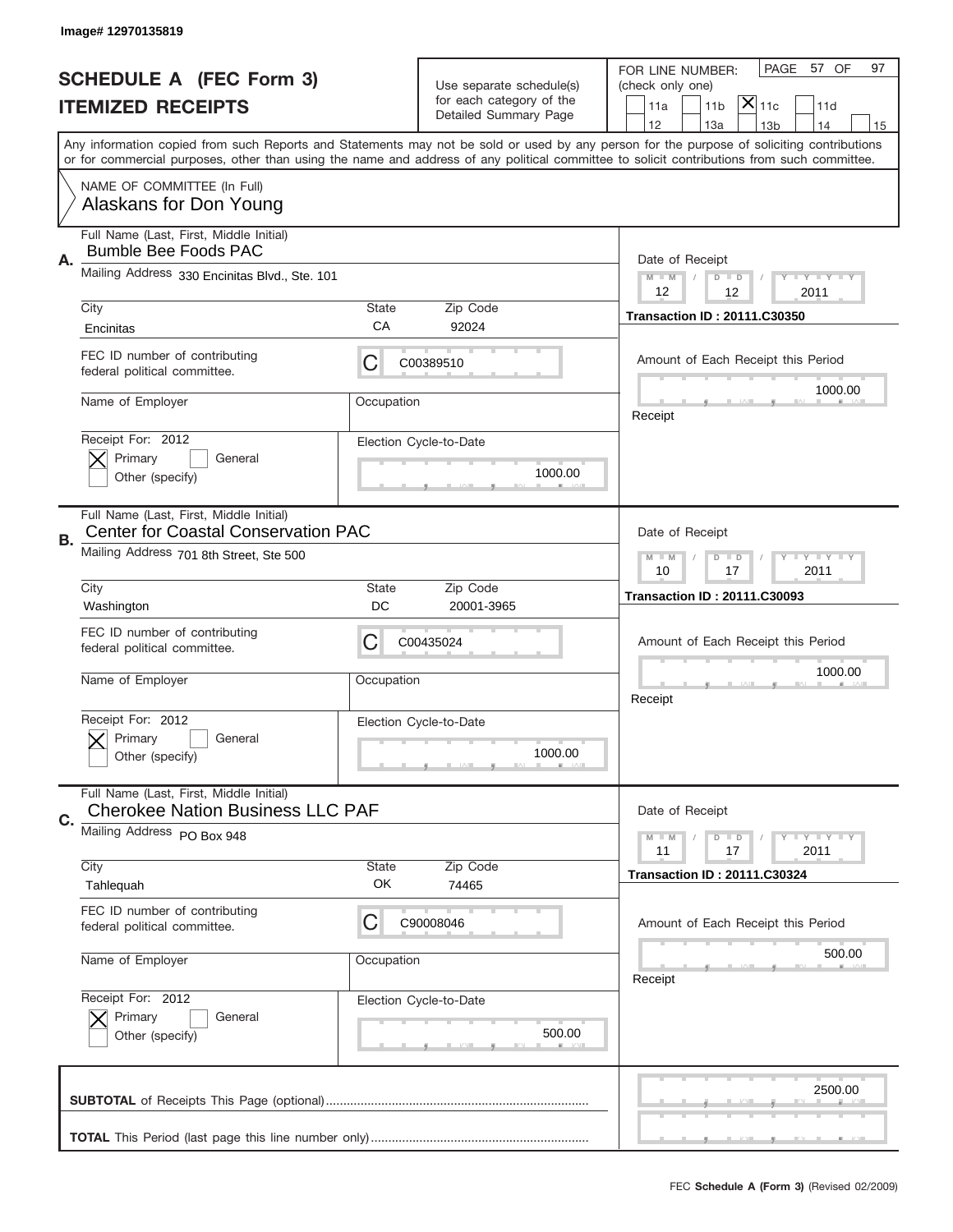|    | Image# 12970135820                                                      |                                                               |                                                      |                                                                                                                                                                                                                                                                                         |
|----|-------------------------------------------------------------------------|---------------------------------------------------------------|------------------------------------------------------|-----------------------------------------------------------------------------------------------------------------------------------------------------------------------------------------------------------------------------------------------------------------------------------------|
|    | <b>SCHEDULE A (FEC Form 3)</b>                                          |                                                               |                                                      | PAGE<br>58 OF<br>97<br>FOR LINE NUMBER:                                                                                                                                                                                                                                                 |
|    |                                                                         |                                                               | Use separate schedule(s)<br>for each category of the | (check only one)<br>$ \mathsf{X} _{\mathsf{11c}}$                                                                                                                                                                                                                                       |
|    | <b>ITEMIZED RECEIPTS</b>                                                |                                                               | Detailed Summary Page                                | 11 <sub>b</sub><br>11a<br>11d<br>12<br>13a<br>13 <sub>b</sub><br>14<br>15                                                                                                                                                                                                               |
|    |                                                                         |                                                               |                                                      | Any information copied from such Reports and Statements may not be sold or used by any person for the purpose of soliciting contributions<br>or for commercial purposes, other than using the name and address of any political committee to solicit contributions from such committee. |
|    | NAME OF COMMITTEE (In Full)<br>Alaskans for Don Young                   |                                                               |                                                      |                                                                                                                                                                                                                                                                                         |
| А. | Full Name (Last, First, Middle Initial)<br><b>Chevron Employees PAC</b> |                                                               |                                                      | Date of Receipt                                                                                                                                                                                                                                                                         |
|    | Mailing Address 1401 Eye St., NW, Ste. 1200                             |                                                               |                                                      | $M$ $M$<br>Y I Y I Y I Y<br>$D$ $D$<br>12<br>20<br>2011                                                                                                                                                                                                                                 |
|    | City<br>Washington                                                      | State<br>DC                                                   | Zip Code<br>20005                                    | <b>Transaction ID: 20111.C30356</b>                                                                                                                                                                                                                                                     |
|    | FEC ID number of contributing<br>federal political committee.           | C                                                             | C00035006                                            | Amount of Each Receipt this Period<br>1000.00                                                                                                                                                                                                                                           |
|    | Name of Employer                                                        | Occupation                                                    |                                                      | Receipt                                                                                                                                                                                                                                                                                 |
|    | Receipt For: 2012<br>Primary<br>General<br>Other (specify)              |                                                               | Election Cycle-to-Date<br>1000.00                    |                                                                                                                                                                                                                                                                                         |
| В. | Full Name (Last, First, Middle Initial)<br>Drinker Biddle PAC           |                                                               |                                                      | Date of Receipt                                                                                                                                                                                                                                                                         |
|    | Mailing Address 1500 K Steet NW, Ste. 1100                              | $T$ $Y$ $Y$ $Y$ $Y$<br>$M - M$<br>$D$ $D$<br>12<br>12<br>2011 |                                                      |                                                                                                                                                                                                                                                                                         |
|    | City<br>Washington                                                      | State<br>DC                                                   | Zip Code<br>20005                                    | <b>Transaction ID: 20111.C30349</b>                                                                                                                                                                                                                                                     |
|    |                                                                         |                                                               |                                                      |                                                                                                                                                                                                                                                                                         |
|    | FEC ID number of contributing<br>federal political committee.           | C                                                             | C00370759                                            | Amount of Each Receipt this Period                                                                                                                                                                                                                                                      |
|    | Name of Employer                                                        | Occupation                                                    |                                                      | 1000.00<br>Receipt                                                                                                                                                                                                                                                                      |
|    | Receipt For: 2012<br>General<br>Primary<br>Other (specify)              |                                                               | Election Cycle-to-Date<br>4000.00                    |                                                                                                                                                                                                                                                                                         |
|    | Full Name (Last, First, Middle Initial)<br>Fond Du Lac Bank FPCF        |                                                               |                                                      | Date of Receipt                                                                                                                                                                                                                                                                         |
| C. | Mailing Address 1720 Big Lake Road                                      |                                                               |                                                      | $T + Y = Y + Y$<br>$M$ $M$<br>$D$ $D$<br>2011<br>11<br>15                                                                                                                                                                                                                               |
|    | City<br>Cloquet                                                         | State<br>ΜN                                                   | Zip Code<br>55720-9702                               | <b>Transaction ID: 20111.C30171</b>                                                                                                                                                                                                                                                     |
|    | FEC ID number of contributing<br>federal political committee.           | C                                                             |                                                      | Amount of Each Receipt this Period                                                                                                                                                                                                                                                      |
|    | Name of Employer                                                        | Occupation                                                    |                                                      | 2500.00<br>Receipt                                                                                                                                                                                                                                                                      |
|    | Receipt For: 2012<br>Primary<br>General<br>Other (specify)              |                                                               | Election Cycle-to-Date<br>2500.00                    |                                                                                                                                                                                                                                                                                         |
|    |                                                                         |                                                               |                                                      | 4500.00                                                                                                                                                                                                                                                                                 |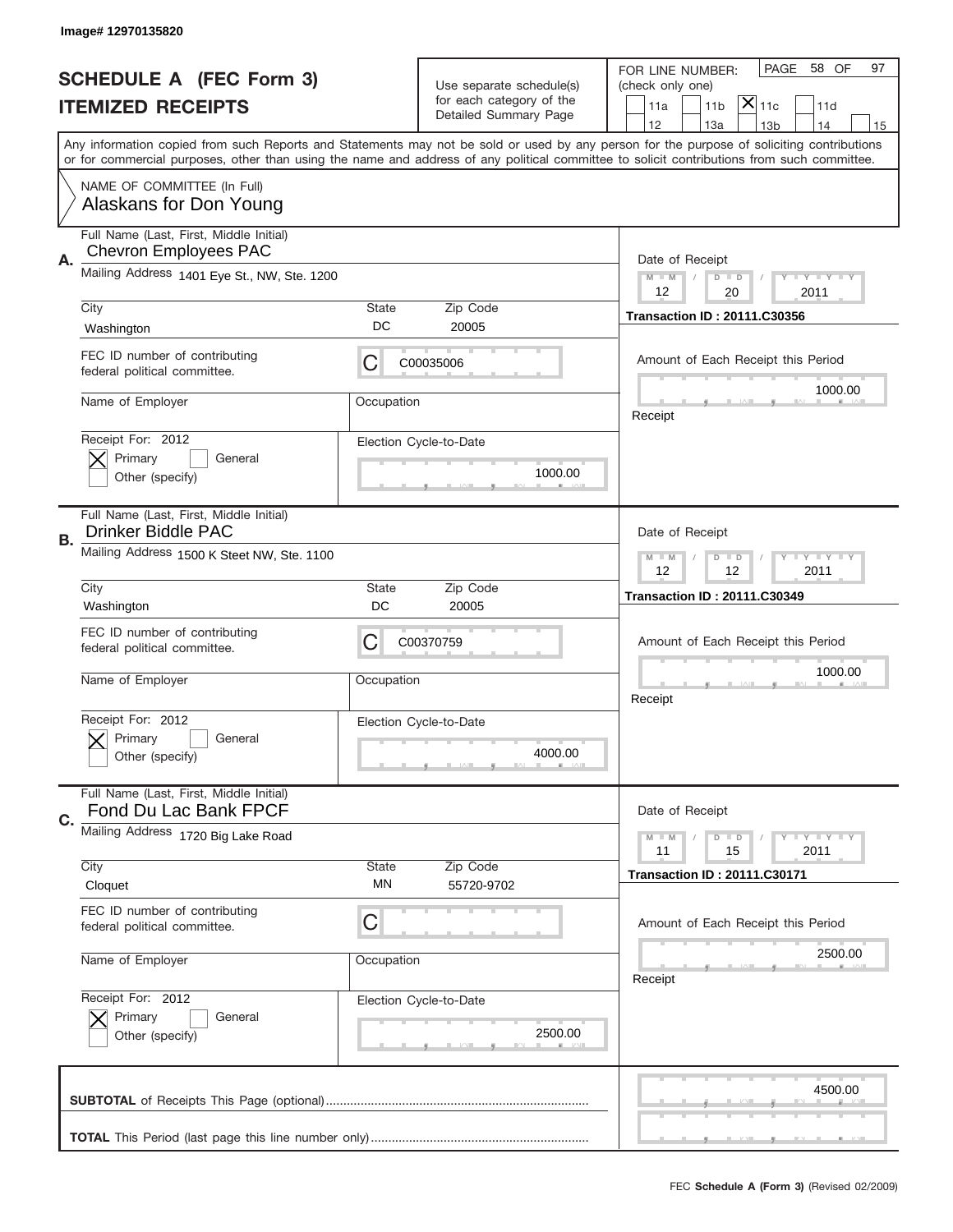|    | Image# 12970135821                                                                 |                                                         |                                                      |                                                                                                                                                                                       |
|----|------------------------------------------------------------------------------------|---------------------------------------------------------|------------------------------------------------------|---------------------------------------------------------------------------------------------------------------------------------------------------------------------------------------|
|    | <b>SCHEDULE A (FEC Form 3)</b>                                                     |                                                         |                                                      | PAGE<br>59 OF<br>97<br>FOR LINE NUMBER:                                                                                                                                               |
|    |                                                                                    |                                                         | Use separate schedule(s)<br>for each category of the | (check only one)                                                                                                                                                                      |
|    | <b>ITEMIZED RECEIPTS</b>                                                           |                                                         | Detailed Summary Page                                | $ \overline{\mathsf{X}} _{\mathsf{11c}}$<br>11a<br>11 <sub>b</sub><br>11d                                                                                                             |
|    |                                                                                    |                                                         |                                                      | 12<br>13a<br>14<br>13 <sub>b</sub><br>15<br>Any information copied from such Reports and Statements may not be sold or used by any person for the purpose of soliciting contributions |
|    |                                                                                    |                                                         |                                                      | or for commercial purposes, other than using the name and address of any political committee to solicit contributions from such committee.                                            |
|    | NAME OF COMMITTEE (In Full)<br>Alaskans for Don Young                              |                                                         |                                                      |                                                                                                                                                                                       |
|    | Full Name (Last, First, Middle Initial)<br><b>GCI PAC</b>                          |                                                         |                                                      |                                                                                                                                                                                       |
| Α. | Mailing Address 1350 Eye Street NW, Ste 1260                                       |                                                         |                                                      | Date of Receipt<br>$M - M$<br><b>LEY LEY LEY</b><br>$D$ $D$<br>10<br>17<br>2011                                                                                                       |
|    | City                                                                               | State                                                   | Zip Code                                             |                                                                                                                                                                                       |
|    | Washington                                                                         | DC                                                      | 20005                                                | <b>Transaction ID: 20111.C30091</b>                                                                                                                                                   |
|    | FEC ID number of contributing<br>federal political committee.                      | C                                                       | C00387894                                            | Amount of Each Receipt this Period                                                                                                                                                    |
|    | Name of Employer                                                                   | Occupation                                              |                                                      | 1000.00<br>Receipt                                                                                                                                                                    |
|    | Receipt For: 2012<br>Primary<br>General<br>Other (specify)                         |                                                         | Election Cycle-to-Date<br>1000.00                    |                                                                                                                                                                                       |
| В. | Full Name (Last, First, Middle Initial)<br>Holland America Line Inc. PAC (HALPAC)  |                                                         |                                                      | Date of Receipt                                                                                                                                                                       |
|    | Mailing Address 300 Elliott Ave W                                                  | <b>LYLYLY</b><br>$M - M$<br>$D$ $D$<br>10<br>20<br>2011 |                                                      |                                                                                                                                                                                       |
|    | City<br>Seattle                                                                    | State<br>WA                                             | Zip Code<br>98119                                    | <b>Transaction ID: 20111.C30097</b>                                                                                                                                                   |
|    |                                                                                    |                                                         |                                                      |                                                                                                                                                                                       |
|    | FEC ID number of contributing<br>federal political committee.                      | C                                                       | C00287714                                            | Amount of Each Receipt this Period                                                                                                                                                    |
|    | Name of Employer                                                                   | Occupation                                              |                                                      | 1000.00                                                                                                                                                                               |
|    | N/A                                                                                | N/A                                                     |                                                      | Receipt                                                                                                                                                                               |
|    | Receipt For: 2012<br>General<br>Primary<br>Other (specify)                         |                                                         | Election Cycle-to-Date<br>1000.00                    |                                                                                                                                                                                       |
| C. | Full Name (Last, First, Middle Initial)<br>Intl Union Operating Eng Local #302 VPF |                                                         |                                                      | Date of Receipt                                                                                                                                                                       |
|    | Mailing Address 18701 120th Ave NE                                                 |                                                         |                                                      | <b>LYLYLY</b><br>$M - M$<br>$D$ $D$<br>10                                                                                                                                             |
|    | City                                                                               | <b>State</b>                                            | Zip Code                                             | 2011<br>20                                                                                                                                                                            |
|    | <b>Bothell</b>                                                                     | WA                                                      | 98011                                                | <b>Transaction ID: 20111.C30124</b>                                                                                                                                                   |
|    | FEC ID number of contributing<br>federal political committee.                      | C                                                       | C00008409                                            | Amount of Each Receipt this Period                                                                                                                                                    |
|    | Name of Employer                                                                   | Occupation                                              |                                                      | 5000.00                                                                                                                                                                               |
|    | N/A                                                                                | N/A                                                     |                                                      | Receipt                                                                                                                                                                               |
|    | Receipt For: 2012<br>Primary<br>General<br>Other (specify)                         |                                                         | Election Cycle-to-Date<br>5000.00                    |                                                                                                                                                                                       |
|    |                                                                                    |                                                         |                                                      | 7000.00                                                                                                                                                                               |
|    |                                                                                    |                                                         |                                                      |                                                                                                                                                                                       |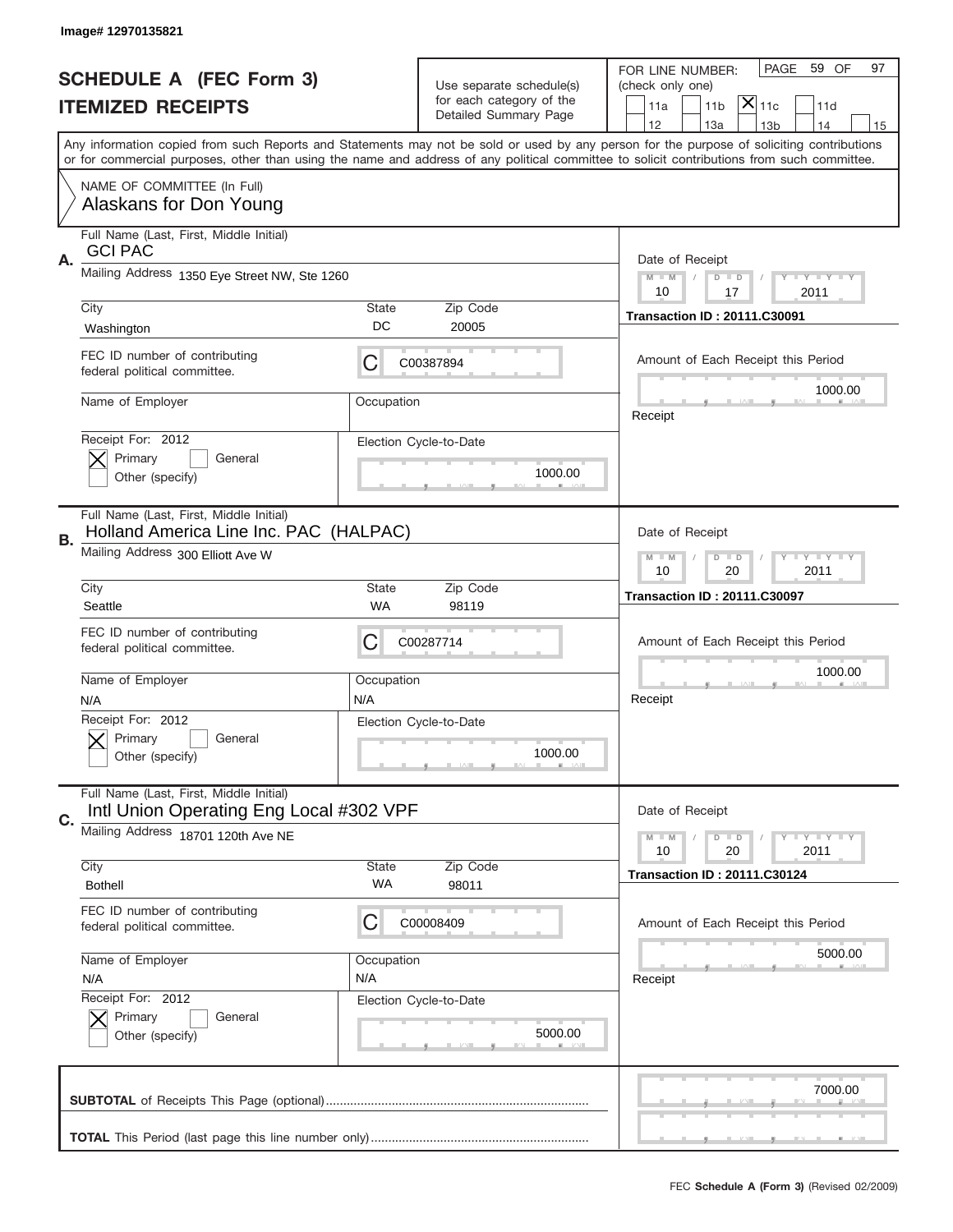|                                | Image# 12970135822                                                                    |                   |                                                                   |                                                                                                                                                                                                                                                                                         |
|--------------------------------|---------------------------------------------------------------------------------------|-------------------|-------------------------------------------------------------------|-----------------------------------------------------------------------------------------------------------------------------------------------------------------------------------------------------------------------------------------------------------------------------------------|
|                                |                                                                                       |                   |                                                                   | PAGE<br>60 OF<br>97<br>FOR LINE NUMBER:                                                                                                                                                                                                                                                 |
| <b>SCHEDULE A (FEC Form 3)</b> |                                                                                       |                   | Use separate schedule(s)<br>for each category of the              | (check only one)                                                                                                                                                                                                                                                                        |
|                                | <b>ITEMIZED RECEIPTS</b>                                                              |                   | Detailed Summary Page                                             | $ \mathsf{\overline{X}} _{\mathsf{11c}}$<br>11 <sub>b</sub><br>11a<br>11d<br>12<br>13a<br>13 <sub>b</sub><br>14<br>15                                                                                                                                                                   |
|                                |                                                                                       |                   |                                                                   | Any information copied from such Reports and Statements may not be sold or used by any person for the purpose of soliciting contributions<br>or for commercial purposes, other than using the name and address of any political committee to solicit contributions from such committee. |
|                                | NAME OF COMMITTEE (In Full)<br>Alaskans for Don Young                                 |                   |                                                                   |                                                                                                                                                                                                                                                                                         |
| А.                             | Full Name (Last, First, Middle Initial)<br><b>Ironworkers Political Action League</b> |                   |                                                                   | Date of Receipt                                                                                                                                                                                                                                                                         |
|                                | Mailing Address 1750 New York Ave., NW, Ste 400                                       |                   |                                                                   | $M$ $M$<br>Y I Y I Y I Y<br>$D$ $D$<br>10<br>17<br>2011                                                                                                                                                                                                                                 |
|                                | City<br>Washington                                                                    | State<br>DC       | Zip Code<br>20006                                                 | <b>Transaction ID: 20111.C30089</b>                                                                                                                                                                                                                                                     |
|                                | FEC ID number of contributing<br>federal political committee.                         | C                 | C00027359                                                         | Amount of Each Receipt this Period                                                                                                                                                                                                                                                      |
|                                | Name of Employer<br>N/A                                                               | Occupation<br>N/A |                                                                   | 1000.00<br>Receipt                                                                                                                                                                                                                                                                      |
|                                | Receipt For: 2012<br>Primary<br>General<br>Other (specify)                            |                   | Election Cycle-to-Date<br>1000.00                                 |                                                                                                                                                                                                                                                                                         |
| В.                             | Full Name (Last, First, Middle Initial)<br>Jacobson Buffalo State PAC                 |                   |                                                                   | Date of Receipt                                                                                                                                                                                                                                                                         |
|                                | Mailing Address PO Box 14151                                                          |                   | $T$ $Y$ $T$ $Y$ $T$ $Y$<br>$M - M$<br>$D$ $D$<br>12<br>07<br>2011 |                                                                                                                                                                                                                                                                                         |
|                                | City<br>Saint Paul                                                                    | State<br>MN       | Zip Code<br>55114                                                 | <b>Transaction ID: 20111.C30337</b>                                                                                                                                                                                                                                                     |
|                                | FEC ID number of contributing<br>federal political committee.                         | C                 |                                                                   | Amount of Each Receipt this Period                                                                                                                                                                                                                                                      |
|                                | Name of Employer                                                                      | Occupation        |                                                                   | 162.66<br>In-Kind                                                                                                                                                                                                                                                                       |
|                                | Receipt For: 2012<br>Primary<br>General<br>Other (specify)                            |                   | Election Cycle-to-Date<br>162.66                                  | <b>Fundraiser Costs</b>                                                                                                                                                                                                                                                                 |
| C.                             | Full Name (Last, First, Middle Initial)<br><b>Lower Sioux Political Education</b>     |                   |                                                                   | Date of Receipt                                                                                                                                                                                                                                                                         |
|                                | Mailing Address PO Box 308                                                            |                   |                                                                   | $T + Y = Y + Y$<br>$M$ M<br>$D$ $D$<br>2011<br>11<br>15                                                                                                                                                                                                                                 |
|                                | City<br>Morton                                                                        | State<br>ΜN       | Zip Code<br>56270                                                 | <b>Transaction ID: 20111.C30175</b>                                                                                                                                                                                                                                                     |
|                                | FEC ID number of contributing<br>federal political committee.                         | C                 |                                                                   | Amount of Each Receipt this Period                                                                                                                                                                                                                                                      |
|                                | Name of Employer                                                                      | Occupation        |                                                                   | 1000.00<br>Receipt                                                                                                                                                                                                                                                                      |
|                                | Receipt For: 2012<br>Primary<br>General<br>Other (specify)                            |                   | Election Cycle-to-Date<br>1000.00                                 |                                                                                                                                                                                                                                                                                         |
|                                |                                                                                       |                   |                                                                   | 2162.66                                                                                                                                                                                                                                                                                 |
|                                |                                                                                       |                   |                                                                   |                                                                                                                                                                                                                                                                                         |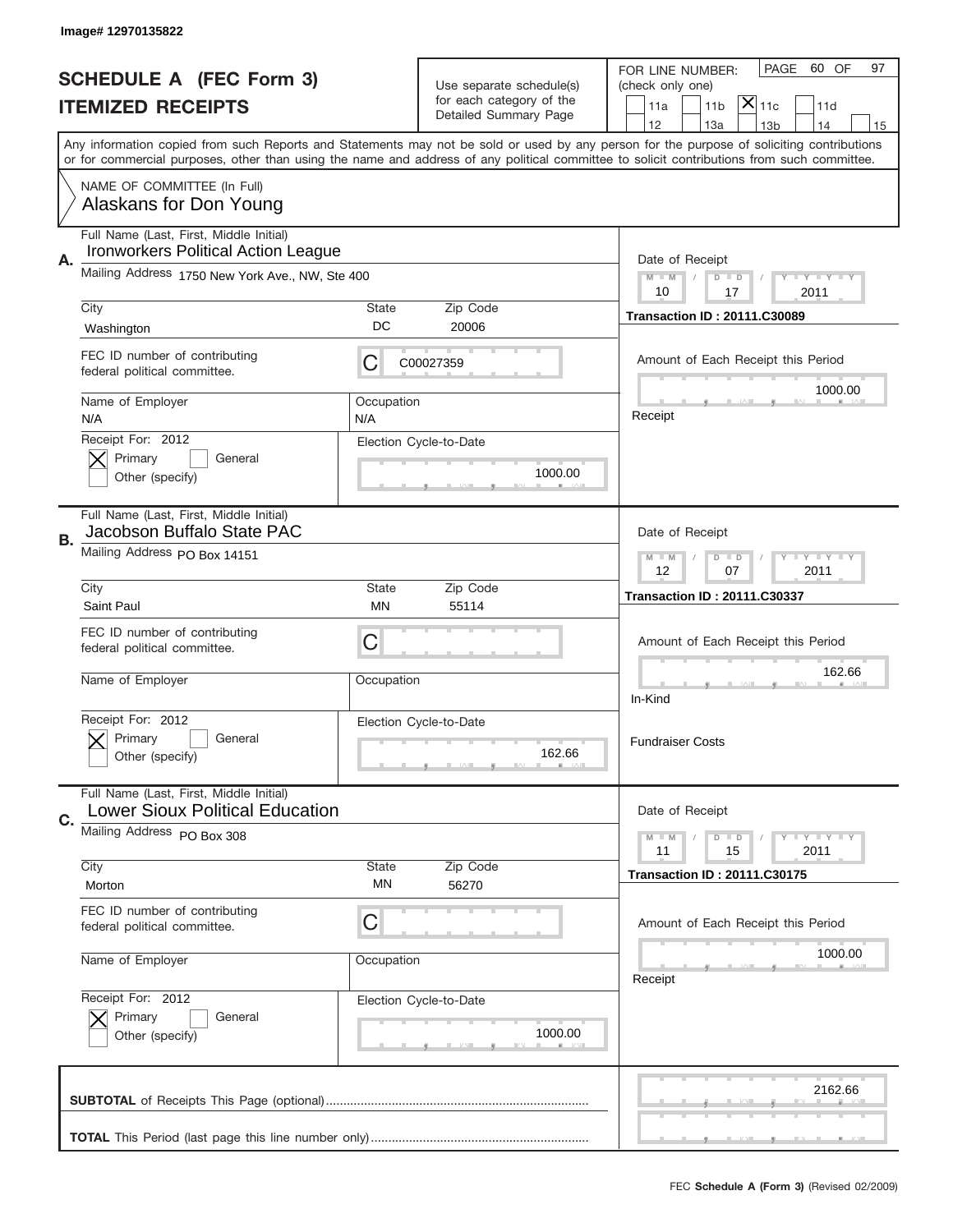|    | Image# 12970135823                                                                  |                                                         |                                                      |                                                                                                                                                                                                                                                                                         |
|----|-------------------------------------------------------------------------------------|---------------------------------------------------------|------------------------------------------------------|-----------------------------------------------------------------------------------------------------------------------------------------------------------------------------------------------------------------------------------------------------------------------------------------|
|    | <b>SCHEDULE A (FEC Form 3)</b>                                                      |                                                         |                                                      | PAGE<br>61 OF<br>97<br>FOR LINE NUMBER:                                                                                                                                                                                                                                                 |
|    |                                                                                     |                                                         | Use separate schedule(s)<br>for each category of the | (check only one)<br>$ \mathsf{X} _{\mathsf{11c}}$                                                                                                                                                                                                                                       |
|    | <b>ITEMIZED RECEIPTS</b>                                                            |                                                         | Detailed Summary Page                                | 11 <sub>b</sub><br>11a<br>11d<br>12<br>13a<br>14<br>13 <sub>b</sub><br>15                                                                                                                                                                                                               |
|    |                                                                                     |                                                         |                                                      | Any information copied from such Reports and Statements may not be sold or used by any person for the purpose of soliciting contributions<br>or for commercial purposes, other than using the name and address of any political committee to solicit contributions from such committee. |
|    | NAME OF COMMITTEE (In Full)                                                         |                                                         |                                                      |                                                                                                                                                                                                                                                                                         |
|    | Alaskans for Don Young                                                              |                                                         |                                                      |                                                                                                                                                                                                                                                                                         |
| Α. | Full Name (Last, First, Middle Initial)<br>Machinists Non-Partisan Pol. League      |                                                         |                                                      | Date of Receipt                                                                                                                                                                                                                                                                         |
|    | Mailing Address 9000 Machinists Place                                               |                                                         |                                                      | <b>LEY LEY LEY</b><br>$M - M$<br>$D$ $D$<br>12<br>21<br>2011                                                                                                                                                                                                                            |
|    | City                                                                                | <b>State</b>                                            | Zip Code                                             | <b>Transaction ID: 20111.C30358</b>                                                                                                                                                                                                                                                     |
|    | <b>Upper Marlboro</b>                                                               | MD                                                      | 20772                                                |                                                                                                                                                                                                                                                                                         |
|    | FEC ID number of contributing<br>federal political committee.                       | С                                                       | C00002469                                            | Amount of Each Receipt this Period                                                                                                                                                                                                                                                      |
|    | Name of Employer                                                                    | Occupation                                              |                                                      | 4000.00<br>Receipt                                                                                                                                                                                                                                                                      |
|    | Receipt For: 2012                                                                   |                                                         | Election Cycle-to-Date                               |                                                                                                                                                                                                                                                                                         |
|    | Primary<br>General<br>Other (specify)                                               |                                                         | 5000.00                                              |                                                                                                                                                                                                                                                                                         |
|    |                                                                                     |                                                         |                                                      |                                                                                                                                                                                                                                                                                         |
| В. | Full Name (Last, First, Middle Initial)<br>Morisset, Schlosser, Jozwiak & McGaw PAC |                                                         |                                                      | Date of Receipt                                                                                                                                                                                                                                                                         |
|    | Mailing Address 801 2nd. Ave., Ste 1115                                             | <b>LYLYLY</b><br>$M - M$<br>$D$ $D$<br>11<br>29<br>2011 |                                                      |                                                                                                                                                                                                                                                                                         |
|    | City                                                                                | <b>State</b>                                            | Zip Code                                             | <b>Transaction ID: 20111.C30328</b>                                                                                                                                                                                                                                                     |
|    | Seattle                                                                             | <b>WA</b>                                               | 98104-1509                                           |                                                                                                                                                                                                                                                                                         |
|    | FEC ID number of contributing<br>federal political committee.                       | С                                                       | C00277905                                            | Amount of Each Receipt this Period                                                                                                                                                                                                                                                      |
|    | Name of Employer                                                                    | Occupation                                              |                                                      | 500.00                                                                                                                                                                                                                                                                                  |
|    | N/A                                                                                 | N/A                                                     |                                                      | Receipt                                                                                                                                                                                                                                                                                 |
|    | Receipt For: 2012                                                                   |                                                         | Election Cycle-to-Date                               |                                                                                                                                                                                                                                                                                         |
|    | General<br>Primary<br>Other (specify)                                               |                                                         | 500.00                                               |                                                                                                                                                                                                                                                                                         |
| C. | Full Name (Last, First, Middle Initial)<br>Natl Assn. of Letter Carriers-COLCPE     |                                                         |                                                      | Date of Receipt                                                                                                                                                                                                                                                                         |
|    |                                                                                     |                                                         |                                                      |                                                                                                                                                                                                                                                                                         |
|    | Mailing Address 100 Indiana Ave, NW                                                 |                                                         |                                                      | <b>LEY LEY LEY</b><br>$M - M$<br>$D$ $D$<br>12<br>31<br>2011                                                                                                                                                                                                                            |
|    | City                                                                                | <b>State</b>                                            | Zip Code                                             | <b>Transaction ID: 20111.C30369</b>                                                                                                                                                                                                                                                     |
|    | Washington                                                                          | DC                                                      | 20001                                                |                                                                                                                                                                                                                                                                                         |
|    | FEC ID number of contributing<br>federal political committee.                       | C                                                       | C00023580                                            | Amount of Each Receipt this Period                                                                                                                                                                                                                                                      |
|    | Name of Employer                                                                    | Occupation                                              |                                                      | 2000.00                                                                                                                                                                                                                                                                                 |
|    | N/A                                                                                 | N/A                                                     |                                                      | Receipt                                                                                                                                                                                                                                                                                 |
|    | Receipt For: 2012                                                                   |                                                         | Election Cycle-to-Date                               |                                                                                                                                                                                                                                                                                         |
|    | Primary<br>General<br>Other (specify)                                               |                                                         | 2000.00                                              |                                                                                                                                                                                                                                                                                         |
|    |                                                                                     |                                                         |                                                      | 6500.00                                                                                                                                                                                                                                                                                 |
|    |                                                                                     |                                                         |                                                      |                                                                                                                                                                                                                                                                                         |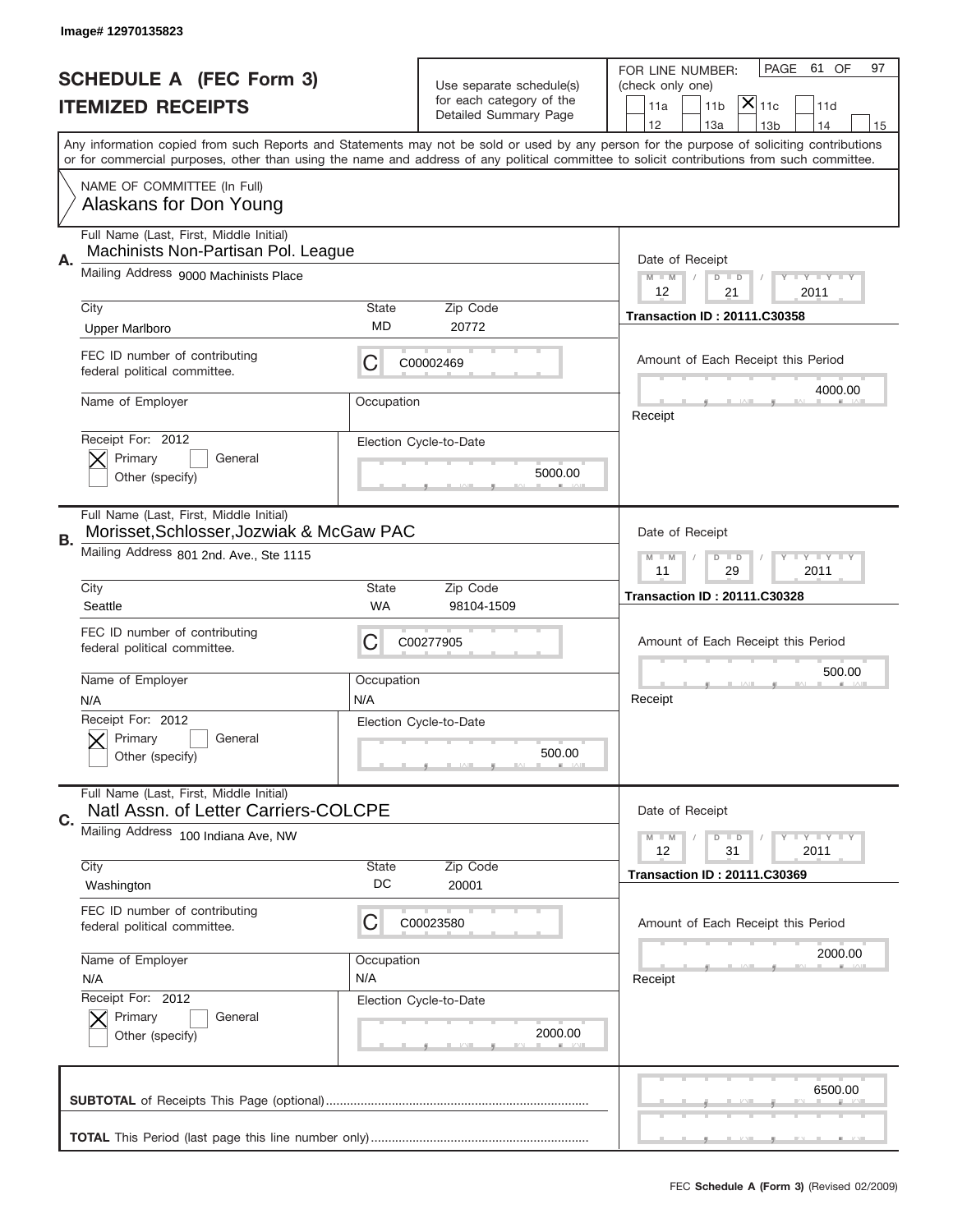|                                | Image# 12970135824                                                    |                                       |                                                      |                                                                                                                                                                                                                                                                                         |
|--------------------------------|-----------------------------------------------------------------------|---------------------------------------|------------------------------------------------------|-----------------------------------------------------------------------------------------------------------------------------------------------------------------------------------------------------------------------------------------------------------------------------------------|
| <b>SCHEDULE A (FEC Form 3)</b> |                                                                       |                                       |                                                      | PAGE 62 OF<br>97<br>FOR LINE NUMBER:                                                                                                                                                                                                                                                    |
|                                |                                                                       |                                       | Use separate schedule(s)<br>for each category of the | (check only one)<br>$ \mathsf{\overline{X}} _{\mathsf{11c}}$                                                                                                                                                                                                                            |
|                                | <b>ITEMIZED RECEIPTS</b>                                              |                                       | Detailed Summary Page                                | 11 <sub>b</sub><br>11d<br>11a<br>12<br>13a<br>13 <sub>b</sub><br>14<br>15                                                                                                                                                                                                               |
|                                |                                                                       |                                       |                                                      | Any information copied from such Reports and Statements may not be sold or used by any person for the purpose of soliciting contributions<br>or for commercial purposes, other than using the name and address of any political committee to solicit contributions from such committee. |
|                                | NAME OF COMMITTEE (In Full)<br>Alaskans for Don Young                 |                                       |                                                      |                                                                                                                                                                                                                                                                                         |
|                                | Full Name (Last, First, Middle Initial)                               |                                       |                                                      |                                                                                                                                                                                                                                                                                         |
| Α.                             | Natl Rural Letter Carriers Assn. PAC                                  |                                       |                                                      | Date of Receipt                                                                                                                                                                                                                                                                         |
|                                | Mailing Address 1630 Duke Street, 2nd Floor                           |                                       |                                                      | $M - M$<br><b>TEY LY LY</b><br>$D$ $D$                                                                                                                                                                                                                                                  |
|                                | City                                                                  | State                                 | Zip Code                                             | 12<br>07<br>2011                                                                                                                                                                                                                                                                        |
|                                | Alexandria                                                            | <b>VA</b>                             | 22314-3467                                           | <b>Transaction ID: 20111.C30344</b>                                                                                                                                                                                                                                                     |
|                                | FEC ID number of contributing<br>federal political committee.         | C                                     | C00072025                                            | Amount of Each Receipt this Period                                                                                                                                                                                                                                                      |
|                                | Name of Employer<br>N/A                                               | Occupation<br>N/A                     |                                                      | 1000.00<br>Receipt                                                                                                                                                                                                                                                                      |
|                                | Receipt For: 2012<br>Primary<br>General<br>Other (specify)            |                                       | Election Cycle-to-Date<br>1000.00                    |                                                                                                                                                                                                                                                                                         |
| В.                             | Full Name (Last, First, Middle Initial)<br><b>Pacific Seafood PAC</b> |                                       |                                                      | Date of Receipt                                                                                                                                                                                                                                                                         |
|                                | Mailing Address 1900 W Emmerson PL, Ste. 205                          | $D$ $D$<br><b>LY LY LY</b><br>$M - M$ |                                                      |                                                                                                                                                                                                                                                                                         |
|                                | City                                                                  | <b>State</b>                          | Zip Code                                             | 10<br>20<br>2011                                                                                                                                                                                                                                                                        |
|                                | Seattle                                                               | <b>WA</b>                             | 98119                                                | <b>Transaction ID: 20111.C30099</b>                                                                                                                                                                                                                                                     |
|                                | FEC ID number of contributing<br>federal political committee.         | C                                     | C00193672                                            | Amount of Each Receipt this Period                                                                                                                                                                                                                                                      |
|                                | Name of Employer                                                      | Occupation                            |                                                      | 500.00<br>Receipt                                                                                                                                                                                                                                                                       |
|                                | Receipt For: 2012<br>Primary<br>General<br>Other (specify)            |                                       | Election Cycle-to-Date<br>1500.00                    |                                                                                                                                                                                                                                                                                         |
| C.                             | Full Name (Last, First, Middle Initial)<br>Pacific Seafood PAC        |                                       |                                                      | Date of Receipt                                                                                                                                                                                                                                                                         |
|                                | Mailing Address 1900 W Emmerson PL, Ste. 205                          |                                       |                                                      | $M - M$<br>$D$ $D$<br>$\bot$ $\gamma$ $\bot$ $\gamma$ $\bot$ $\gamma$<br>2011<br>10<br>20                                                                                                                                                                                               |
|                                | City<br>Seattle                                                       | State<br>WA                           | Zip Code<br>98119                                    | <b>Transaction ID: 20111.C30101</b>                                                                                                                                                                                                                                                     |
|                                | FEC ID number of contributing<br>federal political committee.         | C                                     | C00193672                                            | Amount of Each Receipt this Period                                                                                                                                                                                                                                                      |
|                                | Name of Employer                                                      | Occupation                            |                                                      | 500.00<br>Receipt                                                                                                                                                                                                                                                                       |
|                                | Receipt For: 2012<br>Primary<br>General<br>Other (specify)            |                                       | Election Cycle-to-Date<br>2000.00                    |                                                                                                                                                                                                                                                                                         |
|                                |                                                                       |                                       |                                                      |                                                                                                                                                                                                                                                                                         |
|                                |                                                                       |                                       |                                                      | 2000.00                                                                                                                                                                                                                                                                                 |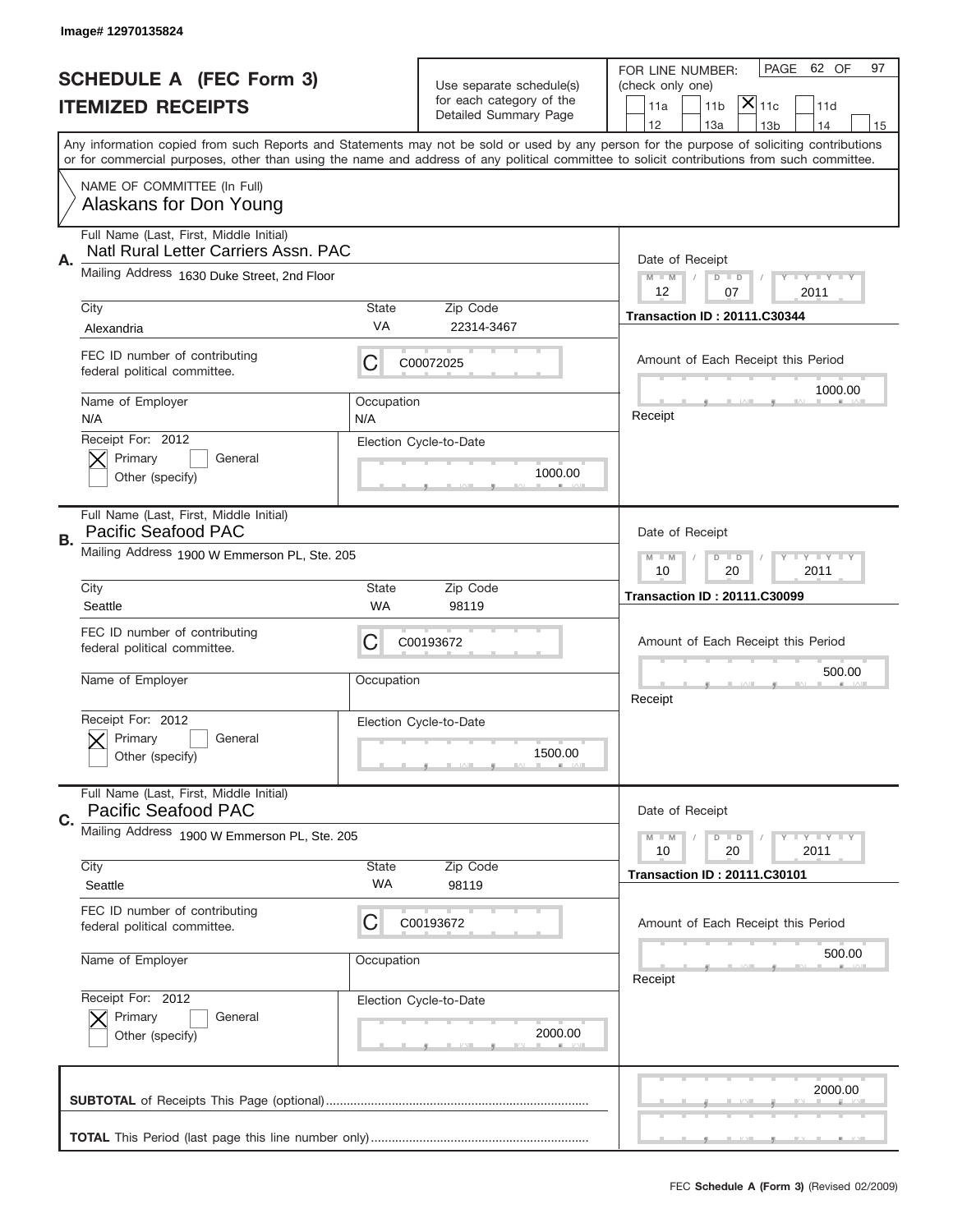|                                | Image# 12970135825                                                                      |                                                                   |                                                      |                                                                                                                                                                                                                                                                                         |  |  |
|--------------------------------|-----------------------------------------------------------------------------------------|-------------------------------------------------------------------|------------------------------------------------------|-----------------------------------------------------------------------------------------------------------------------------------------------------------------------------------------------------------------------------------------------------------------------------------------|--|--|
| <b>SCHEDULE A (FEC Form 3)</b> |                                                                                         |                                                                   |                                                      | PAGE<br>63 OF<br>97<br>FOR LINE NUMBER:                                                                                                                                                                                                                                                 |  |  |
|                                | <b>ITEMIZED RECEIPTS</b>                                                                |                                                                   | Use separate schedule(s)<br>for each category of the | (check only one)<br>$ \mathsf{\overline{X}} _{\mathsf{11c}}$<br>11 <sub>b</sub><br>11a<br>11d                                                                                                                                                                                           |  |  |
|                                |                                                                                         |                                                                   | Detailed Summary Page                                | 12<br>13a<br>13 <sub>b</sub><br>14<br>15                                                                                                                                                                                                                                                |  |  |
|                                |                                                                                         |                                                                   |                                                      | Any information copied from such Reports and Statements may not be sold or used by any person for the purpose of soliciting contributions<br>or for commercial purposes, other than using the name and address of any political committee to solicit contributions from such committee. |  |  |
|                                | NAME OF COMMITTEE (In Full)<br>Alaskans for Don Young                                   |                                                                   |                                                      |                                                                                                                                                                                                                                                                                         |  |  |
|                                | Full Name (Last, First, Middle Initial)<br><b>Realtors PAC</b>                          |                                                                   |                                                      |                                                                                                                                                                                                                                                                                         |  |  |
| Α.                             | Mailing Address 430 N. Michigan Avenue                                                  |                                                                   |                                                      | Date of Receipt<br>$M$ $M$<br>Y I Y I Y I Y<br>$D$ $D$<br>10<br>17<br>2011                                                                                                                                                                                                              |  |  |
|                                | City<br>Chicago                                                                         | State<br>IL                                                       | Zip Code<br>60611                                    | <b>Transaction ID: 20111.C30090</b>                                                                                                                                                                                                                                                     |  |  |
|                                | FEC ID number of contributing<br>federal political committee.                           | C                                                                 | C00030718                                            | Amount of Each Receipt this Period                                                                                                                                                                                                                                                      |  |  |
|                                | Name of Employer<br>N/A                                                                 | Occupation<br>N/A                                                 |                                                      | 1000.00<br>Receipt                                                                                                                                                                                                                                                                      |  |  |
|                                | Receipt For: 2012<br>Primary<br>General<br>Other (specify)                              |                                                                   | Election Cycle-to-Date<br>1000.00                    |                                                                                                                                                                                                                                                                                         |  |  |
| В.                             | Full Name (Last, First, Middle Initial)<br><b>Seafarers Political Activity Donation</b> |                                                                   |                                                      | Date of Receipt                                                                                                                                                                                                                                                                         |  |  |
|                                | Mailing Address 5201 Auth Way                                                           | $T$ $Y$ $T$ $Y$ $T$ $Y$<br>$M - M$<br>$D$ $D$<br>10<br>20<br>2011 |                                                      |                                                                                                                                                                                                                                                                                         |  |  |
|                                | City<br>Camp Springs                                                                    | State<br>MD                                                       | Zip Code<br>20746                                    | <b>Transaction ID: 20111.C30095</b>                                                                                                                                                                                                                                                     |  |  |
|                                | FEC ID number of contributing<br>federal political committee.                           | C                                                                 | C00004325                                            | Amount of Each Receipt this Period                                                                                                                                                                                                                                                      |  |  |
|                                | Name of Employer                                                                        | Occupation                                                        |                                                      | 2000.00<br>Receipt                                                                                                                                                                                                                                                                      |  |  |
|                                | Receipt For: 2012<br>General<br>Primary<br>Other (specify)                              |                                                                   | Election Cycle-to-Date<br>2000.00                    |                                                                                                                                                                                                                                                                                         |  |  |
|                                | Full Name (Last, First, Middle Initial)<br><b>Seafarers Political Activity Donation</b> |                                                                   |                                                      | Date of Receipt                                                                                                                                                                                                                                                                         |  |  |
| C.                             | Mailing Address 5201 Auth Way                                                           |                                                                   |                                                      | $T + Y = Y + Y$<br>$M - M$<br>$D$ $D$<br>2011<br>12<br>20                                                                                                                                                                                                                               |  |  |
|                                | City<br>Camp Springs                                                                    | State<br>MD                                                       | Zip Code<br>20746                                    | <b>Transaction ID: 20111.C30355</b>                                                                                                                                                                                                                                                     |  |  |
|                                | FEC ID number of contributing<br>federal political committee.                           | C                                                                 | C00004325                                            | Amount of Each Receipt this Period                                                                                                                                                                                                                                                      |  |  |
|                                | Name of Employer                                                                        | Occupation                                                        |                                                      | 1000.00<br>Receipt                                                                                                                                                                                                                                                                      |  |  |
|                                | Receipt For: 2012<br>Primary<br>General<br>Other (specify)                              |                                                                   | Election Cycle-to-Date<br>3000.00                    |                                                                                                                                                                                                                                                                                         |  |  |
|                                |                                                                                         |                                                                   |                                                      | 4000.00                                                                                                                                                                                                                                                                                 |  |  |
|                                |                                                                                         |                                                                   |                                                      |                                                                                                                                                                                                                                                                                         |  |  |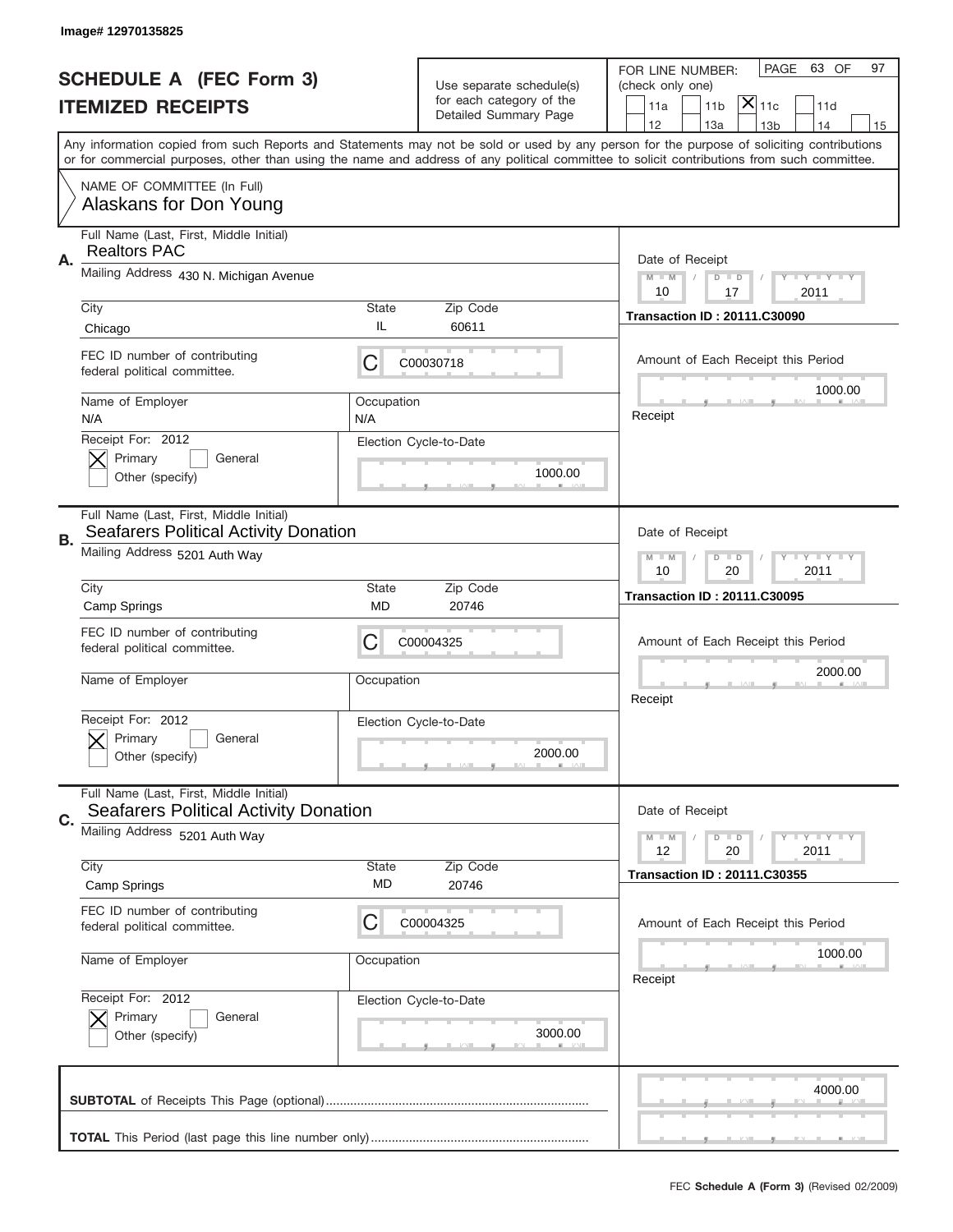|    | Image#12970135826                                                                 |                                     |                                                      |                                                                                                                                                                                                                                                                                         |
|----|-----------------------------------------------------------------------------------|-------------------------------------|------------------------------------------------------|-----------------------------------------------------------------------------------------------------------------------------------------------------------------------------------------------------------------------------------------------------------------------------------------|
|    | <b>SCHEDULE A (FEC Form 3)</b>                                                    |                                     |                                                      | PAGE<br>64 OF<br>97<br>FOR LINE NUMBER:                                                                                                                                                                                                                                                 |
|    |                                                                                   |                                     | Use separate schedule(s)<br>for each category of the | (check only one)<br>$ \overline{\mathsf{X}} _{\mathsf{11c}}$                                                                                                                                                                                                                            |
|    | <b>ITEMIZED RECEIPTS</b>                                                          |                                     | Detailed Summary Page                                | 11a<br>11 <sub>b</sub><br>11d<br>12<br>13a<br>14<br>13 <sub>b</sub><br>15                                                                                                                                                                                                               |
|    |                                                                                   |                                     |                                                      | Any information copied from such Reports and Statements may not be sold or used by any person for the purpose of soliciting contributions<br>or for commercial purposes, other than using the name and address of any political committee to solicit contributions from such committee. |
|    | NAME OF COMMITTEE (In Full)                                                       |                                     |                                                      |                                                                                                                                                                                                                                                                                         |
|    | Alaskans for Don Young                                                            |                                     |                                                      |                                                                                                                                                                                                                                                                                         |
| Α. | Full Name (Last, First, Middle Initial)<br>The Williams Companies Inc. PAC        |                                     |                                                      | Date of Receipt                                                                                                                                                                                                                                                                         |
|    | Mailing Address 1627   Street, NW, Ste. 900                                       |                                     |                                                      | $M - M$<br><b>LY LY LY</b><br>$D$ $D$<br>12<br>21<br>2011                                                                                                                                                                                                                               |
|    | City                                                                              | State                               | Zip Code                                             | <b>Transaction ID: 20111.C30361</b>                                                                                                                                                                                                                                                     |
|    | Washington                                                                        | DC                                  | 20006                                                |                                                                                                                                                                                                                                                                                         |
|    | FEC ID number of contributing<br>federal political committee.                     | C                                   | C00040394                                            | Amount of Each Receipt this Period                                                                                                                                                                                                                                                      |
|    | Name of Employer                                                                  | Occupation                          |                                                      | 1000.00<br>Receipt                                                                                                                                                                                                                                                                      |
|    | Receipt For: 2012                                                                 |                                     | Election Cycle-to-Date                               |                                                                                                                                                                                                                                                                                         |
|    | Primary<br>General                                                                |                                     |                                                      |                                                                                                                                                                                                                                                                                         |
|    | Other (specify)                                                                   |                                     | 1000.00                                              |                                                                                                                                                                                                                                                                                         |
|    | Full Name (Last, First, Middle Initial)<br><b>Turkish Coalition USA - PAC</b>     |                                     |                                                      | Date of Receipt                                                                                                                                                                                                                                                                         |
| В. | Mailing Address 1024 Connecticut Ave., NW Ste. 100                                | $D$ $D$<br><b>LYLYLY</b><br>$M - M$ |                                                      |                                                                                                                                                                                                                                                                                         |
|    |                                                                                   | 11<br>17<br>2011                    |                                                      |                                                                                                                                                                                                                                                                                         |
|    | City<br>Washington                                                                | State<br>DC                         | Zip Code<br>20036-5405                               | <b>Transaction ID: 20111.C30294</b>                                                                                                                                                                                                                                                     |
|    | FEC ID number of contributing                                                     |                                     |                                                      |                                                                                                                                                                                                                                                                                         |
|    | federal political committee.                                                      | C                                   | C00432526                                            | Amount of Each Receipt this Period                                                                                                                                                                                                                                                      |
|    | Name of Employer                                                                  | Occupation                          |                                                      | 1000.00                                                                                                                                                                                                                                                                                 |
|    |                                                                                   |                                     |                                                      | Receipt                                                                                                                                                                                                                                                                                 |
|    | Receipt For: 2012                                                                 |                                     | Election Cycle-to-Date                               |                                                                                                                                                                                                                                                                                         |
|    | General<br>Primary                                                                |                                     |                                                      |                                                                                                                                                                                                                                                                                         |
|    | Other (specify)                                                                   |                                     | 1000.00                                              |                                                                                                                                                                                                                                                                                         |
|    | Full Name (Last, First, Middle Initial)<br><b>United Transportation Union PAC</b> |                                     |                                                      | Date of Receipt                                                                                                                                                                                                                                                                         |
| C. | Mailing Address 24950 Country Club Blvd., Ste 340                                 |                                     |                                                      | <b>LYLYLY</b><br>$M - M$<br>$D$ $D$                                                                                                                                                                                                                                                     |
|    |                                                                                   |                                     |                                                      | 12<br>2011<br>29                                                                                                                                                                                                                                                                        |
|    | City<br>North Olmsted                                                             | <b>State</b><br>OH                  | Zip Code<br>44070-5333                               | <b>Transaction ID: 20111.C30366</b>                                                                                                                                                                                                                                                     |
|    | FEC ID number of contributing                                                     |                                     |                                                      |                                                                                                                                                                                                                                                                                         |
|    | federal political committee.                                                      | C                                   | C00001636                                            | Amount of Each Receipt this Period                                                                                                                                                                                                                                                      |
|    | Name of Employer                                                                  | Occupation                          |                                                      | 5000.00                                                                                                                                                                                                                                                                                 |
|    | N/A                                                                               | N/A                                 |                                                      | Receipt                                                                                                                                                                                                                                                                                 |
|    | Receipt For: 2012                                                                 |                                     | Election Cycle-to-Date                               |                                                                                                                                                                                                                                                                                         |
|    | Primary<br>General                                                                |                                     |                                                      |                                                                                                                                                                                                                                                                                         |
|    | Other (specify)                                                                   |                                     | 10000.00                                             |                                                                                                                                                                                                                                                                                         |
|    |                                                                                   |                                     |                                                      |                                                                                                                                                                                                                                                                                         |
|    |                                                                                   |                                     |                                                      | 7000.00                                                                                                                                                                                                                                                                                 |
|    |                                                                                   |                                     |                                                      |                                                                                                                                                                                                                                                                                         |
|    |                                                                                   |                                     |                                                      |                                                                                                                                                                                                                                                                                         |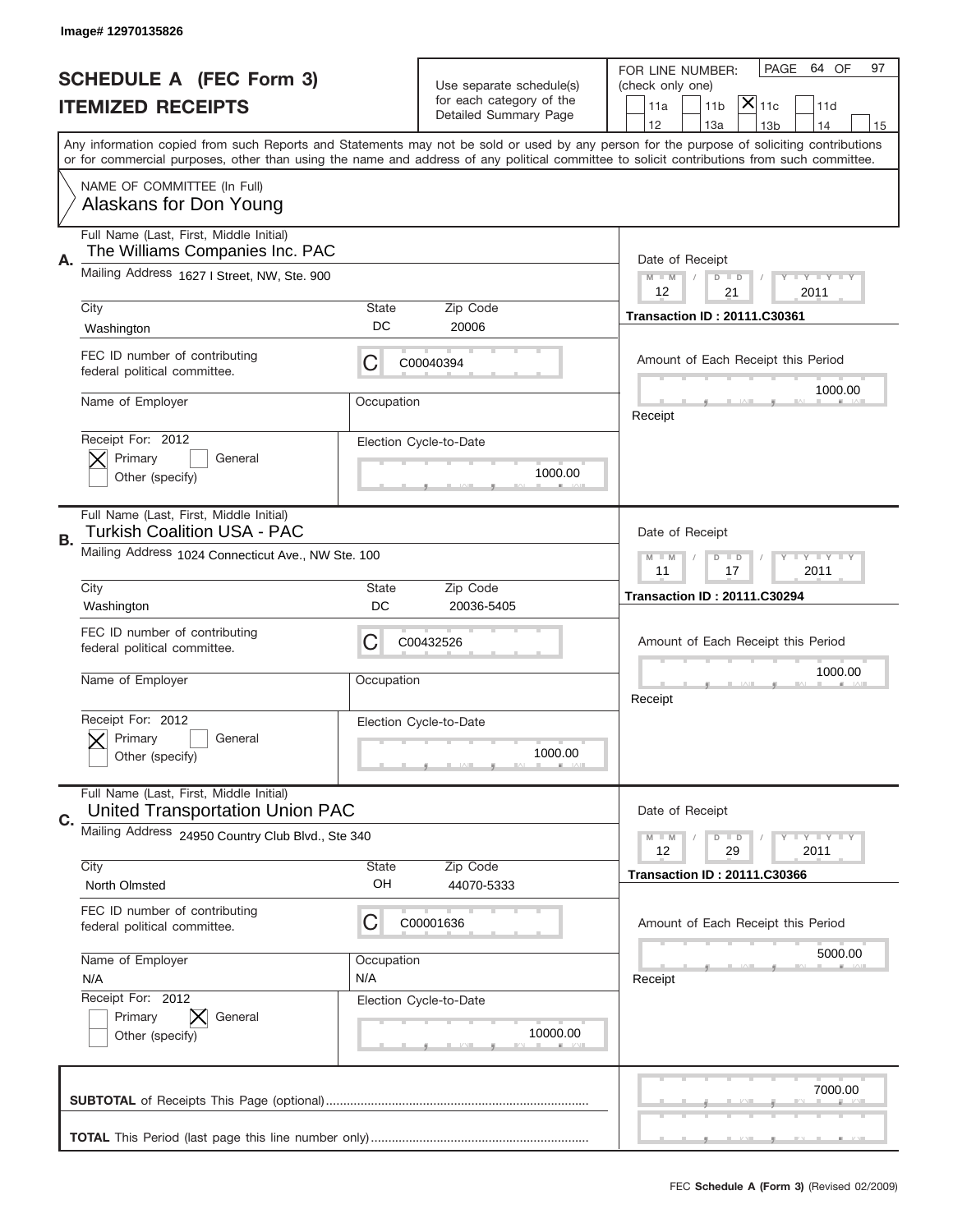|    | Image# 12970135827                                                 |                                                         |                                                                               |                                                                                                                                                                                                                                                                                         |
|----|--------------------------------------------------------------------|---------------------------------------------------------|-------------------------------------------------------------------------------|-----------------------------------------------------------------------------------------------------------------------------------------------------------------------------------------------------------------------------------------------------------------------------------------|
|    | <b>SCHEDULE A (FEC Form 3)</b><br><b>ITEMIZED RECEIPTS</b>         |                                                         | Use separate schedule(s)<br>for each category of the<br>Detailed Summary Page | PAGE<br>65 OF<br>97<br>FOR LINE NUMBER:<br>(check only one)<br>$ \mathsf{X} _{\mathsf{11c}}$<br>11 <sub>b</sub><br>11a<br>11d<br>12<br>13a<br>14<br>13 <sub>b</sub><br>15                                                                                                               |
|    |                                                                    |                                                         |                                                                               | Any information copied from such Reports and Statements may not be sold or used by any person for the purpose of soliciting contributions<br>or for commercial purposes, other than using the name and address of any political committee to solicit contributions from such committee. |
|    | NAME OF COMMITTEE (In Full)<br>Alaskans for Don Young              |                                                         |                                                                               |                                                                                                                                                                                                                                                                                         |
| Α. | Full Name (Last, First, Middle Initial)<br><b>UPSPAC</b>           |                                                         |                                                                               | Date of Receipt                                                                                                                                                                                                                                                                         |
|    | Mailing Address 316 Pennsylvania Ave., SE                          |                                                         |                                                                               | $M$ M<br>Y FY FY FY<br>$D$ $D$<br>11<br>08<br>2011                                                                                                                                                                                                                                      |
|    | City<br>Washington                                                 | State<br>DC                                             | Zip Code<br>20003                                                             | <b>Transaction ID: 20111.C30167</b>                                                                                                                                                                                                                                                     |
|    | FEC ID number of contributing<br>federal political committee.      | С                                                       | C00064766                                                                     | Amount of Each Receipt this Period                                                                                                                                                                                                                                                      |
|    | Name of Employer                                                   | Occupation                                              |                                                                               | 2000.00<br>Receipt                                                                                                                                                                                                                                                                      |
|    | Receipt For: 2012<br>Primary<br>General<br>Other (specify)         |                                                         | Election Cycle-to-Date<br>2000.00                                             |                                                                                                                                                                                                                                                                                         |
| В. | Full Name (Last, First, Middle Initial)<br>Van Ness Feldman PC PAC |                                                         |                                                                               | Date of Receipt                                                                                                                                                                                                                                                                         |
|    | Mailing Address 1050 Thomas Jeff. St., NW 7th Flr                  | Y I Y I Y I Y<br>$M - M$<br>$D$ $D$<br>10<br>17<br>2011 |                                                                               |                                                                                                                                                                                                                                                                                         |
|    | City<br>Washington                                                 | State<br>DC                                             | Zip Code<br>20007                                                             | <b>Transaction ID: 20111.C30092</b>                                                                                                                                                                                                                                                     |
|    |                                                                    |                                                         |                                                                               |                                                                                                                                                                                                                                                                                         |
|    | FEC ID number of contributing<br>federal political committee.      | С                                                       | C00205369                                                                     | Amount of Each Receipt this Period                                                                                                                                                                                                                                                      |
|    | Name of Employer                                                   | Occupation                                              |                                                                               | 500.00<br>Receipt                                                                                                                                                                                                                                                                       |
|    | Receipt For: 2012<br>General<br>Primary<br>Other (specify)         |                                                         | Election Cycle-to-Date<br>1500.00                                             |                                                                                                                                                                                                                                                                                         |
|    | Full Name (Last, First, Middle Initial)                            |                                                         |                                                                               | Date of Receipt                                                                                                                                                                                                                                                                         |
| C. | <b>Mailing Address</b>                                             | State                                                   |                                                                               | Y LY LY LY<br>$M - M$<br>$D$ $D$                                                                                                                                                                                                                                                        |
|    | City                                                               |                                                         | Zip Code                                                                      |                                                                                                                                                                                                                                                                                         |
|    | FEC ID number of contributing<br>federal political committee.      | C                                                       |                                                                               | Amount of Each Receipt this Period                                                                                                                                                                                                                                                      |
|    | Name of Employer                                                   | Occupation                                              |                                                                               |                                                                                                                                                                                                                                                                                         |
|    | Receipt For:<br>Primary<br>General<br>Other (specify)              |                                                         | Election Cycle-to-Date                                                        |                                                                                                                                                                                                                                                                                         |
|    |                                                                    |                                                         |                                                                               | 2500.00                                                                                                                                                                                                                                                                                 |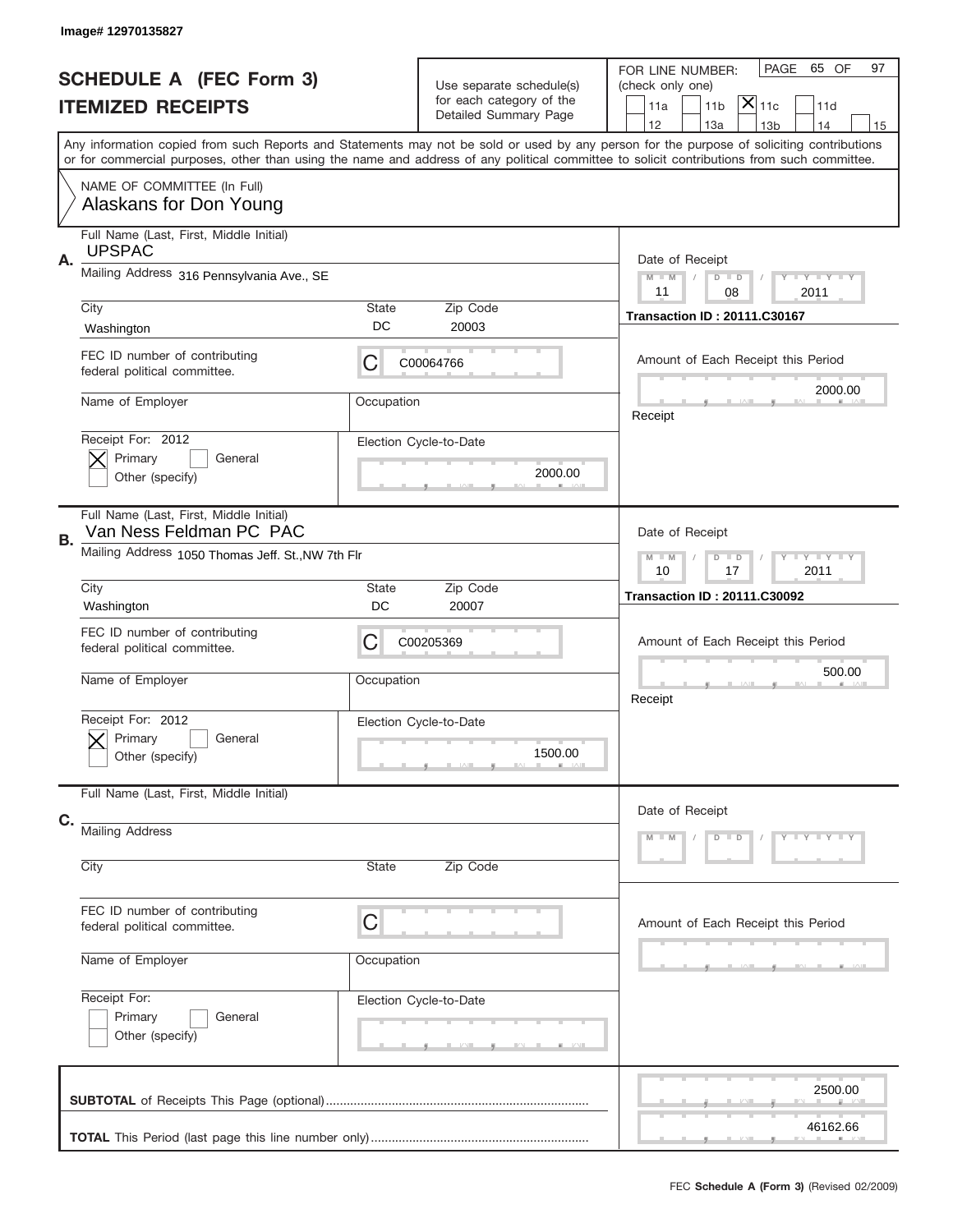|    | Image# 12970135828                                             |            |                                                      |                                                                                                                                                                                                                                                                                         |  |
|----|----------------------------------------------------------------|------------|------------------------------------------------------|-----------------------------------------------------------------------------------------------------------------------------------------------------------------------------------------------------------------------------------------------------------------------------------------|--|
|    | <b>SCHEDULE A (FEC Form 3)</b>                                 |            | Use separate schedule(s)<br>for each category of the | PAGE<br>66 OF<br>97<br>FOR LINE NUMBER:<br>(check only one)<br>11 <sub>b</sub>                                                                                                                                                                                                          |  |
|    | <b>ITEMIZED RECEIPTS</b>                                       |            | Detailed Summary Page                                | 11a<br>11d<br>11c<br>$\bm{\times}$<br>12<br>13a<br>14<br>13 <sub>b</sub><br>15                                                                                                                                                                                                          |  |
|    |                                                                |            |                                                      | Any information copied from such Reports and Statements may not be sold or used by any person for the purpose of soliciting contributions<br>or for commercial purposes, other than using the name and address of any political committee to solicit contributions from such committee. |  |
|    | NAME OF COMMITTEE (In Full)<br>Alaskans for Don Young          |            |                                                      |                                                                                                                                                                                                                                                                                         |  |
| Α. | Full Name (Last, First, Middle Initial)<br>AirTemp Alaska Inc. |            |                                                      | Date of Receipt                                                                                                                                                                                                                                                                         |  |
|    | Mailing Address 5406 Lake Otis Parkway                         |            |                                                      | Y TY TY TY<br>$M$ M<br>$D$ $D$<br>11<br>08<br>2011                                                                                                                                                                                                                                      |  |
|    | City                                                           | State      | Zip Code                                             | <b>Transaction ID: 20111.C30164</b>                                                                                                                                                                                                                                                     |  |
|    | Anchorage                                                      | AK         | 99507-                                               |                                                                                                                                                                                                                                                                                         |  |
|    | FEC ID number of contributing<br>federal political committee.  | C          |                                                      | Amount of Each Receipt this Period                                                                                                                                                                                                                                                      |  |
|    | Name of Employer                                               | Occupation |                                                      | 312.00<br>Offsets to Operating Expenditu                                                                                                                                                                                                                                                |  |
|    | Receipt For: 2012<br>Primary<br>General<br>Other (specify)     |            | Election Cycle-to-Date<br>312.00                     |                                                                                                                                                                                                                                                                                         |  |
| В. | Full Name (Last, First, Middle Initial)                        |            |                                                      | Date of Receipt                                                                                                                                                                                                                                                                         |  |
|    | <b>Mailing Address</b>                                         |            | Y TY TY TY<br>$M - M$<br>$D$ $D$                     |                                                                                                                                                                                                                                                                                         |  |
|    | City                                                           | State      | Zip Code                                             |                                                                                                                                                                                                                                                                                         |  |
|    | FEC ID number of contributing<br>federal political committee.  | C          |                                                      | Amount of Each Receipt this Period                                                                                                                                                                                                                                                      |  |
|    | Name of Employer                                               | Occupation |                                                      |                                                                                                                                                                                                                                                                                         |  |
|    | Receipt For:<br>Primary<br>General<br>Other (specify)          |            | Election Cycle-to-Date                               |                                                                                                                                                                                                                                                                                         |  |
|    | Full Name (Last, First, Middle Initial)                        |            |                                                      | Date of Receipt                                                                                                                                                                                                                                                                         |  |
| C. | <b>Mailing Address</b>                                         |            |                                                      | Y TY TY TY<br>$M - M$<br>$D$ $D$                                                                                                                                                                                                                                                        |  |
|    | City                                                           | State      | Zip Code                                             |                                                                                                                                                                                                                                                                                         |  |
|    | FEC ID number of contributing<br>federal political committee.  | C          |                                                      | Amount of Each Receipt this Period                                                                                                                                                                                                                                                      |  |
|    | Name of Employer                                               | Occupation |                                                      |                                                                                                                                                                                                                                                                                         |  |
|    | Receipt For:<br>Primary<br>General<br>Other (specify)          |            | Election Cycle-to-Date                               |                                                                                                                                                                                                                                                                                         |  |
|    |                                                                |            |                                                      | 312.00                                                                                                                                                                                                                                                                                  |  |
|    |                                                                |            |                                                      | 312.00                                                                                                                                                                                                                                                                                  |  |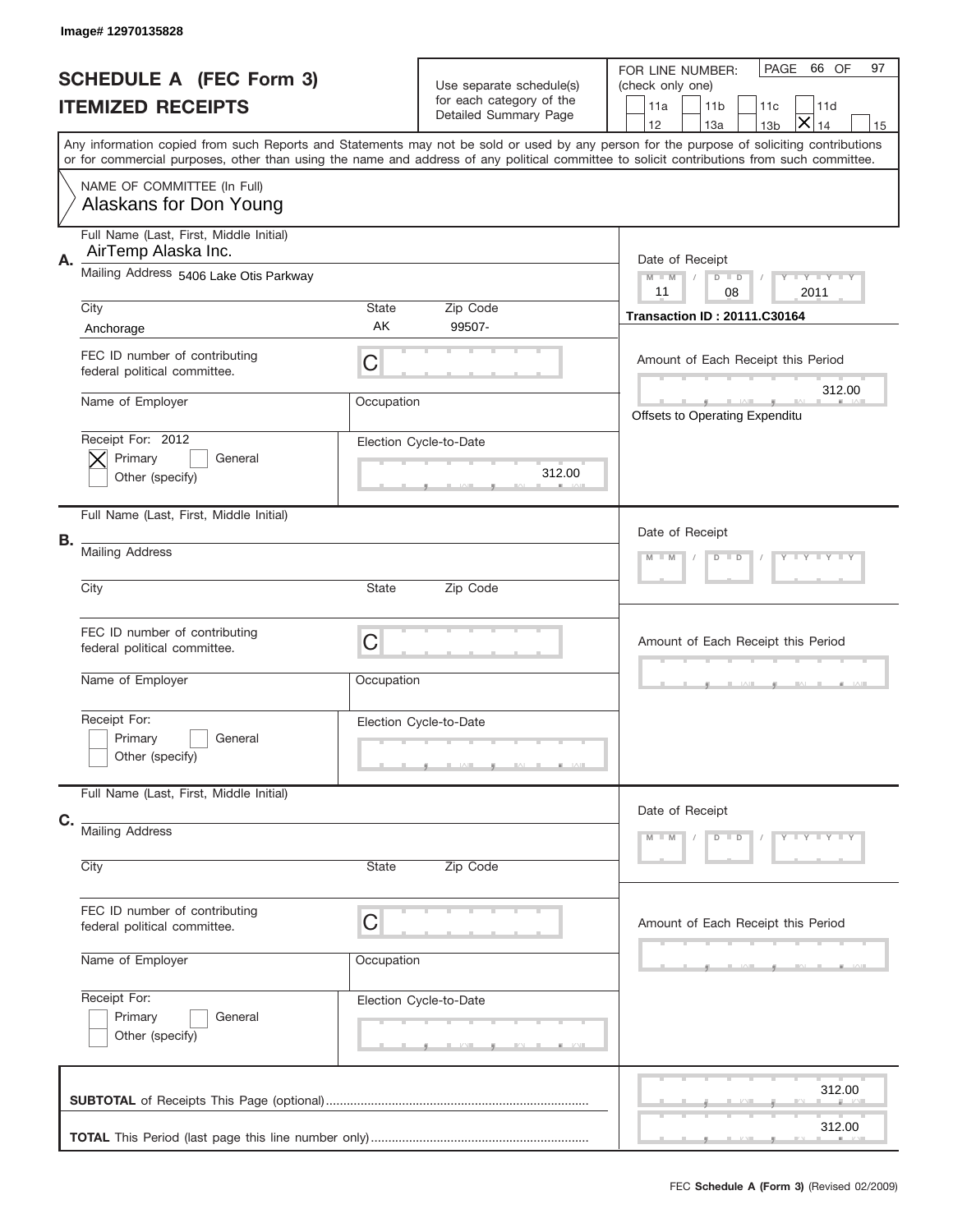|                                | Image# 12970135829                                                 |                                                         |                                                   |                                                                                                                                                                                                                                                                                                                               |
|--------------------------------|--------------------------------------------------------------------|---------------------------------------------------------|---------------------------------------------------|-------------------------------------------------------------------------------------------------------------------------------------------------------------------------------------------------------------------------------------------------------------------------------------------------------------------------------|
| <b>SCHEDULE A (FEC Form 3)</b> |                                                                    | Use separate schedule(s)                                |                                                   | PAGE 67 OF<br>97<br>FOR LINE NUMBER:<br>(check only one)                                                                                                                                                                                                                                                                      |
|                                | <b>ITEMIZED RECEIPTS</b>                                           |                                                         | for each category of the<br>Detailed Summary Page | 11a<br>11 <sub>b</sub><br>11c<br>11d<br>$\overline{X} _{15}$                                                                                                                                                                                                                                                                  |
|                                |                                                                    |                                                         |                                                   | 12<br>13a<br>14<br>13 <sub>b</sub><br>Any information copied from such Reports and Statements may not be sold or used by any person for the purpose of soliciting contributions<br>or for commercial purposes, other than using the name and address of any political committee to solicit contributions from such committee. |
|                                | NAME OF COMMITTEE (In Full)<br>Alaskans for Don Young              |                                                         |                                                   |                                                                                                                                                                                                                                                                                                                               |
| А.                             | Full Name (Last, First, Middle Initial)<br>Wells Fargo Bank        |                                                         |                                                   | Date of Receipt                                                                                                                                                                                                                                                                                                               |
|                                | Mailing Address PO Box 196127                                      |                                                         |                                                   | $M - M$<br><b>LEY LEY LEY</b><br>$D$ $D$<br>10<br>2011<br>31                                                                                                                                                                                                                                                                  |
|                                | City<br>Anchorage                                                  | State<br>AK                                             | Zip Code<br>99519-6127                            | <b>Transaction ID: 20111.C30162</b>                                                                                                                                                                                                                                                                                           |
|                                | FEC ID number of contributing<br>federal political committee.      | C                                                       |                                                   | Amount of Each Receipt this Period                                                                                                                                                                                                                                                                                            |
|                                | Name of Employer                                                   | Occupation                                              |                                                   | 46.73<br><b>Other Receipt</b>                                                                                                                                                                                                                                                                                                 |
|                                | Receipt For: 2012<br>Primary<br>General<br>Other (specify)         |                                                         | Election Cycle-to-Date<br>157.46                  |                                                                                                                                                                                                                                                                                                                               |
| В.                             | Full Name (Last, First, Middle Initial)<br><b>Wells Fargo Bank</b> |                                                         |                                                   | Date of Receipt                                                                                                                                                                                                                                                                                                               |
|                                | Mailing Address PO Box 196127                                      | $D$ $D$<br><b>LYLYLY</b><br>$M - M$<br>11<br>30<br>2011 |                                                   |                                                                                                                                                                                                                                                                                                                               |
|                                | City<br>Anchorage                                                  | State<br>AK                                             | Zip Code<br>99519-6127                            | <b>Transaction ID: 20111.C30335</b>                                                                                                                                                                                                                                                                                           |
|                                | FEC ID number of contributing<br>federal political committee.      | C                                                       |                                                   | Amount of Each Receipt this Period                                                                                                                                                                                                                                                                                            |
|                                | Name of Employer                                                   | Occupation                                              |                                                   | 52.90<br><b>Other Receipt</b>                                                                                                                                                                                                                                                                                                 |
|                                | Receipt For: 2012<br>General<br>Primary<br>Other (specify)         |                                                         | Election Cycle-to-Date<br>210.36                  |                                                                                                                                                                                                                                                                                                                               |
| C.                             | Full Name (Last, First, Middle Initial)<br><b>Wells Fargo Bank</b> |                                                         |                                                   | Date of Receipt                                                                                                                                                                                                                                                                                                               |
|                                | Mailing Address PO Box 196127                                      |                                                         |                                                   | <b>LYLYLY</b><br>$M - M$<br>$D$ $D$<br>12<br>2011<br>31                                                                                                                                                                                                                                                                       |
|                                | City<br>Anchorage                                                  | State<br>AK                                             | Zip Code<br>99519-6127                            | <b>Transaction ID: 20117.C30373</b>                                                                                                                                                                                                                                                                                           |
|                                | FEC ID number of contributing<br>federal political committee.      | C                                                       |                                                   | Amount of Each Receipt this Period                                                                                                                                                                                                                                                                                            |
|                                | Name of Employer                                                   | Occupation                                              |                                                   | 62.64<br><b>Other Receipt</b>                                                                                                                                                                                                                                                                                                 |
|                                | Receipt For: 2012<br>Primary<br>General<br>Other (specify)         |                                                         | Election Cycle-to-Date<br>273.00                  |                                                                                                                                                                                                                                                                                                                               |
|                                |                                                                    |                                                         |                                                   | 162.27                                                                                                                                                                                                                                                                                                                        |
|                                |                                                                    |                                                         |                                                   | 162.27                                                                                                                                                                                                                                                                                                                        |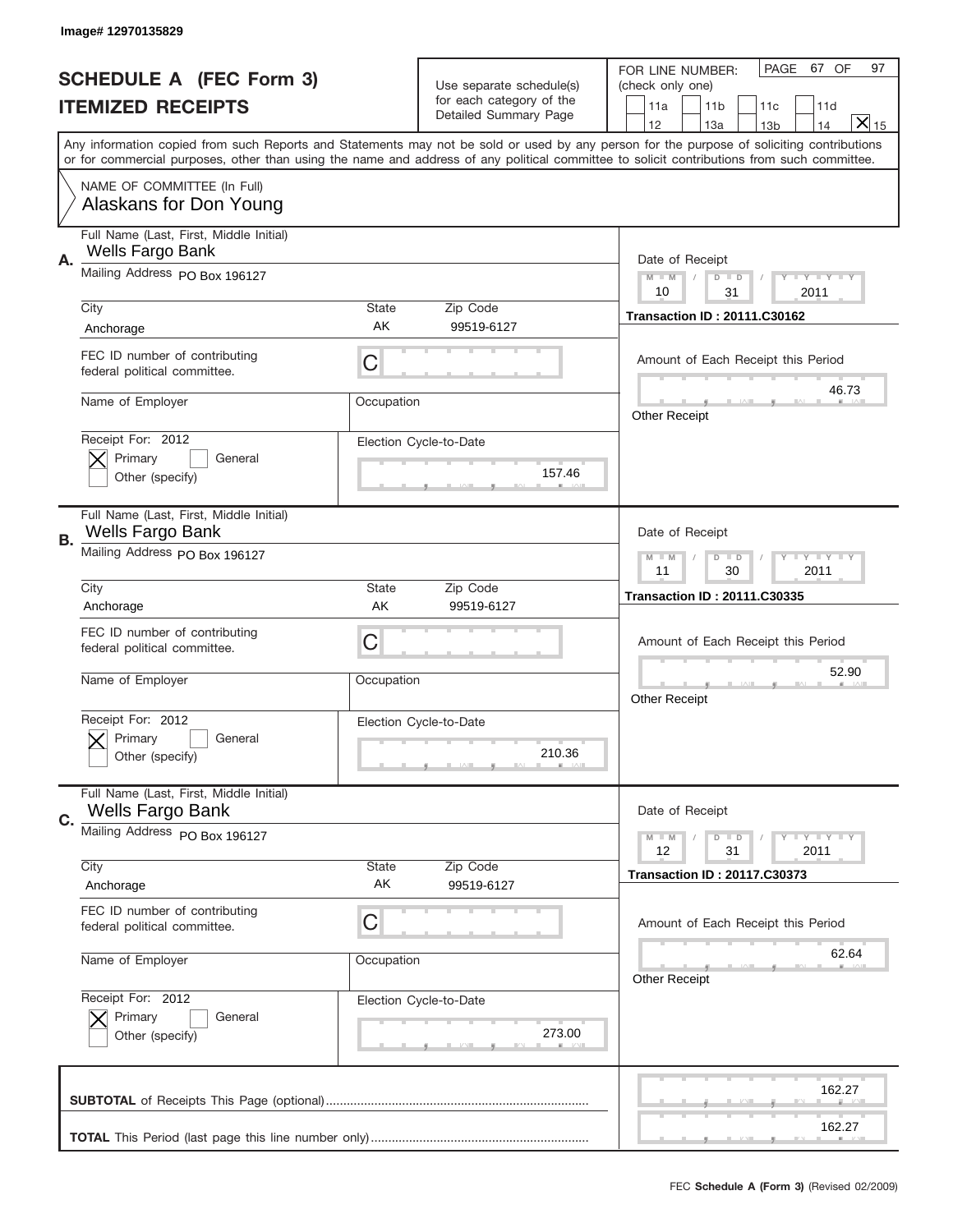|           | Image#12970135830                                                                                                                                                                                                                                                                       |                                                                                        |                                                     |                                                                                                                                                                |  |  |  |
|-----------|-----------------------------------------------------------------------------------------------------------------------------------------------------------------------------------------------------------------------------------------------------------------------------------------|----------------------------------------------------------------------------------------|-----------------------------------------------------|----------------------------------------------------------------------------------------------------------------------------------------------------------------|--|--|--|
|           | <b>SCHEDULE B (FEC Form 3)</b><br><b>ITEMIZED DISBURSEMENTS</b>                                                                                                                                                                                                                         | Use separate schedule(s)<br>for each category of the<br>Detailed Summary Page          |                                                     | 97<br>68<br>OF<br>PAGE<br>FOR LINE NUMBER:<br>(check only one)<br>$X _{17}$<br>18<br>19a<br>19 <sub>b</sub><br>20a<br>20 <sub>b</sub><br>20 <sub>c</sub><br>21 |  |  |  |
|           | Any information copied from such Reports and Statements may not be sold or used by any person for the purpose of soliciting contributions<br>or for commercial purposes, other than using the name and address of any political committee to solicit contributions from such committee. |                                                                                        |                                                     |                                                                                                                                                                |  |  |  |
|           | NAME OF COMMITTEE (In Full)<br>Alaskans for Don Young                                                                                                                                                                                                                                   |                                                                                        |                                                     |                                                                                                                                                                |  |  |  |
|           | Full Name (Last, First, Middle Initial)<br>A. Action Security                                                                                                                                                                                                                           |                                                                                        |                                                     | Date of Disbursement<br>$T - Y$ $T - Y$<br>$M - M$<br>$D$ $D$                                                                                                  |  |  |  |
|           | Mailing Address 2430 Cinnabar Loop                                                                                                                                                                                                                                                      |                                                                                        |                                                     |                                                                                                                                                                |  |  |  |
|           | City<br><b>State</b><br>AK<br>Anchorage<br>Purpose of Disbursement                                                                                                                                                                                                                      | Zip Code<br>99507-                                                                     |                                                     | Amount of Each Disbursement this Period<br>68.85                                                                                                               |  |  |  |
|           | <b>Security Monitor Services</b><br>Candidate Name                                                                                                                                                                                                                                      |                                                                                        | Category/                                           | <b>Transaction ID: 20111.E11422</b>                                                                                                                            |  |  |  |
|           | Disbursement For:<br>Office Sought:<br>House<br>Senate<br>Primary<br>President<br>State:<br>District:                                                                                                                                                                                   | General<br>Other (specify)                                                             | Type                                                | SECURITY MONITOR SERVICES                                                                                                                                      |  |  |  |
| <b>B.</b> | Full Name (Last, First, Middle Initial)<br>Alaska Dept. of Labor                                                                                                                                                                                                                        |                                                                                        |                                                     | Date of Disbursement<br>$-$ M<br>$Y = Y$<br>M<br>D<br>$\Box$                                                                                                   |  |  |  |
|           | Mailing Address P.O. Box 3-7000                                                                                                                                                                                                                                                         | 2011<br>10<br>04                                                                       |                                                     |                                                                                                                                                                |  |  |  |
|           | City<br>State<br>AK<br>Juneau                                                                                                                                                                                                                                                           | Zip Code<br>99802-                                                                     |                                                     | Amount of Each Disbursement this Period                                                                                                                        |  |  |  |
|           | Purpose of Disbursement<br>Unemployment Tax<br>Candidate Name                                                                                                                                                                                                                           | Category/<br>Type                                                                      | 120.50<br>--<br><b>Transaction ID: 20111.E11352</b> |                                                                                                                                                                |  |  |  |
|           | Disbursement For:<br>Office Sought:<br>House<br>Primary<br>Senate<br>President<br>State:<br>District:                                                                                                                                                                                   | General<br>Other (specify)                                                             |                                                     | UNEMPLOYMENT TAX                                                                                                                                               |  |  |  |
|           | Full Name (Last, First, Middle Initial)<br>c. Alaska Waste                                                                                                                                                                                                                              | Date of Disbursement                                                                   |                                                     |                                                                                                                                                                |  |  |  |
|           | Mailing Address 6301 Rosewood St.                                                                                                                                                                                                                                                       | γ <sup>=</sup> γ <sup>=</sup> γ <sup>=</sup> γ<br>M<br>D<br>M<br>D<br>15<br>2011<br>11 |                                                     |                                                                                                                                                                |  |  |  |
|           | City<br>State<br>Anchorage<br>AK                                                                                                                                                                                                                                                        | Zip Code<br>99518-                                                                     |                                                     | Amount of Each Disbursement this Period                                                                                                                        |  |  |  |
|           | Purpose of Disbursement<br>Refuse Service<br>Candidate Name                                                                                                                                                                                                                             | 67.74<br><b>Transaction ID: 20111.E11398</b>                                           |                                                     |                                                                                                                                                                |  |  |  |
|           | Office Sought:<br>Disbursement For:<br>House<br>Primary<br>Senate<br>President<br>State:<br>District:                                                                                                                                                                                   | General<br>Other (specify)                                                             | Type                                                | <b>REFUSE SERVICE</b>                                                                                                                                          |  |  |  |
|           |                                                                                                                                                                                                                                                                                         |                                                                                        |                                                     | 257.09                                                                                                                                                         |  |  |  |
|           |                                                                                                                                                                                                                                                                                         |                                                                                        |                                                     |                                                                                                                                                                |  |  |  |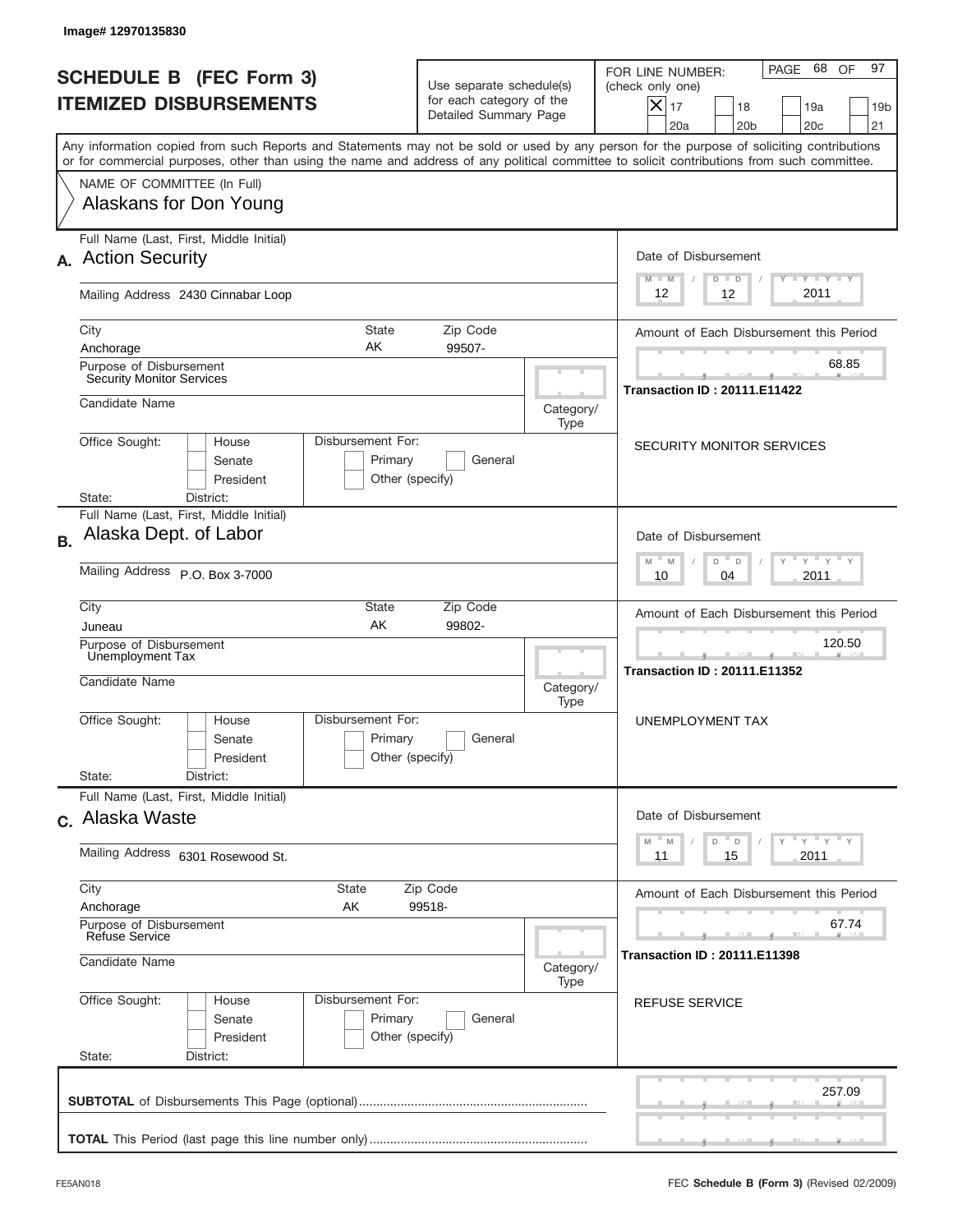|           | Image#12970135831                                                        |                                                                                                |                                                                               |                   |                                                                                                                                                                                                                                                                                         |
|-----------|--------------------------------------------------------------------------|------------------------------------------------------------------------------------------------|-------------------------------------------------------------------------------|-------------------|-----------------------------------------------------------------------------------------------------------------------------------------------------------------------------------------------------------------------------------------------------------------------------------------|
|           | <b>SCHEDULE B (FEC Form 3)</b><br><b>ITEMIZED DISBURSEMENTS</b>          |                                                                                                | Use separate schedule(s)<br>for each category of the<br>Detailed Summary Page |                   | PAGE 69 OF<br>97<br>FOR LINE NUMBER:<br>(check only one)<br>$X _{17}$<br>18<br>19a<br>19 <sub>b</sub><br>20a<br>20 <sub>b</sub><br>20 <sub>c</sub><br>21                                                                                                                                |
|           |                                                                          |                                                                                                |                                                                               |                   | Any information copied from such Reports and Statements may not be sold or used by any person for the purpose of soliciting contributions<br>or for commercial purposes, other than using the name and address of any political committee to solicit contributions from such committee. |
|           | NAME OF COMMITTEE (In Full)<br>Alaskans for Don Young                    |                                                                                                |                                                                               |                   |                                                                                                                                                                                                                                                                                         |
|           | Full Name (Last, First, Middle Initial)<br>Anchorage Waste Water Utility |                                                                                                |                                                                               |                   | Date of Disbursement                                                                                                                                                                                                                                                                    |
|           | Mailing Address PO Box 196626                                            |                                                                                                |                                                                               |                   | Y TY TY TY<br>$M - M$<br>$D$ $D$<br>2011<br>24<br>10                                                                                                                                                                                                                                    |
|           | City<br>Anchorage                                                        | State<br>AΚ                                                                                    | Zip Code<br>99519-6626                                                        |                   | Amount of Each Disbursement this Period                                                                                                                                                                                                                                                 |
|           | Purpose of Disbursement<br>Water & Sewer                                 |                                                                                                |                                                                               |                   | 32.02<br><b>Transaction ID: 20111.E11376</b>                                                                                                                                                                                                                                            |
|           | Candidate Name<br>Office Sought:<br>House                                | Disbursement For:                                                                              |                                                                               | Category/<br>Type |                                                                                                                                                                                                                                                                                         |
|           | Senate<br>President<br>District:<br>State:                               | Primary<br>Other (specify)                                                                     | General                                                                       |                   | <b>WATER &amp; SEWER</b>                                                                                                                                                                                                                                                                |
| <b>B.</b> | Full Name (Last, First, Middle Initial)<br>Anchorage Waste Water Utility |                                                                                                |                                                                               |                   | Date of Disbursement                                                                                                                                                                                                                                                                    |
|           | Mailing Address PO Box 196626                                            | $\cdots$ $\gamma$ $\cdots$ $\gamma$ $\cdots$<br>M<br>D<br>M<br>D<br>2011<br>11<br>22           |                                                                               |                   |                                                                                                                                                                                                                                                                                         |
|           | City<br>Anchorage                                                        | Amount of Each Disbursement this Period                                                        |                                                                               |                   |                                                                                                                                                                                                                                                                                         |
|           | Purpose of Disbursement<br>Water & Sewer<br>Candidate Name               |                                                                                                |                                                                               | Category/<br>Type | 23.78<br><b>Transaction ID: 20111.E11405</b>                                                                                                                                                                                                                                            |
|           | Office Sought:<br>House<br>Senate<br>President<br>State:<br>District:    | Disbursement For:<br>Primary<br>Other (specify)                                                | General                                                                       |                   | <b>WATER &amp; SEWER</b>                                                                                                                                                                                                                                                                |
|           | Full Name (Last, First, Middle Initial)<br>c. Bank of America            | Date of Disbursement                                                                           |                                                                               |                   |                                                                                                                                                                                                                                                                                         |
|           | Mailing Address PO Box 17220                                             | $\gamma$ $\gamma$ $\gamma$ $\gamma$ $\gamma$<br>M<br>M<br>D<br>$\mathsf D$<br>2011<br>10<br>11 |                                                                               |                   |                                                                                                                                                                                                                                                                                         |
|           | City<br><b>Baltimore</b>                                                 | State<br><b>MD</b>                                                                             | Zip Code<br>21297-1220                                                        |                   | Amount of Each Disbursement this Period                                                                                                                                                                                                                                                 |
|           | Purpose of Disbursement<br><b>SEE BELOW</b><br>Candidate Name            |                                                                                                |                                                                               |                   | 221.99<br><b>Transaction ID: 20111.E11359</b>                                                                                                                                                                                                                                           |
|           | Office Sought:<br>House<br>Senate<br>President<br>State:<br>District:    | Disbursement For:<br>Primary<br>Other (specify)                                                | General                                                                       | Category/<br>Type | <b>SEE BELOW</b>                                                                                                                                                                                                                                                                        |
|           |                                                                          |                                                                                                |                                                                               |                   | 277.79                                                                                                                                                                                                                                                                                  |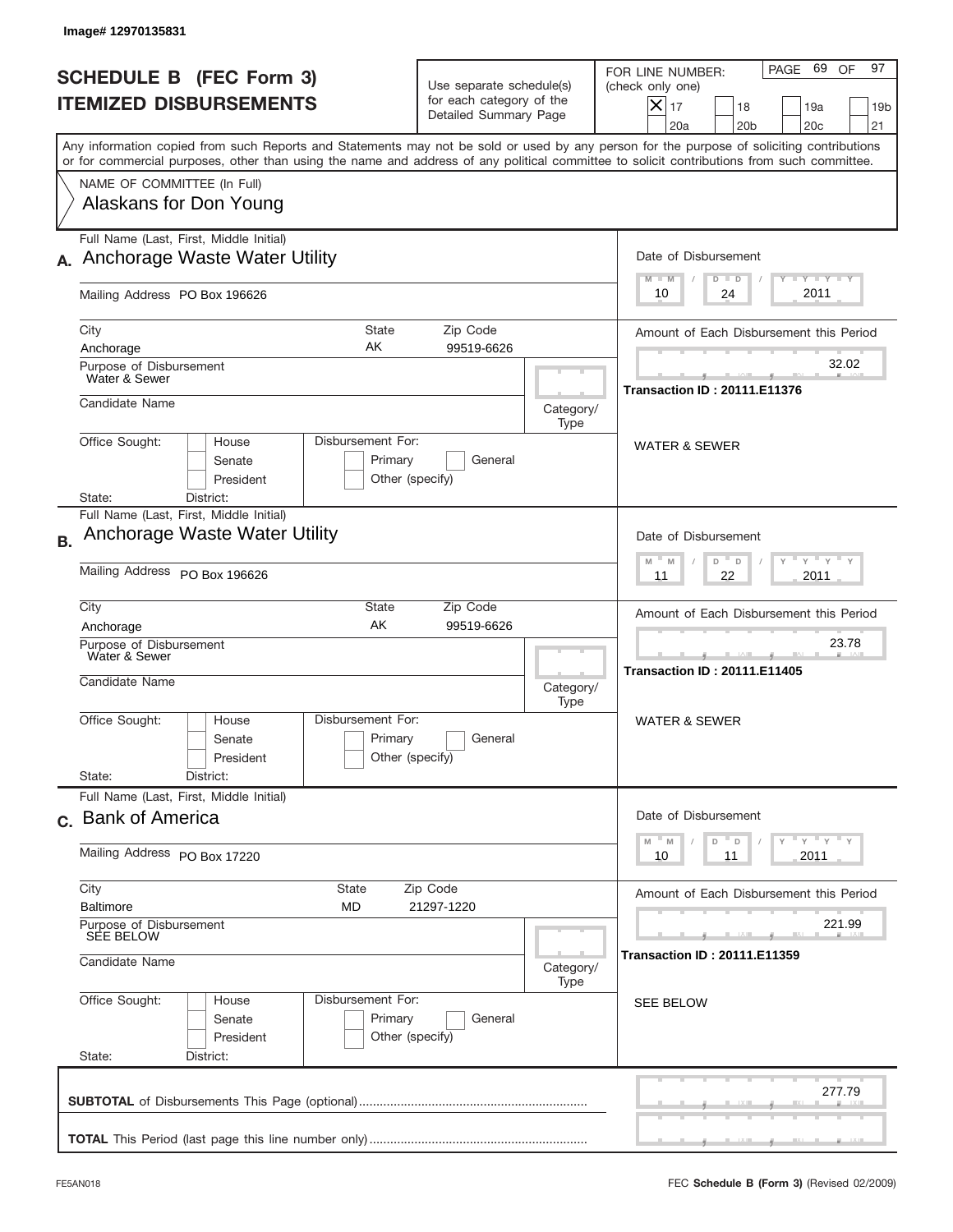| PAGE 70 OF<br>97<br>FOR LINE NUMBER:<br>(check only one)<br>$\boldsymbol{\times}$<br>17<br>18<br>19a<br>19 <sub>b</sub><br>20a<br>20 <sub>b</sub><br>20 <sub>c</sub><br>21                                                                                                              |
|-----------------------------------------------------------------------------------------------------------------------------------------------------------------------------------------------------------------------------------------------------------------------------------------|
| Any information copied from such Reports and Statements may not be sold or used by any person for the purpose of soliciting contributions<br>or for commercial purposes, other than using the name and address of any political committee to solicit contributions from such committee. |
|                                                                                                                                                                                                                                                                                         |
| Date of Disbursement<br>Y TY TY TY                                                                                                                                                                                                                                                      |
| $M - M$<br>$D$ $D$<br>2011<br>10<br>11                                                                                                                                                                                                                                                  |
| Amount of Each Disbursement this Period                                                                                                                                                                                                                                                 |
| 99.02<br><b>Transaction ID: 20117.E11430</b>                                                                                                                                                                                                                                            |
| Category/<br><b>IMEMO ITEMI</b>                                                                                                                                                                                                                                                         |
| <b>MEMO: FUNDRAISER FOOD</b>                                                                                                                                                                                                                                                            |
|                                                                                                                                                                                                                                                                                         |
| Date of Disbursement<br>$\cdots$ $\gamma$ $\cdots$ $\gamma$ $\cdots$<br>$M - M$<br>D<br>$\Box$<br>2011<br>10<br>20                                                                                                                                                                      |
| Amount of Each Disbursement this Period                                                                                                                                                                                                                                                 |
| 1155.70                                                                                                                                                                                                                                                                                 |
| <b>Transaction ID: 20111.E11371</b><br>Category/                                                                                                                                                                                                                                        |
| <b>SEE BELOW</b>                                                                                                                                                                                                                                                                        |
|                                                                                                                                                                                                                                                                                         |
| Date of Disbursement<br>$Y$ $Y$ $Y$ $Y$ $Y$                                                                                                                                                                                                                                             |
| M<br>D<br>M<br>D<br>2011<br>10<br>20                                                                                                                                                                                                                                                    |
| Amount of Each Disbursement this Period                                                                                                                                                                                                                                                 |
| 1155.70<br><b>Transaction ID: 20117.E11432</b>                                                                                                                                                                                                                                          |
| Category/<br>[MEMO ITEM]                                                                                                                                                                                                                                                                |
| <b>MEMO: AIR TRAVEL</b>                                                                                                                                                                                                                                                                 |
| 1155.70                                                                                                                                                                                                                                                                                 |
|                                                                                                                                                                                                                                                                                         |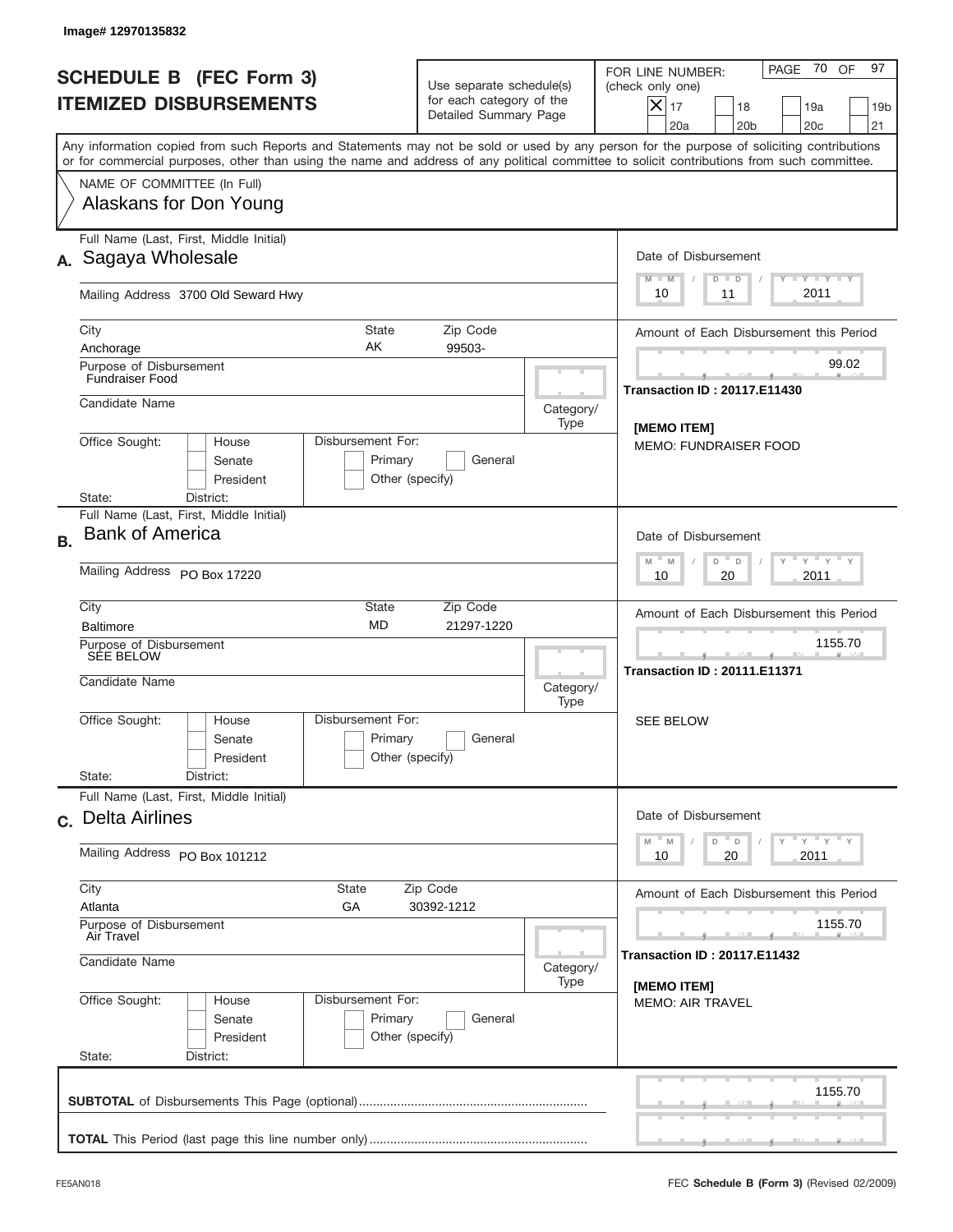|                                                                 | Image# 12970135833                                                                                                                                                                                                                                                                      |                                                                                                                |           |                                                                                                                                                             |
|-----------------------------------------------------------------|-----------------------------------------------------------------------------------------------------------------------------------------------------------------------------------------------------------------------------------------------------------------------------------------|----------------------------------------------------------------------------------------------------------------|-----------|-------------------------------------------------------------------------------------------------------------------------------------------------------------|
| <b>SCHEDULE B (FEC Form 3)</b><br><b>ITEMIZED DISBURSEMENTS</b> |                                                                                                                                                                                                                                                                                         | Use separate schedule(s)<br>for each category of the<br>Detailed Summary Page                                  |           | PAGE 71<br>97<br>OF<br>FOR LINE NUMBER:<br>(check only one)<br>$X _{17}$<br>18<br>19a<br>19 <sub>b</sub><br>20a<br>20 <sub>b</sub><br>20 <sub>c</sub><br>21 |
|                                                                 | Any information copied from such Reports and Statements may not be sold or used by any person for the purpose of soliciting contributions<br>or for commercial purposes, other than using the name and address of any political committee to solicit contributions from such committee. |                                                                                                                |           |                                                                                                                                                             |
|                                                                 | NAME OF COMMITTEE (In Full)<br>Alaskans for Don Young                                                                                                                                                                                                                                   |                                                                                                                |           |                                                                                                                                                             |
|                                                                 | Full Name (Last, First, Middle Initial)<br><b>Bank of America</b>                                                                                                                                                                                                                       |                                                                                                                |           | Date of Disbursement<br>$T - Y$ $T - Y$<br>$M - M$<br>$D$ $D$                                                                                               |
|                                                                 | Mailing Address PO Box 17220                                                                                                                                                                                                                                                            |                                                                                                                |           | 2011<br>21<br>11                                                                                                                                            |
|                                                                 | City<br><b>State</b><br><b>MD</b><br><b>Baltimore</b><br>Purpose of Disbursement                                                                                                                                                                                                        | Amount of Each Disbursement this Period<br>1948.87                                                             |           |                                                                                                                                                             |
|                                                                 | <b>SEE BELOW</b><br>Candidate Name                                                                                                                                                                                                                                                      |                                                                                                                | Category/ | <b>Transaction ID: 20111.E11402</b>                                                                                                                         |
|                                                                 | Disbursement For:<br>Office Sought:<br>House<br>Senate<br>President                                                                                                                                                                                                                     | Primary<br>General<br>Other (specify)                                                                          | Type      | <b>SEE BELOW</b>                                                                                                                                            |
| <b>B.</b>                                                       | District:<br>State:<br>Full Name (Last, First, Middle Initial)<br>Hilton Hotels Oklahoma City                                                                                                                                                                                           |                                                                                                                |           | Date of Disbursement<br>$Y = Y$<br>$-M$<br>D<br>M<br>D                                                                                                      |
|                                                                 | Mailing Address One Park Ave.                                                                                                                                                                                                                                                           | 2011<br>11<br>21                                                                                               |           |                                                                                                                                                             |
|                                                                 | City<br>State<br>OK<br>Oklahoma City<br>Purpose of Disbursement<br>Lodging Expense<br>Candidate Name                                                                                                                                                                                    | Zip Code<br>73102-                                                                                             | Category/ | Amount of Each Disbursement this Period<br>236.96<br><b>STATISTICS</b><br><b>Transaction ID: 20120.E11436</b>                                               |
|                                                                 | Disbursement For:<br>Office Sought:<br>House<br>Senate<br>President<br>State:<br>District:                                                                                                                                                                                              | Primary<br>General<br>Other (specify)                                                                          | Type      | [MEMO ITEM]<br><b>MEMO: LODGING EXPENSE</b>                                                                                                                 |
|                                                                 | Full Name (Last, First, Middle Initial)<br>c. Thunder Valley Casino & Resort                                                                                                                                                                                                            |                                                                                                                |           | Date of Disbursement                                                                                                                                        |
|                                                                 | Mailing Address 1200 Athens Ave.                                                                                                                                                                                                                                                        | $=\frac{1}{\gamma}+\frac{1}{\gamma}+\frac{1}{\gamma}+\frac{1}{\gamma}$<br>M<br>D<br>M<br>D<br>21<br>2011<br>11 |           |                                                                                                                                                             |
|                                                                 | City<br>State<br>Lincoln<br>СA                                                                                                                                                                                                                                                          | Zip Code<br>95648-                                                                                             |           | Amount of Each Disbursement this Period                                                                                                                     |
|                                                                 | Purpose of Disbursement<br>Dinner Reception<br>Candidate Name                                                                                                                                                                                                                           | 1300.25<br><b>Transaction ID: 20126.E11438</b>                                                                 |           |                                                                                                                                                             |
|                                                                 | Disbursement For:<br>Office Sought:<br>House<br>Senate<br>President<br>State:<br>District:                                                                                                                                                                                              | Primary<br>General<br>Other (specify)                                                                          | Type      | [MEMO ITEM]<br><b>MEMO: DINNER RECEPTION</b>                                                                                                                |
|                                                                 |                                                                                                                                                                                                                                                                                         |                                                                                                                |           | 1948.87                                                                                                                                                     |
|                                                                 |                                                                                                                                                                                                                                                                                         |                                                                                                                |           |                                                                                                                                                             |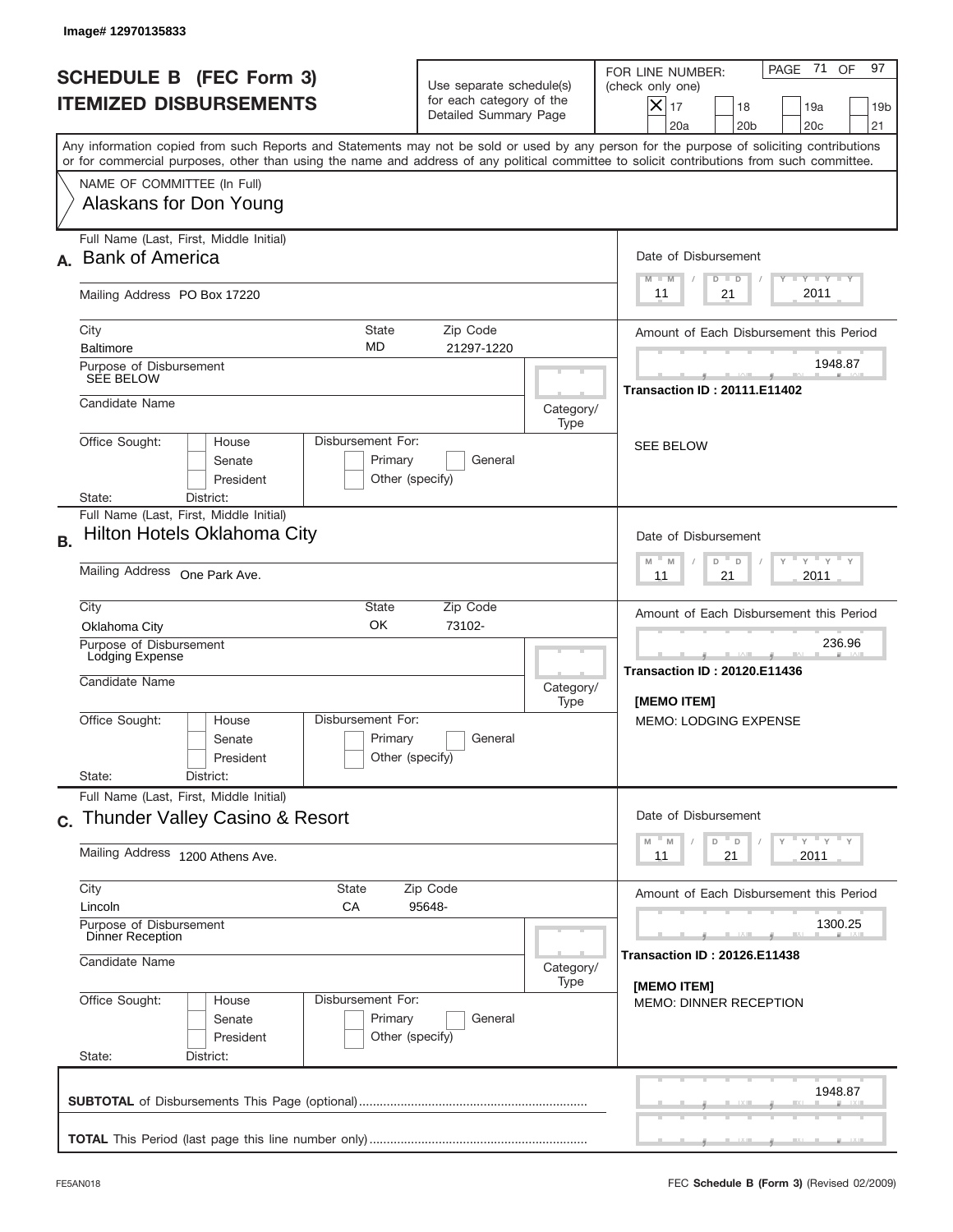|           | Image# 12970135834                                                                                                                                                                                                                                                                      |                                                                               |                                                 |                                                                                                                                                          |
|-----------|-----------------------------------------------------------------------------------------------------------------------------------------------------------------------------------------------------------------------------------------------------------------------------------------|-------------------------------------------------------------------------------|-------------------------------------------------|----------------------------------------------------------------------------------------------------------------------------------------------------------|
|           | <b>SCHEDULE B (FEC Form 3)</b><br><b>ITEMIZED DISBURSEMENTS</b>                                                                                                                                                                                                                         | Use separate schedule(s)<br>for each category of the<br>Detailed Summary Page |                                                 | PAGE 72 OF<br>97<br>FOR LINE NUMBER:<br>(check only one)<br>$X _{17}$<br>18<br>19a<br>19 <sub>b</sub><br>20 <sub>c</sub><br>20a<br>20 <sub>b</sub><br>21 |
|           | Any information copied from such Reports and Statements may not be sold or used by any person for the purpose of soliciting contributions<br>or for commercial purposes, other than using the name and address of any political committee to solicit contributions from such committee. |                                                                               |                                                 |                                                                                                                                                          |
|           | NAME OF COMMITTEE (In Full)<br>Alaskans for Don Young                                                                                                                                                                                                                                   |                                                                               |                                                 |                                                                                                                                                          |
|           | Full Name (Last, First, Middle Initial)<br>A. Robert Bohnert                                                                                                                                                                                                                            |                                                                               |                                                 | Date of Disbursement<br>$T - Y$ $T - Y$ $T - Y$<br>$M - M$<br>$D$ $D$                                                                                    |
|           | Mailing Address PMB 341, 1830 E Parks Hwy., A113                                                                                                                                                                                                                                        |                                                                               |                                                 | 2011<br>10<br>15                                                                                                                                         |
|           | City<br>State<br>AK<br>Wasilla<br>Purpose of Disbursement                                                                                                                                                                                                                               | Zip Code<br>99654-                                                            |                                                 | Amount of Each Disbursement this Period<br>1000.00                                                                                                       |
|           | <b>Accounting Services</b><br>Candidate Name                                                                                                                                                                                                                                            |                                                                               | Category/<br>Type                               | <b>Transaction ID: 20111.E11363</b>                                                                                                                      |
|           | Office Sought:<br>Disbursement For:<br>House<br>Senate<br>President<br>State:<br>District:                                                                                                                                                                                              | Primary<br>General<br>Other (specify)                                         |                                                 | <b>ACCOUNTING SERVICES</b>                                                                                                                               |
| <b>B.</b> | Full Name (Last, First, Middle Initial)<br><b>Robert Bohnert</b>                                                                                                                                                                                                                        |                                                                               |                                                 | Date of Disbursement<br>$\cdots$ $\gamma$ $\cdots$ $\gamma$ $\cdots$<br>$M - M$<br>D<br>$\Box$                                                           |
|           | Mailing Address PMB 341, 1830 E Parks Hwy., A113                                                                                                                                                                                                                                        | 2011<br>10<br>31                                                              |                                                 |                                                                                                                                                          |
|           | City<br>State<br>AK<br>Wasilla<br>Purpose of Disbursement                                                                                                                                                                                                                               | Zip Code<br>99654-                                                            |                                                 | Amount of Each Disbursement this Period<br>1000.00                                                                                                       |
|           | <b>Accounting Services</b><br>Candidate Name                                                                                                                                                                                                                                            |                                                                               | Category/<br>Type                               | --<br><b>Transaction ID: 20111.E11364</b>                                                                                                                |
|           | Disbursement For:<br>Office Sought:<br>House<br>Senate<br>President                                                                                                                                                                                                                     | Primary<br>General<br>Other (specify)                                         |                                                 | ACCOUNTING SERVICES                                                                                                                                      |
|           | State:<br>District:<br>Full Name (Last, First, Middle Initial)                                                                                                                                                                                                                          |                                                                               |                                                 |                                                                                                                                                          |
|           | c. Robert Bohnert                                                                                                                                                                                                                                                                       |                                                                               |                                                 | Date of Disbursement<br>γ <sup>=</sup> γ <sup>=</sup> γ <sup>=</sup> γ<br>$-M$<br>D<br>M<br>D                                                            |
|           | Mailing Address PMB 341, 1830 E Parks Hwy., A113                                                                                                                                                                                                                                        | 15<br>2011<br>11                                                              |                                                 |                                                                                                                                                          |
|           | City<br>State<br>Wasilla<br>AK                                                                                                                                                                                                                                                          | Zip Code<br>99654-                                                            |                                                 | Amount of Each Disbursement this Period                                                                                                                  |
|           | Purpose of Disbursement<br><b>Accounting Services</b><br>Candidate Name                                                                                                                                                                                                                 | Category/                                                                     | 1000.00<br><b>Transaction ID : 20111.E11392</b> |                                                                                                                                                          |
|           | Office Sought:<br>Disbursement For:<br>House<br>Senate<br>President<br>State:<br>District:                                                                                                                                                                                              | Primary<br>General<br>Other (specify)                                         | Type                                            | <b>ACCOUNTING SERVICES</b>                                                                                                                               |
|           |                                                                                                                                                                                                                                                                                         |                                                                               |                                                 | 3000.00                                                                                                                                                  |
|           |                                                                                                                                                                                                                                                                                         |                                                                               |                                                 |                                                                                                                                                          |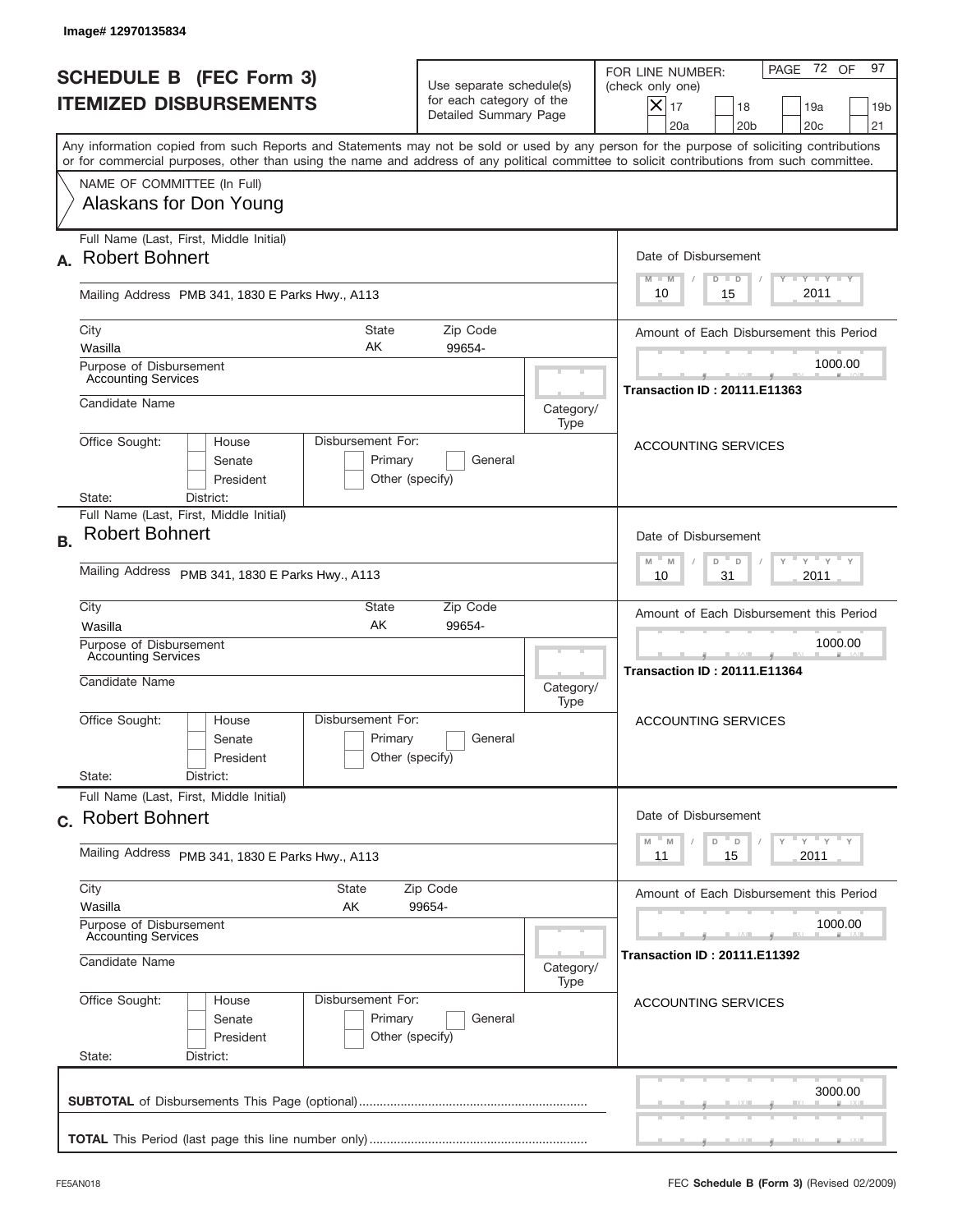|           | Image#12970135835                                                          |                                                 |                                                                               |                                         |                                                                                                                                                                                                                                                                                         |
|-----------|----------------------------------------------------------------------------|-------------------------------------------------|-------------------------------------------------------------------------------|-----------------------------------------|-----------------------------------------------------------------------------------------------------------------------------------------------------------------------------------------------------------------------------------------------------------------------------------------|
|           | <b>SCHEDULE B (FEC Form 3)</b><br><b>ITEMIZED DISBURSEMENTS</b>            |                                                 | Use separate schedule(s)<br>for each category of the<br>Detailed Summary Page |                                         | PAGE 73<br>97<br>OF<br>FOR LINE NUMBER:<br>(check only one)<br>$X _{17}$<br>18<br>19a<br>19 <sub>b</sub><br>20 <sub>c</sub><br>20a<br>20 <sub>b</sub><br>21                                                                                                                             |
|           |                                                                            |                                                 |                                                                               |                                         | Any information copied from such Reports and Statements may not be sold or used by any person for the purpose of soliciting contributions<br>or for commercial purposes, other than using the name and address of any political committee to solicit contributions from such committee. |
|           | NAME OF COMMITTEE (In Full)<br>Alaskans for Don Young                      |                                                 |                                                                               |                                         |                                                                                                                                                                                                                                                                                         |
|           | Full Name (Last, First, Middle Initial)<br>A. Robert Bohnert               |                                                 |                                                                               |                                         | Date of Disbursement<br>$T - Y$ $T - Y$ $T - Y$<br>$D$ $D$<br>$M - M$                                                                                                                                                                                                                   |
|           | Mailing Address PMB 341, 1830 E Parks Hwy., A113                           |                                                 |                                                                               |                                         | 2011<br>30<br>11                                                                                                                                                                                                                                                                        |
|           | City<br>Wasilla<br>Purpose of Disbursement                                 | State<br>AK                                     | Zip Code<br>99654-                                                            |                                         | Amount of Each Disbursement this Period<br>1000.00                                                                                                                                                                                                                                      |
|           | <b>Accounting Services</b><br>Candidate Name                               |                                                 |                                                                               | Category/<br>Type                       | <b>Transaction ID: 20111.E11393</b>                                                                                                                                                                                                                                                     |
|           | Office Sought:<br>House<br>Senate<br>President<br>State:<br>District:      | Disbursement For:<br>Primary<br>Other (specify) | General                                                                       |                                         | <b>ACCOUNTING SERVICES</b>                                                                                                                                                                                                                                                              |
| <b>B.</b> | Full Name (Last, First, Middle Initial)<br><b>Robert Bohnert</b>           |                                                 |                                                                               |                                         | Date of Disbursement<br>$\cdots$ $\gamma$ $\cdots$ $\gamma$ $\cdots$<br>$M - M$<br>D<br>D                                                                                                                                                                                               |
|           | Mailing Address PMB 341, 1830 E Parks Hwy., A113                           |                                                 |                                                                               |                                         | 2011<br>12<br>15                                                                                                                                                                                                                                                                        |
|           | City<br>Wasilla                                                            | State<br>AK                                     | Zip Code<br>99654-                                                            | Amount of Each Disbursement this Period |                                                                                                                                                                                                                                                                                         |
|           | Purpose of Disbursement<br><b>Accounting Services</b><br>Candidate Name    |                                                 |                                                                               | Category/<br>Type                       | 1000.00<br>--<br><b>Transaction ID: 20111.E11426</b>                                                                                                                                                                                                                                    |
|           | Office Sought:<br>House<br>Senate<br>President                             | Disbursement For:<br>Primary<br>Other (specify) | General                                                                       |                                         | ACCOUNTING SERVICES                                                                                                                                                                                                                                                                     |
|           | State:<br>District:<br>Full Name (Last, First, Middle Initial)             |                                                 |                                                                               |                                         |                                                                                                                                                                                                                                                                                         |
|           | c. Vernon Boyles                                                           | Date of Disbursement                            |                                                                               |                                         |                                                                                                                                                                                                                                                                                         |
|           | Mailing Address PO Box 84076                                               |                                                 |                                                                               |                                         | ≡ γ ≡ γ ≡ γ<br>D<br>M<br>M<br>D<br>25<br>2011<br>10                                                                                                                                                                                                                                     |
|           | City<br>Fairbanks                                                          | <b>State</b><br>AΚ                              | Zip Code<br>99708-4076                                                        |                                         | Amount of Each Disbursement this Period                                                                                                                                                                                                                                                 |
|           | Purpose of Disbursement<br>Air Freight - Fundraiser Food<br>Candidate Name |                                                 |                                                                               | Category/                               | 128.64<br>Transaction ID : 20111.C30158IK                                                                                                                                                                                                                                               |
|           | Office Sought:<br>House<br>Senate<br>President<br>State:<br>District:      | Disbursement For:<br>Primary<br>Other (specify) | General                                                                       | Type                                    | IN KIND: AIR FREIGHT - FUNDRAISER FOOD                                                                                                                                                                                                                                                  |
|           |                                                                            |                                                 |                                                                               |                                         | 2128.64                                                                                                                                                                                                                                                                                 |
|           |                                                                            |                                                 |                                                                               |                                         |                                                                                                                                                                                                                                                                                         |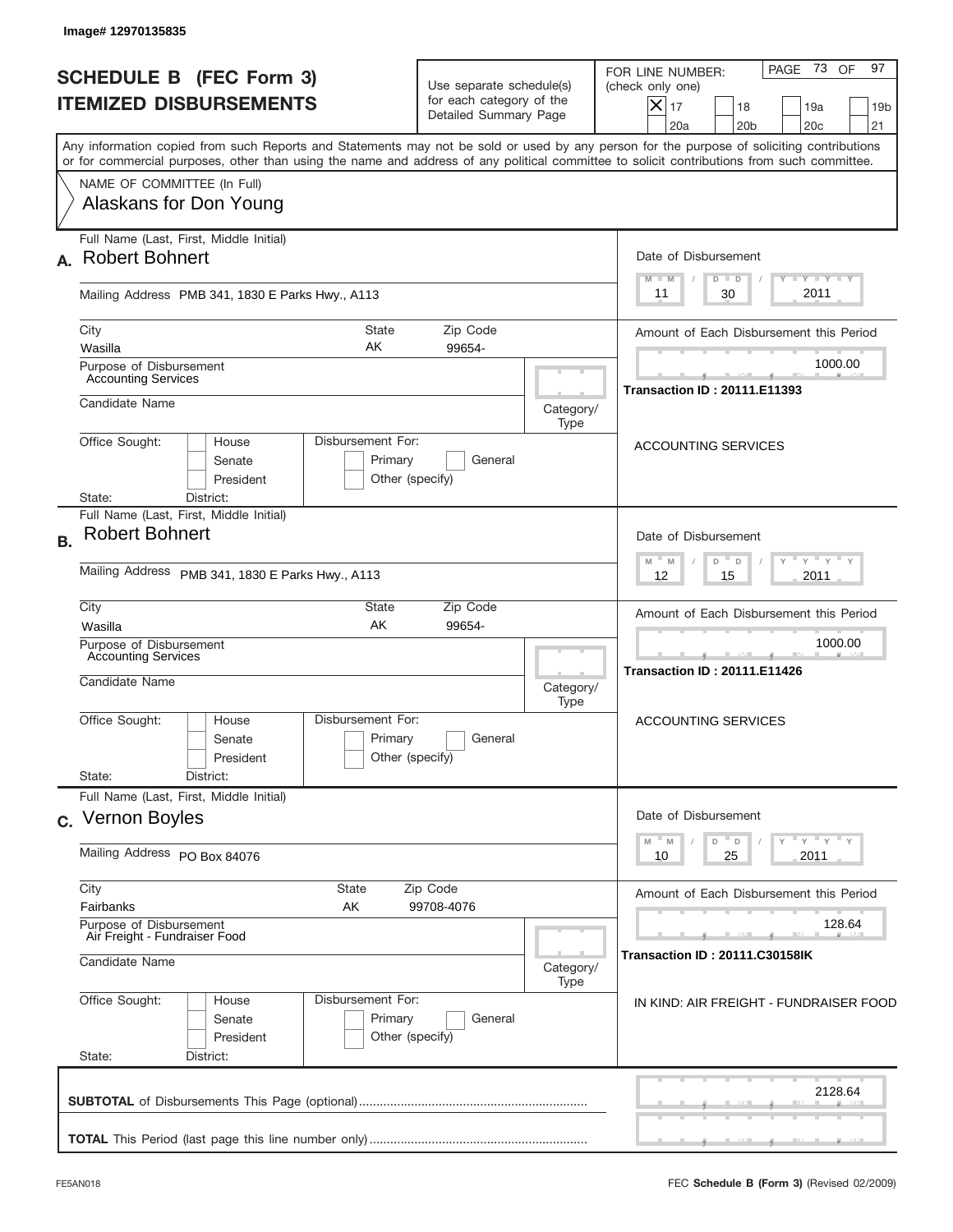|           | Image#12970135836                                                                                                                                                                                                                                                                       |                                                                                         |           |                                                                                                                                                        |
|-----------|-----------------------------------------------------------------------------------------------------------------------------------------------------------------------------------------------------------------------------------------------------------------------------------------|-----------------------------------------------------------------------------------------|-----------|--------------------------------------------------------------------------------------------------------------------------------------------------------|
|           | <b>SCHEDULE B</b> (FEC Form 3)<br><b>ITEMIZED DISBURSEMENTS</b>                                                                                                                                                                                                                         | Use separate schedule(s)<br>for each category of the<br>Detailed Summary Page           |           | PAGE 74 OF<br>97<br>FOR LINE NUMBER:<br>(check only one)<br>X<br>17<br>18<br>19a<br>19 <sub>b</sub><br>20 <sub>c</sub><br>21<br>20a<br>20 <sub>b</sub> |
|           | Any information copied from such Reports and Statements may not be sold or used by any person for the purpose of soliciting contributions<br>or for commercial purposes, other than using the name and address of any political committee to solicit contributions from such committee. |                                                                                         |           |                                                                                                                                                        |
|           | NAME OF COMMITTEE (In Full)<br>Alaskans for Don Young                                                                                                                                                                                                                                   |                                                                                         |           |                                                                                                                                                        |
| А.        | Full Name (Last, First, Middle Initial)<br>Capitol Hill Club                                                                                                                                                                                                                            |                                                                                         |           | Date of Disbursement<br>$T - Y$ $T - Y$<br>$M - M$<br>$D$ $D$                                                                                          |
|           | Mailing Address 300 First St., S.E.                                                                                                                                                                                                                                                     |                                                                                         |           | 2011<br>12<br>07                                                                                                                                       |
|           | City<br><b>State</b><br>DC<br>Washington<br>Purpose of Disbursement                                                                                                                                                                                                                     | Zip Code<br>20003-                                                                      |           | Amount of Each Disbursement this Period<br>50.00                                                                                                       |
|           | <b>Member Dues</b><br>Candidate Name                                                                                                                                                                                                                                                    |                                                                                         | Category/ | <b>Transaction ID: 20111.E11420</b>                                                                                                                    |
|           | Disbursement For:<br>Office Sought:<br>House<br>Senate<br>Primary<br>President<br>Other (specify)<br>State:<br>District:                                                                                                                                                                | <b>MEMBER DUES</b>                                                                      |           |                                                                                                                                                        |
|           | Full Name (Last, First, Middle Initial)                                                                                                                                                                                                                                                 |                                                                                         |           |                                                                                                                                                        |
| <b>B.</b> | <b>Cardmember Service</b><br>Mailing Address PO Box 15153                                                                                                                                                                                                                               | Date of Disbursement<br>$-\gamma + \gamma -$<br>$M - M$<br>D<br>D<br>2011<br>10<br>26   |           |                                                                                                                                                        |
|           | City<br>State<br>DE<br>Wilmington<br>Purpose of Disbursement<br>SÉE BELOW<br>Candidate Name                                                                                                                                                                                             | Zip Code<br>19886-5153                                                                  | Category/ | Amount of Each Disbursement this Period<br>266.34<br><b>Transaction ID: 20111.E11379</b>                                                               |
|           | Disbursement For:<br>Office Sought:<br>House<br>Primary<br>Senate<br>President<br>State:<br>District:                                                                                                                                                                                   | General<br>Other (specify)                                                              | Type      | <b>SEE BELOW</b>                                                                                                                                       |
|           | Full Name (Last, First, Middle Initial)<br>c. Fred Meyer Stores                                                                                                                                                                                                                         |                                                                                         |           | Date of Disbursement                                                                                                                                   |
|           | Mailing Address 2300 Abbott Road                                                                                                                                                                                                                                                        | γ <sup>=</sup> γ <sup>=</sup> γ <sup>=</sup> γ<br>$M$ $M$<br>D<br>D<br>26<br>2011<br>10 |           |                                                                                                                                                        |
|           | City<br>State<br>Anchorage<br>AK                                                                                                                                                                                                                                                        | Amount of Each Disbursement this Period                                                 |           |                                                                                                                                                        |
|           | Purpose of Disbursement<br>AFN Candy<br>Candidate Name                                                                                                                                                                                                                                  | 150.84<br><b>Transaction ID: 20117.E11433</b>                                           |           |                                                                                                                                                        |
|           | Office Sought:<br>Disbursement For:<br>House<br>Primary<br>Senate<br>President<br>State:<br>District:                                                                                                                                                                                   | General<br>Other (specify)                                                              | Type      | [MEMO ITEM]<br><b>MEMO: AFN CANDY</b>                                                                                                                  |
|           |                                                                                                                                                                                                                                                                                         |                                                                                         |           | 316.34                                                                                                                                                 |
|           |                                                                                                                                                                                                                                                                                         |                                                                                         |           |                                                                                                                                                        |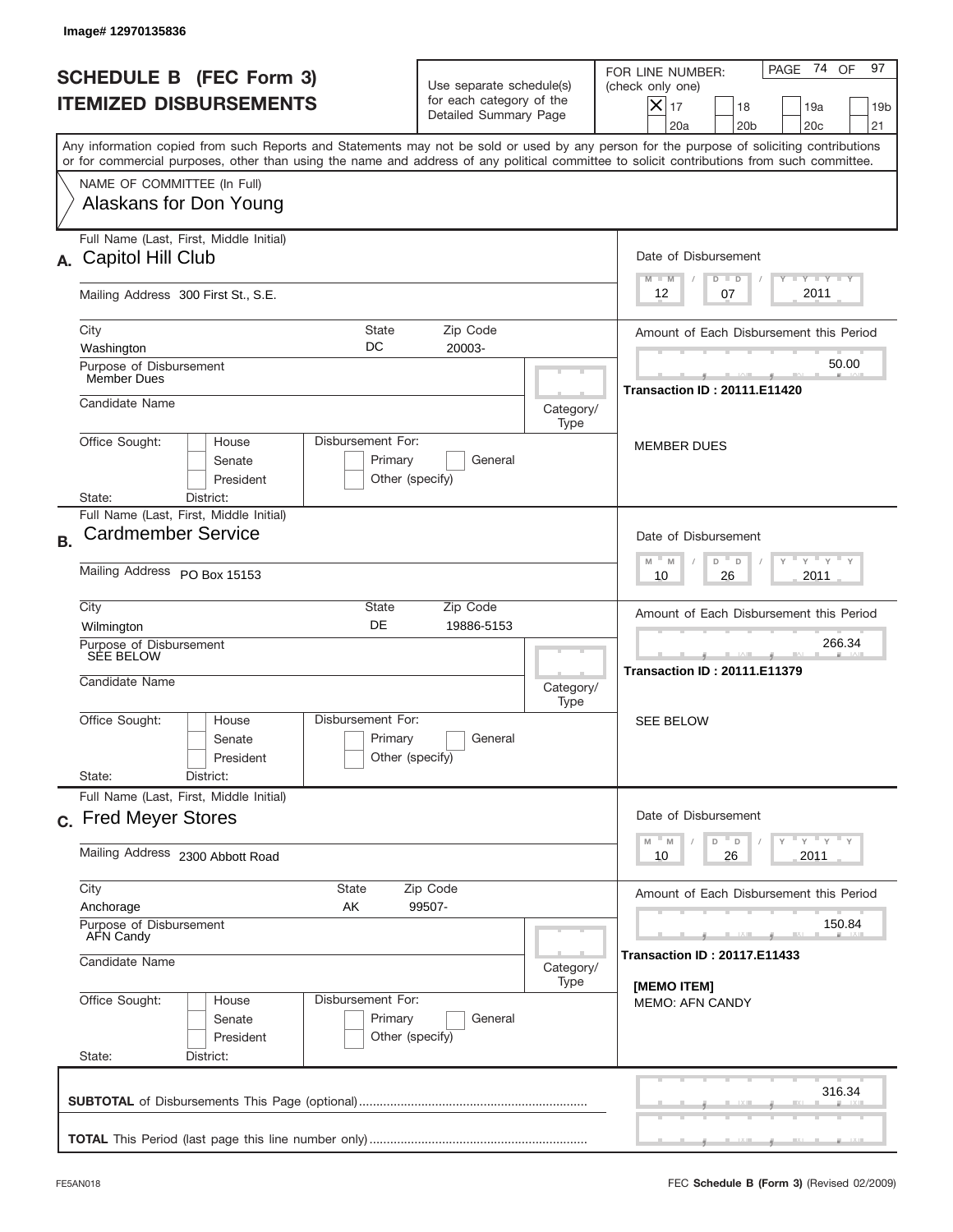| Image# 12970135837                                                                                                                                                                                                                                                                      |                                                                                                              |                                               |                                                                                                                                                          |  |  |
|-----------------------------------------------------------------------------------------------------------------------------------------------------------------------------------------------------------------------------------------------------------------------------------------|--------------------------------------------------------------------------------------------------------------|-----------------------------------------------|----------------------------------------------------------------------------------------------------------------------------------------------------------|--|--|
| <b>SCHEDULE B (FEC Form 3)</b><br><b>ITEMIZED DISBURSEMENTS</b>                                                                                                                                                                                                                         | Use separate schedule(s)<br>for each category of the<br>Detailed Summary Page                                |                                               | PAGE 75 OF<br>97<br>FOR LINE NUMBER:<br>(check only one)<br>$X _{17}$<br>18<br>19a<br>19 <sub>b</sub><br>20a<br>20 <sub>b</sub><br>20 <sub>c</sub><br>21 |  |  |
| Any information copied from such Reports and Statements may not be sold or used by any person for the purpose of soliciting contributions<br>or for commercial purposes, other than using the name and address of any political committee to solicit contributions from such committee. |                                                                                                              |                                               |                                                                                                                                                          |  |  |
| NAME OF COMMITTEE (In Full)<br>Alaskans for Don Young                                                                                                                                                                                                                                   |                                                                                                              |                                               |                                                                                                                                                          |  |  |
| Full Name (Last, First, Middle Initial)<br><b>Cornerstone Card Services</b>                                                                                                                                                                                                             |                                                                                                              |                                               | Date of Disbursement                                                                                                                                     |  |  |
| Mailing Address 1835 S Bragaw St., #500                                                                                                                                                                                                                                                 |                                                                                                              |                                               |                                                                                                                                                          |  |  |
| City<br>Anchorage                                                                                                                                                                                                                                                                       | State<br>Zip Code<br>AK<br>99508-                                                                            |                                               |                                                                                                                                                          |  |  |
| Purpose of Disbursement<br>Visa Merchant Fees                                                                                                                                                                                                                                           |                                                                                                              |                                               | 37.14<br><b>Transaction ID: 20111.E11347</b>                                                                                                             |  |  |
| Candidate Name                                                                                                                                                                                                                                                                          |                                                                                                              | Category/<br>Type                             |                                                                                                                                                          |  |  |
| Office Sought:<br>Disbursement For:<br>House<br><b>VISA MERCHANT FEES</b><br>Senate<br>Primary<br>General<br>President<br>Other (specify)                                                                                                                                               |                                                                                                              |                                               |                                                                                                                                                          |  |  |
| District:<br>State:<br>Full Name (Last, First, Middle Initial)<br><b>Cornerstone Card Services</b><br><b>B.</b>                                                                                                                                                                         | Date of Disbursement                                                                                         |                                               |                                                                                                                                                          |  |  |
| Mailing Address 1835 S Bragaw St., #500                                                                                                                                                                                                                                                 | $\cdots$ $\gamma$ $\cdots$ $\gamma$ $\cdots$<br>M<br>D<br>M<br>D<br>2011<br>05<br>11                         |                                               |                                                                                                                                                          |  |  |
| City<br>State<br>AK<br>Anchorage                                                                                                                                                                                                                                                        |                                                                                                              | Amount of Each Disbursement this Period       |                                                                                                                                                          |  |  |
| Purpose of Disbursement<br>Visa Merchant Fees<br>Candidate Name                                                                                                                                                                                                                         | Category/<br>Type                                                                                            | 275.55<br><b>Transaction ID: 20111.E11384</b> |                                                                                                                                                          |  |  |
| Office Sought:<br>House<br>Senate<br>President                                                                                                                                                                                                                                          | Disbursement For:<br>Primary<br>General<br>Other (specify)                                                   |                                               |                                                                                                                                                          |  |  |
| State:<br>District:<br>Full Name (Last, First, Middle Initial)                                                                                                                                                                                                                          |                                                                                                              |                                               |                                                                                                                                                          |  |  |
| c. Cornerstone Card Services<br>Mailing Address 1835 S Bragaw St., #500                                                                                                                                                                                                                 | Date of Disbursement<br>$\gamma$ = $\gamma$ = $\gamma$ = $\gamma$<br>$-M$<br>M<br>D<br>D<br>2011<br>12<br>05 |                                               |                                                                                                                                                          |  |  |
| City<br>State                                                                                                                                                                                                                                                                           | Zip Code                                                                                                     |                                               | Amount of Each Disbursement this Period                                                                                                                  |  |  |
| Anchorage<br>Purpose of Disbursement<br>Visa Merchant Fees                                                                                                                                                                                                                              | AΚ<br>99508-                                                                                                 |                                               |                                                                                                                                                          |  |  |
| Candidate Name                                                                                                                                                                                                                                                                          | <b>Transaction ID: 20111.E11414</b>                                                                          |                                               |                                                                                                                                                          |  |  |
| Office Sought:<br>Disbursement For:<br>House<br>Senate<br>President<br>State:<br>District:                                                                                                                                                                                              | Primary<br>General<br>Other (specify)                                                                        | Type                                          | VISA MERCHANT FEES                                                                                                                                       |  |  |
|                                                                                                                                                                                                                                                                                         |                                                                                                              |                                               | 346.70                                                                                                                                                   |  |  |
|                                                                                                                                                                                                                                                                                         |                                                                                                              |                                               |                                                                                                                                                          |  |  |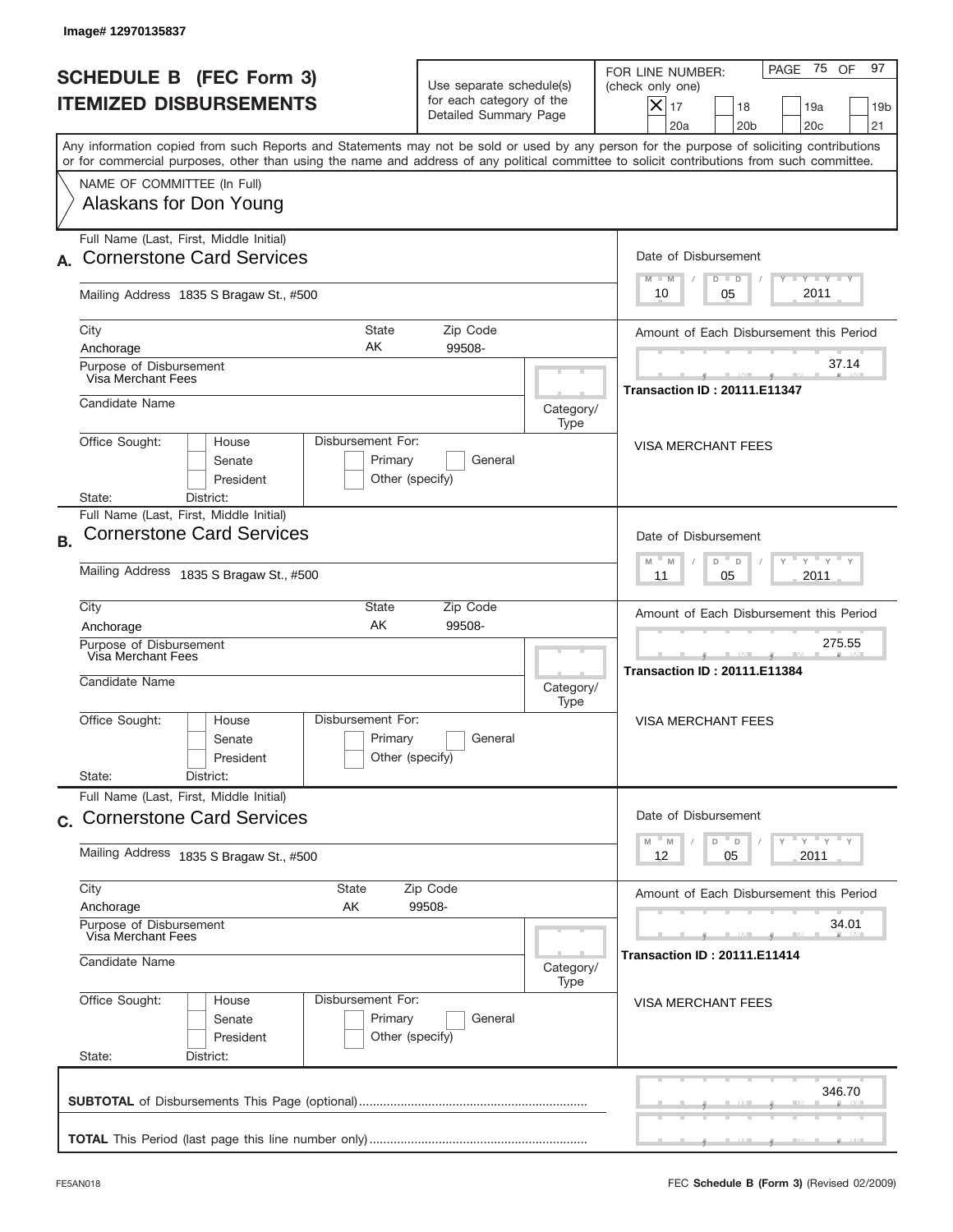|           | Image#12970135838                                                                                                                                                                                                                                                                       |                            |                                                                               |                   |                                                                                                                                                          |
|-----------|-----------------------------------------------------------------------------------------------------------------------------------------------------------------------------------------------------------------------------------------------------------------------------------------|----------------------------|-------------------------------------------------------------------------------|-------------------|----------------------------------------------------------------------------------------------------------------------------------------------------------|
|           | <b>SCHEDULE B (FEC Form 3)</b><br><b>ITEMIZED DISBURSEMENTS</b>                                                                                                                                                                                                                         |                            | Use separate schedule(s)<br>for each category of the<br>Detailed Summary Page |                   | PAGE 76 OF<br>97<br>FOR LINE NUMBER:<br>(check only one)<br>$X _{17}$<br>18<br>19a<br>19 <sub>b</sub><br>20 <sub>c</sub><br>20a<br>20 <sub>b</sub><br>21 |
|           | Any information copied from such Reports and Statements may not be sold or used by any person for the purpose of soliciting contributions<br>or for commercial purposes, other than using the name and address of any political committee to solicit contributions from such committee. |                            |                                                                               |                   |                                                                                                                                                          |
|           | NAME OF COMMITTEE (In Full)<br>Alaskans for Don Young                                                                                                                                                                                                                                   |                            |                                                                               |                   |                                                                                                                                                          |
| А.        | Full Name (Last, First, Middle Initial)<br><b>DenaliTEK</b>                                                                                                                                                                                                                             |                            |                                                                               |                   | Date of Disbursement<br>$T - Y$ $T - Y$<br>$M - M$<br>$D$ $D$                                                                                            |
|           | Mailing Address PO Box 220585                                                                                                                                                                                                                                                           |                            |                                                                               |                   | 2011<br>10<br>11                                                                                                                                         |
|           | City<br>Anchorage<br>Purpose of Disbursement                                                                                                                                                                                                                                            | State<br>AK                | Zip Code<br>99522-0585                                                        |                   | Amount of Each Disbursement this Period<br>270.00                                                                                                        |
|           | <b>Computer Services</b><br>Candidate Name                                                                                                                                                                                                                                              |                            |                                                                               | Category/<br>Type | <b>Transaction ID: 20111.E11360</b>                                                                                                                      |
|           | Disbursement For:<br>Office Sought:<br>House<br>Senate<br>President<br>State:<br>District:                                                                                                                                                                                              | Primary<br>Other (specify) | General                                                                       |                   | <b>COMPUTER SERVICES</b>                                                                                                                                 |
| <b>B.</b> | Full Name (Last, First, Middle Initial)<br><b>DenaliTEK</b>                                                                                                                                                                                                                             |                            |                                                                               |                   | Date of Disbursement<br>$\cdots$ $\gamma$ $\cdots$ $\gamma$ $\cdots$<br>$-M$<br>M<br>D<br>$\Box$                                                         |
|           | Mailing Address PO Box 220585                                                                                                                                                                                                                                                           | 2011<br>11<br>08           |                                                                               |                   |                                                                                                                                                          |
|           | City<br>State<br>Zip Code<br>AK<br>99522-0585<br>Anchorage<br>Purpose of Disbursement                                                                                                                                                                                                   |                            |                                                                               |                   | Amount of Each Disbursement this Period<br>292.49                                                                                                        |
|           | Computer Services<br>Candidate Name                                                                                                                                                                                                                                                     |                            |                                                                               | Category/<br>Type | <b>STATISTICS</b><br><b>Transaction ID: 20111.E11391</b>                                                                                                 |
|           | Disbursement For:<br>Office Sought:<br>House<br>Senate<br>President                                                                                                                                                                                                                     | Primary<br>Other (specify) | General                                                                       |                   | <b>COMPUTER SERVICES</b>                                                                                                                                 |
|           | State:<br>District:<br>Full Name (Last, First, Middle Initial)                                                                                                                                                                                                                          |                            |                                                                               |                   |                                                                                                                                                          |
|           | c. DenaliTEK                                                                                                                                                                                                                                                                            |                            |                                                                               |                   | Date of Disbursement<br>γ <sup>=</sup> γ <sup>=</sup> γ <sup>=</sup> γ<br>$-M$<br>M<br>D<br>D                                                            |
|           | Mailing Address PO Box 220585                                                                                                                                                                                                                                                           | 12<br>12<br>2011           |                                                                               |                   |                                                                                                                                                          |
|           | City<br>State<br>Anchorage<br>AΚ                                                                                                                                                                                                                                                        |                            | Zip Code<br>99522-0585                                                        |                   | Amount of Each Disbursement this Period                                                                                                                  |
|           | Purpose of Disbursement<br><b>Computer Services</b><br>Candidate Name<br>Category/                                                                                                                                                                                                      |                            |                                                                               |                   | 135.00<br><b>Transaction ID : 20111.E11425</b>                                                                                                           |
|           | Office Sought:<br>Disbursement For:<br>House<br>Senate<br>President<br>State:<br>District:                                                                                                                                                                                              | Primary<br>Other (specify) | General                                                                       | Type              | <b>COMPUTER SERVICES</b>                                                                                                                                 |
|           |                                                                                                                                                                                                                                                                                         |                            |                                                                               |                   | 697.49                                                                                                                                                   |
|           |                                                                                                                                                                                                                                                                                         |                            |                                                                               |                   |                                                                                                                                                          |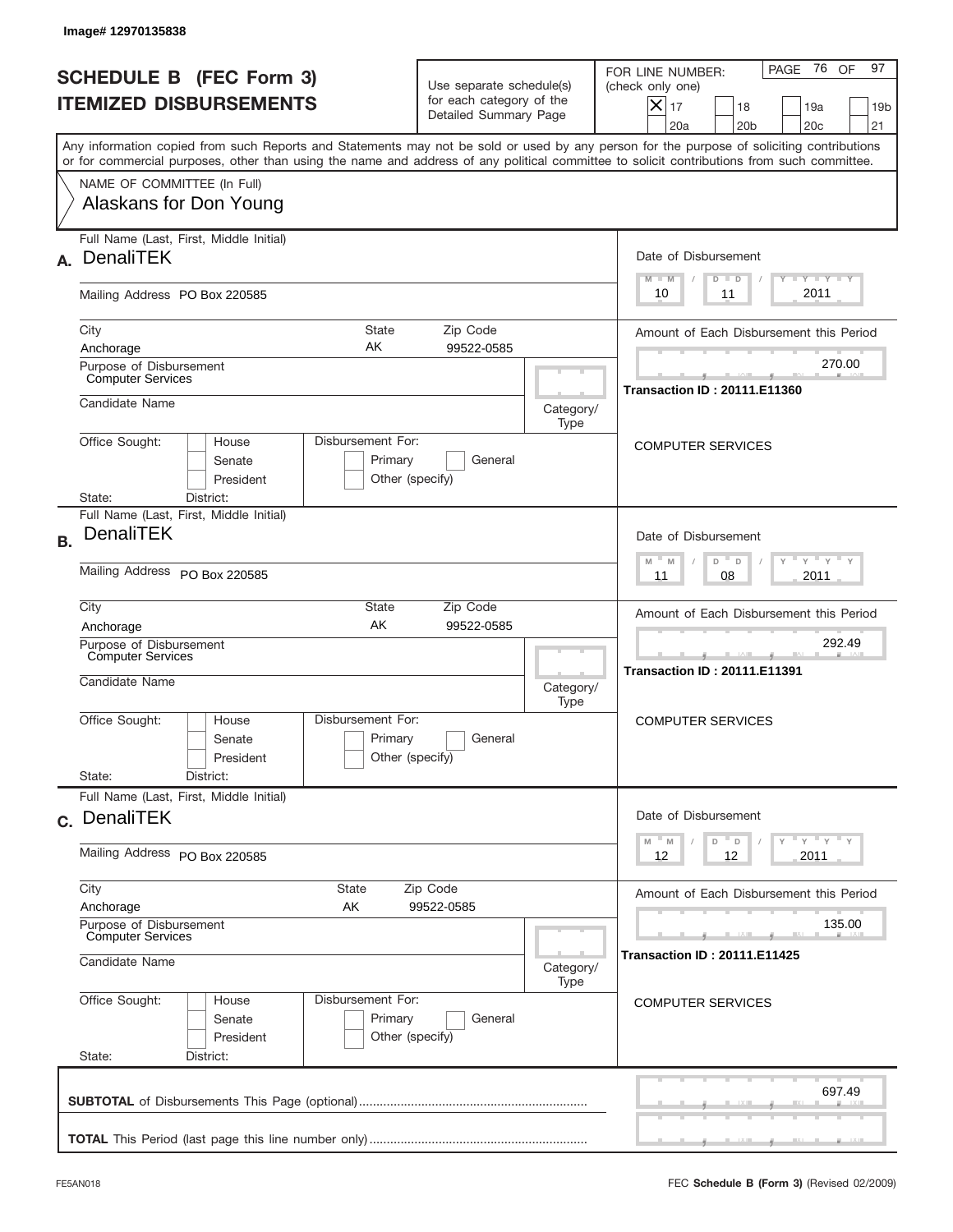|           | Image#12970135839                                                                                                                                                                                                                                                                       |                                                                                                               |                   |                                                                                                                                                             |
|-----------|-----------------------------------------------------------------------------------------------------------------------------------------------------------------------------------------------------------------------------------------------------------------------------------------|---------------------------------------------------------------------------------------------------------------|-------------------|-------------------------------------------------------------------------------------------------------------------------------------------------------------|
|           | <b>SCHEDULE B (FEC Form 3)</b><br><b>ITEMIZED DISBURSEMENTS</b>                                                                                                                                                                                                                         | Use separate schedule(s)<br>for each category of the<br>Detailed Summary Page                                 |                   | 97<br>PAGE 77<br>OF<br>FOR LINE NUMBER:<br>(check only one)<br>$X _{17}$<br>18<br>19a<br>19 <sub>b</sub><br>20a<br>20 <sub>b</sub><br>20 <sub>c</sub><br>21 |
|           | Any information copied from such Reports and Statements may not be sold or used by any person for the purpose of soliciting contributions<br>or for commercial purposes, other than using the name and address of any political committee to solicit contributions from such committee. |                                                                                                               |                   |                                                                                                                                                             |
|           | NAME OF COMMITTEE (In Full)<br>Alaskans for Don Young                                                                                                                                                                                                                                   |                                                                                                               |                   |                                                                                                                                                             |
| А.        | Full Name (Last, First, Middle Initial)<br>Enstar                                                                                                                                                                                                                                       |                                                                                                               |                   | Date of Disbursement<br>$T - Y$ $T - Y$<br>$M - M$<br>$D$ $D$                                                                                               |
|           | Mailing Address 3000 Spenard Rd.                                                                                                                                                                                                                                                        |                                                                                                               |                   | 2011<br>10<br>20                                                                                                                                            |
|           | City<br><b>State</b><br>AK<br>Anchorage<br>Purpose of Disbursement                                                                                                                                                                                                                      | Amount of Each Disbursement this Period<br>56.59                                                              |                   |                                                                                                                                                             |
|           | Natural Gas<br>Candidate Name                                                                                                                                                                                                                                                           |                                                                                                               | Category/<br>Type | <b>Transaction ID: 20111.E11370</b>                                                                                                                         |
|           | Disbursement For:<br>Office Sought:<br>House<br>Senate<br>Primary<br>President<br>Other (specify)<br>District:<br>State:                                                                                                                                                                | <b>NATURAL GAS</b>                                                                                            |                   |                                                                                                                                                             |
| <b>B.</b> | Full Name (Last, First, Middle Initial)<br>Enstar                                                                                                                                                                                                                                       |                                                                                                               |                   | Date of Disbursement<br>$\cdots$ $\gamma$ $\cdots$ $\gamma$ $\cdots$<br>$-$ M                                                                               |
|           | Mailing Address 3000 Spenard Rd.                                                                                                                                                                                                                                                        | M<br>D<br>D<br>22<br>2011<br>11                                                                               |                   |                                                                                                                                                             |
|           | City<br>State<br>AK<br>Anchorage<br>Purpose of Disbursement<br>Natural Gas                                                                                                                                                                                                              | Amount of Each Disbursement this Period<br>137.28<br><b>STATISTICS</b><br><b>Transaction ID: 20111.E11403</b> |                   |                                                                                                                                                             |
|           | Candidate Name<br>Disbursement For:<br>Office Sought:<br>House<br>Senate<br>President                                                                                                                                                                                                   | Primary<br>General<br>Other (specify)                                                                         | Category/<br>Type | NATURAL GAS                                                                                                                                                 |
|           | State:<br>District:<br>Full Name (Last, First, Middle Initial)                                                                                                                                                                                                                          |                                                                                                               |                   |                                                                                                                                                             |
|           | c. Fundraising Partners Northwest<br>Mailing Address 1411 Fourth Ave., Ste. 1210                                                                                                                                                                                                        |                                                                                                               |                   | Date of Disbursement<br>γ <sup>=</sup> γ <sup>=</sup> γ <sup>=</sup> γ<br>$M - M$<br>D<br>$\mathsf D$<br>2011<br>10<br>24                                   |
|           | City<br>State<br>Seattle<br>WA                                                                                                                                                                                                                                                          | Amount of Each Disbursement this Period                                                                       |                   |                                                                                                                                                             |
|           | Purpose of Disbursement<br><b>Fundraiser Costs</b><br>Candidate Name                                                                                                                                                                                                                    | 2841.10<br><b>Transaction ID: 20111.E11375</b>                                                                |                   |                                                                                                                                                             |
|           | Office Sought:<br>Disbursement For:<br>House<br>Senate<br>President<br>State:<br>District:                                                                                                                                                                                              | Primary<br>General<br>Other (specify)                                                                         | Category/<br>Type | <b>FUNDRAISER COSTS</b>                                                                                                                                     |
|           |                                                                                                                                                                                                                                                                                         |                                                                                                               |                   | 3034.97                                                                                                                                                     |
|           |                                                                                                                                                                                                                                                                                         |                                                                                                               |                   |                                                                                                                                                             |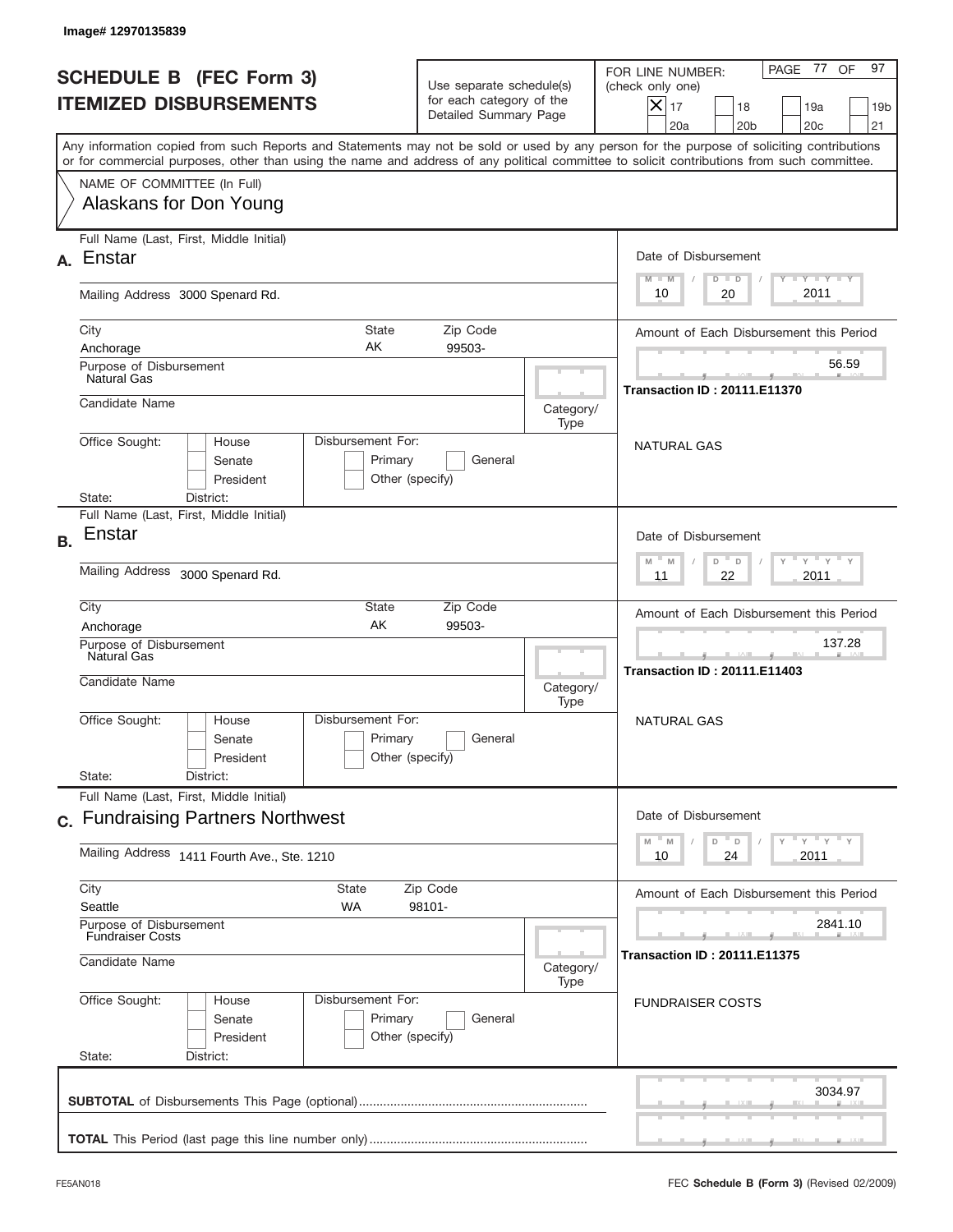|           | Image# 12970135840                                                                                                                          |                                                 |                                                                               |                   |                                                                                                                                                             |
|-----------|---------------------------------------------------------------------------------------------------------------------------------------------|-------------------------------------------------|-------------------------------------------------------------------------------|-------------------|-------------------------------------------------------------------------------------------------------------------------------------------------------------|
|           | <b>SCHEDULE B (FEC Form 3)</b><br><b>ITEMIZED DISBURSEMENTS</b>                                                                             |                                                 | Use separate schedule(s)<br>for each category of the<br>Detailed Summary Page |                   | PAGE 78<br>97<br>OF<br>FOR LINE NUMBER:<br>(check only one)<br>$X _{17}$<br>18<br>19a<br>19 <sub>b</sub><br>20 <sub>c</sub><br>20a<br>20 <sub>b</sub><br>21 |
|           | or for commercial purposes, other than using the name and address of any political committee to solicit contributions from such committee.  |                                                 |                                                                               |                   | Any information copied from such Reports and Statements may not be sold or used by any person for the purpose of soliciting contributions                   |
|           | NAME OF COMMITTEE (In Full)<br>Alaskans for Don Young                                                                                       |                                                 |                                                                               |                   |                                                                                                                                                             |
| А.        | Full Name (Last, First, Middle Initial)<br>GCI                                                                                              |                                                 |                                                                               |                   | Date of Disbursement<br>$T - Y$ $T - Y$<br>$M - M$<br>$D$ $D$                                                                                               |
|           | Mailing Address PO Box 99016                                                                                                                |                                                 |                                                                               |                   | 2011<br>10<br>11                                                                                                                                            |
|           | City<br>State<br>Zip Code<br>AΚ<br>99509-9016<br>Anchorage<br>Purpose of Disbursement                                                       |                                                 |                                                                               |                   | Amount of Each Disbursement this Period<br>320.01                                                                                                           |
|           | Phone & Internet Service<br>Candidate Name                                                                                                  |                                                 |                                                                               | Category/         | <b>Transaction ID: 20111.E11361</b>                                                                                                                         |
|           | Type<br>Disbursement For:<br>Office Sought:<br>House<br>Senate<br>Primary<br>General<br>President<br>Other (specify)<br>State:<br>District: |                                                 |                                                                               |                   | <b>PHONE &amp; INTERNET SERVICE</b>                                                                                                                         |
| <b>B.</b> | Full Name (Last, First, Middle Initial)<br>GCI                                                                                              |                                                 |                                                                               |                   | Date of Disbursement<br>$\cdots$ $\gamma$ $\cdots$ $\gamma$ $\cdots$<br>$-M$<br>M<br>D<br>D                                                                 |
|           | Mailing Address PO Box 99016                                                                                                                | 2011<br>11<br>15                                |                                                                               |                   |                                                                                                                                                             |
|           | City<br>State<br>Zip Code<br>AK<br>99509-9016<br>Anchorage<br>Purpose of Disbursement                                                       |                                                 |                                                                               |                   | Amount of Each Disbursement this Period<br>466.29                                                                                                           |
|           | Phone & Internet Services<br>Candidate Name                                                                                                 |                                                 |                                                                               | Category/<br>Type | --<br><b>Transaction ID: 20111.E11396</b>                                                                                                                   |
|           | Office Sought:<br>House<br>Senate<br>President                                                                                              | Disbursement For:<br>Primary<br>Other (specify) | General                                                                       |                   | <b>PHONE &amp; INTERNET SERVICES</b>                                                                                                                        |
|           | State:<br>District:<br>Full Name (Last, First, Middle Initial)                                                                              |                                                 |                                                                               |                   |                                                                                                                                                             |
|           | c. GCI                                                                                                                                      |                                                 |                                                                               |                   | Date of Disbursement<br>γ <sup>=</sup> γ <sup>=</sup> γ <sup>=</sup> γ<br>$-M$<br>M<br>D<br>D                                                               |
|           | Mailing Address PO Box 99016                                                                                                                | 12<br>2011<br>12                                |                                                                               |                   |                                                                                                                                                             |
|           | City<br>State<br>Anchorage<br>AΚ                                                                                                            |                                                 | Zip Code<br>99509-9016                                                        |                   | Amount of Each Disbursement this Period                                                                                                                     |
|           | Purpose of Disbursement<br>Phone & Internet Service<br>Candidate Name<br>Category/                                                          |                                                 |                                                                               |                   | 365.42<br><b>Transaction ID : 20111.E11423</b>                                                                                                              |
|           | Office Sought:<br>House<br>Senate<br>President<br>State:<br>District:                                                                       | Disbursement For:<br>Primary<br>Other (specify) | General                                                                       | Type              | <b>PHONE &amp; INTERNET SERVICE</b>                                                                                                                         |
|           |                                                                                                                                             |                                                 |                                                                               |                   | 1151.72                                                                                                                                                     |
|           |                                                                                                                                             |                                                 |                                                                               |                   |                                                                                                                                                             |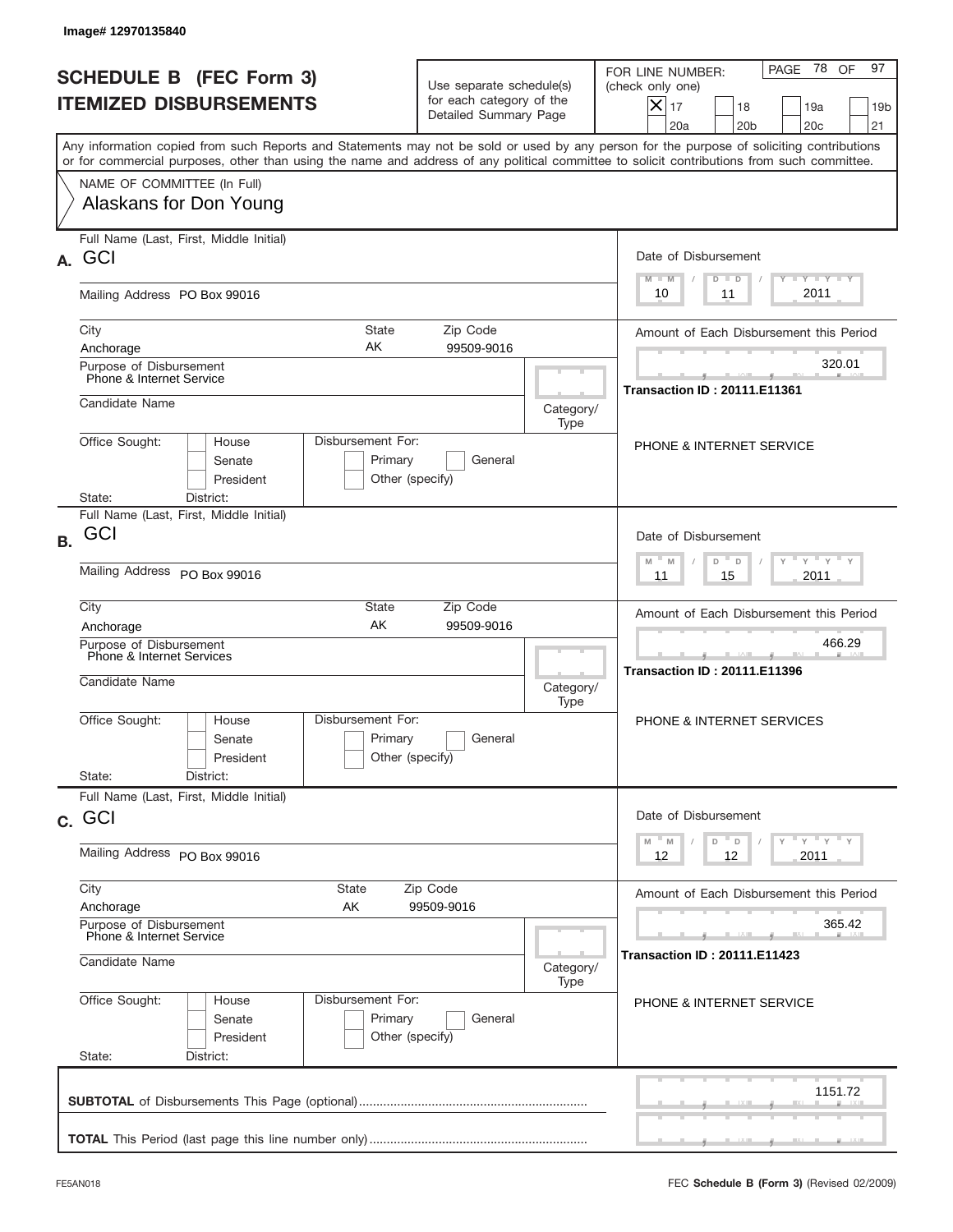|           | Image# 12970135841                                                                                                                                                                                                                                                                      |                                                             |                                                      |                                                                                                                                                             |
|-----------|-----------------------------------------------------------------------------------------------------------------------------------------------------------------------------------------------------------------------------------------------------------------------------------------|-------------------------------------------------------------|------------------------------------------------------|-------------------------------------------------------------------------------------------------------------------------------------------------------------|
|           | <b>SCHEDULE B (FEC Form 3)</b><br><b>ITEMIZED DISBURSEMENTS</b>                                                                                                                                                                                                                         | Detailed Summary Page                                       | Use separate schedule(s)<br>for each category of the | PAGE 79<br>97<br>OF<br>FOR LINE NUMBER:<br>(check only one)<br>$X _{17}$<br>18<br>19a<br>19 <sub>b</sub><br>20 <sub>c</sub><br>20a<br>20 <sub>b</sub><br>21 |
|           | Any information copied from such Reports and Statements may not be sold or used by any person for the purpose of soliciting contributions<br>or for commercial purposes, other than using the name and address of any political committee to solicit contributions from such committee. |                                                             |                                                      |                                                                                                                                                             |
|           | NAME OF COMMITTEE (In Full)<br>Alaskans for Don Young                                                                                                                                                                                                                                   |                                                             |                                                      |                                                                                                                                                             |
| А.        | Full Name (Last, First, Middle Initial)<br><b>Chris Georgacas</b>                                                                                                                                                                                                                       |                                                             |                                                      | Date of Disbursement<br>$T - Y$ $T - Y$ $T - Y$<br>$M - M$<br>$D$ $D$                                                                                       |
|           | Mailing Address 255 East Kellog Blvd. #102                                                                                                                                                                                                                                              |                                                             |                                                      | 2011<br>12<br>07                                                                                                                                            |
|           | City<br>State<br>MN<br>Saint Paul<br>Purpose of Disbursement                                                                                                                                                                                                                            | Amount of Each Disbursement this Period<br>500.00           |                                                      |                                                                                                                                                             |
|           | <b>Fundraiser Costs</b><br>Candidate Name                                                                                                                                                                                                                                               |                                                             | Category/<br>Type                                    | <b>Transaction ID: 20111.C30336IK</b>                                                                                                                       |
|           | Disbursement For:<br>Office Sought:<br>House<br>Senate<br>Primary<br>President<br>Other (specify)<br>State:<br>District:                                                                                                                                                                | IN KIND: FUNDRAISER COSTS                                   |                                                      |                                                                                                                                                             |
| <b>B.</b> | Full Name (Last, First, Middle Initial)<br>Hackney & Hackney                                                                                                                                                                                                                            |                                                             |                                                      | Date of Disbursement<br>$\cdots$ $\gamma$ $\cdots$ $\gamma$ $\cdots$<br>$W^{\top}$<br>M<br>D<br>$\Box$                                                      |
|           | Mailing Address 1503 W 31st Ave.<br>City<br><b>State</b>                                                                                                                                                                                                                                | 2011<br>11<br>01<br>Amount of Each Disbursement this Period |                                                      |                                                                                                                                                             |
|           | AK<br>Anchorage<br>Purpose of Disbursement<br><b>Print Invitations</b><br>Candidate Name                                                                                                                                                                                                | 99503-                                                      | Category/<br>Type                                    | 1154.38<br>-<br><b>Transaction ID: 20111.E11388</b>                                                                                                         |
|           | Disbursement For:<br>Office Sought:<br>House<br>Senate<br>President<br>State:<br>District:                                                                                                                                                                                              | Primary<br>General<br>Other (specify)                       |                                                      | PRINT INVITATIONS                                                                                                                                           |
|           | Full Name (Last, First, Middle Initial)<br>c. Holmes Weddle & Barcott                                                                                                                                                                                                                   |                                                             |                                                      | Date of Disbursement<br>γ <sup>=</sup> γ <sup>=</sup> γ <sup>=</sup> γ<br>$-M$<br>D<br>M<br>D                                                               |
|           | Mailing Address 701 W. 8th Ave., Suite 700                                                                                                                                                                                                                                              | 12<br>2011<br>12                                            |                                                      |                                                                                                                                                             |
|           | City<br>State<br>Anchorage<br>AΚ<br>Purpose of Disbursement                                                                                                                                                                                                                             | Amount of Each Disbursement this Period<br>352.50           |                                                      |                                                                                                                                                             |
|           | Campaign Legal Fees<br>Candidate Name                                                                                                                                                                                                                                                   | <b>Transaction ID : 20111.E11424</b><br>Category/           |                                                      |                                                                                                                                                             |
|           | Office Sought:<br>Disbursement For:<br>House<br>Senate<br>President<br>State:<br>District:                                                                                                                                                                                              | Primary<br>General<br>Other (specify)                       | Type                                                 | <b>CAMPAIGN LEGAL FEES</b>                                                                                                                                  |
|           |                                                                                                                                                                                                                                                                                         |                                                             |                                                      | 2006.88                                                                                                                                                     |
|           |                                                                                                                                                                                                                                                                                         |                                                             |                                                      |                                                                                                                                                             |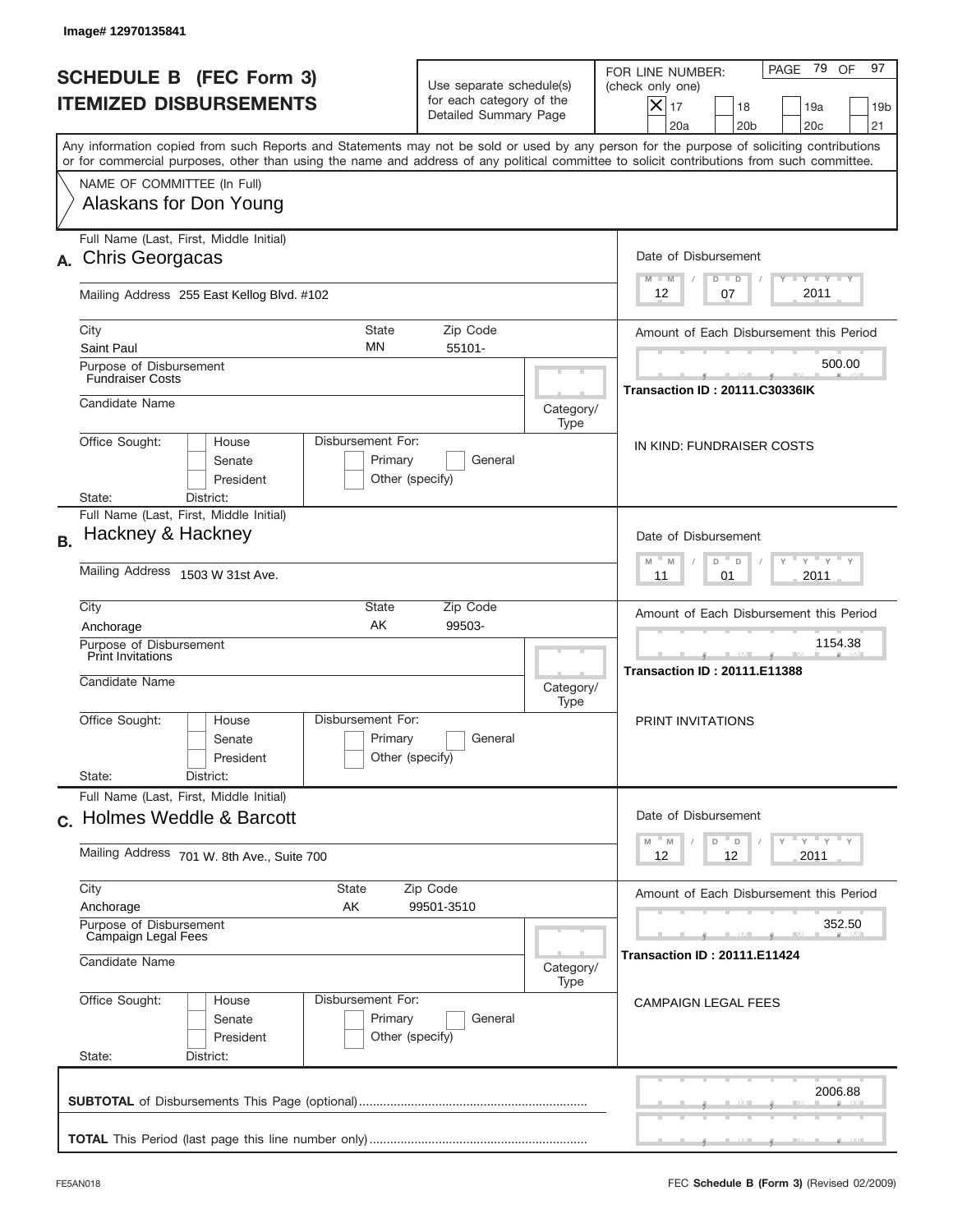|           | Image# 12970135842                                                                                                                                                                                                                                                                      |                                                                    |                                                                               |           |                                                                                                                                                             |
|-----------|-----------------------------------------------------------------------------------------------------------------------------------------------------------------------------------------------------------------------------------------------------------------------------------------|--------------------------------------------------------------------|-------------------------------------------------------------------------------|-----------|-------------------------------------------------------------------------------------------------------------------------------------------------------------|
|           | <b>SCHEDULE B (FEC Form 3)</b><br><b>ITEMIZED DISBURSEMENTS</b>                                                                                                                                                                                                                         |                                                                    | Use separate schedule(s)<br>for each category of the<br>Detailed Summary Page |           | 97<br>PAGE 80<br>OF<br>FOR LINE NUMBER:<br>(check only one)<br>$X _{17}$<br>18<br>19a<br>19 <sub>b</sub><br>20a<br>20 <sub>b</sub><br>20 <sub>c</sub><br>21 |
|           | Any information copied from such Reports and Statements may not be sold or used by any person for the purpose of soliciting contributions<br>or for commercial purposes, other than using the name and address of any political committee to solicit contributions from such committee. |                                                                    |                                                                               |           |                                                                                                                                                             |
|           | NAME OF COMMITTEE (In Full)<br>Alaskans for Don Young                                                                                                                                                                                                                                   |                                                                    |                                                                               |           |                                                                                                                                                             |
| А.        | Full Name (Last, First, Middle Initial)<br><b>Gerald Hood</b>                                                                                                                                                                                                                           | Date of Disbursement<br>$T - Y$ $T - Y$<br>$M - M$<br>$D$ $D$      |                                                                               |           |                                                                                                                                                             |
|           | Mailing Address 2504 Fairbanks St.                                                                                                                                                                                                                                                      |                                                                    |                                                                               |           | 2011<br>10<br>20                                                                                                                                            |
|           | City<br><b>State</b><br>AK<br>Anchorage<br>Purpose of Disbursement                                                                                                                                                                                                                      | Amount of Each Disbursement this Period<br>3071.37                 |                                                                               |           |                                                                                                                                                             |
|           | <b>Fundraiser Costs</b><br>Candidate Name                                                                                                                                                                                                                                               |                                                                    |                                                                               | Category/ | <b>Transaction ID: 20111.E11372</b>                                                                                                                         |
|           | Office Sought:<br>House<br>Senate<br>President<br>State:<br>District:                                                                                                                                                                                                                   | Type<br>Disbursement For:<br>Primary<br>General<br>Other (specify) |                                                                               |           |                                                                                                                                                             |
| <b>B.</b> | Full Name (Last, First, Middle Initial)<br><b>Gerald Hood</b>                                                                                                                                                                                                                           |                                                                    |                                                                               |           | Date of Disbursement<br>$\cdots$ $\gamma$ $\cdots$ $\gamma$ $\cdots$<br>$M - M$<br>D<br>D                                                                   |
|           | Mailing Address 2504 Fairbanks St.<br>City<br>State<br>Zip Code                                                                                                                                                                                                                         |                                                                    |                                                                               |           | 2011<br>10<br>26<br>Amount of Each Disbursement this Period                                                                                                 |
|           | AK<br>99503-<br>Anchorage<br>Purpose of Disbursement<br>Travel Expense<br>Candidate Name<br>Category/<br>Type                                                                                                                                                                           |                                                                    |                                                                               |           | 814.33<br>--<br><b>Transaction ID: 20111.E11373</b>                                                                                                         |
|           | Office Sought:<br>House<br>Senate<br>President<br>State:<br>District:                                                                                                                                                                                                                   | Disbursement For:<br>Primary<br>Other (specify)                    | General                                                                       |           | <b>TRAVEL EXPENSE</b>                                                                                                                                       |
|           | Full Name (Last, First, Middle Initial)<br>c. Gerald Hood                                                                                                                                                                                                                               |                                                                    |                                                                               |           | Date of Disbursement<br>γ <sup>=</sup> γ <sup>=</sup> γ <sup>=</sup> γ<br>$-M$<br>M<br>D<br>$\mathsf D$                                                     |
|           | Mailing Address 2504 Fairbanks St.                                                                                                                                                                                                                                                      | 2011<br>11<br>01                                                   |                                                                               |           |                                                                                                                                                             |
|           | City<br>State<br>Zip Code<br>Anchorage<br>AK<br>99503-<br>Purpose of Disbursement<br><b>Travel Expense</b>                                                                                                                                                                              |                                                                    |                                                                               |           | Amount of Each Disbursement this Period<br>1327.20                                                                                                          |
|           | Candidate Name<br>Category/<br>Type                                                                                                                                                                                                                                                     |                                                                    |                                                                               |           | <b>Transaction ID: 20111.E11389</b>                                                                                                                         |
|           | Office Sought:<br>House<br>Senate<br>President<br>State:<br>District:                                                                                                                                                                                                                   | Disbursement For:<br>Primary<br>Other (specify)                    | General                                                                       |           | <b>TRAVEL EXPENSE</b>                                                                                                                                       |
|           |                                                                                                                                                                                                                                                                                         |                                                                    |                                                                               |           | 5212.90                                                                                                                                                     |
|           |                                                                                                                                                                                                                                                                                         |                                                                    |                                                                               |           |                                                                                                                                                             |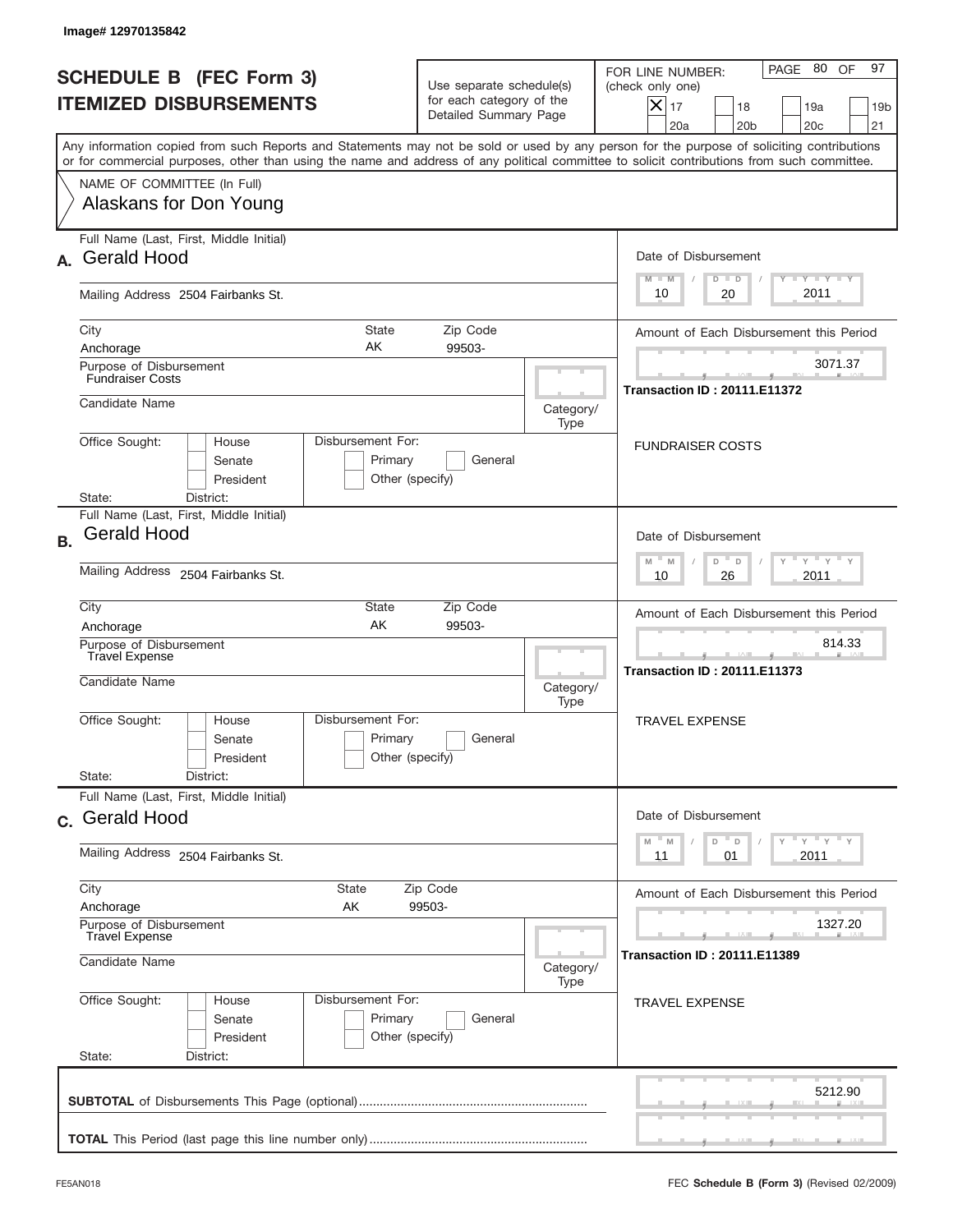|           | Image# 12970135843                                                                                                                                                                                                                                                                      |                                                                               |                   |                                                                                                                                                           |
|-----------|-----------------------------------------------------------------------------------------------------------------------------------------------------------------------------------------------------------------------------------------------------------------------------------------|-------------------------------------------------------------------------------|-------------------|-----------------------------------------------------------------------------------------------------------------------------------------------------------|
|           | <b>SCHEDULE B (FEC Form 3)</b><br><b>ITEMIZED DISBURSEMENTS</b>                                                                                                                                                                                                                         | Use separate schedule(s)<br>for each category of the<br>Detailed Summary Page |                   | 97<br>PAGE 81<br>OF<br>FOR LINE NUMBER:<br>(check only one)<br>X<br>17<br>18<br>19a<br>19 <sub>b</sub><br>21<br>20a<br>20 <sub>b</sub><br>20 <sub>c</sub> |
|           | Any information copied from such Reports and Statements may not be sold or used by any person for the purpose of soliciting contributions<br>or for commercial purposes, other than using the name and address of any political committee to solicit contributions from such committee. |                                                                               |                   |                                                                                                                                                           |
|           | NAME OF COMMITTEE (In Full)<br>Alaskans for Don Young                                                                                                                                                                                                                                   |                                                                               |                   |                                                                                                                                                           |
| А.        | Full Name (Last, First, Middle Initial)<br><b>Gerald Hood</b>                                                                                                                                                                                                                           |                                                                               |                   | Date of Disbursement<br>$\mathbf{I}$ $\mathbf{Y}$ $\mathbf{I}$ $\mathbf{Y}$ $\mathbf{I}$ $\mathbf{Y}$<br>$M - M$<br>$D$ $D$                               |
|           | Mailing Address 2504 Fairbanks St.                                                                                                                                                                                                                                                      |                                                                               |                   | 2011<br>21<br>11                                                                                                                                          |
|           | City<br><b>State</b><br>AK<br>Anchorage<br>Purpose of Disbursement                                                                                                                                                                                                                      | Amount of Each Disbursement this Period<br>3984.97                            |                   |                                                                                                                                                           |
|           | <b>Travel Expense</b><br>Candidate Name                                                                                                                                                                                                                                                 |                                                                               | Category/<br>Type | <b>Transaction ID: 20111.E11401</b>                                                                                                                       |
|           | Disbursement For:<br>Office Sought:<br>House<br>Primary<br>Senate<br>President<br>Other (specify)<br>District:<br>State:                                                                                                                                                                | <b>TRAVEL EXPENSE</b>                                                         |                   |                                                                                                                                                           |
| <b>B.</b> | Full Name (Last, First, Middle Initial)<br>United Auburn Indian Community                                                                                                                                                                                                               |                                                                               |                   | Date of Disbursement<br>$-\gamma + \gamma -$<br>$M - M$<br>D<br>$\Box$                                                                                    |
|           | Mailing Address 10720 Indian Hills Rd.                                                                                                                                                                                                                                                  | 2011<br>11<br>14                                                              |                   |                                                                                                                                                           |
|           | City<br>State<br>CA<br>Auburn                                                                                                                                                                                                                                                           | Zip Code<br>95603-                                                            |                   | Amount of Each Disbursement this Period                                                                                                                   |
|           | Purpose of Disbursement<br>Fundraiser Costs & Lodging<br>Candidate Name<br>Category/                                                                                                                                                                                                    |                                                                               |                   | 1309.53<br><b>Transaction ID: 20111.C30342IK</b>                                                                                                          |
|           | Disbursement For:<br>Office Sought:<br>House<br>Primary<br>Senate<br>President                                                                                                                                                                                                          | General<br>Other (specify)                                                    |                   | IN KIND: FUNDRAISER COSTS & LODGING                                                                                                                       |
|           | State:<br>District:<br>Full Name (Last, First, Middle Initial)                                                                                                                                                                                                                          |                                                                               |                   |                                                                                                                                                           |
|           | c. United Auburn Indian Community                                                                                                                                                                                                                                                       |                                                                               |                   | Date of Disbursement<br>$-\gamma + \gamma + \gamma$<br>$-M$<br>D<br>M<br>D                                                                                |
|           | Mailing Address 10720 Indian Hills Rd.                                                                                                                                                                                                                                                  | 2011<br>11<br>14                                                              |                   |                                                                                                                                                           |
|           | City<br><b>State</b><br>Auburn<br>СA                                                                                                                                                                                                                                                    | Zip Code<br>95603-                                                            |                   | Amount of Each Disbursement this Period                                                                                                                   |
|           | Purpose of Disbursement<br>Fundraiser Costs & Lodging<br>Candidate Name<br>Category/                                                                                                                                                                                                    |                                                                               |                   | 2500.00<br>Transaction ID: 20111.C30206IK                                                                                                                 |
|           | Office Sought:<br>Disbursement For:<br>House<br>Primary<br>Senate<br>President<br>State:<br>District:                                                                                                                                                                                   | General<br>Other (specify)                                                    | Type              | IN KIND: FUNDRAISER COSTS & LODGING                                                                                                                       |
|           |                                                                                                                                                                                                                                                                                         |                                                                               |                   | 7794.50                                                                                                                                                   |
|           |                                                                                                                                                                                                                                                                                         |                                                                               |                   |                                                                                                                                                           |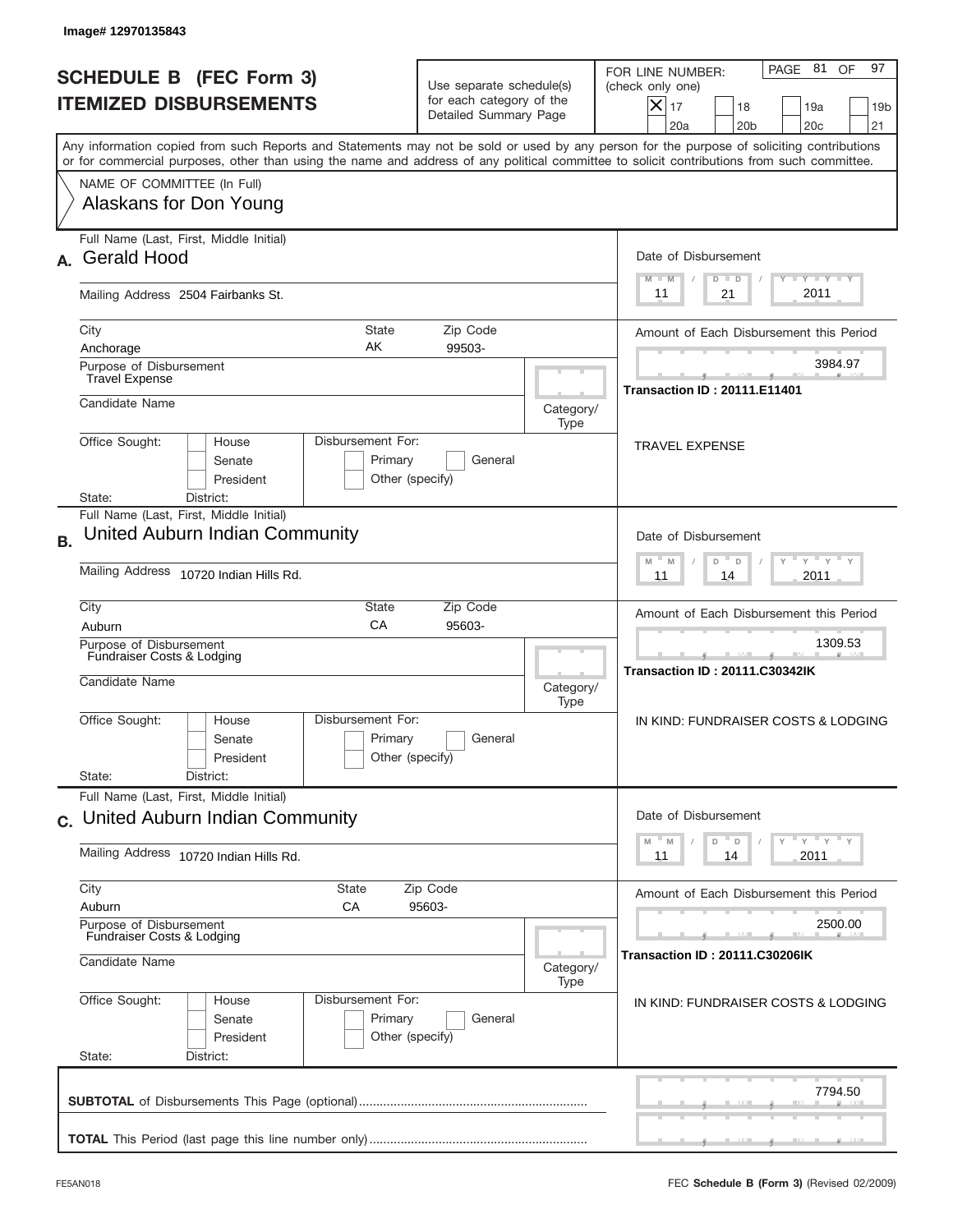|           | Image# 12970135844                                                                                                                                                                                                                                                                      |                                                                                                               |           |                                                                                                                                                          |
|-----------|-----------------------------------------------------------------------------------------------------------------------------------------------------------------------------------------------------------------------------------------------------------------------------------------|---------------------------------------------------------------------------------------------------------------|-----------|----------------------------------------------------------------------------------------------------------------------------------------------------------|
|           | <b>SCHEDULE B (FEC Form 3)</b><br><b>ITEMIZED DISBURSEMENTS</b>                                                                                                                                                                                                                         | Use separate schedule(s)<br>for each category of the<br>Detailed Summary Page                                 |           | 97<br>PAGE 82 OF<br>FOR LINE NUMBER:<br>(check only one)<br>$X _{17}$<br>18<br>19a<br>19 <sub>b</sub><br>20a<br>20 <sub>b</sub><br>20 <sub>c</sub><br>21 |
|           | Any information copied from such Reports and Statements may not be sold or used by any person for the purpose of soliciting contributions<br>or for commercial purposes, other than using the name and address of any political committee to solicit contributions from such committee. |                                                                                                               |           |                                                                                                                                                          |
|           | NAME OF COMMITTEE (In Full)<br>Alaskans for Don Young                                                                                                                                                                                                                                   |                                                                                                               |           |                                                                                                                                                          |
| А.        | Full Name (Last, First, Middle Initial)<br>Intuit                                                                                                                                                                                                                                       |                                                                                                               |           | Date of Disbursement<br><b>TANK TANK</b><br>$M - M$<br>$D$ $D$                                                                                           |
|           | Mailing Address PO Box 19004                                                                                                                                                                                                                                                            |                                                                                                               |           | 2011<br>23<br>11                                                                                                                                         |
|           | City<br><b>State</b><br><b>SC</b><br>Duncan<br>Purpose of Disbursement                                                                                                                                                                                                                  | Amount of Each Disbursement this Period<br>295.00                                                             |           |                                                                                                                                                          |
|           | Payroll Service<br>Candidate Name                                                                                                                                                                                                                                                       |                                                                                                               | Category/ | <b>Transaction ID: 20111.E11385</b>                                                                                                                      |
|           | Type<br>Disbursement For:<br>Office Sought:<br>House<br>Senate<br>Primary<br>General<br>President<br>Other (specify)<br>State:                                                                                                                                                          |                                                                                                               |           | <b>PAYROLL SERVICE</b>                                                                                                                                   |
| <b>B.</b> | District:<br>Full Name (Last, First, Middle Initial)<br><b>Reid LeBeau</b>                                                                                                                                                                                                              | Date of Disbursement<br>$\mathbb{F}$ $\mathbb{Y}$ $\mathbb{F}$ $\mathbb{Y}$ $\mathbb{F}$<br>$M - M$<br>D<br>D |           |                                                                                                                                                          |
|           | Mailing Address 1295 Bandana Blvd. #335                                                                                                                                                                                                                                                 | 21<br>2011<br>11                                                                                              |           |                                                                                                                                                          |
|           | City<br>State<br><b>MN</b><br>Saint Paul<br>Purpose of Disbursement                                                                                                                                                                                                                     | Amount of Each Disbursement this Period<br>160.00<br>--                                                       |           |                                                                                                                                                          |
|           | Meals<br>Candidate Name                                                                                                                                                                                                                                                                 |                                                                                                               |           | <b>Transaction ID: 20111.E11400</b>                                                                                                                      |
|           | Disbursement For:<br>Office Sought:<br>House<br>Senate<br>President<br>State:<br>District:                                                                                                                                                                                              | Primary<br>General<br>Other (specify)                                                                         |           | <b>MEALS</b>                                                                                                                                             |
|           | Full Name (Last, First, Middle Initial)<br>c. Reid LeBeau                                                                                                                                                                                                                               | Date of Disbursement                                                                                          |           |                                                                                                                                                          |
|           | Mailing Address 1295 Bandana Blvd. #335                                                                                                                                                                                                                                                 | γ <sup>=</sup> γ <sup>=</sup> γ <sup>=</sup> γ<br>$M$ M<br>D<br>D<br>2011<br>12<br>07                         |           |                                                                                                                                                          |
|           | City<br>State<br>Saint Paul<br>ΜN                                                                                                                                                                                                                                                       | Amount of Each Disbursement this Period                                                                       |           |                                                                                                                                                          |
|           | Purpose of Disbursement<br><b>Fundraiser Costs</b><br>Candidate Name<br>Category/                                                                                                                                                                                                       |                                                                                                               |           | 500.00<br><b>Transaction ID: 20111.E11421</b>                                                                                                            |
|           | Office Sought:<br>Disbursement For:<br>House<br>Senate<br>President<br>State:<br>District:                                                                                                                                                                                              | Primary<br>General<br>Other (specify)                                                                         | Type      | <b>FUNDRAISER COSTS</b>                                                                                                                                  |
|           |                                                                                                                                                                                                                                                                                         |                                                                                                               |           | 955.00                                                                                                                                                   |
|           |                                                                                                                                                                                                                                                                                         |                                                                                                               |           |                                                                                                                                                          |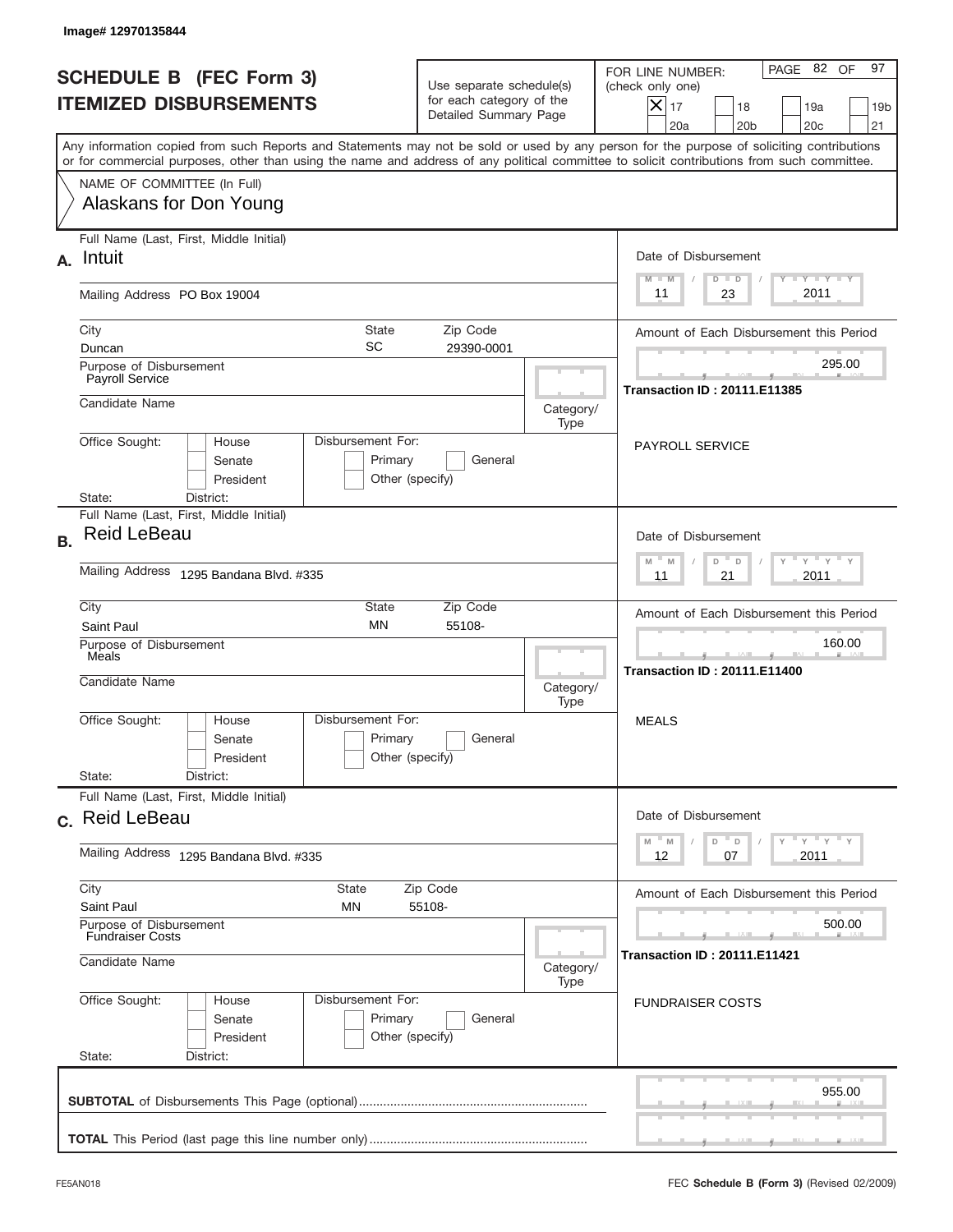|           | Image# 12970135845                                                                                                                                                                                                                                                                      |                                                                               |           |                                                                                                                                                             |
|-----------|-----------------------------------------------------------------------------------------------------------------------------------------------------------------------------------------------------------------------------------------------------------------------------------------|-------------------------------------------------------------------------------|-----------|-------------------------------------------------------------------------------------------------------------------------------------------------------------|
|           | <b>SCHEDULE B (FEC Form 3)</b><br><b>ITEMIZED DISBURSEMENTS</b>                                                                                                                                                                                                                         | Use separate schedule(s)<br>for each category of the<br>Detailed Summary Page |           | 97<br>PAGE 83<br>OF<br>FOR LINE NUMBER:<br>(check only one)<br>$X _{17}$<br>18<br>19a<br>19 <sub>b</sub><br>20a<br>20 <sub>b</sub><br>20 <sub>c</sub><br>21 |
|           | Any information copied from such Reports and Statements may not be sold or used by any person for the purpose of soliciting contributions<br>or for commercial purposes, other than using the name and address of any political committee to solicit contributions from such committee. |                                                                               |           |                                                                                                                                                             |
|           | NAME OF COMMITTEE (In Full)<br>Alaskans for Don Young                                                                                                                                                                                                                                   |                                                                               |           |                                                                                                                                                             |
| А.        | Full Name (Last, First, Middle Initial)<br><b>Reid LeBeau</b>                                                                                                                                                                                                                           |                                                                               |           | Date of Disbursement<br><b>TANK TANK</b><br>$M - M$<br>$D$ $D$                                                                                              |
|           | Mailing Address 1295 Bandana Blvd. #335                                                                                                                                                                                                                                                 |                                                                               |           | 2011<br>12<br>07                                                                                                                                            |
|           | City<br><b>State</b><br><b>MN</b><br>Saint Paul                                                                                                                                                                                                                                         | Amount of Each Disbursement this Period                                       |           |                                                                                                                                                             |
|           | Purpose of Disbursement<br><b>Fundraiser Costs</b><br>Candidate Name                                                                                                                                                                                                                    |                                                                               | Category/ | 60.00<br><b>Transaction ID: 20111.C30338IK</b>                                                                                                              |
|           | Disbursement For:<br>Office Sought:<br>House<br>Primary<br>Senate<br>President<br>Other (specify)<br>District:<br>State:                                                                                                                                                                | IN KIND: FUNDRAISER COSTS                                                     |           |                                                                                                                                                             |
| <b>B.</b> | Full Name (Last, First, Middle Initial)<br>Myrna Maynard                                                                                                                                                                                                                                |                                                                               |           | Date of Disbursement<br>$\cdots$ $\gamma$ $\cdots$ $\gamma$ $\cdots$<br>$M - M$<br>D<br>D                                                                   |
|           | Mailing Address 2237 Forest Park Dr<br>City<br>State                                                                                                                                                                                                                                    | 2011<br>10<br>17<br>Amount of Each Disbursement this Period                   |           |                                                                                                                                                             |
|           | AK<br>99517-<br>Anchorage<br>Purpose of Disbursement<br>Net Payroll<br>Candidate Name<br>Category/<br>Type                                                                                                                                                                              |                                                                               |           | 334.06<br>___<br><b>Transaction ID: 20111.E11365</b>                                                                                                        |
|           | Disbursement For:<br>Office Sought:<br>House<br>Senate<br>President<br>State:<br>District:                                                                                                                                                                                              | Primary<br>General<br>Other (specify)                                         |           | NET PAYROLL                                                                                                                                                 |
|           | Full Name (Last, First, Middle Initial)<br>c. Myrna Maynard                                                                                                                                                                                                                             | Date of Disbursement<br>$Y$ $Y$ $Y$ $Y$ $Y$<br>$M$ M<br>D                     |           |                                                                                                                                                             |
|           | Mailing Address 2237 Forest Park Dr                                                                                                                                                                                                                                                     | $\mathsf D$<br>20<br>2011<br>10                                               |           |                                                                                                                                                             |
|           | City<br>State<br>Anchorage<br>AK<br>Purpose of Disbursement                                                                                                                                                                                                                             | Amount of Each Disbursement this Period<br>15.95                              |           |                                                                                                                                                             |
|           | Postage<br>Candidate Name                                                                                                                                                                                                                                                               | <b>Transaction ID: 20111.E11366</b>                                           |           |                                                                                                                                                             |
|           | Office Sought:<br>Disbursement For:<br>House<br>Senate<br>President<br>State:<br>District:                                                                                                                                                                                              | Primary<br>General<br>Other (specify)                                         | Type      | <b>POSTAGE</b>                                                                                                                                              |
|           |                                                                                                                                                                                                                                                                                         |                                                                               |           | 410.01                                                                                                                                                      |
|           |                                                                                                                                                                                                                                                                                         |                                                                               |           |                                                                                                                                                             |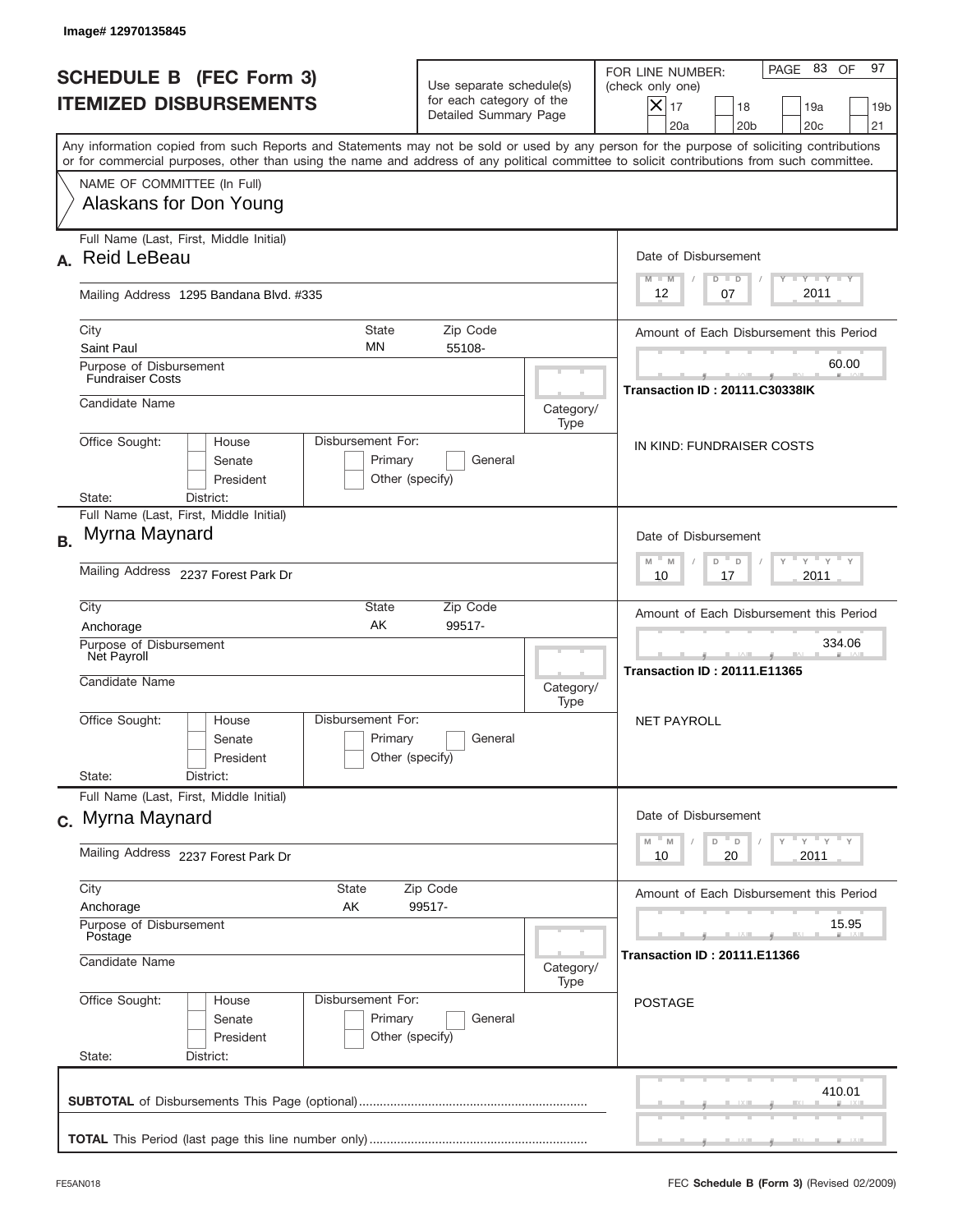|           | Image# 12970135846                                                                                                                                                                                                                                                                      |                                                   |                                                                               |                   |                                                                                                                                                             |
|-----------|-----------------------------------------------------------------------------------------------------------------------------------------------------------------------------------------------------------------------------------------------------------------------------------------|---------------------------------------------------|-------------------------------------------------------------------------------|-------------------|-------------------------------------------------------------------------------------------------------------------------------------------------------------|
|           | <b>SCHEDULE B (FEC Form 3)</b><br><b>ITEMIZED DISBURSEMENTS</b>                                                                                                                                                                                                                         |                                                   | Use separate schedule(s)<br>for each category of the<br>Detailed Summary Page |                   | 97<br>PAGE 84<br>OF<br>FOR LINE NUMBER:<br>(check only one)<br>$X _{17}$<br>18<br>19a<br>19 <sub>b</sub><br>20 <sub>c</sub><br>20a<br>20 <sub>b</sub><br>21 |
|           | Any information copied from such Reports and Statements may not be sold or used by any person for the purpose of soliciting contributions<br>or for commercial purposes, other than using the name and address of any political committee to solicit contributions from such committee. |                                                   |                                                                               |                   |                                                                                                                                                             |
|           | NAME OF COMMITTEE (In Full)<br>Alaskans for Don Young                                                                                                                                                                                                                                   |                                                   |                                                                               |                   |                                                                                                                                                             |
|           | Full Name (Last, First, Middle Initial)<br>A. Myrna Maynard                                                                                                                                                                                                                             |                                                   |                                                                               |                   | Date of Disbursement<br>$T - Y$ $T - Y$<br>$D$ $D$<br>$M - M$                                                                                               |
|           | Mailing Address 2237 Forest Park Dr                                                                                                                                                                                                                                                     |                                                   |                                                                               |                   | 2011<br>10<br>26                                                                                                                                            |
|           | City<br>State<br>AΚ<br>Anchorage<br>Purpose of Disbursement                                                                                                                                                                                                                             |                                                   | Zip Code<br>99517-                                                            |                   | Amount of Each Disbursement this Period<br>154.95                                                                                                           |
|           | <b>Fundrailser Costs</b><br>Candidate Name                                                                                                                                                                                                                                              |                                                   |                                                                               | Category/<br>Type | <b>Transaction ID: 20111.E11367</b>                                                                                                                         |
|           | Disbursement For:<br>Office Sought:<br>House<br>Senate<br>Primary<br>General<br>President<br>Other (specify)<br>State:<br>District:                                                                                                                                                     |                                                   |                                                                               |                   | <b>FUNDRAIISER COSTS</b>                                                                                                                                    |
| <b>B.</b> | Full Name (Last, First, Middle Initial)<br>Myrna Maynard                                                                                                                                                                                                                                |                                                   |                                                                               |                   | Date of Disbursement<br>$\cdots$ $\gamma$ $\cdots$ $\gamma$ $\cdots$<br>$M - M$<br>D<br>D                                                                   |
|           | Mailing Address 2237 Forest Park Dr                                                                                                                                                                                                                                                     | 2011<br>10<br>31                                  |                                                                               |                   |                                                                                                                                                             |
|           | City<br>State<br>AK<br>Anchorage<br>Purpose of Disbursement                                                                                                                                                                                                                             | Amount of Each Disbursement this Period<br>562.62 |                                                                               |                   |                                                                                                                                                             |
|           | Net Payroll<br>Candidate Name                                                                                                                                                                                                                                                           |                                                   |                                                                               | Category/<br>Type | ___<br><b>Transaction ID: 20111.E11368</b>                                                                                                                  |
|           | Disbursement For:<br>Office Sought:<br>House<br>Senate<br>President                                                                                                                                                                                                                     | Primary<br>Other (specify)                        | General                                                                       |                   | NET PAYROLL                                                                                                                                                 |
|           | State:<br>District:<br>Full Name (Last, First, Middle Initial)                                                                                                                                                                                                                          |                                                   |                                                                               |                   |                                                                                                                                                             |
|           | c. Myrna Maynard<br>Mailing Address 2237 Forest Park Dr                                                                                                                                                                                                                                 |                                                   |                                                                               |                   | Date of Disbursement<br>γ <sup>=</sup> γ <sup>=</sup> γ <sup>=</sup> γ<br>$-M$<br>D<br>M<br>D<br>31<br>2011<br>10                                           |
|           | City<br>State                                                                                                                                                                                                                                                                           |                                                   |                                                                               |                   |                                                                                                                                                             |
|           | Anchorage<br>AΚ                                                                                                                                                                                                                                                                         | Zip Code<br>99517-                                |                                                                               |                   | Amount of Each Disbursement this Period<br>10.20                                                                                                            |
|           | Purpose of Disbursement<br>Postage<br>Candidate Name<br>Category/                                                                                                                                                                                                                       |                                                   |                                                                               |                   | Transaction ID : 20111.E11369                                                                                                                               |
|           | Office Sought:<br>Disbursement For:<br>House<br>Senate<br>President<br>State:<br>District:                                                                                                                                                                                              | Primary<br>Other (specify)                        | General                                                                       | Type              | <b>POSTAGE</b>                                                                                                                                              |
|           |                                                                                                                                                                                                                                                                                         |                                                   |                                                                               |                   | 727.77                                                                                                                                                      |
|           |                                                                                                                                                                                                                                                                                         |                                                   |                                                                               |                   |                                                                                                                                                             |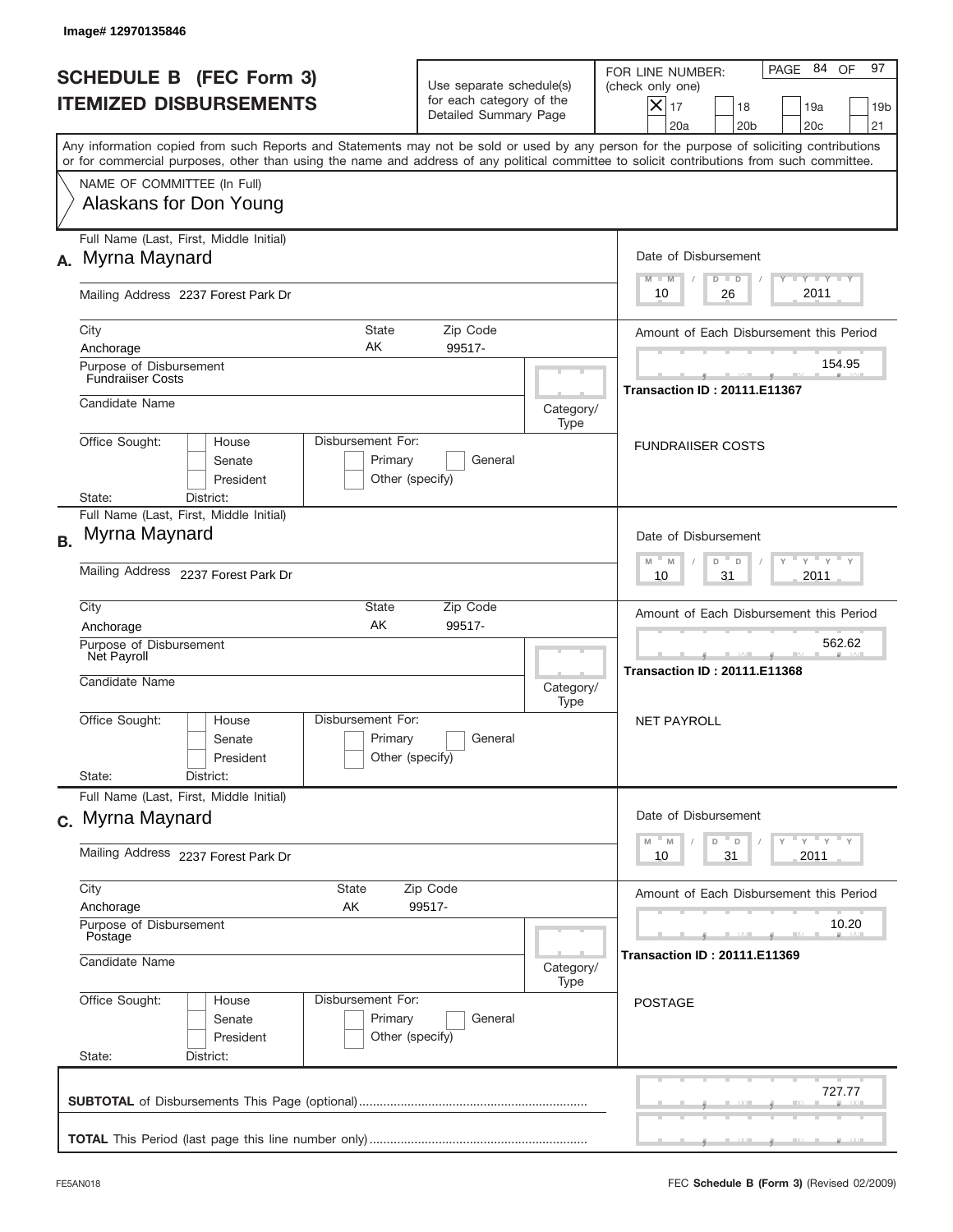|                                                                 | Image# 12970135847                                                                                                                                                                                                                                                                      |                                                                               |      |                                                                                                                                                           |
|-----------------------------------------------------------------|-----------------------------------------------------------------------------------------------------------------------------------------------------------------------------------------------------------------------------------------------------------------------------------------|-------------------------------------------------------------------------------|------|-----------------------------------------------------------------------------------------------------------------------------------------------------------|
| <b>SCHEDULE B (FEC Form 3)</b><br><b>ITEMIZED DISBURSEMENTS</b> |                                                                                                                                                                                                                                                                                         | Use separate schedule(s)<br>for each category of the<br>Detailed Summary Page |      | 97<br>PAGE 85<br>OF<br>FOR LINE NUMBER:<br>(check only one)<br>X<br>17<br>18<br>19a<br>19 <sub>b</sub><br>20 <sub>c</sub><br>21<br>20a<br>20 <sub>b</sub> |
|                                                                 | Any information copied from such Reports and Statements may not be sold or used by any person for the purpose of soliciting contributions<br>or for commercial purposes, other than using the name and address of any political committee to solicit contributions from such committee. |                                                                               |      |                                                                                                                                                           |
|                                                                 | NAME OF COMMITTEE (In Full)<br>Alaskans for Don Young                                                                                                                                                                                                                                   |                                                                               |      |                                                                                                                                                           |
|                                                                 | Full Name (Last, First, Middle Initial)<br>A. Myrna Maynard                                                                                                                                                                                                                             |                                                                               |      | Date of Disbursement<br>$T - Y$ $T - Y$<br>$M - M$<br>$D$ $D$                                                                                             |
|                                                                 | Mailing Address 2237 Forest Park Dr                                                                                                                                                                                                                                                     | 2011<br>10<br>11                                                              |      |                                                                                                                                                           |
|                                                                 | <b>State</b><br>City<br>AK<br>Anchorage<br>Purpose of Disbursement                                                                                                                                                                                                                      | Zip Code<br>99517-                                                            |      | Amount of Each Disbursement this Period<br>176.00                                                                                                         |
|                                                                 | Postage<br>Candidate Name                                                                                                                                                                                                                                                               | <b>Transaction ID: 20111.E11395</b>                                           |      |                                                                                                                                                           |
|                                                                 | Disbursement For:<br>Office Sought:<br>House<br>Senate<br>Primary<br>President<br>State:<br>District:                                                                                                                                                                                   | General<br>Other (specify)                                                    |      | <b>POSTAGE</b>                                                                                                                                            |
| <b>B.</b>                                                       | Full Name (Last, First, Middle Initial)<br>Myrna Maynard                                                                                                                                                                                                                                |                                                                               |      | Date of Disbursement<br>$-\gamma + \gamma -$<br>$M - M$<br>D<br>D                                                                                         |
|                                                                 | Mailing Address 2237 Forest Park Dr                                                                                                                                                                                                                                                     | 2011<br>11<br>15                                                              |      |                                                                                                                                                           |
|                                                                 | City<br>State<br>AK<br>Anchorage                                                                                                                                                                                                                                                        | Amount of Each Disbursement this Period<br>720.86                             |      |                                                                                                                                                           |
|                                                                 | Purpose of Disbursement<br>Net Payroll<br>Candidate Name<br>Category/                                                                                                                                                                                                                   |                                                                               |      | <b>Transaction ID: 20111.E11394</b>                                                                                                                       |
|                                                                 | Disbursement For:<br>Office Sought:<br>House<br>Primary<br>Senate<br>President                                                                                                                                                                                                          | General<br>Other (specify)                                                    |      | <b>NET PAYROLL</b>                                                                                                                                        |
|                                                                 | State:<br>District:<br>Full Name (Last, First, Middle Initial)                                                                                                                                                                                                                          |                                                                               |      |                                                                                                                                                           |
|                                                                 | c. Myrna Maynard                                                                                                                                                                                                                                                                        |                                                                               |      | Date of Disbursement<br>γ <sup>=</sup> γ <sup>=</sup> γ <sup>=</sup> γ<br>$M$ $M$<br>D<br>D                                                               |
|                                                                 | Mailing Address 2237 Forest Park Dr                                                                                                                                                                                                                                                     | 12<br>01<br>2011                                                              |      |                                                                                                                                                           |
|                                                                 | City<br>State<br>Zip Code<br>Anchorage<br>AK                                                                                                                                                                                                                                            | Amount of Each Disbursement this Period                                       |      |                                                                                                                                                           |
|                                                                 | 99517-<br>Purpose of Disbursement<br>Net Payroll<br>Candidate Name<br>Category/                                                                                                                                                                                                         |                                                                               |      | 164.09<br><b>Transaction ID: 20111.E11415</b>                                                                                                             |
|                                                                 | Office Sought:<br>Disbursement For:<br>House<br>Primary<br>Senate<br>President<br>State:<br>District:                                                                                                                                                                                   | General<br>Other (specify)                                                    | Type | <b>NET PAYROLL</b>                                                                                                                                        |
|                                                                 |                                                                                                                                                                                                                                                                                         |                                                                               |      | 1060.95                                                                                                                                                   |
|                                                                 |                                                                                                                                                                                                                                                                                         |                                                                               |      |                                                                                                                                                           |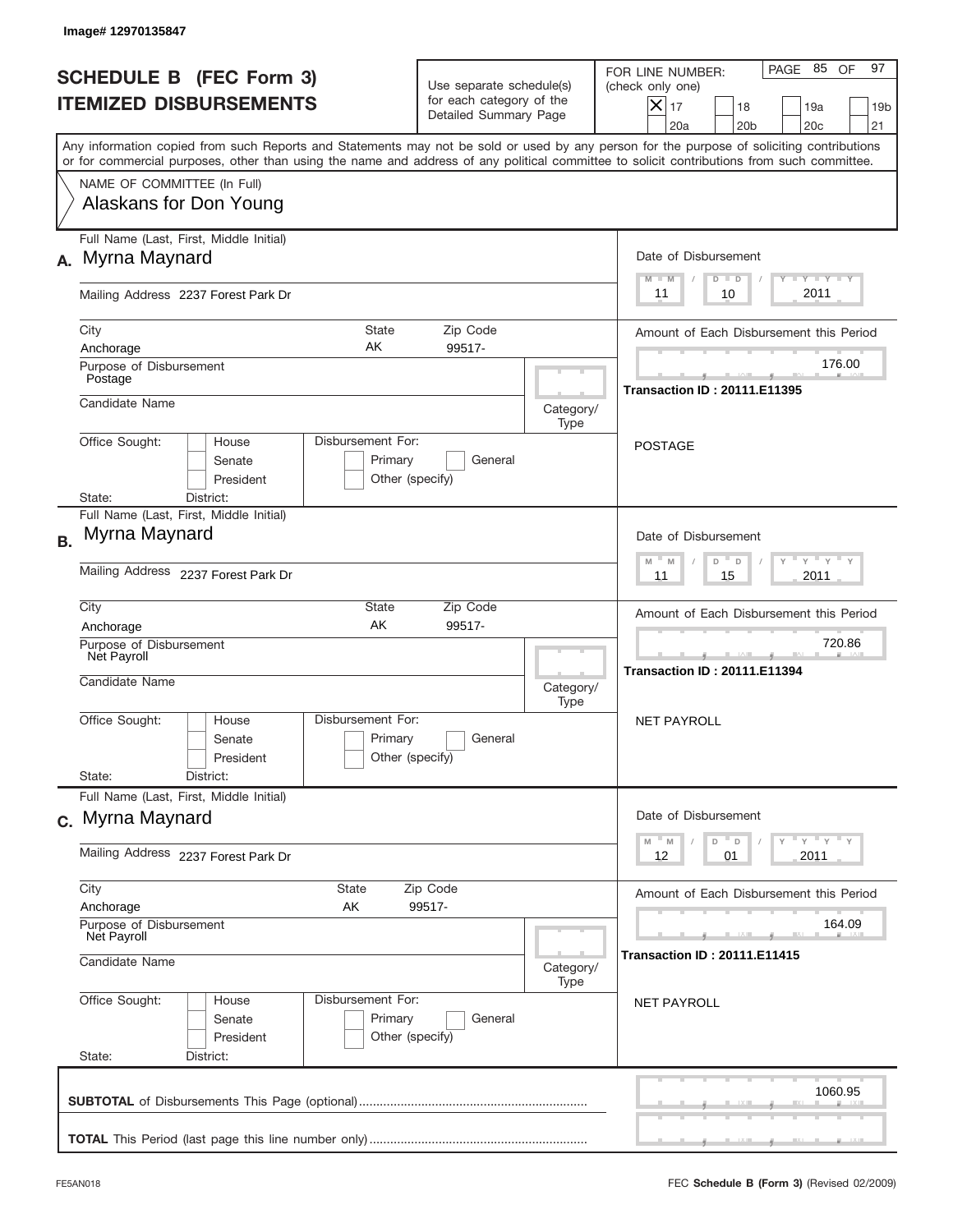|                                                                 | Image#12970135848                                                                                                                                                                                                                                                                       |                                                                               |                                           |                                                                                                                                                             |  |
|-----------------------------------------------------------------|-----------------------------------------------------------------------------------------------------------------------------------------------------------------------------------------------------------------------------------------------------------------------------------------|-------------------------------------------------------------------------------|-------------------------------------------|-------------------------------------------------------------------------------------------------------------------------------------------------------------|--|
| <b>SCHEDULE B</b> (FEC Form 3)<br><b>ITEMIZED DISBURSEMENTS</b> |                                                                                                                                                                                                                                                                                         | Use separate schedule(s)<br>for each category of the<br>Detailed Summary Page |                                           | 97<br>PAGE 86<br>OF<br>FOR LINE NUMBER:<br>(check only one)<br>$X _{17}$<br>18<br>19a<br>19 <sub>b</sub><br>20a<br>20 <sub>b</sub><br>20 <sub>c</sub><br>21 |  |
|                                                                 | Any information copied from such Reports and Statements may not be sold or used by any person for the purpose of soliciting contributions<br>or for commercial purposes, other than using the name and address of any political committee to solicit contributions from such committee. |                                                                               |                                           |                                                                                                                                                             |  |
|                                                                 | NAME OF COMMITTEE (In Full)<br>Alaskans for Don Young                                                                                                                                                                                                                                   |                                                                               |                                           |                                                                                                                                                             |  |
| А.                                                              | Full Name (Last, First, Middle Initial)<br>Myrna Maynard                                                                                                                                                                                                                                |                                                                               |                                           | Date of Disbursement<br>$T - Y$ $T - Y$<br>$M - M$<br>$D$ $D$                                                                                               |  |
|                                                                 | Mailing Address 2237 Forest Park Dr                                                                                                                                                                                                                                                     | 2011<br>12<br>15                                                              |                                           |                                                                                                                                                             |  |
|                                                                 | City<br><b>State</b><br>AK<br>Anchorage<br>Purpose of Disbursement                                                                                                                                                                                                                      | Amount of Each Disbursement this Period<br>580.21                             |                                           |                                                                                                                                                             |  |
|                                                                 | Net Payroll<br>Candidate Name                                                                                                                                                                                                                                                           | Category/                                                                     | <b>Transaction ID: 20111.E11416</b>       |                                                                                                                                                             |  |
|                                                                 | Disbursement For:<br>Office Sought:<br>House<br>Senate<br>President<br>District:<br>State:                                                                                                                                                                                              | Primary<br>General<br>Other (specify)                                         | Type                                      | <b>NET PAYROLL</b>                                                                                                                                          |  |
| <b>B.</b>                                                       | Full Name (Last, First, Middle Initial)<br>Municipal Light & Power                                                                                                                                                                                                                      |                                                                               |                                           | Date of Disbursement<br>$\mathbb{F}$ $\mathbb{Y}$ $\mathbb{F}$ $\mathbb{Y}$ $\mathbb{F}$<br>$M - M$<br>D<br>D                                               |  |
|                                                                 | Mailing Address 1200 1st Ave.                                                                                                                                                                                                                                                           | 2011<br>10<br>26                                                              |                                           |                                                                                                                                                             |  |
|                                                                 | City<br>State<br>AK<br>Anchorage<br>Purpose of Disbursement                                                                                                                                                                                                                             | Amount of Each Disbursement this Period<br>124.02                             |                                           |                                                                                                                                                             |  |
|                                                                 | Electricity<br>Candidate Name                                                                                                                                                                                                                                                           | Category/<br>Type                                                             | --<br><b>Transaction ID: 20111.E11381</b> |                                                                                                                                                             |  |
|                                                                 | Disbursement For:<br>Office Sought:<br>House<br>Senate<br>President<br>State:<br>District:                                                                                                                                                                                              | Primary<br>General<br>Other (specify)                                         |                                           | <b>ELECTRICITY</b>                                                                                                                                          |  |
|                                                                 | Full Name (Last, First, Middle Initial)<br>c. Municipal Light & Power                                                                                                                                                                                                                   |                                                                               |                                           | Date of Disbursement                                                                                                                                        |  |
|                                                                 | Mailing Address 1200 1st Ave.                                                                                                                                                                                                                                                           | $Y$ $Y$ $Y$ $Y$ $Y$<br>M<br>M<br>D<br>$\mathsf D$<br>22<br>2011<br>11         |                                           |                                                                                                                                                             |  |
|                                                                 | City<br>State<br>Anchorage<br>AK<br>Purpose of Disbursement                                                                                                                                                                                                                             | Amount of Each Disbursement this Period<br>119.11                             |                                           |                                                                                                                                                             |  |
|                                                                 | Electricity<br>Candidate Name                                                                                                                                                                                                                                                           | <b>Transaction ID: 20111.E11404</b>                                           |                                           |                                                                                                                                                             |  |
|                                                                 | Office Sought:<br>Disbursement For:<br>House<br>Senate<br>President<br>State:<br>District:                                                                                                                                                                                              | Primary<br>General<br>Other (specify)                                         | Type                                      | <b>ELECTRICITY</b>                                                                                                                                          |  |
|                                                                 |                                                                                                                                                                                                                                                                                         |                                                                               |                                           | 823.34                                                                                                                                                      |  |
|                                                                 |                                                                                                                                                                                                                                                                                         |                                                                               |                                           |                                                                                                                                                             |  |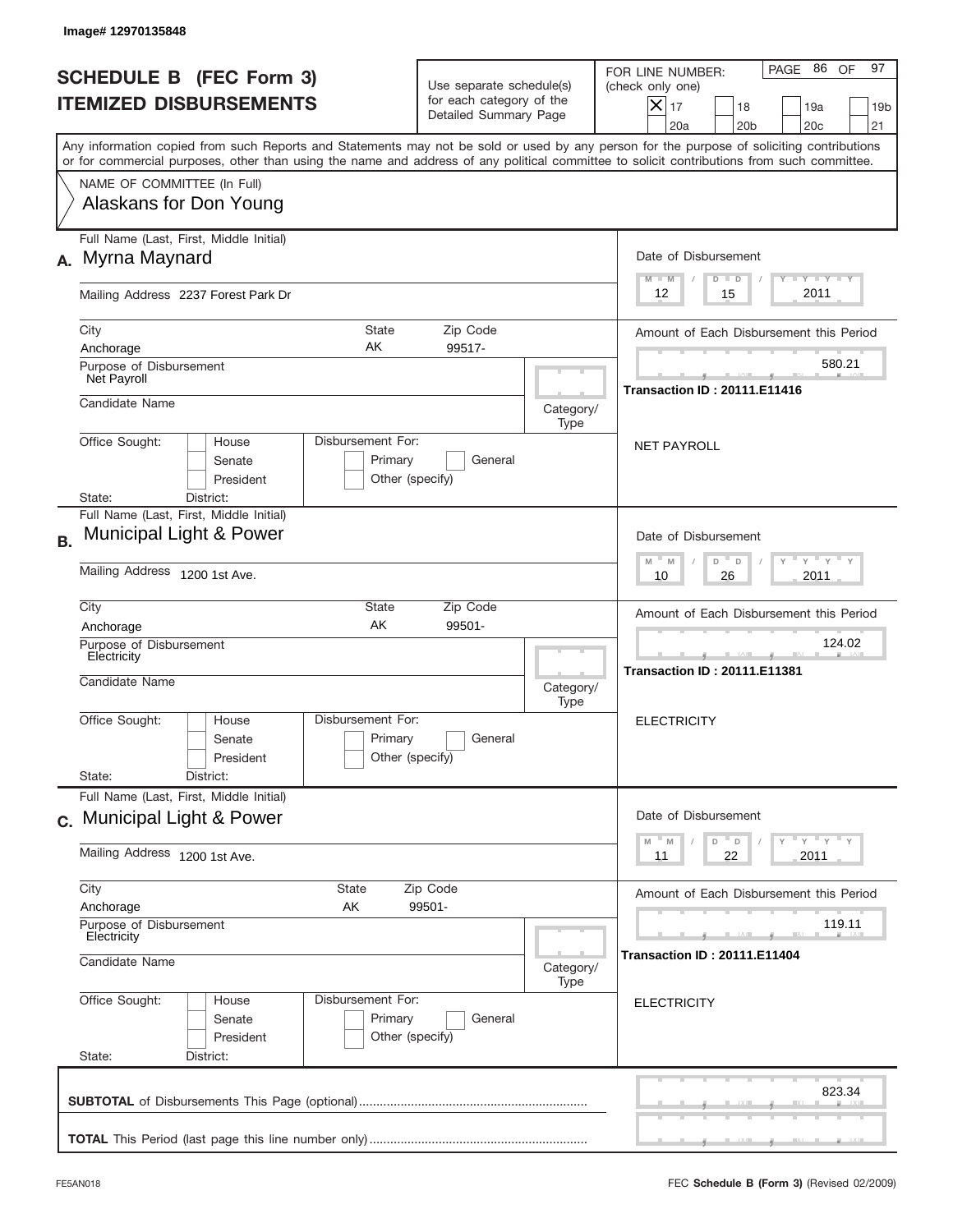|                                                                 | Image#12970135849                                                                                                                                                                                                                                                                       |                                                                               |                                     |                                                                                                                                                             |  |
|-----------------------------------------------------------------|-----------------------------------------------------------------------------------------------------------------------------------------------------------------------------------------------------------------------------------------------------------------------------------------|-------------------------------------------------------------------------------|-------------------------------------|-------------------------------------------------------------------------------------------------------------------------------------------------------------|--|
| <b>SCHEDULE B (FEC Form 3)</b><br><b>ITEMIZED DISBURSEMENTS</b> |                                                                                                                                                                                                                                                                                         | Use separate schedule(s)<br>for each category of the<br>Detailed Summary Page |                                     | 97<br>PAGE 87<br>OF<br>FOR LINE NUMBER:<br>(check only one)<br>$X _{17}$<br>18<br>19a<br>19 <sub>b</sub><br>21<br>20a<br>20 <sub>b</sub><br>20 <sub>c</sub> |  |
|                                                                 | Any information copied from such Reports and Statements may not be sold or used by any person for the purpose of soliciting contributions<br>or for commercial purposes, other than using the name and address of any political committee to solicit contributions from such committee. |                                                                               |                                     |                                                                                                                                                             |  |
|                                                                 | NAME OF COMMITTEE (In Full)<br>Alaskans for Don Young                                                                                                                                                                                                                                   |                                                                               |                                     |                                                                                                                                                             |  |
| А.                                                              | Full Name (Last, First, Middle Initial)<br>PayPal, Inc.                                                                                                                                                                                                                                 |                                                                               |                                     | Date of Disbursement<br><b>TANK TANK</b><br>$M - M$<br>$D$ $D$                                                                                              |  |
|                                                                 | Mailing Address 2211 North First St.                                                                                                                                                                                                                                                    | 2011<br>03<br>10                                                              |                                     |                                                                                                                                                             |  |
|                                                                 | City<br>State<br>СA<br>San Jose<br>Purpose of Disbursement                                                                                                                                                                                                                              | Amount of Each Disbursement this Period<br>30.00                              |                                     |                                                                                                                                                             |  |
|                                                                 | Merchant Fee<br>Candidate Name                                                                                                                                                                                                                                                          | Category/                                                                     | <b>Transaction ID: 20111.E11349</b> |                                                                                                                                                             |  |
|                                                                 | Disbursement For:<br>Office Sought:<br>House<br>Senate<br>Primary<br>President<br>District:<br>State:                                                                                                                                                                                   | General<br>Other (specify)                                                    | Type                                | <b>MERCHANT FEE</b>                                                                                                                                         |  |
| <b>B.</b>                                                       | Full Name (Last, First, Middle Initial)<br>PayPal, Inc.                                                                                                                                                                                                                                 |                                                                               |                                     | Date of Disbursement<br>$\cdots$ $\gamma$ $\cdots$ $\gamma$ $\cdots$ $\gamma$                                                                               |  |
|                                                                 | Mailing Address 2211 North First St.                                                                                                                                                                                                                                                    | $M - M$<br>$D$ $D$<br>2011<br>10<br>26                                        |                                     |                                                                                                                                                             |  |
|                                                                 | City<br>State<br>CA<br>San Jose<br>Purpose of Disbursement<br><b>Transaction Fee</b>                                                                                                                                                                                                    | Amount of Each Disbursement this Period<br>28.75                              |                                     |                                                                                                                                                             |  |
|                                                                 | Candidate Name                                                                                                                                                                                                                                                                          | <b>Transaction ID: 20111.E11348</b>                                           |                                     |                                                                                                                                                             |  |
|                                                                 | Disbursement For:<br>Office Sought:<br>House<br>Primary<br>Senate<br>President<br>State:<br>District:                                                                                                                                                                                   | General<br>Other (specify)                                                    | <b>TRANSACTION FEE</b>              |                                                                                                                                                             |  |
|                                                                 | Full Name (Last, First, Middle Initial)<br>c. PayPal, Inc.                                                                                                                                                                                                                              |                                                                               |                                     | Date of Disbursement                                                                                                                                        |  |
|                                                                 | Mailing Address 2211 North First St.                                                                                                                                                                                                                                                    |                                                                               |                                     | γ <sup>=</sup> γ <sup>=</sup> γ <sup>=</sup> γ<br>M<br>D<br>M<br>D<br>01<br>2011<br>11                                                                      |  |
|                                                                 | City<br>State<br>San Jose<br>СA                                                                                                                                                                                                                                                         | Amount of Each Disbursement this Period                                       |                                     |                                                                                                                                                             |  |
|                                                                 | Purpose of Disbursement<br>Merchant Fee<br>Candidate Name<br>Category/<br>Type                                                                                                                                                                                                          |                                                                               |                                     | 30.00<br><b>Transaction ID: 20111.E11382</b>                                                                                                                |  |
|                                                                 | Office Sought:<br>Disbursement For:<br>House<br>Primary<br>Senate<br>President<br>State:<br>District:                                                                                                                                                                                   | General<br>Other (specify)                                                    |                                     | <b>MERCHANT FEE</b>                                                                                                                                         |  |
|                                                                 |                                                                                                                                                                                                                                                                                         |                                                                               |                                     | 88.75                                                                                                                                                       |  |
|                                                                 |                                                                                                                                                                                                                                                                                         |                                                                               |                                     |                                                                                                                                                             |  |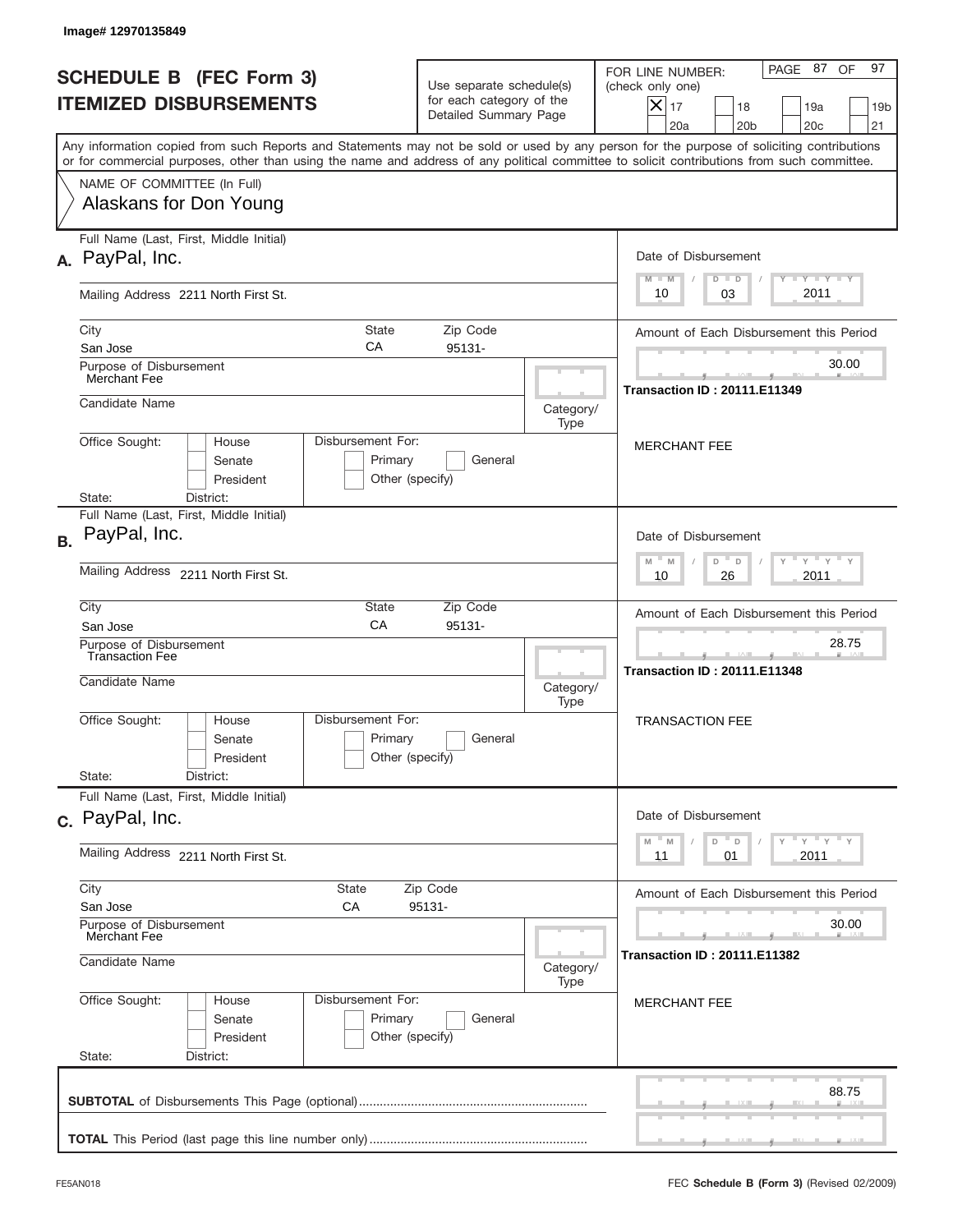|                                                                 | Image#12970135850                                                                                                                          |                                                                                                                |                                                                               |                   |                                                                                                                                                             |  |
|-----------------------------------------------------------------|--------------------------------------------------------------------------------------------------------------------------------------------|----------------------------------------------------------------------------------------------------------------|-------------------------------------------------------------------------------|-------------------|-------------------------------------------------------------------------------------------------------------------------------------------------------------|--|
| <b>SCHEDULE B (FEC Form 3)</b><br><b>ITEMIZED DISBURSEMENTS</b> |                                                                                                                                            |                                                                                                                | Use separate schedule(s)<br>for each category of the<br>Detailed Summary Page |                   | 97<br>PAGE 88<br>OF<br>FOR LINE NUMBER:<br>(check only one)<br>$X _{17}$<br>18<br>19a<br>19 <sub>b</sub><br>20a<br>20 <sub>b</sub><br>20 <sub>c</sub><br>21 |  |
|                                                                 | or for commercial purposes, other than using the name and address of any political committee to solicit contributions from such committee. |                                                                                                                |                                                                               |                   | Any information copied from such Reports and Statements may not be sold or used by any person for the purpose of soliciting contributions                   |  |
|                                                                 | NAME OF COMMITTEE (In Full)<br>Alaskans for Don Young<br>Full Name (Last, First, Middle Initial)                                           |                                                                                                                |                                                                               |                   |                                                                                                                                                             |  |
| А.                                                              | PayPal, Inc.                                                                                                                               |                                                                                                                |                                                                               |                   | Date of Disbursement<br><b>TANK TANK</b><br>$M - M$<br>$D$ $D$                                                                                              |  |
|                                                                 | Mailing Address 2211 North First St.                                                                                                       | 2011<br>11<br>11                                                                                               |                                                                               |                   |                                                                                                                                                             |  |
|                                                                 | City<br>San Jose<br>Purpose of Disbursement                                                                                                | <b>State</b><br>CA                                                                                             | Zip Code<br>95131-                                                            |                   | Amount of Each Disbursement this Period<br>17.50                                                                                                            |  |
|                                                                 | <b>Transaction Fee</b><br>Candidate Name<br>Category/<br>Type                                                                              |                                                                                                                |                                                                               |                   | <b>Transaction ID: 20111.E11383</b>                                                                                                                         |  |
|                                                                 | Office Sought:<br>House<br>Senate<br>President<br>State:<br>District:                                                                      | Disbursement For:<br>Primary<br>Other (specify)                                                                | General                                                                       |                   | <b>TRANSACTION FEE</b>                                                                                                                                      |  |
| <b>B.</b>                                                       | Full Name (Last, First, Middle Initial)<br>PayPal, Inc.                                                                                    |                                                                                                                |                                                                               |                   | Date of Disbursement                                                                                                                                        |  |
|                                                                 | Mailing Address 2211 North First St.                                                                                                       | $\mathbb{F}$ $\mathbb{Y}$ $\mathbb{F}$ $\mathbb{Y}$ $\mathbb{F}$<br>$M - M$<br>D<br>$\Box$<br>02<br>2011<br>12 |                                                                               |                   |                                                                                                                                                             |  |
|                                                                 | City<br>State<br>Zip Code<br>CA<br>95131-<br>San Jose<br>Purpose of Disbursement                                                           |                                                                                                                |                                                                               |                   | Amount of Each Disbursement this Period<br>30.00                                                                                                            |  |
|                                                                 | Merchant Fees<br>Candidate Name                                                                                                            |                                                                                                                |                                                                               | Category/<br>Type | --<br><b>Transaction ID: 20111.E11427</b>                                                                                                                   |  |
|                                                                 | Office Sought:<br>House<br>Senate<br>President                                                                                             | Disbursement For:<br>Primary<br>General<br>Other (specify)                                                     |                                                                               |                   | <b>MERCHANT FEES</b>                                                                                                                                        |  |
|                                                                 | State:<br>District:<br>Full Name (Last, First, Middle Initial)                                                                             |                                                                                                                |                                                                               |                   |                                                                                                                                                             |  |
|                                                                 | c. Regency Fairbanks Hotel<br>Mailing Address 95 Tenth Ave.                                                                                |                                                                                                                |                                                                               |                   | Date of Disbursement<br>γ <sup>=</sup> γ <sup>=</sup> γ <sup>=</sup> γ<br>M<br>D<br>M<br>$\mathsf D$<br>2011<br>10<br>04                                    |  |
|                                                                 | City<br>State<br>Zip Code                                                                                                                  |                                                                                                                |                                                                               |                   | Amount of Each Disbursement this Period                                                                                                                     |  |
|                                                                 | Fairbanks<br>AK<br>99701-<br>Purpose of Disbursement<br><b>Fundraiser Caterer</b>                                                          |                                                                                                                |                                                                               | 500.00            |                                                                                                                                                             |  |
|                                                                 | Candidate Name<br>Category/<br>Type                                                                                                        |                                                                                                                |                                                                               |                   | <b>Transaction ID: 20111.E11353</b>                                                                                                                         |  |
|                                                                 | Office Sought:<br>House<br>Senate<br>President<br>State:<br>District:                                                                      | Disbursement For:<br>Primary<br>Other (specify)                                                                | General                                                                       |                   | <b>FUNDRAISER CATERER</b>                                                                                                                                   |  |
|                                                                 |                                                                                                                                            |                                                                                                                |                                                                               |                   | 547.50                                                                                                                                                      |  |
|                                                                 |                                                                                                                                            |                                                                                                                |                                                                               |                   |                                                                                                                                                             |  |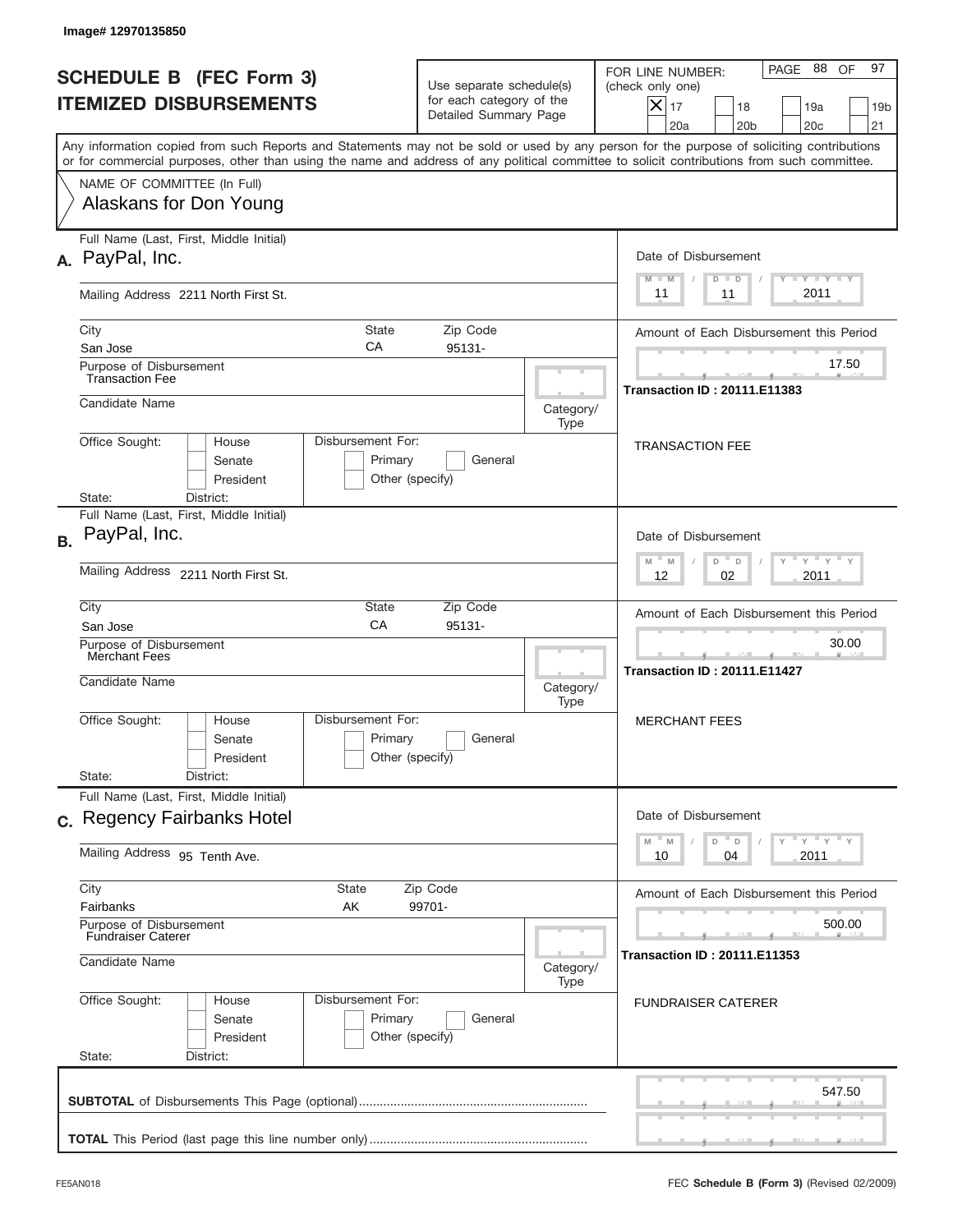|           | Image# 12970135851                                                                                                                                                                                                                                                                      |                                                   |                                                                               |                                                                                                                                                                  |  |
|-----------|-----------------------------------------------------------------------------------------------------------------------------------------------------------------------------------------------------------------------------------------------------------------------------------------|---------------------------------------------------|-------------------------------------------------------------------------------|------------------------------------------------------------------------------------------------------------------------------------------------------------------|--|
|           | <b>SCHEDULE B (FEC Form 3)</b><br><b>ITEMIZED DISBURSEMENTS</b>                                                                                                                                                                                                                         |                                                   | Use separate schedule(s)<br>for each category of the<br>Detailed Summary Page | 97<br>PAGE 89<br>OF<br>FOR LINE NUMBER:<br>(check only one)<br>$\times$<br>17<br>18<br>19a<br>19 <sub>b</sub><br>20a<br>20 <sub>b</sub><br>20 <sub>c</sub><br>21 |  |
|           | Any information copied from such Reports and Statements may not be sold or used by any person for the purpose of soliciting contributions<br>or for commercial purposes, other than using the name and address of any political committee to solicit contributions from such committee. |                                                   |                                                                               |                                                                                                                                                                  |  |
|           | NAME OF COMMITTEE (In Full)<br>Alaskans for Don Young                                                                                                                                                                                                                                   |                                                   |                                                                               |                                                                                                                                                                  |  |
| А.        | Full Name (Last, First, Middle Initial)<br><b>Rubys Deli</b>                                                                                                                                                                                                                            |                                                   |                                                                               | Date of Disbursement<br>$T - Y$ $T - Y$<br>$M - M$<br>$D$ $D$                                                                                                    |  |
|           | Mailing Address 101 W Benson Blvd., #101                                                                                                                                                                                                                                                | 2011<br>10<br>11                                  |                                                                               |                                                                                                                                                                  |  |
|           | City<br><b>State</b><br>AK<br>Anchorage<br>Purpose of Disbursement                                                                                                                                                                                                                      | Zip Code<br>99503-                                |                                                                               | Amount of Each Disbursement this Period<br>1000.00                                                                                                               |  |
|           | <b>Fundraiser Caterer</b><br>Candidate Name                                                                                                                                                                                                                                             | <b>Transaction ID: 20111.E11358</b><br>Category/  |                                                                               |                                                                                                                                                                  |  |
|           | Disbursement For:<br>Office Sought:<br>House<br>Senate<br>President<br>District:<br>State:                                                                                                                                                                                              | Primary<br>General<br>Other (specify)             | Type                                                                          | <b>FUNDRAISER CATERER</b>                                                                                                                                        |  |
| <b>B.</b> | Full Name (Last, First, Middle Initial)<br><b>Susitna Energy Systems</b>                                                                                                                                                                                                                |                                                   |                                                                               | Date of Disbursement<br>$M - M$<br>≡ γ ≡ γ ≡<br>D<br>D                                                                                                           |  |
|           | Mailing Address 2407 Fairbanks St.                                                                                                                                                                                                                                                      | 2011<br>12<br>05                                  |                                                                               |                                                                                                                                                                  |  |
|           | City<br>State<br>AK<br>Anchorage                                                                                                                                                                                                                                                        | Amount of Each Disbursement this Period<br>350.00 |                                                                               |                                                                                                                                                                  |  |
|           | Purpose of Disbursement<br>Office Snow Plowing<br>Candidate Name                                                                                                                                                                                                                        |                                                   | Category/<br>Type                                                             | <b>Transaction ID: 20111.E11419</b>                                                                                                                              |  |
|           | Disbursement For:<br>Office Sought:<br>House<br>Senate<br>President                                                                                                                                                                                                                     | Primary<br>General<br>Other (specify)             |                                                                               | OFFICE SNOW PLOWING                                                                                                                                              |  |
|           | State:<br>District:<br>Full Name (Last, First, Middle Initial)                                                                                                                                                                                                                          |                                                   |                                                                               |                                                                                                                                                                  |  |
|           | c. The Catalyst Group RW LLC<br>Mailing Address<br>600 Pennsylvania Ave., SE #600                                                                                                                                                                                                       |                                                   |                                                                               | Date of Disbursement<br>≡ γ ≡ γ ≡ γ<br>$-M$<br>D<br>M<br>D<br>2011<br>10<br>05                                                                                   |  |
|           | Lower Level<br>City<br>State                                                                                                                                                                                                                                                            | Zip Code                                          |                                                                               | Amount of Each Disbursement this Period                                                                                                                          |  |
|           | Washington<br>DC<br>Purpose of Disbursement                                                                                                                                                                                                                                             | 20003-                                            |                                                                               | 2250.00                                                                                                                                                          |  |
|           | <b>Fundraiser Consultant</b><br>Candidate Name<br>Category/                                                                                                                                                                                                                             |                                                   |                                                                               | <b>Transaction ID: 20111.E11357</b>                                                                                                                              |  |
|           | Office Sought:<br>Disbursement For:<br>House<br>Senate<br>President<br>State:<br>District:                                                                                                                                                                                              | Primary<br>Other (specify)                        | Type<br>General                                                               | <b>FUNDRAISER CONSULTANT</b>                                                                                                                                     |  |
|           |                                                                                                                                                                                                                                                                                         |                                                   |                                                                               | 3600.00                                                                                                                                                          |  |
|           |                                                                                                                                                                                                                                                                                         |                                                   |                                                                               |                                                                                                                                                                  |  |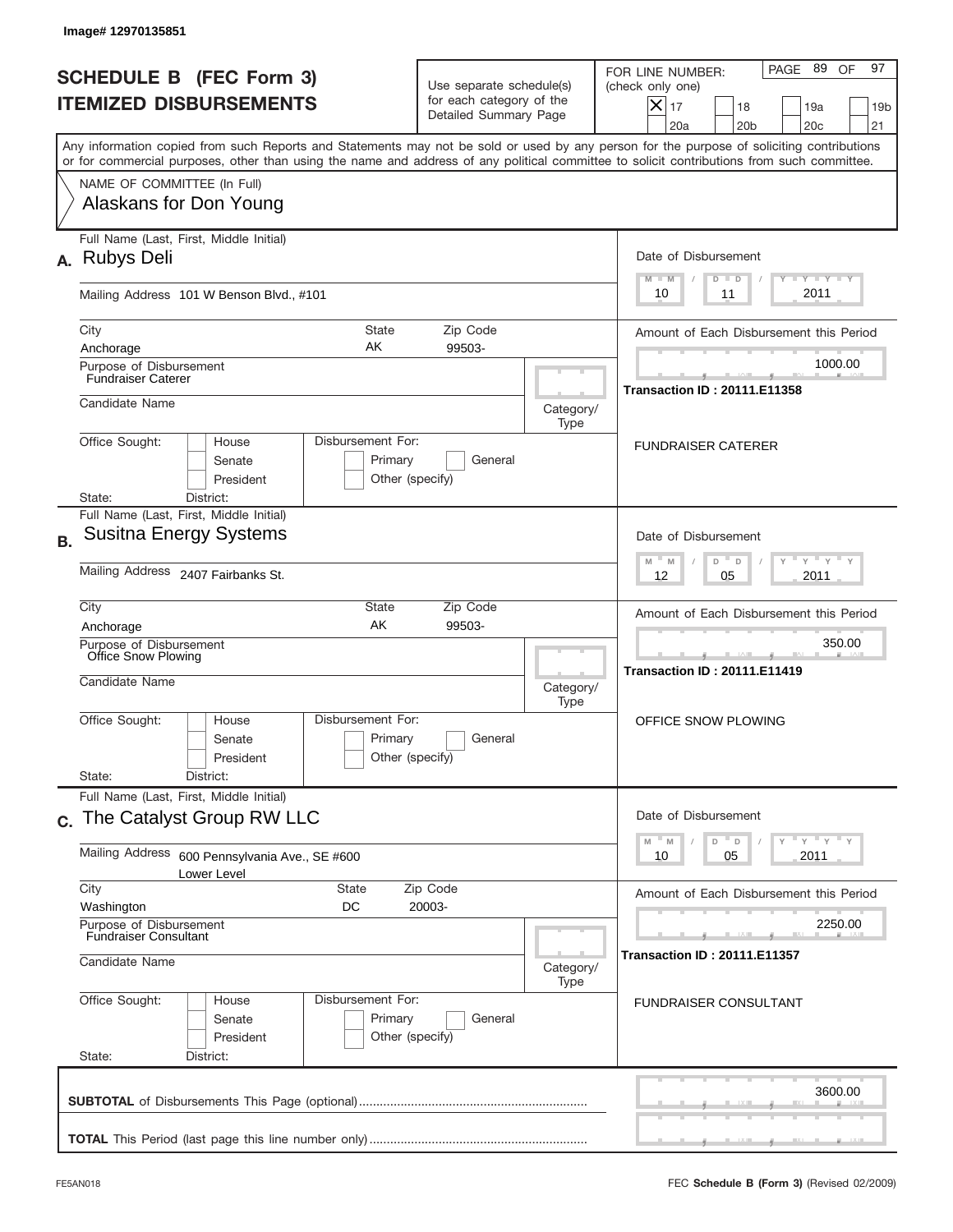| PAGE 90 OF<br>97<br>FOR LINE NUMBER:<br>(check only one)<br>$ \boldsymbol{\times} $<br>17<br>18<br>19a<br>19 <sub>b</sub><br>20a<br>20 <sub>b</sub><br>20c<br>21<br>Any information copied from such Reports and Statements may not be sold or used by any person for the purpose of soliciting contributions<br>or for commercial purposes, other than using the name and address of any political committee to solicit contributions from such committee.<br>Date of Disbursement<br>$T$ $T$ $T$ $T$ $T$ $T$ $T$ $T$ $T$<br>$M - M$<br>$D$ $D$<br>2011<br>08<br>11<br>Amount of Each Disbursement this Period<br>4694.43<br><b>Transaction ID : 20111.E11390</b><br><b>FUNDRAISER COSTS</b> |
|-----------------------------------------------------------------------------------------------------------------------------------------------------------------------------------------------------------------------------------------------------------------------------------------------------------------------------------------------------------------------------------------------------------------------------------------------------------------------------------------------------------------------------------------------------------------------------------------------------------------------------------------------------------------------------------------------|
|                                                                                                                                                                                                                                                                                                                                                                                                                                                                                                                                                                                                                                                                                               |
|                                                                                                                                                                                                                                                                                                                                                                                                                                                                                                                                                                                                                                                                                               |
|                                                                                                                                                                                                                                                                                                                                                                                                                                                                                                                                                                                                                                                                                               |
|                                                                                                                                                                                                                                                                                                                                                                                                                                                                                                                                                                                                                                                                                               |
|                                                                                                                                                                                                                                                                                                                                                                                                                                                                                                                                                                                                                                                                                               |
|                                                                                                                                                                                                                                                                                                                                                                                                                                                                                                                                                                                                                                                                                               |
|                                                                                                                                                                                                                                                                                                                                                                                                                                                                                                                                                                                                                                                                                               |
|                                                                                                                                                                                                                                                                                                                                                                                                                                                                                                                                                                                                                                                                                               |
|                                                                                                                                                                                                                                                                                                                                                                                                                                                                                                                                                                                                                                                                                               |
| Date of Disbursement<br>$\cdots$ $\gamma$ $\cdots$ $\gamma$ $\cdots$<br>D =<br>M<br>D                                                                                                                                                                                                                                                                                                                                                                                                                                                                                                                                                                                                         |
| 2011<br>12<br>01                                                                                                                                                                                                                                                                                                                                                                                                                                                                                                                                                                                                                                                                              |
| Amount of Each Disbursement this Period                                                                                                                                                                                                                                                                                                                                                                                                                                                                                                                                                                                                                                                       |
| 2250.00<br><b>Transaction ID: 20111.E11417</b>                                                                                                                                                                                                                                                                                                                                                                                                                                                                                                                                                                                                                                                |
| <b>FUNDRAISER CONSULTANT</b>                                                                                                                                                                                                                                                                                                                                                                                                                                                                                                                                                                                                                                                                  |
|                                                                                                                                                                                                                                                                                                                                                                                                                                                                                                                                                                                                                                                                                               |
| Date of Disbursement<br>ү "ү "ү "ү<br>$- M$<br>D<br>D                                                                                                                                                                                                                                                                                                                                                                                                                                                                                                                                                                                                                                         |
| 2011<br>14                                                                                                                                                                                                                                                                                                                                                                                                                                                                                                                                                                                                                                                                                    |
| Amount of Each Disbursement this Period                                                                                                                                                                                                                                                                                                                                                                                                                                                                                                                                                                                                                                                       |
| 154.31                                                                                                                                                                                                                                                                                                                                                                                                                                                                                                                                                                                                                                                                                        |
| <b>Transaction ID: 20111.E11362</b>                                                                                                                                                                                                                                                                                                                                                                                                                                                                                                                                                                                                                                                           |
| <b>MAILING POSTAGE</b>                                                                                                                                                                                                                                                                                                                                                                                                                                                                                                                                                                                                                                                                        |
| 10                                                                                                                                                                                                                                                                                                                                                                                                                                                                                                                                                                                                                                                                                            |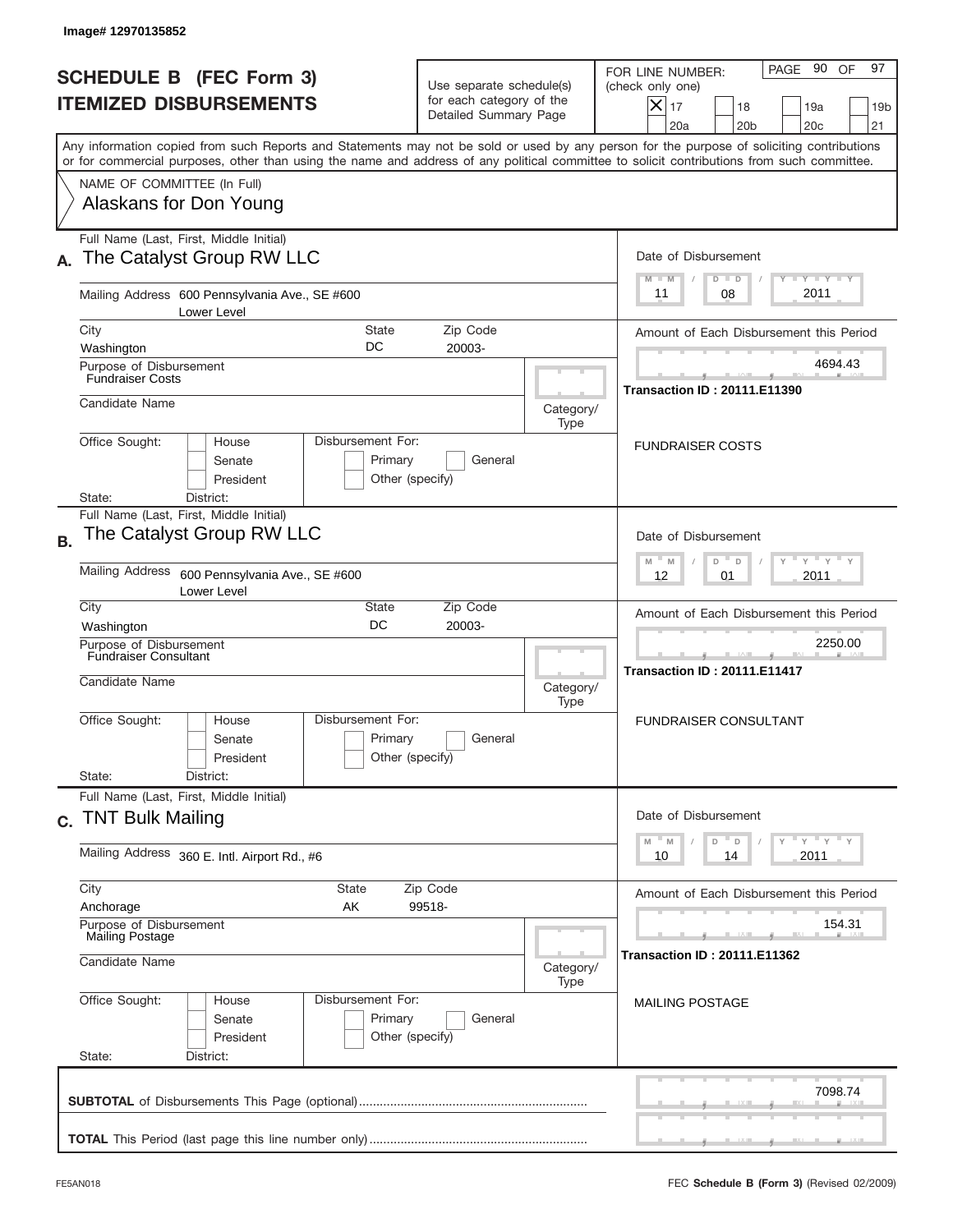|           | Image#12970135853                                                                                                                                                                                                                                                                       |                                                 |                                                                               |                   |                                                                                                                                                             |
|-----------|-----------------------------------------------------------------------------------------------------------------------------------------------------------------------------------------------------------------------------------------------------------------------------------------|-------------------------------------------------|-------------------------------------------------------------------------------|-------------------|-------------------------------------------------------------------------------------------------------------------------------------------------------------|
|           | <b>SCHEDULE B (FEC Form 3)</b><br><b>ITEMIZED DISBURSEMENTS</b>                                                                                                                                                                                                                         |                                                 | Use separate schedule(s)<br>for each category of the<br>Detailed Summary Page |                   | 97<br>PAGE 91<br>OF<br>FOR LINE NUMBER:<br>(check only one)<br>$X _{17}$<br>18<br>19a<br>19 <sub>b</sub><br>20 <sub>c</sub><br>20a<br>20 <sub>b</sub><br>21 |
|           | Any information copied from such Reports and Statements may not be sold or used by any person for the purpose of soliciting contributions<br>or for commercial purposes, other than using the name and address of any political committee to solicit contributions from such committee. |                                                 |                                                                               |                   |                                                                                                                                                             |
|           | NAME OF COMMITTEE (In Full)<br>Alaskans for Don Young                                                                                                                                                                                                                                   |                                                 |                                                                               |                   |                                                                                                                                                             |
| А.        | Full Name (Last, First, Middle Initial)<br><b>TNT Bulk Mailing</b>                                                                                                                                                                                                                      |                                                 |                                                                               |                   | Date of Disbursement<br>$T - Y$ $T - Y$ $T - Y$<br>$M - M$<br>$D$ $D$                                                                                       |
|           | Mailing Address 360 E. Intl. Airport Rd., #6                                                                                                                                                                                                                                            | 2011<br>15<br>11                                |                                                                               |                   |                                                                                                                                                             |
|           | City<br>State<br>Zip Code<br>AΚ<br>99518-<br>Anchorage<br>Purpose of Disbursement                                                                                                                                                                                                       |                                                 |                                                                               |                   | Amount of Each Disbursement this Period<br>373.88                                                                                                           |
|           | <b>Mailing Postage</b><br>Candidate Name                                                                                                                                                                                                                                                |                                                 |                                                                               | Category/<br>Type | <b>Transaction ID: 20111.E11397</b>                                                                                                                         |
|           | Disbursement For:<br>Office Sought:<br>House<br>Senate<br>Primary<br>General<br>President<br>Other (specify)<br>State:<br>District:                                                                                                                                                     |                                                 |                                                                               |                   | <b>MAILING POSTAGE</b>                                                                                                                                      |
| <b>B.</b> | Full Name (Last, First, Middle Initial)<br>U.S. Postmaster                                                                                                                                                                                                                              |                                                 |                                                                               |                   | Date of Disbursement<br>$\cdots$ $\gamma$ $\cdots$ $\gamma$ $\cdots$<br>$-$ M<br>M<br>D<br>D                                                                |
|           | Mailing Address Main Post Office<br>City<br>State<br>Zip Code                                                                                                                                                                                                                           |                                                 |                                                                               |                   | 2011<br>11<br>29                                                                                                                                            |
|           | AK<br>99510-<br>Anchorage<br>Purpose of Disbursement                                                                                                                                                                                                                                    |                                                 |                                                                               |                   | Amount of Each Disbursement this Period<br>12.00                                                                                                            |
|           | Returned Mail Postage<br>Candidate Name<br>Disbursement For:<br>Office Sought:<br>House<br>Primary<br>General<br>Senate<br>Other (specify)<br>President                                                                                                                                 |                                                 |                                                                               | Category/<br>Type | <b>Transaction ID: 20111.E11407</b>                                                                                                                         |
|           |                                                                                                                                                                                                                                                                                         |                                                 |                                                                               |                   | RETURNED MAIL POSTAGE                                                                                                                                       |
|           | State:<br>District:<br>Full Name (Last, First, Middle Initial)                                                                                                                                                                                                                          |                                                 |                                                                               |                   |                                                                                                                                                             |
|           | c. Verizon                                                                                                                                                                                                                                                                              |                                                 |                                                                               |                   | Date of Disbursement<br>γ <sup>=</sup> γ <sup>=</sup> γ <sup>=</sup> γ<br>$-M$<br>D<br>M<br>D                                                               |
|           | Mailing Address PO Box 17577                                                                                                                                                                                                                                                            |                                                 |                                                                               |                   | 2011<br>10<br>26                                                                                                                                            |
|           | City<br>State<br>Zip Code<br><b>Baltimore</b><br>MD<br>21297-0513                                                                                                                                                                                                                       |                                                 |                                                                               |                   | Amount of Each Disbursement this Period                                                                                                                     |
|           | Purpose of Disbursement<br>Phone Service<br>Candidate Name                                                                                                                                                                                                                              |                                                 |                                                                               | Category/         | 48.27<br><b>Transaction ID : 20111.E11378</b>                                                                                                               |
|           | Office Sought:<br>House<br>Senate<br>President<br>State:<br>District:                                                                                                                                                                                                                   | Disbursement For:<br>Primary<br>Other (specify) | General                                                                       | Type              | PHONE SERVICE                                                                                                                                               |
|           |                                                                                                                                                                                                                                                                                         |                                                 |                                                                               |                   | 434.15                                                                                                                                                      |
|           |                                                                                                                                                                                                                                                                                         |                                                 |                                                                               |                   |                                                                                                                                                             |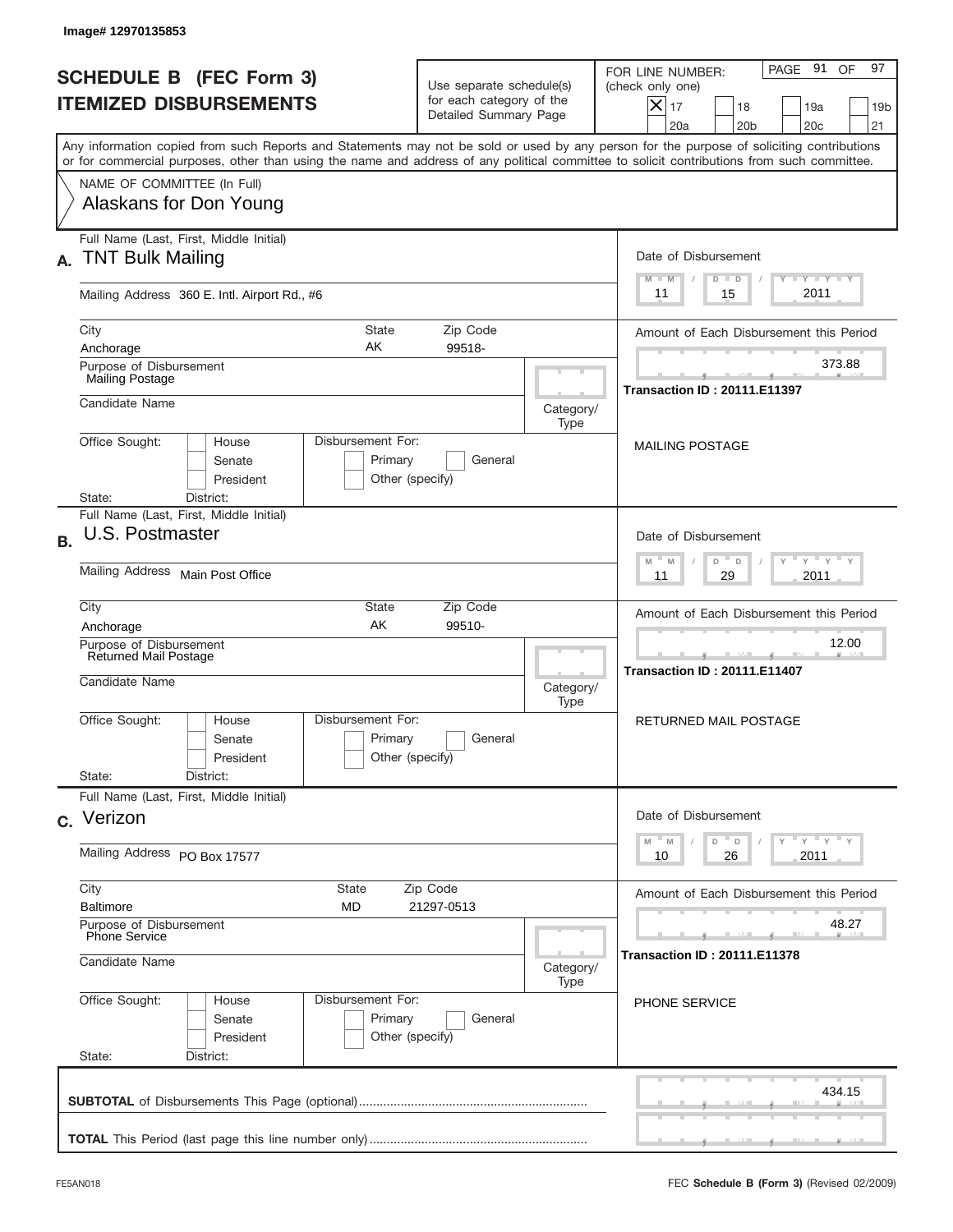|           | Image# 12970135854                                                                                                                                                                                                                                                                      |                                                                                        |                                                   |                                                                                                                                                                            |  |
|-----------|-----------------------------------------------------------------------------------------------------------------------------------------------------------------------------------------------------------------------------------------------------------------------------------------|----------------------------------------------------------------------------------------|---------------------------------------------------|----------------------------------------------------------------------------------------------------------------------------------------------------------------------------|--|
|           | <b>SCHEDULE B (FEC Form 3)</b><br><b>ITEMIZED DISBURSEMENTS</b>                                                                                                                                                                                                                         | Use separate schedule(s)<br>for each category of the<br>Detailed Summary Page          |                                                   | 97<br>PAGE 92 OF<br>FOR LINE NUMBER:<br>(check only one)<br>$\boldsymbol{\times}$<br>17<br>18<br>19a<br>19 <sub>b</sub><br>21<br>20a<br>20 <sub>b</sub><br>20 <sub>c</sub> |  |
|           | Any information copied from such Reports and Statements may not be sold or used by any person for the purpose of soliciting contributions<br>or for commercial purposes, other than using the name and address of any political committee to solicit contributions from such committee. |                                                                                        |                                                   |                                                                                                                                                                            |  |
|           | NAME OF COMMITTEE (In Full)<br>Alaskans for Don Young                                                                                                                                                                                                                                   |                                                                                        |                                                   |                                                                                                                                                                            |  |
| А.        | Full Name (Last, First, Middle Initial)<br>Verizon                                                                                                                                                                                                                                      |                                                                                        |                                                   | Date of Disbursement<br>$\mathbf{I}$ $\mathbf{Y}$ $\mathbf{I}$ $\mathbf{Y}$ $\mathbf{I}$ $\mathbf{Y}$<br>$M - M$<br>$D$ $D$                                                |  |
|           | Mailing Address PO Box 17577                                                                                                                                                                                                                                                            | 2011<br>12<br>01                                                                       |                                                   |                                                                                                                                                                            |  |
|           | State<br>City<br><b>MD</b><br><b>Baltimore</b>                                                                                                                                                                                                                                          | Zip Code<br>21297-0513                                                                 |                                                   | Amount of Each Disbursement this Period<br>48.27                                                                                                                           |  |
|           | Purpose of Disbursement<br><b>Phone Service</b><br>Candidate Name                                                                                                                                                                                                                       |                                                                                        |                                                   | <b>Transaction ID: 20111.E11418</b>                                                                                                                                        |  |
|           | Disbursement For:<br>Office Sought:<br>House<br>Primary<br>Senate<br>President<br>District:<br>State:                                                                                                                                                                                   | Category/<br>Type<br>General<br>Other (specify)                                        |                                                   | <b>PHONE SERVICE</b>                                                                                                                                                       |  |
| <b>B.</b> | Full Name (Last, First, Middle Initial)<br>Warbelows Air Ventures Inc.<br>Mailing Address 3758 University Ave. S.                                                                                                                                                                       |                                                                                        |                                                   | Date of Disbursement<br>$-\gamma + \gamma -$<br>$M - M$<br>D<br>$\Box$<br>2011<br>10<br>26                                                                                 |  |
|           | City<br>State<br>AK<br>Fairbanks                                                                                                                                                                                                                                                        |                                                                                        | Amount of Each Disbursement this Period<br>280.00 |                                                                                                                                                                            |  |
|           | Purpose of Disbursement<br>Air Freight<br>Candidate Name                                                                                                                                                                                                                                |                                                                                        |                                                   | <b>Transaction ID: 20111.E11380</b>                                                                                                                                        |  |
|           | Disbursement For:<br>Office Sought:<br>House<br>Primary<br>Senate<br>Other (specify)<br>President<br>State:<br>District:                                                                                                                                                                |                                                                                        | <b>AIR FREIGHT</b>                                |                                                                                                                                                                            |  |
|           | Full Name (Last, First, Middle Initial)<br>c. Wells Fargo Bank                                                                                                                                                                                                                          |                                                                                        |                                                   | Date of Disbursement                                                                                                                                                       |  |
|           | Mailing Address PO Box 196127                                                                                                                                                                                                                                                           | γ <sup>=</sup> γ <sup>=</sup> γ <sup>=</sup> γ<br>M<br>D<br>M<br>D<br>2011<br>10<br>11 |                                                   |                                                                                                                                                                            |  |
|           | City<br>State<br>Zip Code<br>Anchorage<br>AK                                                                                                                                                                                                                                            | Amount of Each Disbursement this Period                                                |                                                   |                                                                                                                                                                            |  |
|           | Purpose of Disbursement<br><b>Bank Charge</b><br>Candidate Name<br>Category/                                                                                                                                                                                                            |                                                                                        |                                                   | 10.00<br><b>Transaction ID: 20111.E11350</b>                                                                                                                               |  |
|           | Office Sought:<br>Disbursement For:<br>House<br>Primary<br>Senate<br>President<br>State:<br>District:                                                                                                                                                                                   | General<br>Other (specify)                                                             | Type                                              | <b>BANK CHARGE</b>                                                                                                                                                         |  |
|           |                                                                                                                                                                                                                                                                                         |                                                                                        |                                                   | 338.27                                                                                                                                                                     |  |
|           |                                                                                                                                                                                                                                                                                         |                                                                                        |                                                   |                                                                                                                                                                            |  |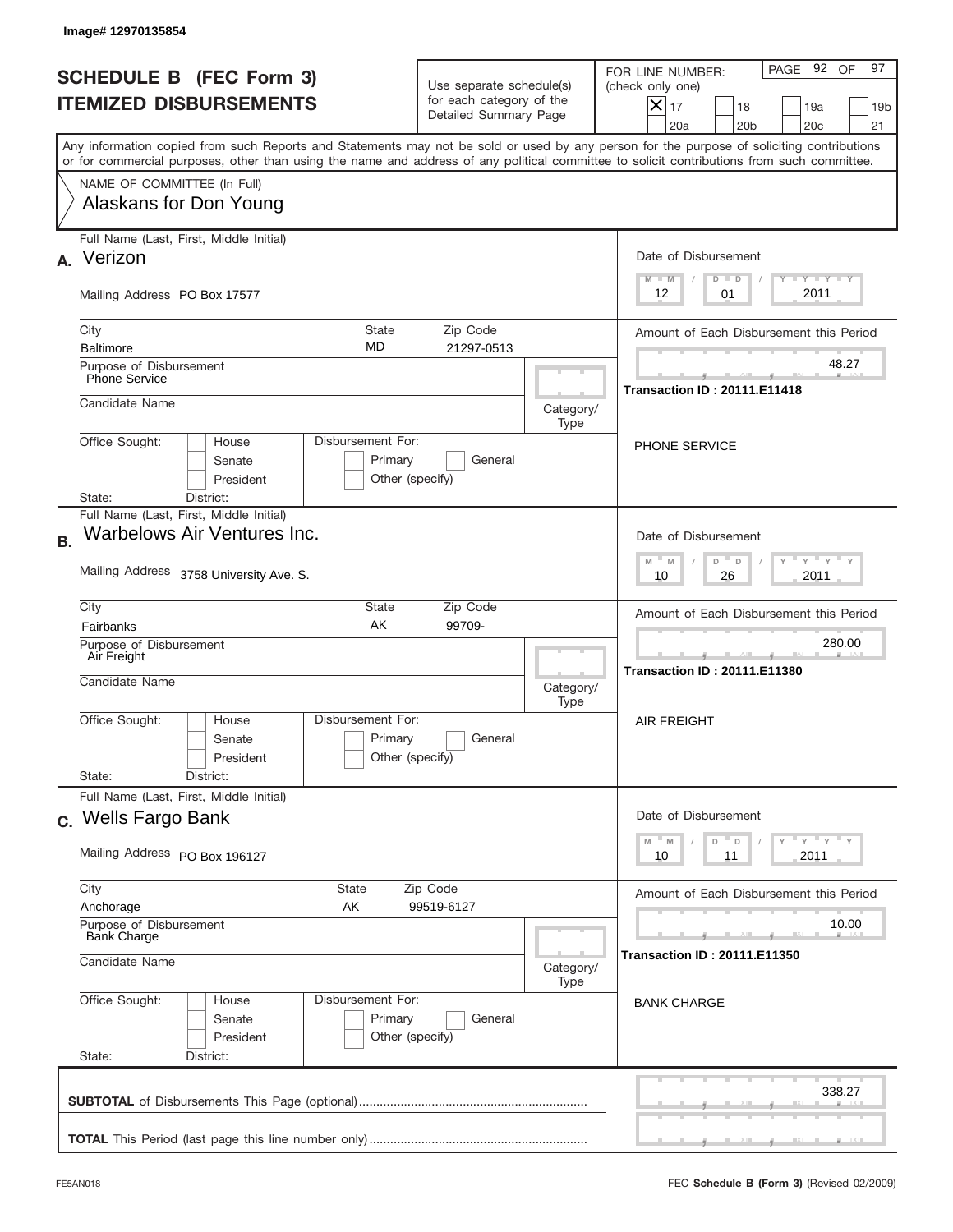|           | Image# 12970135855                                                                                                                                                                                                                                                                      |                            |                                                                               |                                                                                           |                                                                                                                                                             |
|-----------|-----------------------------------------------------------------------------------------------------------------------------------------------------------------------------------------------------------------------------------------------------------------------------------------|----------------------------|-------------------------------------------------------------------------------|-------------------------------------------------------------------------------------------|-------------------------------------------------------------------------------------------------------------------------------------------------------------|
|           | <b>SCHEDULE B (FEC Form 3)</b><br><b>ITEMIZED DISBURSEMENTS</b>                                                                                                                                                                                                                         |                            | Use separate schedule(s)<br>for each category of the<br>Detailed Summary Page |                                                                                           | 97<br>PAGE 93<br>OF<br>FOR LINE NUMBER:<br>(check only one)<br>$X _{17}$<br>18<br>19a<br>19 <sub>b</sub><br>20 <sub>c</sub><br>20a<br>20 <sub>b</sub><br>21 |
|           | Any information copied from such Reports and Statements may not be sold or used by any person for the purpose of soliciting contributions<br>or for commercial purposes, other than using the name and address of any political committee to solicit contributions from such committee. |                            |                                                                               |                                                                                           |                                                                                                                                                             |
|           | NAME OF COMMITTEE (In Full)<br>Alaskans for Don Young                                                                                                                                                                                                                                   |                            |                                                                               |                                                                                           |                                                                                                                                                             |
| А.        | Full Name (Last, First, Middle Initial)<br><b>Wells Fargo Bank</b>                                                                                                                                                                                                                      |                            |                                                                               |                                                                                           | Date of Disbursement<br>$T - Y$ $T - Y$ $T - Y$<br>$D$ $D$<br>$M - M$                                                                                       |
|           | Mailing Address PO Box 196127                                                                                                                                                                                                                                                           | 2011<br>28<br>10           |                                                                               |                                                                                           |                                                                                                                                                             |
|           | City<br>AΚ<br>Anchorage<br>Purpose of Disbursement                                                                                                                                                                                                                                      | State                      | Zip Code<br>99519-6127                                                        |                                                                                           | Amount of Each Disbursement this Period<br>12.00                                                                                                            |
|           | <b>Bank Charge</b><br>Candidate Name<br>Category/<br>Type<br>Disbursement For:<br>Office Sought:<br>House<br>Senate<br>Primary<br>General<br>President<br>Other (specify)<br>State:<br>District:                                                                                        |                            |                                                                               |                                                                                           | <b>Transaction ID: 20111.E11351</b>                                                                                                                         |
|           |                                                                                                                                                                                                                                                                                         |                            |                                                                               |                                                                                           | <b>BANK CHARGE</b>                                                                                                                                          |
| <b>B.</b> | Full Name (Last, First, Middle Initial)<br>Wells Fargo Bank                                                                                                                                                                                                                             |                            |                                                                               |                                                                                           | Date of Disbursement<br>$\cdots$ $\gamma$ $\cdots$ $\gamma$ $\cdots$<br>$-M$                                                                                |
|           | Mailing Address PO Box 196127                                                                                                                                                                                                                                                           |                            |                                                                               |                                                                                           | M<br>D<br>$\Box$<br>2011<br>11<br>15                                                                                                                        |
|           | City<br>State<br>Zip Code<br>AK<br>99519-6127<br>Anchorage                                                                                                                                                                                                                              |                            |                                                                               |                                                                                           | Amount of Each Disbursement this Period<br>29.00                                                                                                            |
|           | Purpose of Disbursement<br>Bank Charges<br>Candidate Name                                                                                                                                                                                                                               |                            |                                                                               | Category/<br>Type                                                                         | ___<br><b>Transaction ID: 20111.E11410</b>                                                                                                                  |
|           | Disbursement For:<br>Office Sought:<br>House<br>Senate<br>President                                                                                                                                                                                                                     | Primary<br>Other (specify) | General                                                                       |                                                                                           | <b>BANK CHARGES</b>                                                                                                                                         |
|           | State:<br>District:<br>Full Name (Last, First, Middle Initial)<br>c. Wells Fargo Bank                                                                                                                                                                                                   |                            |                                                                               |                                                                                           | Date of Disbursement                                                                                                                                        |
|           | Mailing Address PO Box 196127                                                                                                                                                                                                                                                           |                            |                                                                               | γ <sup>=</sup> γ <sup>=</sup> γ <sup>=</sup> γ<br>$-M$<br>D<br>M<br>D<br>15<br>2011<br>11 |                                                                                                                                                             |
|           | City<br>State<br>Zip Code<br>Anchorage<br>AK<br>99519-6127                                                                                                                                                                                                                              |                            |                                                                               |                                                                                           | Amount of Each Disbursement this Period                                                                                                                     |
|           | Purpose of Disbursement<br><b>Bank Charge</b><br>Candidate Name                                                                                                                                                                                                                         |                            |                                                                               | Category/                                                                                 | 12.00<br>Transaction ID : 20111.E11409                                                                                                                      |
|           | Office Sought:<br>Disbursement For:<br>House<br>Senate<br>President<br>State:<br>District:                                                                                                                                                                                              | Primary<br>Other (specify) | General                                                                       | Type                                                                                      | <b>BANK CHARGE</b>                                                                                                                                          |
|           |                                                                                                                                                                                                                                                                                         |                            |                                                                               |                                                                                           | 53.00                                                                                                                                                       |
|           |                                                                                                                                                                                                                                                                                         |                            |                                                                               |                                                                                           |                                                                                                                                                             |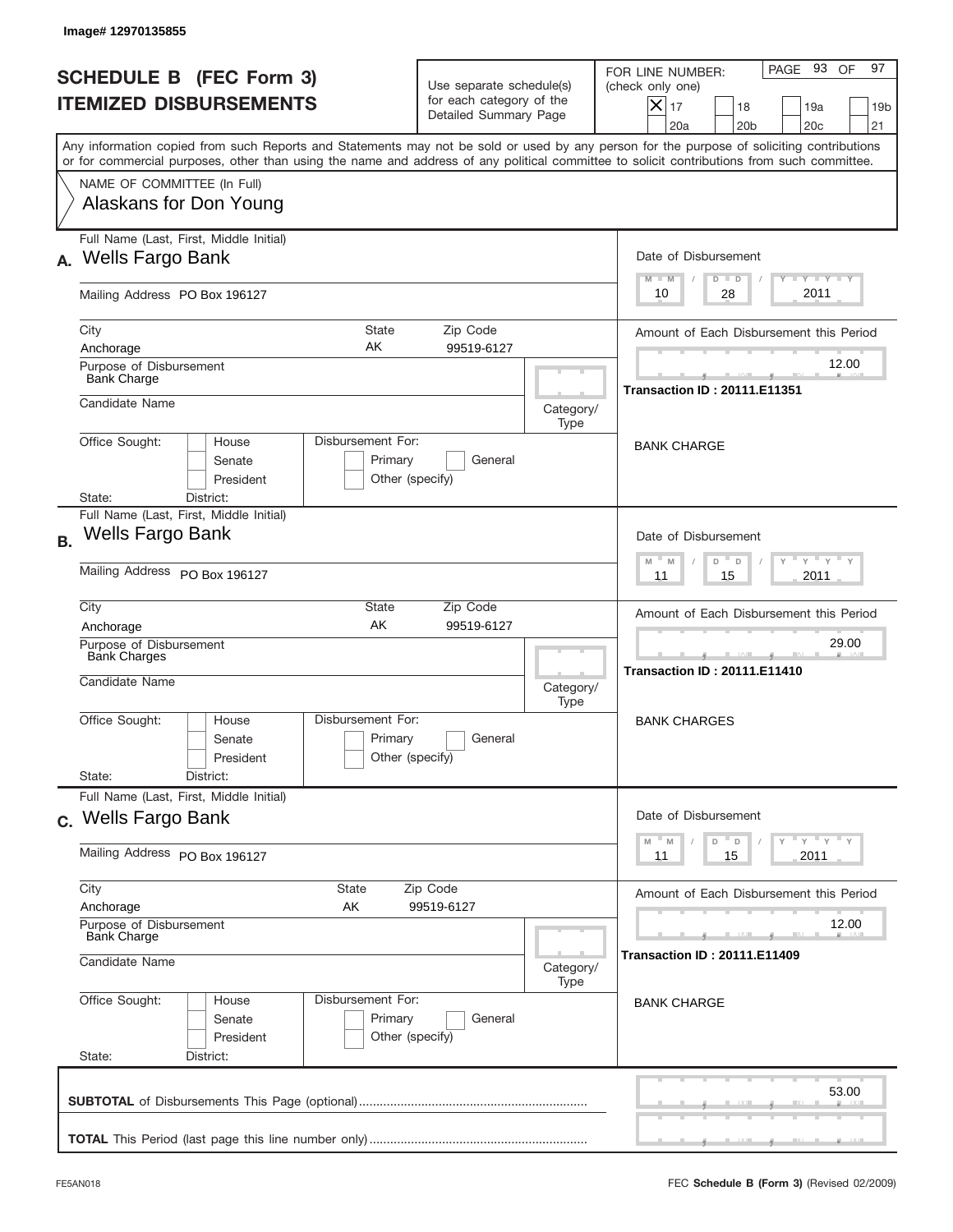|           | Image# 12970135856                                                                                                                                                                                                                                                                      |                                                                               |                                     |                                                                                                                                                        |
|-----------|-----------------------------------------------------------------------------------------------------------------------------------------------------------------------------------------------------------------------------------------------------------------------------------------|-------------------------------------------------------------------------------|-------------------------------------|--------------------------------------------------------------------------------------------------------------------------------------------------------|
|           | <b>SCHEDULE B</b> (FEC Form 3)<br><b>ITEMIZED DISBURSEMENTS</b>                                                                                                                                                                                                                         | Use separate schedule(s)<br>for each category of the<br>Detailed Summary Page |                                     | 97<br>PAGE 94 OF<br>FOR LINE NUMBER:<br>(check only one)<br>X<br>17<br>18<br>19a<br>19 <sub>b</sub><br>20 <sub>c</sub><br>21<br>20a<br>20 <sub>b</sub> |
|           | Any information copied from such Reports and Statements may not be sold or used by any person for the purpose of soliciting contributions<br>or for commercial purposes, other than using the name and address of any political committee to solicit contributions from such committee. |                                                                               |                                     |                                                                                                                                                        |
|           | NAME OF COMMITTEE (In Full)<br>Alaskans for Don Young                                                                                                                                                                                                                                   |                                                                               |                                     |                                                                                                                                                        |
| А.        | Full Name (Last, First, Middle Initial)<br><b>Wells Fargo Bank</b>                                                                                                                                                                                                                      |                                                                               |                                     | Date of Disbursement<br>$T - Y$ $T - Y$<br>$M - M$<br>$D$ $D$                                                                                          |
|           | Mailing Address PO Box 196127                                                                                                                                                                                                                                                           | 2011<br>22<br>11                                                              |                                     |                                                                                                                                                        |
|           | <b>State</b><br>City<br>AΚ<br>Anchorage<br>Purpose of Disbursement                                                                                                                                                                                                                      | Zip Code<br>99519-6127                                                        |                                     | Amount of Each Disbursement this Period<br>24.00                                                                                                       |
|           | <b>Bank Charges</b><br>Candidate Name                                                                                                                                                                                                                                                   | Category/                                                                     | <b>Transaction ID: 20111.E11413</b> |                                                                                                                                                        |
|           | Disbursement For:<br>Office Sought:<br>House<br>Senate<br>Primary<br>President<br>State:<br>District:                                                                                                                                                                                   | General<br>Other (specify)                                                    | Type                                | <b>BANK CHARGES</b>                                                                                                                                    |
| <b>B.</b> | Full Name (Last, First, Middle Initial)<br>Wells Fargo Bank                                                                                                                                                                                                                             |                                                                               |                                     | Date of Disbursement<br>$-\gamma + \gamma -$                                                                                                           |
|           | Mailing Address PO Box 196127                                                                                                                                                                                                                                                           | $M - M$<br>D<br>$\Box$<br>02<br>2011<br>12                                    |                                     |                                                                                                                                                        |
|           | City<br>State<br>AK<br>Anchorage                                                                                                                                                                                                                                                        | Amount of Each Disbursement this Period<br>12.00                              |                                     |                                                                                                                                                        |
|           | Purpose of Disbursement<br>Bank Charge<br>Candidate Name<br>Category/<br>Type                                                                                                                                                                                                           |                                                                               |                                     | <b>Transaction ID: 20111.E11428</b>                                                                                                                    |
|           | Disbursement For:<br>Office Sought:<br>House<br>Primary<br>Senate<br>President                                                                                                                                                                                                          | General<br>Other (specify)                                                    |                                     | <b>BANK CHARGE</b>                                                                                                                                     |
|           | State:<br>District:<br>Full Name (Last, First, Middle Initial)                                                                                                                                                                                                                          |                                                                               |                                     |                                                                                                                                                        |
|           | c. Wells Fargo Bank<br>Mailing Address PO Box 196127                                                                                                                                                                                                                                    |                                                                               |                                     | Date of Disbursement<br>γ <sup>=</sup> γ <sup>=</sup> γ <sup>=</sup> γ<br>$M$ $M$<br>D<br>D<br>08<br>2011<br>12                                        |
|           | City<br>State<br>Zip Code<br>Anchorage<br>AK                                                                                                                                                                                                                                            | Amount of Each Disbursement this Period                                       |                                     |                                                                                                                                                        |
|           | 99519-6127<br>Purpose of Disbursement<br><b>Bank Charge</b><br>Candidate Name                                                                                                                                                                                                           |                                                                               |                                     | 10.00<br><b>Transaction ID: 20111.E11429</b>                                                                                                           |
|           | Office Sought:<br>Disbursement For:<br>House<br>Primary<br>Senate<br>President<br>State:<br>District:                                                                                                                                                                                   | General<br>Other (specify)                                                    | Category/<br>Type                   | <b>BANK CHARGE</b>                                                                                                                                     |
|           |                                                                                                                                                                                                                                                                                         |                                                                               |                                     | 46.00                                                                                                                                                  |
|           |                                                                                                                                                                                                                                                                                         |                                                                               |                                     |                                                                                                                                                        |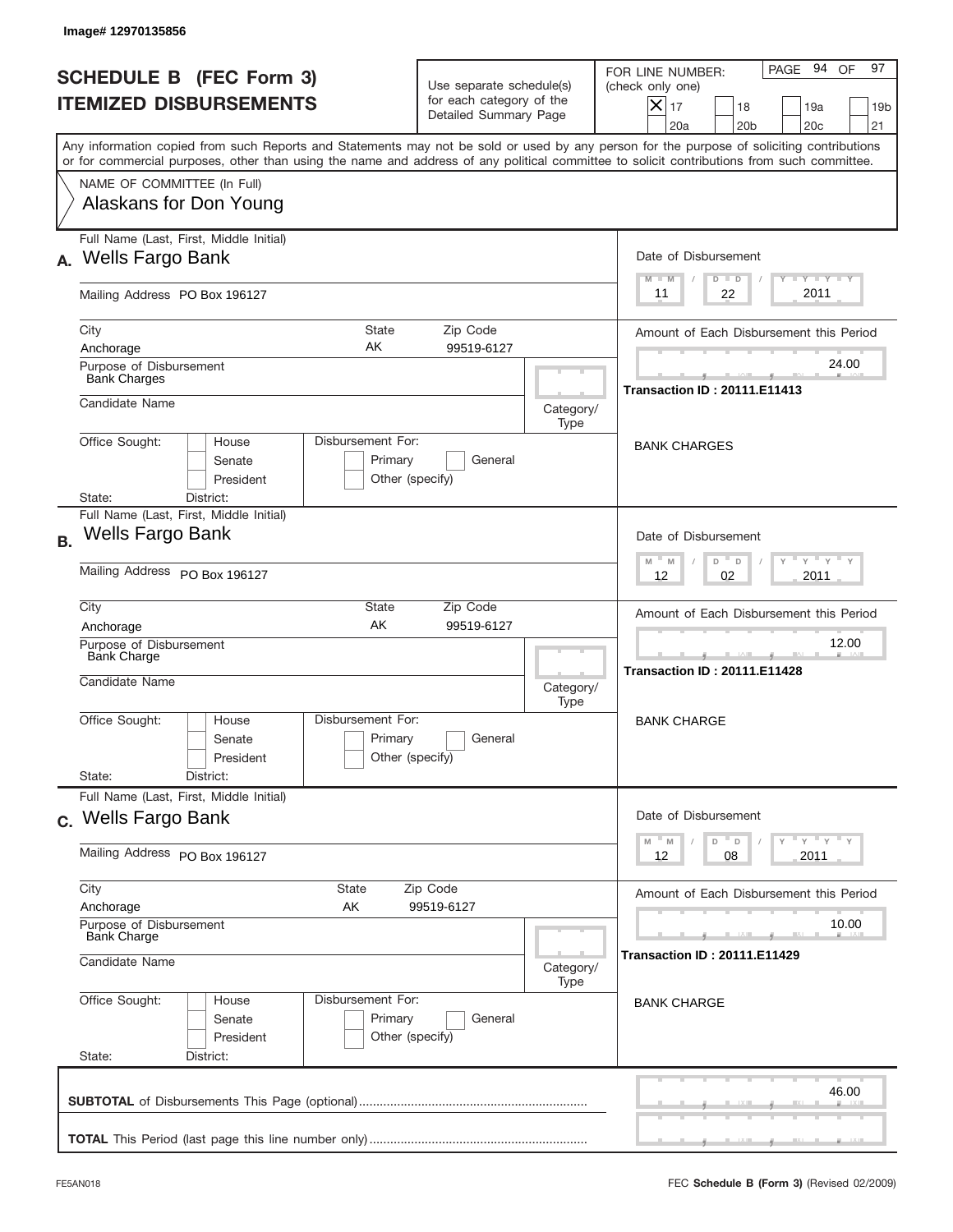| Image# 12970135857                                                                                                                                                                                                                                                                      |                                                                               |                         |                                                                                                                                                                    |  |  |
|-----------------------------------------------------------------------------------------------------------------------------------------------------------------------------------------------------------------------------------------------------------------------------------------|-------------------------------------------------------------------------------|-------------------------|--------------------------------------------------------------------------------------------------------------------------------------------------------------------|--|--|
| <b>SCHEDULE B (FEC Form 3)</b><br><b>ITEMIZED DISBURSEMENTS</b>                                                                                                                                                                                                                         | Use separate schedule(s)<br>for each category of the<br>Detailed Summary Page |                         | PAGE 95 OF<br>97<br>FOR LINE NUMBER:<br>(check only one)<br>$ \mathsf{X} _{17}$<br>18<br>19a<br>19 <sub>b</sub><br>20 <sub>c</sub><br>21<br>20a<br>20 <sub>b</sub> |  |  |
| Any information copied from such Reports and Statements may not be sold or used by any person for the purpose of soliciting contributions<br>or for commercial purposes, other than using the name and address of any political committee to solicit contributions from such committee. |                                                                               |                         |                                                                                                                                                                    |  |  |
| NAME OF COMMITTEE (In Full)<br>Alaskans for Don Young                                                                                                                                                                                                                                   |                                                                               |                         |                                                                                                                                                                    |  |  |
| Full Name (Last, First, Middle Initial)<br>A. Frank Young                                                                                                                                                                                                                               |                                                                               |                         | Date of Disbursement<br>Y FY FY FY<br>$M - M$<br>$D$ $D$                                                                                                           |  |  |
| Mailing Address 625 E Street, S.E.                                                                                                                                                                                                                                                      |                                                                               |                         |                                                                                                                                                                    |  |  |
| City<br>State<br>DC<br>Washington                                                                                                                                                                                                                                                       | Amount of Each Disbursement this Period                                       |                         |                                                                                                                                                                    |  |  |
| Purpose of Disbursement<br><b>Fundraiser Costs</b><br>Candidate Name                                                                                                                                                                                                                    |                                                                               | Category/               | 477.00<br><b>Transaction ID: 20111.E11377</b>                                                                                                                      |  |  |
| Disbursement For:<br>Office Sought:<br>House<br>Primary<br>Senate<br>Other (specify)<br>President<br>State:<br>District:                                                                                                                                                                | Type                                                                          | <b>FUNDRAISER COSTS</b> |                                                                                                                                                                    |  |  |
| Full Name (Last, First, Middle Initial)<br>В.                                                                                                                                                                                                                                           |                                                                               |                         | Date of Disbursement                                                                                                                                               |  |  |
| <b>Mailing Address</b>                                                                                                                                                                                                                                                                  | D<br>D<br>M<br>M                                                              |                         |                                                                                                                                                                    |  |  |
| City<br><b>State</b>                                                                                                                                                                                                                                                                    | Amount of Each Disbursement this Period                                       |                         |                                                                                                                                                                    |  |  |
| Purpose of Disbursement<br>Candidate Name                                                                                                                                                                                                                                               | Category/<br>Type                                                             |                         |                                                                                                                                                                    |  |  |
| Disbursement For:<br>Office Sought:<br>House<br>Primary<br>Senate<br>President                                                                                                                                                                                                          | General<br>Other (specify)                                                    |                         |                                                                                                                                                                    |  |  |
| State:<br>District:<br>Full Name (Last, First, Middle Initial)                                                                                                                                                                                                                          |                                                                               |                         |                                                                                                                                                                    |  |  |
| C.<br><b>Mailing Address</b>                                                                                                                                                                                                                                                            |                                                                               |                         | Date of Disbursement<br>$Y = Y + Y$<br>D<br>$\mathsf D$                                                                                                            |  |  |
| City<br>State                                                                                                                                                                                                                                                                           | Zip Code                                                                      |                         |                                                                                                                                                                    |  |  |
| Purpose of Disbursement                                                                                                                                                                                                                                                                 |                                                                               |                         |                                                                                                                                                                    |  |  |
| Candidate Name                                                                                                                                                                                                                                                                          |                                                                               |                         |                                                                                                                                                                    |  |  |
| Office Sought:<br>Disbursement For:<br>House<br>Primary<br>Senate<br>President<br>State:<br>District:                                                                                                                                                                                   | General<br>Other (specify)                                                    | Type                    |                                                                                                                                                                    |  |  |
|                                                                                                                                                                                                                                                                                         |                                                                               |                         | 477.00                                                                                                                                                             |  |  |
|                                                                                                                                                                                                                                                                                         |                                                                               |                         | 45990.07                                                                                                                                                           |  |  |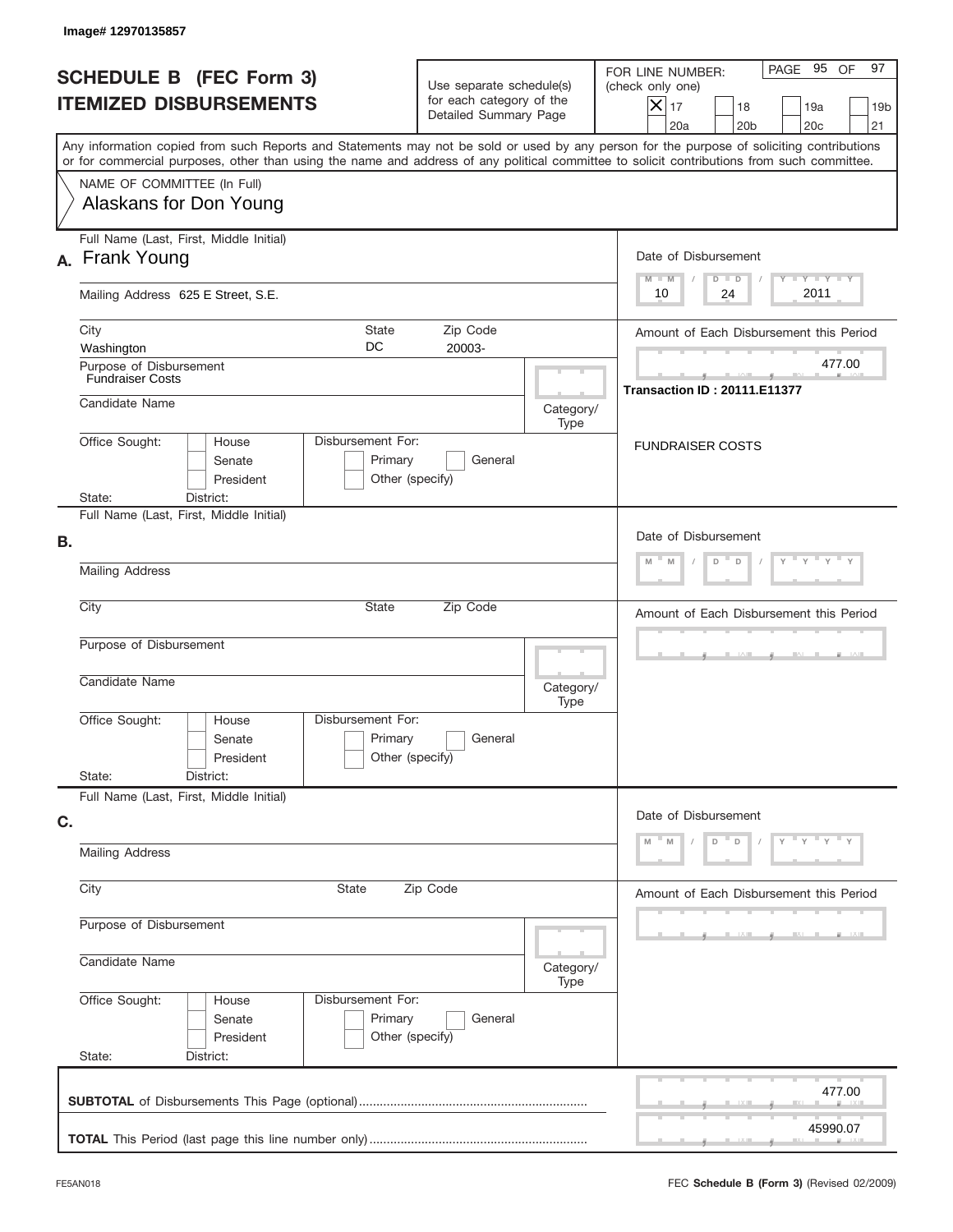|           | Image# 12970135858                                                                                                                                                                                                                                                                      |                                                                               |                   |                                                                                                                                                                  |
|-----------|-----------------------------------------------------------------------------------------------------------------------------------------------------------------------------------------------------------------------------------------------------------------------------------------|-------------------------------------------------------------------------------|-------------------|------------------------------------------------------------------------------------------------------------------------------------------------------------------|
|           | <b>SCHEDULE B (FEC Form 3)</b><br><b>ITEMIZED DISBURSEMENTS</b>                                                                                                                                                                                                                         | Use separate schedule(s)<br>for each category of the<br>Detailed Summary Page |                   | 97<br>PAGE 96<br>OF<br>FOR LINE NUMBER:<br>(check only one)<br>18<br>19a<br>19 <sub>b</sub><br>17<br>$\times$<br>20a<br>20 <sub>b</sub><br>20 <sub>c</sub><br>21 |
|           | Any information copied from such Reports and Statements may not be sold or used by any person for the purpose of soliciting contributions<br>or for commercial purposes, other than using the name and address of any political committee to solicit contributions from such committee. |                                                                               |                   |                                                                                                                                                                  |
|           | NAME OF COMMITTEE (In Full)<br>Alaskans for Don Young                                                                                                                                                                                                                                   |                                                                               |                   |                                                                                                                                                                  |
| А.        | Full Name (Last, First, Middle Initial)<br>Casey Hargrave                                                                                                                                                                                                                               |                                                                               |                   | Date of Disbursement<br>$T - Y$ $T - Y$<br>$D$ $D$<br>$M - M$                                                                                                    |
|           | Mailing Address 3217 Independent St.                                                                                                                                                                                                                                                    | 2011<br>22<br>11                                                              |                   |                                                                                                                                                                  |
|           | City<br><b>State</b><br>AR.<br>Fort Smith                                                                                                                                                                                                                                               | Zip Code<br>72903-5951                                                        |                   | Amount of Each Disbursement this Period                                                                                                                          |
|           | Purpose of Disbursement<br>Refund of Contribution Insufficient Fund                                                                                                                                                                                                                     |                                                                               | 010               | 2000.00<br><b>Transaction ID: 20111.E11411</b>                                                                                                                   |
|           | Candidate Name                                                                                                                                                                                                                                                                          |                                                                               | Category/<br>Type |                                                                                                                                                                  |
|           | Disbursement For: 2012<br>Office Sought:<br>House<br>Primary<br>Senate<br>President                                                                                                                                                                                                     | General<br>Other (specify)                                                    |                   |                                                                                                                                                                  |
|           | State:<br>District:<br>Full Name (Last, First, Middle Initial)                                                                                                                                                                                                                          |                                                                               |                   |                                                                                                                                                                  |
| <b>B.</b> | <b>Michael Terminel</b>                                                                                                                                                                                                                                                                 | Date of Disbursement<br>$-$ M<br>$Y = Y$<br>M<br>D<br>D                       |                   |                                                                                                                                                                  |
|           | Mailing Address 17630 Shasta Circle                                                                                                                                                                                                                                                     | 2011<br>11<br>15                                                              |                   |                                                                                                                                                                  |
|           | City<br>State<br>AK<br>Eagle River                                                                                                                                                                                                                                                      | Zip Code<br>99577-                                                            |                   | Amount of Each Disbursement this Period                                                                                                                          |
|           | Purpose of Disbursement<br>Refund of Contribution Insufficient Fund<br>Candidate Name                                                                                                                                                                                                   |                                                                               |                   | 250.00<br><b>Transaction ID: 20111.E11408</b>                                                                                                                    |
|           | Disbursement For:<br>Office Sought:<br>House<br>Primary<br>Senate<br>President                                                                                                                                                                                                          | 2012<br>General<br>Other (specify)                                            | Type              |                                                                                                                                                                  |
|           | State:<br>District:<br>Full Name (Last, First, Middle Initial)                                                                                                                                                                                                                          |                                                                               |                   |                                                                                                                                                                  |
| C.        |                                                                                                                                                                                                                                                                                         |                                                                               |                   | Date of Disbursement                                                                                                                                             |
|           | <b>Mailing Address</b>                                                                                                                                                                                                                                                                  | "Y<br>D<br>D                                                                  |                   |                                                                                                                                                                  |
|           | City<br>State<br>Zip Code                                                                                                                                                                                                                                                               | Amount of Each Disbursement this Period                                       |                   |                                                                                                                                                                  |
|           | Purpose of Disbursement                                                                                                                                                                                                                                                                 |                                                                               |                   |                                                                                                                                                                  |
|           | Candidate Name<br>Category/<br>Type                                                                                                                                                                                                                                                     |                                                                               |                   |                                                                                                                                                                  |
|           | Office Sought:<br>Disbursement For:<br>House<br>Primary<br>Senate<br>President                                                                                                                                                                                                          | General<br>Other (specify)                                                    |                   |                                                                                                                                                                  |
|           | State:<br>District:                                                                                                                                                                                                                                                                     |                                                                               |                   |                                                                                                                                                                  |
|           |                                                                                                                                                                                                                                                                                         |                                                                               |                   | 2250.00                                                                                                                                                          |
|           |                                                                                                                                                                                                                                                                                         |                                                                               |                   | 2250.00                                                                                                                                                          |